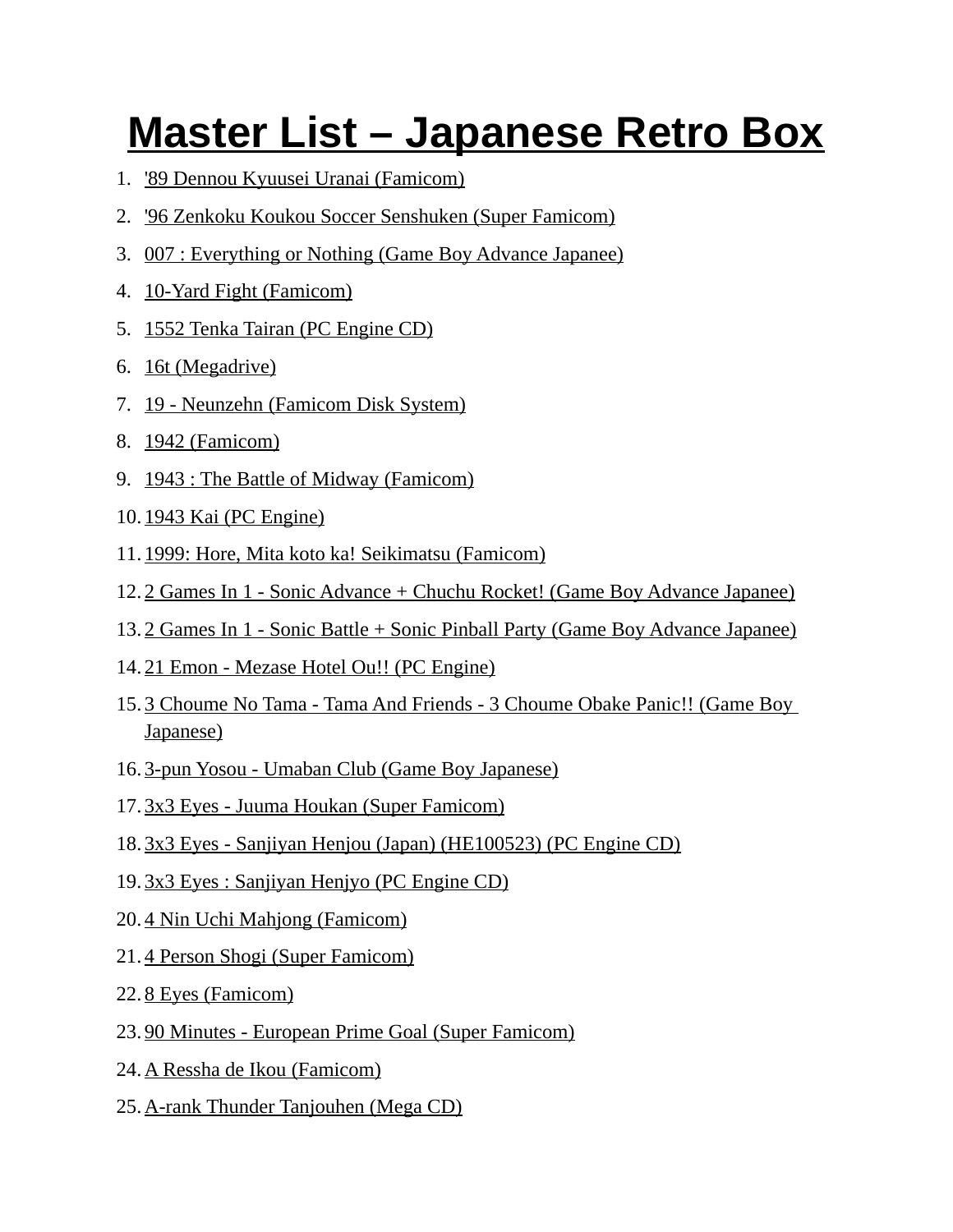- 26. A.S.P. : Air Strike Patrol (Super Famicom)
- 27.A.iii. A Ressha De Ikou 3 (PC Engine CD)
- 28. A/X-101 (Mega CD)
- 29.A3 S.v. A Ressha De Ikou 3 Super Version (Super Famicom)
- 30.ABC Monday Night Football (Super Famicom)
- 31. AH-3 Thunderstrike (Mega CD)
- 32.Aa Harimanada (Game Boy Japanese, Megadrive)
- 33.Aa Yakyuu Jinsei Icchokusen (Famicom)
- 34.Abadox: The Deadly Inner War (Famicom)
- 35. Accele Brid (Super Famicom)
- 36. Acrobat Mission (Super Famicom)
- 37. ActRaiser (Super Famicom)
- 38. ActRaiser 2 (Super Famicom)
- 39. Action Pachio (Super Famicom)
- 40.Adian No Tsue (Famicom Disk System)
- 41.Advance Guardian Heroes (Game Boy Advance Japanee)
- 42.Advance Play Edition Balloon Fight (Game Boy Advance Japanee)
- 43.Advanced Busterhawk Gley Lancer (Megadrive)
- 44.Advanced Dungeons & Dragons : Eye of the Beholder (Super Famicom)
- 45.Advanced Dungeons & Dragons: Dragons of Flame (Famicom)
- 46.Advanced Dungeons & Dragons: Heroes of the Lance (Famicom)
- 47.Advanced Dungeons & Dragons: Hillsfar (Famicom)
- 48.Advanced Dungeons & Dragons: Pool of Radiance (Famicom)
- 49.Advanced Military Commander (Megadrive)
- 50. Advanced V.g. (PC Engine CD)
- 51.Adventure Island (Famicom, Game Boy Japanese)
- 52. Adventure Island 3 (Famicom)
- 53. Adventure Island II (Famicom)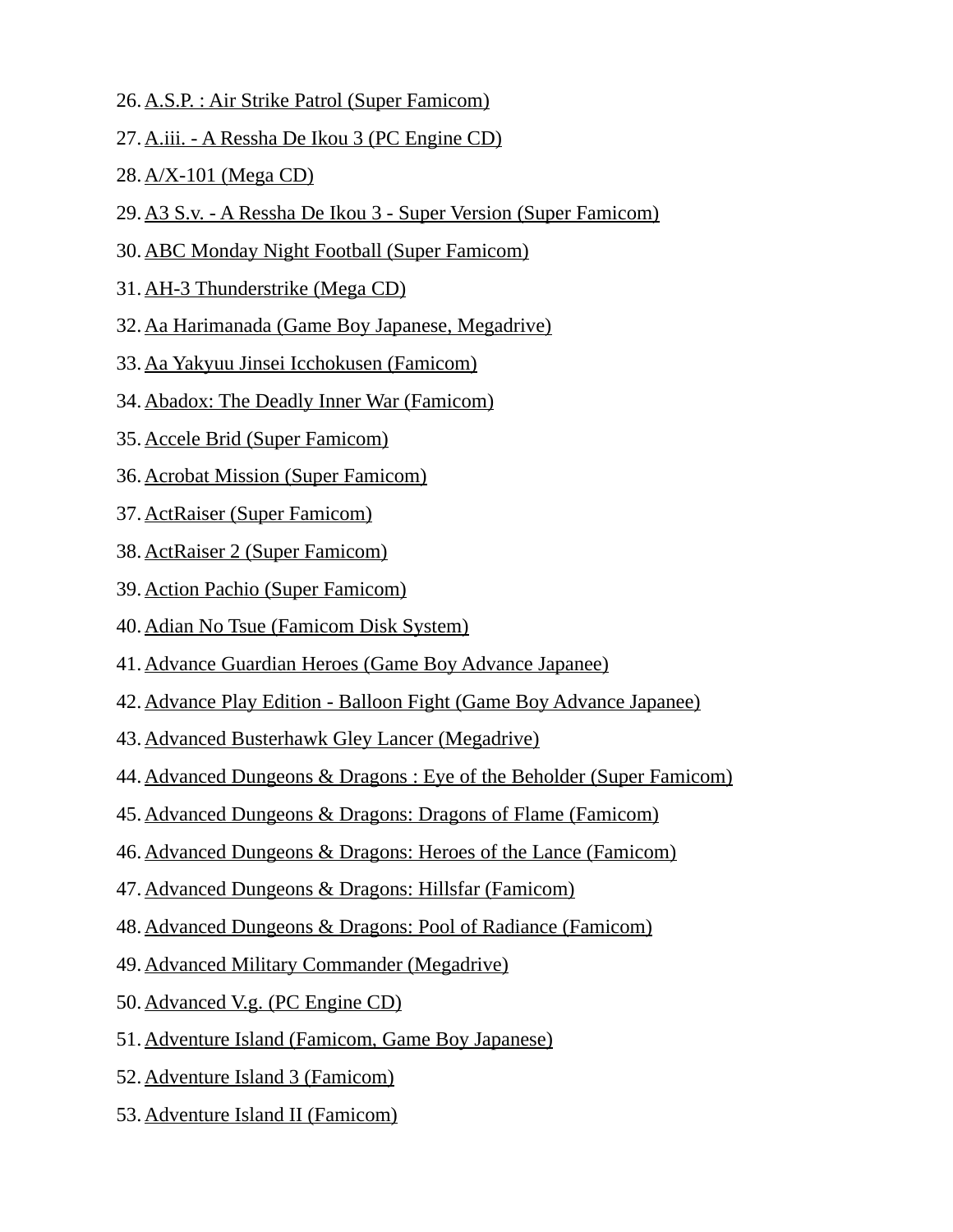- 54. Adventure Island II: Aliens in Paradise (Game Boy Japanese)
- 55.Adventure Of Tokyo Disney Sea (Game Boy Advance Japanee)
- 56.Adventure Quiz Capcom World + Hatena No Daibouken (PC Engine CD)
- 57.Adventures Of Lolo (Game Boy Japanese)
- 58. Adventures of Dino Riki (Famicom)
- 59. Adventures of Lolo (Famicom)
- 60. Adventures of Lolo 2 (Famicom)
- 61.Adventures of Tom Sawyer (Famicom)
- 62.Adventures of Yogi Bear (Super Famicom)
- 63. Aero Blasters (PC Engine)
- 64. Aero Fighters (Super Famicom)
- 65.Aero the Acro-Bat: Rascal Rival Revenge (Game Boy Advance Japanee)
- 66. Aerobics Studio (Famicom)
- 67. Aerobiz (Megadrive)
- 68.Aerobiz Supersonic (Megadrive, Super Famicom)
- 69. Aerostar (Game Boy Japanese)
- 70.After Armageddon Gaiden Majuu Toushouden Eclipse (Mega CD)
- 71. After Burner (Famicom)
- 72. After Burner 2 (PC Engine)
- 73. After Burner II (Megadrive)
- 74. After Burner III (Mega CD)
- 75. After Burst (Game Boy Japanese)
- 76.Aguri Suzuki F-1 Super Driving (Game Boy Japanese)
- 77. Ai Cho Aniki (PC Engine CD)
- 78.Ai Sensei No Oshiete: Watashi No Hoshi (Famicom)
- 79.Ai Senshi Nicol (Famicom Disk System)
- 80.Aigina no Yogen: Balubalouk No Densetsu Yori (Famicom)
- 81.Aigle De Guerre, L' (Game Boy Advance Japanee)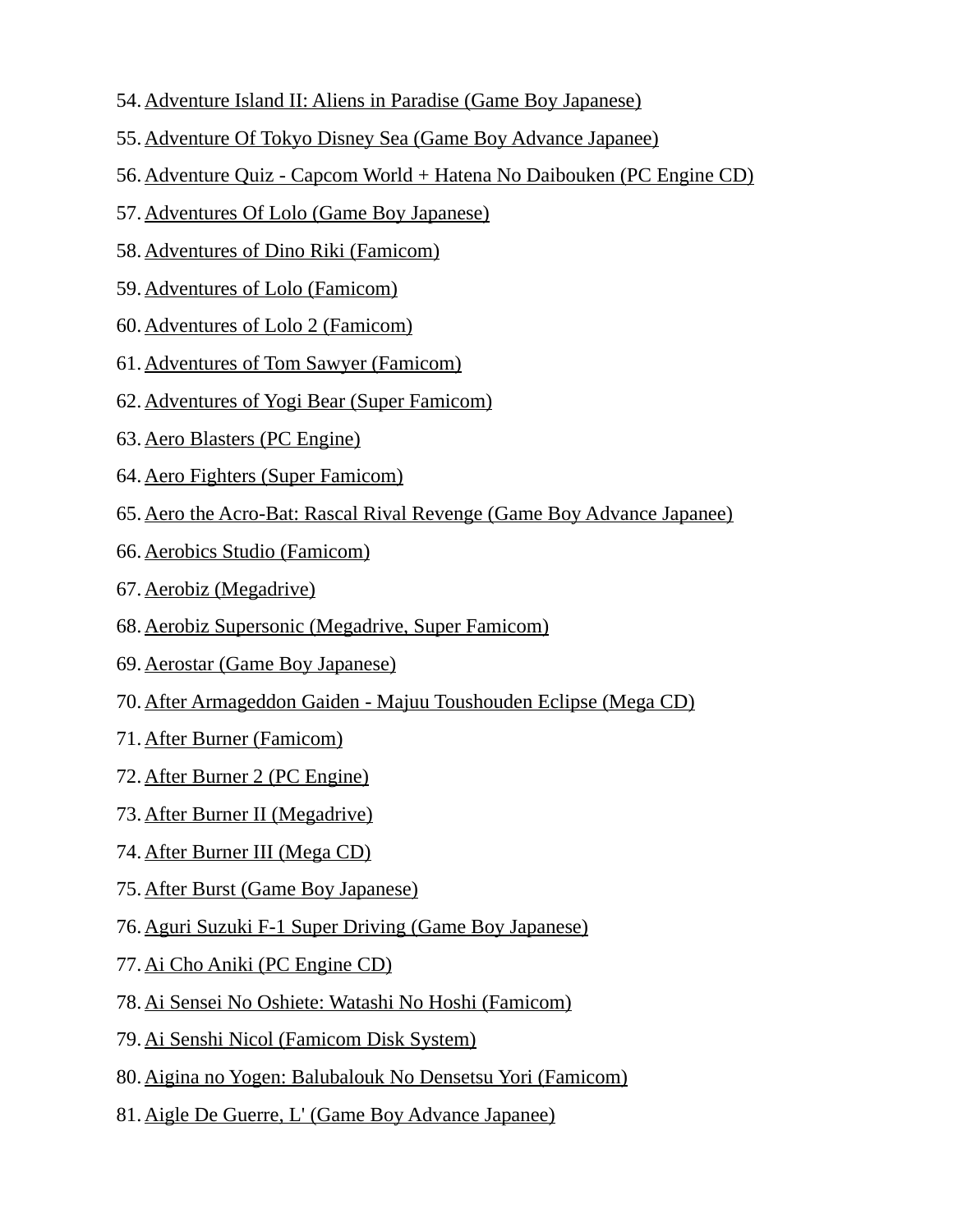- 82. Air Buster (Megadrive)
- 83. Air Diver (Megadrive)
- 84. Air Fortress (Famicom)
- 85. Air Zonk (PC Engine)
- 86.AirForce Delta Storm (Game Boy Advance Japanee)
- 87.Airforce Delta (Game Boy Color Japanese)
- 88. Airwolf (Famicom)
- 89. Aisle Lord (Mega CD)
- 90.Aka-chan Doubutsu Sono (Game Boy Advance Japanee)
- 91.Akagawa Jirou no Yuurei Ressha (Famicom)
- 92.Akazukin Chacha (Game Boy Japanese, Super Famicom)
- 93. Akira (Famicom)
- 94.Akuma-kun: Makai no Wana (Famicom)
- 95. Akumajou Densetsu (Famicom)
- 96.Akumajou Dracula (Famicom Disk System)
- 97.Akumajou Dracula 2 Noroi No Fuuin (Famicom Disk System)
- 98.Akumajou Dracula X Chi No Rondo (PC Engine CD)
- 99.Akuu Senki Raijin (Famicom Disk System)
- 100. Al Unser Jr. Turbo Racing (Famicom)
- 101. Aladdin (Game Boy Advance Japanee, Megadrive, Super Famicom)
- 102. Albert Odyssey (Super Famicom)
- 103. Albert Odyssey 2 Jashin No Taidô (Super Famicom)
- 104. Alcahest (Super Famicom)
- 105. Aleck Bordon Adventure Tower And Shaft Advance (Game Boy Advance Japanee)
- 106. Alex Kidd in the Enchanted Castle (Megadrive)
- 107. Alfred Chicken (Game Boy Japanese)
- 108. Alice No Paint Adventure (Super Famicom)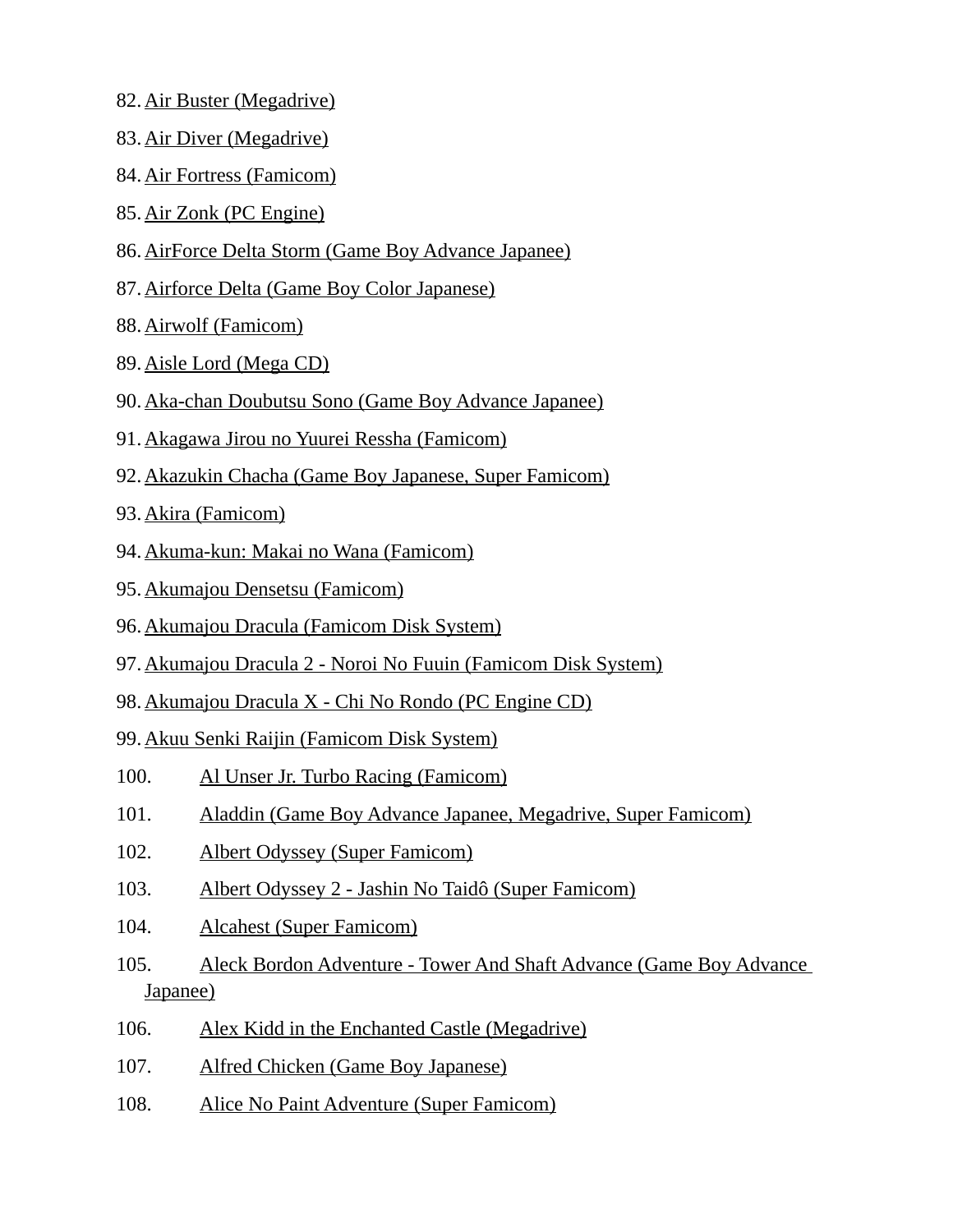- 109. Alien 3 (Game Boy Japanese, Super Famicom)
- 110. Alien Crush (PC Engine)
- 111. Alien Soldier (Megadrive)
- 112. Alien Storm (Megadrive)
- 113. Alien Syndrome (Famicom)
- 114. Aliens Versus Predator (Super Famicom)
- 115. Aliens Versus Predator : The Last of His Clan (Game Boy Japanese)
- 116. Alisia Dragoon (Megadrive)
- 117. All Night Nippon Super Mario Bros. (Famicom Disk System)
- 118. All-Pro Basketball (Famicom)
- 119. Alleyway (Game Boy Japanese)
- 120. Alnam no Kiba Juuzoku Juuni Shinto Densetsu (PC Engine CD)
- 121. Alpha Mission (Famicom)
- 122. Alshark (Mega CD)
- 123. Altered Beast (Megadrive)
- 124. Altered Space: A 3-D Alien Adventure (Game Boy Japanese)
- 125. Amagon (Famicom)
- 126. Amazing Penguin (Game Boy Japanese)
- 127. Amazing Spider-man Lethal Foes, The (Super Famicom)
- 128. Amazing Tater (Game Boy Japanese)
- 129. America Daitouryou Senkyo: United State Presidental Race (Famicom)
- 130. America Oudan Ultra Quiz (Game Boy Japanese, Super Famicom)
- 131. America Oudan Ultra Quiz Part 2 (Game Boy Japanese)
- 132. America Oudan Ultra Quiz Part 3 Champion Taikai (Game Boy Japanese)
- 133. America Oudan Ultra Quiz Part 4 (Game Boy Japanese)
- 134. America Oudan Ultra Quiz: Shijou Saidai no Tatakai (Famicom)
- 135. American Bass Challenge (Game Boy Advance Japanee)
- 136. American Battle Dome (Super Famicom)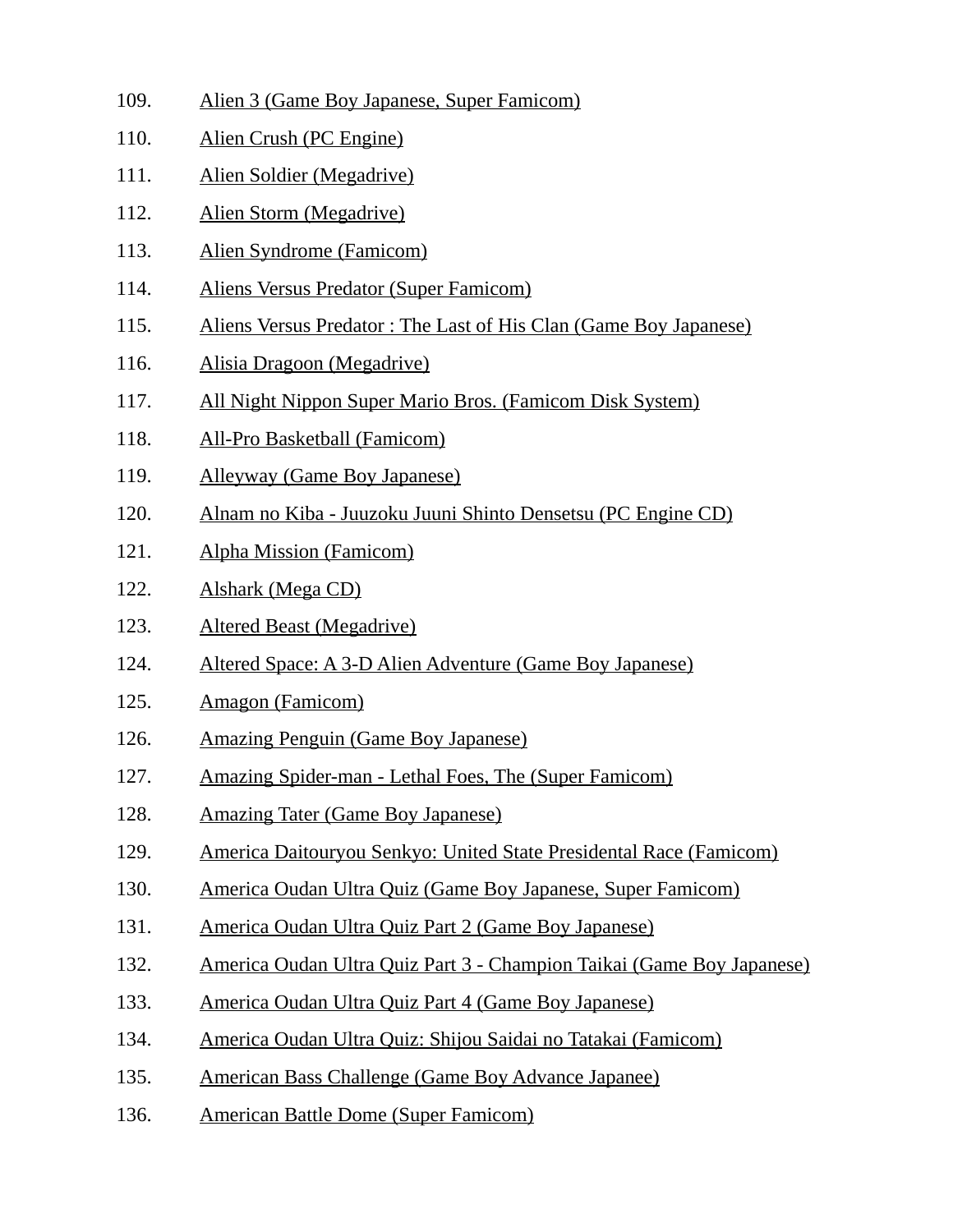- 137. American Dream (Famicom)
- 138. Amida (Game Boy Japanese)
- 139. Ancient Magic Bazoo! Mahou Sekai (Super Famicom)
- 140. Andre Agassi Tennis (Super Famicom)
- 141. Android Assault : The Revenge of Bari-Arm (Mega CD)
- 142. Ane-san (PC Engine CD)
- 143. Angel Collection Mezase! Gakuen No Fashion Leader (Game Boy Advance Japanee)
- 144. Angel Collection 2 Pichimo Ni Narou (Game Boy Advance Japanee)
- 145. Angelique (Game Boy Advance Japanee, Super Famicom)
- 146. Angelique Voice Fantasy (Super Famicom)
- 147. Animal Breeder (Game Boy Japanese)
- 148. Animal Breeder 2 (Game Boy Japanese)
- 149. Animal Breeder 3 (Game Boy Color Japanese)
- 150. Animal Breeder 4 (Game Boy Color Japanese)
- 151. Animal Mania Dokidoki Aishou Check (Game Boy Advance Japanee)
- 152. Animal Yokochou Doki Doki Shinkyuu Shiken! No Maki (Game Boy Advance Japanee)
- 153. Animaniacs (Super Famicom)
- 154. Animastar Gb (Game Boy Color Japanese)
- 155. Ankoku Shinwa: Yamato Takeru Densetsu (Famicom)
- 156. Annet Futatabi (Mega CD)
- 157. Another Bible (Game Boy Japanese)
- 158. Antarctic Adventure (Famicom)
- 159. Ao-zora To Nakama-tachi Yume No Bouken (Game Boy Advance Japanee)
- 160. Aoi Blink (PC Engine)
- 161. Aoki Densetsu Shoot! (Game Boy Japanese, Super Famicom)
- 162. Aoki Ookami To Shiroki Meshika Genchou Hishi (Mega CD)
- 163. Appare Gateball (PC Engine)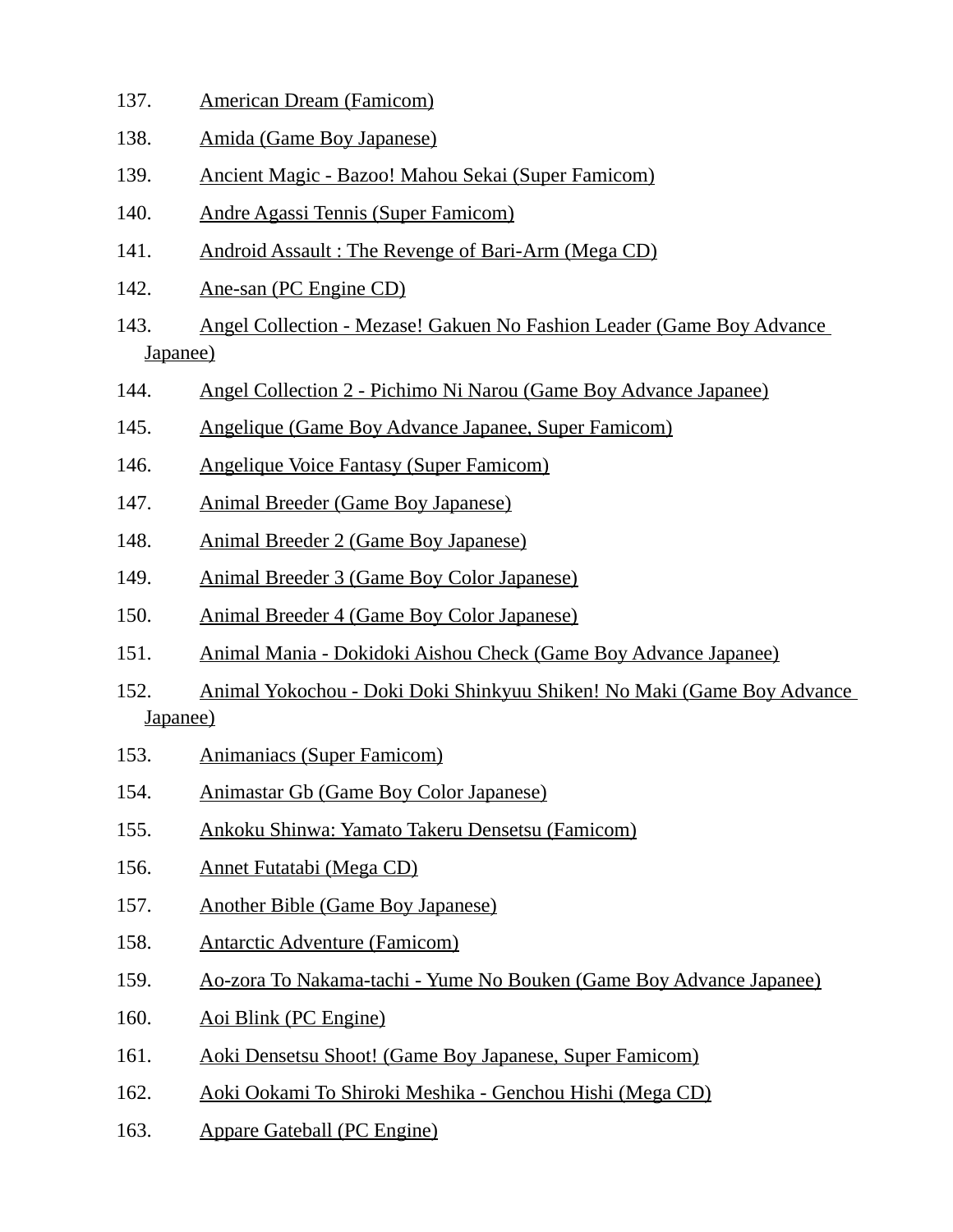- 164. Apple Town Monogatari Little Computer People (Famicom Disk System)
- 165. Appleseed Prometheus no Shintaku (Super Famicom)
- 166. Aqualife (Game Boy Color Japanese)
- 167. Arabian Dream Scheherazade (Famicom)
- 168. Arabian Nights Sabaku No Seirei-o (Super Famicom)
- 169. Araiguma Rascal (Super Famicom)
- 170. Arcade Classic No. 3 Galaga & Galaxian (Game Boy Japanese)
- 171. Arcana (Super Famicom)
- 172. Arctic (Famicom)
- 173. Arcus I-II-III (Mega CD)
- 174. Arcus Odyssey (Megadrive, Super Famicom)
- 175. Ardy Lightfoot (Super Famicom)
- 176. Aretha (Game Boy Japanese, Super Famicom)
- 177. Aretha 2 (Game Boy Japanese)
- 178. Aretha 2 Ariel No Fushigi Na Tabi (Super Famicom)
- 179. Aretha 3 (Game Boy Japanese)
- 180. Argus (Famicom)
- 181. Arkanoid (Famicom)
- 182. Arkanoid II (Famicom)
- 183. Arle no Bouken: Mahou no Jewel (Game Boy Color Japanese)
- 184. Armadillo (Famicom)
- 185. Armed Dragon Fantasy Villgust (Famicom)
- 186. Armored Police Metal Jack (Super Famicom)
- 187. Arnold Palmer Tournament Golf (Megadrive)
- 188. Arrow Flash (Megadrive)
- 189. Arslan Senki (Mega CD)
- 190. Art Alive (Megadrive)
- 191. Art of Fighting (Megadrive, Super Famicom)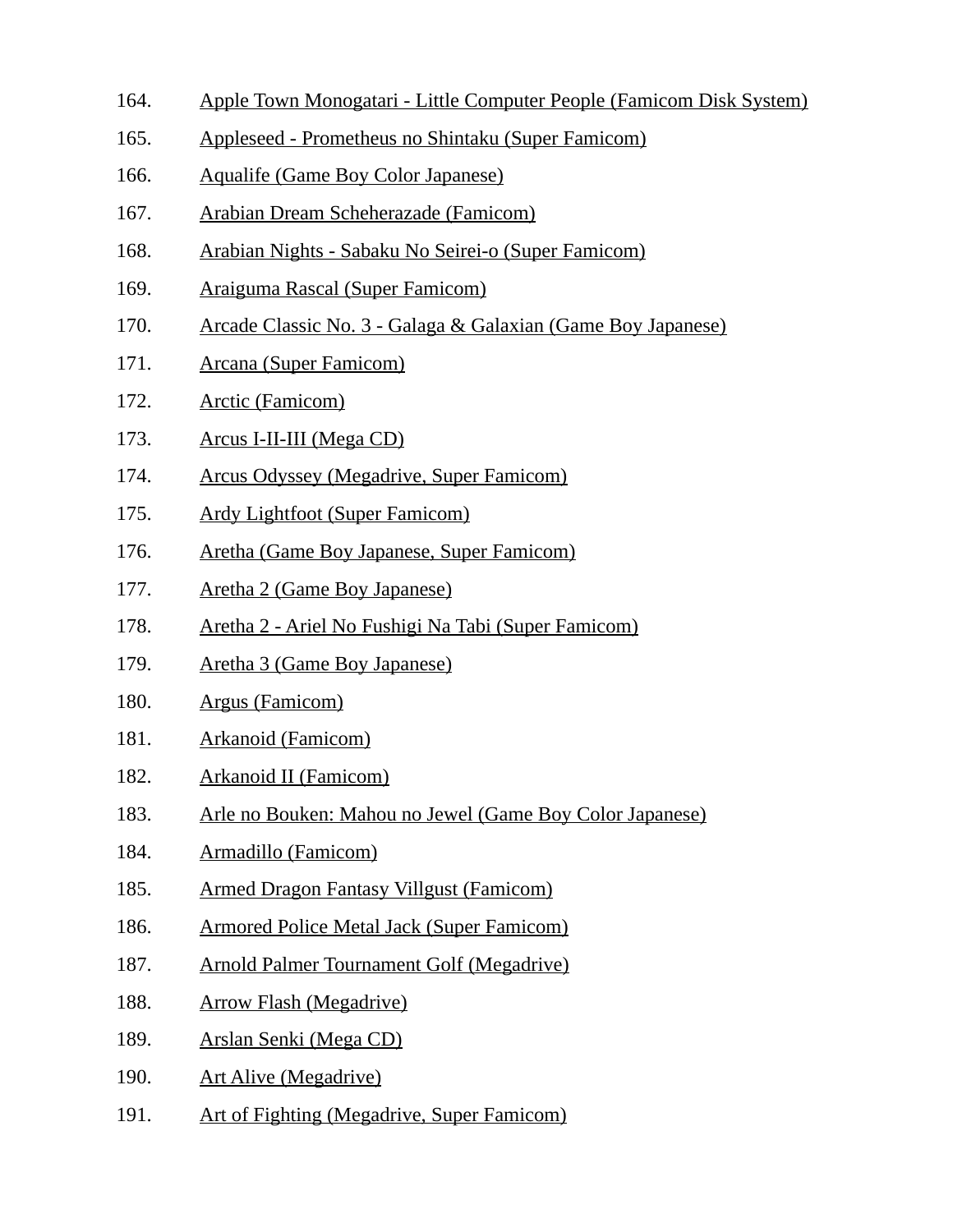- 192. Artelius (Famicom)
- 193. Artist Tool (PC Engine)
- 194. Arumana No Kiseki (Famicom Disk System)
- 195. Asameshimae Nyanko (Super Famicom)
- 196. Ashita No Joe (Super Famicom)
- 197. Ashita No Joe Makka Ni Moeagare! (Game Boy Advance Japanee)
- 198. Asmik-kun Land (Famicom)
- 199. Asmik-kun World 2 (Game Boy Japanese)
- 200. Aspic Majaou No Noroi (Famicom Disk System)
- 201. Astro Boy : Omega Factor (Game Boy Advance Japanee)
- 202. Astro Fang: Super Machine (Famicom)
- 203. Astro Rabby (Game Boy Japanese)
- 204. Astro Robo SASA (Famicom)
- 205. Astyanax (Famicom)
- 206. Athena (Famicom)
- 207. Athletic World (Famicom)
- 208. Atlantis no Nazo (Famicom)
- 209. Atlas Renaissance Voyager, The (Super Famicom)
- 210. Atomic Punk (Game Boy Japanese)
- 211. Atomic Robo-Kid (Megadrive)
- 212. Atomic Robo-kid Special (PC Engine)
- 213. Atomic Runner (Megadrive)
- 214. Attack Animal Gakuen (Famicom)
- 215. Attack of the Killer Tomatoes (Game Boy Japanese)
- 216. Aurora Quest Otaku No Seiza In Another World (PC Engine CD)
- 217. Av Poker (PC Engine)
- 218. Av Tanjou (PC Engine CD)
- 219. Avenger (PC Engine CD)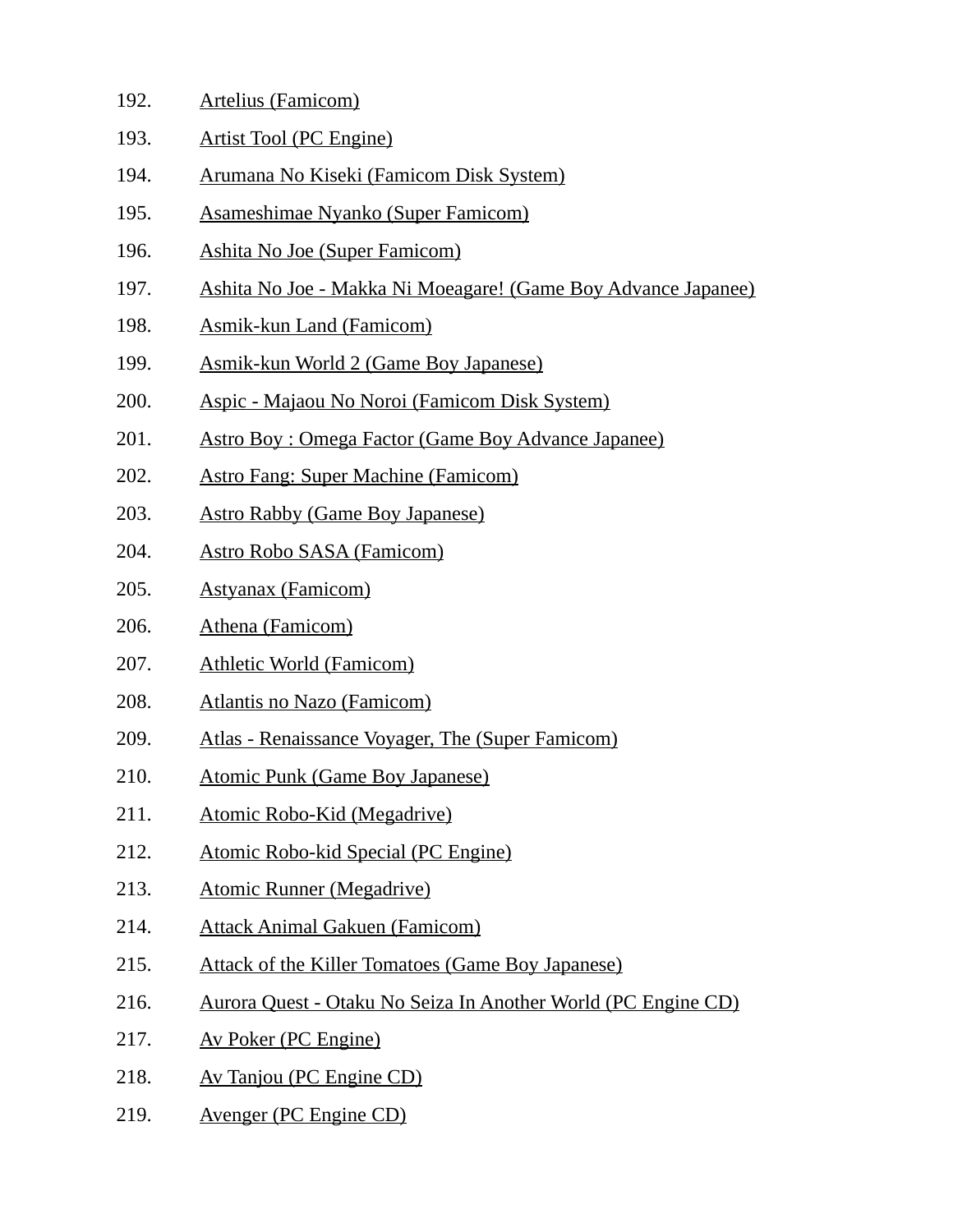- 220. Avenging Spirit (Game Boy Japanese)
- 221. Awesome Possum... ...Kicks Dr. Machino's Butt (Megadrive)
- 222. Aworg Hero In The Sky (Megadrive)
- 223. Axelay (Super Famicom)
- 224. Ayakashi No Shiro (Game Boy Japanese)
- 225. Ayrton Senna's Super Monaco GP II (Megadrive)
- 226. Azarashi Sentai Inazuma Dokidoki Daisakusen! (Game Boy Color Japanese)
- 227. Azumanga Daiou Advance (Game Boy Advance Japanee)
- 228. Azure Dreams (Game Boy Color Japanese)
- 229. B-Daman Bakugaiden V Final Mega Tune (Game Boy Color Japanese)
- 230. B-Wings (Famicom)
- 231. B-daman Bakugaiden Victory E No Michi (Game Boy Color Japanese)
- 232. B.O.B. (Megadrive, Super Famicom)
- 233. Babel (PC Engine CD)
- 234. Babel no Tou (Famicom)
- 235. Baby T-Rex (Game Boy Japanese)
- 236. Backgammon (Famicom Disk System, Game Boy Color Japanese)
- 237. Bad Badtz-maru Robo Battle (Game Boy Color Japanese)
- 238. Bad Dudes Vs. Dragon Ninja (Famicom)
- 239. Bad News Baseball (Famicom)
- 240. Bahamut Senki (Megadrive)
- 241. Baken Hisshou Gaku: Gate In (Famicom)
- 242. Bakenou Tv '94 (Game Boy Japanese)
- 243. Bakenou V3 (Game Boy Japanese)
- 244. Bakuchou Retrieve Master (Game Boy Japanese)
- 245. Bakuchou Retsuden Shou Hyper Fishing (Game Boy Japanese)
- 246. Bakuden Unbalance Zone (Mega CD)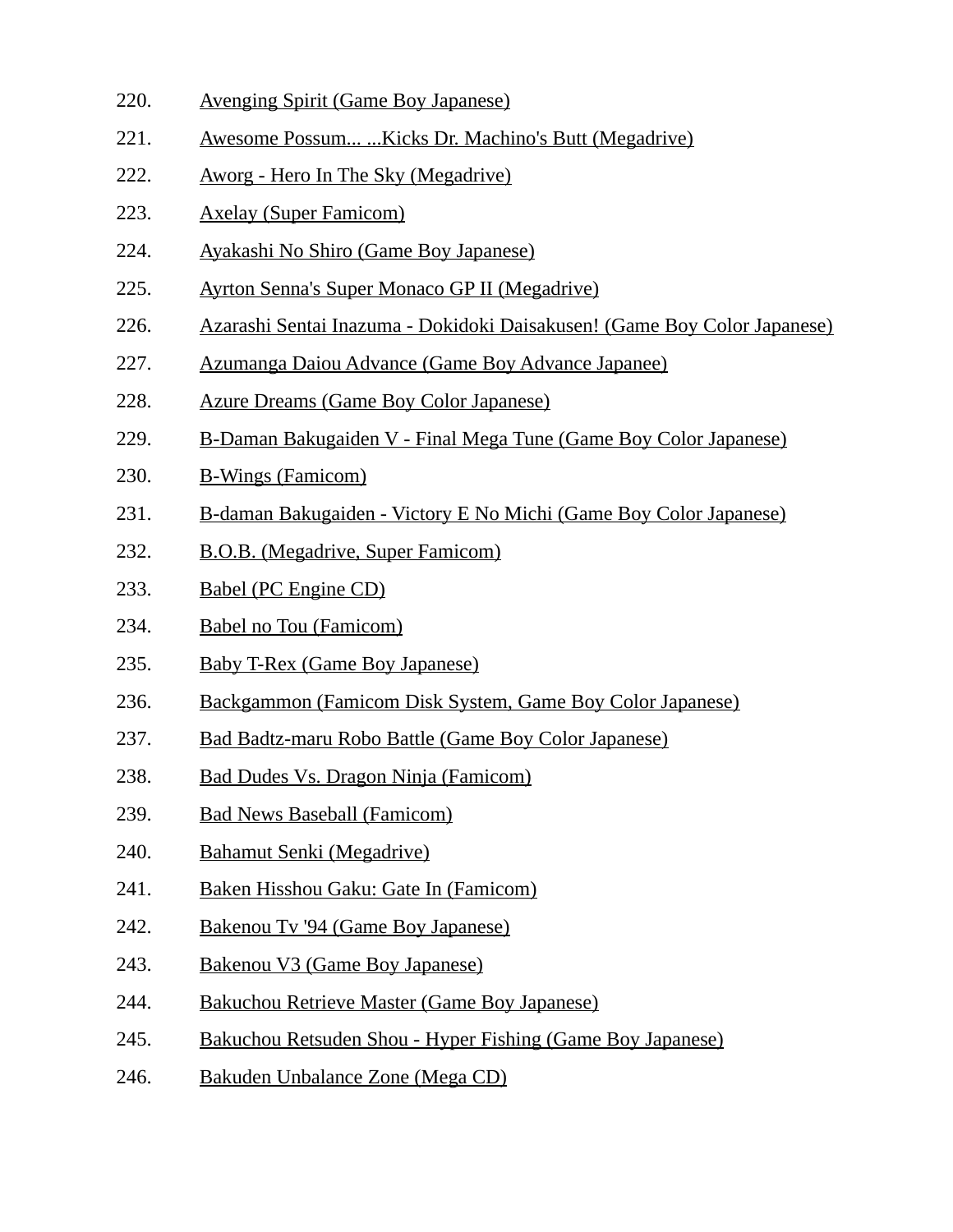- 247. Bakukyuu Renpatsu!! Super B-Daman Gekitan! Risin (Game Boy Color Japanese)
- 248. Bakukyuu Renpatsu!! Super B-daman (Super Famicom)
- 249. Bakumatsu Kourinden Oni (Super Famicom)
- 250. Bakushou Yoshimoto Shinkigeki (PC Engine CD)
- 251. Bakushou! Star Monomane Shitenou (Famicom)
- 252. Bakushou!! Ai no Gekijou (Famicom)
- 253. Bakushou!! Jinsei Gekijou (Famicom)
- 254. Bakushou!! Jinsei Gekijou 2 (Famicom)
- 255. Bakushou!! Jinsei Gekijou 3 (Famicom)
- 256. Bakusou Dekotora Densetsu GB Special Otoko Dokyo (Game Boy Color Japanese)
- 257. Bakuten Shoot Beyblade (Game Boy Color Japanese)
- 258. Bakuten Shoot Beyblade Gekitou! Saikyou Blader (Game Boy Advance Japanee)
- 259. Bakuten Shoot Beyblade 2002 Gekisen! Team Battle!! Kouryuu No Shou Daichi Hen (Game Boy Advance Japanee)
- 260. Bakuten Shoot Beyblade 2002 Gekisen! Team Battle!! Seiryuu No Shou Takao Hen (Game Boy Advance Japanee)
- 261. Bakuten Shoot Beyblade 2002 Ikuze! Bakutou! Chou Jiryoku Battle!! (Game Boy Advance Japanee)
- 262. Bakutou Dochers (Super Famicom)
- 263. Ball Bullet Gun (Super Famicom)
- 264. Ball Jacks (Megadrive)
- 265. Ballblazer (Famicom)
- 266. Ballistic (Game Boy Color Japanese)
- 267. Ballistix (PC Engine)
- 268. Balloon Fight (Famicom)
- 269. Balloon Fight Gb (Game Boy Color Japanese)
- 270. Baltron (Famicom)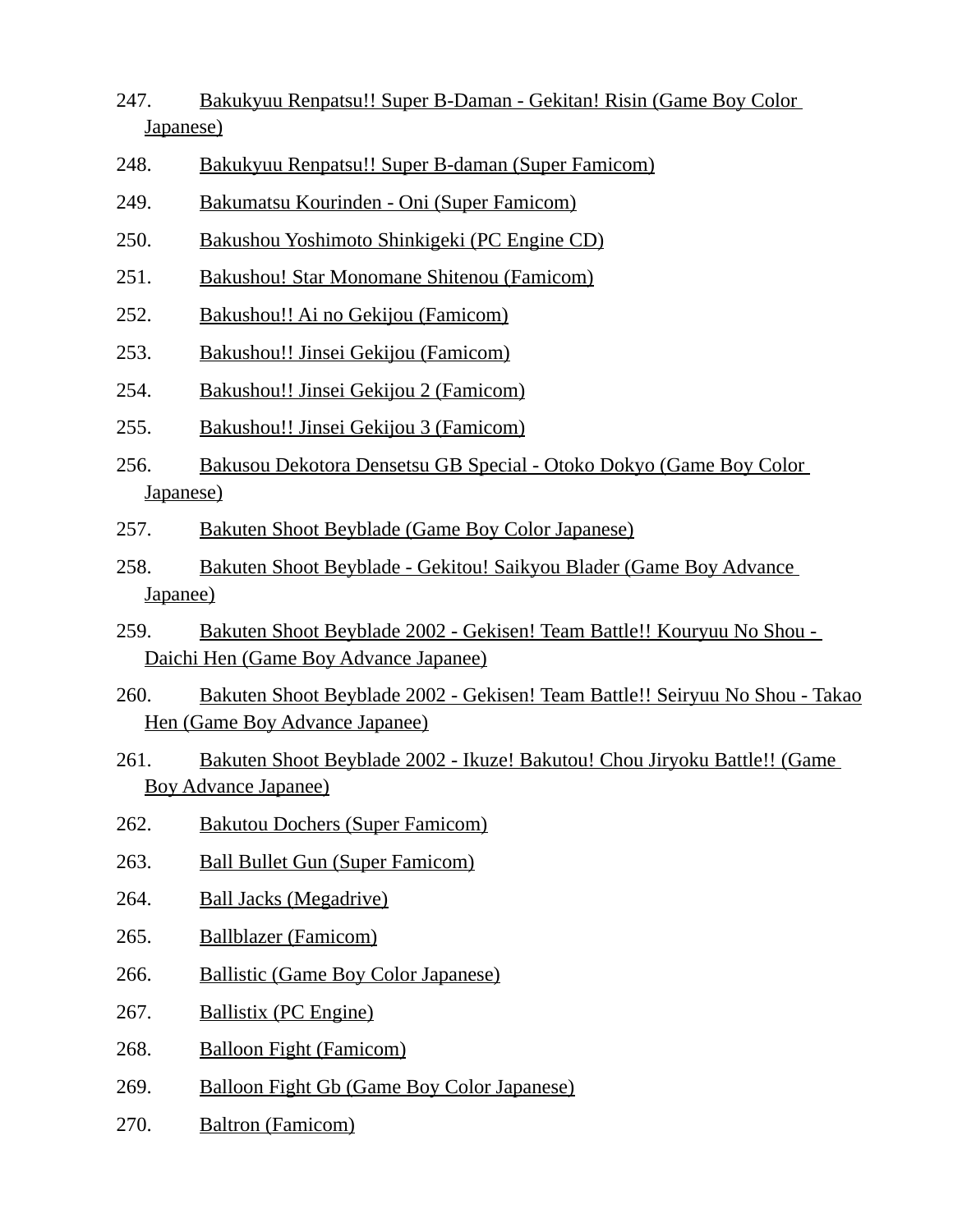| 271. | Banana (Famicom)        |  |
|------|-------------------------|--|
| 272. | Banana Prince (Famicom) |  |

- 273. Banishing Racer (Game Boy Japanese)
- 274. Barbarossa (Super Famicom)
- 275. Barbie Ocean Discovery (Game Boy Color Japanese)
- 276. Barcode Taisen Bardigun (Game Boy Color Japanese)
- 277. Barcode World (Famicom)
- 278. Bard's Tale 2 The Destiny Knight, The (Famicom)
- 279. Bari Bari Densetsu (PC Engine)
- 280. Barkley Shut Up and Jam! (Super Famicom)
- 281. Bart Simpson's Escape from Camp Deadly (Game Boy Japanese)
- 282. Barunba (PC Engine)
- 283. Baseball (Famicom, Famicom Disk System, Game Boy Japanese)
- 284. Baseball Fighter (Famicom)
- 285. Baseball Simulator 1.000 (Famicom)
- 286. Baseball Stars (Famicom)
- 287. Bases Loaded (Famicom, Game Boy Japanese)
- 288. Bases Loaded 3 (Famicom)
- 289. Bases Loaded 4 (Famicom)
- 290. Bases Loaded II : Second Season (Famicom)
- 291. Bass Fishing Tatsujin Techou (Game Boy Japanese)
- 292. Bass Masters Classic (Super Famicom)
- 293. Bass Tsuri Shiyouze! Tournament Wa Senryaku Da! (Game Boy Advance Japanee)
- 294. Bassin's Black Bass (Super Famicom)
- 295. Bastard!! (Super Famicom)
- 296. Batman (PC Engine)
- 297. Batman : Return of the Joker (Famicom, Game Boy Japanese)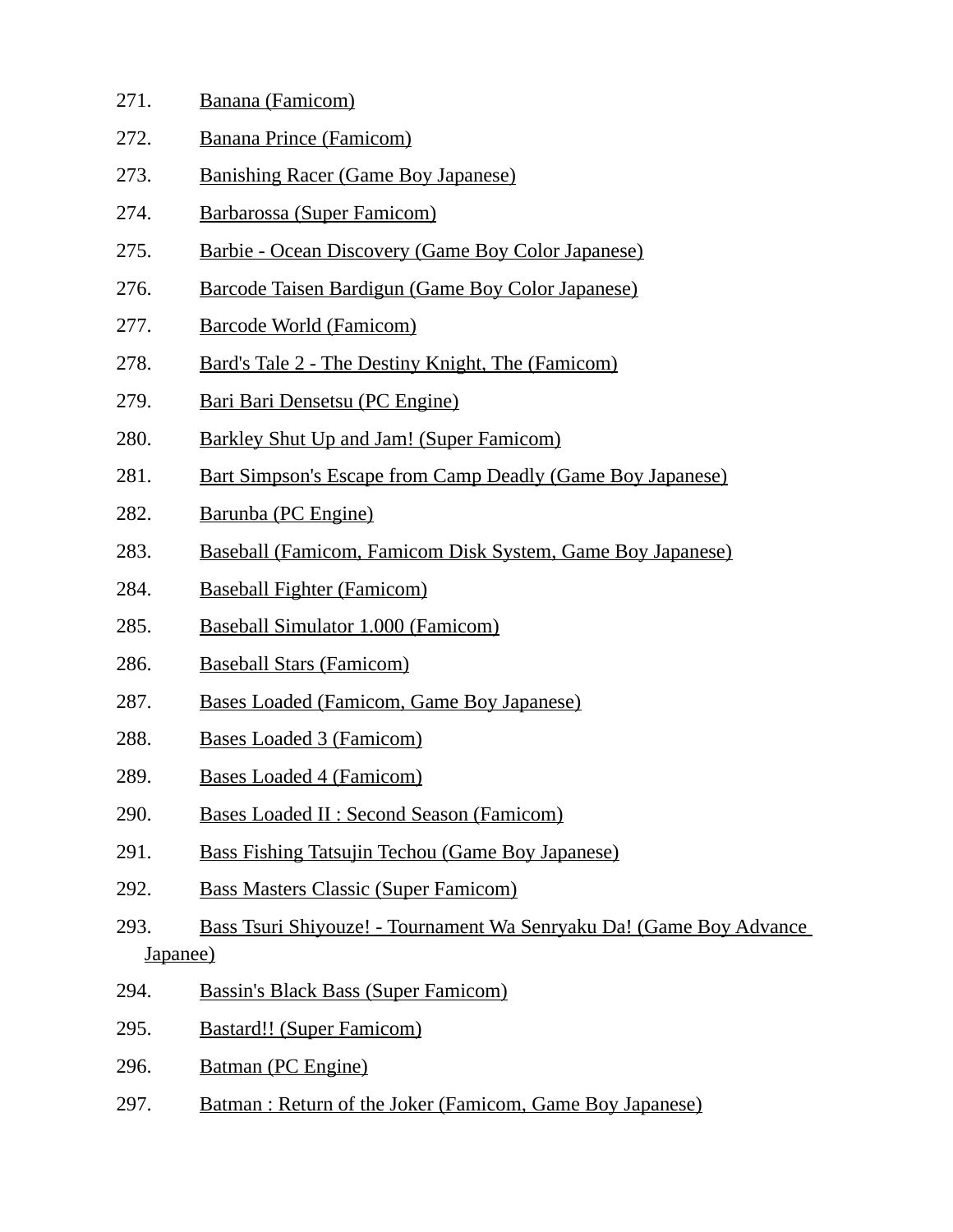- 298. Batman : The Video Game (Game Boy Japanese, Megadrive)
- 299. Batman Beyond : Return of the Joker (Game Boy Color Japanese)
- 300. Batman Forever (Game Boy Japanese, Megadrive, Super Famicom)
- 301. Batman Returns (Megadrive, Super Famicom)
- 302. Batman: The Video Game (Famicom)
- 303. Batsu And Terry Makyou No Tetsujin Race (Famicom)
- 304. Battle Arena Toshinden (Game Boy Japanese)
- 305. Battle B-Daman (Game Boy Advance Japanee)
- 306. Battle B-Daman : Fire Spirits! (Game Boy Advance Japanee)
- 307. Battle Baseball (Famicom)
- 308. Battle Blaze (Super Famicom)
- 309. Battle Bull (Game Boy Japanese)
- 310. Battle City (Famicom, Game Boy Japanese)
- 311. Battle Clash (Super Famicom)
- 312. Battle Commander Hachibushuu, Shura No Heihou (Super Famicom)
- 313. Battle Cross (Super Famicom)
- 314. Battle Crusher (Game Boy Japanese)
- 315. Battle Dodge Ball (Game Boy Japanese)
- 316. Battle Dodge Ball Toukyuu Daigekitotsu! (Super Famicom)
- 317. Battle Dodge Ball 2 (Super Famicom)
- 318. Battle Fleet (Famicom)
- 319. Battle Golfer Yui (Megadrive)
- 320. Battle Grand Prix (Super Famicom)
- 321. Battle Jockey (Super Famicom)
- 322. Battle Lode Runner (PC Engine)
- 323. Battle Mania Daiginjou (Megadrive)
- 324. Battle Master Kyuukyoku No Senshi-tachi (Super Famicom)
- 325. Battle Of Kingdom (Game Boy Japanese)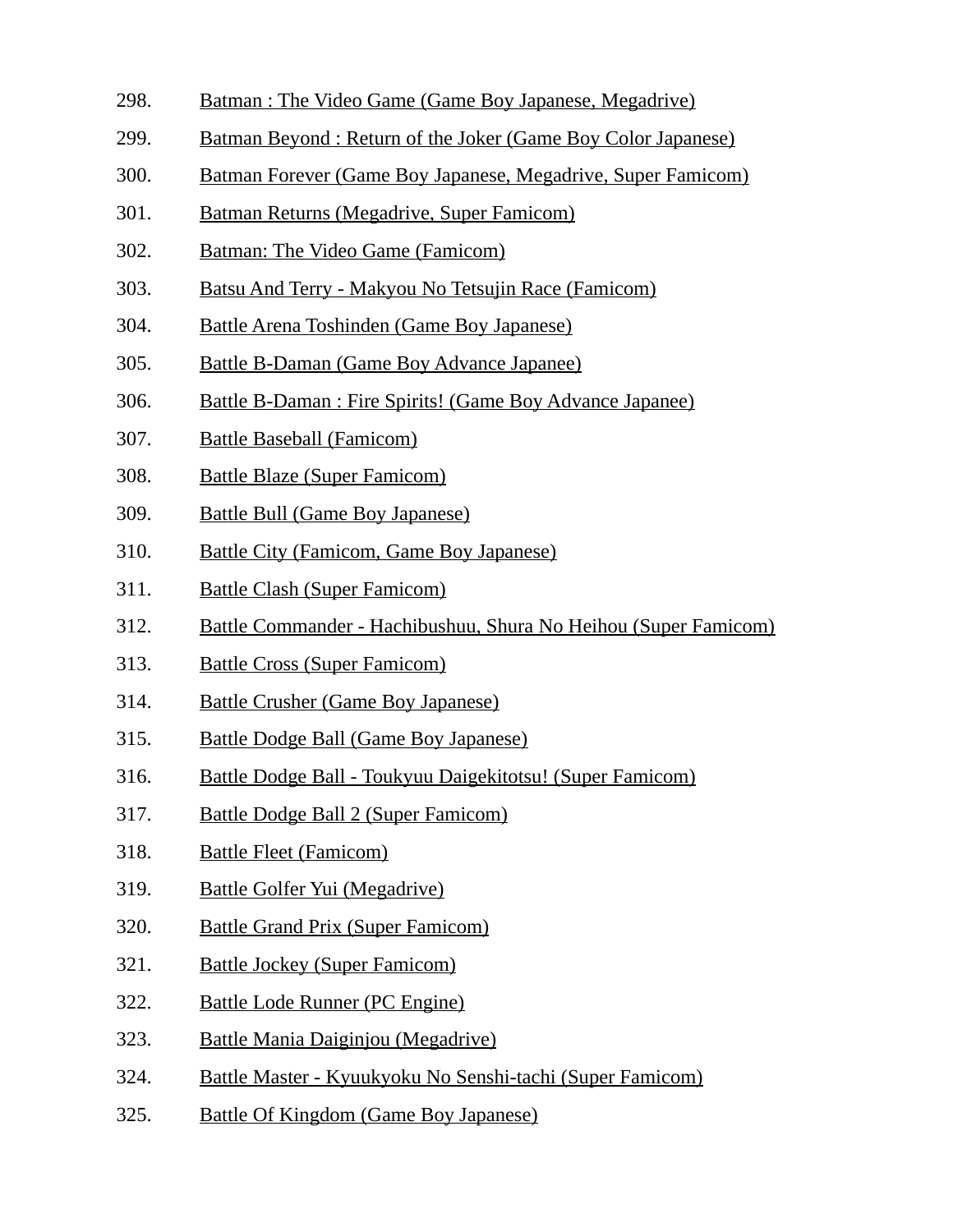- 326. Battle Pinball (Super Famicom)
- 327. Battle Ping Pong (Game Boy Japanese)
- 328. Battle Racers (Super Famicom)
- 329. Battle Robot Retsuden (Super Famicom)
- 330. Battle Soccer Field No Hasha (Super Famicom)
- 331. Battle Soccer 2 (Super Famicom)
- 332. Battle Space (Game Boy Japanese)
- 333. Battle Stadium: Senbatsu Pro Yakyuu (Famicom)
- 334. Battle Storm (Famicom)
- 335. Battle Submarine (Super Famicom)
- 336. Battle Tycoon (Super Famicom)
- 337. Battle Unit Zeoth (Game Boy Japanese)
- 338. Battle X Battle Kyodai Gyo Densetsu (Game Boy Advance Japanee)
- 339. Battle Zeque Den (Super Famicom)
- 340. Battlecorps (Mega CD)
- 341. Battleship (Game Boy Japanese)
- 342. Battletoads (Famicom, Game Boy Japanese, Megadrive)
- 343. Battletoads in Battlemaniacs (Super Famicom)
- 344. Bazooka Blitzkrieg (Super Famicom)
- 345. Bb Ball (Game Boy Advance Japanee)
- 346. Be-Bop High School: Koukousei Gokuraku Densetsu (Famicom)
- 347. Beast Shooter Mezase Beast King! (Game Boy Advance Japanee)
- 348. Beast Wrestler (Megadrive)
- 349. Beatmania Gb (Game Boy Color Japanese)
- 350. Beatmania Gb Gotcha Mix 2 (Game Boy Color Japanese)
- 351. Beatmania Gb2 Gotcha Mix (Game Boy Color Japanese)
- 352. Beauty and the Beast (Super Famicom)
- 353. Benkei Gaiden (PC Engine)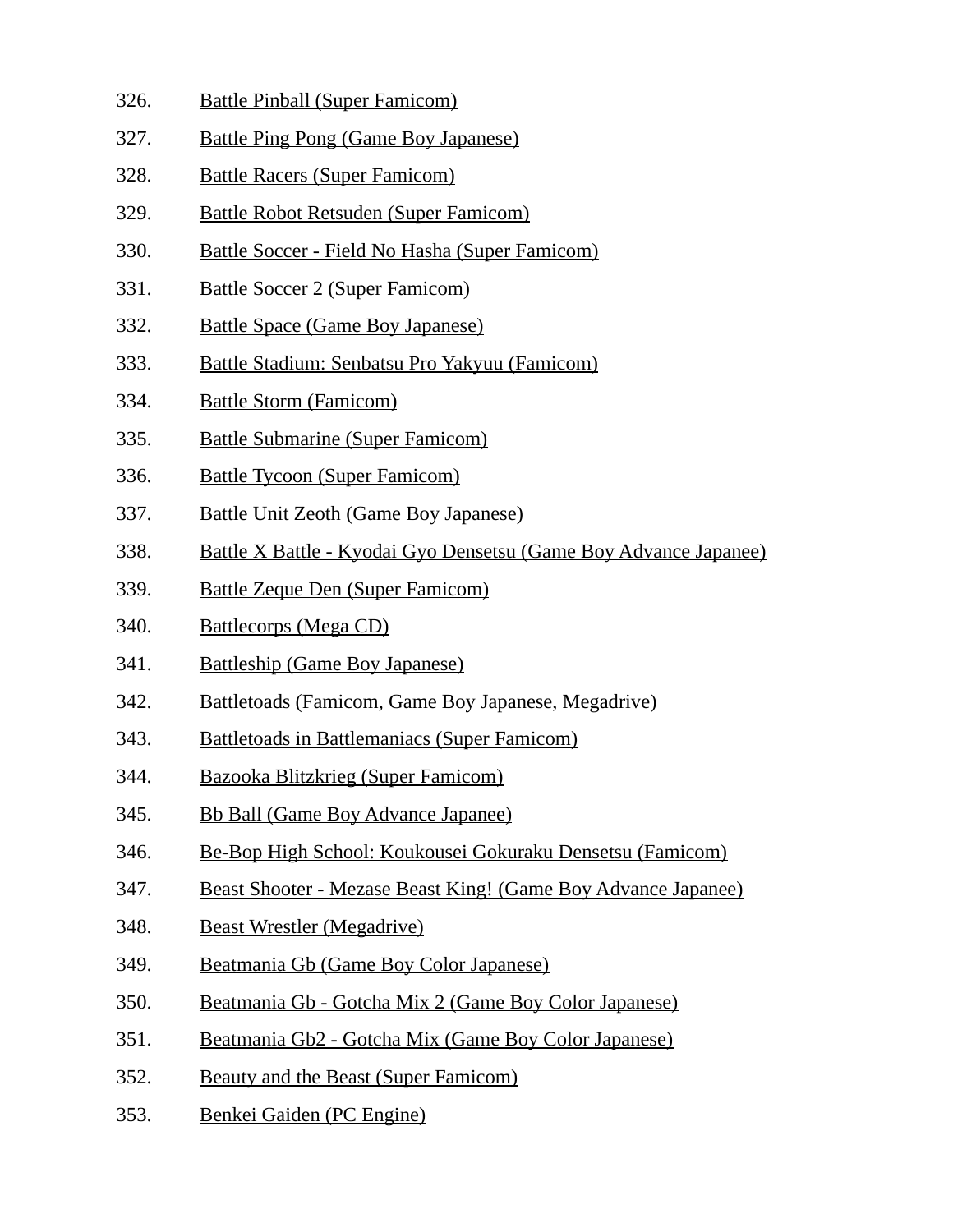- 354. Benkei Gaiden Suna No Shou (Super Famicom)
- 355. Best Keiba Derby Stallion (Famicom)
- 356. Best Play Pro Yakyuu (Famicom, Game Boy Advance Japanee)
- 357. Best Play Pro Yakyuu '90 (Famicom)
- 358. Best Play Pro Yakyuu II (Famicom)
- 359. Best Play Pro Yakyuu Special (Famicom)
- 360. Best Shot Pro Golf (Super Famicom)
- 361. Best of the Best : Championship Karate (Game Boy Japanese, Megadrive)
- 362. Beyblade Fighting Tournament (Game Boy Color Japanese)
- 363. Beyond Oasis (Megadrive)
- 364. Big Blow! Great Pachi-Slot Tips (Super Famicom)
- 365. Big Challenge! Dogfight Spirit (Famicom Disk System)
- 366. Big Challenge! Go! Go! Bowling (Famicom Disk System)
- 367. Big Challenge! Gun Fighter (Famicom Disk System)
- 368. Big Challenge! Juudou Senshuken (Famicom Disk System)
- 369. Big Ichigeki! Pachi-slot Daikouryaku 2 Universal Collection (Super Famicom)
- 370. Bike Daisuki! Hashiriya Tamashii (Super Famicom)
- 371. Bikkuri Nekketsu Shin Kiroku! Dokodemo Kin Medal (Game Boy Japanese)
- 372. Bikkuri Nekketsu Shin Kiroku! Harukanaru Kin Medal (Famicom)
- 373. Bikkuriman 2000 Charging Card Gb (Game Boy Color Japanese)
- 374. Bikkuriman Daijikai (PC Engine CD)
- 375. Bikkuriman World: Gekitou Sei Senshi (Famicom)
- 376. Binary Land (Famicom)
- 377. Bing Bing! Bingo (Super Famicom)
- 378. Bio Hazard Battle (Megadrive)
- 379. Bio Miracle Bokutte Upa (Famicom, Famicom Disk System)
- 380. Bio Senshi Dan: Increaser to no Tatakai (Famicom)
- 381. BioMetal (Super Famicom)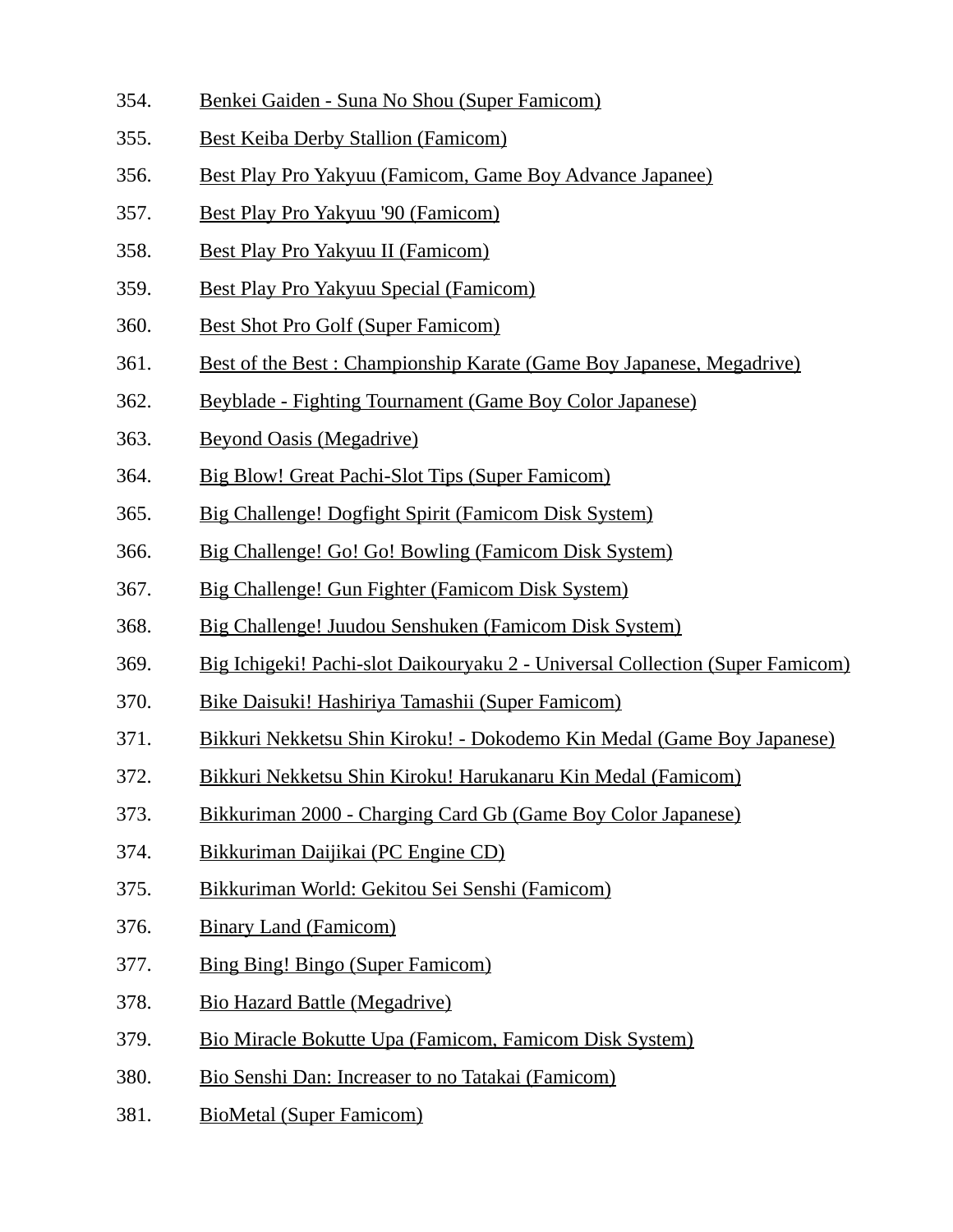- 382. Bionic Battler (Game Boy Japanese)
- 383. Bionic Commando (Game Boy Japanese)
- 384. Bird Week (Famicom)
- 385. Bishin Densetsu Zoku (Super Famicom)
- 386. Bishoujo Janshi Suchie-pai (Super Famicom)
- 387. Bishoujo Senshi Sailor Moon (Game Boy Japanese, Megadrive, PC Engine CD)
- 388. Bishoujo Senshi Sailor Moon Another Story (Super Famicom)
- 389. Bishoujo Senshi Sailor Moon Collection (PC Engine CD)
- 390. Bishoujo Senshi Sailor Moon R (Game Boy Japanese, Super Famicom)
- 391. Bishoujo Senshi Sailor Moon S Fuwa Fuwa Panic 2 (Super Famicom)
- 392. Bishoujo Senshi Sailor Moon S Jougai Rantou! Shuyaku Soudatsusen (Super Famicom)
- 393. Bishoujo Senshi Sailor Moon S Kondo Wa Puzzle De Oshioki Yo! (Super Famicom)
- 394. Bishoujo Senshi Sailor Moon S Kurukkurin (Super Famicom)
- 395. Bishoujo Senshi Sailor Moon Super S Fuwa Fuwa Panic (Super Famicom)
- 396. Bishoujo Senshi Sailor Moon Super S Zenin Sanka!! Shuyaku Soudatsusen (Super Famicom)
- 397. Bishoujo Wrestler Retsuden Blizzard Yuki Rannyuu!! (Super Famicom)
- 398. BlaZeon : The Bio-Cyborg Challenge (Super Famicom)
- 399. Black Bass (japan), The (Famicom)
- 400. Black Bass : Lure Fishing (Game Boy Japanese)
- 401. Black Black Bura Bura (Game Boy Advance Japanee)
- 402. Black Hole Assault (PC Engine CD)
- 403. Black Matrix Zero (Game Boy Advance Japanee)
- 404. Black Onyx, The (Game Boy Color Japanese)
- 405. Blackhole Assault (Mega CD)
- 406. Blackthorne (Super Famicom)
- 407. Blades of Steel (Game Boy Japanese)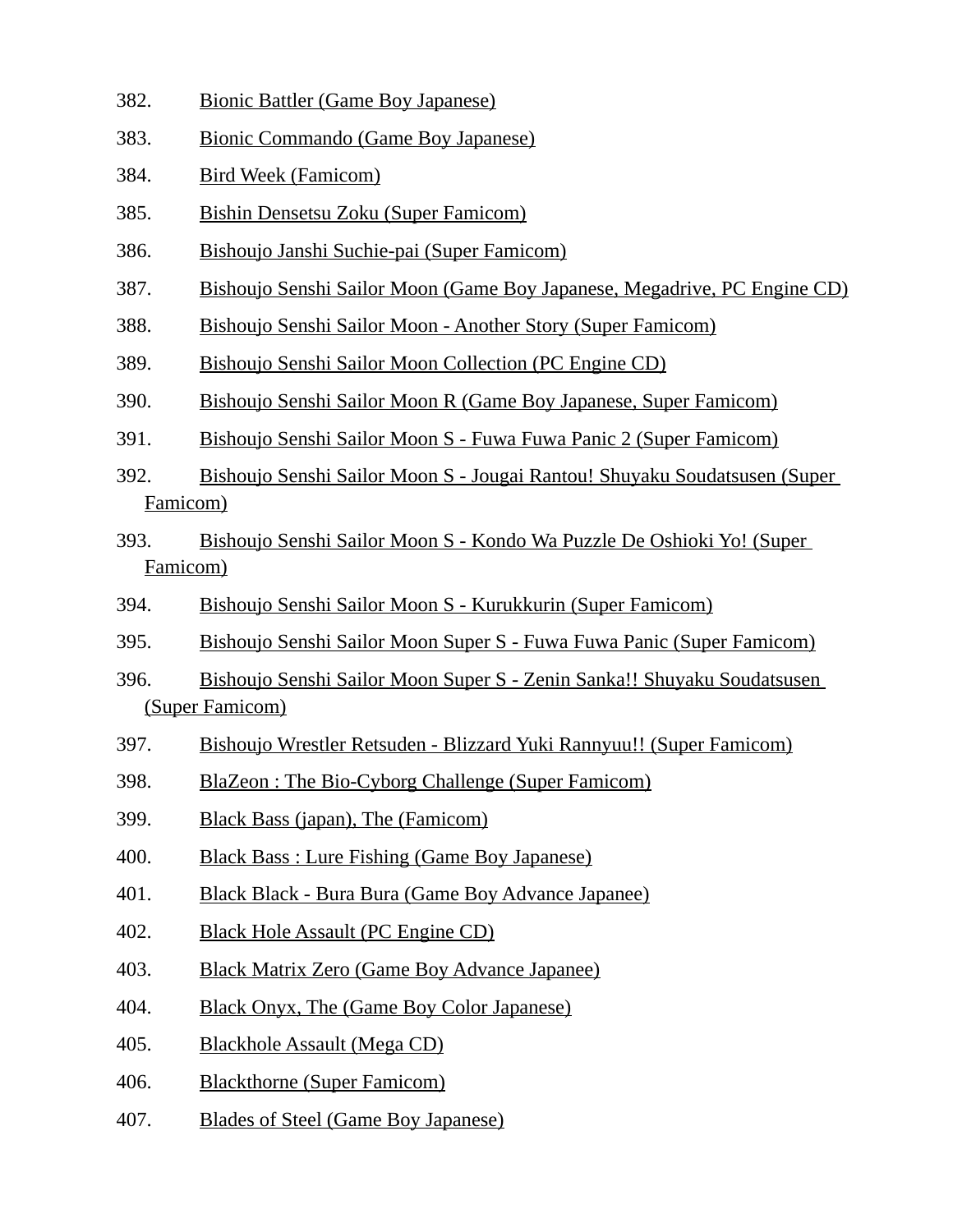- 408. Blaster Master (Famicom)
- 409. Blaster Master : Enemy Below (Game Boy Color Japanese)
- 410. Blaster Master Boy (Game Boy Japanese)
- 411. Blazing Lazers (PC Engine)
- 412. Bleach Advance (Game Boy Advance Japanee)
- 413. Block Kuzushi (Super Famicom)
- 414. Block Kuzushi Gb (Game Boy Japanese)
- 415. Blockout (Megadrive)
- 416. Blodia (Game Boy Japanese)
- 417. Blodia Land: Puzzle Quest (Famicom)
- 418. Blood Gear (PC Engine CD)
- 419. Bloody Warriors: Shango no Gyakushuu (Famicom)
- 420. Bloody Wolf (PC Engine)
- 421. Blue Crystalrod, The (Super Famicom)
- 422. Boboboubo Boubobo 9 Kyoku Senshi Gag Yuugou (Game Boy Advance Japanee)
- 423. Boboboubo Boubobo Bakutou Hajike Taisen (Game Boy Advance Japanee)
- 424. Boboboubo Boubobo Maji De!! Shinken Battle (Game Boy Advance Japanee)
- 425. Boboboubo Boubobo Ougi 87.5 Bakuretsu Hanage Shinken (Game Boy Advance Japanee)
- 426. Body Conquest 2 (PC Engine)
- 427. Bodycon Quest I Abakareshi Musumetachi T+Eng v1 DvD Translations (Famicom Disk System)
- 428. Bokosuka Wars (Famicom)
- 429. Boktai 2 : Solar Boy Django (Game Boy Advance Japanee)
- 430. Boktai : The Sun Is in Your Hand (Game Boy Advance Japanee)
- 431. Boku No Camp-jou (Game Boy Color Japanese)
- 432. Bomber Man (Famicom)
- 433. Bomber Man B-daman (Super Famicom)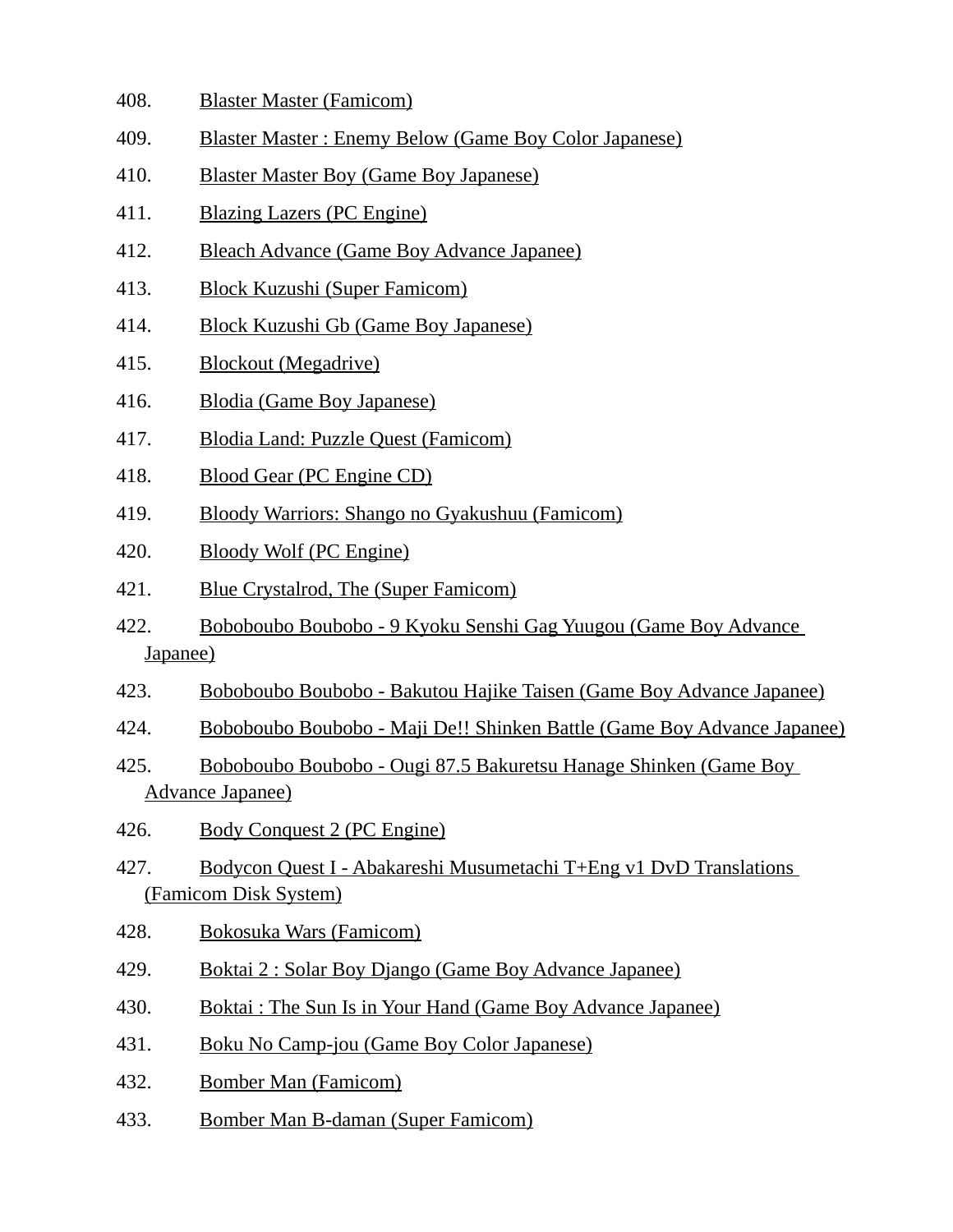- 434. Bomber Man Collection (Game Boy Japanese)
- 435. Bomber Man Gb 3 (Game Boy Japanese)
- 436. Bomber Man Jetters Densetsu No Bomber Man (Game Boy Advance Japanee)
- 437. Bomber Man Jetters Game Collection (Game Boy Advance Japanee)
- 438. Bomber Man Max Ain Version (Game Boy Color Japanese)
- 439. Bomberman (Famicom Disk System, PC Engine)
- 440. Bomberman '93 (PC Engine)
- 441. Bomberman '94 (PC Engine)
- 442. Bomberman Panic Bomber (PC Engine CD)
- 443. Bomberman Users Battle (PC Engine)
- 444. Bomberman GB (Game Boy Japanese)
- 445. Bomberman GB 2 (Game Boy Japanese)
- 446. Bomberman II (Famicom)
- 447. Bomberman Max 2 : Red Advance (Game Boy Advance Japanee)
- 448. Bomberman Max : Blue Champion (Game Boy Color Japanese)
- 449. Bomberman Max : Red Challenger (Game Boy Color Japanese)
- 450. Bomberman Quest (Game Boy Color Japanese)
- 451. Bomberman Selection (Game Boy Color Japanese)
- 452. Bomberman Tournament (Game Boy Advance Japanee)
- 453. Bonanza Bros. (Megadrive, PC Engine CD)
- 454. Bonk III : Bonk's Big Adventure (PC Engine)
- 455. Bonk's Adventure (Famicom, Game Boy Japanese, PC Engine)
- 456. Bonk's Revenge (Game Boy Japanese, PC Engine)
- 457. Bonkers (Super Famicom)
- 458. Booby Boys (Game Boy Japanese)
- 459. Booby Kids (Famicom)
- 460. Boomer's Adventure in ASMIK World (Game Boy Japanese)
- 461. Bouken Danshaku Don The Lost Sunheart (PC Engine)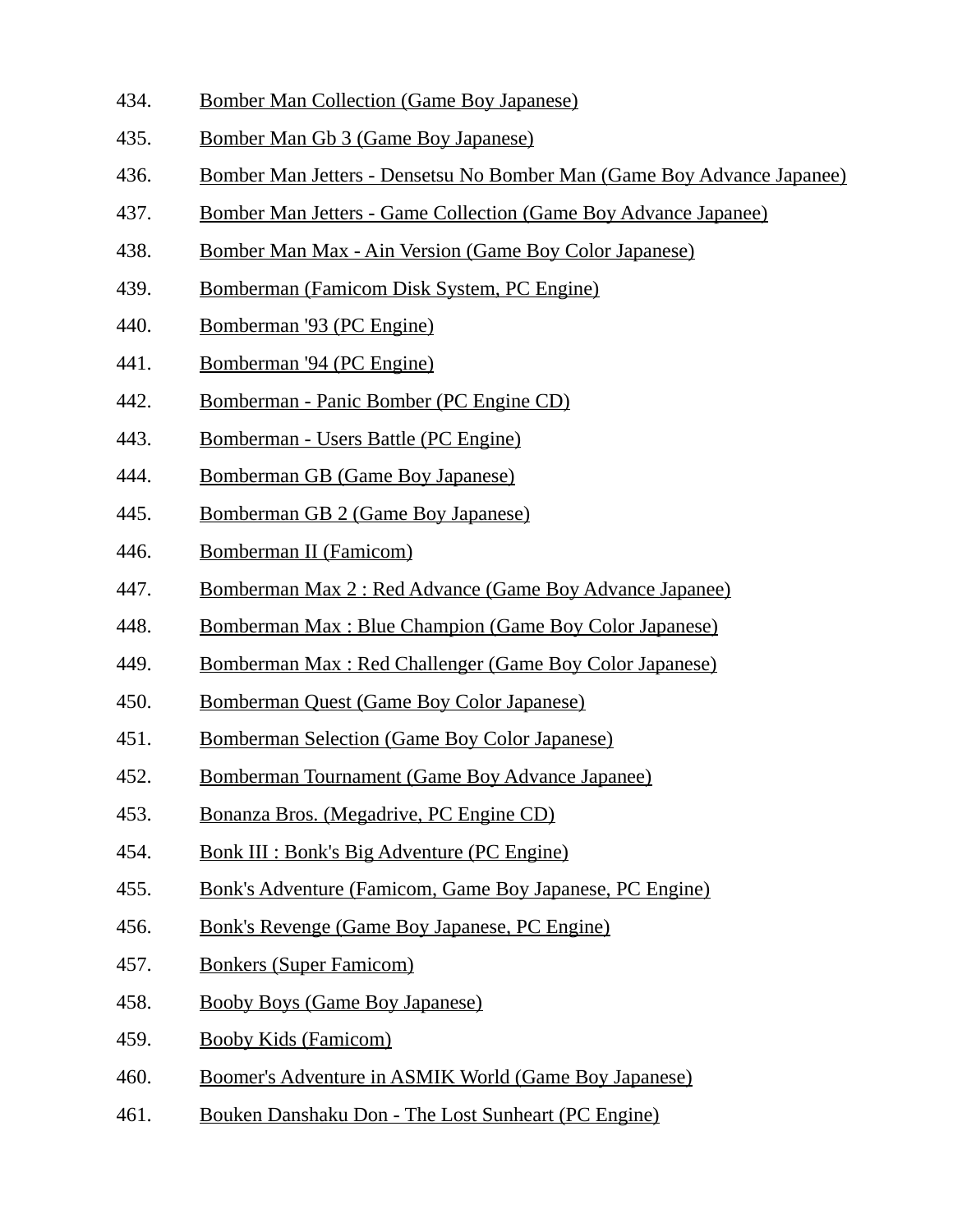- 462. Bouken Yuuki Pluster World Densetsu No Plust Gate (Game Boy Advance Japanee)
- 463. Bouken Yuuki Pluster World Densetsu No Plust Gate Ex (Game Boy Advance Japanee)
- 464. Bouken Yuuki Pluster World Pluston Gp (Game Boy Advance Japanee)
- 465. Bouken! Dondoko-tou (Game Boy Color Japanese)
- 466. Bouken-ou Beet Busters Road (Game Boy Advance Japanee)
- 467. Boukyaku No Senritsu (Game Boy Advance Japanee)
- 468. Boulder Dash (Famicom, Game Boy Japanese)
- 469. Boulder Dash EX (Game Boy Advance Japanee)
- 470. Bounty Sword (Super Famicom)
- 471. Boxing Legends of the Ring (Super Famicom)
- 472. Boxxle (Game Boy Japanese)
- 473. Boxxle II (Game Boy Japanese)
- 474. Boxyboy (PC Engine)
- 475. Brain Bender (Game Boy Japanese)
- 476. Brain Drain (Game Boy Japanese)
- 477. Brain Lord (Super Famicom)
- 478. Brandish (Super Famicom)
- 479. Brandish 2 Expert (Super Famicom)
- 480. Brandish 2 The Planet Buster (Super Famicom)
- 481. Brave Fighter of The Sun Fighbird (Famicom)
- 482. Brave Saga Shinshou Astaria (Game Boy Color Japanese)
- 483. Bravoman (PC Engine)
- 484. Break In (PC Engine)
- 485. Breath of Fire (Game Boy Advance Japanee, Super Famicom)
- 486. Breath of Fire II (Game Boy Advance Japanee, Super Famicom)
- 487. Breeder (Famicom Disk System)
- 488. Browning (PC Engine CD)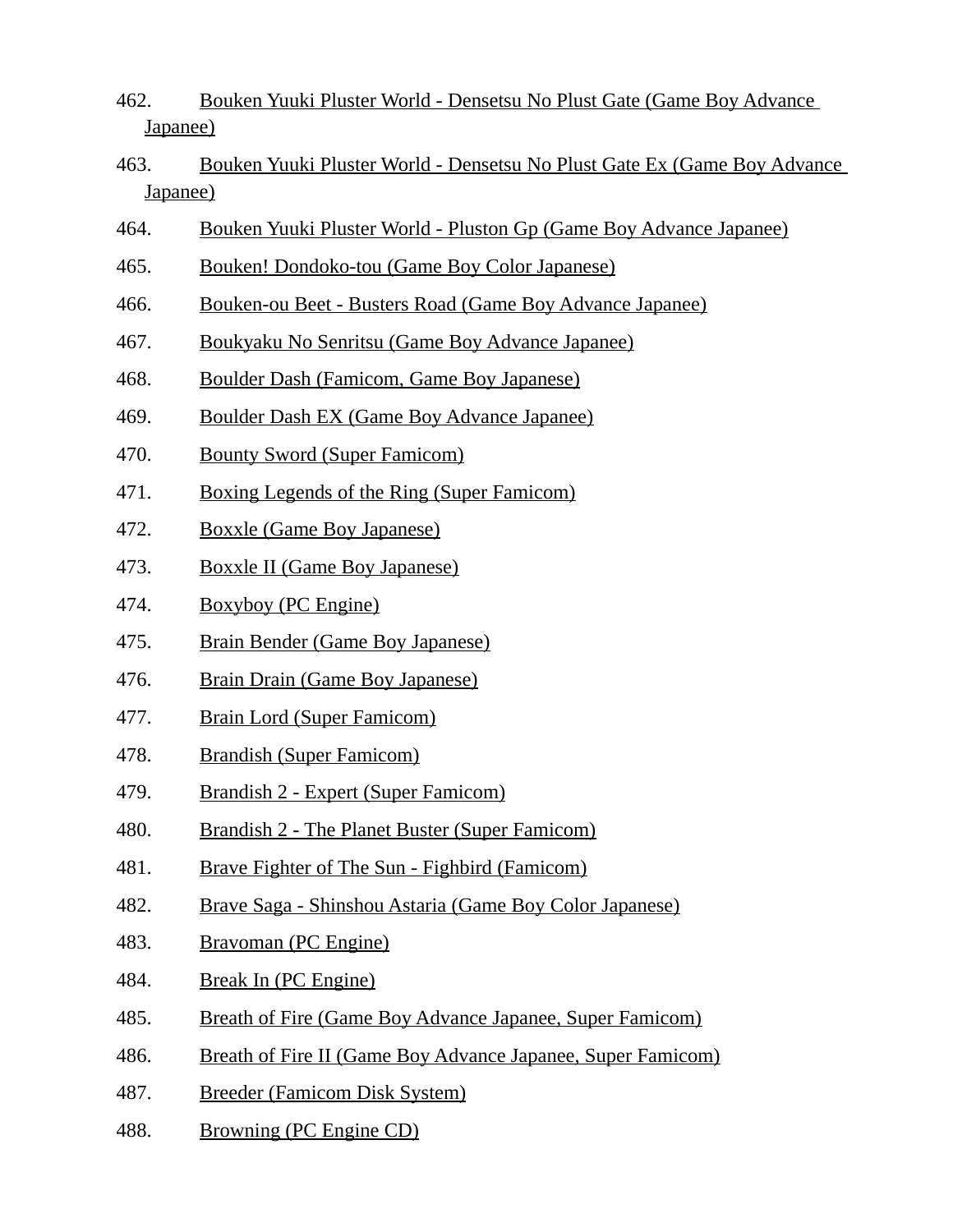- 489. Brutal : Paws of Fury (Super Famicom)
- 490. Bubble Bobble (Famicom Disk System, Game Boy Japanese)
- 491. Bubble Bobble : Old & New (Game Boy Advance Japanee)
- 492. Bubble Bobble : Part 2 (Game Boy Japanese)
- 493. Bubble Ghost (Game Boy Japanese)
- 494. Bubblegum Crash! Knight Sabers 2034 (PC Engine)
- 495. Bubsy in : Claws Encounters of the Furred Kind (Super Famicom)
- 496. Bucky O'Hare (Famicom)
- 497. Bugs Bunny : Crazy Castle 3 (Game Boy Color Japanese)
- 498. Bugs Bunny : Crazy Castle 4 (Game Boy Color Japanese)
- 499. Bugs Bunny : Rabbit Rampage (Super Famicom)
- 500. Bugs Bunny Collection (Game Boy Japanese)
- 501. Builderland The Story Of Melba (PC Engine CD)
- 502. Bull Fight Ring No Haja (PC Engine)
- 503. Bulls versus Blazers and the NBA Playoffs (Megadrive)
- 504. Bulls vs Blazers and the NBA Playoffs (Super Famicom)
- 505. Bulls vs Lakers and the NBA Playoffs (Megadrive)
- 506. Bump 'n' Jump (Famicom)
- 507. Burai Hachigyoku No Yshi Densetsu (Super Famicom)
- 508. Burai Hachigyoku No Yuushi Densetsu (Mega CD)
- 509. Burai Yatsudama No Yuushi Densetsu (PC Engine CD)
- 510. Burai 2 Yami Koutei No Gyakushuu (PC Engine CD)
- 511. Burai Fighter (Famicom)
- 512. Burai Fighter Deluxe (Game Boy Japanese)
- 513. Burger Paradise International (Game Boy Color Japanese)
- 514. Burger Time (Famicom Disk System)
- 515. BurgerTime (Famicom)
- 516. Burning Angels (PC Engine)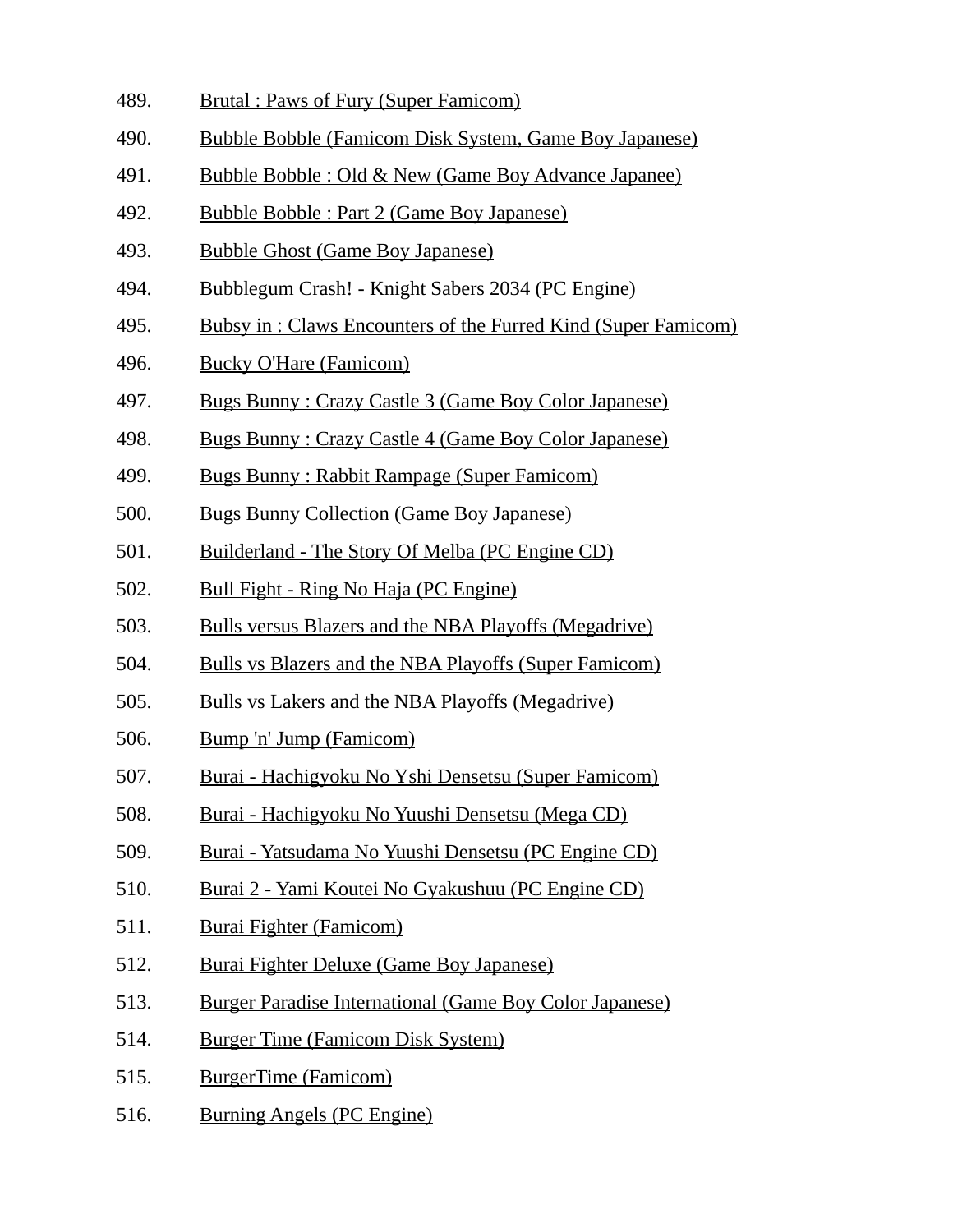- 517. Burning Force (Megadrive)
- 518. Burning Paper (Game Boy Japanese)
- 519. Bushi Seiryden Futari No Ysha (Super Famicom)
- 520. Business Wars (Famicom)
- 521. Busou Keiji Cyber Cross (PC Engine)
- 522. Bust-A-Move (Super Famicom)
- 523. Bust-A-Move 2 : Arcade Edition (Game Boy Japanese)
- 524. Bust-A-Move 4 (Game Boy Color Japanese)
- 525. Bust-A-Move Millennium (Game Boy Color Japanese)
- 526. Buster Bros (PC Engine CD)
- 527. CIMA : The Enemy (Game Boy Advance Japanee)
- 528. Cacoma Knight in Bizyland (Super Famicom)
- 529. Cadash (Megadrive, PC Engine)
- 530. Cadillac (Famicom)
- 531. Caesars Palace (Game Boy Japanese)
- 532. Cal 2 (PC Engine CD)
- 533. Cal 3 Kanketsu-hen (PC Engine CD)
- 534. Calciobit (Game Boy Advance Japanee)
- 535. California Games II (Super Famicom)
- 536. Capcom No Quiz Tonosama No Yabou (Mega CD)
- 537. Capcom Quiz Hatena No Daibouken (Game Boy Japanese)
- 538. Capcom's Gold Medal Challenge '92 (Famicom)
- 539. Capcom's Soccer Shootout (Super Famicom)
- 540. Captain Commando (Super Famicom)
- 541. Captain Ed (Famicom)
- 542. Captain Saver (Famicom)
- 543. Captain Silver (Famicom)
- 544. Captain Tsubasa (Famicom, Mega CD)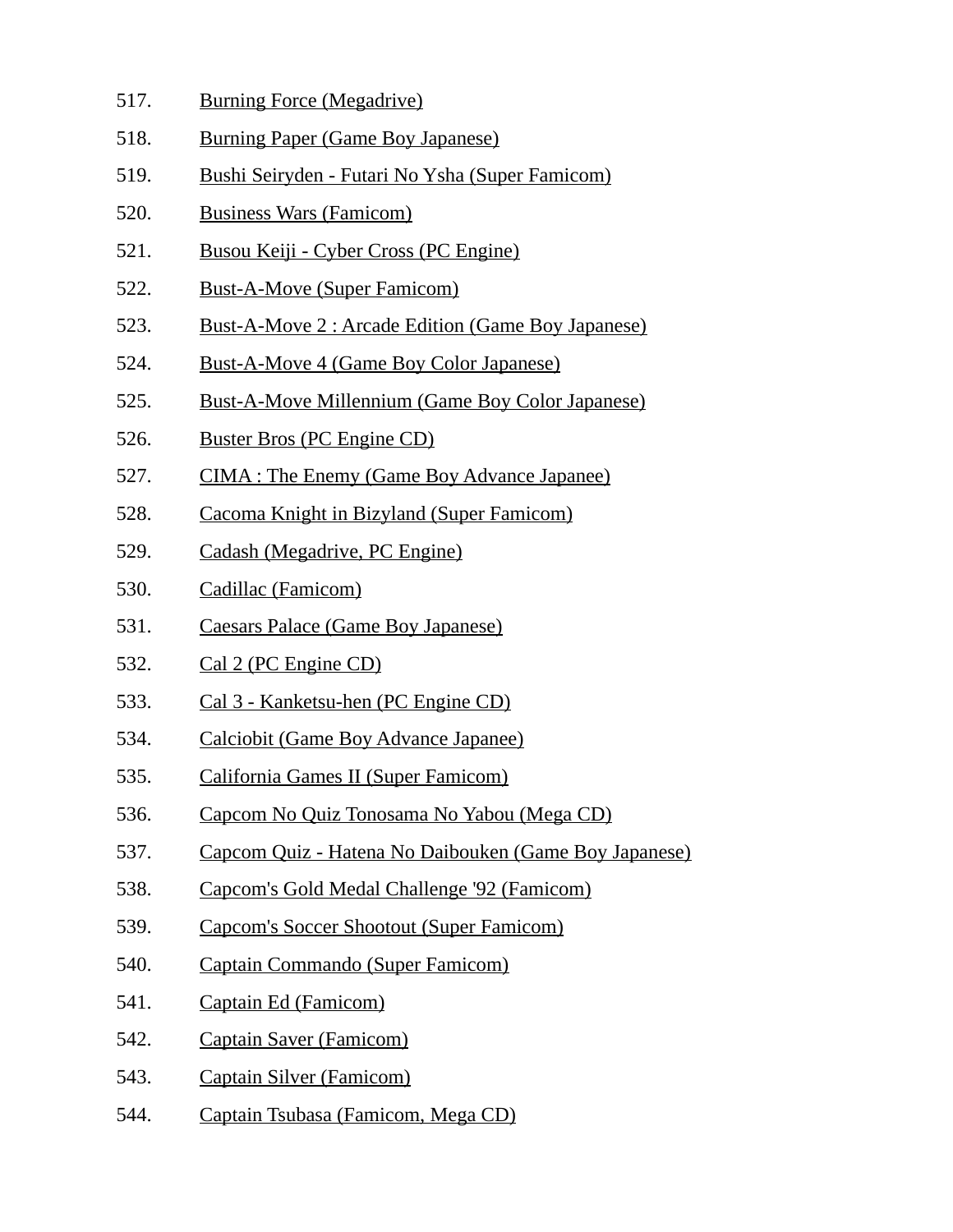- 545. Captain Tsubasa Eikou No Kiseki (Game Boy Advance Japanee)
- 546. Captain Tsubasa 3 Koutei No Chousen (Super Famicom)
- 547. Captain Tsubasa 4 Pro No Rival-tachi (Super Famicom)
- 548. Captain Tsubasa II: Super Striker (Famicom)
- 549. Captain Tsubasa J (Super Famicom)
- 550. Captain Tsubasa J Zenkoku Seiha E No Chousen (Game Boy Japanese)
- 551. Captain Tsubasa Vs (Game Boy Japanese)
- 552. Car Battler Joe (Game Boy Advance Japanee)
- 553. Caravan Shooting Collection (Super Famicom)
- 554. Card Game (Game Boy Japanese)
- 555. Card Party (Game Boy Advance Japanee)
- 556. Cardangels (PC Engine CD)
- 557. Cardcaptor Sakura Itsumo Sakura-chan To Issho (Game Boy Color Japanese)
- 558. Cardcaptor Sakura Sakura Card De Mini Game (Game Boy Advance Japanee)
- 559. Cardcaptor Sakura Sakura Card Hen Sakura To Card To Otomodachi (Game Boy Advance Japanee)
- 560. Cardcaptor Sakura Tomoeda Shougakkou Daiundoukai (Game Boy Color Japanese)
- 561. Carrier Aces (Super Famicom)
- 562. Cars (Game Boy Advance Japanee)
- 563. Casino Derby (Famicom)
- 564. Casino Kid (Famicom)
- 565. Casper (Super Famicom)
- 566. Castelian (Famicom, Game Boy Japanese)
- 567. Castle Quest (Famicom)
- 568. Castle of Illusion Starring Mickey Mouse (Megadrive)
- 569. Castlequest (Famicom)
- 570. Castlevania (Famicom)
- 571. Castlevania : Aria of Sorrow (Game Boy Advance Japanee)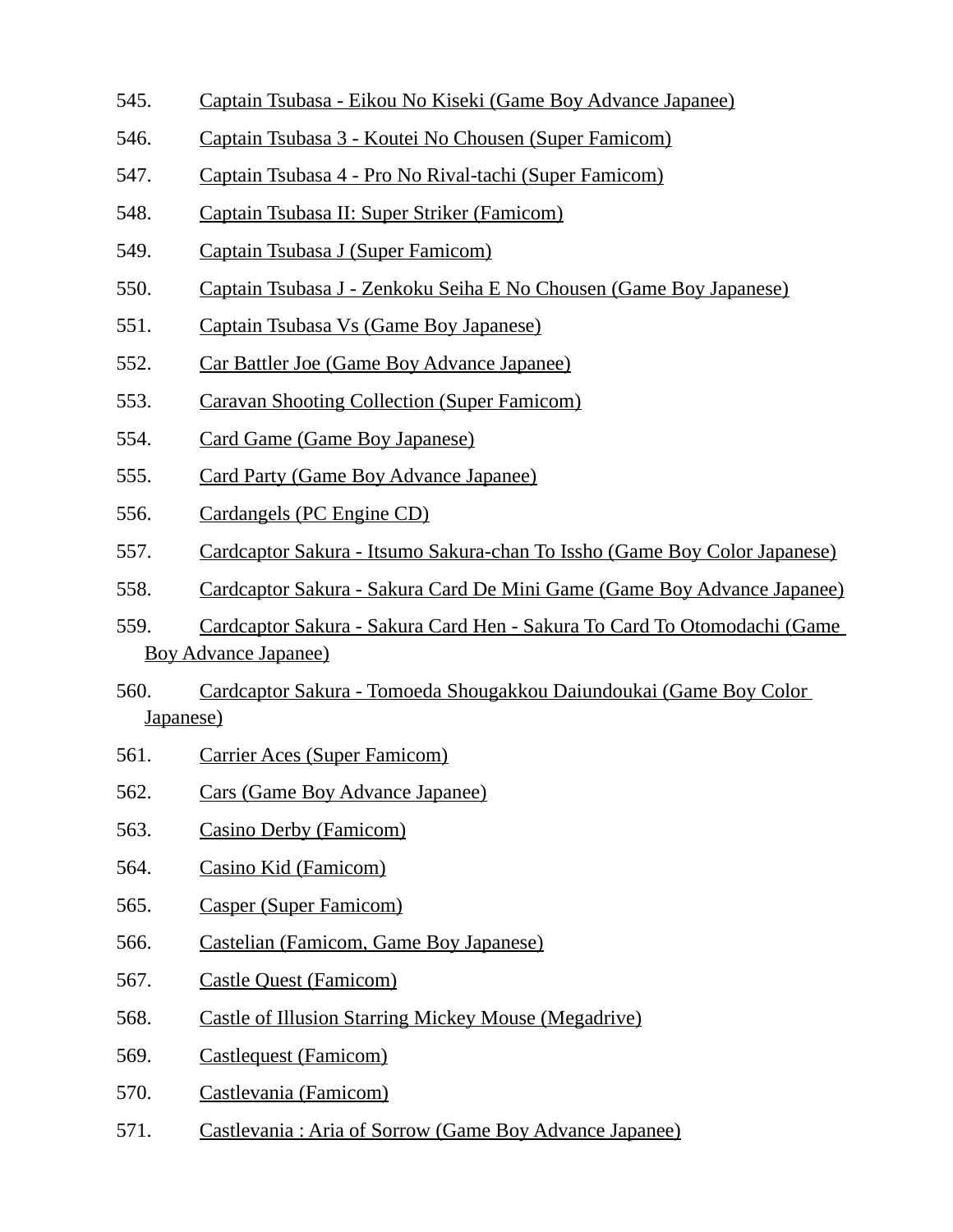- 572. Castlevania : Bloodlines (Megadrive)
- 573. Castlevania : Circle of the Moon (Game Boy Advance Japanee)
- 574. Castlevania : Dracula X (Super Famicom)
- 575. Castlevania : Harmony of Dissonance (Game Boy Advance Japanee)
- 576. Castlevania : The Adventure (Game Boy Japanese)
- 577. Castlevania II : Belmont's Revenge (Game Boy Japanese)
- 578. Castlevania Legends (Game Boy Japanese)
- 579. Catrap (Game Boy Japanese)
- 580. Cave Noire (Game Boy Japanese)
- 581. Cb Chara Wars Ushinawareta Gag (Super Famicom)
- 582. Cd Battle Hikari No Yuusha-tachi (PC Engine CD)
- 583. Cd Mahjong Bishoujo Chuushinha (PC Engine CD)
- 584. Cd Pachi-slot Bishoujo Gambler (PC Engine CD)
- 585. Chachamaru Boukenki 3 Abyss No Tou (Game Boy Japanese)
- 586. Chachamaru Panic (Game Boy Japanese)
- 587. Chack'n Pop (Famicom)
- 588. Challenger (Famicom)
- 589. Chalvo 55 Super Puzzle Action (Game Boy Japanese)
- 590. Champion Wrestler (PC Engine)
- 591. Champions : World Class Soccer (Super Famicom)
- 592. Champions World Class Soccer (Megadrive)
- 593. Championship Bowling (Famicom, Megadrive)
- 594. Championship Lode Runner (Famicom)
- 595. Championship Rally (Famicom, PC Engine CD)
- 596. Chaos Seed Fuusui Kairoki (Super Famicom)
- 597. Chaos World (Famicom)
- 598. Chase H.Q. (Game Boy Japanese, PC Engine)
- 599. Chase H.Q. : Secret Police (Game Boy Color Japanese)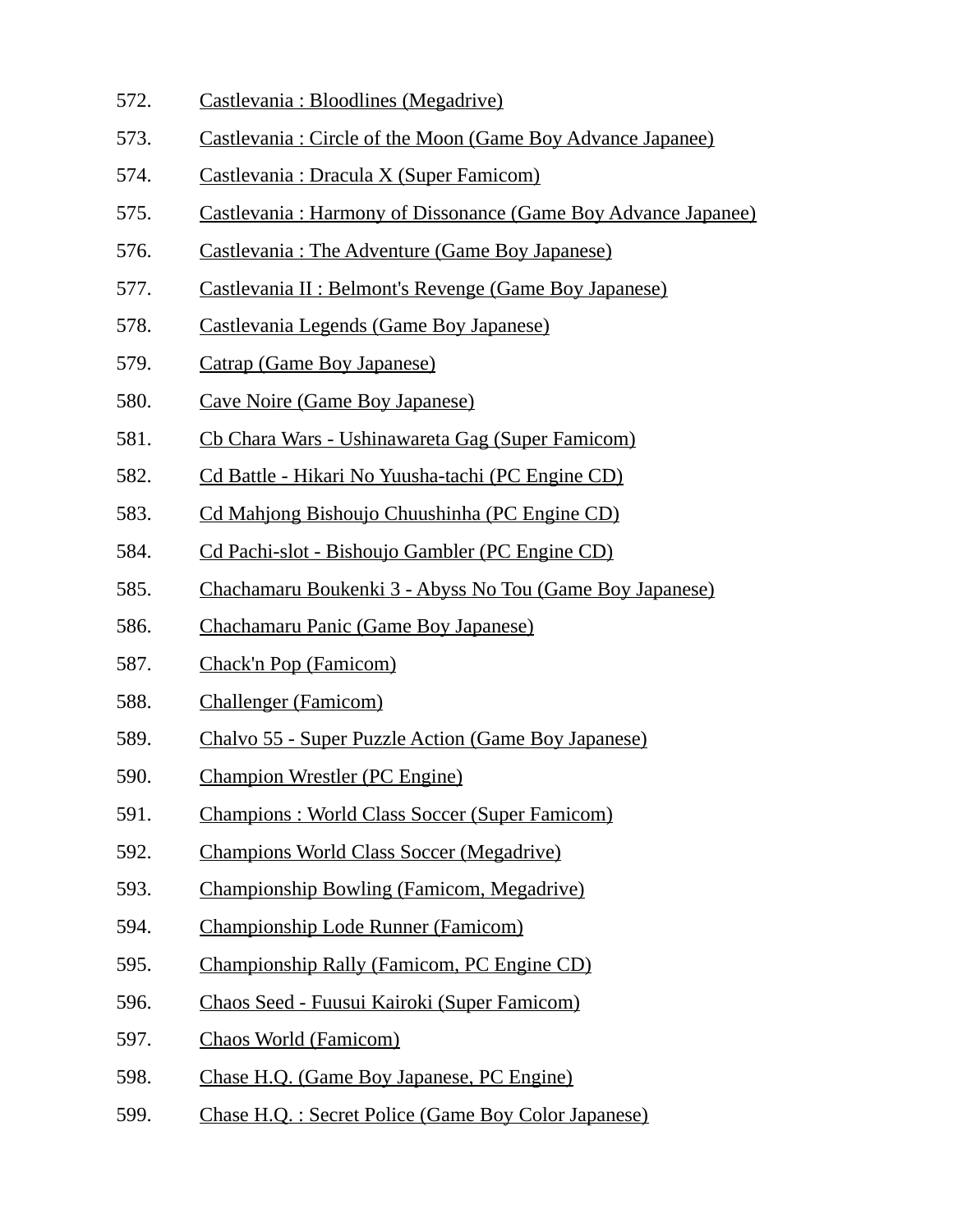- 600. Chase H.Q. II (Megadrive)
- 601. Checkmate (Game Boy Color Japanese)
- 602. Chee-chai Alien (Game Boy Color Japanese)
- 603. Chessmaster (Game Boy Japanese)
- 604. Chester Field: Ankoku Shin e no Chousen (Famicom)
- 605. Chew Man Fu (PC Engine)
- 606. Chi Chi's Pro Challenge Golf (Megadrive)
- 607. Chi To Ase To Namida No Koukou Yakyuu (Game Boy Color Japanese)
- 608. Chibi Maruko Chan Quiz De Piihyara (PC Engine)
- 609. Chibi Maruko-Chan: Uki Uki Shopping (Famicom)
- 610. Chibi Maruko-chan Go Chounai Minna de Game Da yo (Game Boy Color Japanese)
- 611. Chibi Maruko-chan Harikiri 365-nichi No Maki (Super Famicom)
- 612. Chibi Maruko-chan Maruko Deluxe Gekijou (Game Boy Japanese)
- 613. Chibi Maruko-chan Mezase! Minami No Island!! (Super Famicom)
- 614. Chibi Maruko-chan Okozukai Daisakusen! (Game Boy Japanese)
- 615. Chibi Maruko-chan Waku Waku Shopping (Megadrive)
- 616. Chibi Maruko-chan 2 Deluxe Maruko World (Game Boy Japanese)
- 617. Chibi Maruko-chan 3 Mezase! Game Taishou No Maki (Game Boy Japanese)
- 618. Chibi Maruko-chan 4 Kore ga Nihon Da yo! Ouji-sa (Game Boy Japanese)
- 619. Chiisana Obake: Acchi Socchi Kocchi (Famicom)
- 620. Chiki Chiki Boys (Megadrive)
- 621. Chiki Chiki Machine Mou Race (Game Boy Japanese)
- 622. Chiki Chiki Tengoku (Game Boy Japanese)
- 623. Chikudenya Toubei Kubikiri Yakata Yori (PC Engine)
- 624. Chikyuu Kaihou Gun Zas (Game Boy Japanese)
- 625. China Warrior (PC Engine)
- 626. Chinhai (Super Famicom)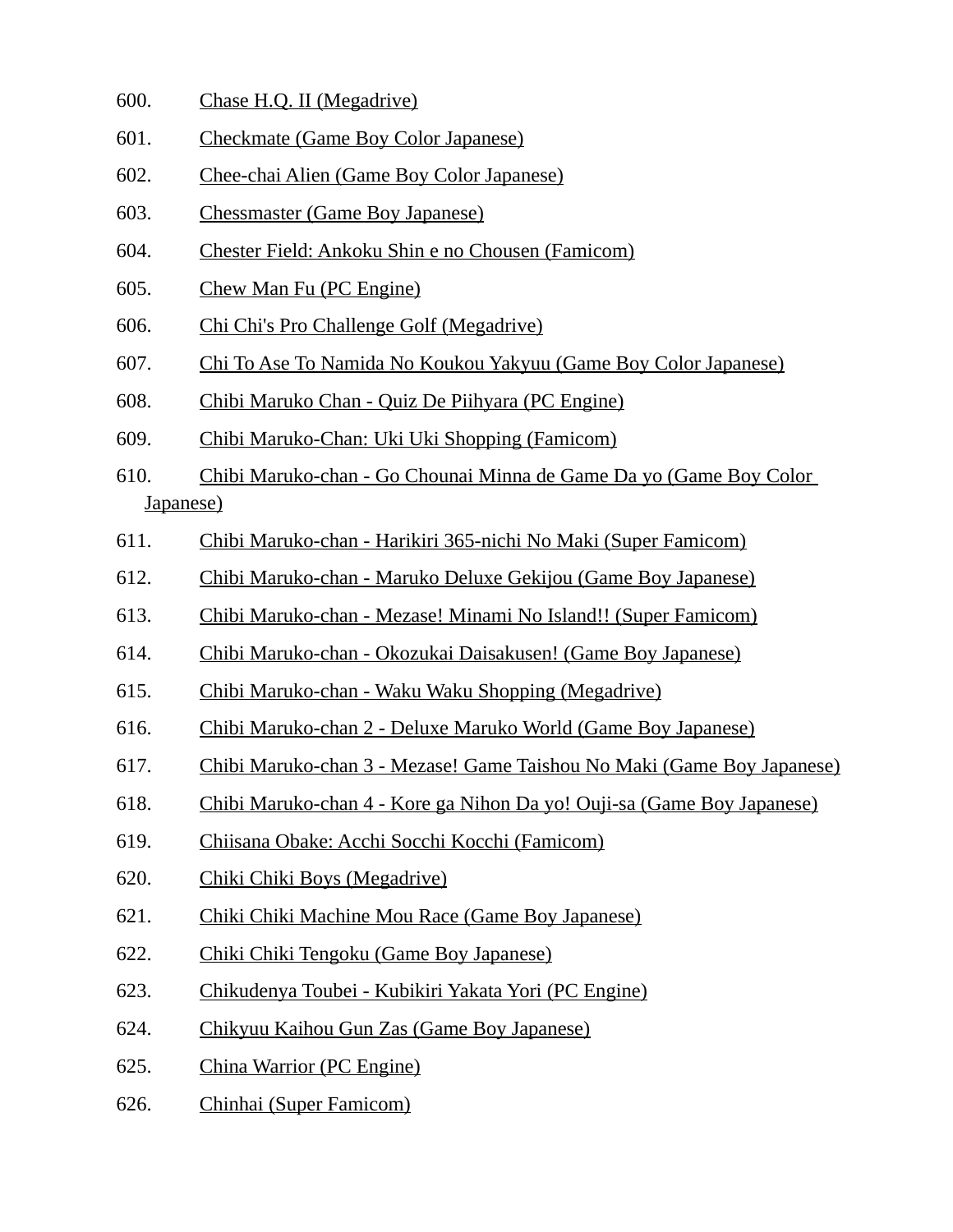- 627. Chip 'N Dale : Rescue Rangers (Famicom)
- 628. Chip 'N Dale : Rescue Rangers 2 (Famicom)
- 629. Chitei Tairiku Orudoora (Famicom Disk System)
- 630. Chiyonofuji no Ooichou (Famicom)
- 631. Chobits Atashi Dake no Hito (Game Boy Advance Japanee)
- 632. Chocobo Land A Game Of Dice (Game Boy Advance Japanee)
- 633. Choplifter (Famicom)
- 634. Choplifter II Rescue & Survive (Game Boy Japanese)
- 635. Choplifter III : Rescue-Survive (Super Famicom)
- 636. Choro Q Hyper Customable Gb (Game Boy Color Japanese)
- 637. Choro Q Advance (JPN) (Game Boy Advance Japanee)
- 638. Chou Aniki Bakuretsu Rantou Hen (Super Famicom)
- 639. Chou Jikuu Yousai Macross Eien No Love Song (PC Engine CD)
- 640. Chou Jikuu Yousai Macross 2036 (PC Engine CD)
- 641. Chou Kyuukai Miracle Nine (Megadrive)
- 642. Chou Majin Eiyuuden Wataru Mazekko Monster (Game Boy Japanese)
- 643. Chou Majin Eiyuuden Wataru Mazekko Monster 2 (Game Boy Japanese)
- 644. Choujikuu Yousai Macross (Famicom)
- 645. Choujikuu Yousai Macross Scrambled Valkyrie (Super Famicom)
- 646. Choujin Sentai Jetman (Famicom)
- 647. Chousoku Spinner (Game Boy Japanese)
- 648. Chris Evert & Ivan Lendl in Top Players' Tennis (Famicom)
- 649. Chrono Trigger (Super Famicom)
- 650. ChuChu Rocket! (Game Boy Advance Japanee)
- 651. Chuck Rock II : Son of Chuck (Megadrive)
- 652. Chuugoku Janshi Story: Tonpuu (Famicom)
- 653. Chuugoku Senseijutsu (Famicom)
- 654. Chuuka Taisen (Famicom)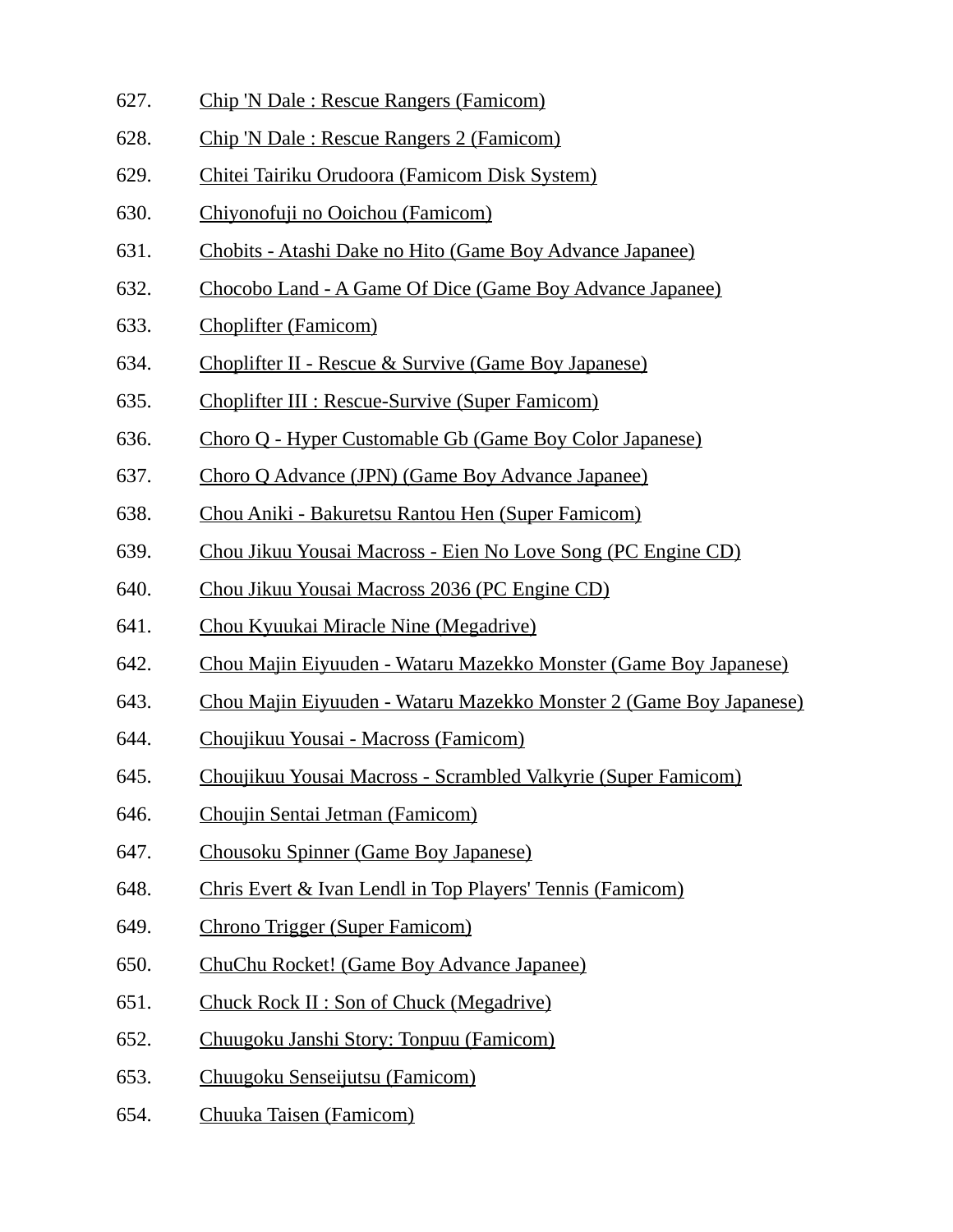- 655. Cinnamon Game Series 2 Yume No Daibouken (Game Boy Advance Japanee)
- 656. Cinnamon Game Series 3 Fuwafuwa Daibouken (Game Boy Advance Japanee)
- 657. Cinnamoroll Koko Ni Iru Yo (Game Boy Advance Japanee)
- 658. Circus Caper (Famicom)
- 659. Circus Charlie (Famicom)
- 660. Circus Lido (PC Engine)
- 661. City Adventure Touch: Mystery of Triangle (Famicom)
- 662. City Connection (Famicom, Famicom Disk System)
- 663. City Hunter (PC Engine)
- 664. Classic Bubble Bobble (Game Boy Color Japanese)
- 665. Classic NES Series Dr. Mario (Game Boy Advance Japanee)
- 666. Classic NES Series Pac-Man (Game Boy Advance Japanee)
- 667. Classic NES Series Super Mario Bros. (Game Boy Advance Japanee)
- 668. Classic NES Series The Legend of Zelda (Game Boy Advance Japanee)
- 669. Classic NES Series Xevious (Game Boy Advance Japanee)
- 670. Classic NES Series Zelda II : The Adventure of Link (Game Boy Advance Japanee)
- 671. Classic NES Series : Bomberman (Game Boy Advance Japanee)
- 672. Classic NES Series : Donkey Kong (Game Boy Advance Japanee)
- 673. Classic NES Series : Excitebike (Game Boy Advance Japanee)
- 674. Classic NES Series : Ice Climber (Game Boy Advance Japanee)
- 675. Classic Road (Super Famicom)
- 676. Classic Road 2 (Super Famicom)
- 677. Cleopatra No Mahou (Famicom Disk System)
- 678. Clock Tower (Super Famicom)
- 679. ClockWerx (Super Famicom)
- 680. Clu Clu Land (Famicom)
- 681. Clu Clu Land Welcome to New Clu Clu Land (Famicom Disk System)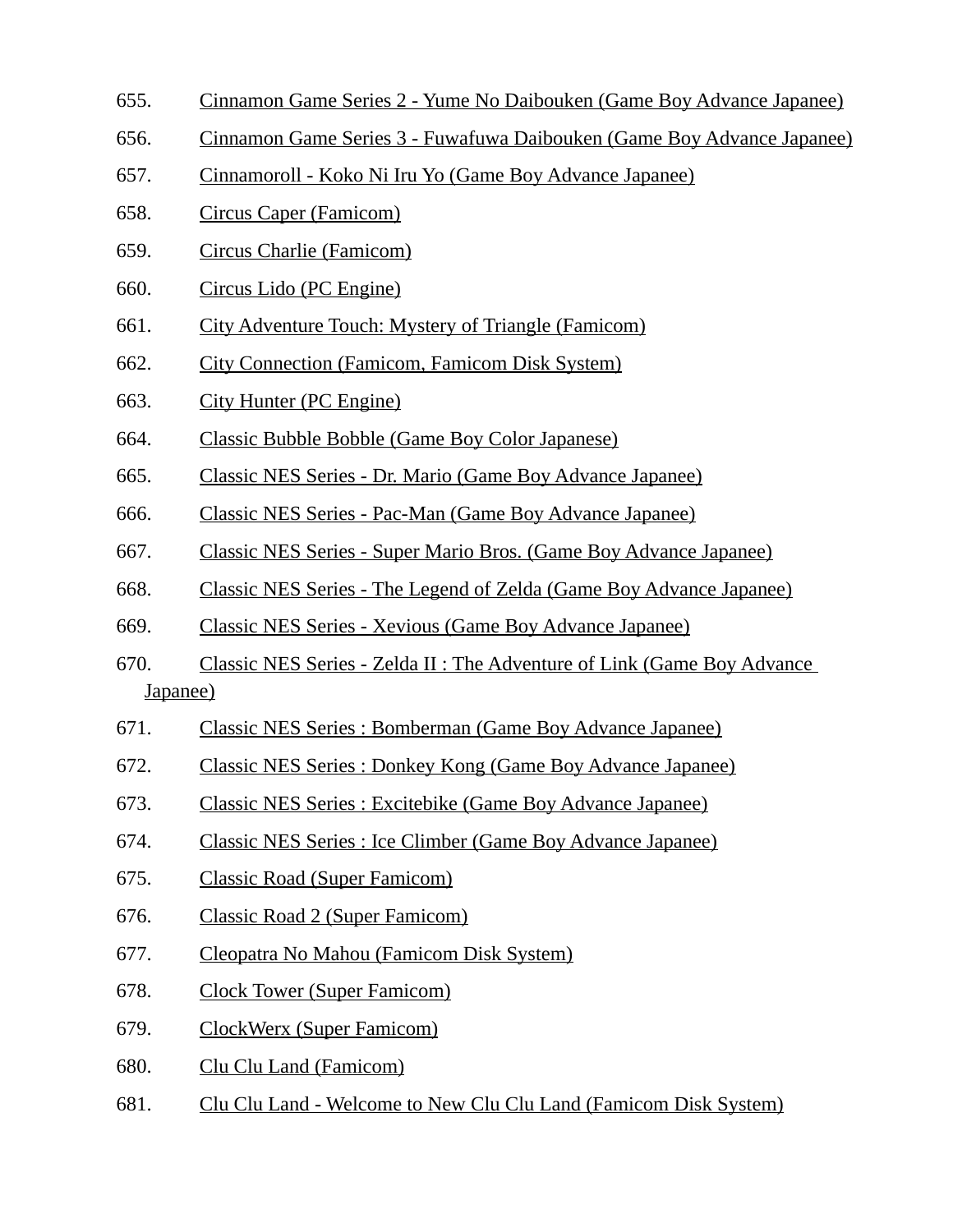- 682. Cobra Kuroryuuou No Densetsu (PC Engine CD)
- 683. Cobra 2 Densetsu No Otoko (PC Engine CD)
- 684. Cobra Command (Famicom, Mega CD)
- 685. Cocona World (Famicom Disk System)
- 686. Cocoron (Famicom)
- 687. Code Name : Viper (Famicom)
- 688. Collection Pocket (Game Boy Japanese)
- 689. Columbus: Ougon no Yoake (Famicom)
- 690. Columns (Megadrive, PC Engine, Super Famicom)
- 691. Columns Crown (Game Boy Advance Japanee)
- 692. Columns GB: Tezuka Osamu Characters (Game Boy Color Japanese)
- 693. Columns III (Megadrive)
- 694. Combat Choro Q Advance Daisakusen (Game Boy Advance Japanee)
- 695. Comix Zone (Megadrive)
- 696. Command Master (Game Boy Color Japanese)
- 697. Commando (Famicom)
- 698. Computer Nouryoku Kaiseki Ultra Baken (Super Famicom)
- 699. Conflict (Famicom)
- 700. Conquest of the Crystal Palace (Famicom)
- 701. Contra (Famicom)
- 702. Contra : Hard Corps (Megadrive)
- 703. Contra : The Alien Wars (Game Boy Japanese)
- 704. Contra Advance : The Alien Wars EX (Game Boy Advance Japanee)
- 705. Contra III : The Alien Wars (Super Famicom)
- 706. Conveni Wars Barcode Battler Senki Super Senshi Shutsugeki Seyo! (Super Famicom)
- 707. Cool Spot (Megadrive, Super Famicom)
- 708. Coron Land (Super Famicom)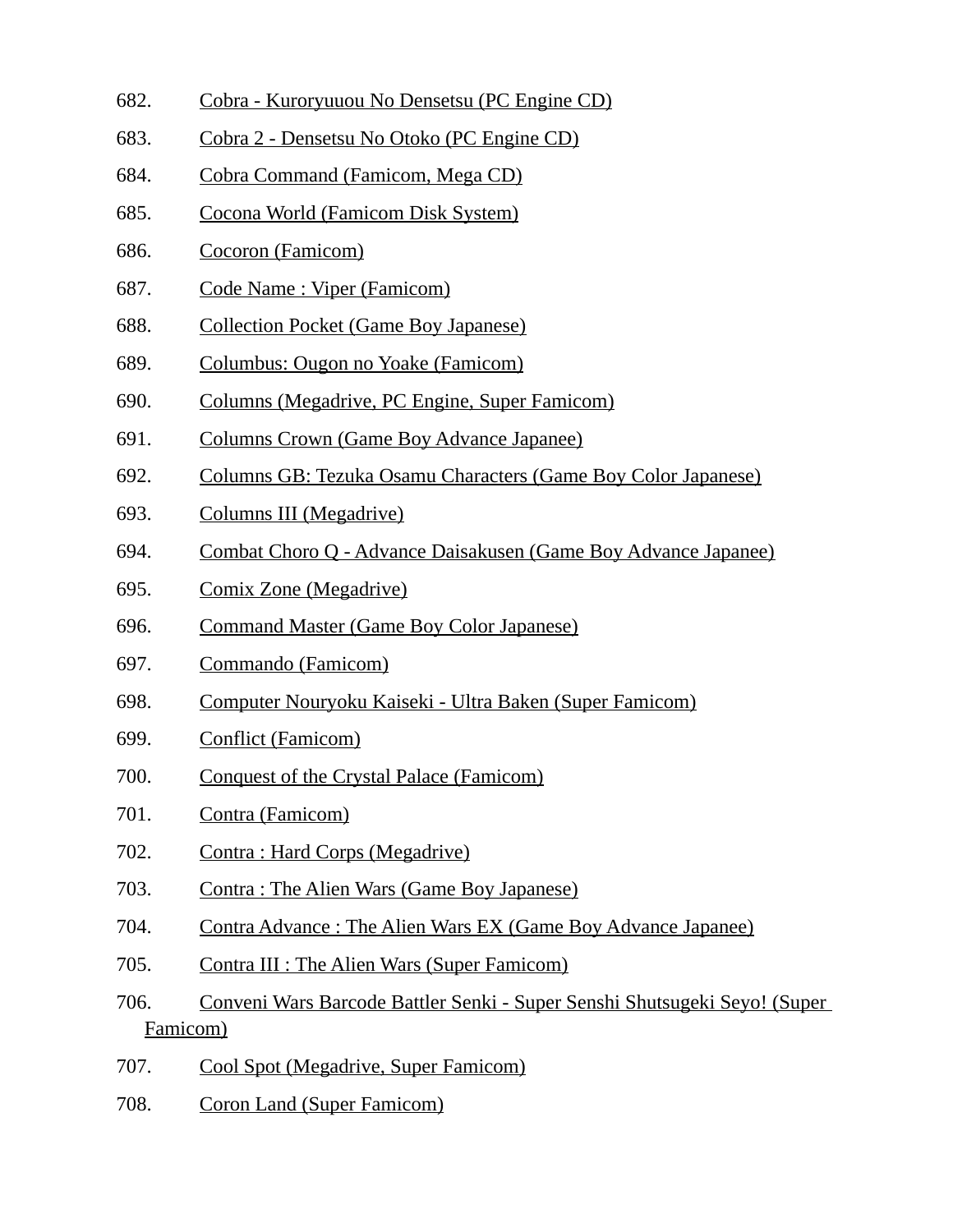- 709. Coryoon Child Of Dragon (PC Engine)
- 710. Cosmic Epsilon (Famicom)
- 711. Cosmic Fantasy Bouken Shounen Yuu (PC Engine CD)
- 712. Cosmic Fantasy 2 (PC Engine CD)
- 713. Cosmic Fantasy 3 Bouken Shounen Rei (PC Engine CD)
- 714. Cosmic Fantasy 4 Ginga Shounen Densetsu Gekitou-hen (PC Engine CD)
- 715. Cosmic Fantasy 4 Ginga Shounen Densetsu Totsunyuu-hen (PC Engine CD)
- 716. Cosmic Fantasy Stories (Mega CD)
- 717. Cosmic Wars (Famicom)
- 718. Cosmo Gang The Puzzle (Super Famicom)
- 719. Cosmo Gang The Video (Super Famicom)
- 720. Cosmo Police Galivan (Famicom)
- 721. Cosmo Police Galivan 2 Arrow Of Justice (Super Famicom)
- 722. Cosmo Tank (Game Boy Japanese)
- 723. Cotton : Fantastic Night Dreams (PC Engine CD)
- 724. Cowboy Kid (Famicom)
- 725. Crack Down (Megadrive)
- 726. Crash Bandicoot 2 : N-Tranced (Game Boy Advance Japanee)
- 727. Crash Bandicoot : The Huge Adventure (Game Boy Advance Japanee)
- 728. Crash Bandicoot Purple : Ripto's Rampage (Game Boy Advance Japanee)
- 729. Crash Nitro Kart (Game Boy Advance Japanee)
- 730. Crayon Shin-Chan: Ora to Poi Poi (Famicom)
- 731. Crayon Shin-chan Arashi O Yobu Cinemaland No Daibouken! (Game Boy Advance Japanee)
- 732. Crayon Shin-chan Arashi O Yobu Enji (Megadrive, Super Famicom)
- 733. Crayon Shin-chan Densetsu O Yobu Omake No Miyako Shockgaan! (Game Boy Advance Japanee)
- 734. Crayon Shin-chan Nagagutsu Dobon!! (Super Famicom)
- 735. Crayon Shin-chan Ora No Gokigen Collection (Game Boy Japanese)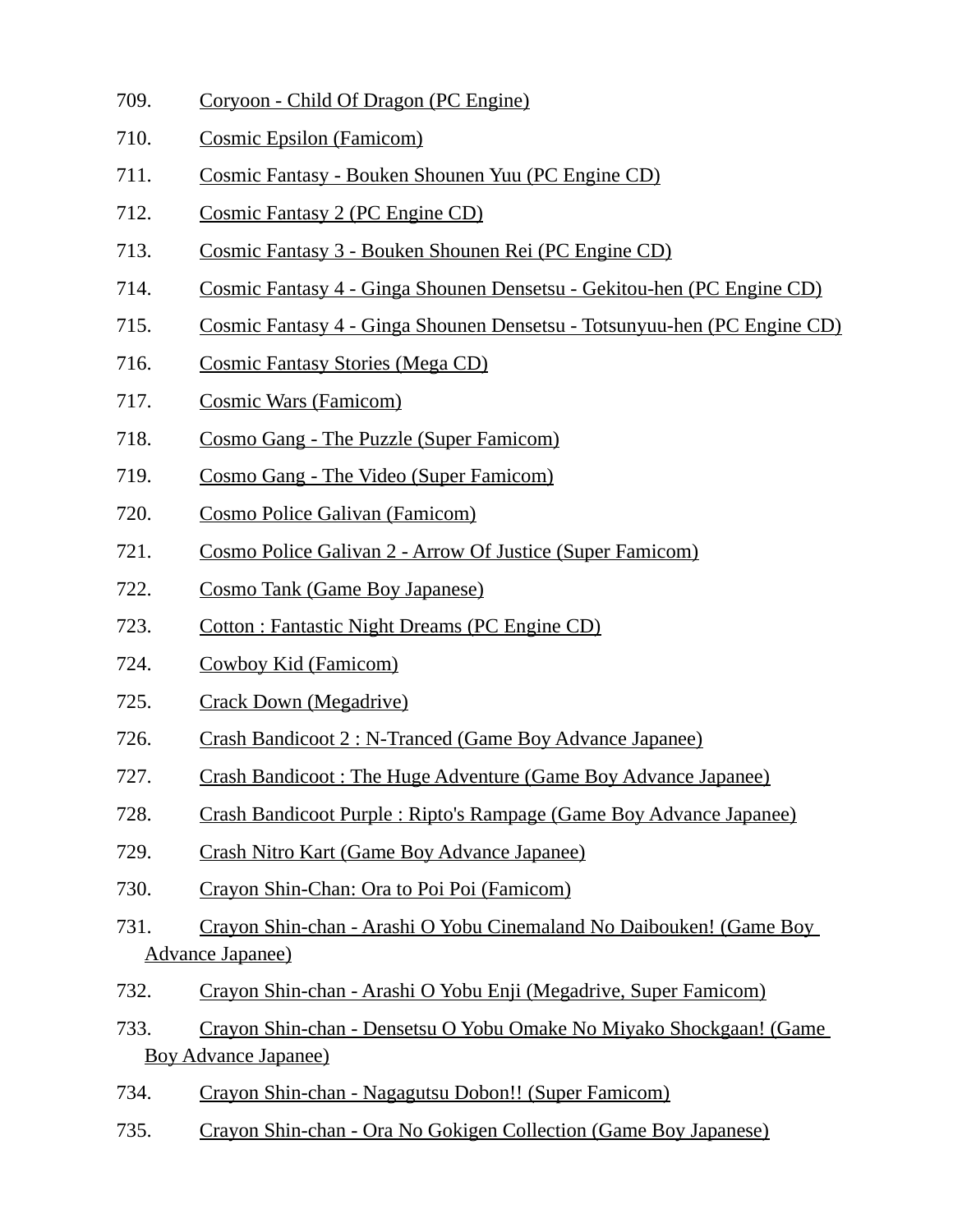- 736. Crayon Shin-chan Ora to Shiro wa Otomodachi Da y (Game Boy Japanese)
- 737. Crayon Shin-chan 2 Daimaou No Gyakushuu (Super Famicom)
- 738. Crayon Shin-chan 2 Ora To Wanpaku Gokko Dazo (Game Boy Japanese)
- 739. Crayon Shin-chan 3 Ora No Gokigen Athletic (Game Boy Japanese)
- 740. Crayon Shin-chan 4 Ora No Itazura Daihenshin (Game Boy Japanese)
- 741. Crazy Climber (Famicom)
- 742. Crisis Force (Famicom)
- 743. Croket! Yume No Banker Survival! (Game Boy Advance Japanee)
- 744. Croket! 2 Yami No Bank To Banqueen (Game Boy Advance Japanee)
- 745. Croket! 3 Granu Oukoku No Nazo (Game Boy Advance Japanee)
- 746. Croket! 4 Bank No Mori No Mamorigami (Game Boy Advance Japanee)
- 747. Croket! Great Toki No Boukensha (Game Boy Advance Japanee)
- 748. Cross Fire (Megadrive)
- 749. Cross Hunter Monster Hunter Version (Game Boy Color Japanese)
- 750. Cross Hunter Treasure Hunter Version (Game Boy Color Japanese)
- 751. Cross Hunter X Hunter Version (Game Boy Color Japanese)
- 752. Cross Wiber Cyber Combat Police (PC Engine)
- 753. Crusader of Centy (Megadrive)
- 754. Crystal Beans From Dungeon Explorer (Super Famicom)
- 755. Crüe Ball : Heavy Metal Pinball (Megadrive)
- 756. Cu-on-pa Sfc (Super Famicom)
- 757. Cult Jump (Game Boy Japanese)
- 758. Cult Master Ultraman Ni Miserarete (Game Boy Japanese)
- 759. Curse (Megadrive)
- 760. Custom Robo Gx (Game Boy Advance Japanee)
- 761. Cutie Suzuki No Ringside Angel (Megadrive)
- 762. Cyber City Oedo 808 Kemono No Alignment (PC Engine CD)
- 763. Cyber Core (PC Engine)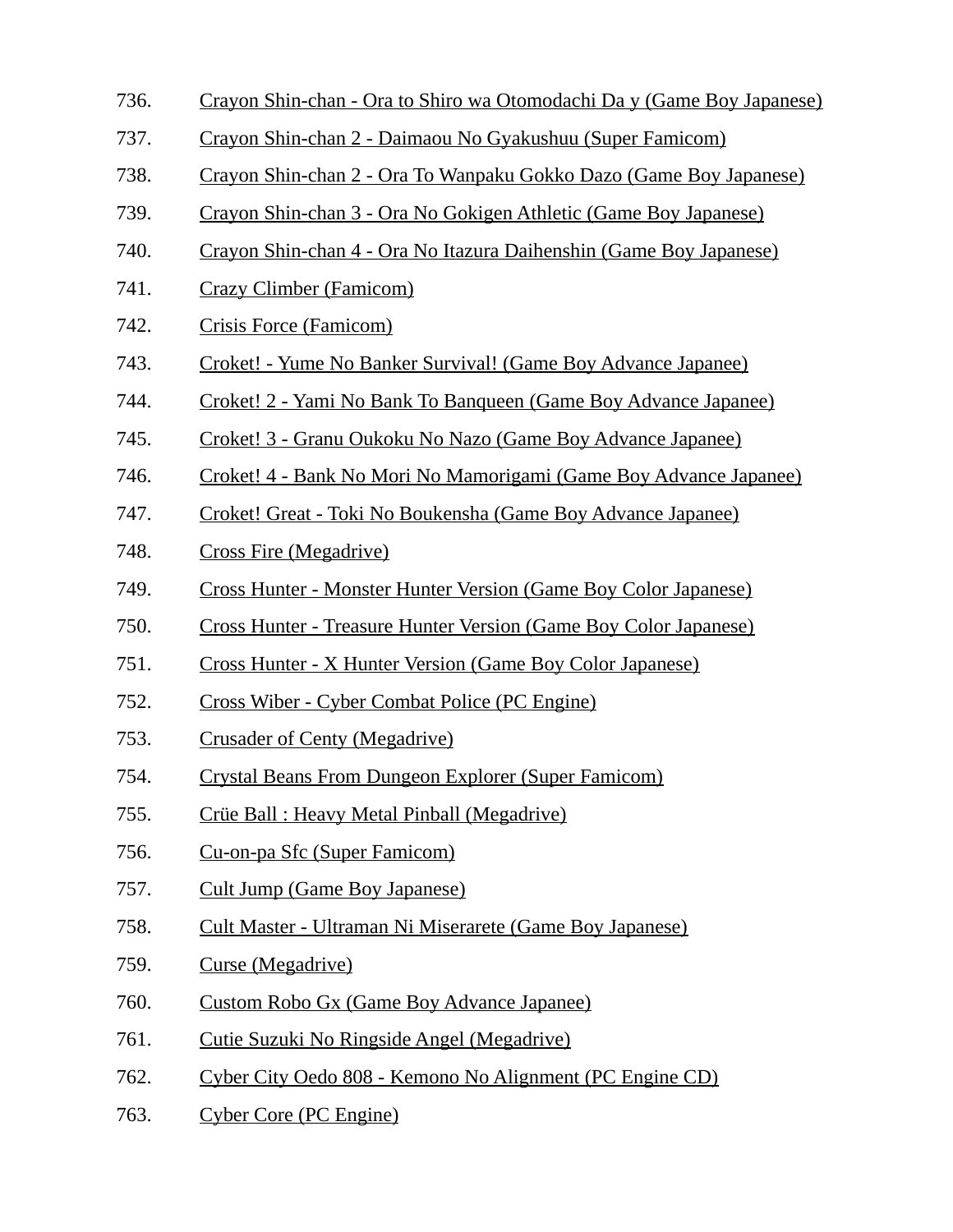- 764. Cyber Dodge (PC Engine)
- 765. Cyber Knight (PC Engine, Super Famicom)
- 766. Cyber Knight 2 Chikyuu Teikoku No Yabou (Super Famicom)
- 767. Cyber Spin (Super Famicom)
- 768. Cyberball (Megadrive)
- 769. Cyberdrive Zoids Kijuu No Senshi Hyuu (Game Boy Advance Japanee)
- 770. Cybernator (Super Famicom)
- 771. Cyborg 009 (Mega CD, Super Famicom)
- 772. Cyborg Kuro-chan Devil Fukkatsu (Game Boy Color Japanese)
- 773. Cyborg Kuro-chan 2 White Woods No Gyakushuu (Game Boy Color Japanese)
- 774. Cycle Race: Road Man (Famicom)
- 775. Cyraid (Game Boy Japanese)
- 776. D-Force (Super Famicom)
- 777. DJ Boy (Megadrive)
- 778. DK : King of Swing (Game Boy Advance Japanee)
- 779. Daa! Daa! Daa! Totsuzen Card De Battle De Uranai De! (Game Boy Color Japanese)
- 780. Daedalian Opus (Game Boy Japanese)
- 781. Daffy Duck (Game Boy Japanese)
- 782. Daffy Duck: Fowl Play (Game Boy Color Japanese)
- 783. Dahna Megami Tanjou (Megadrive)
- 784. Dai Meiro Meikyu No Tatsujin (Famicom)
- 785. Dai-2-Ji Super Robot Taisen (Famicom)
- 786. Dai-2-ji Super Robot Taisen G (Game Boy Japanese)
- 787. Dai-3-ji Super Robot Taisen (Super Famicom)
- 788. Dai-4-ji Super Robot Taisen (Super Famicom)
- 789. Dai-mahjong. (Game Boy Advance Japanee)
- 790. Daibakushou Jinsei Gekijou (Super Famicom)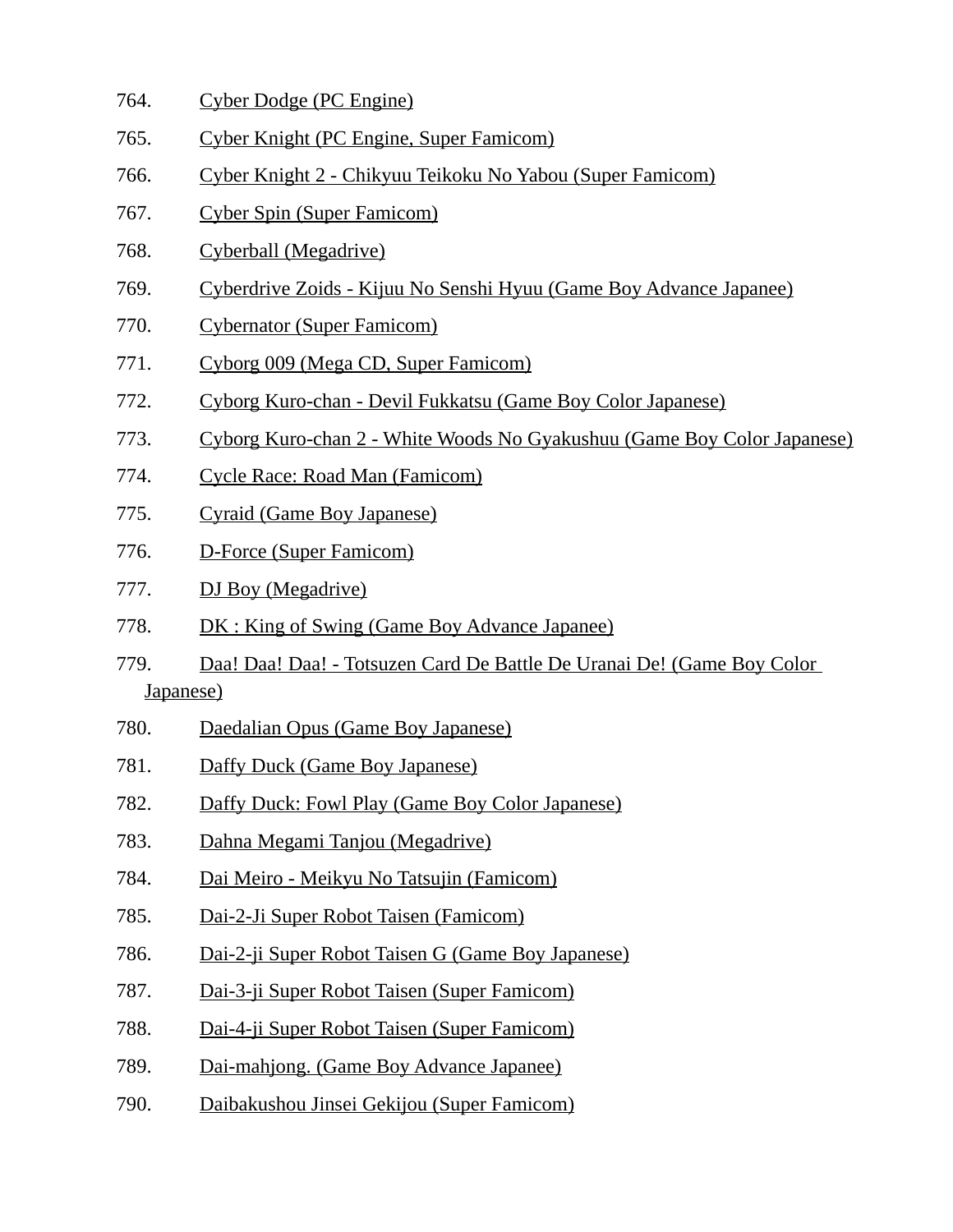- 791. Daibakushou Jinsei Gekijou Dokidoki Seishun Hen (Super Famicom)
- 792. Daibakushou Jinsei Gekijou Ooedo Nikki (Super Famicom)
- 793. Daibakushou Jinsei Gekijou Zukkoke Salaryman Hen (Super Famicom)
- 794. Daichi-kun Crisis Do Natural (PC Engine)
- 795. Daihoushinden (Mega CD)
- 796. Daikaijuu Deburas (Famicom)
- 797. Daikaijuu Monogatari (Super Famicom)
- 798. Daikaijuu Monogatari Miracle Of The Zone (Game Boy Japanese)
- 799. Daikaijuu Monogatari Poyon No Dungeon Room (Game Boy Color Japanese)
- 800. Daikaijuu Monogatari Poyon No Dungeon Room 2 (Game Boy Color Japanese)
- 801. Daikaijuu Monogatari The Miracle of the Zone II (Game Boy Color Japanese)
- 802. Daikatana (Game Boy Color Japanese)
- 803. Daiku No Gen-san Kachikachi No Tonkachi Ga Kachi (Game Boy Color Japanese)
- 804. Daiku No Gen-san Robot Teikoku No Yabou (Game Boy Japanese)
- 805. Daiku no Gen-San 2: Akage no Dan no Gyakushuu (Famicom)
- 806. Daisenpuu (PC Engine)
- 807. Daisenryaku (Famicom, Game Boy Japanese)
- 808. Daisenryaku 2 Campaign Version (PC Engine CD)
- 809. Daisenryaku Expert (Super Famicom)
- 810. Daisenryaku Expert Wwii War In Europe (Super Famicom)
- 811. Daisenryaku For Game Boy Advance (Game Boy Advance Japanee)
- 812. Daisuki Teddy (Game Boy Advance Japanee)
- 813. Daiva Imperial Of Nirsartia (Famicom)
- 814. Dan Doh!! 11 (Game Boy Advance Japanee)
- 815. Dan Doh!! Tobase Shouri No Smile Shot (Game Boy Advance Japanee)
- 816. Dance Dance Revolution Gb (Game Boy Color Japanese)
- 817. Dance Dance Revolution Gb Disney Mix (Game Boy Color Japanese)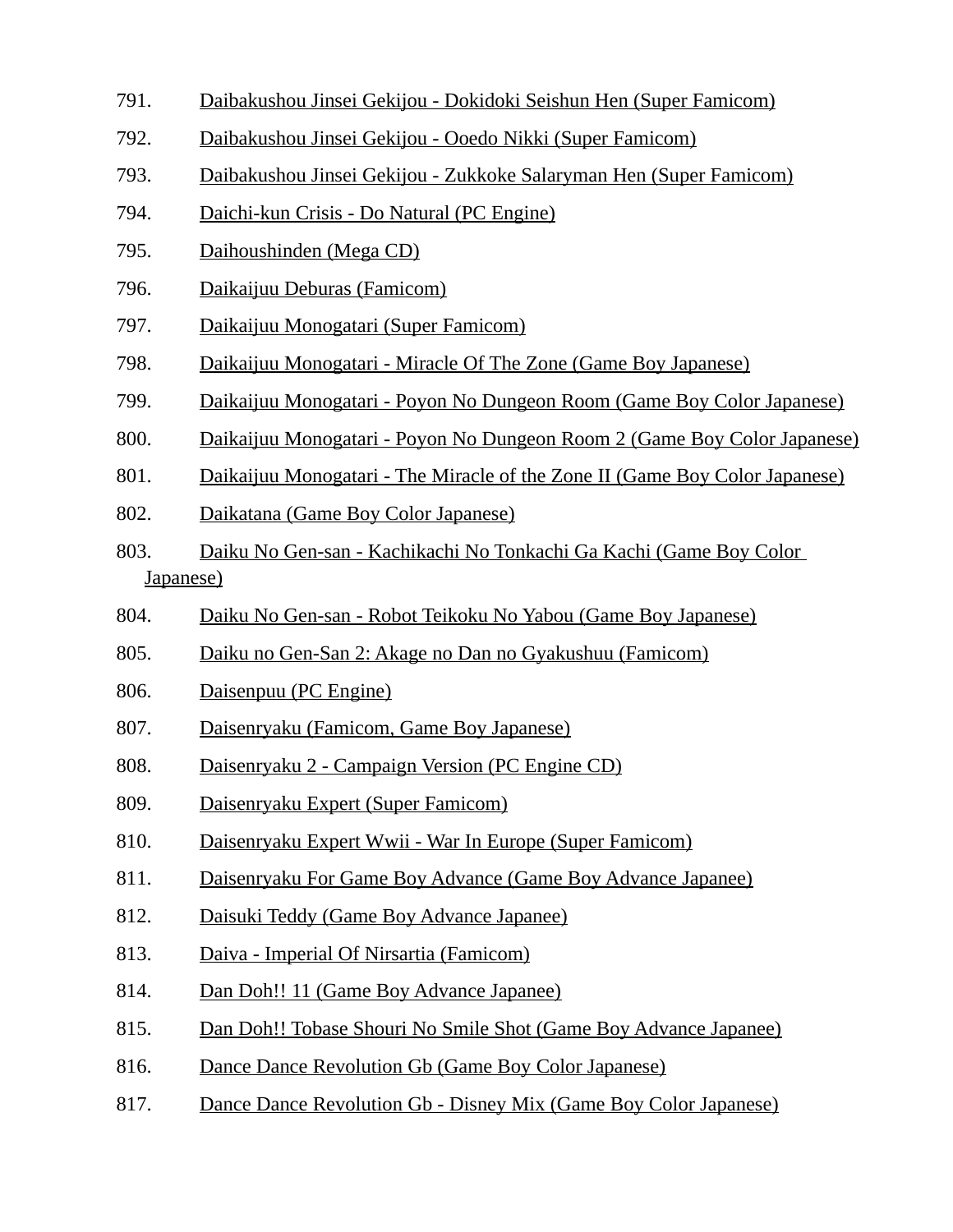- 818. Dance Dance Revolution Gb2 (Game Boy Color Japanese)
- 819. Dance Dance Revolution Gb3 (Game Boy Color Japanese)
- 820. Dancing Furby (Game Boy Color Japanese)
- 821. Dancing Sword Senkou (Game Boy Advance Japanee)
- 822. Dandy Zeuon No Fukkatsu (Famicom Disk System)
- 823. Dangerous Seed (Megadrive)
- 824. Darius Alpha (PC Engine)
- 825. Darius II (Game Boy Japanese)
- 826. Darius Plus (PC Engine)
- 827. Darius R (Game Boy Advance Japanee)
- 828. Darius Twin (Super Famicom)
- 829. Dark Half (Super Famicom)
- 830. Dark Kingdom (Super Famicom)
- 831. Dark Law The Meaning Of Death (Super Famicom)
- 832. Dark Lord (Famicom)
- 833. Dark Wizard (Mega CD)
- 834. Darwin 4081 (Megadrive)
- 835. Dash Yarou (Famicom)
- 836. Data-navi Pro Yakyuu (Game Boy Color Japanese)
- 837. Data-navi Pro Yakyuu 2 (Game Boy Color Japanese)
- 838. Datach Battle Rush Build Up Robot Tournament (Famicom)
- 839. Datach Dragon Ball Z, Gekitou Tenkaichi Budoukai (Famicom)
- 840. Datach J League Super Top Players (Famicom)
- 841. Datach Sd Gundam Gundam Wars (Famicom)
- 842. Datach Ultraman Club Supokon Fight! (Famicom)
- 843. Datach Yu Yu Hakusho Bakutou Ankoku Bujutsukai (Famicom)
- 844. Date Kimiko No Virtual Tennis (Super Famicom)
- 845. David Crane's A Boy and His Blob Trouble on Blobolonia (Famicom)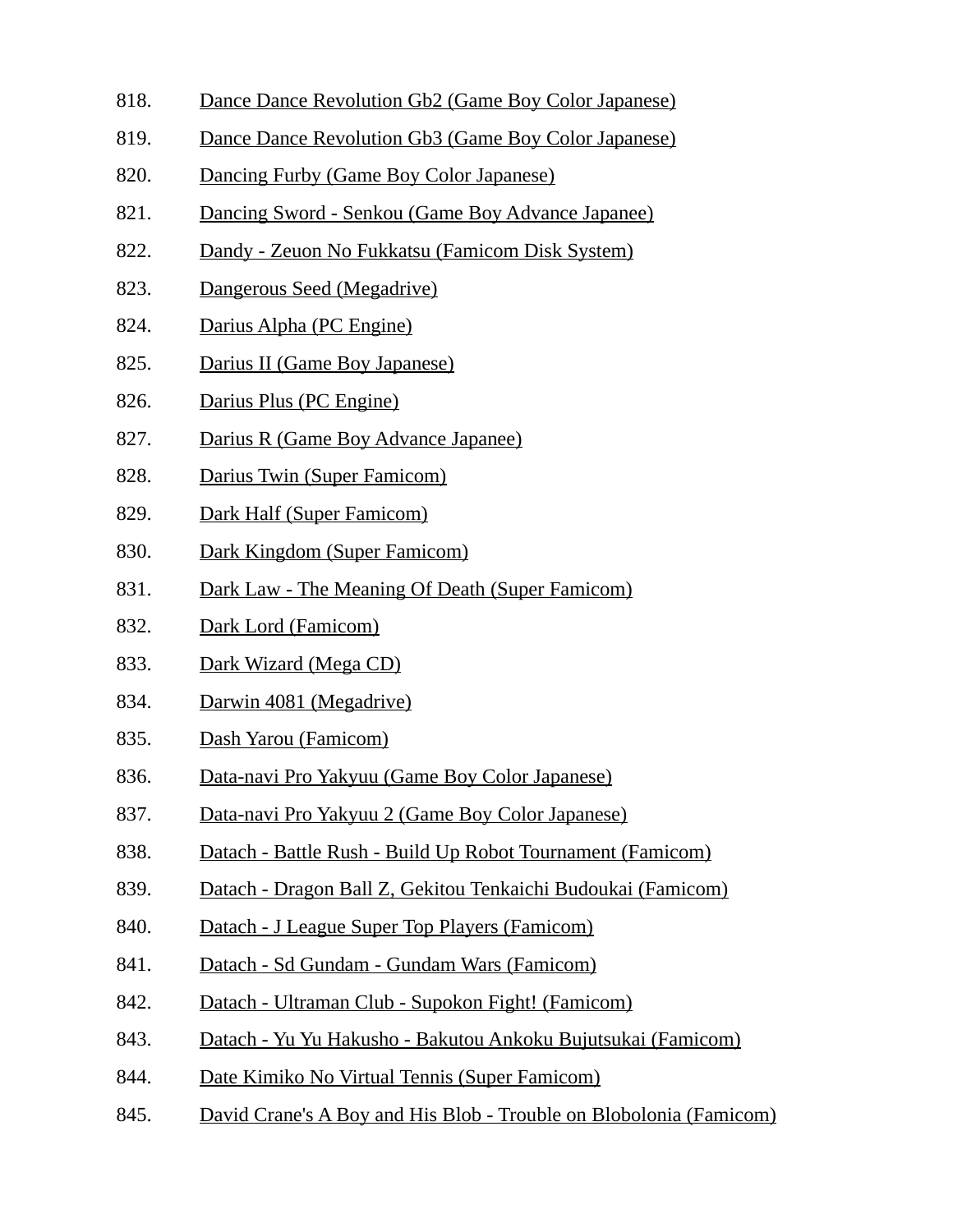- 846. David Crane's Amazing Tennis (Super Famicom)
- 847. David Crane's The Rescue of Princess Blobette (Game Boy Japanese)
- 848. David Robinson's Supreme Court (Megadrive)
- 849. Davis Cup Tennis (Megadrive)
- 850. De-Block (Famicom)
- 851. De-ja (PC Engine CD)
- 852. Dead Heat Scramble (Game Boy Japanese)
- 853. Dead Moon (PC Engine)
- 854. Dead Zone (Famicom Disk System)
- 855. Deadly Moves (Megadrive)
- 856. Deae Tonosama Appare Ichiban (Super Famicom)
- 857. Dear Boys (Super Famicom)
- 858. Dear Daniel no Sweet Adventure Kitty-chan o Saga (Game Boy Color Japanese)
- 859. Death Brade (Super Famicom)
- 860. Death Bringer (Mega CD)
- 861. Death Bringer The Knight Of Darkness (PC Engine CD)
- 862. Deep Blue (PC Engine)
- 863. Deep Dungeon The Heretic War (Famicom Disk System)
- 864. Deep Dungeon II Yuushi no Monshou (Famicom Disk System)
- 865. Deep Dungeon III: Yuushi heno Tabi (Famicom)
- 866. Deep Dungeon IV: Kuro no Youjutsushi (Famicom)
- 867. Defender II (Famicom)
- 868. Deja Vu (Famicom)
- 869. Deja Vu I & II: The Casebooks of Ace Harding (Game Boy Color Japanese)
- 870. Dejiko No Mahjong Party (Game Boy Color Japanese)
- 871. Dekitate High School (Super Famicom)
- 872. Dekoboko Densetsu Hashiru Wagamanmaa (PC Engine CD)
- 873. DemiKids : Dark Version (Game Boy Advance Japanee)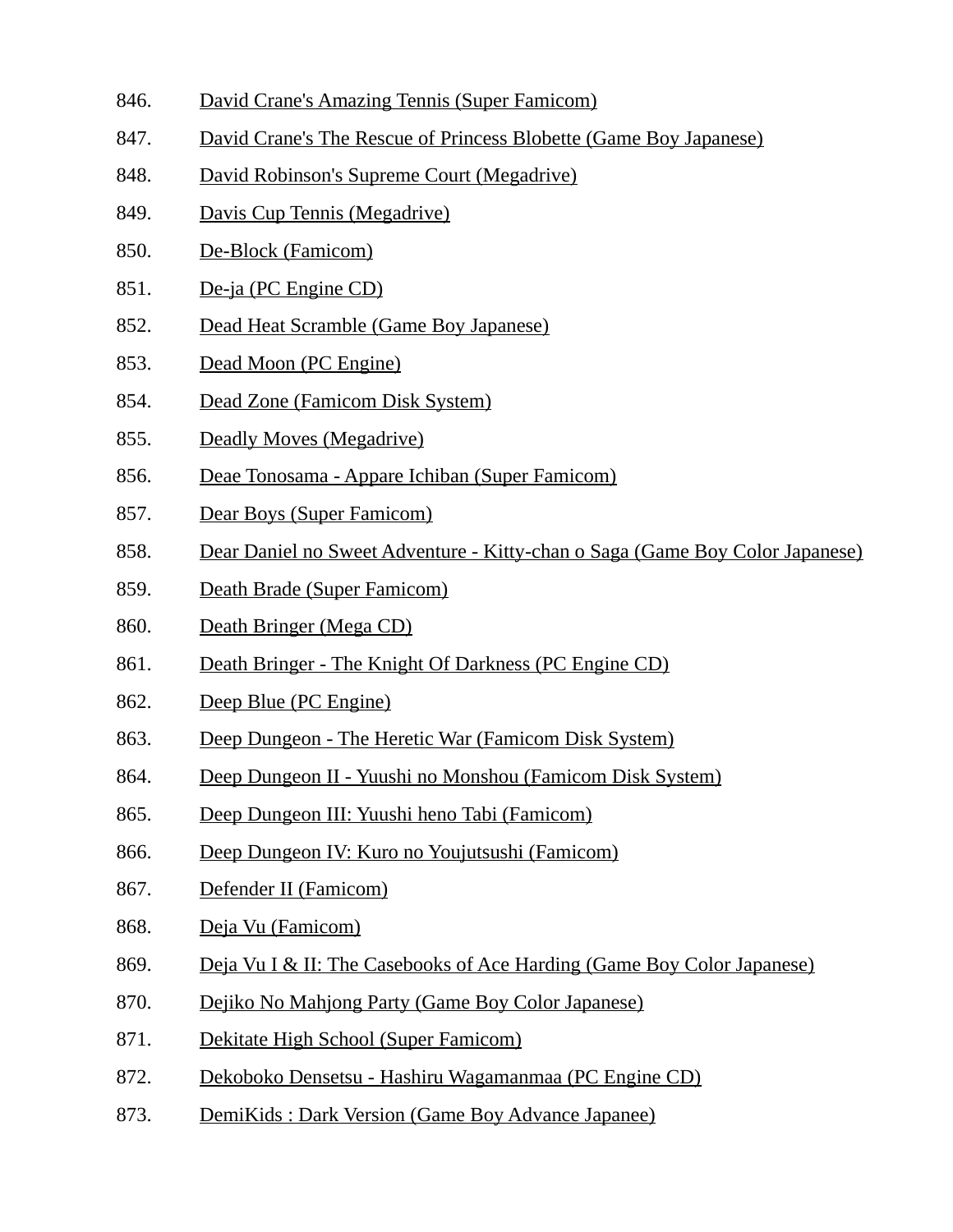- 874. DemiKids : Light Version (Game Boy Advance Japanee)
- 875. Demon Sword (Famicom)
- 876. Demon's Crest (Super Famicom)
- 877. Dengeki Big Bang! (Famicom)
- 878. Denki Blocks! (Game Boy Advance Japanee)
- 879. Dennou Tenshi Digital Ange (PC Engine CD)
- 880. Densetsu No Stafy (Game Boy Advance Japanee)
- 881. Densetsu No Stafy 2 (Game Boy Advance Japanee)
- 882. Densetsu No Stafy 3 (Game Boy Advance Japanee)
- 883. Densha De Go! (Game Boy Color Japanese)
- 884. Densha De Go! 2 (Game Boy Color Japanese)
- 885. Der Langrisser (Super Famicom)
- 886. Derby Jockey Kishu Ou E No Michi (Super Famicom)
- 887. Derby Jockey 2 (Super Famicom)
- 888. Derby Stallion 2 (Super Famicom)
- 889. Derby Stallion 3 (Super Famicom)
- 890. Derby Stallion 96 (Super Famicom)
- 891. Derby Stallion 98 (Super Famicom)
- 892. Derby Stallion Advance (Game Boy Advance Japanee)
- 893. Derby Stallion Zengokuban (Famicom)
- 894. Desert Commander (Famicom)
- 895. Desert Strike : Return to the Gulf (Megadrive, Super Famicom)
- 896. Detana!! Twinbee (PC Engine)
- 897. Detonator Orgun (Mega CD)
- 898. Devastator (Mega CD)
- 899. Devil World (Famicom)
- 900. Devil's Crush (PC Engine)
- 901. Devilish : The Next Possession (Megadrive)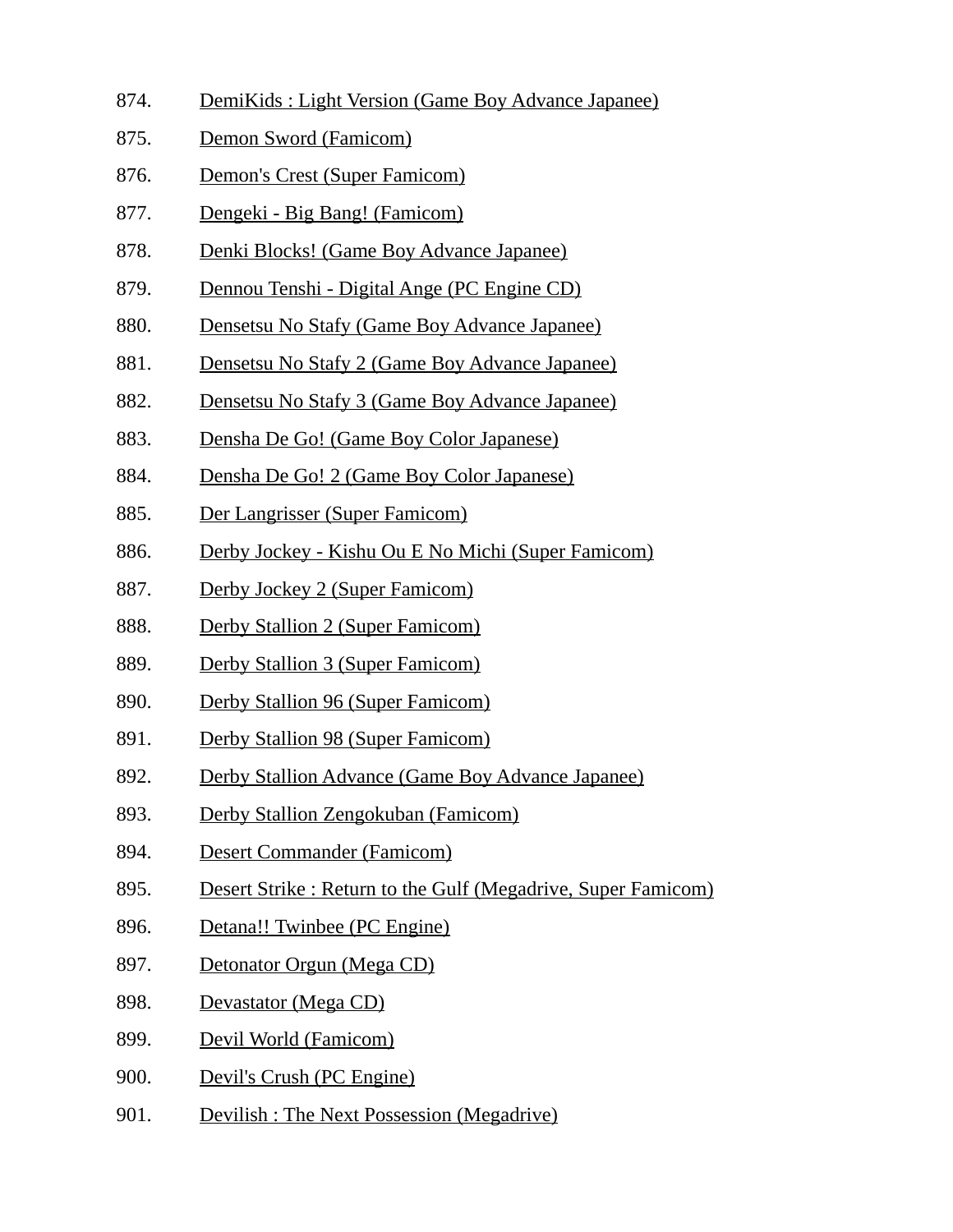- 902. Devilman (Famicom)
- 903. Dexterity (Game Boy Japanese)
- 904. Dezaemon (Famicom)
- 905. Dharma Doujou (Super Famicom)
- 906. Di Gi Charat Digicommunication (Game Boy Advance Japanee)
- 907. Diadroids World Evil Teikoku No Yabou (Game Boy Advance Japanee)
- 908. Dick Tracy (Megadrive)
- 909. Die Hard (Famicom, PC Engine)
- 910. Dig & Spike Volleyball (Super Famicom)
- 911. Dig Dug (Famicom, Famicom Disk System)
- 912. Dig Dug 2 (Famicom Disk System)
- 913. Dig Dug II: Trouble in Paradise (Famicom)
- 914. Digicommunication Nyo Datou! Black Gemagema Dan (Game Boy Advance Japanee)
- 915. Digimon Racing (Game Boy Advance Japanee)
- 916. Digital Champ Battle Boxing (PC Engine)
- 917. Digital Comic Patlabor Chapter Of Griffon (PC Engine CD)
- 918. Digital Devil Story Megami Tensei (Famicom)
- 919. Digital Devil Story Megami Tensei 2 (Famicom)
- 920. Dino Breeder (Game Boy Japanese)
- 921. Dino Breeder 2 (Game Boy Japanese)
- 922. Dino Breeder 3 Gaia Fukkatsu (Game Boy Color Japanese)
- 923. Dino Breeder 4 (Game Boy Color Japanese)
- 924. Dino City (Super Famicom)
- 925. Dino Land (Megadrive)
- 926. Dirty Pair Project Eden (Famicom Disk System)
- 927. Dirty Racing (Game Boy Japanese)
- 928. Disney Sports : Basketball (Game Boy Advance Japanee)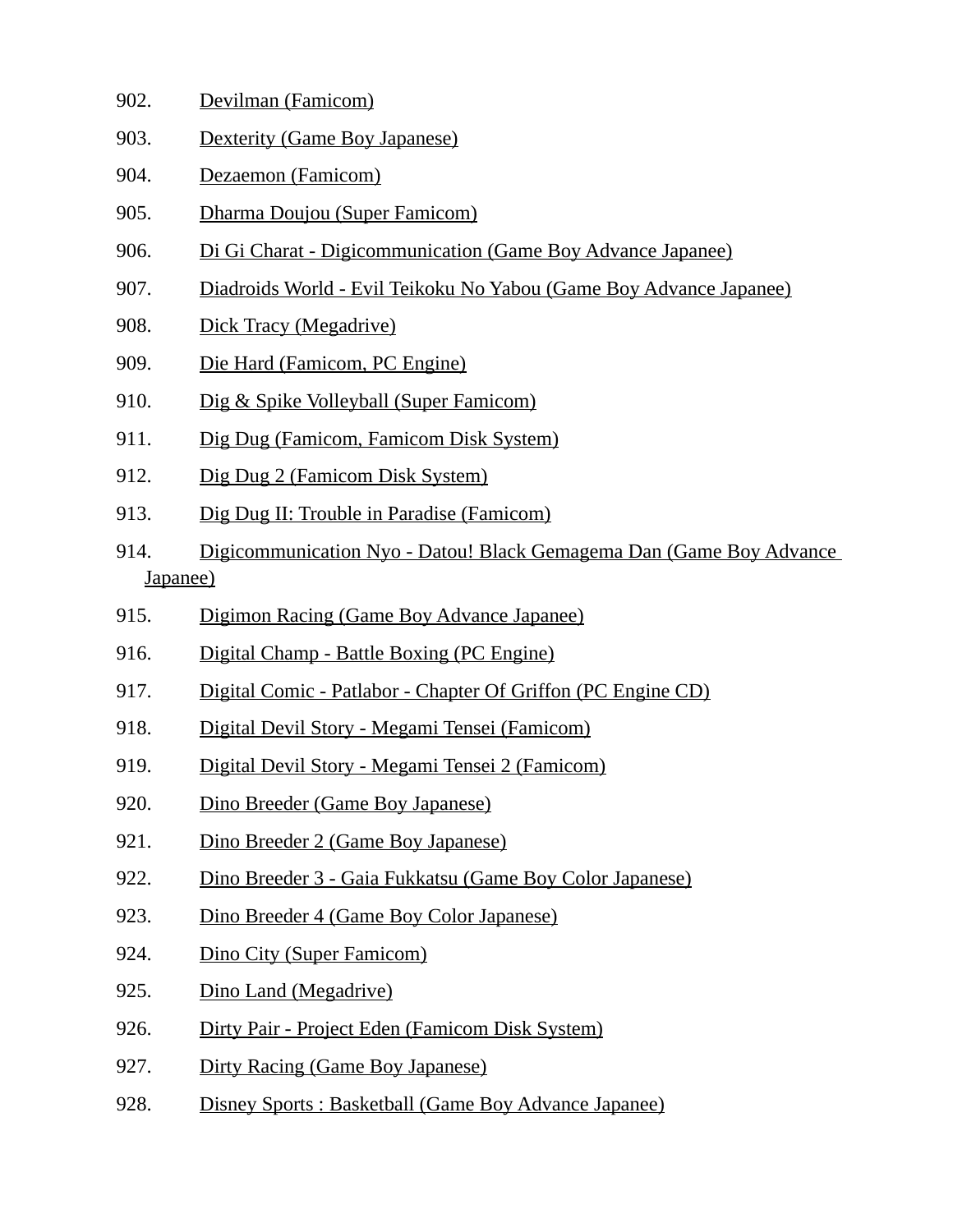- 929. Disney Sports : Football (Game Boy Advance Japanee)
- 930. Disney Sports : Motocross (Game Boy Advance Japanee)
- 931. Disney Sports : Skateboarding (Game Boy Advance Japanee)
- 932. Disney Sports : Snowboarding (Game Boy Advance Japanee)
- 933. Disney Sports : Soccer (Game Boy Advance Japanee)
- 934. Disney's Chicken Little (Game Boy Advance Japanee)
- 935. Disney's DuckTales (Famicom, Game Boy Japanese)
- 936. Disney's DuckTales 2 (Game Boy Japanese)
- 937. Disney's The Little Mermaid (Famicom)
- 938. Do-re-mi Fantasy Milon No Dokidoki Daibouken (Super Famicom)
- 939. Dodge Boy (Game Boy Japanese)
- 940. Dokapon 3-2-1 Arashi O Yobu Yuujou (Super Famicom)
- 941. Dokapon : Monster Hunter (Game Boy Advance Japanee)
- 942. Dokapon Gaiden Honoo No Audition (Super Famicom)
- 943. Dokapon! Millennium Quest (Game Boy Color Japanese)
- 944. Doki X Doki Sasete!! (Game Boy Color Japanese)
- 945. Doki! Doki! Yūenchi: Crazy Land Daisakusen (Famicom)
- 946. Dokidoki Cooking Series 1 Komugi-chan No Happy Cake (Game Boy Advance Japanee)
- 947. Dokidoki Cooking Series 2 Gourmet Kitchen Suteki Na Obentou (Game Boy Advance Japanee)
- 948. Dokidoki Densetsu Mahoujin Guruguru (Game Boy Color Japanese)
- 949. Dokodemo Taikyoku Yakuman Advance (Game Boy Advance Japanee)
- 950. Dokuganryu Masamune (Famicom)
- 951. Dolucky No A.league Soccer (Super Famicom)
- 952. Dolucky No Kusayakiu (Super Famicom)
- 953. Dolucky No Puzzle Tour '94 (Super Famicom)
- 954. Domo-kun No Fushigi Television (Game Boy Advance Japanee)
- 955. Don Doko Don (Famicom)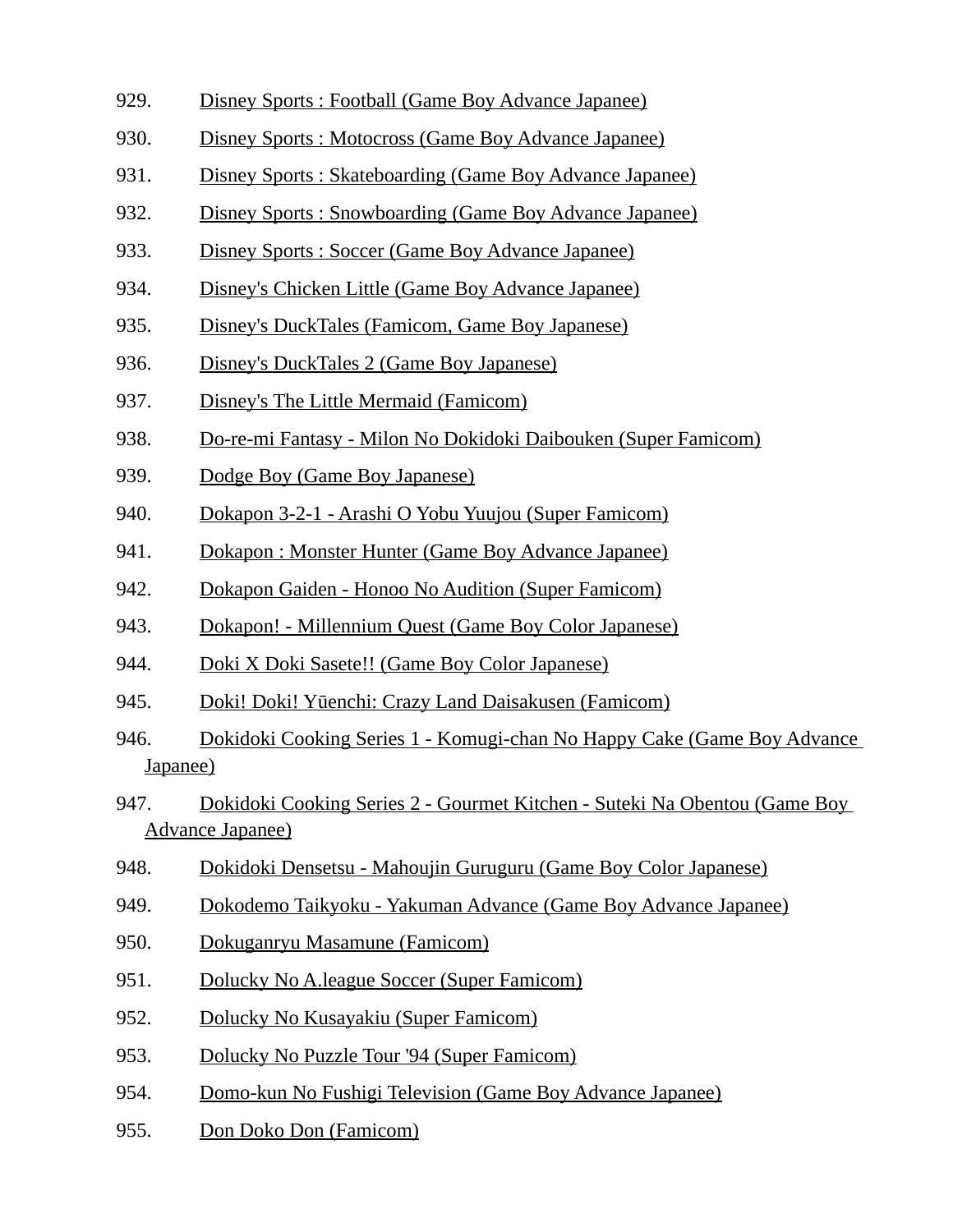- 956. Don Doko Don 2 (Famicom)
- 957. Don Doko Don! (PC Engine)
- 958. Donald Duck (Famicom)
- 959. Donald Duck : Goin' Quackers (Game Boy Color Japanese)
- 960. Donald Duck Advance (Game Boy Advance Japanee)
- 961. Donald Duck No Mahou No Boushi (Super Famicom)
- 962. Donald Land (Famicom)
- 963. Donchan Puzzle Hanabi De Dohn Advance (Game Boy Advance Japanee)
- 964. Donkey Kong (Famicom, Famicom Disk System, Game Boy Japanese)
- 965. Donkey Kong 3 (Famicom)
- 966. Donkey Kong Classics (Famicom)
- 967. Donkey Kong Country (Game Boy Advance Japanee, Game Boy Color Japanese, Super Famicom)
- 968. Donkey Kong Country 2 (Game Boy Advance Japanee)
- 969. Donkey Kong Country 2 : Diddy's Kong Quest (Super Famicom)
- 970. Donkey Kong Country 3 (Game Boy Advance Japanee)
- 971. Donkey Kong GB Dinky Kong & Dixie Kong (Game Boy Color Japanese)
- 972. Donkey Kong Jr. (Famicom, Famicom Disk System)
- 973. Donkey Kong Jr. / Jr. Sansu Lesson (Famicom)
- 974. Donkey Kong Jr. Math (Famicom)
- 975. Donkey Kong Land (Game Boy Japanese)
- 976. Doom (Super Famicom)
- 977. Doomsday Warrior (Super Famicom)
- 978. Door Door (Famicom)
- 979. Doraemon (Famicom, Super Famicom)
- 980. Doraemon Aruke Aruke Labyrinth (Game Boy Color Japanese)
- 981. Doraemon Dokodemo Walker (Game Boy Advance Japanee)
- 982. Doraemon Kimi To Pet No Monogatari (Game Boy Color Japanese)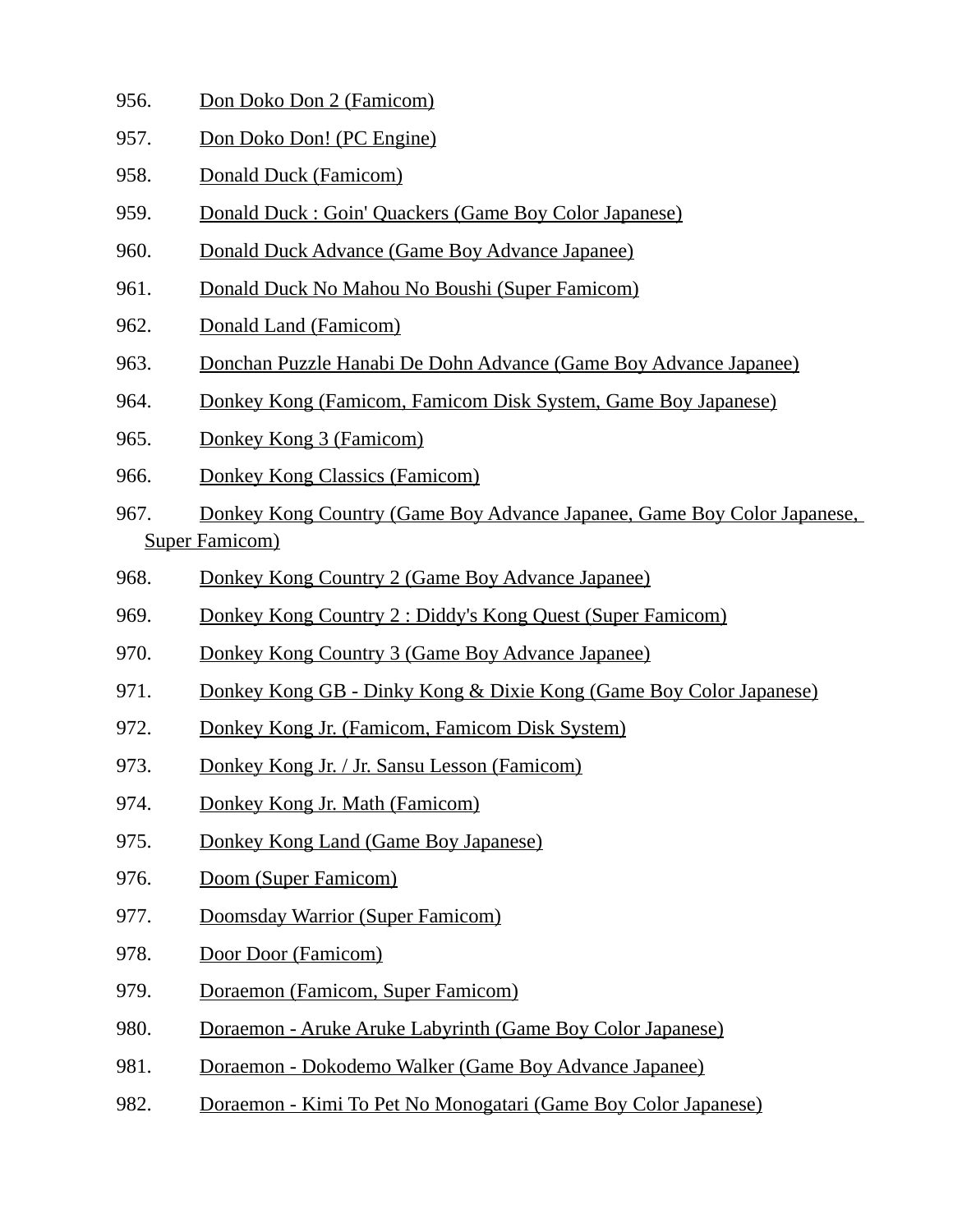- 983. Doraemon Meikyuu Daisakusen (PC Engine)
- 984. Doraemon Midori No Wakusei Dokidoki Daikyuushutsu! (Game Boy Advance Japanee)
- 985. Doraemon Nobita No Dorabian Night (PC Engine)
- 986. Doraemon Yume Dorobou To 7 Nin No Gozans (Megadrive)
- 987. Doraemon 2 (Super Famicom)
- 988. Doraemon 2 Animal Planet Densetsu (Game Boy Japanese)
- 989. Doraemon 3 (Super Famicom)
- 990. Doraemon 4 (Super Famicom)
- 991. Doraemon Kart (Game Boy Japanese)
- 992. Doraemon Kart 2 (Game Boy Color Japanese)
- 993. Doraemon Memories Nobita No Omoide Daibouken (Game Boy Color Japanese)
- 994. Doraemon No Game Boy De Asobouyo Deluxe 10 (Game Boy Japanese)
- 995. Doraemon No Quiz Boy (Game Boy Color Japanese)
- 996. Doraemon No Quiz Boy 2 (Game Boy Color Japanese)
- 997. Doraemon No Study Boy Gakushuu Kanji Game (Game Boy Color Japanese)
- 998. Doraemon No Study Boy Kanji Yomikaki Master (Game Boy Color Japanese)
- 999. Doraemon No Study Boy Kuku Game (Game Boy Color Japanese)
- 1000. Doraemon No Study Boy 1 Shou 1 Kokugo Kanji (Game Boy Japanese)
- 1001. Doraemon No Study Boy 2 Shou 1 Sansuu Keisan (Game Boy Japanese)
- 1002. Doraemon No Study Boy 3 Ku Ku Master (Game Boy Japanese)
- 1003. Doraemon No Study Boy 4 Shou Ni Kokugo Kanji (Game Boy Japanese)
- 1004. Doraemon No Study Boy 5 Shou 2 Sansuu Keisan (Game Boy Japanese)
- 1005. Doraemon No Study Boy 6 Gakushuu Kanji Master 1006 (Game Boy Japanese)
- 1006. Doraemon Taiketsu Himitsudougu!! (Game Boy Japanese)
- 1007. Doraemon: Giga Zombie no Gyakushuu (Famicom)
- 1008. Doremikko (Famicom Disk System)
- 1009. Dossun ! Ganseki Battle (Super Famicom)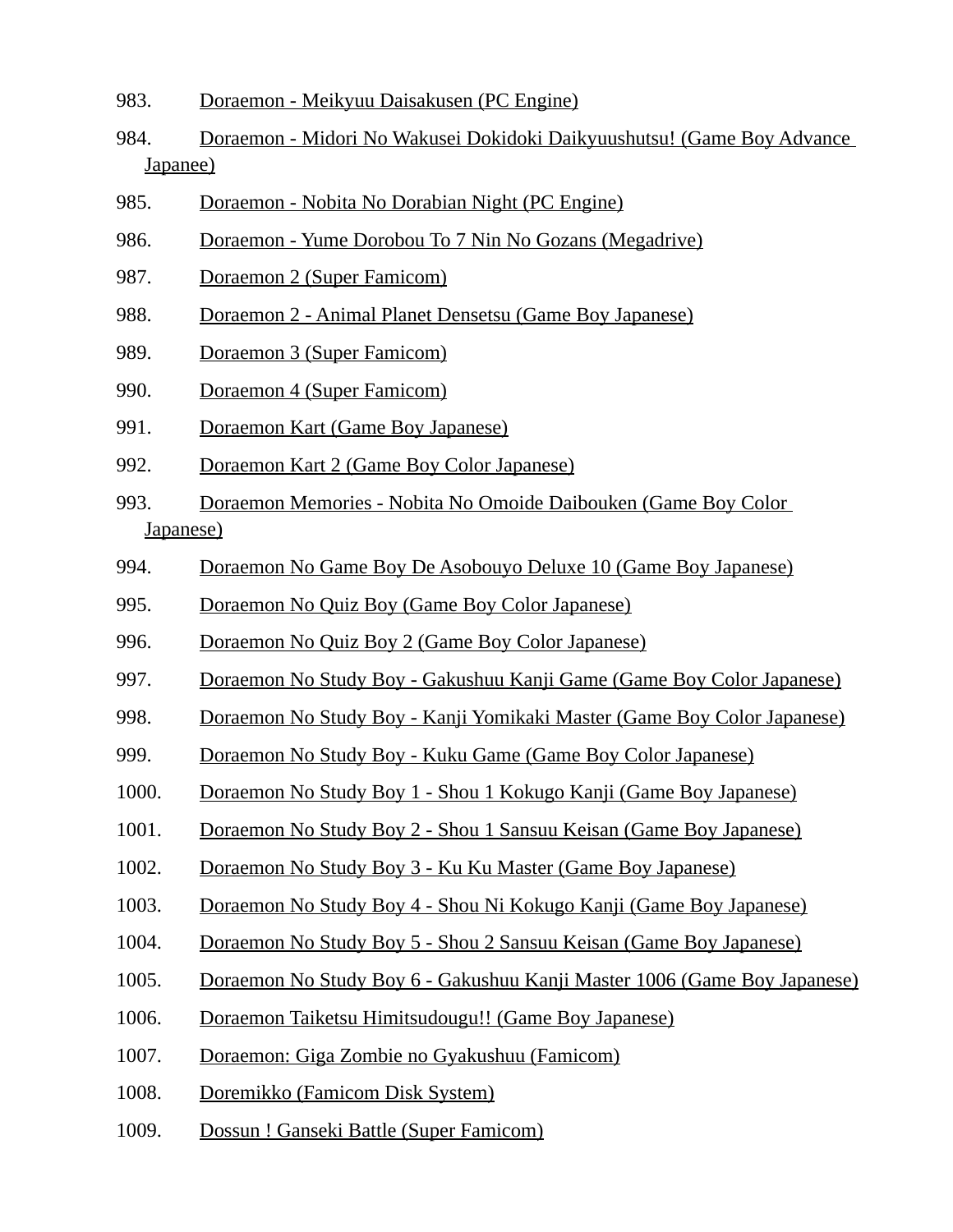- 1010. Double Dragon (Famicom, Game Boy Japanese)
- 1011. Double Dragon 2 The Revenge (Megadrive)
- 1012. Double Dragon Advance (Game Boy Advance Japanee)
- 1013. Double Dragon II : The Revenge (Famicom, Game Boy Japanese, PC Engine CD)
- 1014. Double Dragon III : The Sacred Stones (Famicom)
- 1015. Double Dribble : 5 on 5 (Game Boy Japanese)
- 1016. Double Dribble : The Playoff Edition (Megadrive)
- 1017. Double Dungeons (PC Engine)
- 1018. Double Moon Densetsu (Famicom)
- 1019. Double Pack Sonic Advance & Sonic Battle (Game Boy Advance Japanee)
- 1020. Double Switch (Mega CD)
- 1021. Double Yakuman (Game Boy Japanese)
- 1022. Double Yakuman II (Game Boy Japanese)
- 1023. Double Yakuman Junior (Game Boy Japanese)
- 1024. Doubutsu-jima No Chobigurumi (Game Boy Advance Japanee)
- 1025. Doubutsu-jima No Chobigurumi 2 Tama-chan Monogatari (Game Boy Advance Japanee)
- 1026. Dough Boy (Famicom)
- 1027. Doukyuusei (PC Engine CD)
- 1028. Doukyuusei 2 (Super Famicom)
- 1029. Down The World Mervil's Ambition (Super Famicom)
- 1030. Download (PC Engine)
- 1031. Downtown Nekketsu Baseball Monogatari, Yakyuu De Shoubu Da! Kunio-kun (Super Famicom)
- 1032. Downtown Nekketsu Koushinkyoku Dokodemo Daiund (Game Boy Japanese)
- 1033. Downtown Nekketsu Koushinkyoku: Soreyuke Daiundoukai (Famicom)
- 1034. Downtown Special: Kunio-Kun no Jidaigeki Dayo Zenin Shuugou! (Game Boy Japanese)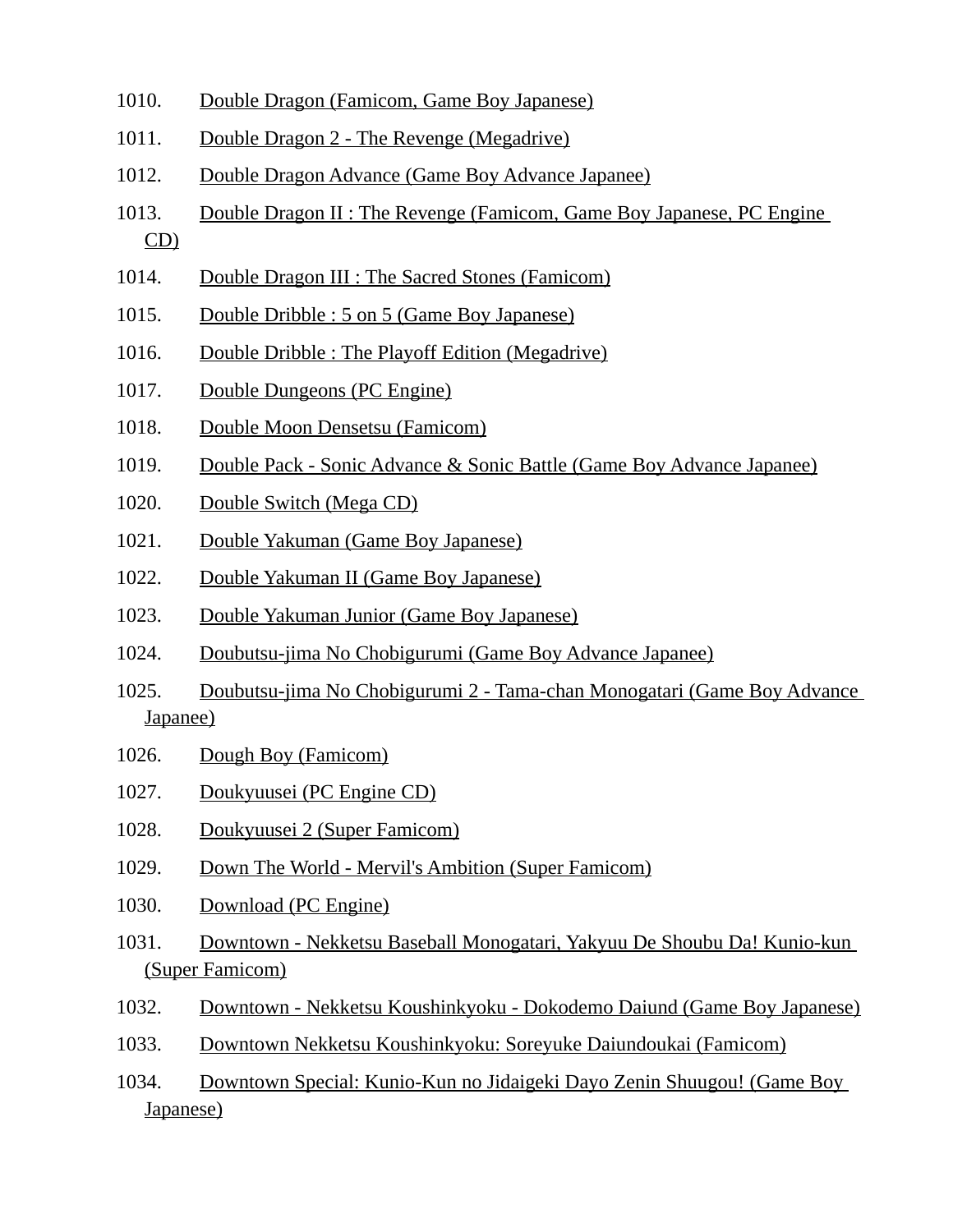- 1035. Downtown Special: Kunio-kun no Jidaigeki Dayo Zenin Shuugou! (Famicom)
- 1036. Dr. Chaos Jigoku No Tobira (Famicom Disk System)
- 1037. Dr. Franken (Game Boy Japanese)
- 1038. Dr. Jekyll and Mr. Hyde (Famicom)
- 1039. Dr. Mario (Famicom, Game Boy Japanese, Super Famicom)
- 1040. Dr. Mario And Panel De Pon (Game Boy Advance Japanee)
- 1041. Dr. Rin Ni Kiitemite! Koi No Rin Fuusui (Game Boy Color Japanese)
- 1042. Dr. Robotnik's Mean Bean Machine (Megadrive)
- 1043. Dragon Ball 3: Goku Den (Famicom)
- 1044. Dragon Ball : Advanced Adventure (Game Boy Advance Japanee)
- 1045. Dragon Ball Z Buyuu Retsuden (Megadrive)
- 1046. Dragon Ball Z Gokuu Gekitouden (Game Boy Japanese)
- 1047. Dragon Ball Z Gokuu Hishouden (Game Boy Japanese)
- 1048. Dragon Ball Z Hyper Dimension (Super Famicom)
- 1049. Dragon Ball Z Idainaru Son Gokuu Densetsu (PC Engine CD)
- 1050. Dragon Ball Z Super Saiya Densetsu (Super Famicom)
- 1051. Dragon Ball Z : Legendary Super Warriors (Game Boy Color Japanese)
- 1052. Dragon Ball Z : Supersonic Warriors (Game Boy Advance Japanee)
- 1053. Dragon Ball Z : The Legacy of Goku 2 (Game Boy Advance Japanee)
- 1054. Dragon Ball Z Gaiden: Saiyajin Zetsumetsu Keikaku (Famicom)
- 1055. Dragon Ball Z II: Gekishin Frieza!! (Famicom)
- 1056. Dragon Ball Z III: Ressen Jinzou Ningen (Famicom)
- 1057. Dragon Ball Z Super Butouden (Super Famicom)
- 1058. Dragon Ball Z Super Butouden 2 (Super Famicom)
- 1059. Dragon Ball Z Super Butouden 3 (Super Famicom)
- 1060. Dragon Ball Z Super Gokuden Kakusei Hen (Super Famicom)
- 1061. Dragon Ball Z Super Gokuden Totsugeki Hen (Super Famicom)
- 1062. Dragon Ball Z: Kyoushuu! Saiya Jin (Famicom)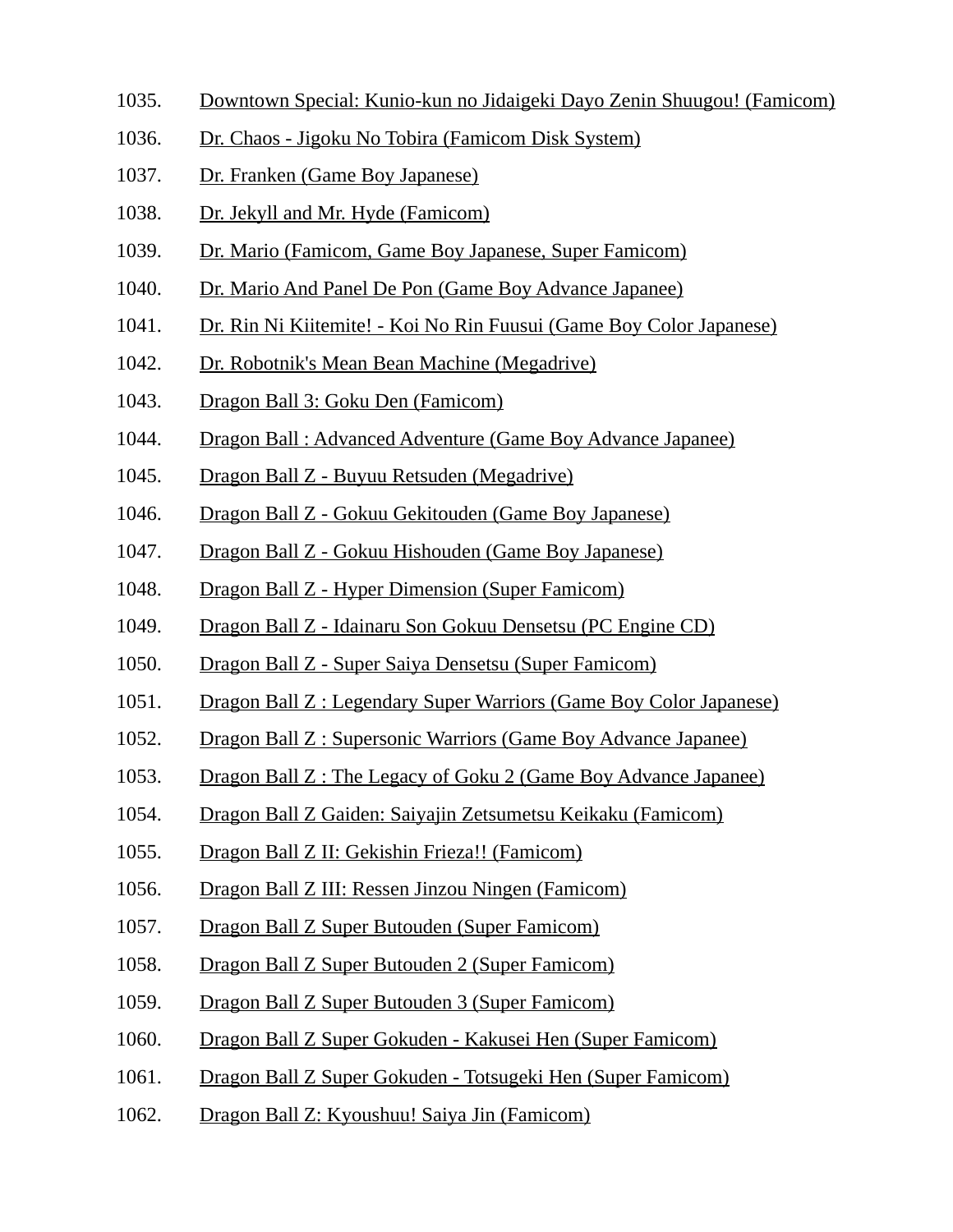- 1063. Dragon Ball: Daimaou Fukkatsu (Famicom)
- 1064. Dragon Ball: Shenlong no Nazo (Famicom)
- 1065. Dragon Buster (Famicom)
- 1066. Dragon Buster II: Yami no Fuuin (Famicom)
- 1067. Dragon Dance (Game Boy Color Japanese)
- 1068. Dragon Drive World D Break (Game Boy Advance Japanee)
- 1069. Dragon Egg! (PC Engine)
- 1070. Dragon Fighter (Famicom)
- 1071. Dragon Half (PC Engine CD)
- 1072. Dragon Knight 2 (PC Engine CD)
- 1073. Dragon Knight 4 (Super Famicom)
- 1074. Dragon Knight III (PC Engine CD)
- 1075. Dragon Quest 1 And 2 (Super Famicom)
- 1076. Dragon Quest 3 Soshite Densetsu E... (Super Famicom)
- 1077. Dragon Quest 5 Tenkuu No Hanayome (Super Famicom)
- 1078. Dragon Quest 6 Maboroshi No Daichi (Super Famicom)
- 1079. Dragon Quest Characters Torneko No Daibouken 2 Advance Fushigi No Dungeon (Game Boy Advance Japanee)
- 1080. Dragon Quest Characters Torneko No Daibouken 3 Advance Fushigi No Dungeon (Game Boy Advance Japanee)
- 1081. Dragon Quest II: Akuryou no Kamigami (Famicom)
- 1082. Dragon Quest III: Soshite Densetsu e... (Famicom)
- 1083. Dragon Quest IV: Michibikareshi Monotachi (Famicom)
- 1084. Dragon Quest Monsters Caravan Heart (Game Boy Advance Japanee)
- 1085. Dragon Saber After Story Of Dragon Spirit (PC Engine)
- 1086. Dragon Scroll: Yomigaerishi Maryuu (Famicom)
- 1087. Dragon Slayer Eiyuu Densetsu (Megadrive, Super Famicom)
- 1088. Dragon Slayer Eiyuu Densetsu 2 (Megadrive, Super Famicom)
- 1089. Dragon Slayer 4 Drasle family (Famicom)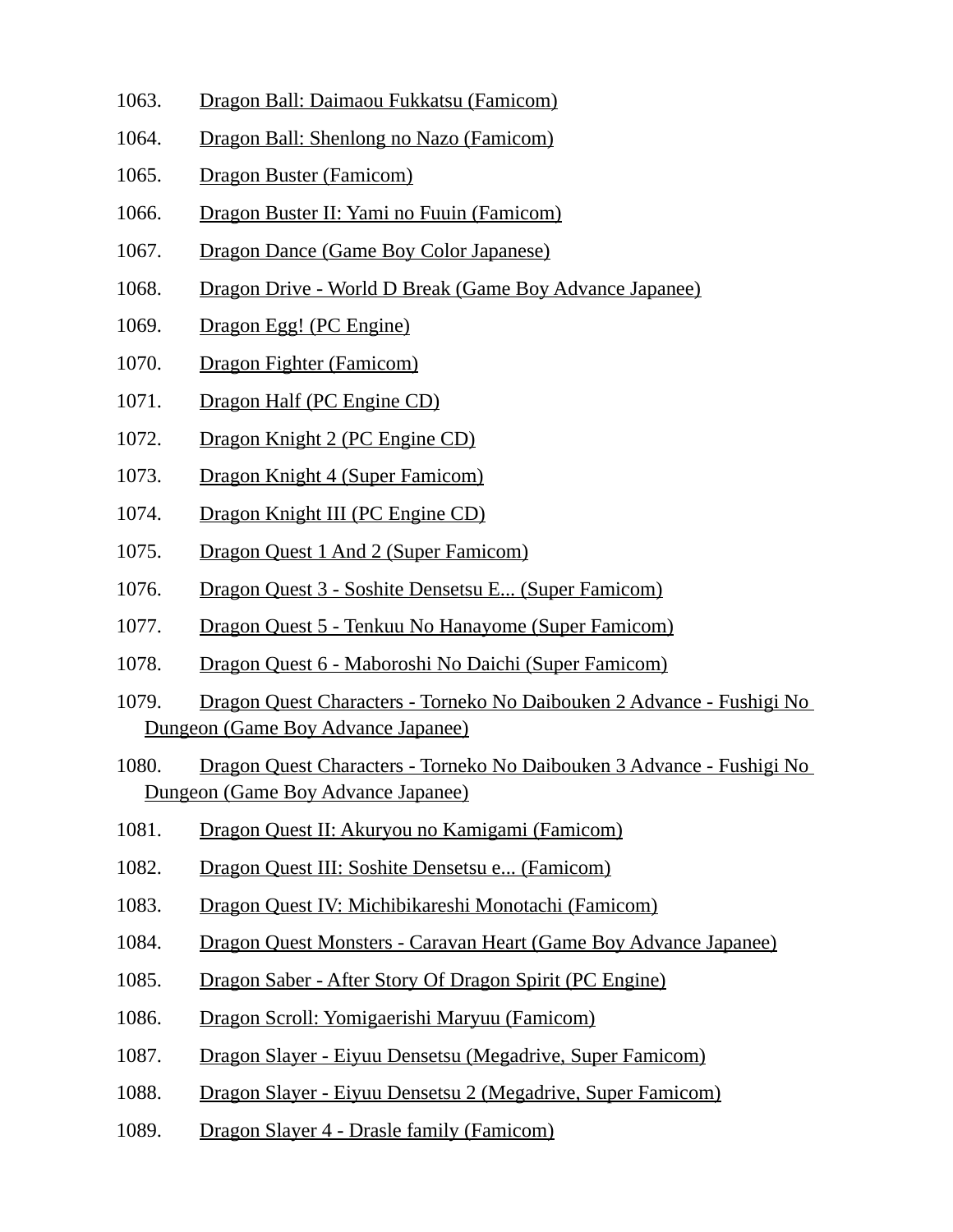- 1090. Dragon Slayer : The Legend of Heroes (PC Engine CD)
- 1091. Dragon Slayer : The Legend of Heroes II (PC Engine CD)
- 1092. Dragon Slayer Gaiden Nemuri No Oukan (Game Boy Japanese)
- 1093. Dragon Slayer I (Game Bov Japanese)
- 1094. Dragon Spirit (PC Engine)
- 1095. Dragon Spirit : The New Legend (Famicom)
- 1096. Dragon Unit (Famicom)
- 1097. Dragon View (Super Famicom)
- 1098. Dragon Warrior (Famicom)
- 1099. Dragon Warrior I & II (Game Boy Color Japanese)
- 1100. Dragon Warrior III (Game Boy Color Japanese)
- 1101. Dragon Warrior Monsters (Game Boy Color Japanese)
- 1102. Dragon Warrior Monsters 2 : Cobi's Journey (Game Boy Color Japanese)
- 1103. Dragon Warrior Monsters 2 : Tara's Adventure (Game Boy Color Japanese)
- 1104. Dragon Wars (Famicom)
- 1105. Dragon's Curse (PC Engine)
- 1106. Dragon's Earth (Super Famicom)
- 1107. Dragon's Eye Plus Shanghai 3 (Megadrive)
- 1108. Dragon's Fury (Megadrive)
- 1109. Dragon's Lair (Famicom, Mega CD, Super Famicom)
- 1110. Dragon's Lair : The Legend (Game Boy Japanese)
- 1111. Dragon's Revenge (Megadrive)
- 1112. Drakkhen (Super Famicom)
- 1113. Dream Basketball Dunk And Hoop (Super Famicom)
- 1114. Dream Master (Famicom)
- 1115. Dream Maze Kigurumi Daibouken (Super Famicom)
- 1116. Drift King Shutokou Battle '94 Tsuchiya Keiichi And Bandou Masaaki (Super Famicom)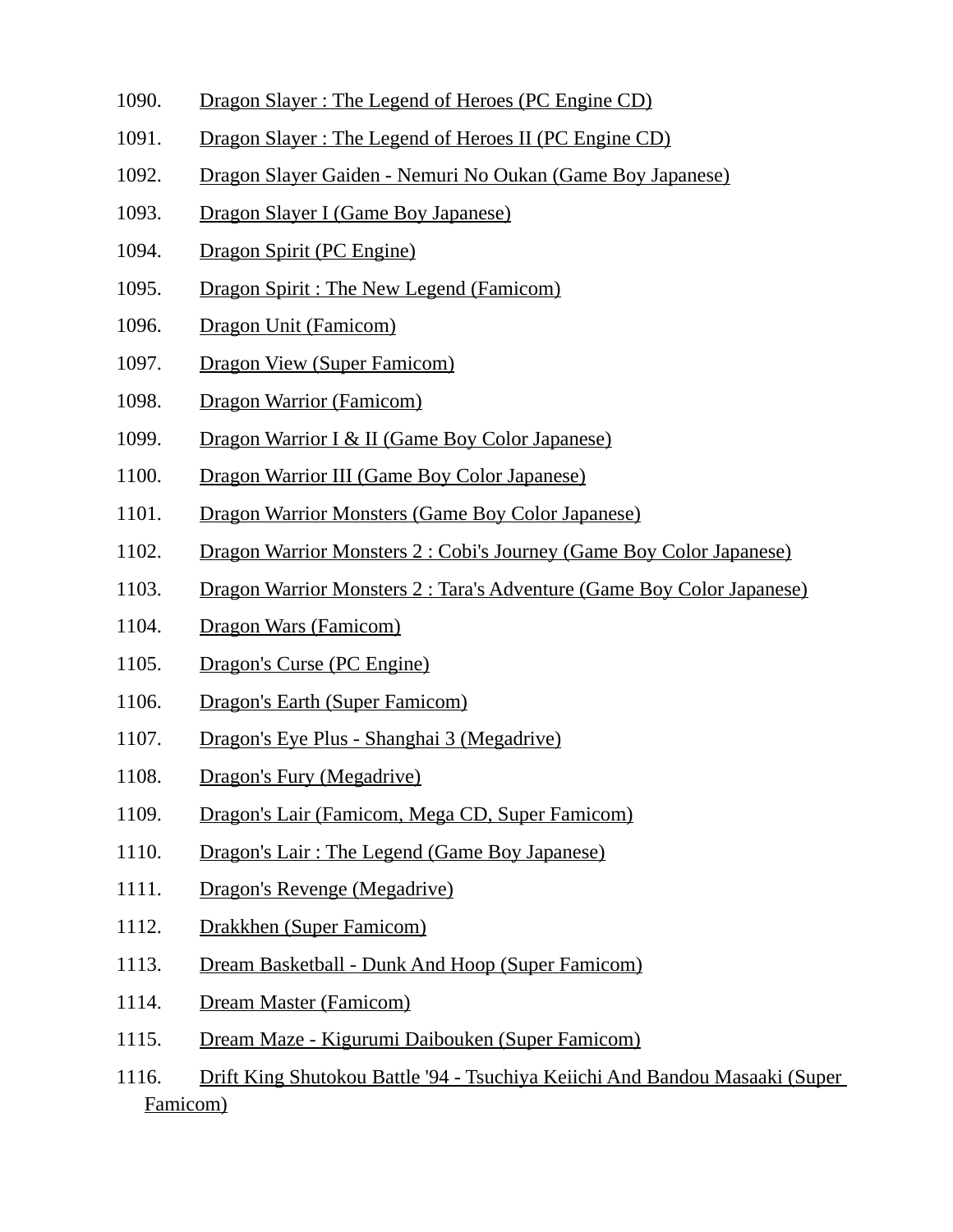- 1117. Drift King Shutokou Battle 2 Tsuchiya Keiichi And Bandou Masaaki (Super Famicom)
- 1118. Drill Dozer (Game Boy Advance Japanee)
- 1119. Drop Off (PC Engine)
- 1120. Druaga No Tou (Game Boy Japanese)
- 1121. Druid Kyoufu no Tobira (Famicom Disk System)
- 1122. Dt Lords Of Genomes (Game Boy Color Japanese)
- 1123. Dual Blades (Game Boy Advance Japanee)
- 1124. Dual Orb Seirei Tama Densetsu (Super Famicom)
- 1125. Dual Orb 2 (Super Famicom)
- 1126. Duck Hunt (Famicom)
- 1127. Ducktales 2 (Famicom)
- 1128. Dudes with Attitude (Famicom)
- 1129. Duel Masters (Game Boy Advance Japanee)
- 1130. Duel Masters 2 Invincible Advance (Game Boy Advance Japanee)
- 1131. Duel Masters 2 Kirifuda Shoubu Ver. (Game Boy Advance Japanee)
- 1132. Duel Masters 3 (Game Boy Advance Japanee)
- 1133. Dun Quest Majin Fuuin No Densetsu (Super Famicom)
- 1134. Dungeon Explorer (PC Engine)
- 1135. Dungeon Explorer II (PC Engine CD)
- 1136. Dungeon Kid (Famicom)
- 1137. Dungeon Land (Game Boy Japanese)
- 1138. Dungeon Magic : Sword of the Elements (Famicom)
- 1139. Dungeon Master (Super Famicom)
- 1140. Dungeon Master : Theron's Quest (PC Engine CD)
- 1141. Dungeon Master II : Skullkeep (Mega CD)
- 1142. Dungeon Savior (Game Boy Color Japanese)
- 1143. Dx Bakenou Z (Game Boy Japanese)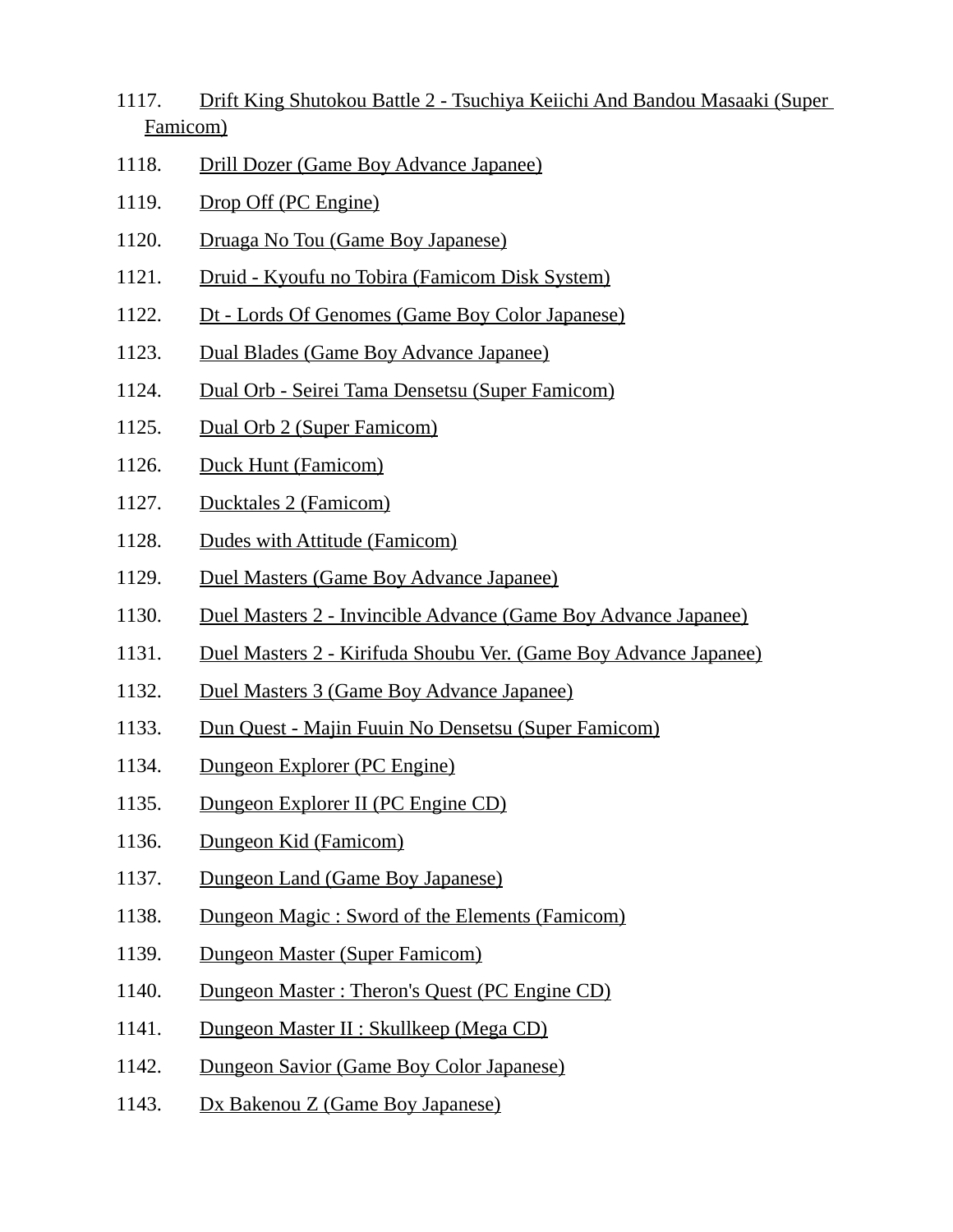- 1144. Dx Jinsei Game (Game Boy Color Japanese)
- 1145. Dx Monopoly Gb (Game Boy Color Japanese)
- 1146. Dyna Brothers (Megadrive)
- 1147. Dyna Brothers 2 (Megadrive)
- 1148. Dynamaite The Las Vegas (Super Famicom)
- 1149. Dynamic Country Club (Mega CD)
- 1150. Dynamic Stadium (Super Famicom)
- 1151. Dynamite Bowl (Famicom)
- 1152. Dynamite Duke (Megadrive)
- 1153. Dynamite Headdy (Megadrive)
- 1154. Dynasty Warriors Advance (Game Boy Advance Japanee)
- 1155. Déjà Vu (Famicom)
- 1156. E.V.O. : Search for Eden (Super Famicom)
- 1157. ESPN Great Outdoor Games : Bass 2002 (Game Boy Advance Japanee)
- 1158. ESPN International Track & Field (Game Boy Color Japanese)
- 1159. ESPN International Winter Sports 2002 (Game Boy Advance Japanee)
- 1160. ESPN Winter X-Games Snowboarding 2002 (Game Boy Advance Japanee)
- 1161. ESPN X Games Skateboarding (Game Boy Advance Japanee)
- 1162. ESWAT : City Under Siege (Megadrive)
- 1163. Earnest Evans (Mega CD)
- 1164. Earth Defense Force (Super Famicom)
- 1165. Earth Light (Super Famicom)
- 1166. Earth Light Luna Strike (Super Famicom)
- 1167. EarthBound (Super Famicom)
- 1168. Earthworm Jim (Super Famicom)
- 1169. Ecco: The Tides of Time (Megadrive)
- 1170. Ecco the Dolphin (Mega CD, Megadrive)
- 1171. Ecco the Dolphin II (Mega CD)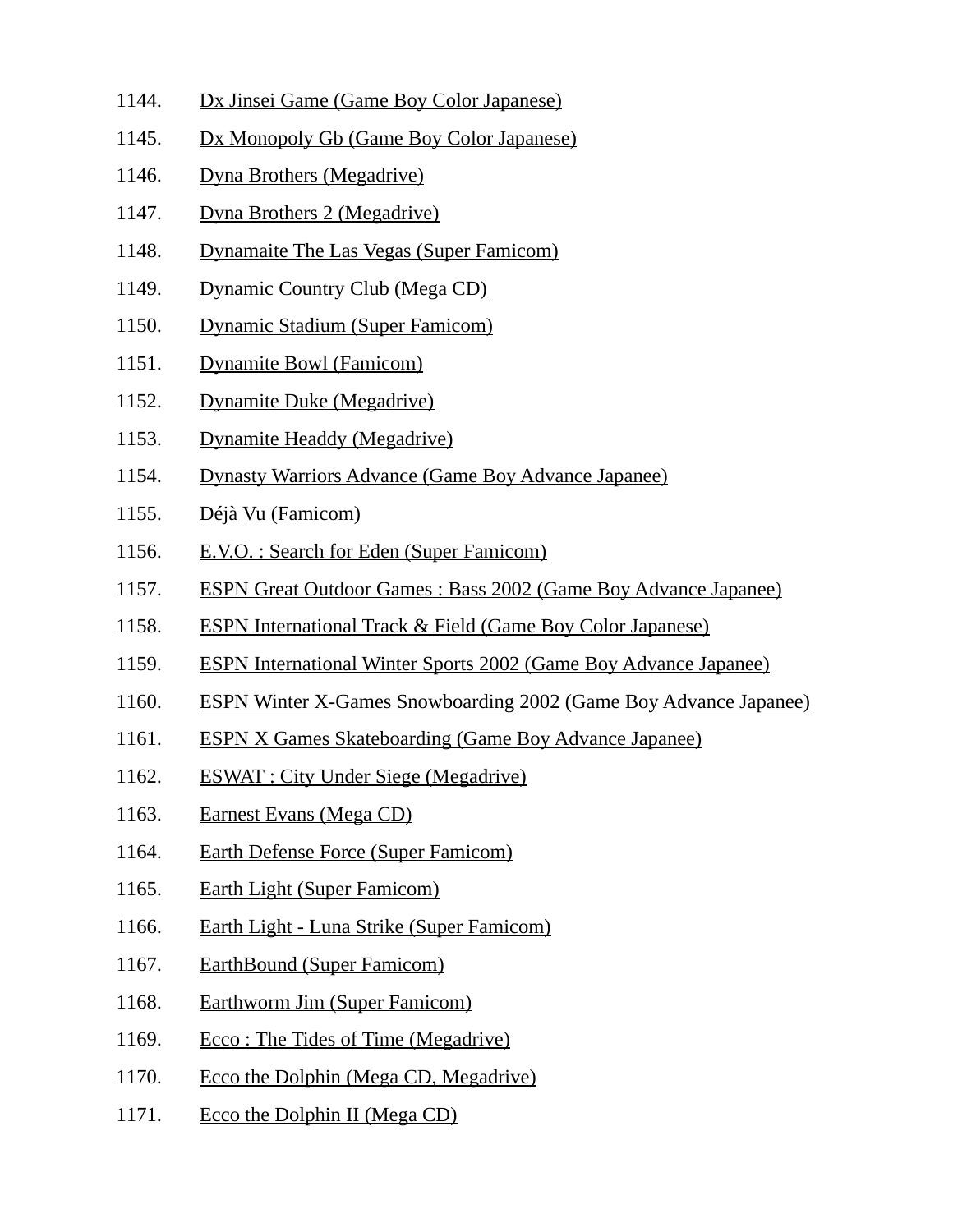- 1172. Edo No Kiba (Super Famicom)
- 1173. Efera And Jiliora The Emblem From Darkness (PC Engine CD)
- 1174. Egawa Suguru No Super League Cd (Mega CD)
- 1175. Egg Mania (Game Boy Advance Japanee)
- 1176. Eggerland (Famicom Disk System)
- 1177. Eggerland: Meikyuu no Fukkatsu (Famicom)
- 1178. Egypt (Famicom)
- 1179. Eien no Filena (Super Famicom)
- 1180. Eikan Wa Kimi Ni Koukou Yakyuu Zenkoku Taikai (PC Engine CD)
- 1181. El. Viento (Megadrive)
- 1182. Electrician (Famicom Disk System)
- 1183. Elemental Gerad Tozasareshi Uta (Game Boy Advance Japanee)
- 1184. Elemental Master (Megadrive)
- 1185. Elemix! (Game Boy Advance Japanee)
- 1186. Elevator Action (Famicom, Game Boy Japanese)
- 1187. Elevator Action Old And New (Game Boy Advance Japanee)
- 1188. Elevator Action EX (Game Boy Color Japanese)
- 1189. Elfaria The Isle Of The Blest (Super Famicom)
- 1190. Elfaria 2 The Quest Of The Meld (Super Famicom)
- 1191. Elie No Atelier Gb (Game Boy Color Japanese)
- 1192. Eliminate Down (Megadrive)
- 1193. Elite Soccer (Game Boy Japanese, Super Famicom)
- 1194. Elnark no Zaihou (Famicom)
- 1195. Elysion (Famicom)
- 1196. Emerald Dragon (PC Engine CD, Super Famicom)
- 1197. Emit Vol. 1 Toki No Maigo (Super Famicom)
- 1198. Emit Vol. 2 Desperate Journey (Super Famicom)
- 1199. Emoyan no 10 Bai Pro Yakyuu (Famicom)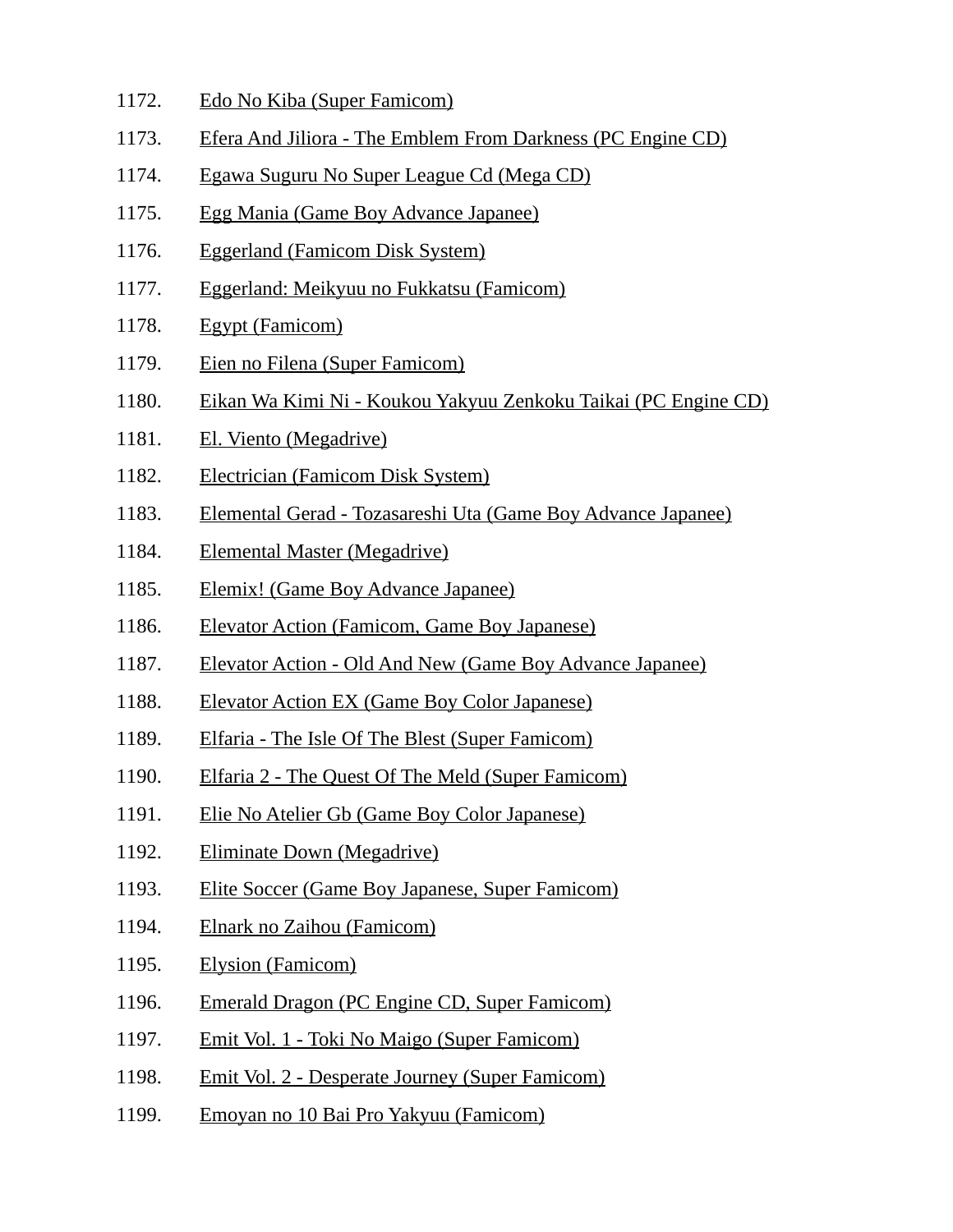| 1200. | Energy (PC Engine)                    |
|-------|---------------------------------------|
| 1201. | <b>Energy Breaker (Super Famicom)</b> |

- 1202. Equinox (Super Famicom)
- 1203. Erika to Satoru no Yume Bōken (Famicom)
- 1204. Esparks Ijikuu Kara No Raihousha (Super Famicom)
- 1205. Esper Boukentai (Famicom)
- 1206. Esper Dream (Famicom Disk System)
- 1207. Esper Dream 2: Aratanaru Tatakai (Famicom)
- 1208. Eternal Champions (Megadrive)
- 1209. Evander Holyfield's "Real Deal" Boxing (Megadrive)
- 1210. Ex Monopoly (Game Boy Advance Japanee)
- 1211. Excitebike (Famicom)
- 1212. Exciting Baseball (Famicom Disk System)
- 1213. Exciting Basket (Famicom Disk System)
- 1214. Exciting Billiard (Famicom Disk System)
- 1215. Exciting Boxing (Famicom)
- 1216. Exciting Soccer Konami Cup (Famicom Disk System)
- 1217. Exed Exes (Famicom)
- 1218. Exerion (Famicom)
- 1219. Exile (Megadrive, PC Engine CD)
- 1220. Exile : Wicked Phenomenon (PC Engine CD)
- 1221. Explosive Fighter Patton (Famicom Disk System)
- 1222. Extra Bases! (Game Boy Japanese)
- 1223. Extra Innings (Super Famicom)
- 1224. Eye of the Beholder (Mega CD)
- 1225. Eyeshield 21 Devilbats Devildays (Game Boy Advance Japanee)
- 1226. Ez-talk Shokyuu Hen 1 (Game Boy Advance Japanee)
- 1227. Ez-talk Shokyuu Hen 2 (Game Boy Advance Japanee)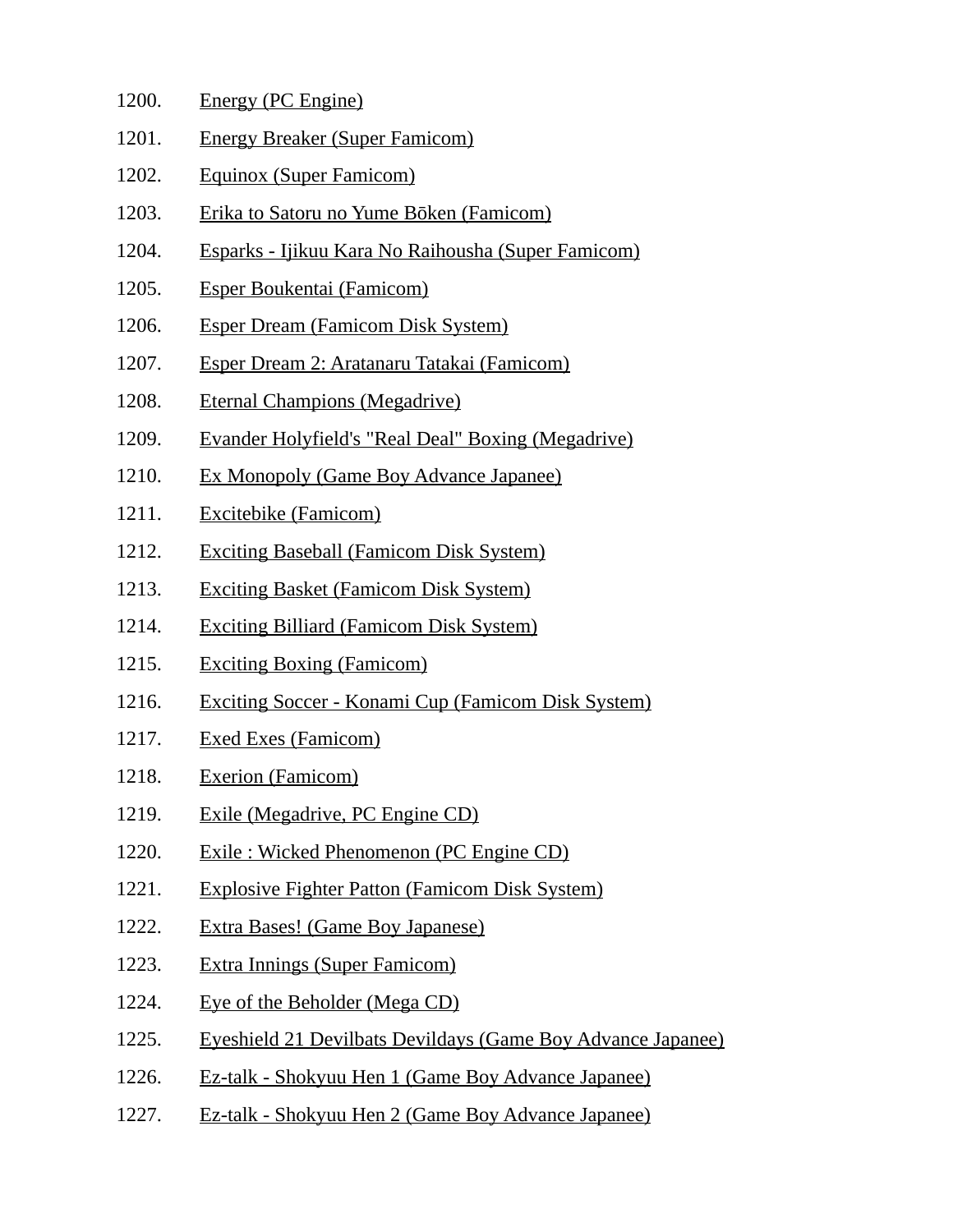- 1228. Ez-talk Shokyuu Hen 3 (Game Boy Advance Japanee)
- 1229. Ez-talk Shokyuu Hen 4 (Game Boy Advance Japanee)
- 1230. Ez-talk Shokyuu Hen 5 (Game Boy Advance Japanee)
- 1231. Ez-talk Shokyuu Hen 6 (Game Boy Advance Japanee)
- 1232. F-1 Dream (PC Engine)
- 1233. F-1 Grand Prix (Super Famicom)
- 1234. F-1 Grand Prix Part 2 (Super Famicom)
- 1235. F-1 Grand Prix Part 3 (Super Famicom)
- 1236. F-1 Pilot You're King Of Kings (PC Engine)
- 1237. F-1 Race (Game Boy Japanese)
- 1238. F-117 Night Storm (Megadrive)
- 1239. F-22 Interceptor (Megadrive)
- 1240. F-Zero (Super Famicom)
- 1241. F-Zero : GP Legend (Game Boy Advance Japanee)
- 1242. F-Zero : Maximum Velocity (Game Boy Advance Japanee)
- 1243. F-Zero Climax (Game Boy Advance Japanee)
- 1244. F1 Championship Season 2000 (Game Boy Color Japanese)
- 1245. F1 Circus (Famicom, Megadrive, PC Engine)
- 1246. F1 Circus '91 World Championship (PC Engine)
- 1247. F1 Circus '92 The Speed Of Sound (PC Engine)
- 1248. F1 Circus Cd (Mega CD)
- 1249. F1 Circus Special Pole To Win (PC Engine CD)
- 1250. F1 Pole Position (Game Boy Japanese, Super Famicom)
- 1251. F1 Pole Position 2 (Super Famicom)
- 1252. F1 ROC : Race of Champions (Super Famicom)
- 1253. F1 ROC II: Race of Champions (Super Famicom)
- 1254. F1 Race (Famicom)
- 1255. F1 Team Simulation Project F (PC Engine CD)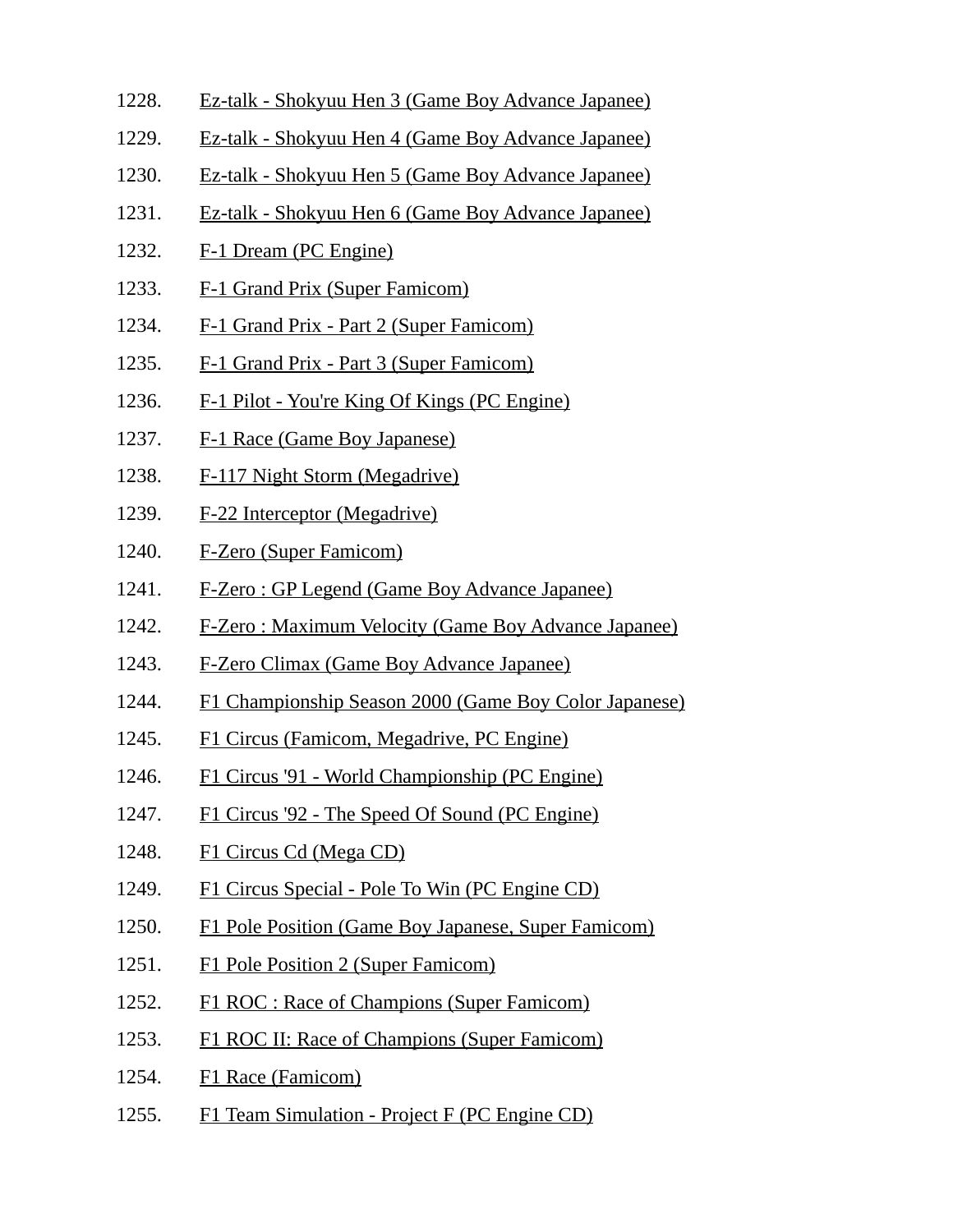- 1256. F1 Triple Battle (PC Engine)
- 1257. F1 World Grand Prix II for Game Boy Color (Game Boy Color Japanese)
- 1258. FIFA International Soccer (Megadrive, Super Famicom)
- 1259. FIFA Soccer 95 (Megadrive)
- 1260. Faceball (PC Engine CD)
- 1261. Faerie Dust Story Meikyuu No Elfeene (PC Engine CD)
- 1262. Fahrenheit (Mega CD)
- 1263. Fairy Kitty no Kaiun Jiten Yousei no Kuni no Ura (Game Boy Color Japanese)
- 1264. Fairytale (Famicom Disk System)
- 1265. Falsion (Famicom Disk System)
- 1266. Famicom Bunko Hajimari No Mori (Super Famicom)
- 1267. Famicom Doubutsu Seitai Zukan! Katte ni Shirokuma: Mori o Sukue no Maki! (Famicom)
- 1268. Famicom Grand Prix 2 3d Hot Rally (Famicom Disk System)
- 1269. Famicom Grand Prix: F-1 Race (Famicom Disk System)
- 1270. Famicom Igo Nyuumon (Famicom)
- 1271. Famicom Jump 2 Saikyou No 7 Nin (Famicom)
- 1272. Famicom Jump: Hero Retsuden (Famicom)
- 1273. Famicom Meijinsen (Famicom)
- 1274. Famicom Mini 08 Mappy (Game Boy Advance Japanee)
- 1275. Famicom Mini 10 Star Soldier (Game Boy Advance Japanee)
- 1276. Famicom Mini 11 Mario Bros. (Game Boy Advance Japanee)
- 1277. Famicom Mini 12 Clu Clu Land (Game Boy Advance Japanee)
- 1278. Famicom Mini 14 Wrecking Crew (Game Boy Advance Japanee)
- 1279. Famicom Mini 16 Dig Dug (Game Boy Advance Japanee)
- 1280. Famicom Mini 17 Takahashi Meijin No Bouken-jima (Game Boy Advance Japanee)
- 1281. Famicom Mini 18 Makai Mura (Game Boy Advance Japanee)
- 1282. Famicom Mini 19 Twin Bee (Game Boy Advance Japanee)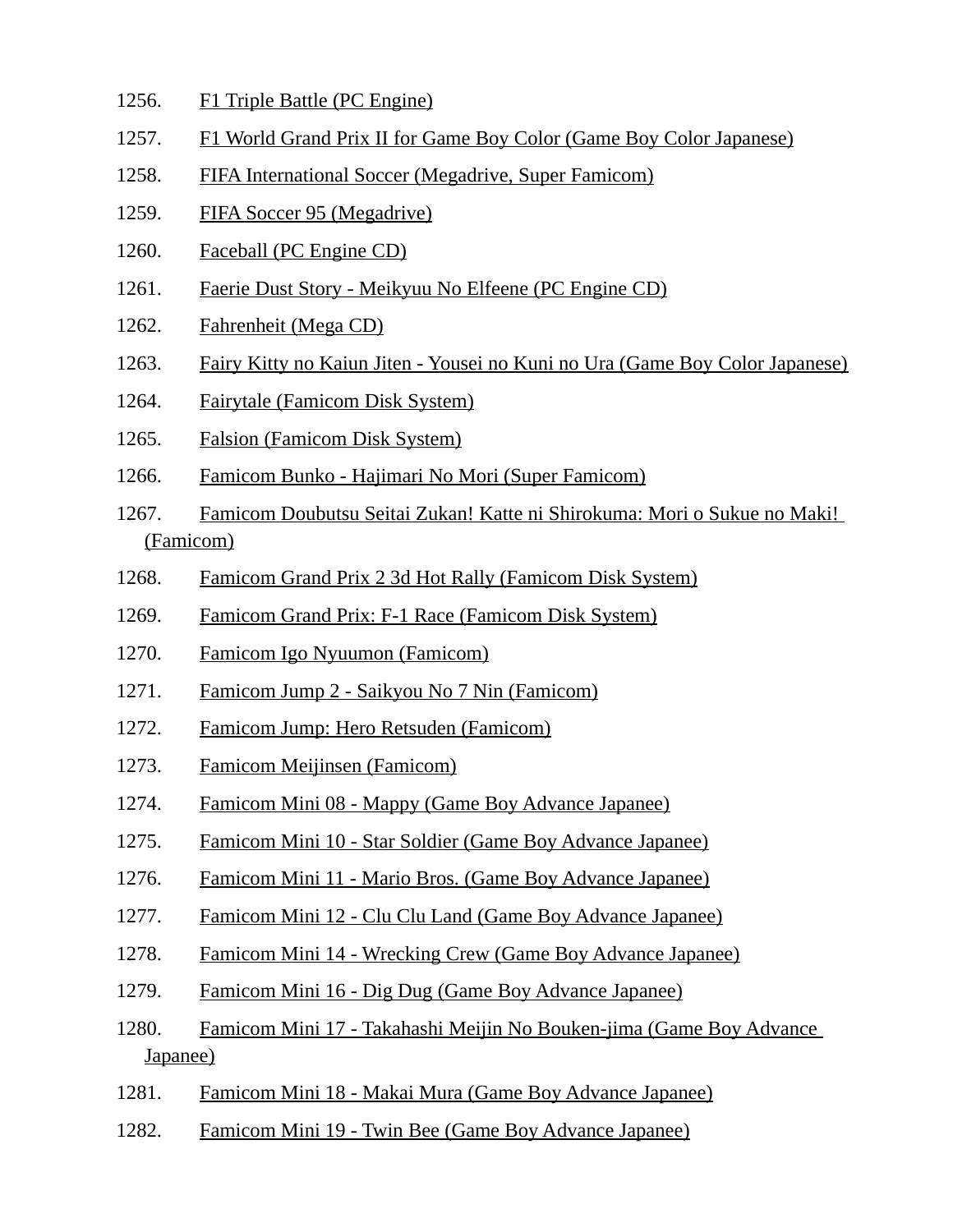- 1283. Famicom Mini 20 Ganbare Goemon! Karakuri Douchuu (Game Boy Advance Japanee)
- 1284. Famicom Mini 21 Super Mario Bros. 2 (Game Boy Advance Japanee)
- 1285. Famicom Mini 22 Nazo No Murasame Jou (Game Boy Advance Japanee)
- 1286. Famicom Mini 23 Metroid (Game Boy Advance Japanee)
- 1287. Famicom Mini 24 Hikari Shinwa Palthena No Kagami (Game Boy Advance Japanee)
- 1288. Famicom Mini 26 Famicom Mukashibanashi Shin Onigashima Zen, Kouhen (Game Boy Advance Japanee)
- 1289. Famicom Mini 27 Famicom Tantei Club Kieta Koukeisha Zen, Kouhen (Game Boy Advance Japanee)
- 1290. Famicom Mini 28 Famicom Tantei Club Part 2 Ushiro Ni Tatsu Shoujo Zen, Kouhen (Game Boy Advance Japanee)
- 1291. Famicom Mini 29 Akumajou Dracula (Game Boy Advance Japanee)
- 1292. Famicom Mini 30 Sd Gundam World Gachapon Senshi Scramble Wars (Game Boy Advance Japanee)
- 1293. Famicom Mukashibanashi Shin Onigashima Kouhen (Famicom Disk System)
- 1294. Famicom Mukashibanashi Yuuyuuki Kouhen (Famicom Disk System)
- 1295. Famicom Mukashibanashi Yuuyuuki Zenpen (Famicom Disk System)
- 1296. Famicom Shogi: Ryuu-Ou-Sen (Famicom)
- 1297. Famicom Tantei Club Kieta Koukeisha Kouhen (Famicom Disk System)
- 1298. Famicom Tantei Club Part 2 Ushiro Ni Tatsu Shoujo Zenpen (Famicom Disk System)
- 1299. Famicom Tantei Club Part II (Super Famicom)
- 1300. Famicom Top Management (Famicom)
- 1301. Famicom Wars (Famicom)
- 1302. Famicom Yakyuuban (Famicom)
- 1303. Family BASIC (Famicom)
- 1304. Family Circuit (Famicom)
- 1305. Family Circuit '91 (Famicom)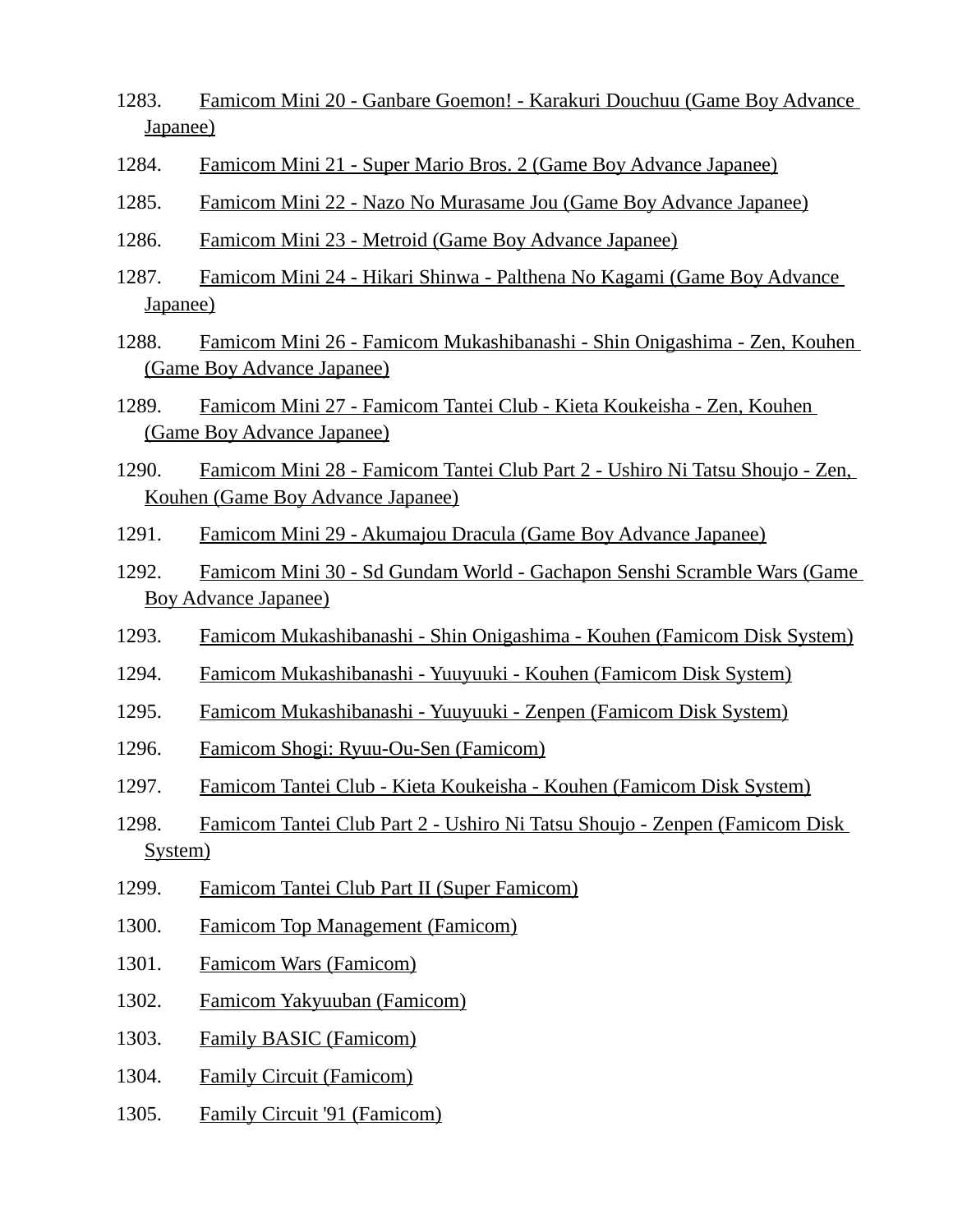- 1306. Family Composer (Famicom Disk System)
- 1307. Family Jockey (Famicom, Game Boy Japanese)
- 1308. Family Jockey 2 Meiba No Kettou (Game Boy Japanese)
- 1309. Family Mahjong (Famicom)
- 1310. Family Mahjong II: Shanghai he no Michi (Famicom)
- 1311. Family Quiz 4-nin wa Rival (Famicom)
- 1312. Family School (Famicom)
- 1313. Family Tennis (Famicom)
- 1314. Family Tennis Advance (Game Boy Advance Japanee)
- 1315. Family Trainer 10 Rairai Kyonsees (Famicom)
- 1316. Family Trainer 2: Running Stadium (Famicom)
- 1317. Family Trainer 4: Jogging Race (Famicom)
- 1318. Family Trainer 5: Meiro Daisakusen (Famicom)
- 1319. Family Trainer 8: Totsugeki! Fuuun Takeshi Jou (Famicom)
- 1320. Family Trainer 9: Fuuun Takeshi Jou 2 (Famicom)
- 1321. Famimaga Disk Vol. 1 Hong Kong (Famicom Disk System)
- 1322. Famimaga Disk Vol. 2 Panic Space (Famicom Disk System)
- 1323. Famimaga Disk Vol. 3 All 1 (Famicom Disk System)
- 1324. Famimaga Disk Vol. 4 Clox (Famicom Disk System)
- 1325. Famimaga Disk Vol. 5 Puyo Puyo (Famicom Disk System)
- 1326. Famimaga Disk Vol. 6 Janken Disk Jou (Famicom Disk System)
- 1327. Famista '89 Kaimaku Ban!! (Famicom)
- 1328. Famista '90 (Famicom)
- 1329. Famista '91 (Famicom)
- 1330. Famista '92 (Famicom)
- 1331. Famista '93 (Famicom)
- 1332. Famista '94 (Famicom)
- 1333. Famista 2 (Game Boy Japanese)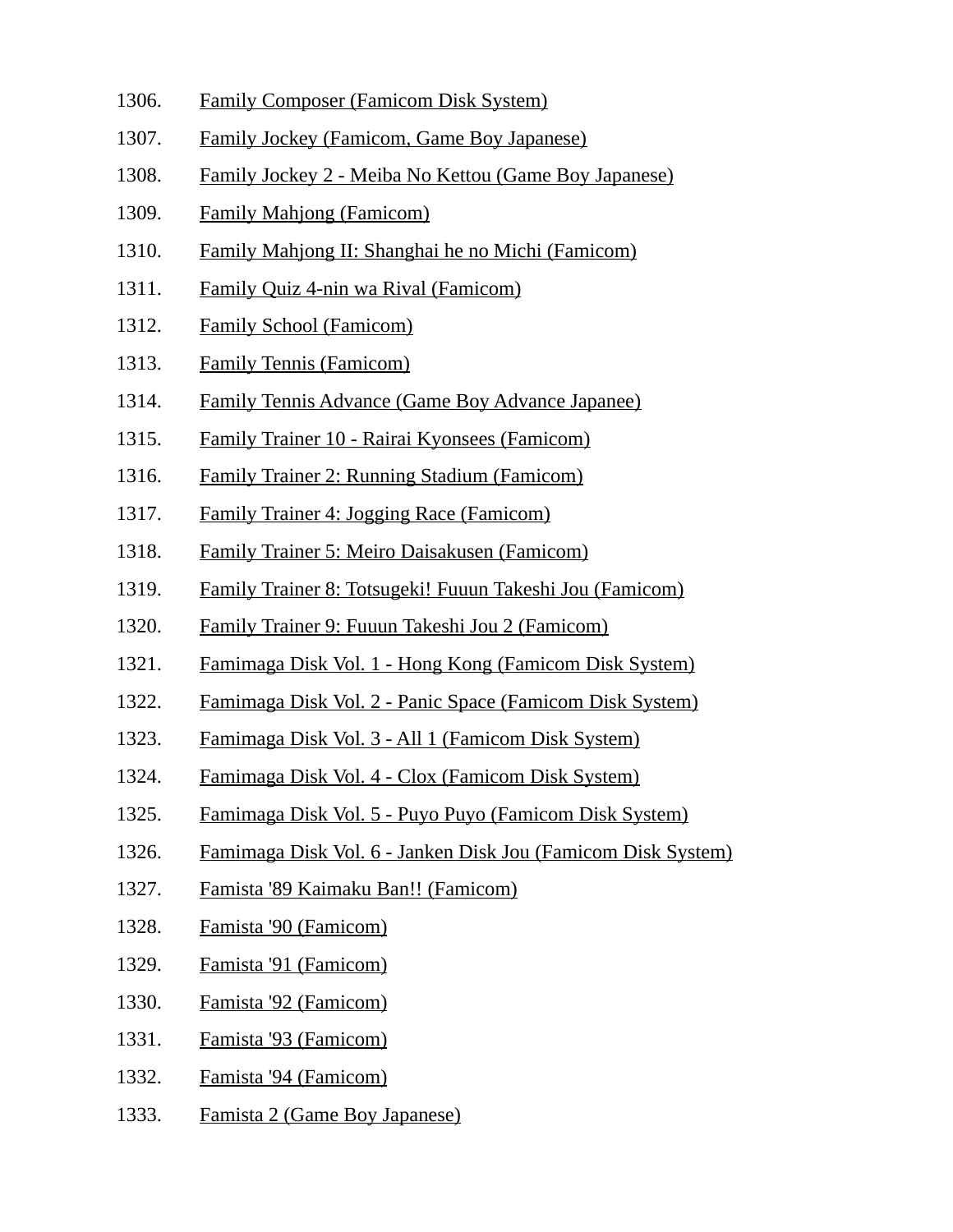- 1334. Famista 3 (Game Boy Japanese)
- 1335. Famista Advance (Game Boy Advance Japanee)
- 1336. Fancy Pocket (Game Boy Advance Japanee)
- 1337. Fantasia (Megadrive)
- 1338. Fantastic Children (Game Boy Advance Japanee)
- 1339. Fantastic Maerchen Cake-ya-san Monogatari (Game Boy Advance Japanee)
- 1340. Fantasy Star Soldier (PC Engine CD)
- 1341. Fantasy Zone (Famicom, PC Engine)
- 1342. Fantasy Zone 2: Opa-Opa no Namida (Famicom)
- 1343. Far East Of Eden Tengai Makyou Fuun Kabuki-den (PC Engine CD)
- 1344. Far East Of Eden 2 Manjimaru (PC Engine CD)
- 1345. Faria : A World of Mystery & Danger! (Famicom)
- 1346. Farland Story (Super Famicom)
- 1347. Farland Story 2 (Super Famicom)
- 1348. Fastest Lap (Game Boy Japanese)
- 1349. Fatal Fury (Megadrive, Super Famicom)
- 1350. Fatal Fury 2 (Megadrive, Super Famicom)
- 1351. Fatal Fury Special (Mega CD, Super Famicom)
- 1352. Fatal Labyrinth (Megadrive)
- 1353. Fatal Rewind (Megadrive)
- 1354. Faxanadu (Famicom)
- 1355. Feda The Emblem Of Justice (Super Famicom)
- 1356. Ferrari Grand Prix Challenge (Famicom, Game Boy Japanese, Megadrive)
- 1357. Ferret Monogatari (Game Boy Color Japanese)
- 1358. Field Combat (Famicom)
- 1359. Field Of Nine Digital Edition 2001 (Game Boy Advance Japanee)
- 1360. Fiend Hunter (PC Engine CD)
- 1361. Fighter's History (Super Famicom)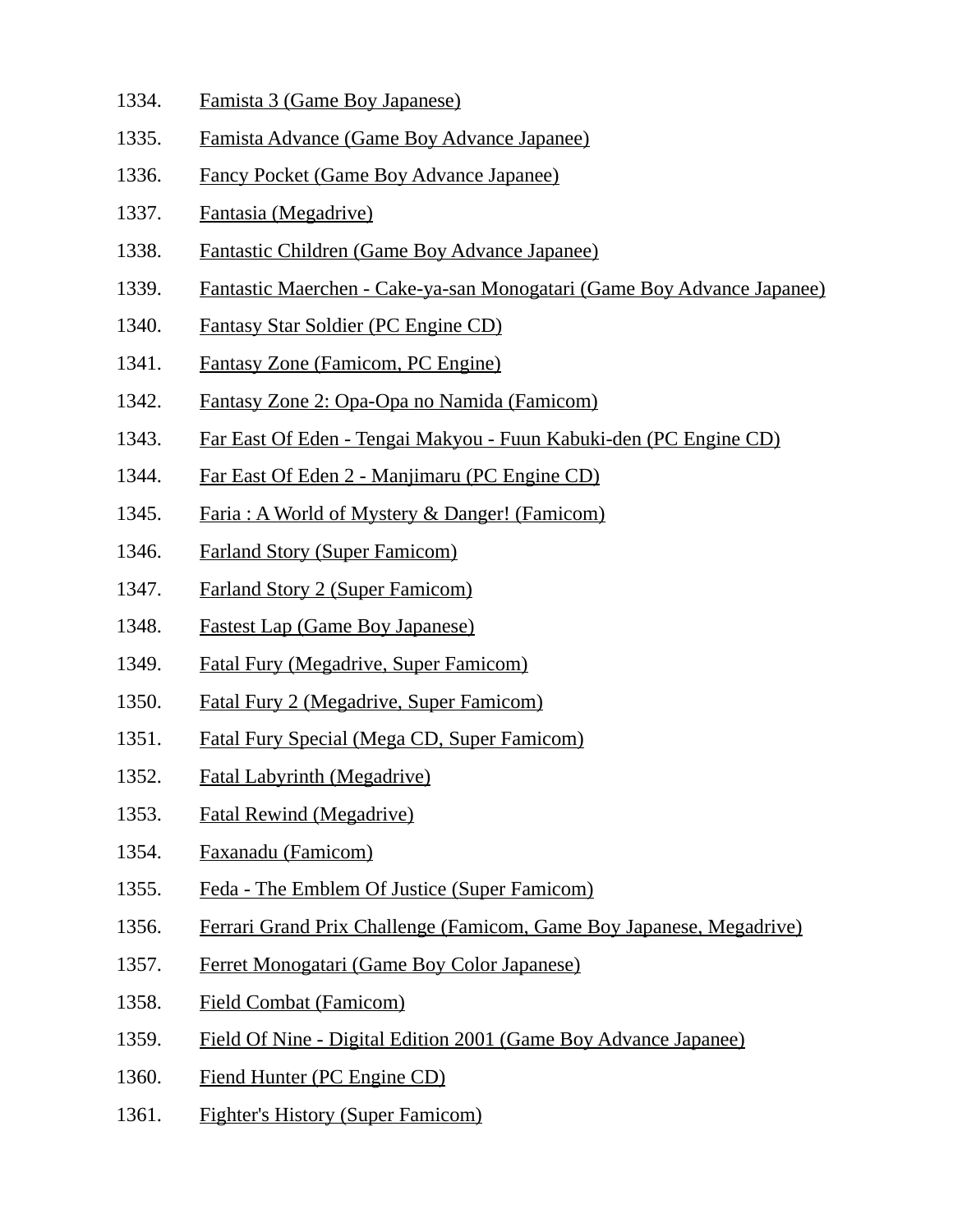- 1362. Fighter's History Mizoguchi Kikiippatsu!! (Super Famicom)
- 1363. Fighting Masters (Megadrive)
- 1364. Fighting Road (Famicom)
- 1365. Fighting Run (PC Engine)
- 1366. Fighting Simulator 2 in 1 Flying Warriors (Game Boy Japanese)
- 1367. Fighting Street (PC Engine CD)
- 1368. Final Blaster (PC Engine)
- 1369. Final Commando Akai Yousai (Famicom Disk System)
- 1370. Final Fantasy (Famicom)
- 1371. Final Fantasy 4 Easy Type (Super Famicom)
- 1372. Final Fantasy 5 (Super Famicom)
- 1373. Final Fantasy : Mystic Quest (Super Famicom)
- 1374. Final Fantasy Adventure (Game Boy Japanese)
- 1375. Final Fantasy I.ii (Famicom)
- 1376. Final Fantasy II (Famicom)
- 1377. Final Fantasy III (Famicom, Super Famicom)
- 1378. Final Fantasy IV Advance (Game Boy Advance Japanee)
- 1379. Final Fantasy Legend II (Game Boy Japanese)
- 1380. Final Fantasy Legend III (Game Boy Japanese)
- 1381. Final Fantasy Tactics Advance (Game Boy Advance Japanee)
- 1382. Final Fantasy V Advance (Game Boy Advance Japanee)
- 1383. Final Fantasy VI Advance (Game Boy Advance Japanee)
- 1384. Final Fight (Super Famicom)
- 1385. Final Fight 2 (Super Famicom)
- 1386. Final Fight 3 (Super Famicom)
- 1387. Final Fight CD (Mega CD)
- 1388. Final Fight Guy (Super Famicom)
- 1389. Final Fight One (Game Boy Advance Japanee)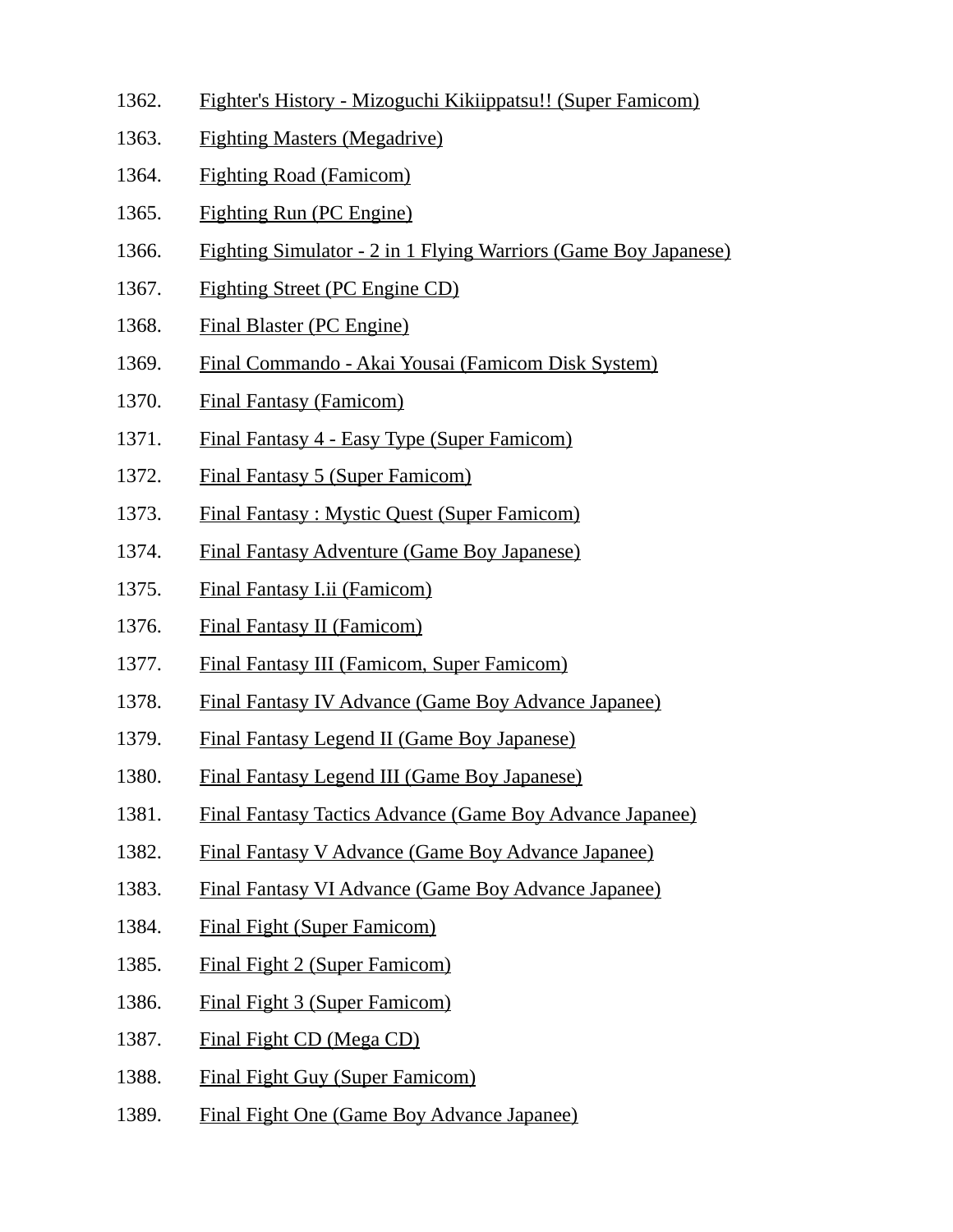- 1390. Final Fire Pro Wrestling Yume No Dantai Unei! (Game Boy Advance Japanee)
- 1391. Final Lap (Famicom)
- 1392. Final Lap Twin (PC Engine)
- 1393. Final Match Tennis (PC Engine)
- 1394. Final Reverse (Game Boy Japanese)
- 1395. Final Set (Super Famicom)
- 1396. Final Soldier (PC Engine)
- 1397. Final Zone (Megadrive)
- 1398. Final Zone II (PC Engine CD)
- 1399. Finding Nemo (Game Boy Advance Japanee)
- 1400. Finding Nemo: The Continuing Adventures (Game Boy Advance Japanee)
- 1401. Fire 'n Ice (Famicom)
- 1402. Fire Bam (Famicom Disk System)
- 1403. Fire Emblem (Game Boy Advance Japanee)
- 1404. Fire Emblem Ankoku Ryu To Hikari No Tsurugi (Famicom)
- 1405. Fire Emblem Fûin No Tsurugi (Game Boy Advance Japanee)
- 1406. Fire Emblem Monshô No Nazo (Super Famicom)
- 1407. Fire Emblem Seisen No Keifu (Super Famicom)
- 1408. Fire Emblem Thracia 776 (Super Famicom)
- 1409. Fire Emblem : The Sacred Stones (Game Boy Advance Japanee)
- 1410. Fire Emblem Gaiden (Famicom)
- 1411. Fire Mustang (Megadrive)
- 1412. Fire Pro Joshi All Star Dream Slam (Super Famicom)
- 1413. Fire Pro Wrestling (Game Boy Advance Japanee)
- 1414. Fire Pro Wrestling Combination Tag (PC Engine)
- 1415. Fire Pro Wrestling 2 2nd Bout (PC Engine)
- 1416. Fire Pro Wrestling 3 Legend Bout (PC Engine)
- 1417. Fire Rock (Famicom Disk System)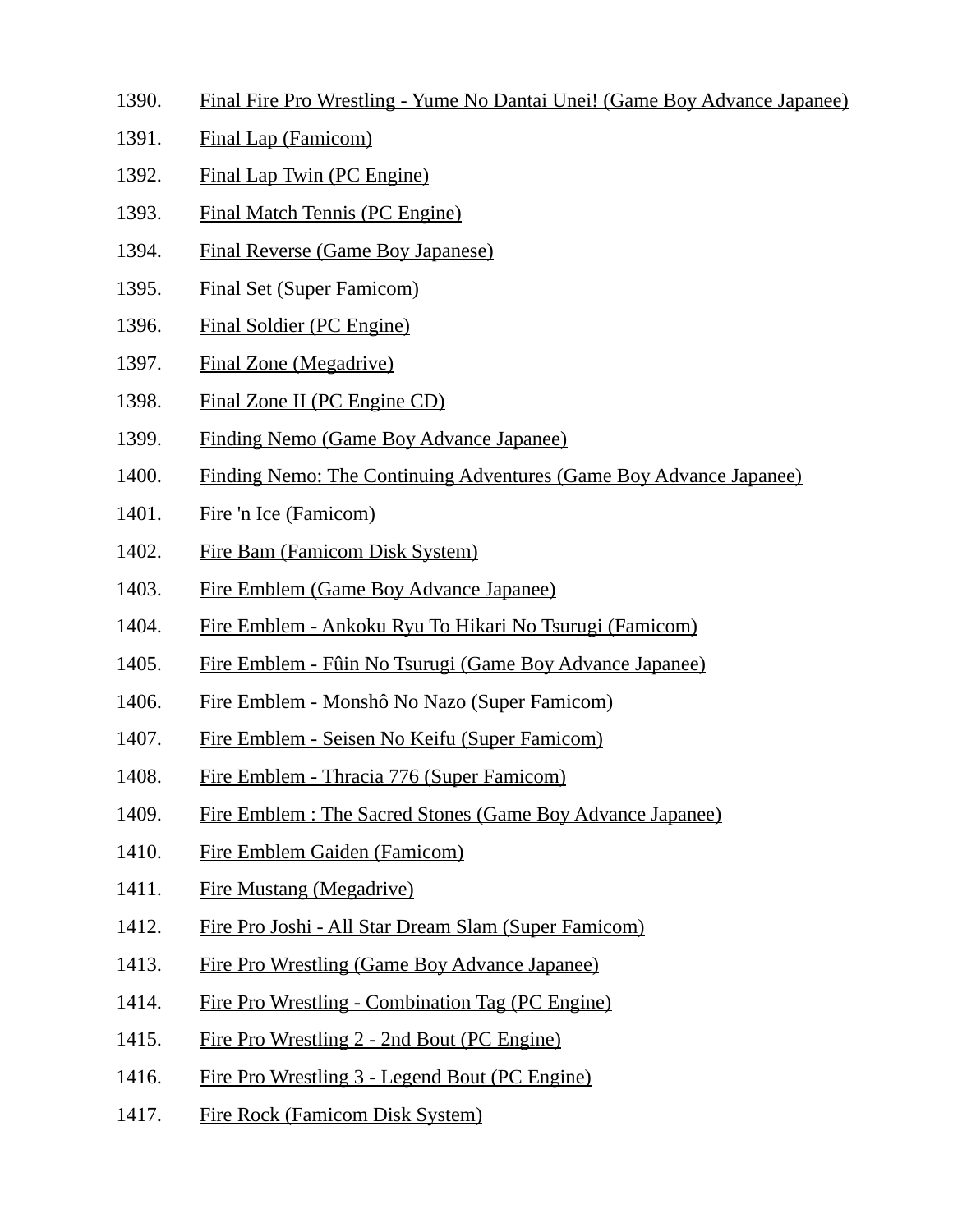- 1418. Fire Shark (Megadrive)
- 1419. FireStriker (Super Famicom)
- 1420. Firepower 2000 (Super Famicom)
- 1421. First Queen Ornic Senki (Super Famicom)
- 1422. First Samurai (Super Famicom)
- 1423. Fish Dude (Game Boy Japanese)
- 1424. Fishing Koushien (Super Famicom)
- 1425. Fist of the North Star (Famicom, Game Boy Japanese)
- 1426. Flame Of Recca (Game Boy Advance Japanee)
- 1427. Flappy (Famicom)
- 1428. Flappy Special (Game Boy Japanese)
- 1429. Flash Point (Megadrive)
- 1430. Flashback : The Quest for Identity (Megadrive, Super Famicom)
- 1431. Fleet Commander (Famicom)
- 1432. Fleet Commander Vs. (Game Boy Japanese)
- 1433. Flipull (Game Boy Japanese)
- 1434. Flipull: An Exciting Cube Game (Famicom)
- 1435. Flying Hero (Famicom)
- 1436. Flying Hero Bugyuru No Daibouken (Super Famicom)
- 1437. Football Fury (Super Famicom)
- 1438. Foreman for Real (Game Boy Japanese, Megadrive, Super Famicom)
- 1439. Forgotten Worlds (Megadrive, PC Engine CD)
- 1440. Formation Armed F (PC Engine)
- 1441. Formation Soccer Human Cup '90 (PC Engine)
- 1442. Formation Soccer On J. League (PC Engine)
- 1443. Formation Soccer 2002 (Game Boy Advance Japanee)
- 1444. Formation Z (Famicom)
- 1445. Formula 1 Sensation (Famicom)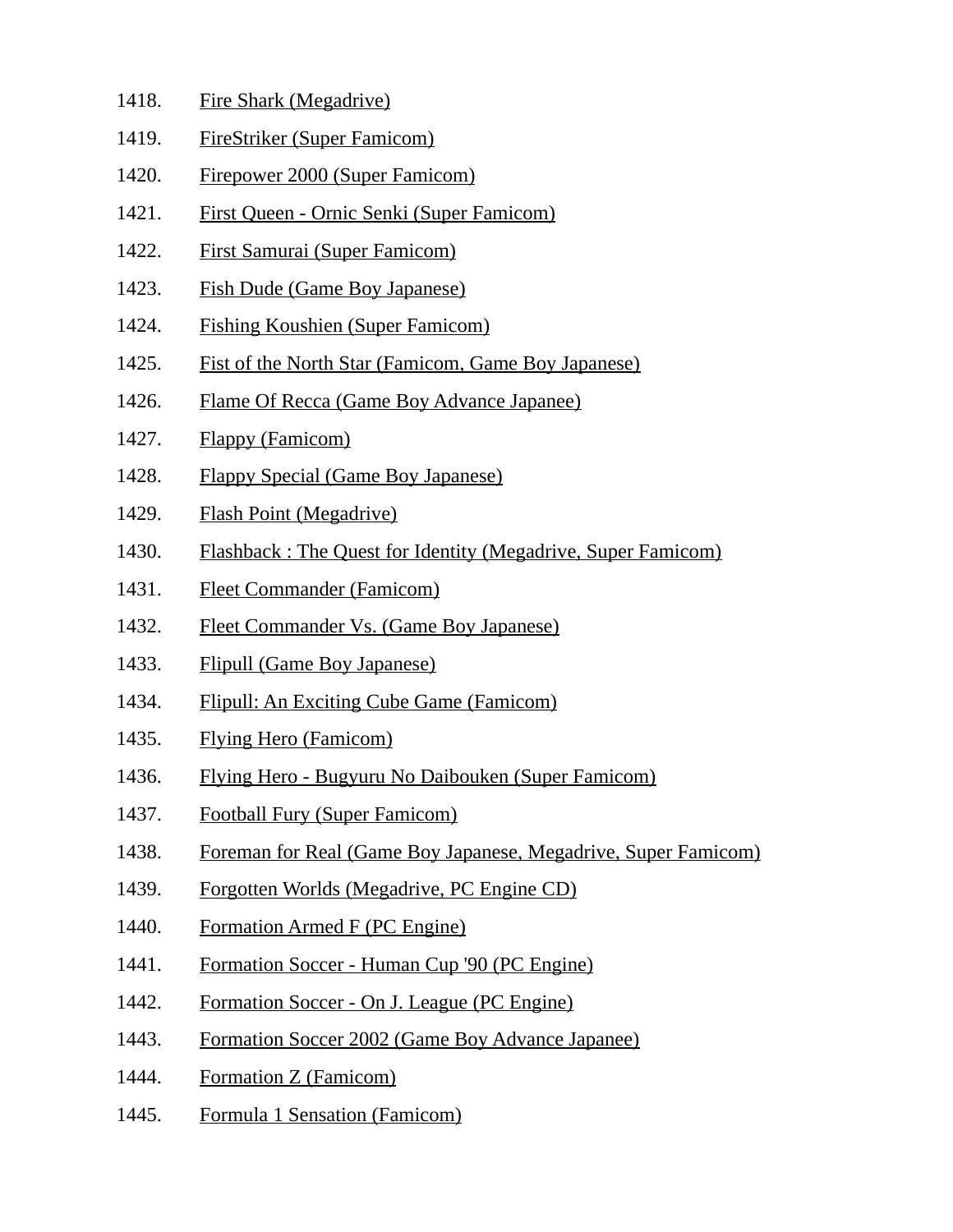- 1446. Formula One World Championship : Beyond the Limit (Mega CD)
- 1447. Fortified Zone (Game Boy Japanese)
- 1448. Fortune Quest (Super Famicom)
- 1449. Frank Thomas Big Hurt Baseball (Super Famicom)
- 1450. Fray In Magical Adventure Cd Xak Gaiden (PC Engine CD)
- 1451. Frisky Tom (Game Boy Japanese)
- 1452. Frogger's Adventures 2 : The Lost Wand (Game Boy Advance Japanee)
- 1453. Frogger's Journey : The Forgotten Relic (Game Boy Advance Japanee)
- 1454. From TV Animation One Piece Maboroshi no Grand L (Game Boy Color Japanese)
- 1455. From TV Animation One Piece Yume no Luffy Kaizok (Game Boy Color Japanese)
- 1456. From TV Animation Slam Dunk Gakeppuchi no Kessho (Game Boy Japanese)
- 1457. From TV Animation Slam Dunk 2 Zenkoku e no Tip O (Game Boy Japanese)
- 1458. From Tv Animation Slam Dunk 2 Ih Yosen Kanzenban!! (Super Famicom)
- 1459. From Tv Animation Slam Dunk Sd Heat Up!! (Super Famicom)
- 1460. From Tv Animation One Piece Mezase! King Of Belly (Game Boy Advance Japanee)
- 1461. From Tv Animation One Piece Nanatsu-jima No Daihihou (Game Boy Advance Japanee)
- 1462. From Tv Animation Slam Dunk Kyougou Makkou Taiketsu! (Megadrive)
- 1463. From Tv Animation Slam Dunk Yonkyou Gekitotsu!! (Super Famicom)
- 1464. Front Line (Famicom)
- 1465. Front Mission (Super Famicom)
- 1466. Front Mission Gun Hazard (Super Famicom)
- 1467. Front Row (Game Boy Color Japanese)
- 1468. Fruits Mura No Doubutsu-tachi (Game Boy Advance Japanee)
- 1469. Full Throttle : All-American Racing (Super Famicom)
- 1470. Funaki Masakatsu Hybrid Wrestler Tougi Denshou (Super Famicom)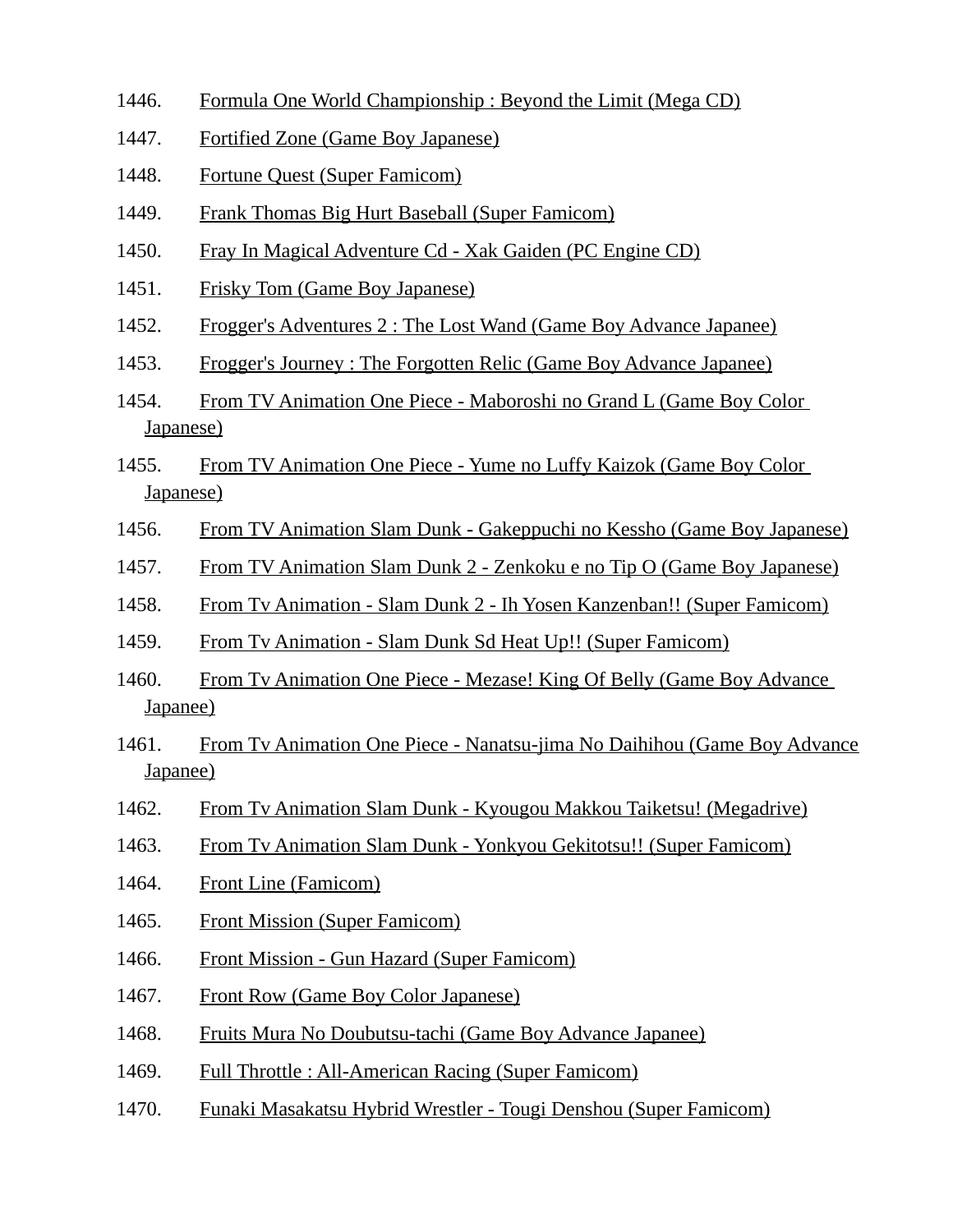- 1471. Fune Tarou (Super Famicom)
- 1472. Fushigi No Dungeon 2 Fuurai No Shiren (Super Famicom)
- 1473. Fushigi No Kuni No Alice (Game Boy Advance Japanee)
- 1474. Fushigi No Kuni No Angelique (Game Boy Advance Japanee)
- 1475. Fushigi No Umi No Nadia (Famicom, Megadrive)
- 1476. Fushigi No Umi No Nadia The Secret Of Blue Water (PC Engine CD)
- 1477. Fushigi No Yume No Alice (PC Engine)
- 1478. Fushigi no Dungeon Fuurai no Shiren GB Tsukika (Game Boy Japanese)
- 1479. Futari Wa Pretty Cure Arienaai! Yume No Sono Wa Daimeikyuu (Game Boy Advance Japanee)
- 1480. Futari Wa Pretty Cure Max Heart Maji Maji! Fight De In Janai (Game Boy Advance Japanee)
- 1481. Fuuun Shourin Ken (Famicom Disk System)
- 1482. Fuuun Shourin Ken Ankoku no Maou (Famicom Disk System)
- 1483. Fuzzical Fighter (Famicom)
- 1484. G-Arms: Operation Gundam (Game Boy Japanese)
- 1485. G-LOC Air Battle (Megadrive)
- 1486. G.o.d Mezame Yo To Yobu Koe Ga Kikoe (Super Famicom)
- 1487. GB Harobots (Game Boy Color Japanese)
- 1488. GP-1 (Super Famicom)
- 1489. GP-1 : Part II (Super Famicom)
- 1490. GT Advance 2 : Rally Racing (Game Boy Advance Japanee)
- 1491. GT Advance 3 : Pro Concept Racing (Game Boy Advance Japanee)
- 1492. GT Advance : Championship Racing (Game Boy Advance Japanee)
- 1493. Gachasute! Dino Device Blue (Game Boy Advance Japanee)
- 1494. Gachasute! Dino Device Red (Game Boy Advance Japanee)
- 1495. Gachasute! Dino Device 2 Dragon (Game Boy Advance Japanee)
- 1496. Gachasute! Dino Device 2 Phoenix (Game Boy Advance Japanee)
- 1497. Gachinko Pro Yakyuu (Game Boy Advance Japanee)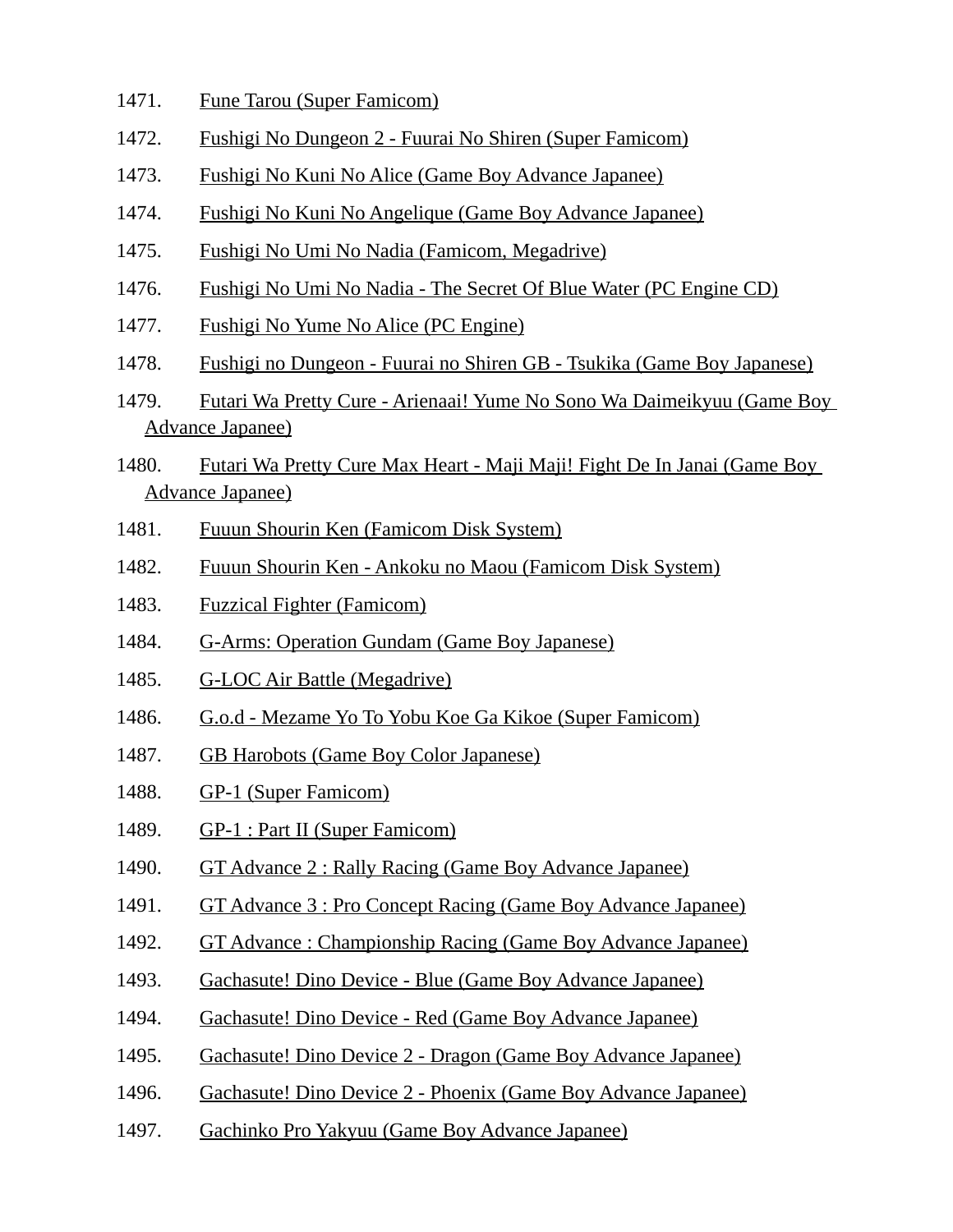| 1498. | Gai Flame (PC Engine) |
|-------|-----------------------|
|       |                       |

- 1499. Gaia Saver Hero Saidai No Sakusen (Super Famicom)
- 1500. Gaia no Monshou (PC Engine)
- 1501. Gaiamaster Duel Card Attackers (Game Boy Color Japanese)
- 1502. Gaiares (Megadrive)
- 1503. Gain Ground (Megadrive)
- 1504. Gakkou De Atta Kowai Hanashi (Super Famicom)
- 1505. Gakkou No Kaidan Hyakuyoubako No Fuuin (Game Boy Advance Japanee)
- 1506. Gakkou O Tsukurou!! Advance (Game Boy Advance Japanee)
- 1507. Gakkyuu Ou Yamazaki (Game Boy Color Japanese)
- 1508. Gakuen Alice Dokidoki Fushigi Taiken (Game Boy Advance Japanee)
- 1509. Gakuen Battle Fishers Yoky Shiimono Wa Tsure (Game Boy Color Japanese)
- 1510. Gakuen Senki Muryou (Game Boy Advance Japanee)
- 1511. Galaga (Famicom Disk System)
- 1512. Galaga '90 (PC Engine)
- 1513. Galaga: Demons of Death (Famicom)
- 1514. Galaxian (Famicom Disk System)
- 1515. Galaxy Angel Game Boy Advance Moridakusan Tenshi No Full-course Okawari Jiyuu (Game Boy Advance Japanee)
- 1516. Galaxy Force II (Megadrive)
- 1517. Galaxy Robo (Super Famicom)
- 1518. Galaxy Wars (Super Famicom)
- 1519. Gall Force: Eternal Story (Famicom Disk System)
- 1520. Gambler Densetsu Tetsuya Shinjuku Tenun Hen (Game Boy Color Japanese)
- 1521. Gambler Densetsu Tetsuya Yomigaeru Densetsu (Game Boy Advance Japanee)
- 1522. Gambler Jiko Chuushinha Gekitou 36 Janshi (PC Engine CD)
- 1523. Gambler Jiko Chuushinha Katayama Masayuki No Mahjong Doujou (Megadrive)
- 1524. Gambler Jiko Chuushinha Mahjong Game (Famicom)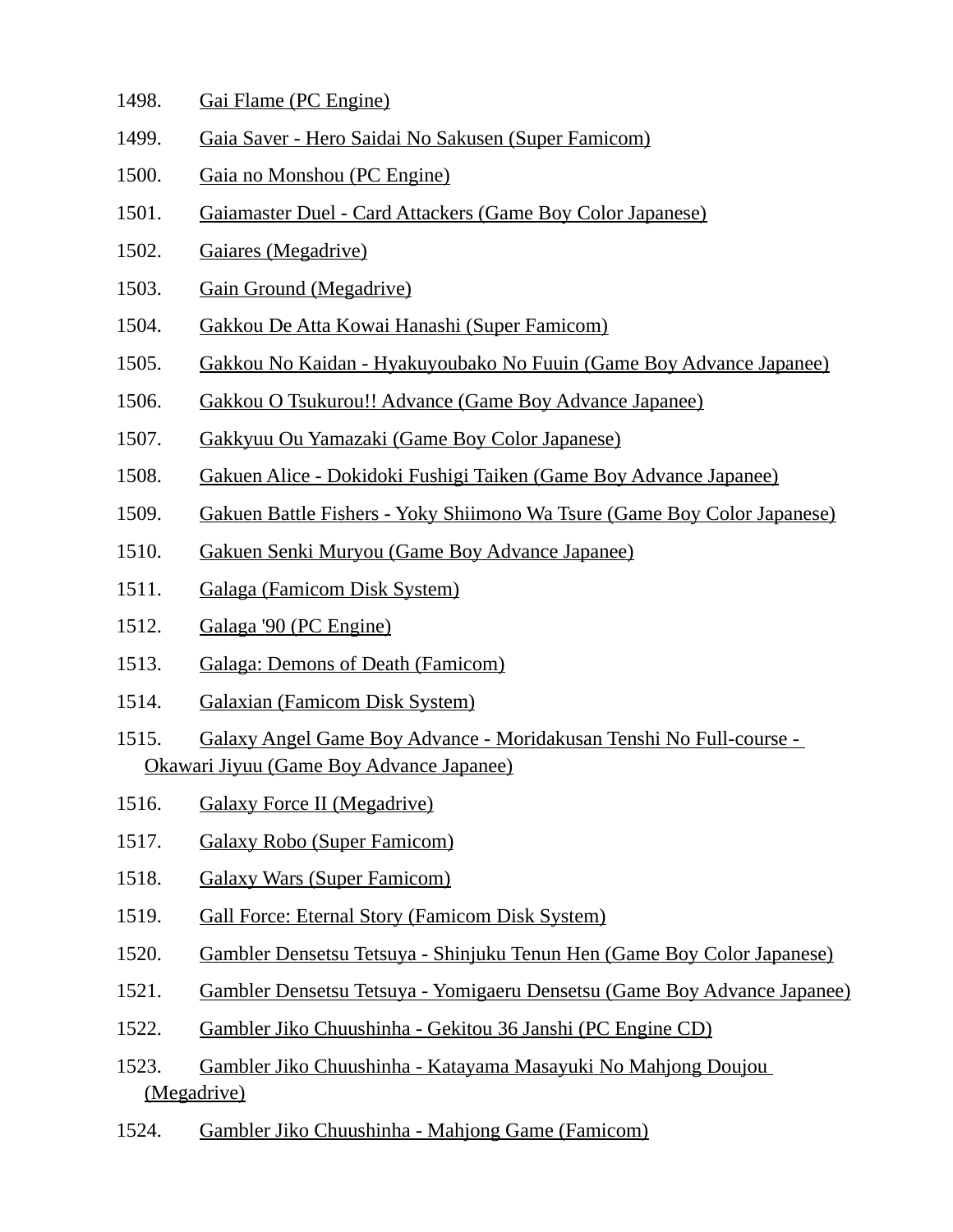- 1525. Gambler Jiko Chuushinha Mahjong Kouisen (Super Famicom)
- 1526. Gambler Jiko Chuushinha Mahjong Puzzle Collection (PC Engine CD)
- 1527. Gambler Jiko Chuushinha 2 (Famicom)
- 1528. Gambler Jiko Chuushinha 2 Dorapon Quest (Super Famicom)
- 1529. Gambler Jiko Chuushinha 2 Gekitou! Tokyo Mahjong Land Hen (Mega CD)
- 1530. Gambling Hourouki (Super Famicom)
- 1531. Game Boy Gallery (Game Boy Japanese)
- 1532. Game Boy Gallery 2 (Game Boy Japanese)
- 1533. Game Boy Gallery 3 (Game Boy Color Japanese)
- 1534. Game Boy Wars (Game Boy Japanese)
- 1535. Game Boy Wars 2 (Game Boy Color Japanese)
- 1536. Game Boy Wars 3 (Game Boy Color Japanese)
- 1537. Game Boy Wars Advance 1+2 (Game Boy Advance Japanee)
- 1538. Game Boy Wars Turbo (Game Boy Japanese)
- 1539. Game Boy Wars Turbo Famitsu Version (Game Boy Japanese)
- 1540. Game Conveni 21 (Game Boy Color Japanese)
- 1541. Game De Hakken!! Tamagotchi 2 (Game Boy Japanese)
- 1542. Game No Kanzume Otokuyou (Megadrive)
- 1543. Game No Kanzume Vol.1 (Mega CD)
- 1544. Game No Kanzume Vol.2 (Mega CD)
- 1545. Game No Tatsujin (Super Famicom)
- 1546. Game No Tetsujin The Shanghai (Super Famicom)
- 1547. Game Party (Famicom)
- 1548. Game de Hakken!! Tamagotchi Osutchi to Mesutchi (Game Boy Japanese)
- 1549. Gamera Daikaijuu Kuuchuu Kessen (Game Boy Japanese)
- 1550. Gamera Gyaos Gekimetsu Sakusen (Super Famicom)
- 1551. Ganbare Goemon Mononoke Douchuu Tobisuise Nabebu (Game Boy Color Japanese)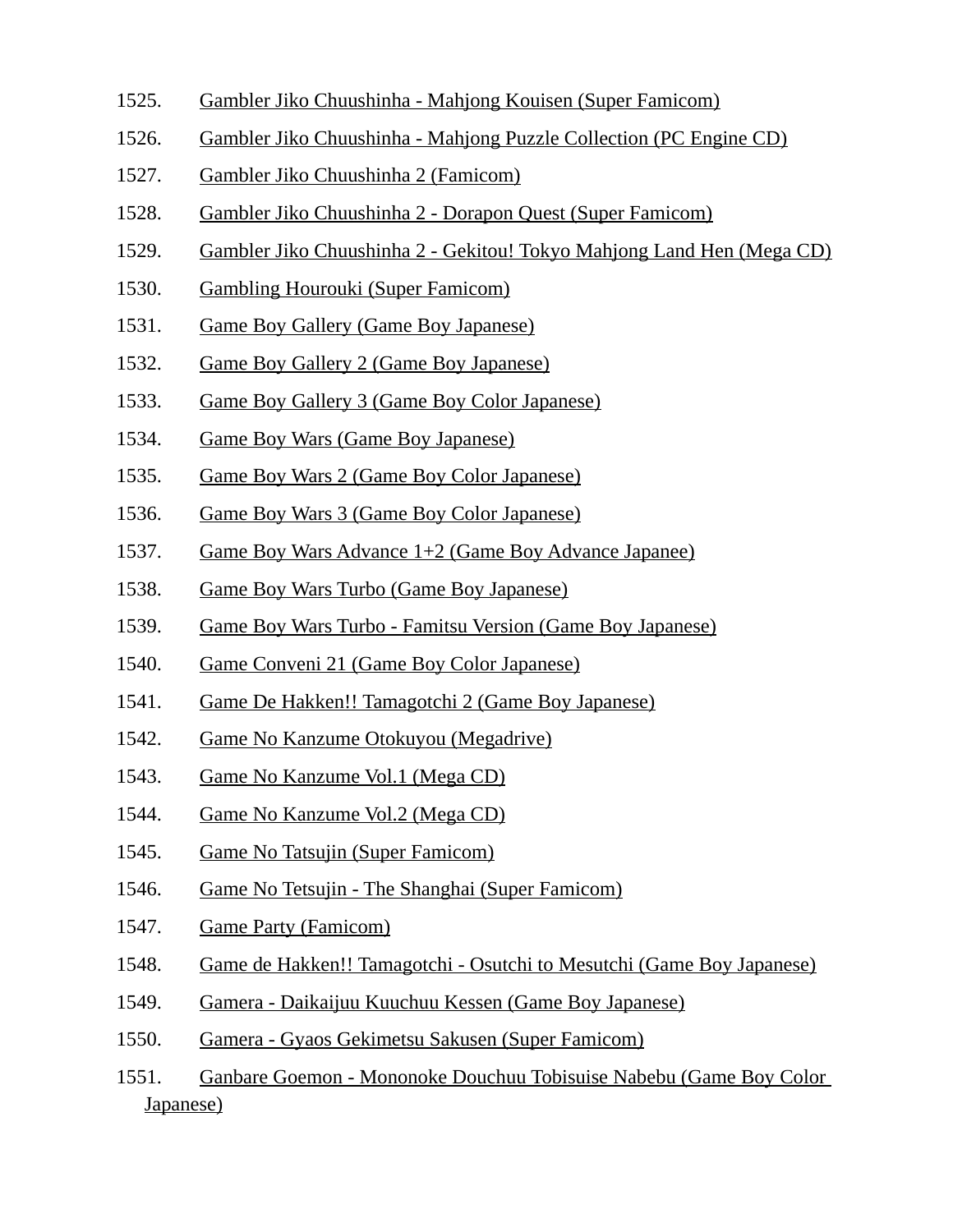- 1552. Ganbare Goemon Sarawareta Ebisumaru (Game Boy Japanese)
- 1553. Ganbare Goemon Tengutou No Gyakushuu (Game Boy Color Japanese)
- 1554. Ganbare Goemon 2 (Famicom)
- 1555. Ganbare Goemon 2 Kiteretsu Shougun Magginesu (Super Famicom)
- 1556. Ganbare Goemon 3 (Super Famicom)
- 1557. Ganbare Goemon Gaiden 2: Tenka no Zaihou (Famicom)
- 1558. Ganbare Goemon Gaiden: Kieta Ougon Kiseru (Famicom)
- 1559. Ganbare Goemon Kirakira Dch Boku Ga Dancer Ni Natta Wake (Super Famicom)
- 1560. Ganbare Goemon!: Karakuri Douchuu (Famicom)
- 1561. Ganbare Goemon: Hoshizorashi Dynamites Arawaru!! (Game Boy Color Japanese)
- 1562. Ganbare Pennant Race! (Famicom)
- 1563. Ganbare! Dodge Fighters (Game Boy Advance Japanee)
- 1564. Ganbare! Golf Boys (PC Engine)
- 1565. Gangan Gan-chan (Super Famicom)
- 1566. Ganpuru Gunman's Proof (Super Famicom)
- 1567. Ganso Pachi-slot Nihonichi (Super Famicom)
- 1568. Ganso Pachinko Ou (Super Famicom)
- 1569. Ganso Saiyuuki: Super Monkey Daibouken (Famicom)
- 1570. Garfield: A Week of Garfield (Famicom)
- 1571. Gargoyle's Quest (Game Boy Japanese)
- 1572. Gargoyle's Quest II (Game Boy Japanese)
- 1573. Garou Densetsu 2 Aratanaru Tatakai (PC Engine CD)
- 1574. Garou Densetsu Special (PC Engine CD)
- 1575. Garry Kitchen's Super Battletank : War in the Gulf (Super Famicom)
- 1576. Gate Of Thunder (PC Engine CD)
- 1577. Gauntlet IV (Megadrive)
- 1578. Gb Genjin Land Viva! Chikkun Oukoku (Game Boy Japanese)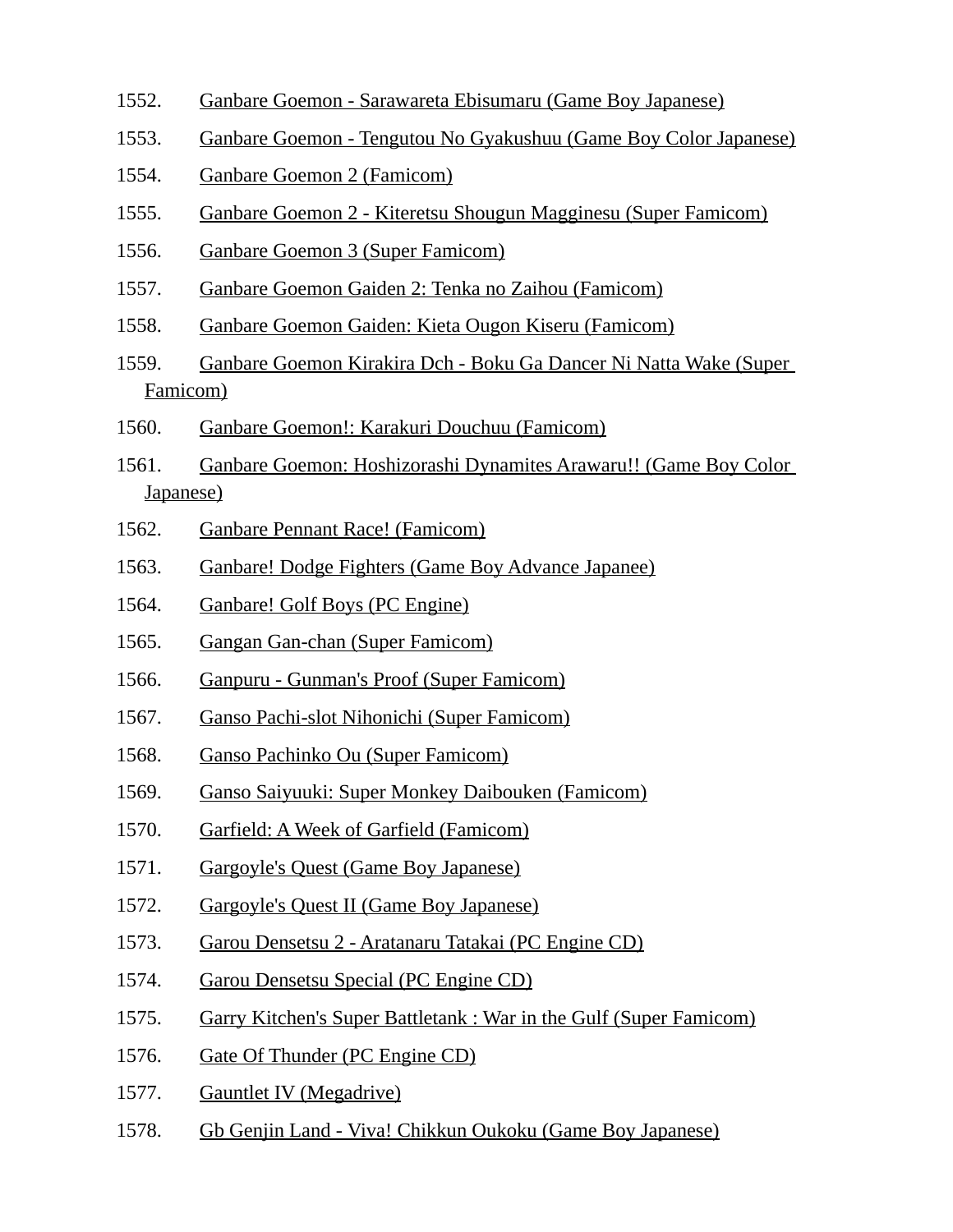- 1579. Gb Memory Multi Menu (Game Boy Color Japanese)
- 1580. Gb Pachi-slot Hisshouhou! Jr (Game Boy Japanese)
- 1581. Gbkiss Mini Games (Game Boy Japanese)
- 1582. Gdleen (Super Famicom)
- 1583. GeGeGe no Kitaro Yokai Daimakyo (Famicom)
- 1584. Gegege No Kitarou Fukkatsu! Tenma Daiou (Super Famicom)
- 1585. Gegege No Kitarou Kikiippatsu! Youkai Rettou (Game Boy Advance Japanee)
- 1586. Gegege No Kitarou Youkai Donjara (Super Famicom)
- 1587. Gegege No Kitarou Youkai Souzoushu Arawaru! (Game Boy Japanese)
- 1588. Gegege no Kitarou 2: Youkai Gundan no Chousen (Famicom)
- 1589. Geimos (Famicom)
- 1590. Gekibo Gekisha Boy (PC Engine)
- 1591. Gekisou Dangun Racer Onsoku Buster Dangun Dan (Game Boy Color Japanese)
- 1592. Gekisou Sentai Car Rangers (Super Famicom)
- 1593. Gekitotsu Dangan Jidousha Kessen Battle Mobile (Super Famicom)
- 1594. Gekitotsu Yonku Battle (Famicom)
- 1595. Gekitou Burning Pro Wrestling (Super Famicom)
- 1596. Gekitou Densetsu Noah Dream Management (Game Boy Advance Japanee)
- 1597. Gekitou Power Modeller (Game Boy Japanese)
- 1598. Gem Gem (Game Boy Japanese)
- 1599. Gem Smashers (Game Boy Advance Japanee)
- 1600. Gemfire (Famicom, Megadrive, Super Famicom)
- 1601. Genei Toshi Illusion City (Mega CD)
- 1602. General Chaos (Megadrive)
- 1603. Genghis Khan (Famicom)
- 1604. Genghis Khan II : Clan of the Gray Wolf (Megadrive)
- 1605. Genghis Khan II: Clan of the Gray Wolf (Famicom)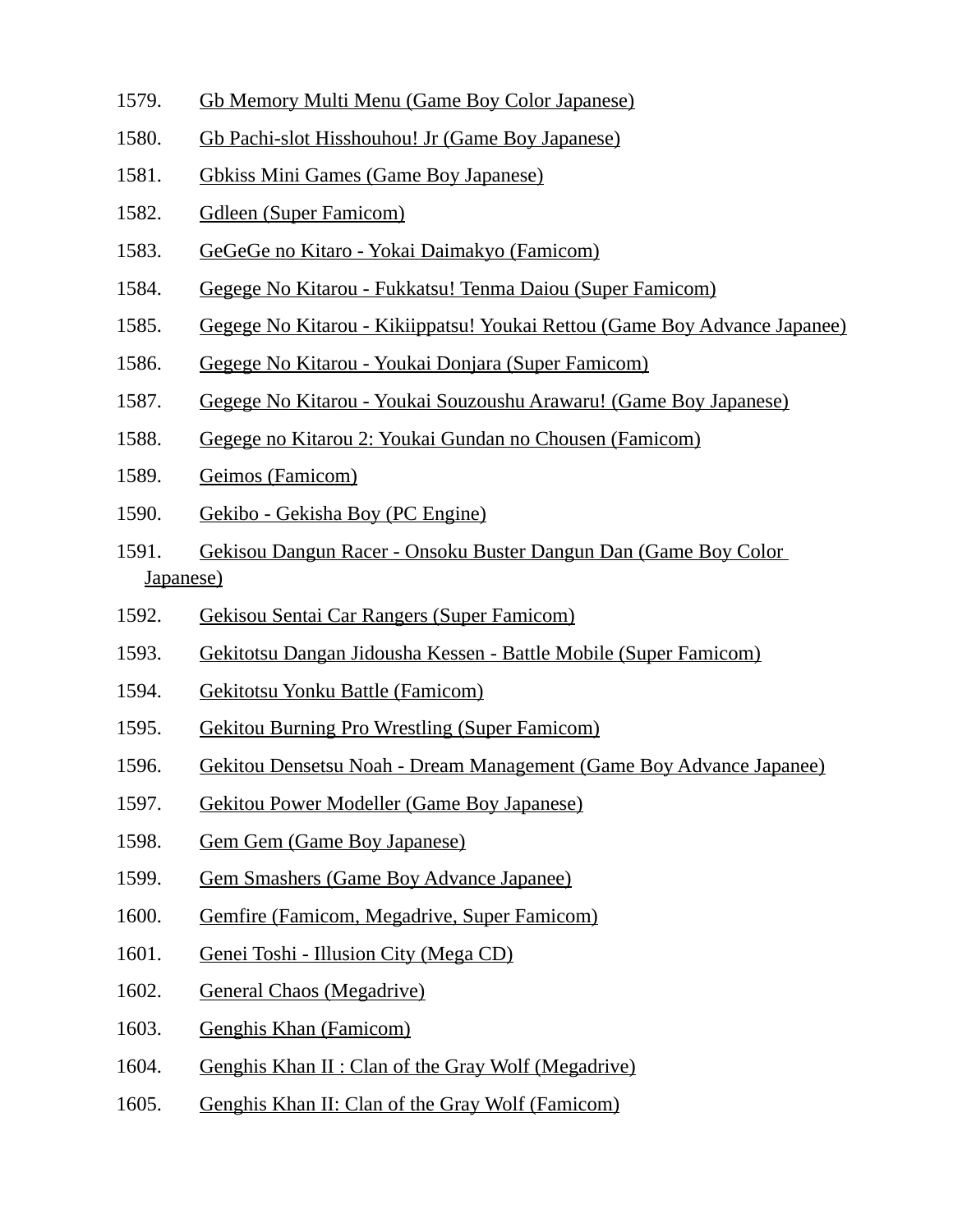- 1606. Genji Tsuushin Agedama (PC Engine)
- 1607. Genjin Collection (Game Boy Japanese)
- 1608. Genjin Cottsu (Game Boy Japanese)
- 1609. Genjuu Ryodan (Super Famicom)
- 1610. Genki Bakuhatsu Gambaruger (Game Boy Japanese)
- 1611. Genocide (PC Engine CD)
- 1612. Genocide 2 (Super Famicom)
- 1613. Genpei Touma Den Computer Boardgame (Famicom)
- 1614. Genpei Toumaden (PC Engine)
- 1615. Genseishin Justirisers Souchaku! Chikyuu No Senshi-tachi (Game Boy Advance Japanee)
- 1616. Gensou Maden Saiyuuki Hangyaku No Toushin-taishi (Game Boy Advance Japanee)
- 1617. Gensou Maden Saiyuuki Sabaku No Shikami (Game Boy Color Japanese)
- 1618. Gensou Suikoden Card Stories (Game Boy Advance Japanee)
- 1619. Gerry Anderson's Thunderbirds (Japan) (Game Boy Japanese)
- 1620. Gerry Anderson's Thunderbirds Kokusai Kyuujotai Shutsudou Seyo!! (Super Famicom)
- 1621. Get Chuu Club Minna No Konchuu Daizukan (Game Boy Color Japanese)
- 1622. Get Ride! Amdriver Senkou No Hero Tanjou! (Game Boy Advance Japanee)
- 1623. Get Ride! Amdriver Shutsugeki! Battle Party (Game Boy Advance Japanee)
- 1624. Get! Boku No Mushi Tsukamaete (Game Boy Advance Japanee)
- 1625. Getbackers Dakkanya Jagan Fuuin! (Game Boy Advance Japanee)
- 1626. Getbackers Dakkanya Jigoku No Scaramouche (Game Boy Advance Japanee)
- 1627. Getbackers Dakkanya Metropolis Dakkan Sakusen! (Game Boy Advance Japanee)
- 1628. Getsu Fuuma Den (Famicom)
- 1629. Getsumen No Anubis (Super Famicom)
- 1630. Ghost Chaser Densei (Super Famicom)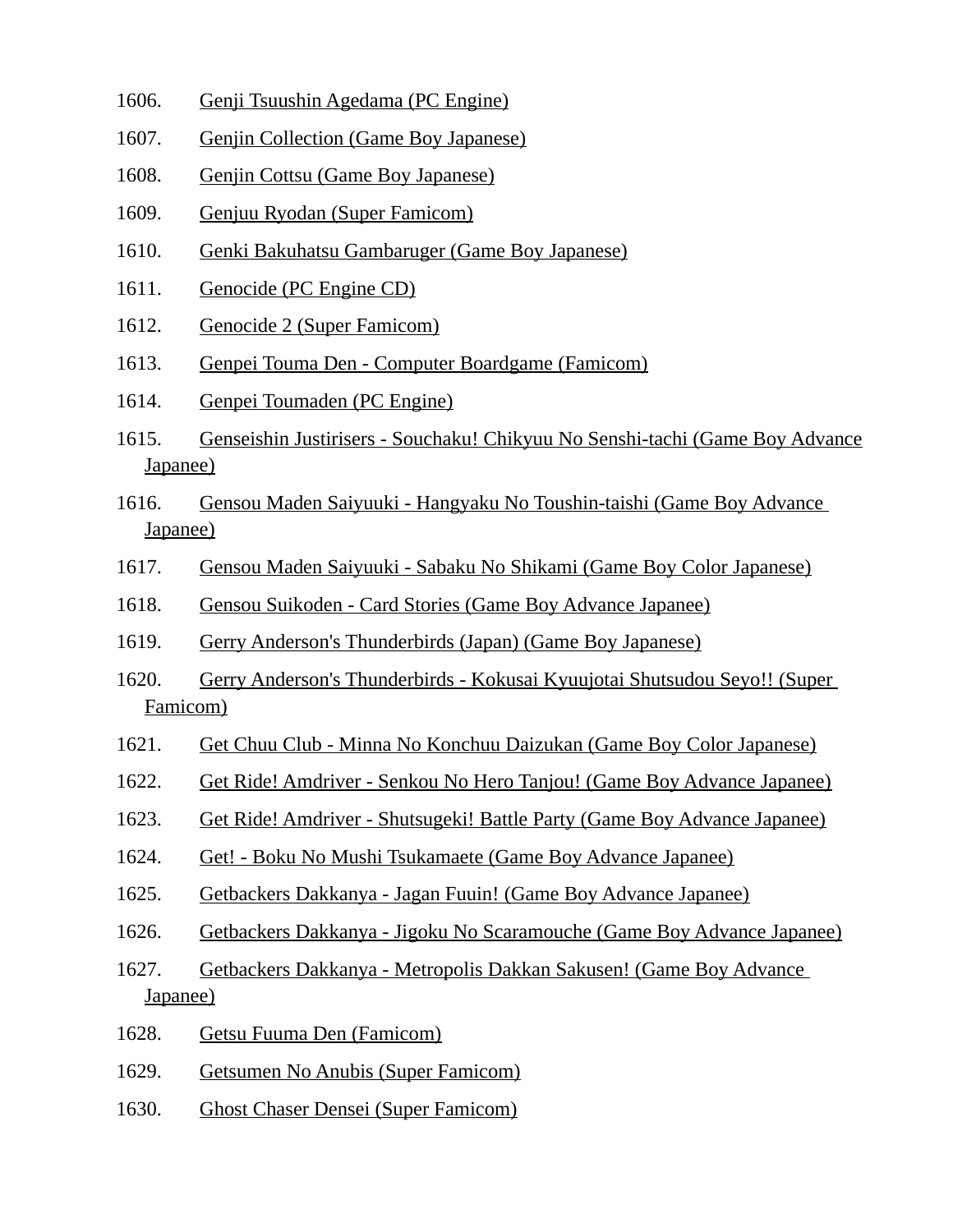- 1631. Ghost Trap (Game Boy Advance Japanee)
- 1632. Ghostbusters (Famicom, Megadrive)
- 1633. Ghostbusters II (Game Boy Japanese)
- 1634. Ghoul Patrol (Super Famicom)
- 1635. Ghouls'n Ghosts (Megadrive)
- 1636. Gi King! Sanbiki No Yosouya (Game Boy Japanese)
- 1637. Gimme a Break: Shijou Saikyou no Quiz Ou Ketteisen (Famicom)
- 1638. Gimmi a Break Shijou Saikyou no Quiz Ou Ketteise (Famicom)
- 1639. Ginga (Game Boy Japanese)
- 1640. Ginga Denshou Galaxy Odyssey (Famicom Disk System)
- 1641. Ginga Eiyuu Densetsu (Famicom, Super Famicom)
- 1642. Ginga Fukei Densetsu Sapphire (PC Engine CD)
- 1643. Ginga Ojousama Densetsu Yuna (PC Engine CD)
- 1644. Ginga Ojousama Densetsu Yuna 2 Eien No Princess (PC Engine CD)
- 1645. Ginga Sengoku Gunyuuden Rai (Super Famicom)
- 1646. Ginga no Sannin (Famicom)
- 1647. Gintama Oyakata No Jissen Pachinko Hisshôhô (Super Famicom)
- 1648. Gionbana (Super Famicom)
- 1649. Go Go Ackman (Game Boy Japanese, Super Famicom)
- 1650. Go Go Ackman 2 (Super Famicom)
- 1651. Go Go Ackman 3 (Super Famicom)
- 1652. Go Net (Megadrive)
- 1653. Go! Go! Dodge League (Super Famicom)
- 1654. Go! Go! Hitchhike (Game Boy Japanese)
- 1655. Go! Go! Tank (Game Boy Japanese)
- 1656. Goal! (Famicom, Game Boy Japanese, Super Famicom)
- 1657. God Medicine Fantasy Sekai No Tanjou (Game Boy Japanese)
- 1658. God Medicine Hukkoku Ban (Game Boy Japanese)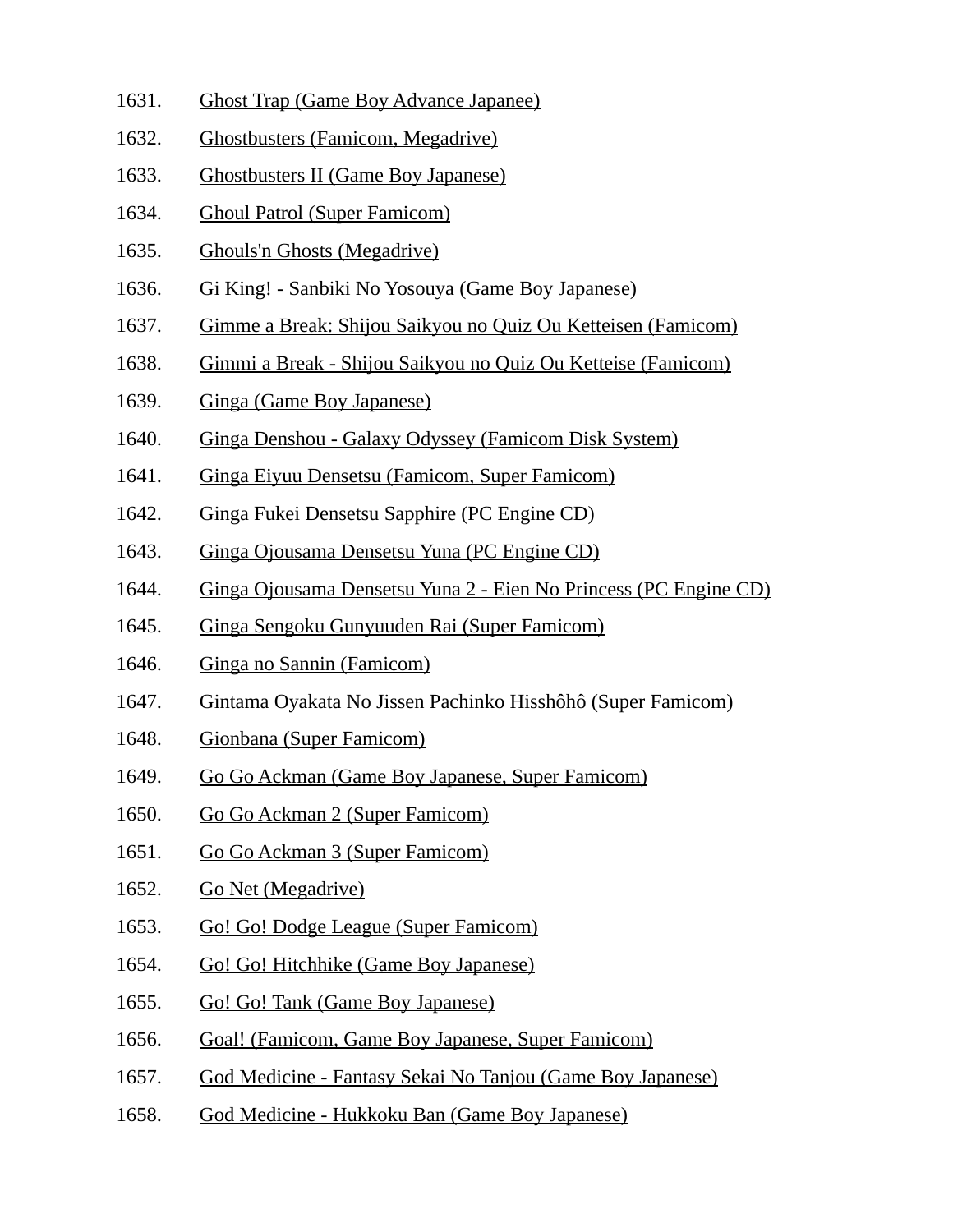- 1659. God Panic Shijou Saikyou No Gundan (PC Engine CD)
- 1660. God Slayer: Haruka Tenkuu no Sonata (Famicom)
- 1661. Gods (Megadrive)
- 1662. Godzilla (PC Engine CD)
- 1663. Godzilla Kaijuu Daikessen (Super Famicom)
- 1664. Godzilla : Domination ! (Game Boy Advance Japanee)
- 1665. Godzilla: Monster of Monsters! (Famicom)
- 1666. Goemon New Age Shutsudou! (Game Boy Advance Japanee)
- 1667. Gokinjo Boukentai (Super Famicom)
- 1668. Gokujou Parodius (Super Famicom)
- 1669. Gokuraku Yuugi Game Tengoku (Famicom Disk System)
- 1670. Gokuraku! Chuuka Taisen (PC Engine)
- 1671. Golden Axe (Megadrive, PC Engine CD)
- 1672. Golden Axe 3 (Megadrive)
- 1673. Golden Sun (Game Boy Advance Japanee)
- 1674. Golden Sun : The Lost Age (Game Boy Advance Japanee)
- 1675. Golf (Famicom, Famicom Disk System, Game Boy Japanese)
- 1676. Golf '92, The (Famicom)
- 1677. Golf Japan Course (Famicom Disk System)
- 1678. Golf U.s. Course (Famicom Disk System)
- 1679. Golf Club: Birdie Rush (Famicom)
- 1680. Golf Daisuki! (Game Boy Color Japanese)
- 1681. Golf Grand Slam (Famicom)
- 1682. Golfkko Open (Famicom)
- 1683. Golgo 13: Dai 1 Shou: Kamigami no Tasogare (Famicom)
- 1684. Gomoku Narabe Renju (Famicom)
- 1685. Gomola Speed (PC Engine)
- 1686. Gon (Super Famicom)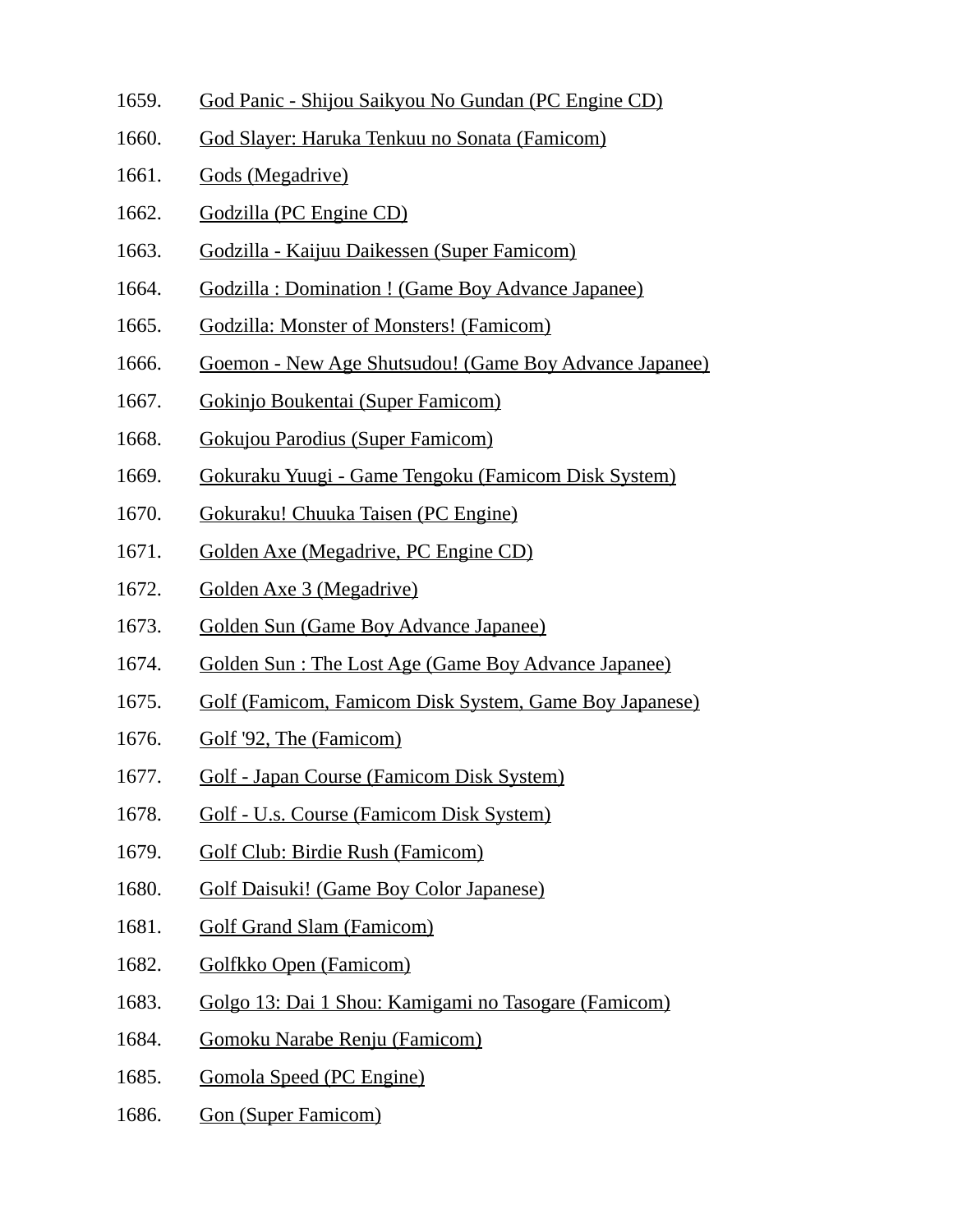- 1687. Gonta No Okiraku Daibouken (Game Boy Color Japanese)
- 1688. Goof Troop (Super Famicom)
- 1689. Goonies II (JPN) (Famicom)
- 1690. Goraku Ou Tango! (Game Boy Color Japanese)
- 1691. Gorby no Pipeline Daisakusen (Famicom)
- 1692. Gorilla Man, The (Famicom)
- 1693. Gotzendiener (PC Engine CD)
- 1694. Gourmet Warriors (Super Famicom)
- 1695. Gozonji: Yaji Kita Chin Douchuu (Famicom)
- 1696. Gradius (Famicom, PC Engine)
- 1697. Gradius 2 Gofer No Yabou (PC Engine CD)
- 1698. Gradius Galaxies (Game Boy Advance Japanee)
- 1699. Gradius II (Famicom)
- 1700. Gradius III (Super Famicom)
- 1701. Gradius: The Interstellar Assault (Game Boy Japanese)
- 1702. Granada (Megadrive)
- 1703. Grand Master (Famicom)
- 1704. Grandia: Parallel Trippers (Game Boy Color Japanese)
- 1705. Granduel Shinki Dungeon No Hihou (Game Boy Color Japanese)
- 1706. Granhistoria Genshi Sekaiki (Super Famicom)
- 1707. Great Battle 2 Last Fighter Twin, The (Super Famicom)
- 1708. Great Battle 3, The (Super Famicom)
- 1709. Great Battle 4, The (Super Famicom)
- 1710. Great Battle 5, The (Super Famicom)
- 1711. Great Battle Cyber (Famicom)
- 1712. Great Battle Gaiden 2 Matsuri Da Wasshoi, The (Super Famicom)
- 1713. Great Battle Pocket, The (Game Boy Color Japanese)
- 1714. Great Deal (Famicom)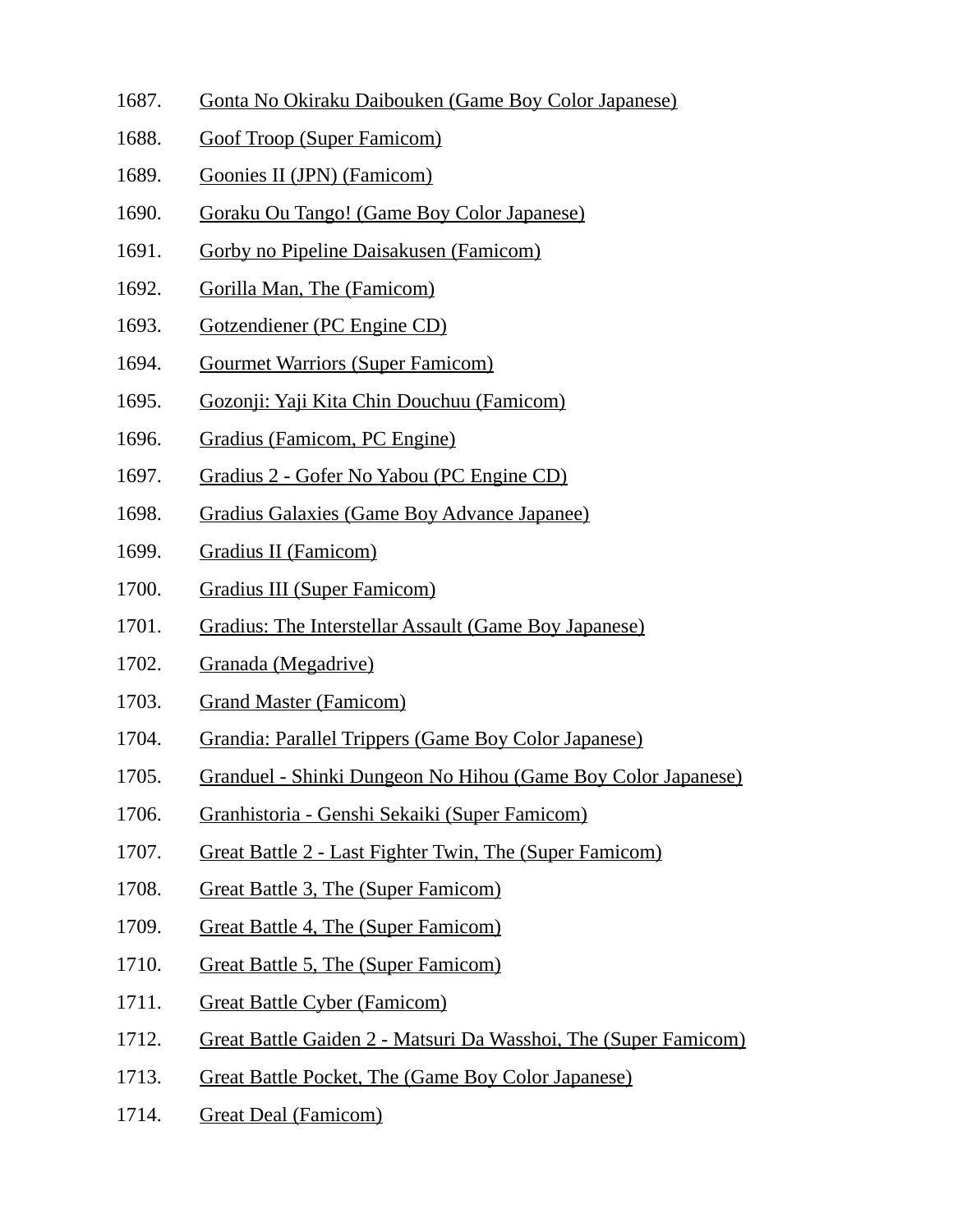- 1715. Great Greed (Game Boy Japanese)
- 1716. Greatest Heavyweights (Megadrive)
- 1717. Greatest Nine (Game Boy Advance Japanee)
- 1718. Green Beret (Famicom Disk System)
- 1719. Gremlins 2 : The New Batch (Famicom, Game Boy Japanese)
- 1720. Grind Stormer (Megadrive)
- 1721. Groove Adventure Rave Hikari To Yami No Daikessen (Game Boy Advance Japanee)
- 1722. Groove Adventure Rave Hikari To Yami No Daikessen 2 (Game Boy Advance Japanee)
- 1723. Growl (Megadrive)
- 1724. Gs Mikami Joreishi Wa Nice Body (Super Famicom)
- 1725. Gt Racing (Super Famicom)
- 1726. Guardic Gaiden (Famicom)
- 1727. Guerrilla War (Famicom)
- 1728. Guilty Gear X : Advance Edition (Game Boy Advance Japanee)
- 1729. Gulclight Tdf2 (PC Engine CD)
- 1730. Gumshoe (Famicom)
- 1731. Gun-Dec (Famicom)
- 1732. Gun-Nac (Famicom)
- 1733. Gun.Smoke (Famicom Disk System)
- 1734. GunForce : Battle Fire Engulfed Terror Island (Super Famicom)
- 1735. GunHed: Aratanaru Tatakai (Famicom)
- 1736. Gunhed Special Version (PC Engine)
- 1737. Gunstar Heroes (Megadrive)
- 1738. Gunstar Super Heroes (Game Boy Advance Japanee)
- 1739. Guranbo (Game Boy Advance Japanee)
- 1740. Gurander Musashi Rv (Game Boy Japanese)
- 1741. Guru Logic Champ (Game Boy Advance Japanee)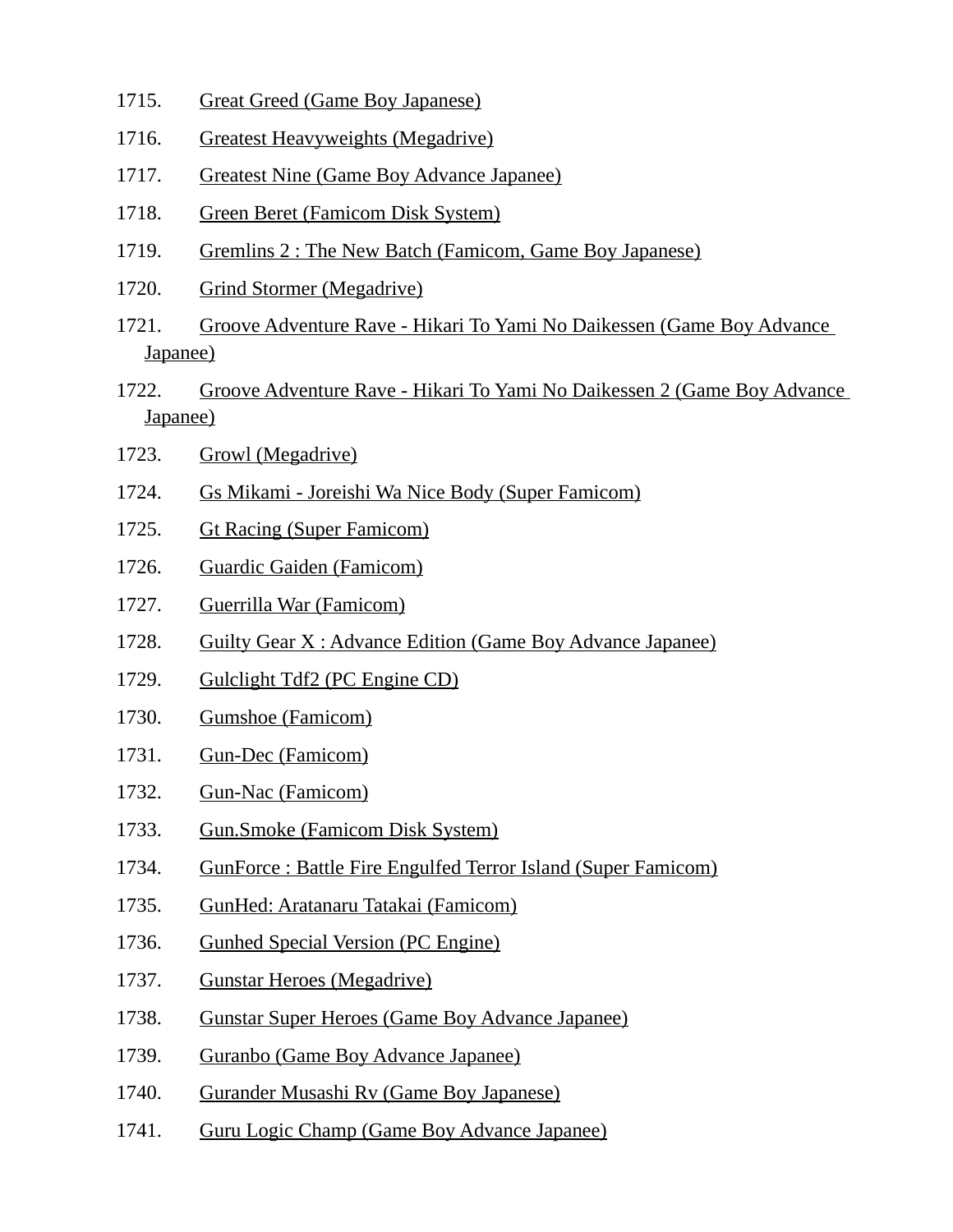- 1742. Guruguru Garakutas (Game Boy Color Japanese)
- 1743. Guruguru Town Hanamaru-kun (Game Boy Color Japanese)
- 1744. Gyakuten Saiban (Game Boy Advance Japanee)
- 1745. Gyakuten Saiban 2 (Game Boy Advance Japanee)
- 1746. Gyakuten Saiban 3 (Game Boy Advance Japanee)
- 1747. Gyouten Ningen Batseelor Doctor Guy No Yabou (Game Boy Color Japanese)
- 1748. Gyrodine (Famicom)
- 1749. Gyromite (Famicom)
- 1750. Gyruss (Famicom Disk System)
- 1751. HAL Wrestling (Game Boy Japanese)
- 1752. HAL's Hole in One Golf (Super Famicom)
- 1753. Hachiemon (Game Boy Advance Japanee)
- 1754. Hagane : The Final Conflict (Super Famicom)
- 1755. Hagane No Renkinjutsushi Meisou No Rondo (Game Boy Advance Japanee)
- 1756. Hagane No Renkinjutsushi Omoide No Sonata (Game Boy Advance Japanee)
- 1757. Haisei Mahjong Ryouga (Super Famicom)
- 1758. Hajime No Ippo The Fighting! (Game Boy Advance Japanee)
- 1759. Hakunetsu Pro Yakyuu '93 Ganba League (Super Famicom)
- 1760. Hakunetsu Pro Yakyuu '94 Ganba League 3 (Super Famicom)
- 1761. Halley Wars (Famicom Disk System)
- 1762. Hameln No Violin Hiki (Super Famicom)
- 1763. Hamepane Tokyo Mew Mew (Game Boy Advance Japanee)
- 1764. Hammerin' Harry (Famicom)
- 1765. Hammerin' Harry : Ghost Building Company (Game Boy Japanese)
- 1766. Hamster Club (Game Boy Color Japanese)
- 1767. Hamster Club Awasete Chuu (Game Boy Color Japanese)
- 1768. Hamster Club Oshiema Chuu (Game Boy Color Japanese)
- 1769. Hamster Club 2 (Game Boy Color Japanese)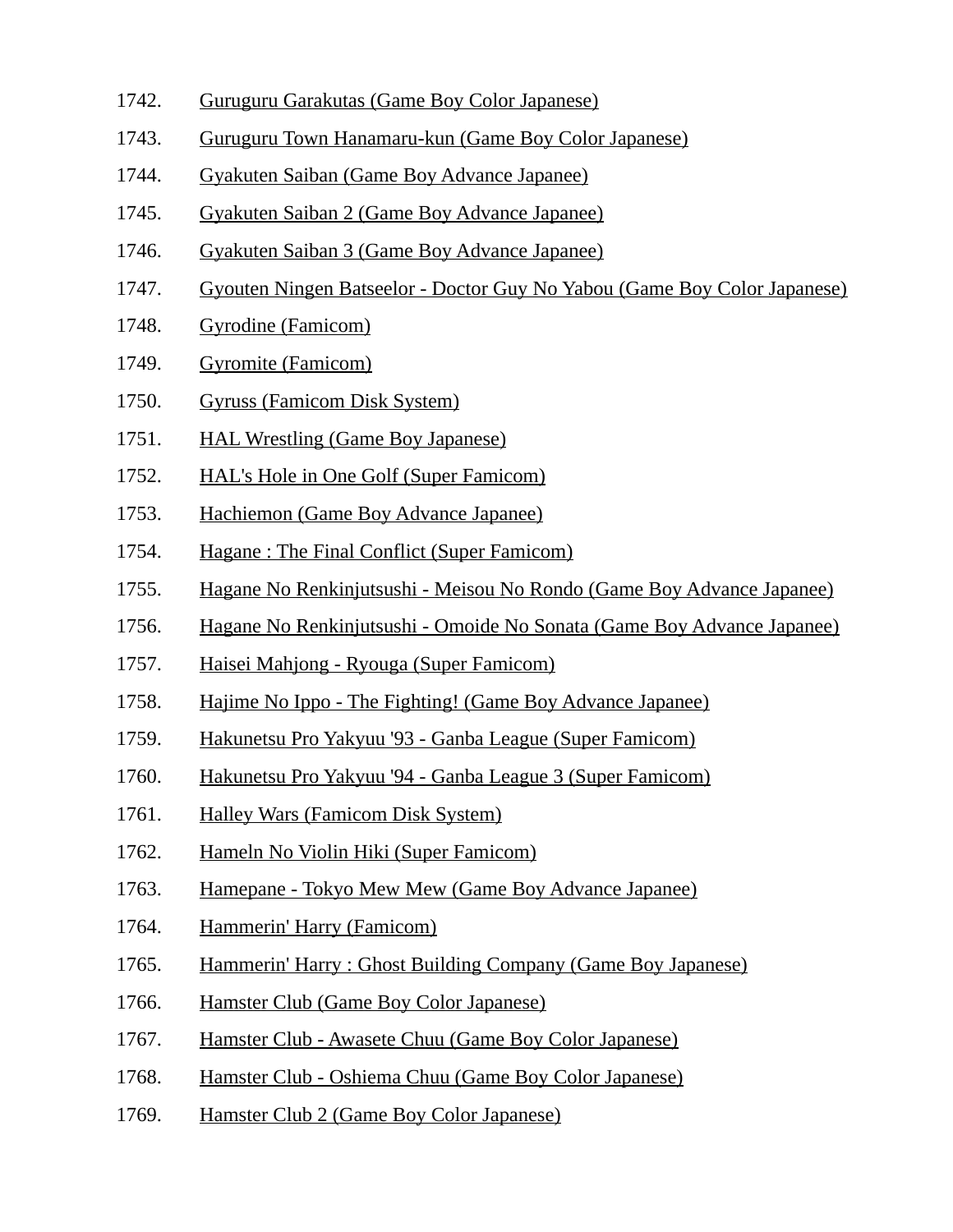- 1770. Hamster Club 3 (Game Boy Advance Japanee)
- 1771. Hamster Club 4 Shigetchi Daidassou (Game Boy Advance Japanee)
- 1772. Hamster Monogatari 2 Gba (Game Boy Advance Japanee)
- 1773. Hamster Monogatari 3 Gba (Game Boy Advance Japanee)
- 1774. Hamster Monogatari 3ex 4 Special (Game Boy Advance Japanee)
- 1775. Hamster Monogatari Collection (Game Boy Advance Japanee)
- 1776. Hamster Monogatari Gb + Magi Ham Mahou No Shoujo (Game Boy Color Japanese)
- 1777. Hamster Paradise (Game Boy Color Japanese)
- 1778. Hamster Paradise Pure Heart (Game Boy Advance Japanee)
- 1779. Hamster Paradise 2 (Game Boy Color Japanese)
- 1780. Hamster Paradise 3 (Game Boy Color Japanese)
- 1781. Hamster Paradise 4 (Game Boy Color Japanese)
- 1782. Hamster Paradise Advanchu (Game Boy Advance Japanee)
- 1783. Hamtaro : Ham-Ham Games (Game Boy Advance Japanee)
- 1784. Hamtaro : Ham-Ham Heartbreak (Game Boy Advance Japanee)
- 1785. Hamtaro: Ham-Hams Unite! (Game Boy Color Japanese)
- 1786. Hana No Keiji Kumo No Kanata Ni (Super Famicom)
- 1787. Hana Taaka Daka! (PC Engine)
- 1788. Hana Yori Dango Another Love Story (Game Boy Color Japanese)
- 1789. Hana no Star Kaidou (Famicom)
- 1790. Hanabi Hyakkei Advance (Game Boy Advance Japanee)
- 1791. Hanafuda Ou (Super Famicom)
- 1792. Hanafuda Trump Mahjong Depachika Wayouchuu (Game Boy Advance Japanee)
- 1793. Hanasaka Tenshi Tentenkun No Beat Breaker (Game Boy Color Japanese)
- 1794. Hanii In The Sky (PC Engine)
- 1795. Hanii On The Road (PC Engine)
- 1796. Hanjuku Hero (Famicom)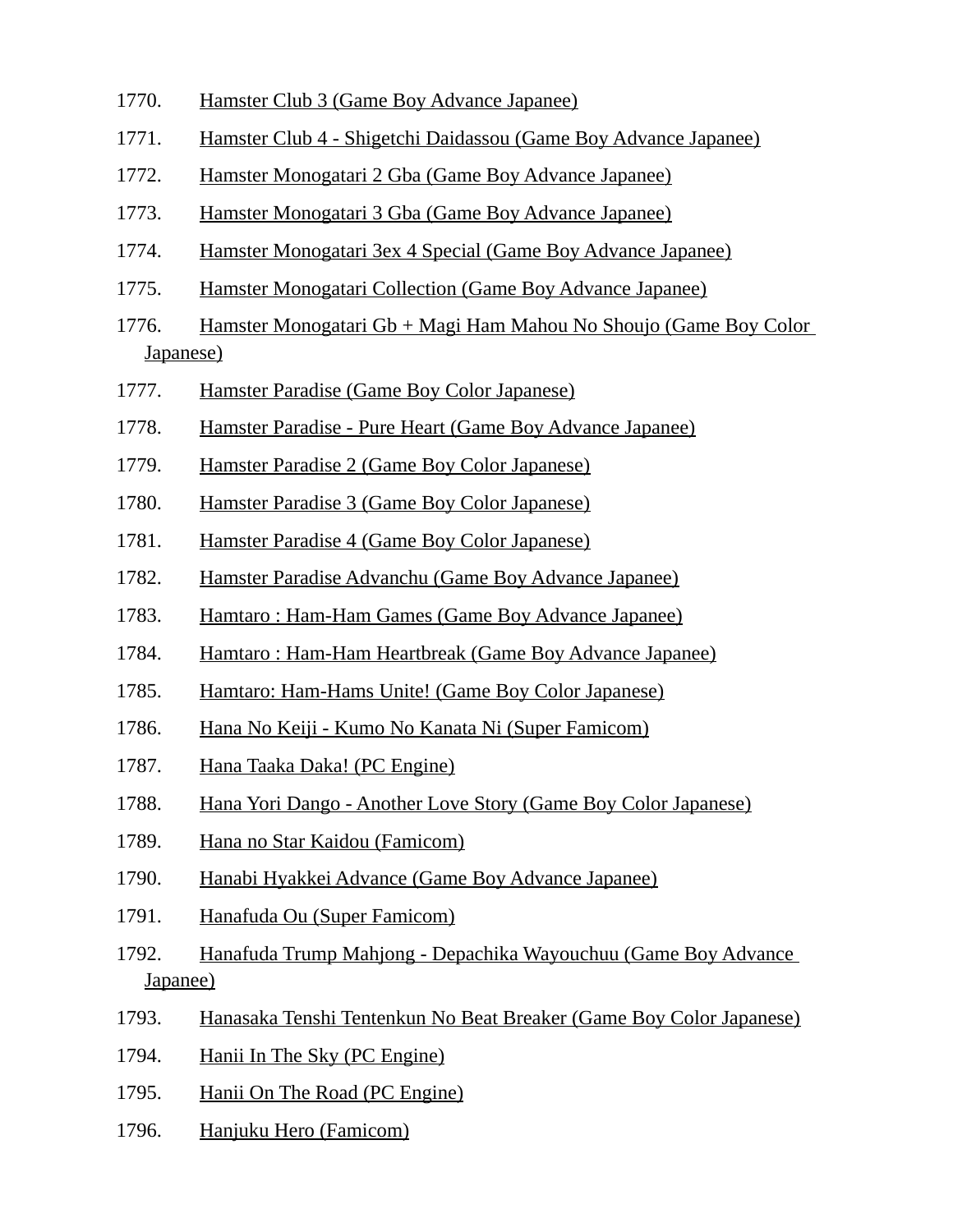- 1797. Hanjuku Hero Ah, Sekai Yo Hanjuku Nare...!! (Super Famicom)
- 1798. Hao-kun No Fushigi Na Tabi (Famicom Disk System)
- 1799. Haou Taikei Ryuu Knight Lord Of Paladin (Super Famicom)
- 1800. Happy Birthday Bugs (JPN) (Famicom)
- 1801. Hard Drivin' (Megadrive)
- 1802. Harley's Humongous Adventure (Super Famicom)
- 1803. Harobots Robo Hero Battling!! (Game Boy Advance Japanee)
- 1804. Harry Potter and the Chamber of Secrets (Game Boy Advance Japanee)
- 1805. Harry Potter and the Prisoner of Azkaban (Game Boy Advance Japanee)
- 1806. Harry Potter and the Sorcerer's Stone (Game Boy Advance Japanee, Game Boy Color Japanese)
- 1807. Harry Potter: Quidditch World Cup (Game Boy Advance Japanee)
- 1808. Harvest Moon (Super Famicom)
- 1809. Harvest Moon 3 GBC (Game Boy Color Japanese)
- 1810. Harvest Moon : Friends of Mineral Town (Game Boy Advance Japanee)
- 1811. Harvest Moon : More Friends of Mineral Town (Game Boy Advance Japanee)
- 1812. Harvest Moon GB (Game Boy Japanese)
- 1813. Hashire Hebereke (Super Famicom)
- 1814. Hat Trick Hero 2 (Super Famicom)
- 1815. Hatayama Hatch No Pro Yakyuu News! Jitsumei Ban (Super Famicom)
- 1816. Hatena Satena (Game Boy Advance Japanee)
- 1817. Hatris (Famicom, Game Boy Japanese, PC Engine)
- 1818. Hatsukoi Monogatari (PC Engine CD)
- 1819. Hayaoshi Quiz Ouza Ketteisen (Game Boy Japanese)
- 1820. Hayauchi Super Igo (Famicom)
- 1821. Hayazashi Nidan Morita Shougi (Super Famicom)
- 1822. Hayazashi Nidan Morita Shougi 2 (Super Famicom)
- 1823. Heavy Barrel (Famicom)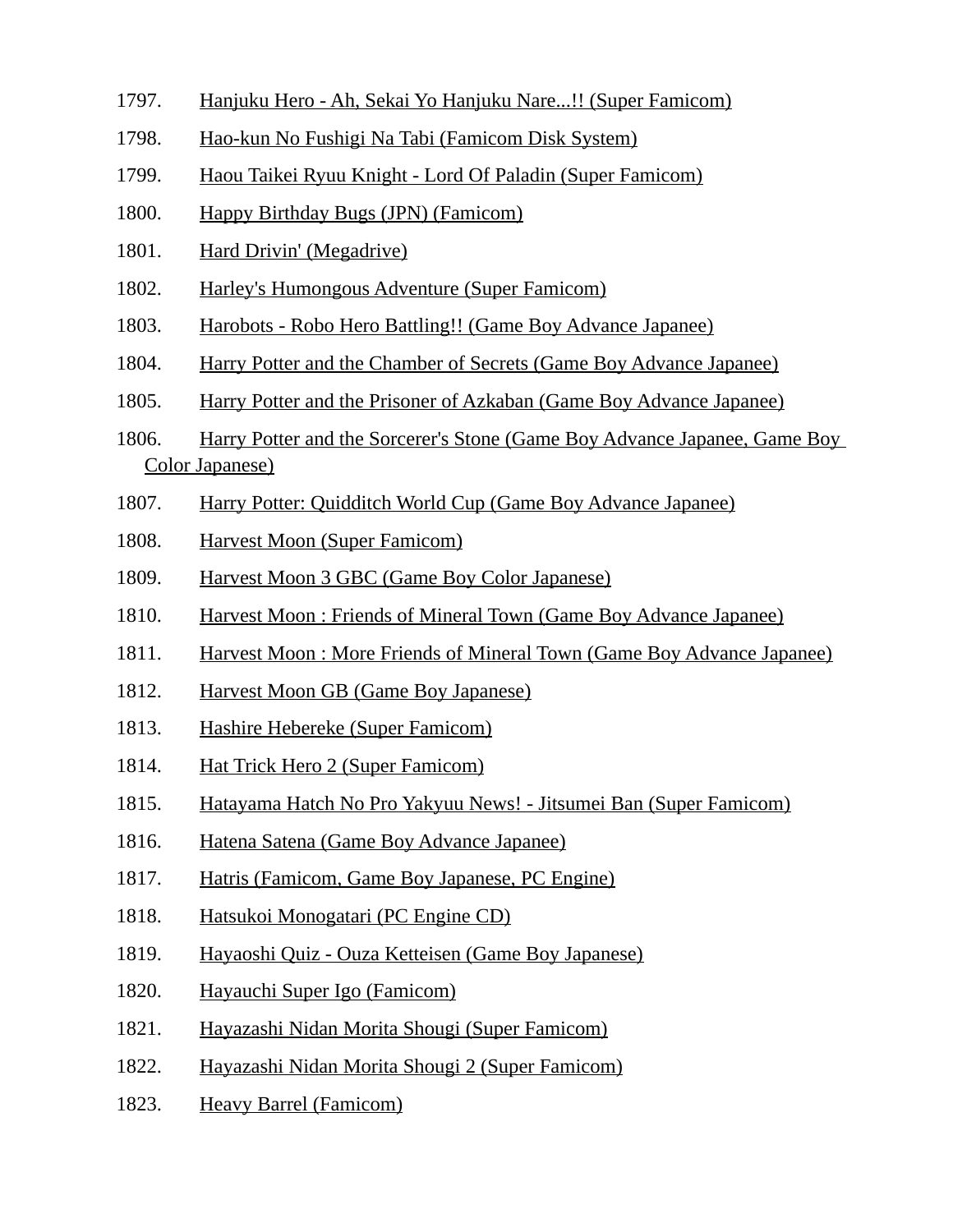- 1824. Heavy Nova (Mega CD)
- 1825. Heavy Unit (PC Engine)
- 1826. Heavy Unit Mega Drive Special (Megadrive)
- 1827. Heavyweight Championship Boxing (Game Boy Japanese)
- 1828. Hebereke No Oishii Puzzle Wa Irimasenka (Super Famicom)
- 1829. Hebereke's Popoitto (Super Famicom)
- 1830. Hebereke's Popoon (Super Famicom)
- 1831. Heian Fuuunden (Super Famicom)
- 1832. Heiankyo Alien (Game Boy Japanese)
- 1833. Heimdall (Mega CD)
- 1834. Heisei Gunjin Shougi (Super Famicom)
- 1835. Heisei Inu Monogatari Bow Pop'n Smash!! (Super Famicom)
- 1836. Heisei Shin Onigashima Kouhen (Super Famicom)
- 1837. Heisei Shin Onigashima Zenpen (Super Famicom)
- 1838. Heisei Tensai Bakabon (Famicom, Game Boy Japanese)
- 1839. Heiwa Pachinko World (Super Famicom)
- 1840. Heiwa Pachinko World 2 (Super Famicom)
- 1841. Heiwa Pachinko World 3 (Super Famicom)
- 1842. Heiwa Parlor! Mini 8 Pachinko Jikki Simulation G (Super Famicom)
- 1843. Hellfire (Megadrive)
- 1844. Hello Kitty Collection Miracle Fashion Maker (Game Boy Advance Japanee)
- 1845. Hello Kitty No Beads Factory (Game Boy Color Japanese)
- 1846. Hello Kitty No Happy House (Game Boy Color Japanese)
- 1847. Hello Kitty No Magical Museum (Game Boy Color Japanese)
- 1848. Hello Kitty To Dear Daniel No Dream Adventure (Game Boy Color Japanese)
- 1849. Hello Kitty World (Famicom)
- 1850. Hello Kitty no Hanabatake (Famicom)
- 1851. Hello Kitty no Sweet Adventure Daniel-kun ni Ait (Game Boy Color Japanese)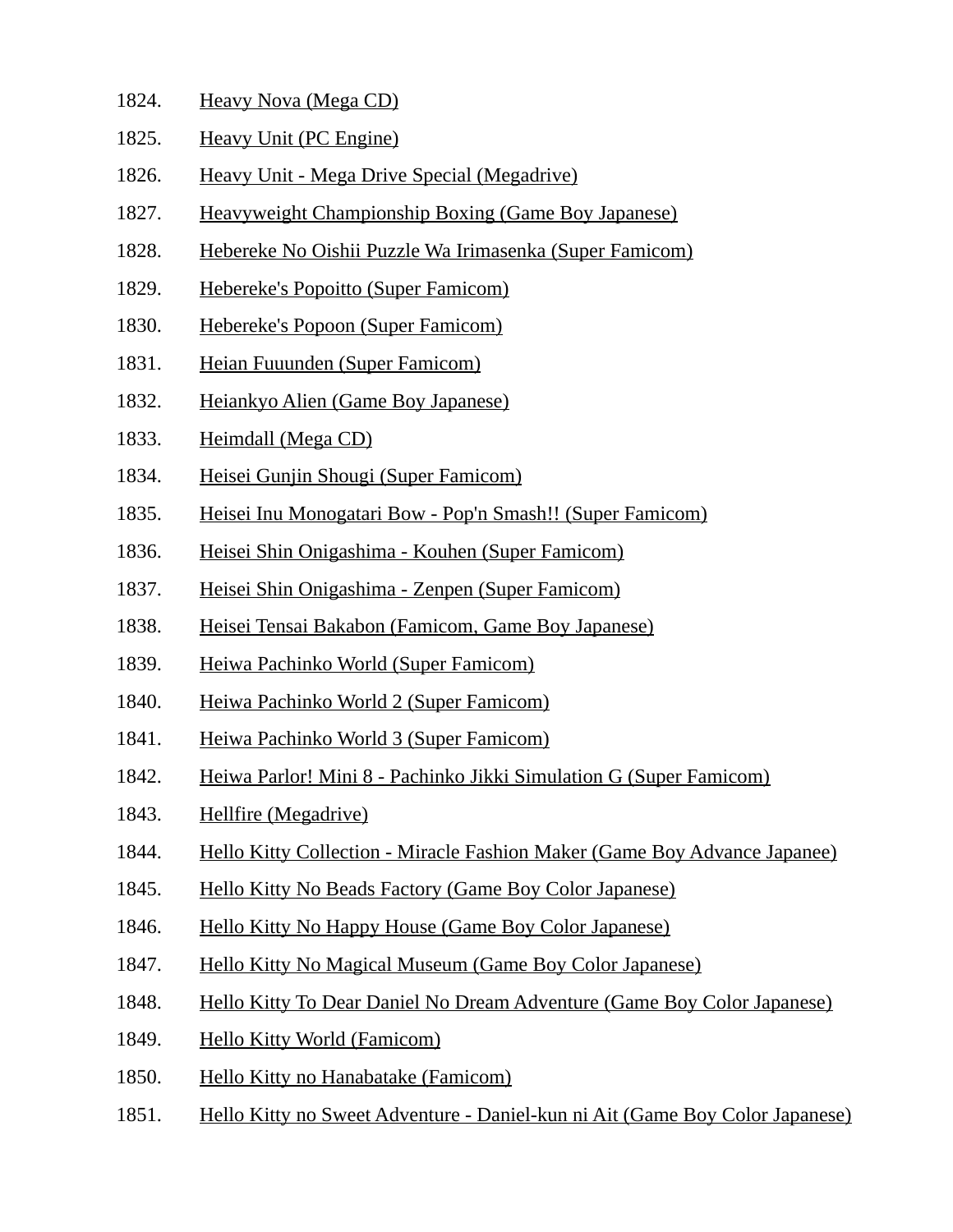- 1852. Hello! Idol Debut Kids Idol Ikusei Game (Game Boy Advance Japanee)
- 1853. Heracles No Eikou 3 Kamigami No Chinmoku (Super Famicom)
- 1854. Heracles no Eikou Ugokidashita Kamigami (Game Boy Japanese)
- 1855. Heracles no Eikou II: Titan no Metsubou (Famicom)
- 1856. Heracles no Eikou: Toujin Makyouden (Famicom)
- 1857. Heracles no Eikō 4 Kamigami no Okurimono (Super Famicom)
- 1858. Hero Hero Kun (Game Boy Color Japanese)
- 1859. Hero Senki Project Olympus (Super Famicom)
- 1860. Hero Shuugou!! Pinball Party (Game Boy Japanese)
- 1861. Herzog Zwei (Megadrive)
- 1862. Hexcite: The Shapes of Victory (Game Boy Color Japanese)
- 1863. Hi Hi Puffy AmiYumi : Kaznapped! (Game Boy Advance Japanee)
- 1864. Hi No Ouji Yamato Takeru (Super Famicom)
- 1865. Hi no Tori Hououhen: Gaou no Bouken (Famicom)
- 1866. Hiden Inyou Kikouhou Ca Da (Game Boy Japanese)
- 1867. Higashio Osamu Kanshuu Pro Yakyuu Stadium '91 (Game Boy Japanese)
- 1868. Higashio Osamu Kanshuu Pro Yakyuu Stadium '92 (Game Boy Japanese)
- 1869. Higashio Osamu Kanshuu Super Pro Yakyuu Stadium (Super Famicom)
- 1870. Higemaru Makaijima: Nanatsu no Shima Daibouken (Famicom)
- 1871. High Grenadier (PC Engine CD)
- 1872. High Heat Major League Baseball 2003 (Game Boy Advance Japanee)
- 1873. High School Soccer Kunio Kun (Megadrive)
- 1874. High Seas Havoc (Megadrive)
- 1875. Highway Star II (Famicom)
- 1876. Hikari Shinwa Palutena no Kagami (Famicom Disk System)
- 1877. Hikaru Genji Roller Panic (Famicom Disk System)
- 1878. Hikaru No Go (Game Boy Advance Japanee)
- 1879. Hikaru No Go 2 (Game Boy Advance Japanee)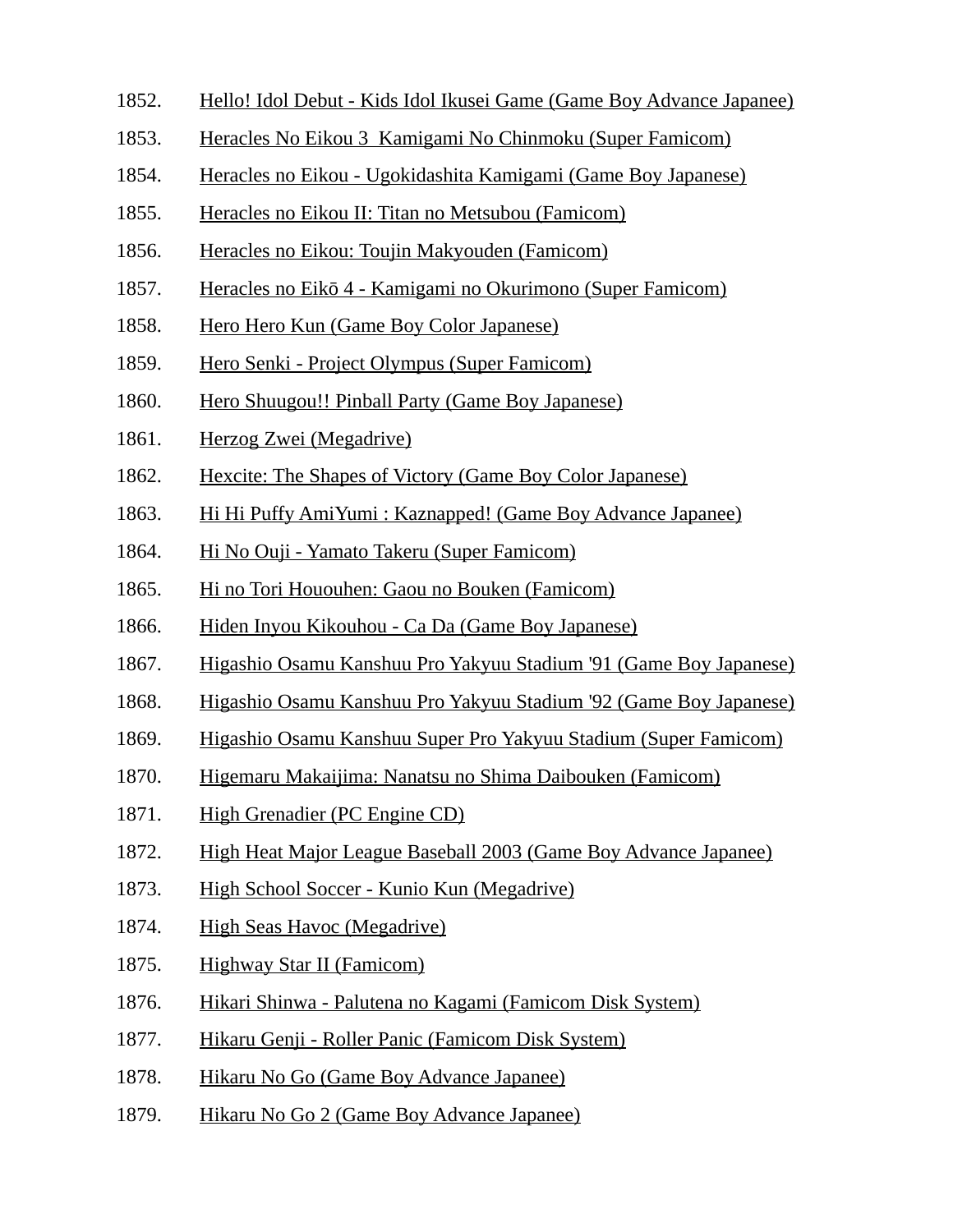- 1880. Himawari Doubutsu Byouin Pet No Oishasan Ikusei Game (Game Boy Advance Japanee)
- 1881. Hime Kishi Monogatari Princess Blue (Game Boy Advance Japanee)
- 1882. Himitsu No Hanazono (PC Engine CD)
- 1883. Hiouden Mamono-tachi To No Chikai (Super Famicom)
- 1884. Hirake! Ponkikki (Famicom)
- 1885. Hiryu No Ken 3 5 Nin No Ryuu Senshi (Famicom)
- 1886. Hiryu no Ken: Ougi no Sho (Famicom)
- 1887. Hiryuu No Ken Retsuden Gb (Game Boy Color Japanese)
- 1888. Hiryuu No Ken S Hyper Version (Super Famicom)
- 1889. Hiryuu no Ken II: Dragon no Tsubasa (Famicom)
- 1890. Hiryuu no Ken Special: Fighting Wars (Famicom)
- 1891. Hisou Kihei Xserd (PC Engine)
- 1892. Hissatsu Doujou Yaburi (Famicom)
- 1893. Hissatsu Pachinko Boy Cr Monster House (Game Boy Color Japanese)
- 1894. Hissatsu Pachinko Collection (Super Famicom)
- 1895. Hissatsu Pachinko Collection 2 (Super Famicom)
- 1896. Hissatsu Pachinko Collection 3 (Super Famicom)
- 1897. Hissatsu Pachinko Collection 4 (Super Famicom)
- 1898. Hissatsu Shigoto Nin (Famicom)
- 1899. Hisshou 777 Fighter Pachi-slot Ryuuguu Densetsu (Super Famicom)
- 1900. Hisshou 777 Fighter 2 Pachi-slot Maruhi Jouhou (Super Famicom)
- 1901. Hisshou 777 Fighter 3 Kokuryuu Ou No Fukkatsu (Super Famicom)
- 1902. Hisshou Pachi-slot Fun (Super Famicom)
- 1903. Hit the Ice : VHL, The Official Video Hockey Leagu (PC Engine)
- 1904. Hitler no Fukkatsu: Top Secret (Famicom)
- 1905. Hitori De Dekirumon! Cooking Densetsu (Game Boy Japanese)
- 1906. Hogan's Alley (Famicom)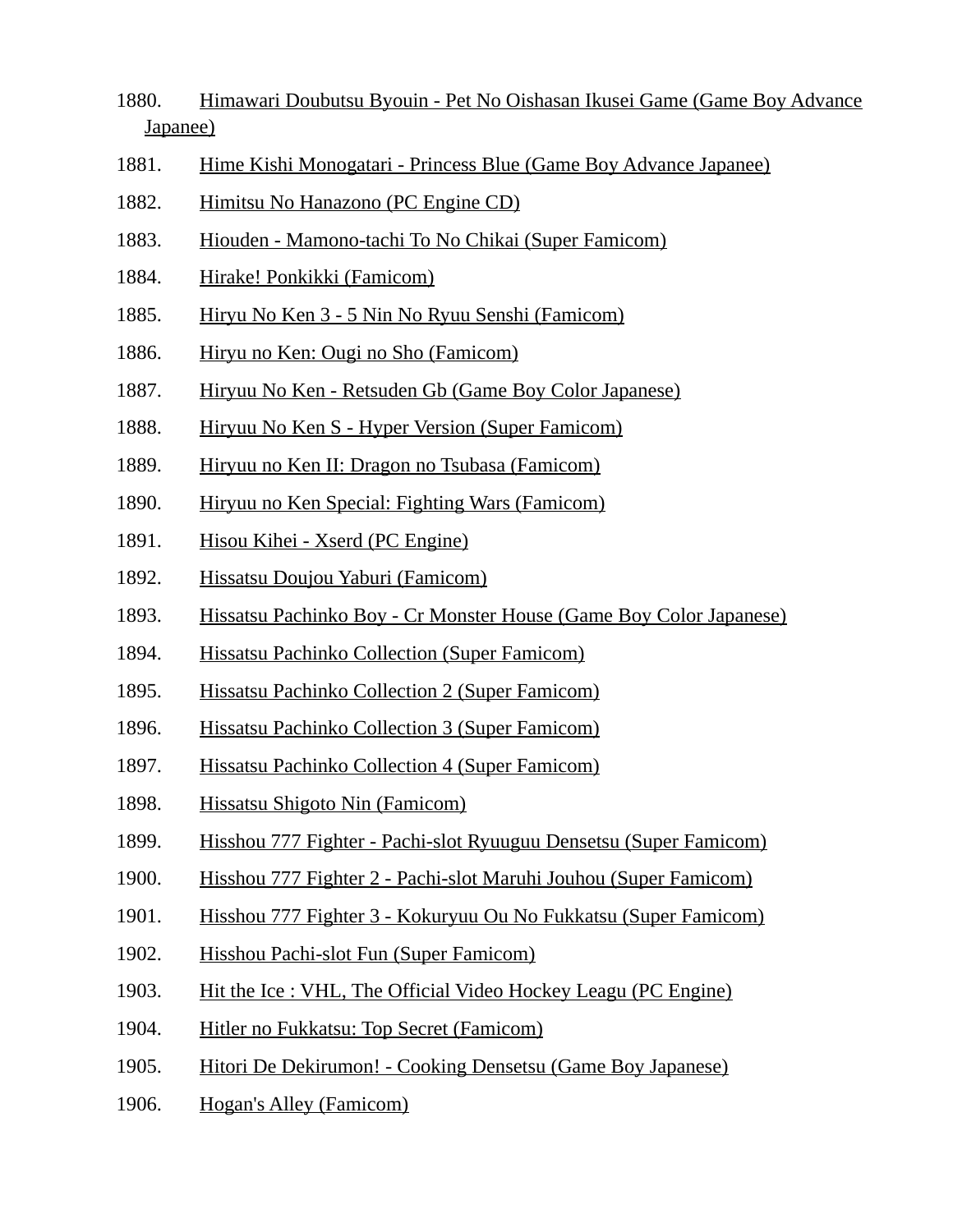- 1907. Hokkaidou Rensa Satsujin Ohotsuku Ni Kiyu (Famicom)
- 1908. Hokuto No Ken 5 (Super Famicom)
- 1909. Hokuto No Ken 6 (Super Famicom)
- 1910. Hokuto No Ken 7 (Super Famicom)
- 1911. Hokuto no Ken (Famicom)
- 1912. Hokuto no Ken 3: Shinseiki Souzou Seiken Retsuden (Famicom)
- 1913. Hokuto no Ken 4: Shichisei Hakenden: Hokuto Shinken no Kanata e (Famicom)
- 1914. Hole In One Golf (Game Boy Color Japanese)
- 1915. Hollywood Pinball (Game Boy Color Japanese)
- 1916. Holy Diver (Famicom)
- 1917. Holy Umbrella Dondera No Mubo (Super Famicom)
- 1918. Home Alone (Game Boy Japanese, Super Famicom)
- 1919. Home Run Nighter '90 The Pennant League (Famicom)
- 1920. Hon Shogi Naitou Kudan Shogi Hiden (Famicom)
- 1921. Hon Shougi (Game Boy Japanese)
- 1922. Hong Kong (Game Boy Japanese)
- 1923. Honkaku Hanafuda Gb (Game Boy Color Japanese)
- 1924. Honkaku Mahjong Tetsuman (Super Famicom)
- 1925. Honkaku Mahjong Tetsuman 2 (Super Famicom)
- 1926. Honkaku Shougi Fuuunji Ryuuou (Super Famicom)
- 1927. Honkaku Shougi Shougi Ou (Game Boy Color Japanese)
- 1928. Honkaku Taisen Shougi Ayumu (Game Boy Color Japanese)
- 1929. Honkaku Yonin Uchi Mahjong Mahjong Ou (Game Boy Color Japanese)
- 1930. Honkakuha Igo Gosei (Super Famicom)
- 1931. Honke Sankyo Fever Jikki Simulation (Super Famicom)
- 1932. Honke Sankyo Fever: Jikki Simulation 2 (Super Famicom)
- 1933. Honke Sankyo Fever: Jikki Simulation 3 (Super Famicom)
- 1934. Honmei Boy (Game Boy Japanese)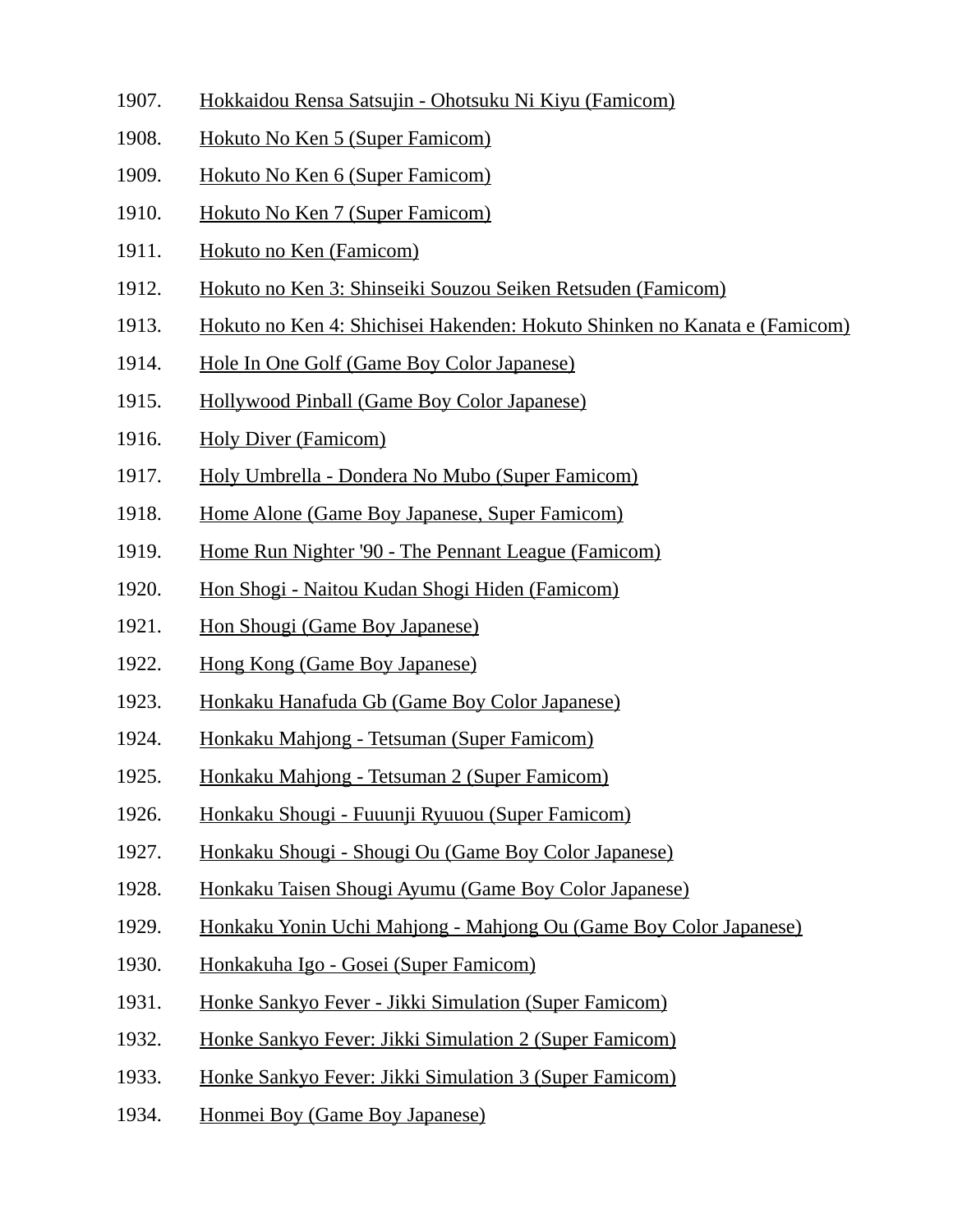- 1935. Honoo No Toukyuuji Dodge Danpei (Game Boy Japanese, Super Famicom)
- 1936. Honoo No Toukyuuji Dodge Danpei 2 (Famicom)
- 1937. Honoo No Toukyuuji Dodge Danpei (Megadrive, PC Engine)
- 1938. Honoo no Doukyuuji: Dodge Danpei (Famicom)
- 1939. Hook (Famicom, Game Boy Japanese, Super Famicom)
- 1940. Hoops (Famicom)
- 1941. Horror Story (PC Engine CD)
- 1942. Hot Wheels : Burnin' Rubber (Game Boy Advance Japanee)
- 1943. Hototogisu (Famicom)
- 1944. Hottaman No Chitei Tanken (Famicom)
- 1945. Houkago In Beppin Jogakuin (Super Famicom)
- 1946. Hourai Gakuen No Bouken! Tenkousei Scramble (Super Famicom)
- 1947. Hu Pga Tour Powergolf 2 Golfer (PC Engine CD)
- 1948. Hudson Best Collection Vol. 1 Bomber Man Collection (Game Boy Advance Japanee)
- 1949. Hudson Best Collection Vol. 2 Lode Runner Collection (Game Boy Advance Japanee)
- 1950. Hudson Best Collection Vol. 3 Action Collection (Game Boy Advance Japanee)
- 1951. Hudson Best Collection Vol. 4 Nazotoki Collection (Game Boy Advance Japanee)
- 1952. Hudson Best Collection Vol. 5 Shooting Collection (Game Boy Advance Japanee)
- 1953. Hudson Best Collection Vol. 6 Bouken-jima Collection (Game Boy Advance Japanee)
- 1954. Hudson Hawk (Famicom, Game Boy Japanese)
- 1955. Human Baseball (Super Famicom)
- 1956. Human Grand Prix 3 F1 Triple Battle (Super Famicom)
- 1957. Human Grand Prix IV F1 Dream Battle (Super Famicom)
- 1958. Human Sports Festival (PC Engine CD)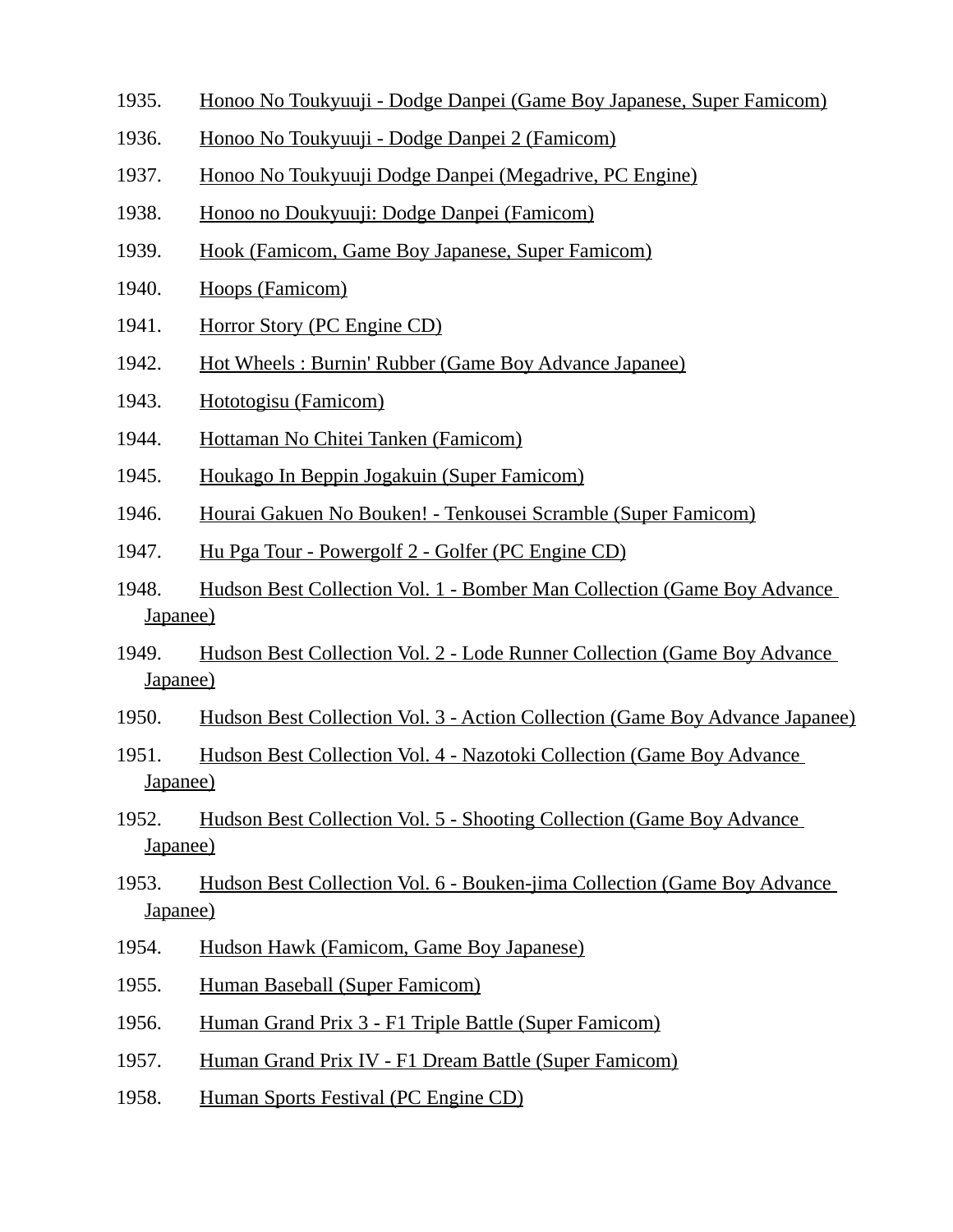- 1959. Hungry Dinosaurs (Super Famicom)
- 1960. Hunter X Hunter Hunter No Keifu (Game Boy Color Japanese)
- 1961. Hunter X Hunter Kindan No Hihou (Game Boy Color Japanese)
- 1962. Hunter X Hunter Minna Tomodachi Daisakusen (Game Boy Advance Japanee)
- 1963. Hyaku Monogatari Honto Ni Atta Kowai Hanashi (PC Engine CD)
- 1964. Hyaku no Sekai no Monogatari: The Tales on a Watery Wilderness (Famicom)
- 1965. Hybrid Front, The (Megadrive)
- 1966. Hydlide 3: Yami Kara no Houmonsha (Famicom)
- 1967. Hydlide Special (Famicom)
- 1968. Hyokkori Hyoutanjima Daitouryou Wo Mezase! (Megadrive)
- 1969. Hyokkori Hyoutanjima: Nazo no Kaizokusen (Famicom)
- 1970. Hype: The Time Quest (Game Boy Color Japanese)
- 1971. Hyper Black Bass '95 (Game Boy Japanese)
- 1972. Hyper Iria (Super Famicom)
- 1973. Hyper Lode Runner (Game Boy Japanese)
- 1974. Hyper Marbles (Megadrive)
- 1975. Hyper Olympic Series Track & Field GB (Game Boy Color Japanese)
- 1976. Hyper Olympic Tonosama Edition (Famicom)
- 1977. Hyper Sports (Famicom)
- 1978. Hyper V-Ball (Super Famicom)
- 1979. Hyper Wars (PC Engine CD)
- 1980. HyperZone (Super Famicom)
- 1981. I Am A Teacher Super Mario No Sweater (Famicom Disk System)
- 1982. I Am A Teacher Teami No Kiso (Famicom Disk System)
- 1983. I Love Softball (Famicom)
- 1984. Ice Age (Game Boy Advance Japanee)
- 1985. Ice Climber (Famicom, Famicom Disk System)
- 1986. Ice Hockey (Famicom Disk System)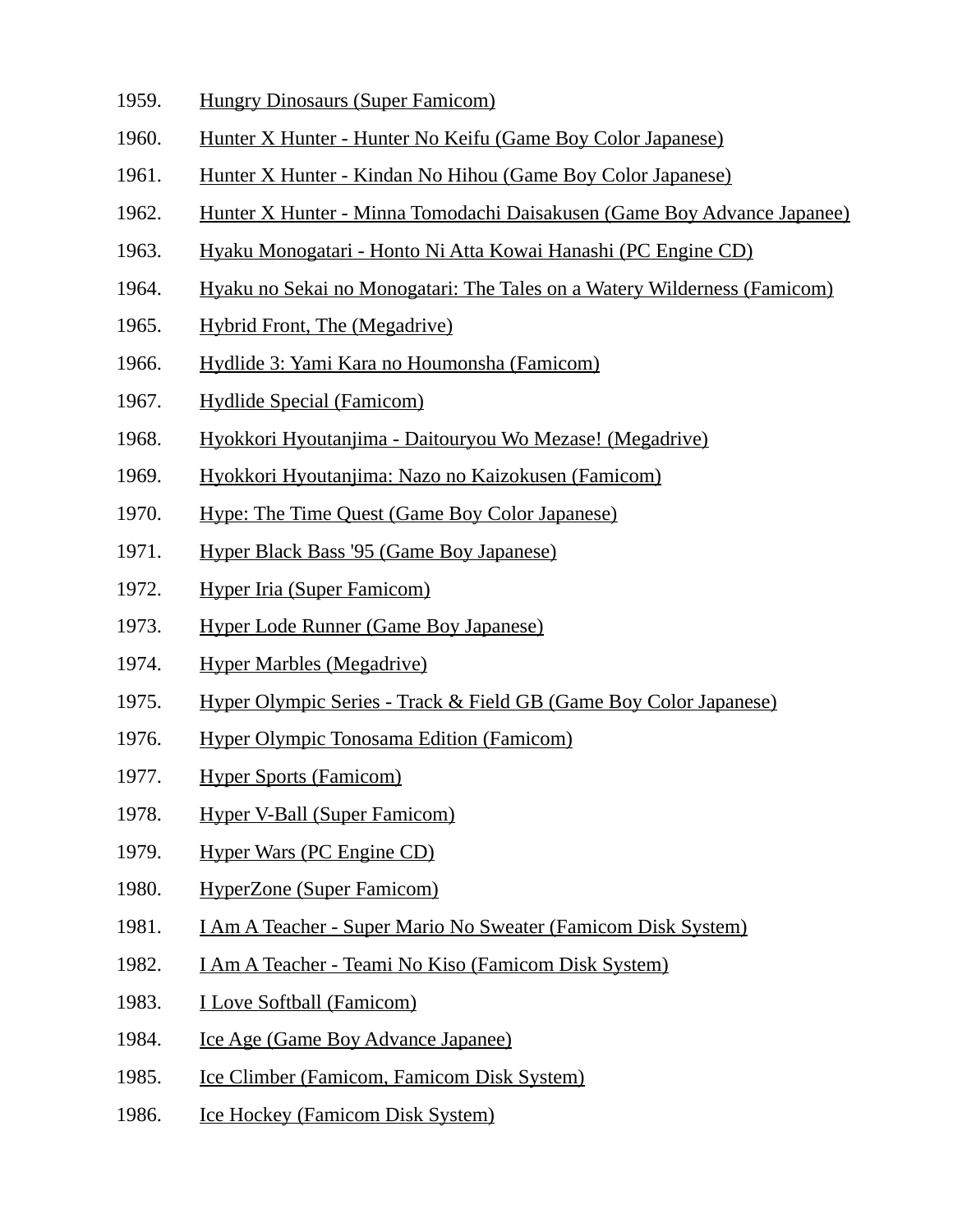- 1987. Ide Yosuke Meijin no Jissen Mahjong (Famicom)
- 1988. Ide Yousuke Meijin No Jissen Mahjong 2 (Famicom)
- 1989. Ide Yousuke No Mahjong Kyoushitsu Gb (Game Boy Color Japanese)
- 1990. Idea No Hi (Super Famicom)
- 1991. Idol Hakkenden (Famicom)
- 1992. Idol Hanafuda Fan Club (PC Engine)
- 1993. Idol Hotline Nakayama Miho no Tokimeki High Scho (Famicom Disk System)
- 1994. Iga Ninden Gaiou (PC Engine CD)
- 1995. Igo Kyuu Roban Taikyoku (Famicom Disk System)
- 1996. Igo Club (Super Famicom)
- 1997. Igo Meikan (Famicom)
- 1998. Igo Shinan (Famicom)
- 1999. Igo Shinan '91 (Famicom)
- 2000. Igo Shinan '92 (Famicom)
- 2001. Igo Shinan '93 (Famicom)
- 2002. Igo Shinan '94 (Famicom)
- 2003. Igo: Kyuu Roban Taikyoku (Famicom)
- 2004. Ihatovo Monogatari (Super Famicom)
- 2005. Ikari III: The Rescue (Famicom)
- 2006. Ikari No Yousai 2 (Game Boy Japanese)
- 2007. Ikari Warriors (Famicom)
- 2008. Ikari Warriors II : Victory Road (Famicom)
- 2009. Ikasuze! Koi No Doki Doki Penguin Land Md (Megadrive)
- 2010. Ike Ike! Nekketsu Hockey Bu: Subette Koronde Dairantou (Famicom)
- 2011. Ikinari Musician (Famicom)
- 2012. Ikki (Famicom)
- 2013. Illusion of Gaia (Super Famicom)
- 2014. Illvanian No Shiro (Super Famicom)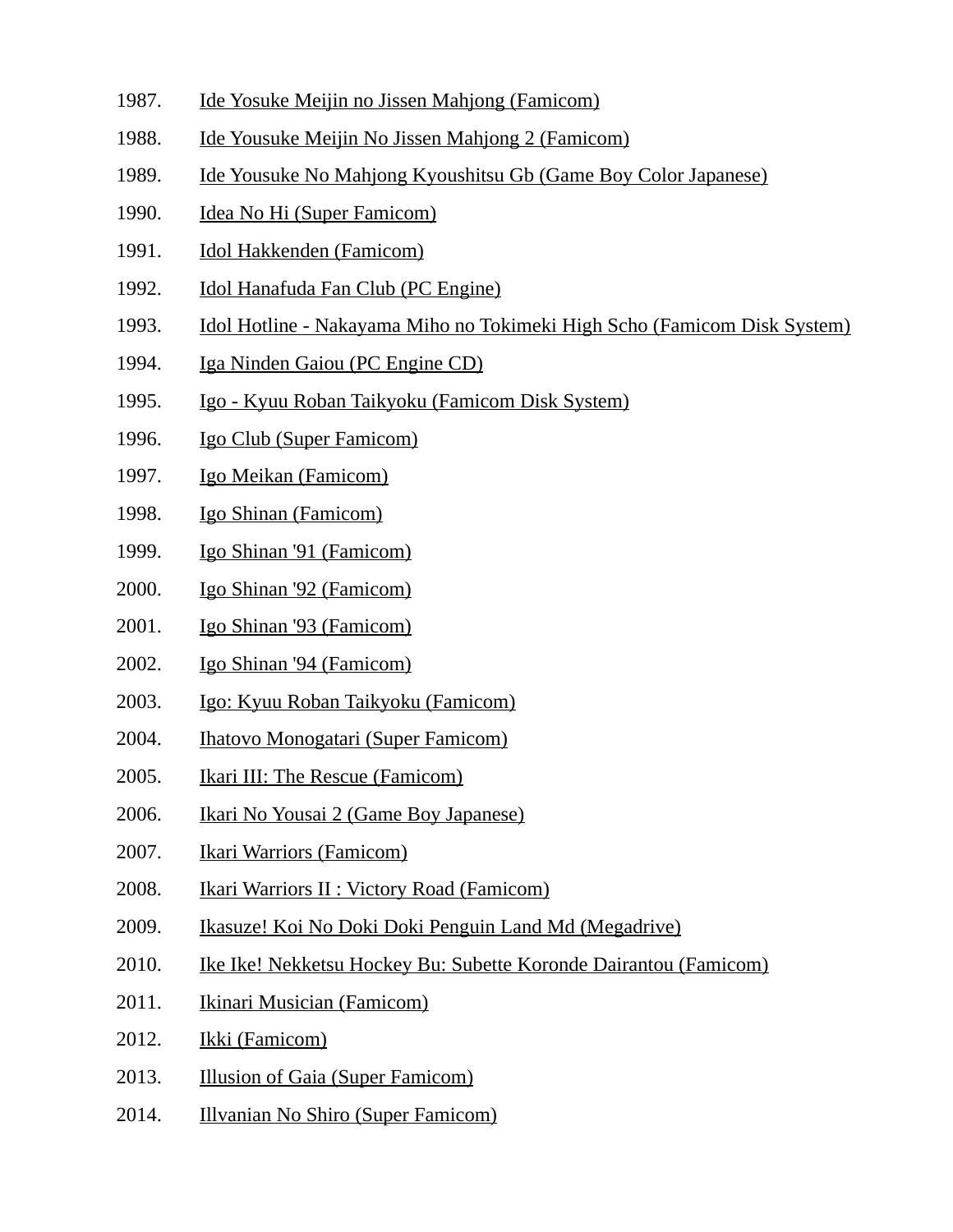- 2015. Image Fight (Famicom, PC Engine)
- 2016. Imagefight 2 Operation Deepstriker (PC Engine CD)
- 2017. Imperium (Super Famicom)
- 2018. Inazuma Serve Da! Super Beach Volley (Super Famicom)
- 2019. Indiana Jones and the Last Crusade (Game Boy Japanese)
- 2020. Indiana Jones' Greatest Adventures (Super Famicom)
- 2021. Indora no Hikari (Famicom)
- 2022. Inindo: Way of the Ninja (Super Famicom)
- 2023. Initial D Another Stage (Game Boy Advance Japanee)
- 2024. Initial D Gaiden (Game Boy Japanese)
- 2025. Inoue Mami Kono Hoshi Ni Tatta Hitori No Kimi (PC Engine CD)
- 2026. Insector X (Famicom, Megadrive)
- 2027. International Rally (Game Boy Color Japanese)
- 2028. International Superstar Soccer (Game Boy Advance Japanee, Game Boy Japanese, Super Famicom)
- 2029. International Superstar Soccer 2000 (Game Boy Color Japanese)
- 2030. International Superstar Soccer 99 (Game Boy Color Japanese)
- 2031. International Superstar Soccer Advance (Game Boy Advance Japanee)
- 2032. International Superstar Soccer Deluxe (Super Famicom)
- 2033. International Tennis Tour (Super Famicom)
- 2034. Inukko Club (Game Boy Advance Japanee)
- 2035. Inuyasha Naraku No Wana! Mayoi No Mori No Shoutaijou (Game Boy Advance Japanee)
- 2036. Ippatsu Gyakuten! Dx Bakenou (Game Boy Japanese)
- 2037. Ippatsu Gyakuten: Keiba Keirin Kyoutei (Super Famicom)
- 2038. Iq Panic (PC Engine CD)
- 2039. Iron Commando (Super Famicom)
- 2040. Iron Kid (Game Boy Advance Japanee)
- 2041. Iron Tank : The Invasion of Normandy (Famicom)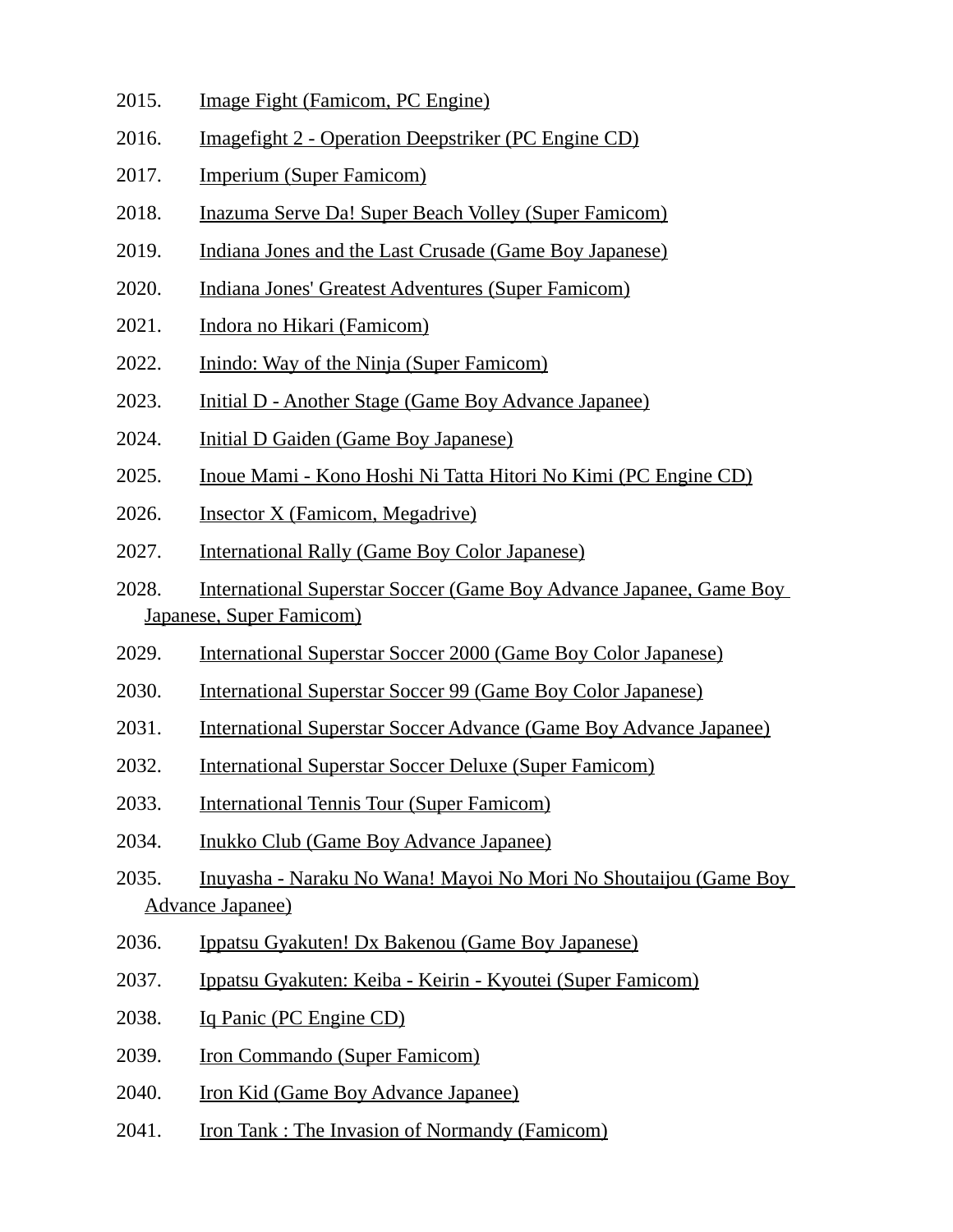- 2042. Isaki Shuugorou no Keiba Hisshou Gaku (Famicom)
- 2043. Ishida Yoshio Tsume Go Paradise (Game Boy Japanese)
- 2044. Ishido (Famicom Disk System)
- 2045. Ishido : The Way of Stones (Game Boy Japanese)
- 2046. Ishii Hisaichi No Daiseikai (Mega CD)
- 2047. Ishin no Arashi (Famicom)
- 2048. Isolated Warrior (Famicom)
- 2049. Isozuri Ritou Hen (Super Famicom)
- 2050. Isseki Hatchou Kore 1ppon De 8shurui! (Game Boy Advance Japanee)
- 2051. Itadaki Street Watashi No Oten Ni Yottette (Famicom)
- 2052. Itadaki Street 2 Neon Sign Wa Barairo Ni (Super Famicom)
- 2053. Itoi Shigesato No Bass Tsuri No. 1 (Super Famicom)
- 2054. Itou Hatasu Rokudan No Shougi Doujou (Super Famicom)
- 2055. Itsudemo Pachinko Gb Cr Monster House (Game Boy Color Japanese)
- 2056. Itsudemo! Nyan To Wonderful (Game Boy Japanese)
- 2057. J-League Fighting Soccer: The King of Ace Strikers (Famicom)
- 2058. J-League Winning Goal (Famicom)
- 2059. J. League Greatest Eleven (PC Engine)
- 2060. J. League Pro Striker (Megadrive)
- 2061. J. League Pro Striker 2 (Megadrive)
- 2062. J. League Pro Striker Kanzenban (Megadrive)
- 2063. J. League Tremendous Soccer '94 (PC Engine CD)
- 2064. J.B. Harold Murder Club (PC Engine CD)
- 2065. J.J. & Jeff (PC Engine)
- 2066. J.League Fighting Soccer The King of Ace Striker (Game Boy Japanese)
- 2067. J.R.R. Tolkien's The Lord of the Rings : Volume 1 (Super Famicom)
- 2068. J.league '96 Dream Stadium (Super Famicom)
- 2069. J.league Excite Stage '95 (Super Famicom)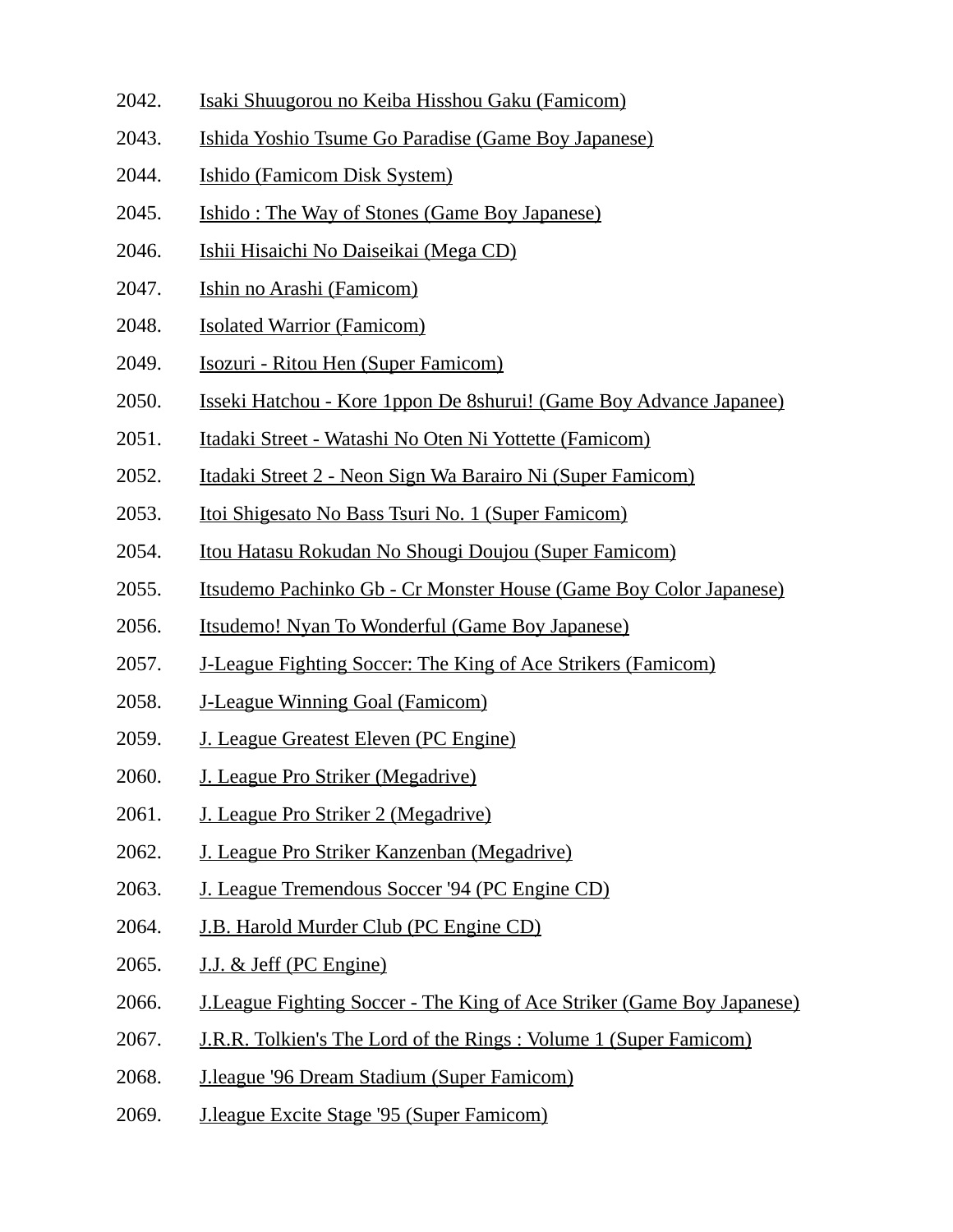- 2070. J.league Excite Stage '96 (Super Famicom)
- 2071. J.league Excite Stage Gb (Game Boy Color Japanese)
- 2072. J.league Excite Stage Tactics (Game Boy Color Japanese)
- 2073. J.league Live '95 (Game Boy Japanese)
- 2074. J.league Pocket (Game Boy Advance Japanee)
- 2075. J.league Pocket 2 (Game Boy Advance Japanee)
- 2076. J.league Pro Soccer Club O Tsukurou! Advance (Game Boy Advance Japanee)
- 2077. J.league Soccer Prime Goal (Super Famicom)
- 2078. J.league Soccer Prime Goal 2 (Super Famicom)
- 2079. J.league Super Soccer '95 Jikkyou Stadium (Super Famicom)
- 2080. J.league Winning Eleven Advance 2002 (Game Boy Advance Japanee)
- 2081. J.league Winning Goal (Game Boy Japanese)
- 2082. JESUS: Kyoufu no Bio Monster (Famicom)
- 2083. JJ: Tobidase Daisakusen Part II (Famicom)
- 2084. JaJaMaru no Daibouken (Famicom)
- 2085. Jaaman Tanteidan Marine Kumi Maruhi Jigoma Sousa (Famicom Disk System)
- 2086. Jack Nicklaus' Turbo Golf (PC Engine)
- 2087. Jack Nicklaus' World Tour Golf (PC Engine CD)
- 2088. Jackie Chan's Action Kung Fu (Famicom, PC Engine)
- 2089. Jagainu-kun (Game Boy Color Japanese)
- 2090. Jaguar XJ220 (Mega CD)
- 2091. Jajamaru Gekimaden: Maboroshi no Kinmajou (Famicom)
- 2092. Jajamaru Jr. Denshouki Jalecolle Mo Arisourou (Game Boy Advance Japanee)
- 2093. Jajamaru Ninpou Chou (Famicom)
- 2094. Jaki Crush (Super Famicom)
- 2095. Jaleco Rally Big Run The Supreme 4wd Challenge (Super Famicom)
- 2096. James 'Buster' Douglas Knockout Boxing (Megadrive)
- 2097. James Bond 007 : The Duel (Megadrive)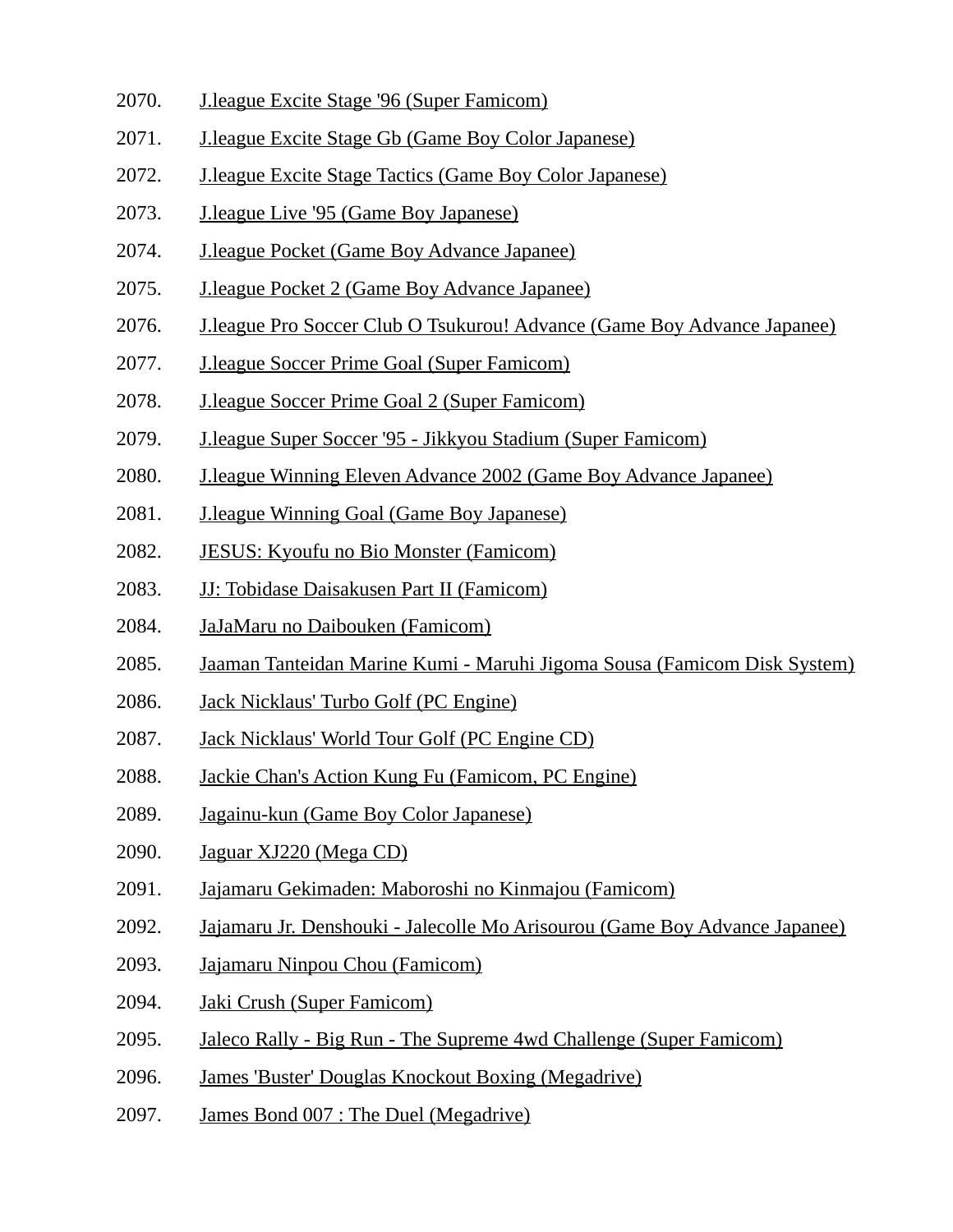- 2098. James Pond II : Codename, Robocod (Megadrive)
- 2099. Jammes (Super Famicom)
- 2100. Jango World Cup (Mega CD)
- 2101. Jangou (Famicom)
- 2102. Jankenman (Game Boy Japanese)
- 2103. Jankyuusei Cosplay Paradise (Game Boy Color Japanese)
- 2104. Janou Touryuumon (Megadrive)
- 2105. Janshin Densetsu Quest Of Jongmaster (PC Engine CD)
- 2106. Janshirou (Game Boy Japanese)
- 2107. Janshirou II Sekai Saikyou no Janshi (Game Boy Japanese)
- 2108. Jantaku Boy (Game Boy Japanese)
- 2109. Jantei Monogatari (Megadrive, PC Engine CD)
- 2110. Jantei Monogatari 2: Uchuu Tantei Divan Kanketsu-hen (PC Engine CD)
- 2111. Jantei Monogatari 2: Uchuu Tantei Divan Shutsudou-hen (PC Engine CD)
- 2112. Jantei Monogatari 3: Saver Angels (PC Engine CD)
- 2113. Janyuuki Gokuu Randa (Super Famicom)
- 2114. Jarinko Chie: Bakudan Musume no Shiawase Sagashi (Famicom)
- 2115. Jb The Super Bass (Super Famicom)
- 2116. Jennifer Capriati Tennis (Megadrive)
- 2117. Jet De Go! (Game Boy Color Japanese)
- 2118. Jewel Master (Megadrive)
- 2119. Jgto Kounin Golf Master Japan Golf Tour Game (Game Boy Advance Japanee)
- 2120. Jigoku Meguri (PC Engine)
- 2121. Jikai Shounen Metmag (Famicom Disk System)
- 2122. Jikkyou Oshaberi Parodius (Super Famicom)
- 2123. Jikkyou Power Pro Wrestling '96 Max Voltage (Super Famicom)
- 2124. Jikkyou Powerful Pro Yakyuu '94 (Super Famicom)
- 2125. Jikkyou Powerful Pro Yakyuu '96 Kaimaku Ban (Super Famicom)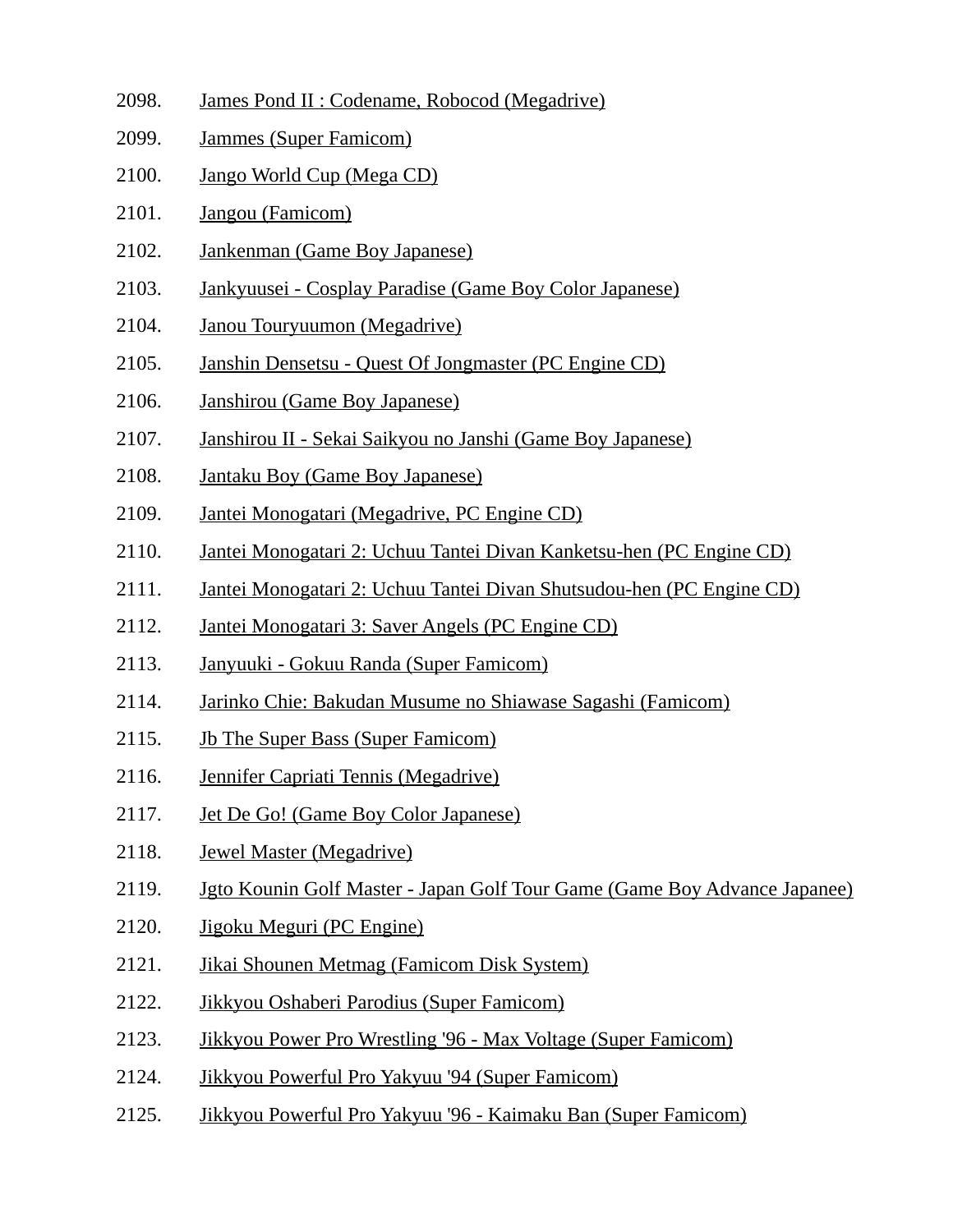- 2126. Jikkyou Powerful Pro Yakyuu 2 (Super Famicom)
- 2127. Jikkyou Powerful Pro Yakyuu 3 (Super Famicom)
- 2128. Jikkyou Powerful Pro Yakyuu 3 '97 Haru (Super Famicom)
- 2129. Jikuu Senki Mu (Game Boy Japanese)
- 2130. Jikuu Yuuden: Debias (Famicom)
- 2131. Jimmy Connors Pro Tennis Tour (Super Famicom)
- 2132. Jimmy Connors Tennis (Game Boy Japanese)
- 2133. Jimmy Houston's Bass Tournament U.S.A. (Super Famicom)
- 2134. Jinmu Denshou (PC Engine)
- 2135. Jinsei Game (Game Boy Japanese)
- 2136. Jinsei Game Tomodachi Takusan Tsukurou Yo! (Game Boy Color Japanese)
- 2137. Jinsei Game Advance (Game Boy Advance Japanee)
- 2138. Jinsei Game Densetsu (Game Boy Japanese)
- 2139. Jisedai Begoma Battle Beyblade (Game Boy Color Japanese)
- 2140. Jissen Kyoutei (Super Famicom)
- 2141. Jissen Ni Yakudatsu Tsumego (Game Boy Color Japanese)
- 2142. Jissen Pachi-slot Hisshouhou! Juuou Advance (Game Boy Advance Japanee)
- 2143. Jissen Pachi-slot Hisshouhou! Twin (Super Famicom)
- 2144. Jissen Pachi-slot Hisshouhou! Twin Vol. 2 (Super Famicom)
- 2145. Jissen Pachinko Hisshouhou! 2 (Super Famicom)
- 2146. Jissen! Mahjong Shinan (Super Famicom)
- 2147. Jissen! Pachi-slot Hisshouhou! (Super Famicom)
- 2148. Jissen! Pachi-slot Hisshouhou! 2 (Super Famicom)
- 2149. Jissen! Pachi-slot Hisshouhou! Classic (Super Famicom)
- 2150. Jissen! Pachi-slot Hisshouhou! Yamasa Densetsu (Super Famicom)
- 2151. Joe & Mac (Super Famicom)
- 2152. Joe & Mac 2 : Lost in the Tropics (Super Famicom)
- 2153. Joe Montana Football (Megadrive)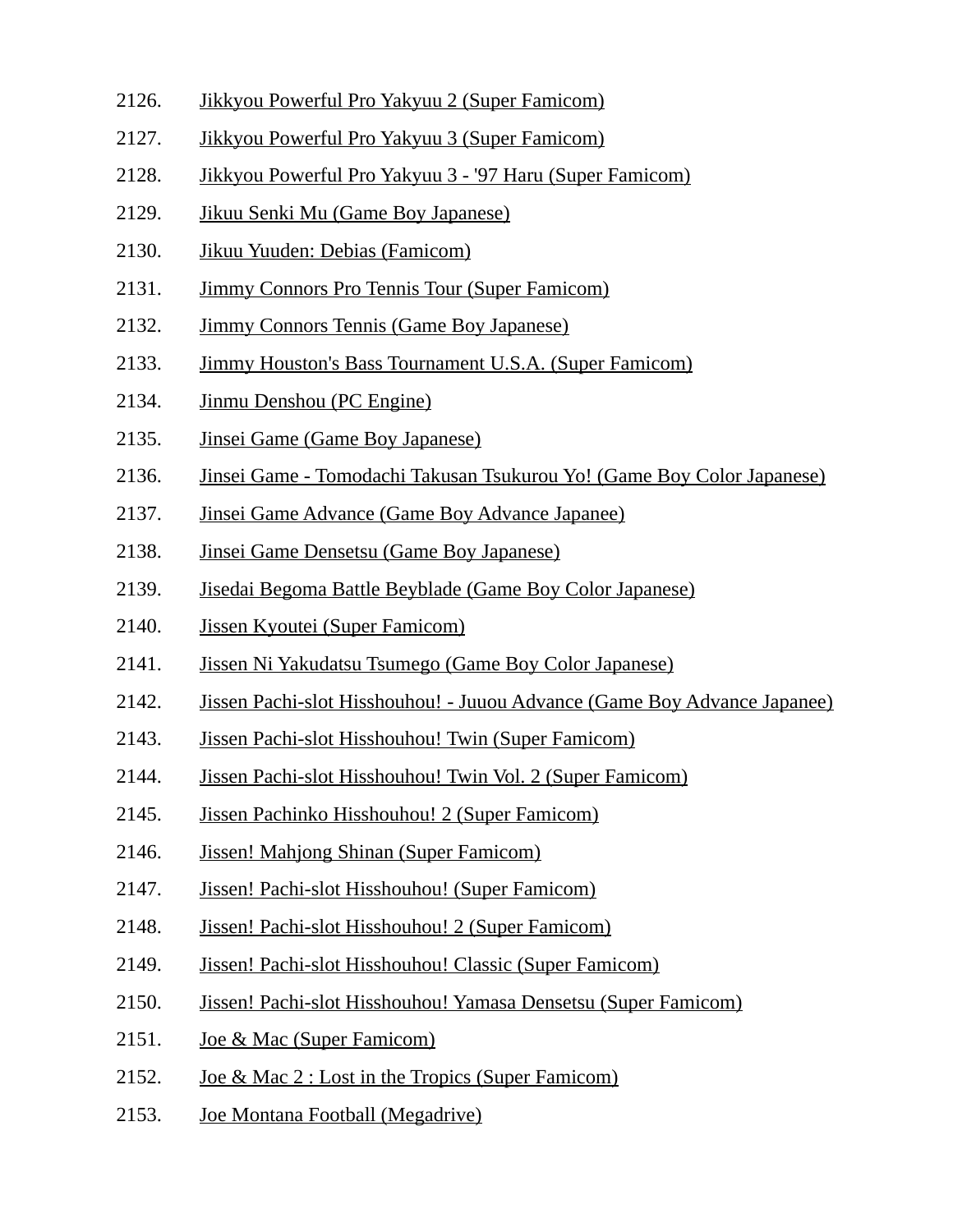- 2154. Joe Montana II Sports Talk Football (Megadrive)
- 2155. John Madden Football (Super Famicom)
- 2156. John Madden Football '92 (Megadrive)
- 2157. John Madden Football '93 (Super Famicom)
- 2158. Jojo No Kimyou Na Bouken (Super Famicom)
- 2159. Jongbou (Famicom)
- 2160. Jordan vs Bird (Megadrive)
- 2161. Jordan vs Bird : One on One (Game Boy Japanese)
- 2162. Joryuu Janshi ni Chousen GB Watashi-tachi ni Cho (Game Boy Color Japanese)
- 2163. Journey to Silius (Famicom)
- 2164. Joushou Mahjong Tenpai (Super Famicom)
- 2165. Joust (Famicom)
- 2166. Joy Mech Fight (Famicom)
- 2167. Judge Dredd (Game Boy Japanese, Megadrive, Super Famicom)
- 2168. Jumbo Ozaki no Hole in One Professional (Famicom)
- 2169. Jumpin' Derby (Super Famicom)
- 2170. Jumpin' Kid: Jack to Mame no Ki Monogatari (Famicom)
- 2171. Junction (Megadrive)
- 2172. Jungle No Ouja Tar-chan Sekaimanyuu Daikakutou No Maki (Super Famicom)
- 2173. Jungle No Ouja Tarchan (Game Boy Japanese)
- 2174. Jungle Strike (Super Famicom)
- 2175. Jungle Strike : The Sequel to Desert Strike (Megadrive)
- 2176. Jungle Wars (Game Boy Japanese)
- 2177. Jungle Wars 2 Kodai Mah Atimos No Nazo (Super Famicom)
- 2178. Jurassic Park (Mega CD, Megadrive, Super Famicom)
- 2179. Jurassic Park III : Island Attack (Game Boy Advance Japanee)
- 2180. Jurassic Park III : Park Builder (Game Boy Advance Japanee)
- 2181. Jurassic Park III : The DNA Factor (Game Boy Advance Japanee)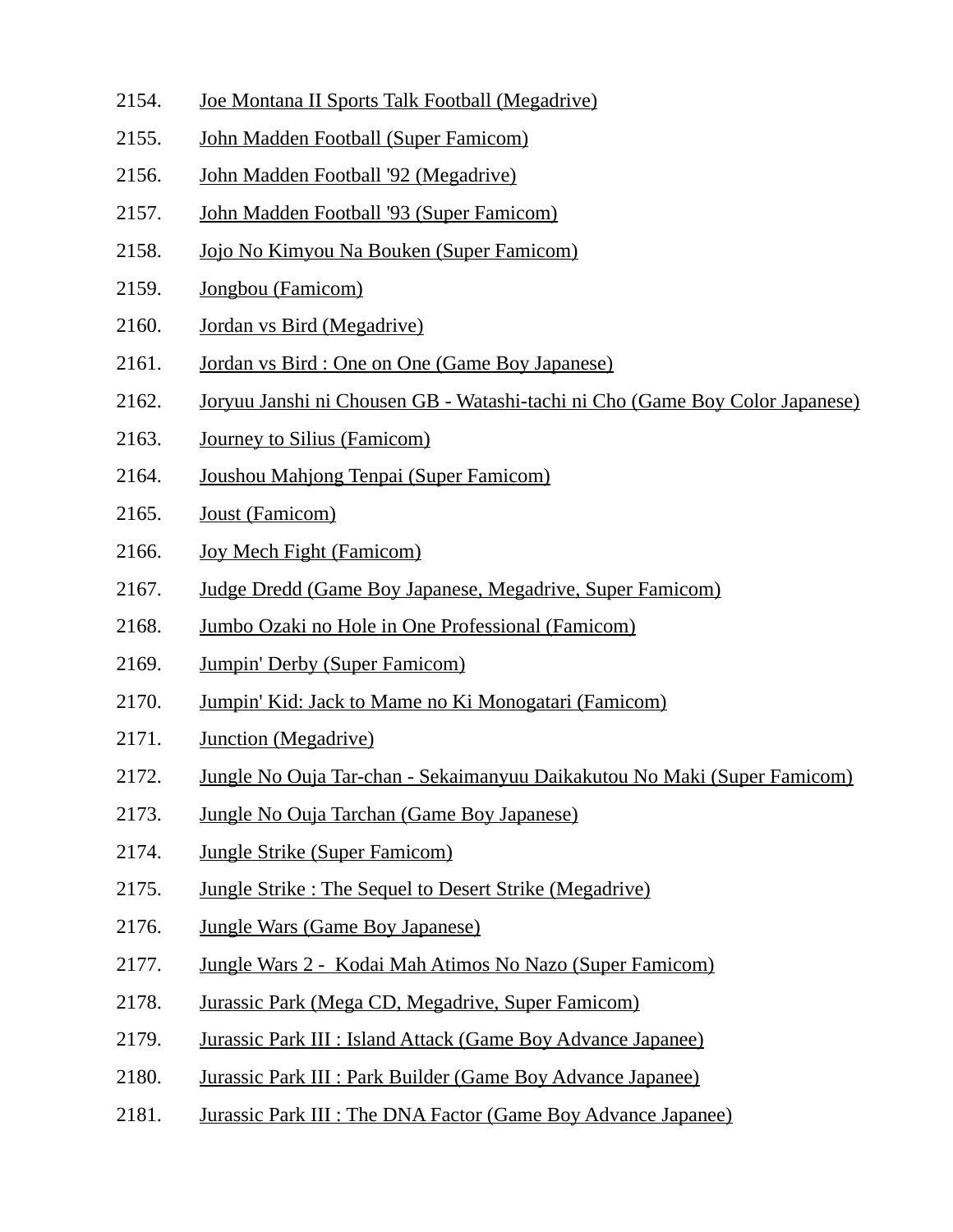- 2182. Jurassic Park Institute Tour Dinosaur Rescue (Game Boy Advance Japanee)
- 2183. Just Breed (Famicom)
- 2184. Justice League Task Force (Megadrive, Super Famicom)
- 2185. Jutei Senki (Super Famicom)
- 2186. Juukou Senki Bullet Battlers (Game Boy Color Japanese)
- 2187. Juuouki (Famicom, PC Engine, PC Engine CD)
- 2188. Juvei Quest (Famicom)
- 2189. Jwp Joshi Pro Wres Pure Wrestle Queens (Super Famicom)
- 2190. K-1 Pocket Grand Prix (Game Boy Advance Japanee)
- 2191. K-1 Pocket Grand Prix 2 (Game Boy Advance Japanee)
- 2192. K.o. The Pro Boxing (Game Boy Color Japanese)
- 2193. Ka-Ge-Ki : Fists of Steel (Megadrive)
- 2194. Ka-blooey (Super Famicom)
- 2195. Kabuki Chou Reach Mahjong Tonpuusen (Super Famicom)
- 2196. Kabuki Quantum Fighter (Famicom)
- 2197. Kabuki Rocks (Super Famicom)
- 2198. Kabushiki Doujou: The Stock Speculation (Famicom)
- 2199. Kachiuma Yosou Keiba Kizoku (Game Boy Japanese)
- 2200. Kachiuma Yosou Keiba Kizoku Ex '94 (Game Boy Japanese)
- 2201. Kachiuma Yosou Keiba Kizoku Ex '95 (Game Boy Japanese)
- 2202. Kachiuma Yosou Soft Baken Renkinjutsu (Super Famicom)
- 2203. Kachou Shima Kousaku (Super Famicom)
- 2204. Kaeru B Back (Game Boy Advance Japanee)
- 2205. Kaeru No Tame Ni Kane Wa Naru (Game Boy Japanese)
- 2206. Kaettekita Mario Bros. (Famicom Disk System)
- 2207. Kaettekita! Gunjin Shogi: Nanya Sore!? (Famicom)
- 2208. Kagami No Kuni No Legend (PC Engine CD)
- 2209. Kage no Densetsu (Famicom)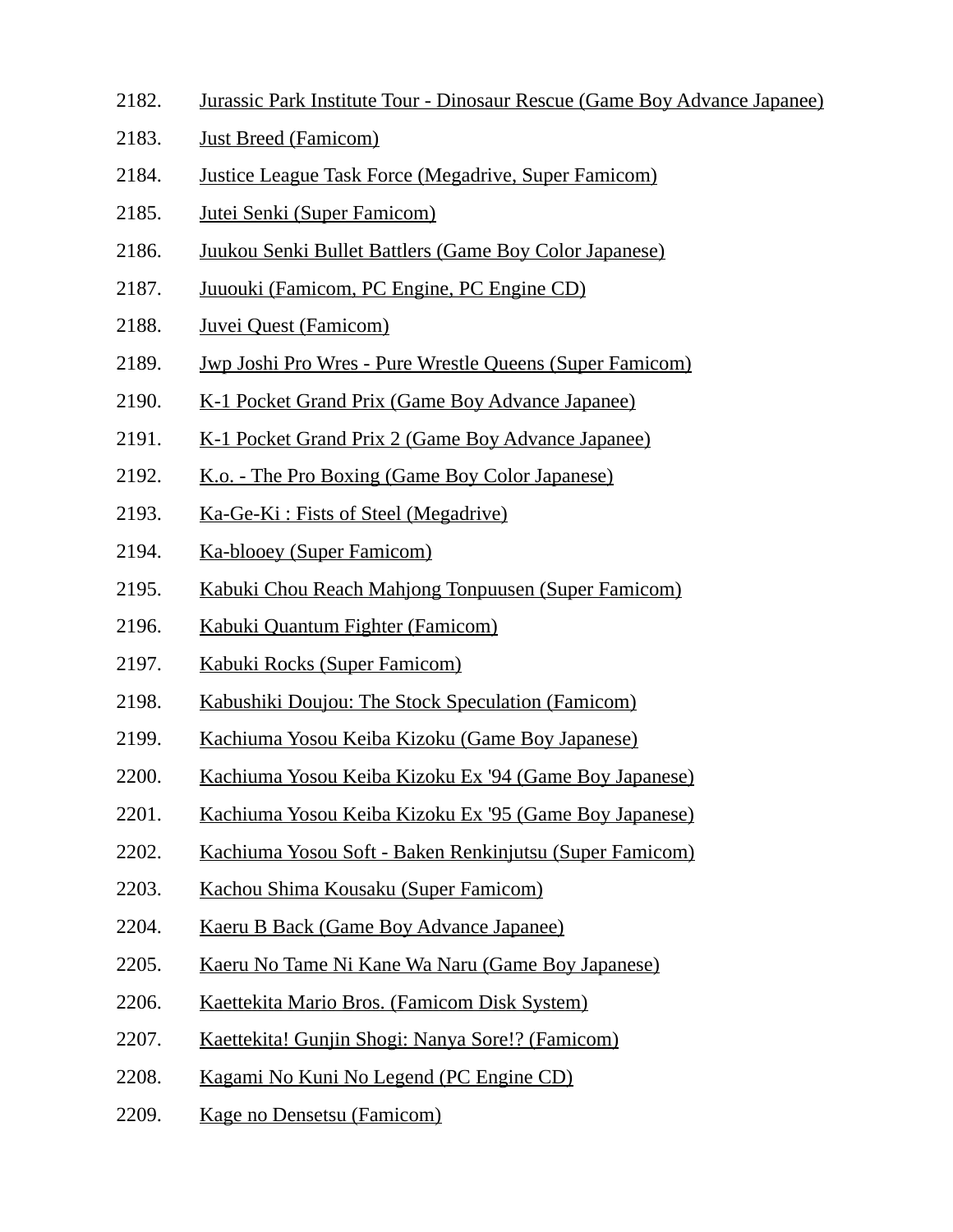- 2210. Kagerou Densetsu (Famicom)
- 2211. Kaguya Hime Densetsu (Famicom)
- 2212. Kaijuu Monogatari (Famicom)
- 2213. Kaijuu Ou Godzilla (Game Boy Japanese)
- 2214. Kaiketsu Yancha Maru 2: Karakuri Land (Famicom)
- 2215. Kaiketsu Yancha maru 3: Taiketsu! Z?ringen (Famicom)
- 2216. Kaiketsu Zorori To Mahou No Yuuenchi Ohimesama O Sukue! (Game Boy Advance Japanee)
- 2217. Kaisen Game Navyblue 90 (Japan) (Game Boy Japanese)
- 2218. Kaisen Game Radarmission (Japan) (Game Boy Japanese)
- 2219. Kaite Tsukutte Asoberu Dezaemon (Super Famicom)
- 2220. Kaitei Densetsu!! Treasure World (Game Boy Color Japanese)
- 2221. Kaizou Choujin Shubibinman (PC Engine)
- 2222. Kaizou Choujin Shubibinman 3 Ikai No Princess (PC Engine CD)
- 2223. Kakinoki Shougi (Super Famicom)
- 2224. Kakurenbo Battle Monster Tactics (Game Boy Color Japanese)
- 2225. Kakutou Ryouri Densetsu Bistro Recipe Gekitou Fo (Game Boy Color Japanese)
- 2226. Kakutou Ryouri Densetsu Bistro Recipe Kettou Bis (Game Boy Color Japanese)
- 2227. Kamaitachi No Yoru (Super Famicom)
- 2228. Kamaitachi No Yoru Advance (Game Boy Advance Japanee)
- 2229. Kamen Rider (Super Famicom)
- 2230. Kamen Rider Black Taiketsu Shadow Moon (Famicom Disk System)
- 2231. Kamen Rider Club: Gekitotsu Shocker Land (Famicom)
- 2232. Kamen Rider SD: GranShocker no Yabou (Famicom)
- 2233. Kamen Rider Sd Hashire! Mighty Riders (Game Boy Japanese)
- 2234. Kamen Rider Sd Shutsugeki!! Rider Machine (Super Famicom)
- 2235. Kamen no Ninja Hanamaru (Famicom)
- 2236. Kamen no Ninja: Akakage (Famicom)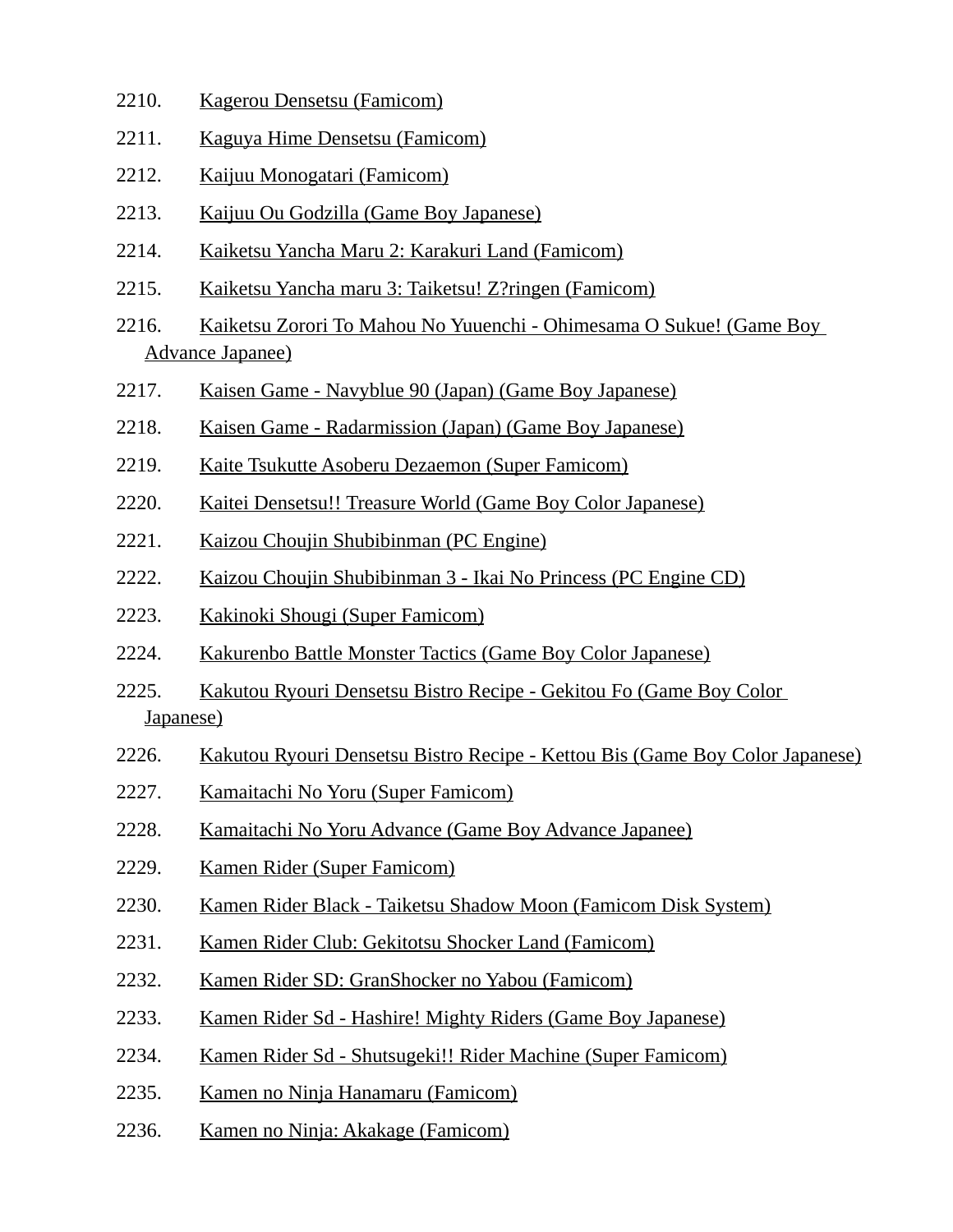- 2237. Kami No Kijutsu Illusion Of The Evil Eyes (Game Boy Advance Japanee)
- 2238. Kandume Monsters (Game Boy Japanese)
- 2239. Kanji Boy (Game Boy Color Japanese)
- 2240. Kanji Boy 2 (Game Boy Color Japanese)
- 2241. Kanji Boy 3 (Game Boy Color Japanese)
- 2242. Kanji De Puzzle (Game Boy Color Japanese)
- 2243. Kanshakudama Nage Kantarou no Toukaidou Gojuusan Tsugi (Famicom)
- 2244. Kanzume Monsters Parfait (Game Boy Color Japanese)
- 2245. Kappa No Kai-kata Kaatan Daibouken! (Game Boy Advance Japanee)
- 2246. Karakuri Kengou Den Musashi Lord Karakuri Jin Hashiru (Famicom)
- 2247. Karakuri Kengou Den Musashi Lord (Game Boy Japanese)
- 2248. Karamuchou No Daijiken (Game Boy Japanese)
- 2249. Karamuchou Wa Oosawagi! Okawari! (Game Boy Color Japanese)
- 2250. Karamuchou wa Oosawagi! Polinkies to Okashina Na (Game Boy Color Japanese)
- 2251. Karan Koron Gakuen Hanafuda Mahjong (Game Boy Color Japanese)
- 2252. Karaoke Studio (Famicom)
- 2253. Karaoke Studio Senyou Cassette Vol. 1 (Famicom)
- 2254. Karaoke Studio Senyou Cassette Vol. 2 (Famicom)
- 2255. Karate Champ (Famicom Disk System)
- 2256. Karateka (Famicom)
- 2257. Karnov (Famicom)
- 2258. Kaseki Sousei Reborn (Game Boy Japanese)
- 2259. Kaseki Sousei Reborn II Monster Digger (Game Boy Color Japanese)
- 2260. Kat's Run Zen-nihon K-car Senshuken (Super Famicom)
- 2261. Katou Hifumi Kudan Shougi Kyoushitsu (Game Boy Color Japanese)
- 2262. Kattobi Road (Game Boy Japanese)
- 2263. Kattobi! Douji (Famicom Disk System)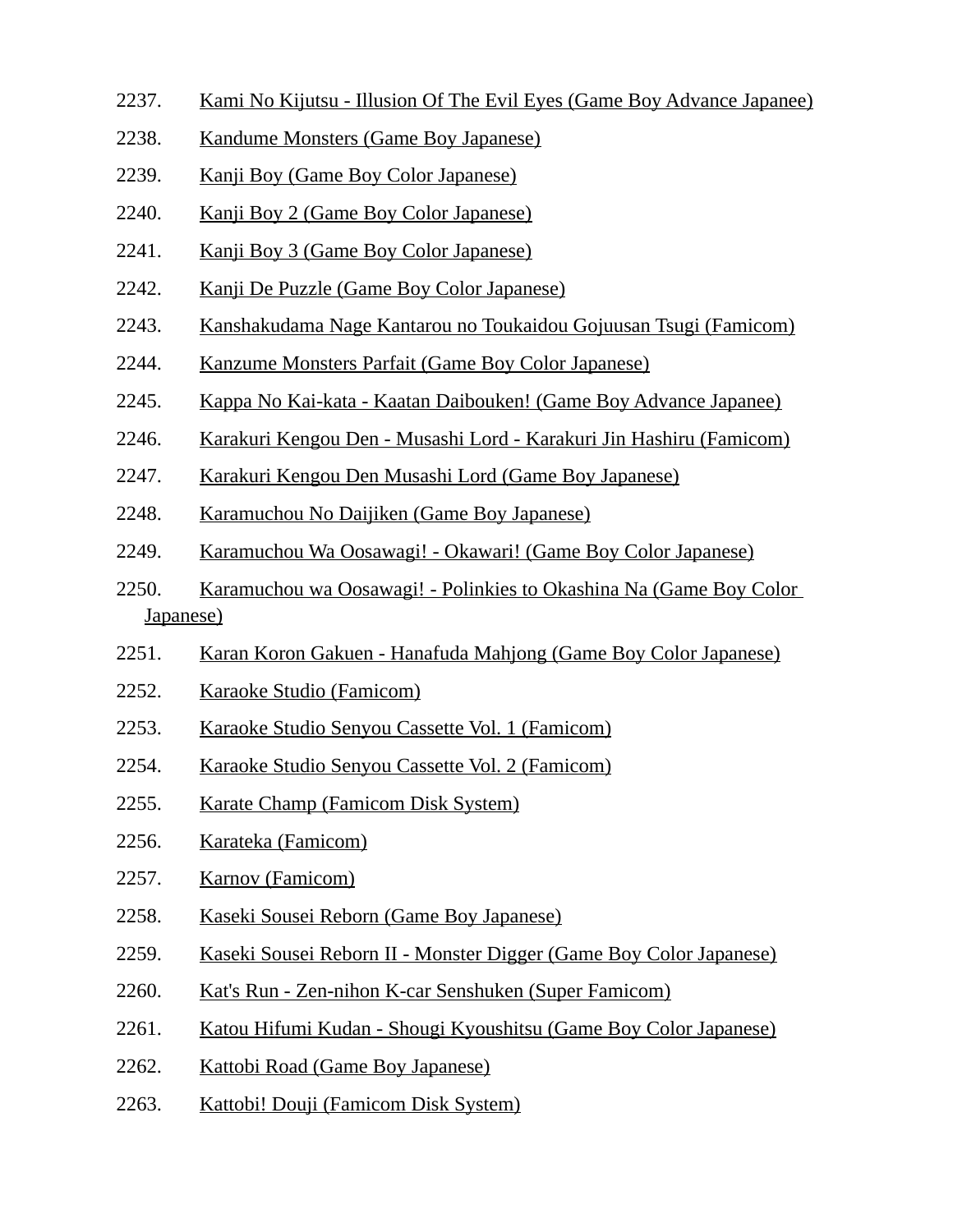- 2264. Kattobi! Takuhai Kun (PC Engine)
- 2265. Kawa No Nushi Tsuri 2 (Super Famicom)
- 2266. Kawa No Nushi Tsuri 3 And 4 (Game Boy Advance Japanee)
- 2267. Kawa No Nushi Tsuri 5 Fushigi No Mori Kara (Game Boy Advance Japanee)
- 2268. Kawa no Nushi Tsuri (Famicom)
- 2269. Kawaii Koinu Wonderful (Game Boy Advance Japanee)
- 2270. Kawaii Pet Game Gallery (Game Boy Advance Japanee)
- 2271. Kawaii Pet Game Gallery 2 (Game Boy Advance Japanee)
- 2272. Kawaii Pet Shop Monogatari (Game Boy Color Japanese)
- 2273. Kawaii Pet Shop Monogatari 2 (Game Boy Color Japanese)
- 2274. Kawaii Pet Shop Monogatari 3 (Game Boy Advance Japanee)
- 2275. Kaze No Densetsu Xanadu (PC Engine CD)
- 2276. Kaze No Densetsu Xanadu 2 (PC Engine CD)
- 2277. Keeper (Super Famicom)
- 2278. Keiba Eight Special (Super Famicom)
- 2279. Keiba Eight Special 2 (Super Famicom)
- 2280. Keiba Simulation: Honmei (Famicom)
- 2281. Keibajou E Ikou! Wide (Game Boy Color Japanese)
- 2282. Keio Flying Squadron (Mega CD)
- 2283. Keitai Denjuu Telefang Power Version (Game Boy Color Japanese)
- 2284. Keitai Denjuu Telefang Speed Version (Game Boy Color Japanese)
- 2285. Keitai Denjuu Telefang 2 Power (Game Boy Advance Japanee)
- 2286. Keitai Denjuu Telefang 2 Speed (Game Boy Advance Japanee)
- 2287. Keitai Keiba Eight Special (Game Boy Japanese)
- 2288. Keith Courage in Alpha Zones (PC Engine)
- 2289. Kendo Rage (Super Famicom)
- 2290. Keny Densetsu Yaiba (Super Famicom)
- 2291. Kenyuu Densetsu Yaiba (Game Boy Japanese)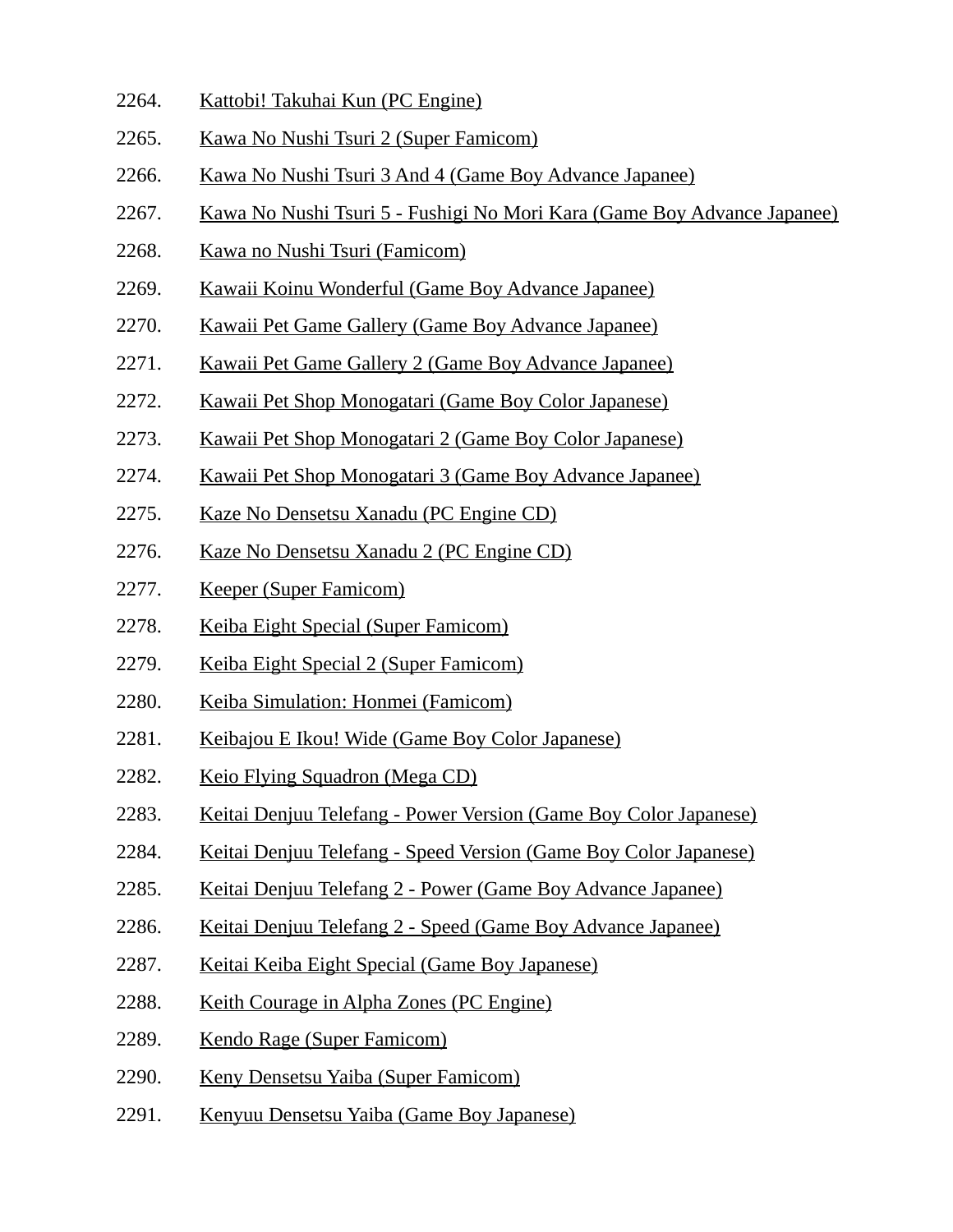- 2292. Kero Kero Keroppi No Bken Nikki Nemureru Mori No Keroleen (Super Famicom)
- 2293. Kero Kero Keroppi no Daibouken (Famicom)
- 2294. Kero Kero Keroppi no Daibouken 2: Donuts Ike ha Oosawagi (Famicom)
- 2295. Keroppi to Keroriinu no Splash Bomb! (Famicom)
- 2296. Keroro Gunsou Taiketsu! Gekisou Keronprix Daisakusen De Arimasu!! (Game Boy Advance Japanee)
- 2297. Kessaku Sen! Ganbare Goemon 1, 2 Yuki Hime To Magginesu (Game Boy Advance Japanee)
- 2298. Kessen! Dokapon Okukoku IV: Densetsu no Yuusha Tachi (Super Famicom)
- 2299. Kettou Beast Wars Beast Senshi Saikyou Ketteisen (Game Boy Color Japanese)
- 2300. Kevin Keegan's Player Manager (Super Famicom)
- 2301. Ki No Bouken The Quest Of Ki (Famicom)
- 2302. Kiaidan 00 (PC Engine CD)
- 2303. Kick Challenger Air Foot Yasai no Kuni no Ashi S (Famicom Disk System)
- 2304. Kick Off (Super Famicom)
- 2305. Kick and Run (Famicom Disk System)
- 2306. Kickball (PC Engine)
- 2307. Kickle Cubicle (Famicom)
- 2308. Kid Chameleon (Megadrive)
- 2309. Kid Dracula (Famicom, Game Boy Japanese)
- 2310. Kid Icarus (Famicom)
- 2311. Kid Klown in Crazy Chase (Super Famicom)
- 2312. Kid Kool and the Quest for the Seven Wonder Herbs (Famicom)
- 2313. Kid Niki (Game Boy Japanese)
- 2314. Kid Niki : Radical Ninja (Famicom)
- 2315. Kiddy Sun in Fantasia (Famicom)
- 2316. Kidou Butoden G Gundam (Super Famicom)
- 2317. Kidou Gekidan Haro Ichiza Haro No Puyo Puyo (Game Boy Advance Japanee)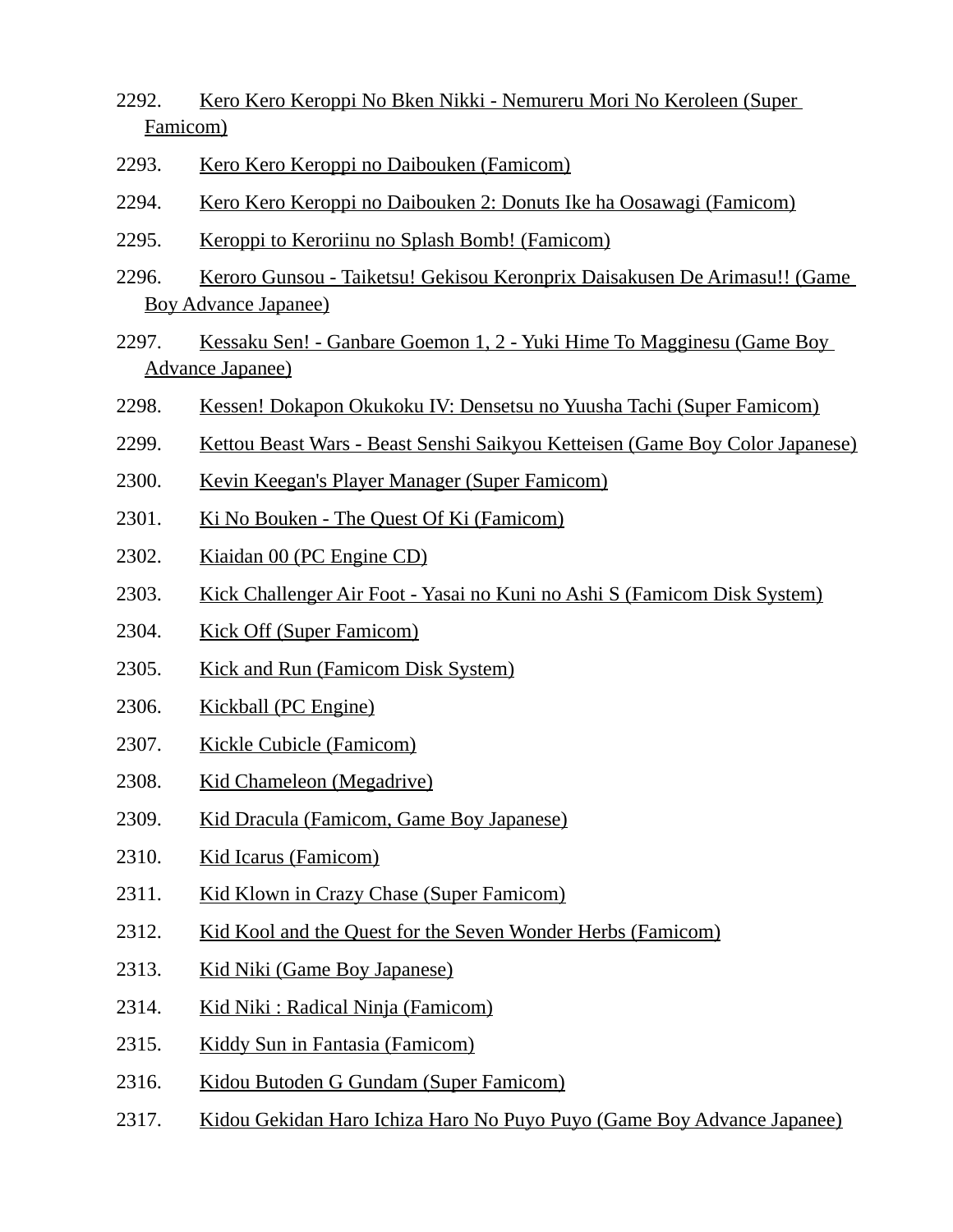- 2318. Kidou Keisatsu Patlabor (Super Famicom)
- 2319. Kidou Keisatsu Patlabor 98-shiki Kidou Seyo! (Megadrive)
- 2320. Kidou Senkan Nadesico Ruri Ruri Mahjong (Game Boy Color Japanese)
- 2321. Kidou Senshi Gundam Cross Dimension 0079 (Super Famicom)
- 2322. Kidou Senshi Gundam F91 Formula Senki 0122 (Super Famicom)
- 2323. Kidou Senshi Gundam Seed Tomo To Kimi To Koko De. (Game Boy Advance Japanee)
- 2324. Kidou Senshi Gundam Seed Destiny (Game Boy Advance Japanee)
- 2325. Kidou Senshi V Gundam (Super Famicom)
- 2326. Kidou Senshi Z Gundam Away To The Newtype (Super Famicom)
- 2327. Kidou Senshi Z Gundam Hot Scramble (Famicom)
- 2328. Kidou Tenshi Angelic Layer Misaki To Yume No Tenshi-tachi (Game Boy Advance Japanee)
- 2329. Kieta Princess (Famicom Disk System)
- 2330. Kikansha Thomas Sodor-tou No Nakama-tachi (Game Boy Color Japanese)
- 2331. Kiki Kai Kai (PC Engine)
- 2332. Kikikai-kai Dotou Hen (Famicom Disk System)
- 2333. Kikikai-kai Nazo No Kuro Manteau (Super Famicom)
- 2334. Kikou Keisatsu Metal Jack (Game Boy Japanese)
- 2335. Kikuni Masahiko No Jantoushi Doraou (Super Famicom)
- 2336. Kikuni Masahiko No Jantoushi Doraou 2 (Super Famicom)
- 2337. Kim Possible : Revenge of Monkey Fist (Game Boy Advance Japanee)
- 2338. Kindai Mahjong Special (Super Famicom)
- 2339. Kindaichi Shounen no Jikenbo 10nenme no Shoutaij (Game Boy Color Japanese)
- 2340. King Arthur's World (Super Famicom)
- 2341. King Colossus (Megadrive)
- 2342. King Kong 2: Ikari no Megaton Punch (Famicom)
- 2343. King Of Fighters, The Heat Of Battle (Game Boy Japanese)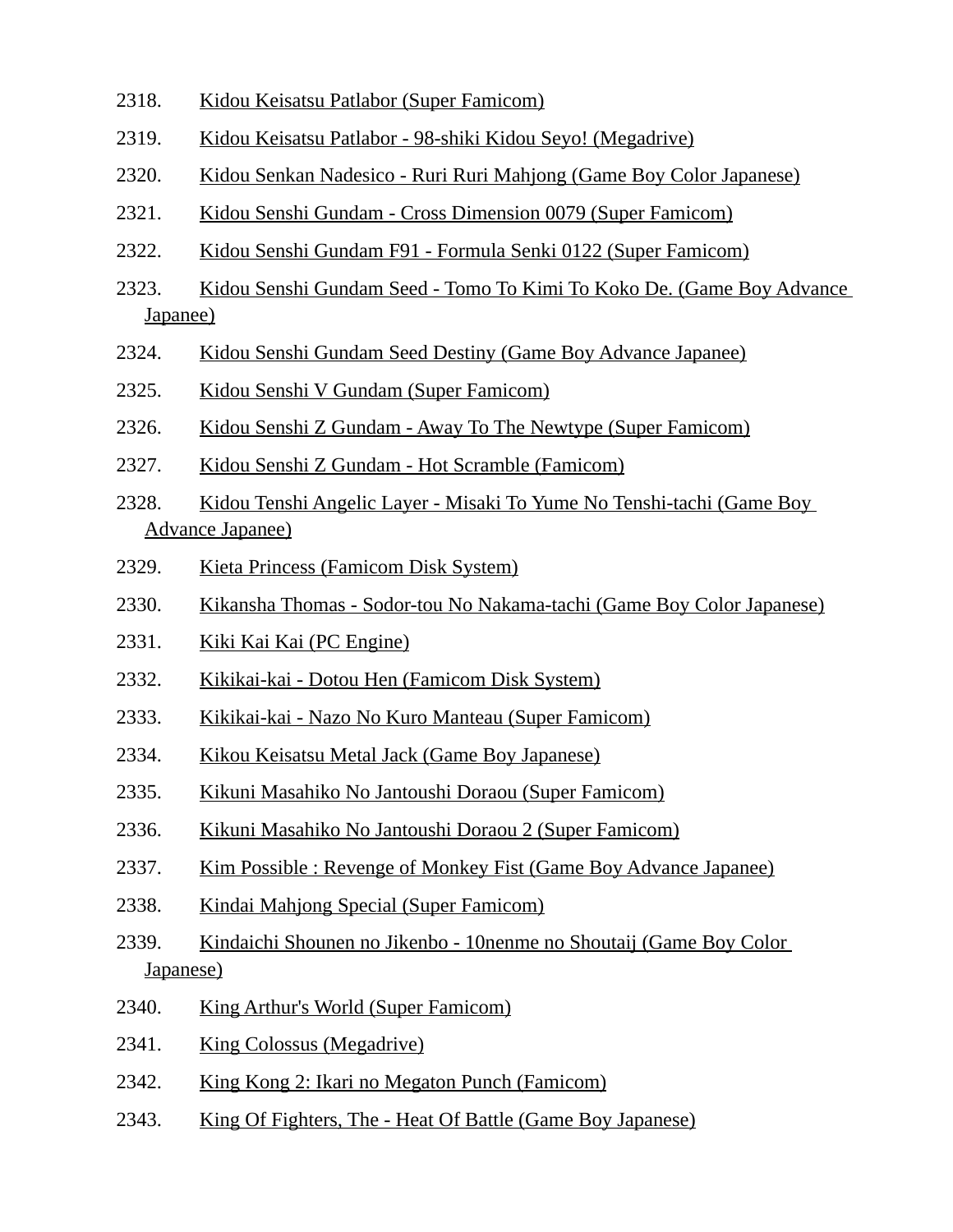- 2344. King Of Kings (Famicom)
- 2345. King Of Rally, The (Super Famicom)
- 2346. King Salmon : The Big Catch (Megadrive)
- 2347. King of Casino (PC Engine)
- 2348. King of Dragons (Super Famicom)
- 2349. King of the Monsters (Megadrive, Super Famicom)
- 2350. King of the Monsters 2 (Super Famicom)
- 2351. King's Knight (Famicom)
- 2352. Kingdom Hearts : Chain of Memories (Game Boy Advance Japanee)
- 2353. Kingyo Chuuihou! Tobidase! Game Gakuen (Super Famicom)
- 2354. Kingyo Chuuihou! Wapiko No Wakuwaku Stamp Rally! (Game Boy Japanese)
- 2355. Kingyo Chuuihou! 2 Gyopi-chan O Sagase! (Game Boy Japanese)
- 2356. Kinin Koumaroku Oni (Game Boy Japanese)
- 2357. Kinniku Banzuke Kimero! Kiseki No Kanzen Seiha (Game Boy Advance Japanee)
- 2358. Kinniku Banzuke Kongou-kun No Daibouken! (Game Boy Advance Japanee)
- 2359. Kinniku Banzuke Gb Chousensha Wa Kimida! (Game Boy Color Japanese)
- 2360. Kinniku Banzuke Gb2 Mezase! Muscle Champion (Game Boy Color Japanese)
- 2361. Kinniku Banzuke Gb3 Shinseiki Survival Retsuden! (Game Boy Color Japanese)
- 2362. Kinnikuman Dirty Challenger (Super Famicom)
- 2363. Kinnikuman Kinnikusei Oui Soudatsusen (Famicom Disk System)
- 2364. Kinnikuman The Dream Match (Game Boy Japanese)
- 2365. Kinnikuman Muscle Tag Match (Famicom)
- 2366. Kirby & the Amazing Mirror (Game Boy Advance Japanee)
- 2367. Kirby : Nightmare in Dream Land (Game Boy Advance Japanee)
- 2368. Kirby : Tilt 'n' Tumble (Game Boy Color Japanese)
- 2369. Kirby No Kirakira Kids (Super Famicom)
- 2370. Kirby Super Star (Super Famicom)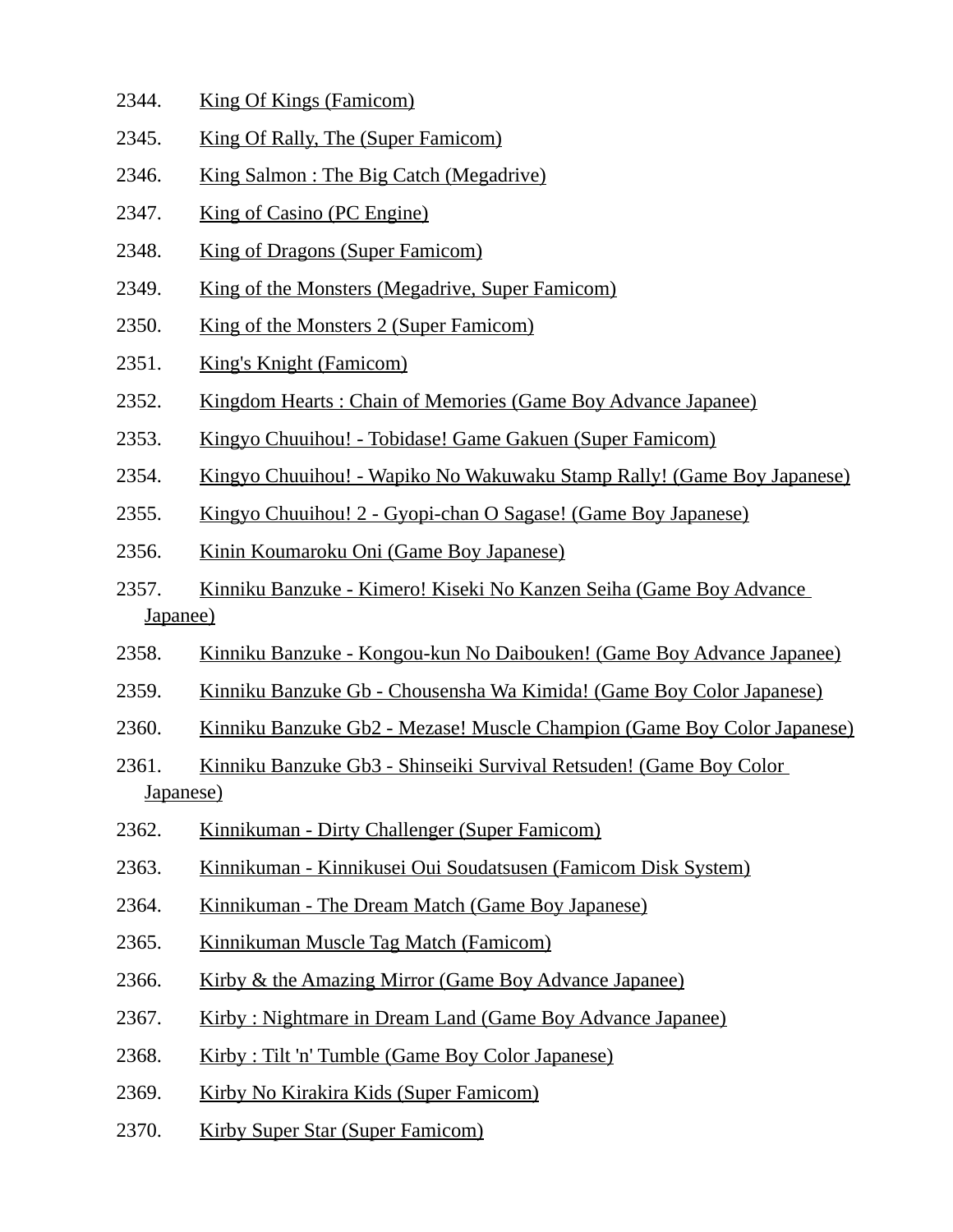- 2371. Kirby's Adventure (Famicom)
- 2372. Kirby's Block Ball (Game Boy Japanese)
- 2373. Kirby's Dream Land (Game Boy Japanese)
- 2374. Kirby's Dream Land 2 (Game Boy Japanese)
- 2375. Kirby's Dream Land 3 (Super Famicom)
- 2376. Kirby's Pinball Land (Game Boy Japanese)
- 2377. Kirby's Star Stacker (Game Boy Japanese)
- 2378. Kisekae Monogatari (Game Boy Color Japanese)
- 2379. Kisekae Series 2 Oshare Nikki (Game Boy Color Japanese)
- 2380. Kisekae Series 3 Kisekae Hamster (Game Boy Color Japanese)
- 2381. Kisekko Gurumii Chesty To Nuigurumi-tachi No Mahou No Bouken (Game Boy Advance Japanee)
- 2382. Kishi Densetsu (Megadrive)
- 2383. Kishin Douji Zenki Battle Raiden (Super Famicom)
- 2384. Kishin Douji Zenki Denei Raibu (Super Famicom)
- 2385. Kishin Douji Zenki Tenchi Meidou (Super Famicom)
- 2386. Kishin Kourinden Oni (Super Famicom)
- 2387. Kisou Louga (PC Engine CD)
- 2388. Kisou Louga 2 The Ends Of Shangrila (PC Engine CD)
- 2389. Kiss Shot (Megadrive)
- 2390. Kiss X Kiss Seirei Gakuen (Game Boy Advance Japanee)
- 2391. Kitchen Panic (Game Boy Japanese)
- 2392. Kiteretsu Daihyakka (Famicom)
- 2393. Kiteretsu Daihyakka Bouken Ooedo Juraki (Game Boy Japanese)
- 2394. Kiteretsu Daihyakka Choujikuu Sugoroku (Super Famicom)
- 2395. Kiwame Mahjong Deluxe Mirai Senshi 21 (Game Boy Advance Japanee)
- 2396. Kizuchida Quiz Da Gen-san Da! (Game Boy Japanese)
- 2397. Klax (Famicom, Megadrive, PC Engine)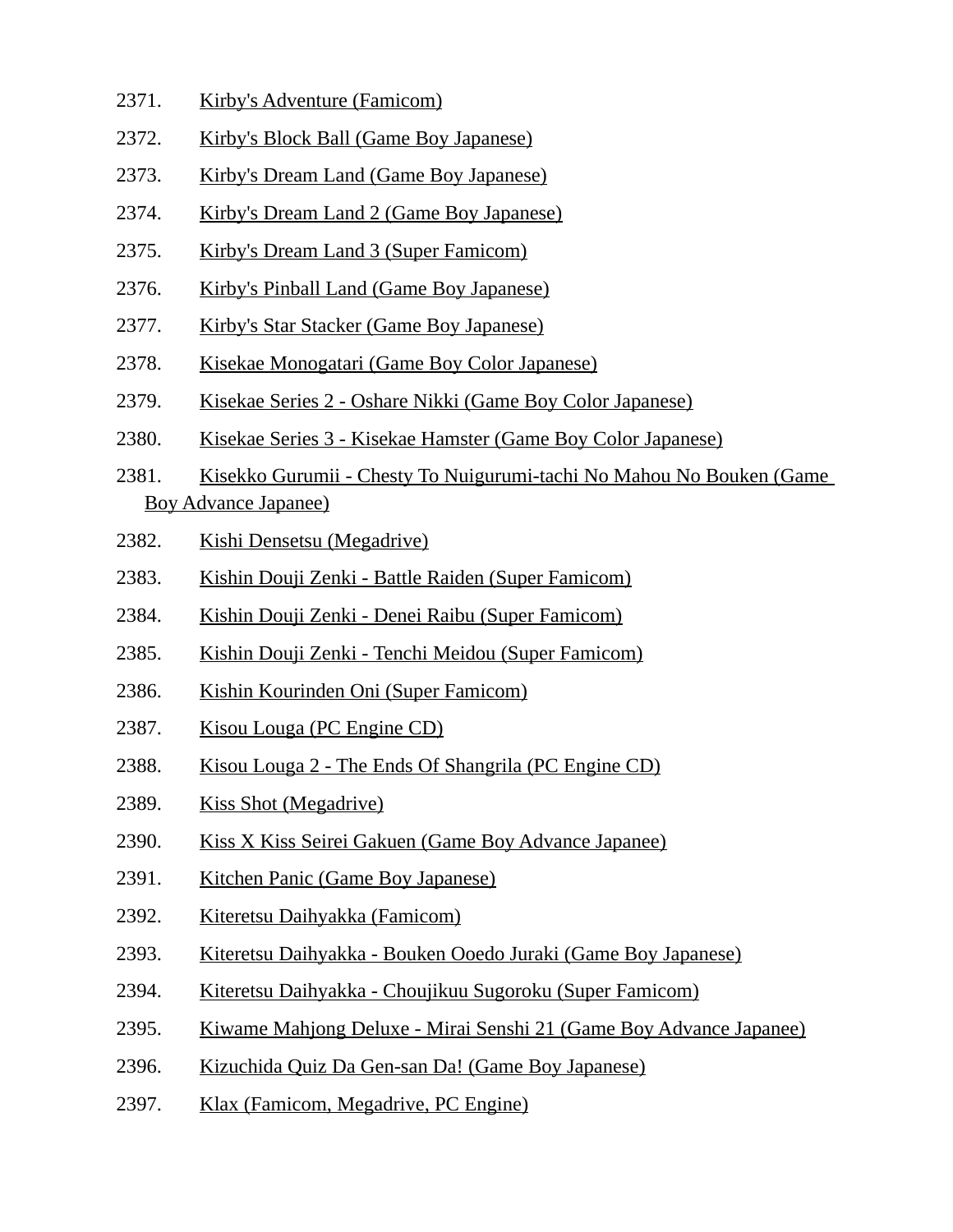- 2398. Klax (Hudson Soft) (Game Boy Japanese)
- 2399. Klonoa 2 : Dream Champ Tournament (Game Boy Advance Japanee)
- 2400. Klonoa : Empire of Dreams (Game Boy Advance Japanee)
- 2401. Klonoa Heroes Densetsu No Star Medal (Game Boy Advance Japanee)
- 2402. Knight Move (Famicom Disk System)
- 2403. Knight Quest (Game Boy Japanese)
- 2404. Knight Rider (Famicom)
- 2405. Knight Rider Special (PC Engine)
- 2406. Knights of the Round (Super Famicom)
- 2407. Ko Seiki Beast Sanjuushi Gaia Fukkatsu Kanketsu-hen (PC Engine CD)
- 2408. Koguru Guruguru Guruguru To Nakayoshi (Game Boy Color Japanese)
- 2409. Koi Wa Kakehiki (Game Boy Japanese)
- 2410. Koinu To Issho Aijou Monogatari (Game Boy Advance Japanee)
- 2411. Koinu To Issho 2 Aijou Monogatari (Game Boy Advance Japanee)
- 2412. Koinu-chan No Hajimete No Osanpo Koinu No Kokoro Ikusei Game (Game Boy Advance Japanee)
- 2413. Konami Collector's Series : Arcade Advanced (Game Boy Advance Japanee)
- 2414. Konami Gb Collection Vol.1 (Game Boy Japanese)
- 2415. Konami Gb Collection Vol.2 (Game Boy Japanese)
- 2416. Konami Gb Collection Vol.3 (Game Boy Japanese)
- 2417. Konami Gb Collection Vol.4 (Game Boy Japanese)
- 2418. Konami Krazy Racers (Game Boy Advance Japanee)
- 2419. Konami Tennis (Famicom Disk System)
- 2420. Konamic Ice Hockey (Famicom Disk System)
- 2421. Konchuu Fighters (Game Boy Color Japanese)
- 2422. Konchuu Hakase (Game Boy Japanese)
- 2423. Konchuu Hakase 2 (Game Boy Color Japanese)
- 2424. Konchuu Hakase 3 (Game Boy Color Japanese)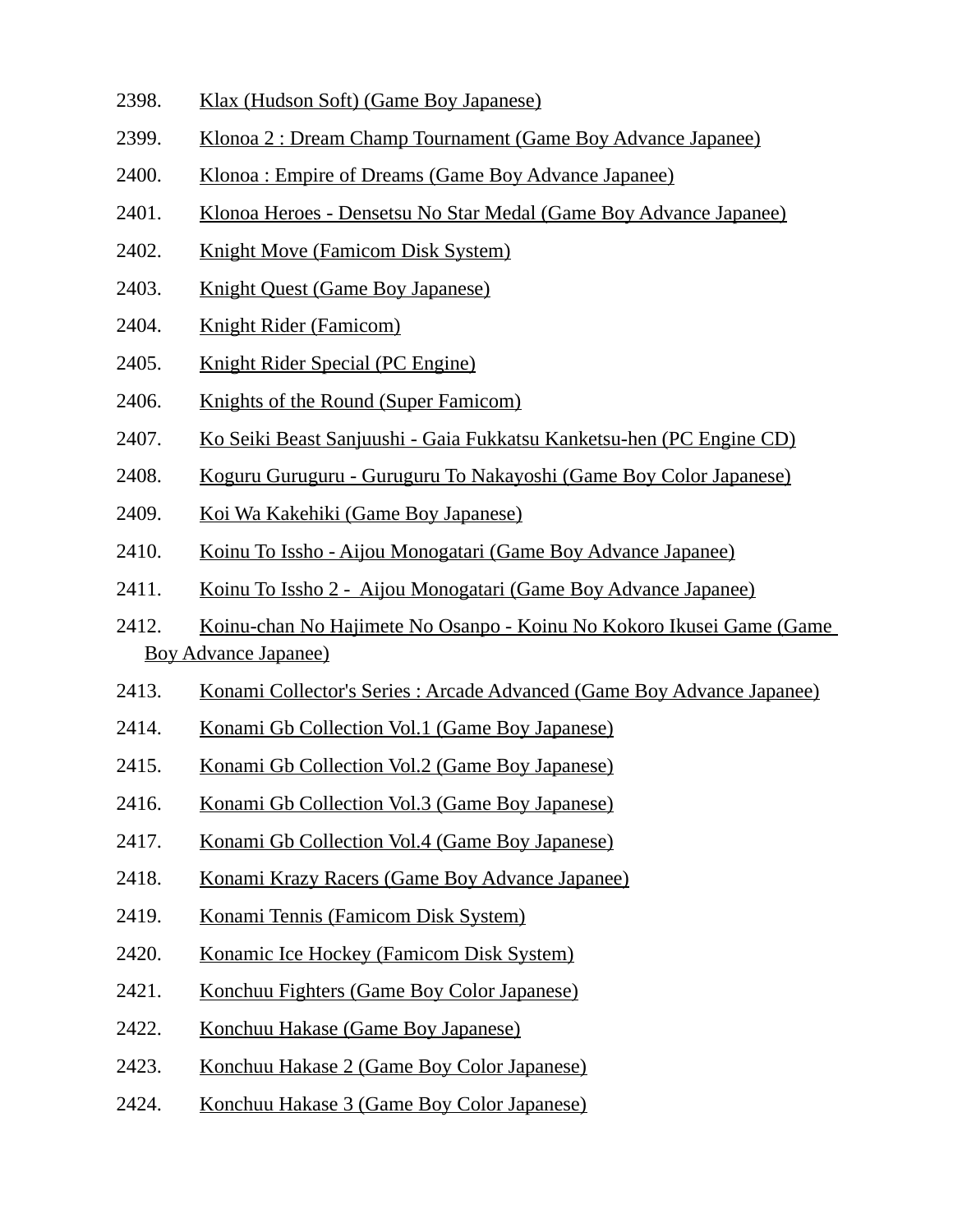- 2425. Konchuu Monster Battle Master (Game Boy Advance Japanee)
- 2426. Konchuu Monster Battle Stadium (Game Boy Advance Japanee)
- 2427. Konchuu No Mori No Daibouken Fushigi Na Sekai No Juunin-tachi (Game Boy Advance Japanee)
- 2428. Koneko Monogatari The Adventures Of Chatran (Famicom Disk System)
- 2429. Konjiki No Gashbell!! Makai No Bookmark (Game Boy Advance Japanee)
- 2430. Konjiki No Gashbell!! Unare! Yuujou No Zakeru (Game Boy Advance Japanee)
- 2431. Konjiki No Gashbell!! Unare! Yuujou No Zakeru 2 (Game Boy Advance Japanee)
- 2432. Konjiki No Gashbell!! The Card Battle For Gba (Game Boy Advance Japanee)
- 2433. Konjiki No Gashbell!! Yuujou No Zakeru Dream Tag Tournament (Game Boy Advance Japanee)
- 2434. Konpeki No Kantai (Super Famicom)
- 2435. Kore Ga Pro Yakyuu '89 (PC Engine)
- 2436. Kore Ga Pro Yakyuu '90 (PC Engine)
- 2437. Koro Koro Puzzle Happy Panechu! (Game Boy Advance Japanee)
- 2438. Korodice (Game Boy Japanese)
- 2439. Koto Battle Tengai No Morihito (Game Boy Color Japanese)
- 2440. Kotoba No Puzzle Mojipittan Advance (Game Boy Advance Japanee)
- 2441. Kouchuu Ouja Mushiking Greatest Champion e no Michi (Game Boy Advance Japanee)
- 2442. Koukiatsu Boy (Game Boy Japanese)
- 2443. Koukou Juken Advance Series Eigo Koubun Hen 26 Units Shuuroku (Game Boy Advance Japanee)
- 2444. Koukou Juken Advance Series Eijukugo Hen 650 Phrases Shuuroku (Game Boy Advance Japanee)
- 2445. Koukou Juken Advance Series Eitango Hen 2000 Words Shuuroku (Game Boy Advance Japanee)
- 2446. Kouryaku Casino Bar (Super Famicom)
- 2447. Kouryuu Densetsu Villgust Kieta Shoujo (Super Famicom)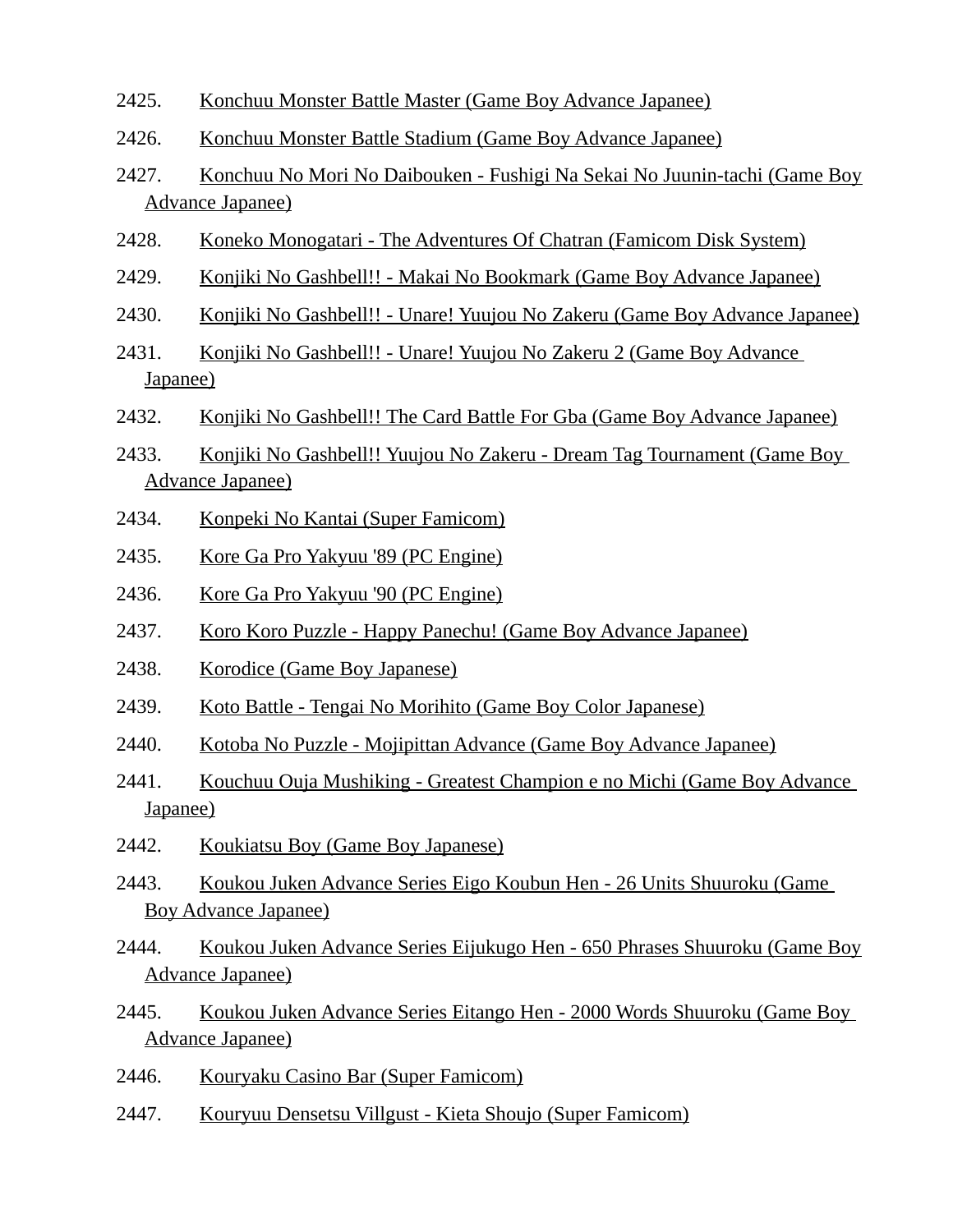| 2448. | Koushien (Famicom)         |
|-------|----------------------------|
| 2449. | Koushien 2 (Super Famicom) |

- 2450. Koushien 3 (Super Famicom)
- 2451. Koushien 4 (Super Famicom)
- 2452. Koushien Pocket (Game Boy Color Japanese)
- 2453. Kousoku Shikou Shougi Ou (Super Famicom)
- 2454. Koutetsu No Kishi (Super Famicom)
- 2455. Koutetsu No Kishi 2 Sabaku No Rommel Gundan (Super Famicom)
- 2456. Koutetsu No Kishi 3 Gekitotsu Europe Sensen (Super Famicom)
- 2457. Krusty's Fun House (Game Boy Japanese)
- 2458. Krusty's Super Fun House (Super Famicom)
- 2459. Kujaku Ou (Famicom)
- 2460. Kujaku Ou II (Famicom)
- 2461. Kuma no Puutarou Takara Sagashi da Ooiri Game Ba (Game Boy Japanese)
- 2462. Kung Fu (Famicom)
- 2463. Kunio Kun Nekketsu Collection 1 (Game Boy Advance Japanee)
- 2464. Kunio Kun Nekketsu Collection 2 (Game Boy Advance Japanee)
- 2465. Kunio Kun Nekketsu Collection 3 (Game Boy Advance Japanee)
- 2466. Kunio No Oden (Super Famicom)
- 2467. Kunio-kun No Dodge Ball Da Yo Zenin Shgo (Super Famicom)
- 2468. Kunio-kun no Nekketsu Soccer League (Famicom)
- 2469. Kurogane Hiroshi no Yosou Daisuki! Kachiuma Densetsu (Famicom)
- 2470. Kurohige No Golf Shiyouyo (Game Boy Advance Japanee)
- 2471. Kurohige No Kurutto Jintori (Game Boy Advance Japanee)
- 2472. Kuru Kuru Kururin (Game Boy Advance Japanee)
- 2473. Kururin Paradise (Game Boy Advance Japanee)
- 2474. Kuusou Kagaku Sekai Gulliver Boy (PC Engine CD, Super Famicom)
- 2475. Kuusou Kagaku Sekai Gulliver Boy Kuusou Kagaku P (Game Boy Japanese)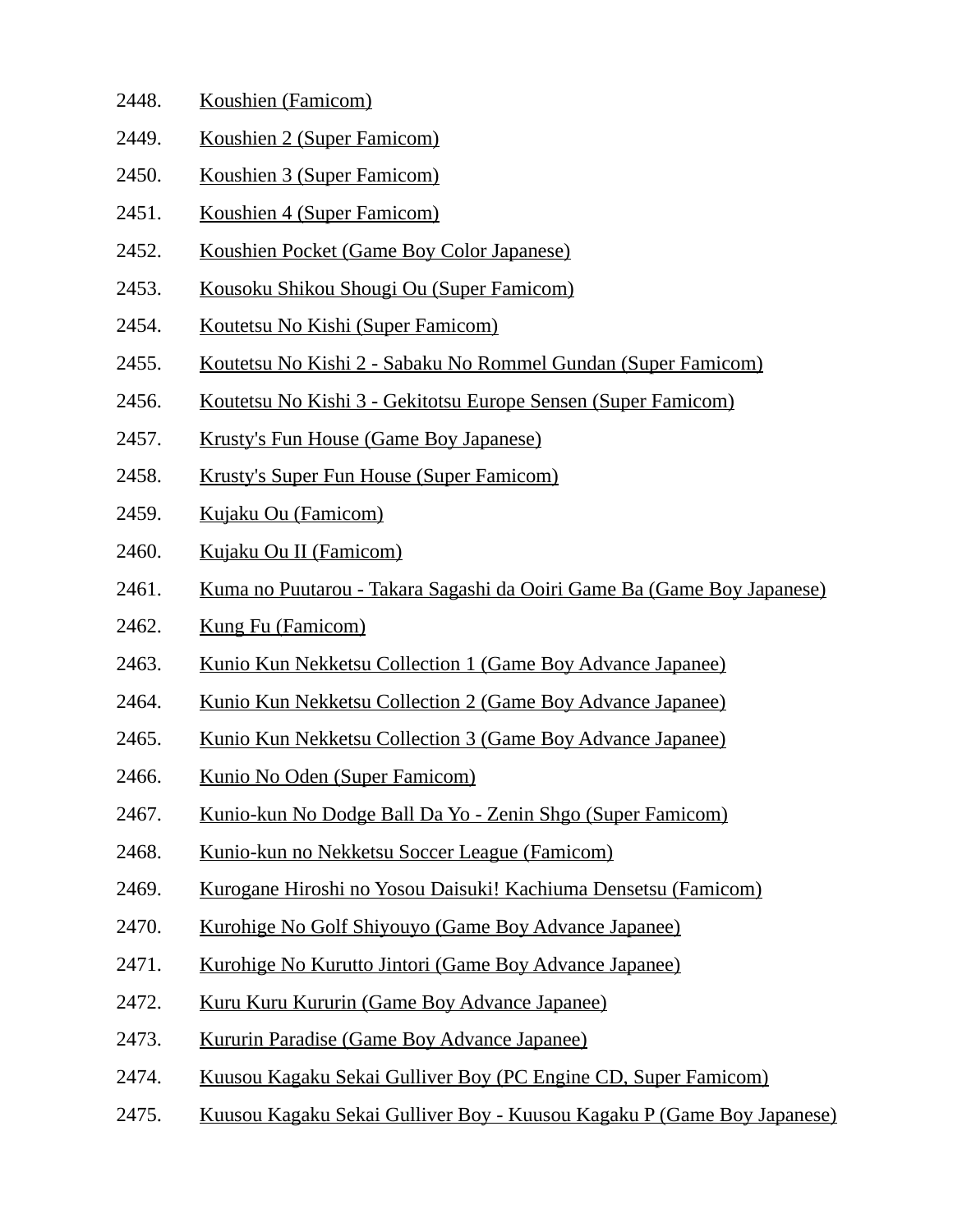- 2476. Kwirk : He's A-maze-ing! (Game Boy Japanese)
- 2477. Kyatto Ninden Teyandee (Famicom)
- 2478. Kyle Petty's No Fear Racing (Super Famicom)
- 2479. Kyonshiizu 2 (Famicom)
- 2480. Kyouryuu Sentai Zyuranger (Famicom)
- 2481. Kyuukai Douchuuki (Megadrive)
- 2482. Kyuukyoku Harikiri Koushien (Famicom)
- 2483. Kyuukyoku Harikiri Stadium (Famicom)
- 2484. Kyuukyoku Harikiri Stadium '88 Senshu Shin Data Version (Famicom)
- 2485. Kyuukyoku Harikiri Stadium III (Famicom)
- 2486. Kyuukyoku Harikiri Stadium: Heisei Gannen Ban (Famicom)
- 2487. Kyuukyoku Mahjong Idol Graphics (PC Engine)
- 2488. Kyuukyoku Mahjong II (PC Engine)
- 2489. Kyuukyoku Tiger (PC Engine)
- 2490. Kyuyaku Megami Tensei (Super Famicom)
- 2491. L'Empereur (Famicom)
- 2492. L-dis (PC Engine CD)
- 2493. LEGO Star Wars : The Video Game (Game Boy Advance Japanee)
- 2494. LHX Attack Chopper (Megadrive)
- 2495. La Russa Baseball 95 (Megadrive)
- 2496. LaSalle Ishii no Child's Quest (Famicom)
- 2497. Labyrinth (Famicom)
- 2498. Lady Phantom (PC Engine CD)
- 2499. Lady Stalker (Super Famicom)
- 2500. Lady Sword (PC Engine)
- 2501. Lagoon (Super Famicom)
- 2502. Lagrange Point (Famicom)
- 2503. Landstalker (Megadrive)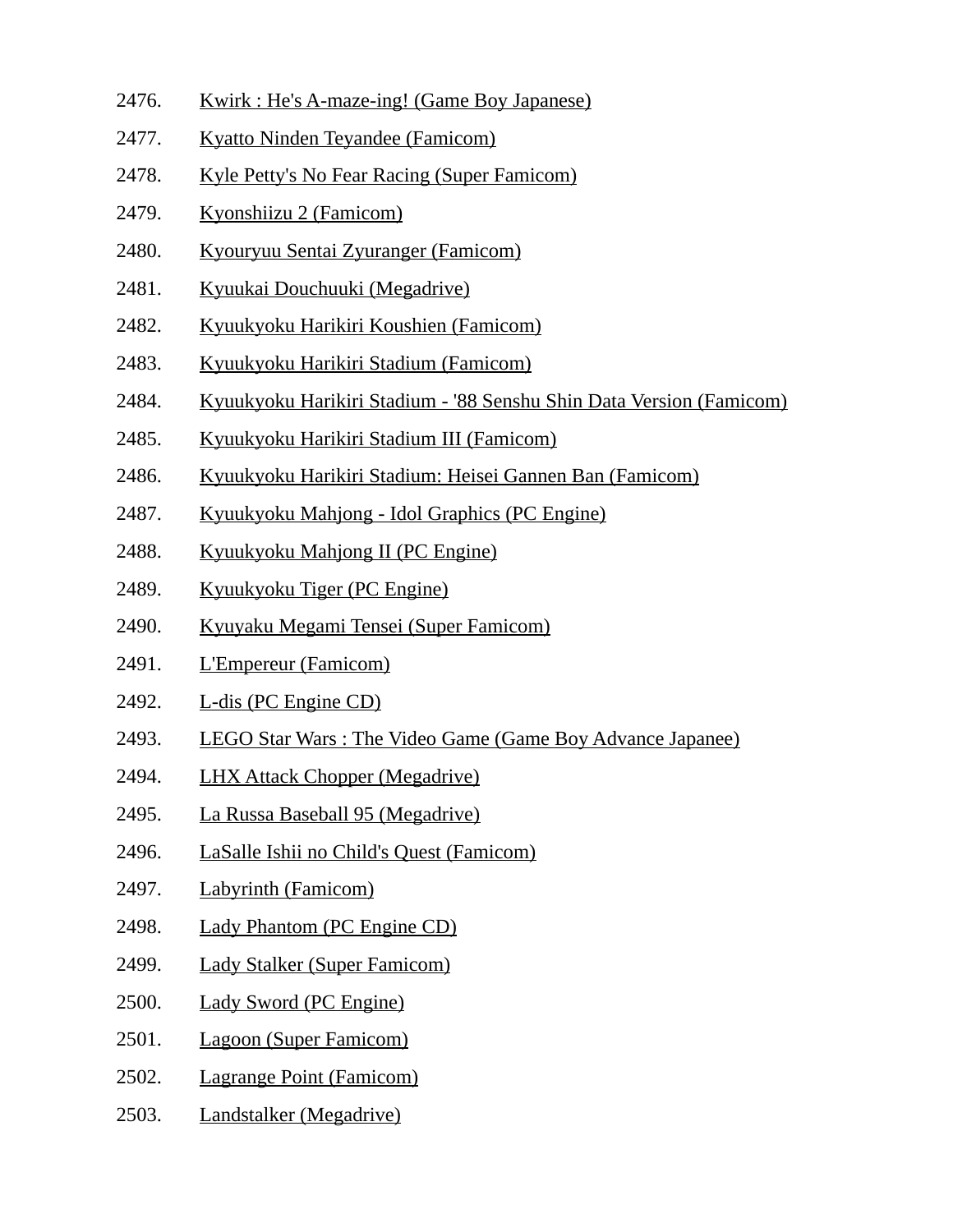- 2504. Langrisser Hikari No Matsuei (PC Engine CD)
- 2505. Langrisser 2 (Megadrive)
- 2506. Laplace No Ma (PC Engine CD, Super Famicom)
- 2507. Lara Croft Tomb Raider : The Prophecy (Game Boy Advance Japanee)
- 2508. Laser Invasion (Famicom)
- 2509. Last Alert (PC Engine CD)
- 2510. Last Armageddon (Famicom, PC Engine CD)
- 2511. Last Battle (Megadrive)
- 2512. Last Battle, The (Super Famicom)
- 2513. Last Bible 3 (Super Famicom)
- 2514. Law of the West (Famicom)
- 2515. Layla (Famicom)
- 2516. Leading Company (Super Famicom)
- 2517. Leading Jockey (Super Famicom)
- 2518. Leading Jockey 2 (Super Famicom)
- 2519. Lee Trevino's Fighting Golf (Famicom)
- 2520. Legend Of Dynamic Goushouden Houkai No Rondo (Game Boy Advance Japanee)
- 2521. Legend of Hero Tonma (PC Engine)
- 2522. Legend of the River King 2 (Game Boy Color Japanese)
- 2523. Legend of the River King GB (Game Boy Japanese)
- 2524. Legend: Ashita e no Tsubasa (Game Boy Japanese)
- 2525. Legendz Sign Of Nekuromu (Game Boy Advance Japanee)
- 2526. Legendz Yomigaeru Shiren No Shima (Game Boy Advance Japanee)
- 2527. Lemmings (Game Boy Japanese, Megadrive, Super Famicom)
- 2528. Lemmings 2 : The Tribes (Super Famicom)
- 2529. Lennus 2 Fuuin No Shito (Super Famicom)
- 2530. Les Chevaliers du Zodiaque (Famicom)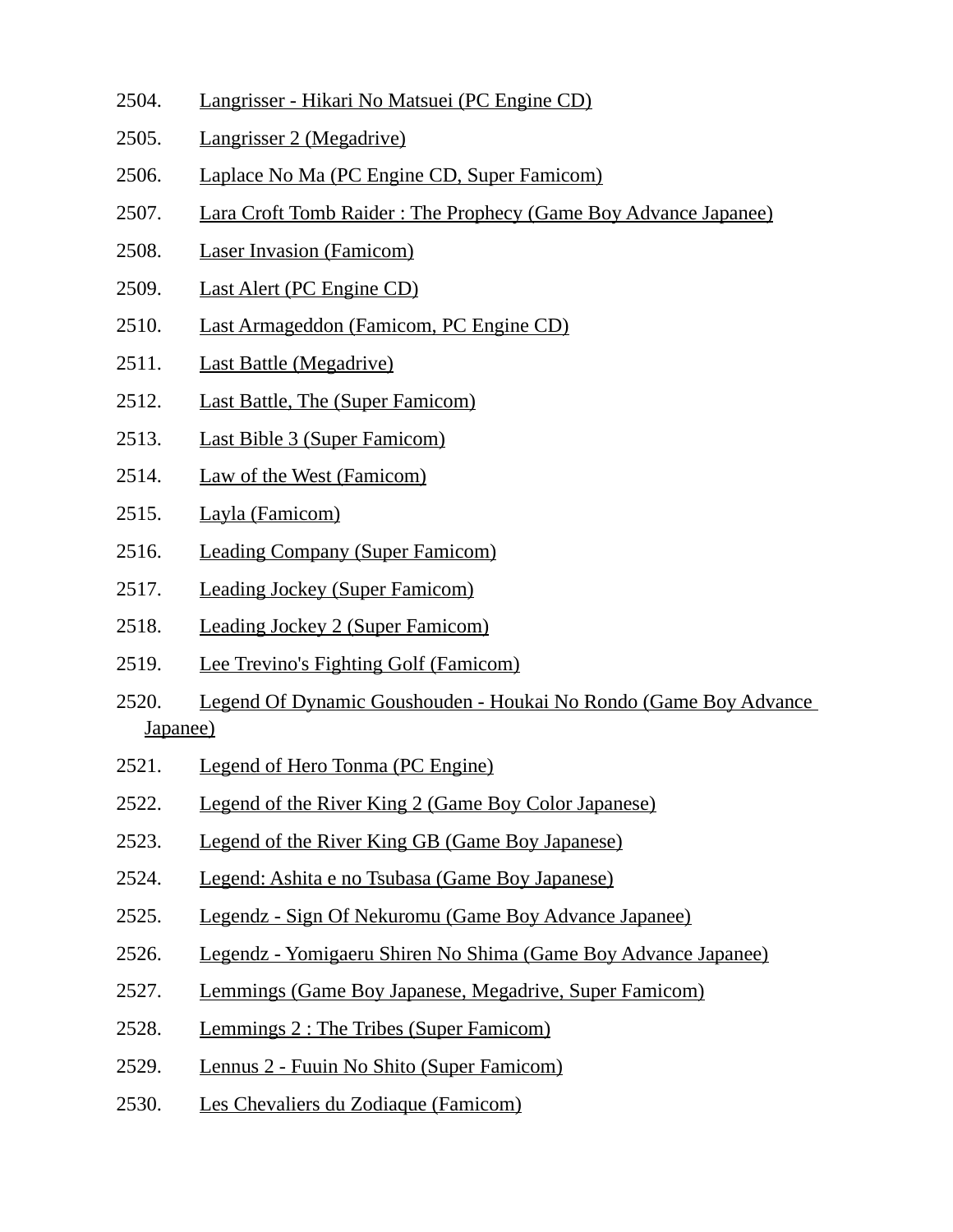- 2531. Lester the Unlikely (Super Famicom)
- 2532. Lethal Enforcers (Mega CD, Megadrive, Super Famicom)
- 2533. Lethal Enforcers II : Gun Fighters (Mega CD)
- 2534. Lethal Weapon (Super Famicom)
- 2535. Libble Rabble (Super Famicom)
- 2536. Liberty or Death (Super Famicom)
- 2537. Licca-chan No Oshare Nikki (Game Boy Advance Japanee)
- 2538. Life Force (Famicom)
- 2539. Light Crusader (Megadrive)
- 2540. Light Fantasy (Super Famicom)
- 2541. Light Fantasy 2 (Super Famicom)
- 2542. Lightening Force : Quest for the Darkstar (Megadrive)
- 2543. Lil' Monster (Game Boy Color Japanese)
- 2544. Lilliput Oukoku Lillimoni To Issho Puni! (Game Boy Advance Japanee)
- 2545. Lilo & Stitch (Game Boy Advance Japanee)
- 2546. Linda Cube (PC Engine CD)
- 2547. Link No Bouken The Legend Of Zelda 2 (Famicom Disk System)
- 2548. Lipple Island (Famicom)
- 2549. Little Buster Q (Game Boy Advance Japanee)
- 2550. Little Magic (Famicom, Game Boy Color Japanese, Super Famicom)
- 2551. Little Master Nijiiro No Maseki (Super Famicom)
- 2552. Little Master Raikuban No Densetsu (Game Boy Japanese)
- 2553. Little Master 2 Raikou No Kishi (Game Boy Japanese)
- 2554. Little Nemo : The Dream Master (Famicom)
- 2555. Little Ninja Brothers (Famicom)
- 2556. Little Patissier Cake No Oshiro (Game Boy Advance Japanee)
- 2557. Live A Live (Super Famicom)
- 2558. Lock On (Super Famicom)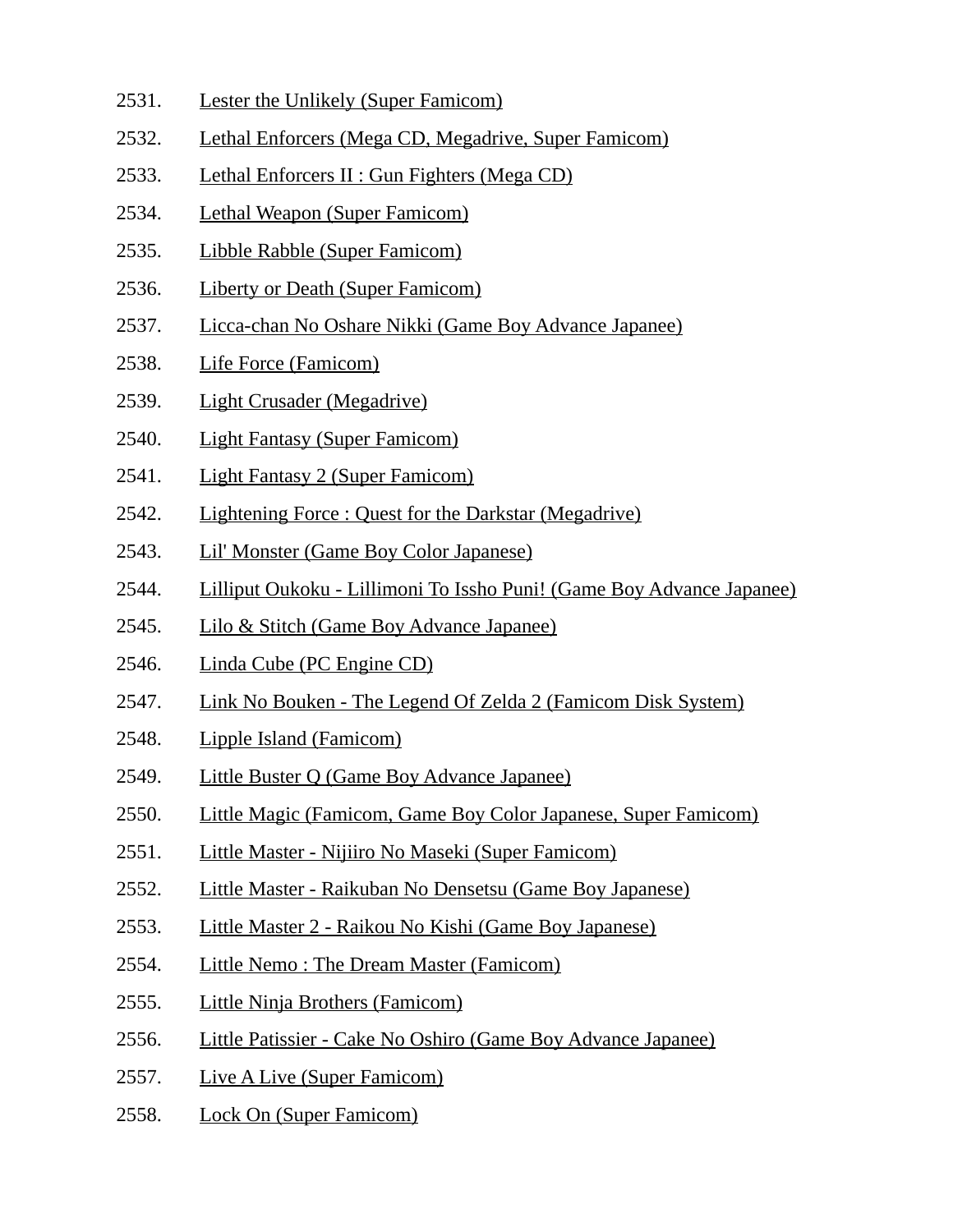- 2559. Lock'n Chase (Game Boy Japanese)
- 2560. Lode Runner (Famicom, Game Boy Advance Japanee)
- 2561. Lode Runner Domudomu Dan No Yabou (Game Boy Color Japanese)
- 2562. Lode Runner Lost Labyrinth (PC Engine)
- 2563. Lode Runner Twin Justy To Liberty No Daibouken (Super Famicom)
- 2564. Lodoss Tou Senki (Super Famicom)
- 2565. Lodoss Tou Senki Record Of Lodoss War (PC Engine CD)
- 2566. Lodoss Tou Senki 2 Record Of Lodoss War (PC Engine CD)
- 2567. Lodoss-tou Senki Eiyuu Kishiden Gb (Game Boy Color Japanese)
- 2568. Lodoss-tou Senki Eiyuu Sensou (Mega CD)
- 2569. Logos Panic Goaisatsu (Super Famicom)
- 2570. Loom (PC Engine CD)
- 2571. Looney Tunes (Game Boy Japanese)
- 2572. Looney Tunes Collector : Alert! (Game Boy Color Japanese)
- 2573. Loopz (Game Boy Japanese)
- 2574. Loppi Puzzle Magazine Hirameku Puzzle Dai-2-gou (Game Boy Color Japanese)
- 2575. Loppi Puzzle Magazine Hirameku Puzzle Dai-3-gou (Game Boy Color Japanese)
- 2576. Loppi Puzzle Magazine Hirameku Puzzle Soukangou (Game Boy Color Japanese)
- 2577. Loppi Puzzle Magazine Kangaeru Puzzle Dai-2-gou (Game Boy Color Japanese)
- 2578. Loppi Puzzle Magazine Kangaeru Puzzle Dai-3-gou (Game Boy Color Japanese)
- 2579. Loppi Puzzle Magazine Kangaeru Puzzle Soukangou (Game Boy Color Japanese)
- 2580. Lord Monarch (Super Famicom)
- 2581. Lord Monarch Tokoton Sentou Densetsu (Megadrive)
- 2582. Lord Of Wars (PC Engine CD)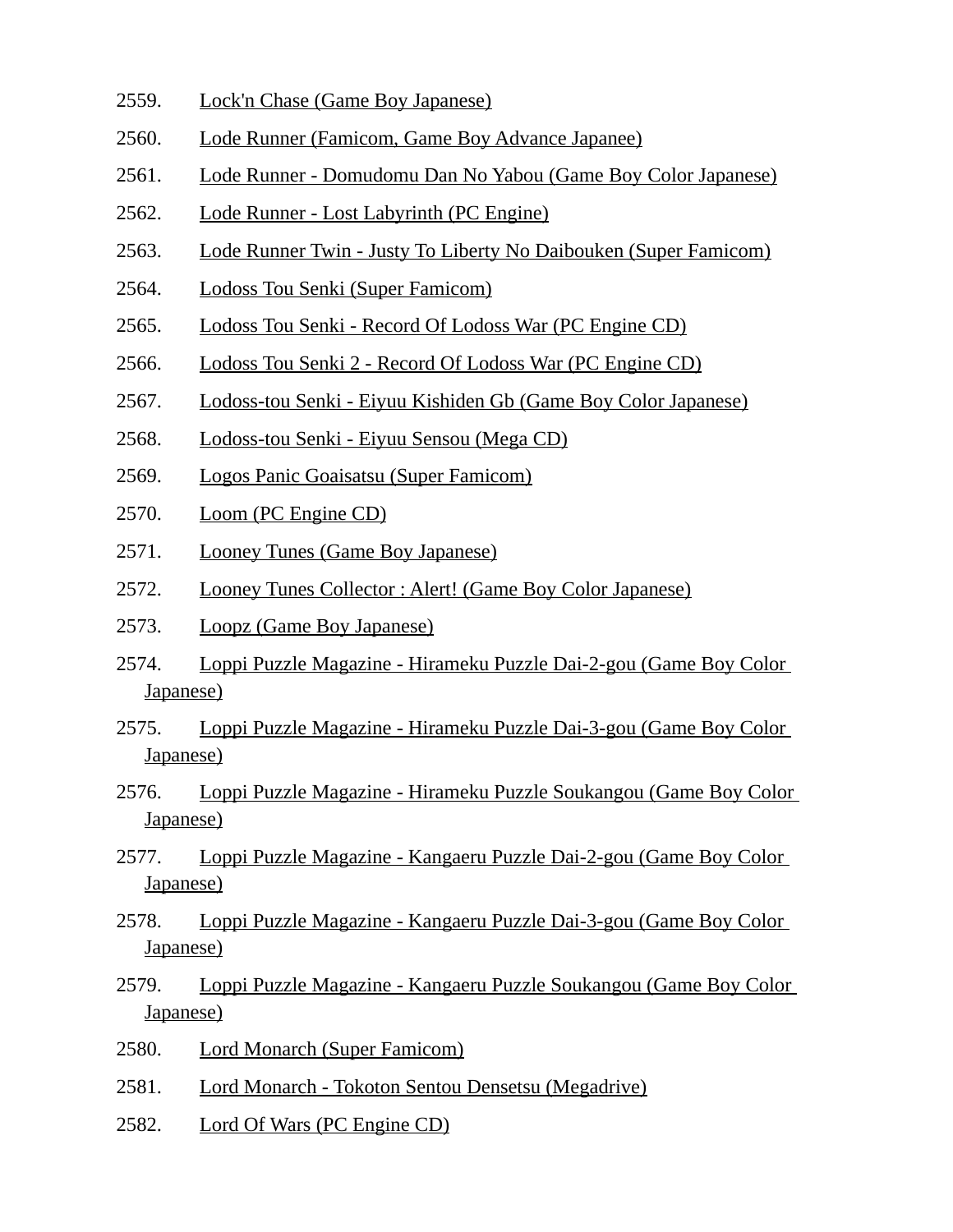- 2583. Lords Of The Rising Sun (PC Engine CD)
- 2584. Lords of Thunder (PC Engine CD)
- 2585. Lost Word of JeNnY: Ushinawareta Message (Famicom)
- 2586. Lot Lot (Famicom)
- 2587. Love Hina Advance Shukufuku No Kane Wa Naru Kana (Game Boy Advance Japanee)
- 2588. Love Hina Party (Game Boy Color Japanese)
- 2589. Love Hina Pocket (Game Boy Color Japanese)
- 2590. Love Quest (Super Famicom)
- 2591. Luca No Puzzle De Daibouken! (Game Boy Color Japanese)
- 2592. Lucle (Game Boy Japanese)
- 2593. Lufia & the Fortress of Doom (Super Famicom)
- 2594. Lufia : The Ruins of Lore (Game Boy Advance Japanee)
- 2595. Lufia II : Rise of the Sinistrals (Super Famicom)
- 2596. Lufia: The Legend Returns (Game Boy Color Japanese)
- 2597. Lunar : Eternal Blue (Mega CD)
- 2598. Lunar: The Silver Star (Mega CD)
- 2599. Lunar Chase (Game Boy Japanese)
- 2600. Lunar Lander (Game Boy Japanese)
- 2601. Lunar Legend (Game Boy Advance Japanee)
- 2602. Lunar Pool (Famicom)
- 2603. Lupin Sansei Densetsu No Hihou O Oe! (Super Famicom)
- 2604. Lupin Sansei Pandora No Isan (Famicom)
- 2605. Lutter (Famicom Disk System)
- 2606. M.C. Mario (Famicom)
- 2607. MIG-29 Fighter Pilot (Megadrive)
- 2608. MLBPA Baseball (Super Famicom)
- 2609. MUSHA : Metallic Uniframe Super Hybrid Armor (Megadrive)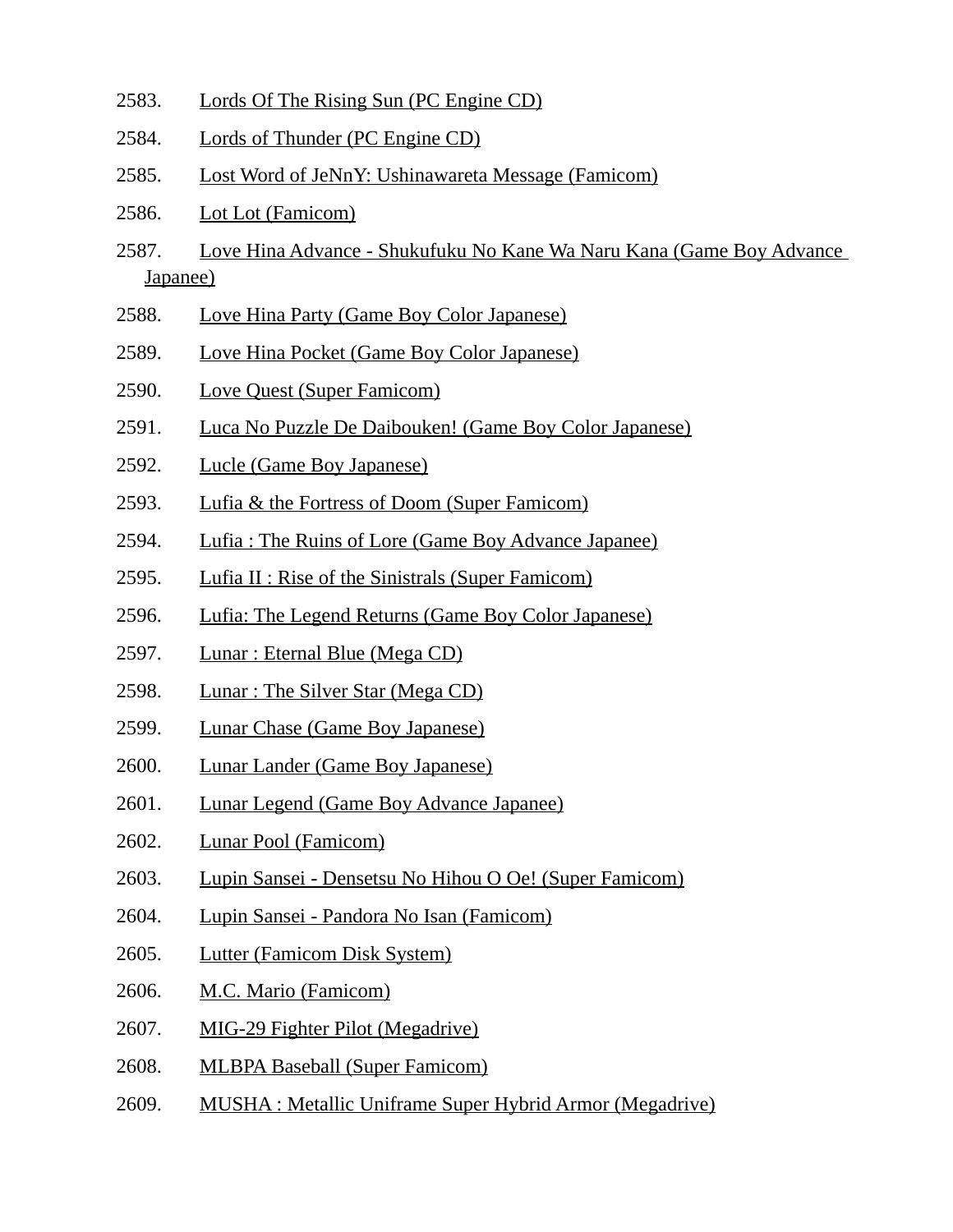- 2610. Mach Go Go Go (Game Boy Japanese)
- 2611. Mach Rider (Famicom)
- 2612. Macross 7 Ginga No Heart O Furuwasero!! (Game Boy Color Japanese)
- 2613. Madagascar (Game Boy Advance Japanee)
- 2614. Madden NFL '94 (Megadrive, Super Famicom)
- 2615. Madoola no Tsubasa (Famicom)
- 2616. Madou Monogatari Hanamaru Daiyouchienji (Super Famicom)
- 2617. Madou Monogatari I (Megadrive, PC Engine CD)
- 2618. Maer Heaven Knockin' On Heaven's Door (Game Boy Advance Japanee)
- 2619. Maerchen Club (Game Boy Japanese)
- 2620. Maerchen Maze (PC Engine)
- 2621. Maerchen Veil (Famicom Disk System)
- 2622. MagMax (Famicom)
- 2623. Magi Nation (Game Boy Advance Japanee)
- 2624. Magic Candle, The (Famicom)
- 2625. Magic Darts (Famicom)
- 2626. Magic Knight Rayearth (Game Boy Japanese)
- 2627. Magic Knight Rayearth 2nd : The Missing Colors (Game Boy Japanese)
- 2628. Magic Sword (Super Famicom)
- 2629. Magical Chase (PC Engine)
- 2630. Magical Chase GB Minarai Mahoutsukai Kenja no Ta (Game Boy Color Japanese)
- 2631. Magical Dinosaur Tour (PC Engine CD)
- 2632. Magical Drop (Super Famicom)
- 2633. Magical Drop 2 (Super Famicom)
- 2634. Magical Hat no Buttopi Turbo (Megadrive)
- 2635. Magical Houshin (Game Boy Advance Japanee)
- 2636. Magical Kid's Doropie (Famicom)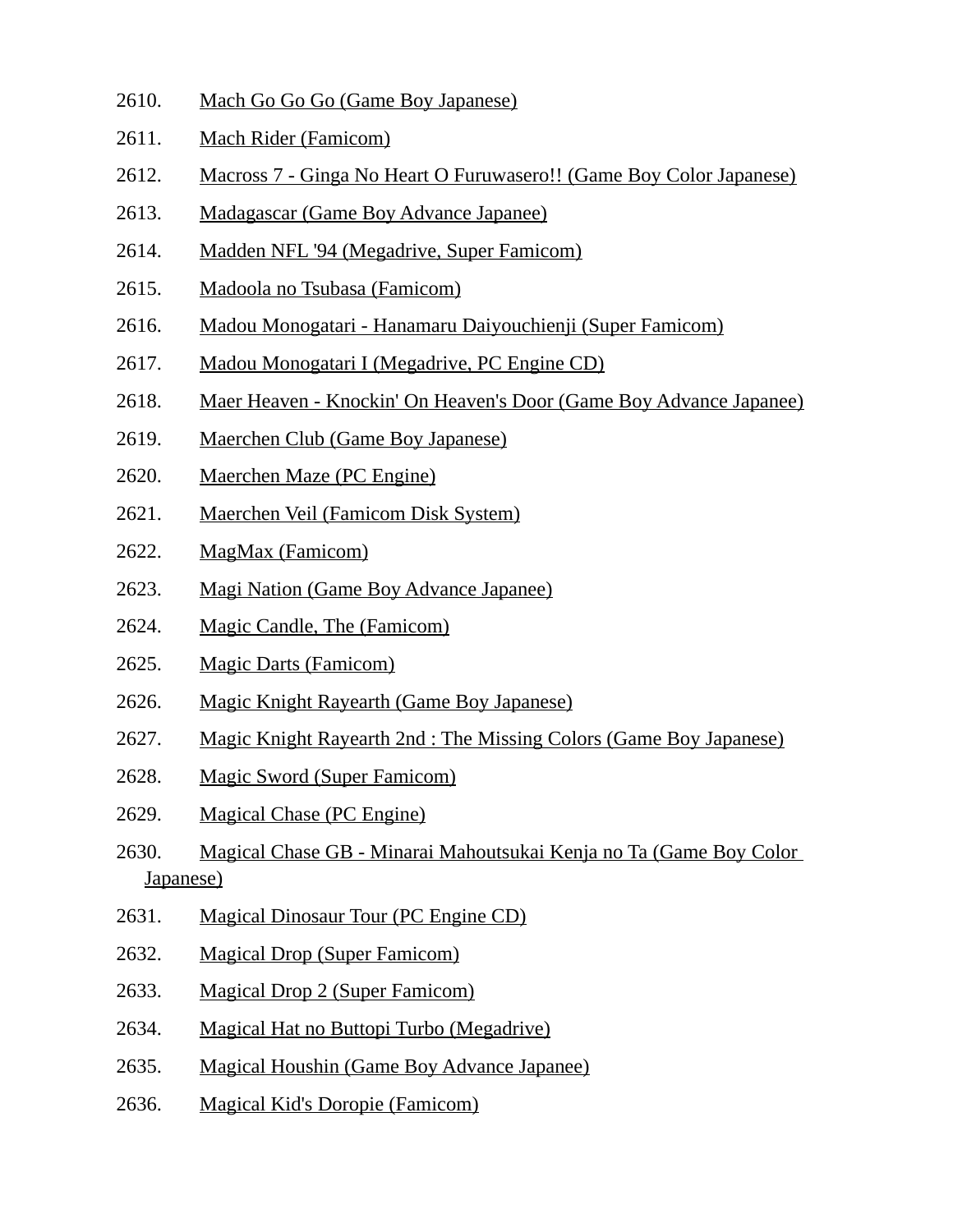- 2637. Magical Pop'n (Super Famicom)
- 2638. Magical Quest 2 Starring Mickey & Minnie (Game Boy Advance Japanee)
- 2639. Magical Quest 3 Starring Mickey & Donald (Game Boy Advance Japanee)
- 2640. Magical Quest Starring Mickey & Minnie (Game Boy Advance Japanee)
- 2641. Magical Taruruuto-kun (Game Boy Japanese, Megadrive)
- 2642. Magical Taruruuto-kun Fantastic World!! (Famicom)
- 2643. Magical Taruruuto-kun Magic Adventure (Super Famicom)
- 2644. Magical Taruruuto-kun 2 Mahou Daibouken (Famicom)
- 2645. Magical Taruruuto-kun 2 Raibaa Zone Panic!! (Game Boy Japanese)
- 2646. Magical Tetris Challenge (Game Boy Color Japanese)
- 2647. Magical Vacation (Game Boy Advance Japanee)
- 2648. Magicoal (PC Engine CD)
- 2649. Magma Project Hacker (Famicom Disk System)
- 2650. Magna Braban Henreki No Yusha (Super Famicom)
- 2651. Magnum Kiki Ippatsu: Empire City 1931 (Famicom)
- 2652. MahaRaja (Famicom)
- 2653. Mahjong (Famicom, Famicom Disk System)
- 2654. Mahjong Club (Super Famicom)
- 2655. Mahjong Club Nagatacho: Sousaisen (Famicom)
- 2656. Mahjong Cop Ryuu Shiro Ookami no Yabou (Megadrive)
- 2657. Mahjong G Men Nichibutsu Mahjong 3 (Famicom)
- 2658. Mahjong Gakuen Touma Soushirou Toujou (PC Engine)
- 2659. Mahjong Gakuen Mild Touma Soushirou Toujou (PC Engine)
- 2660. Mahjong Gokuu Special (PC Engine)
- 2661. Mahjong Gokuu Tenjiku (Super Famicom)
- 2662. Mahjong Hanjouki (Super Famicom)
- 2663. Mahjong Haou Den Kaiser's Quest (PC Engine)
- 2664. Mahjong Joou (Game Boy Color Japanese)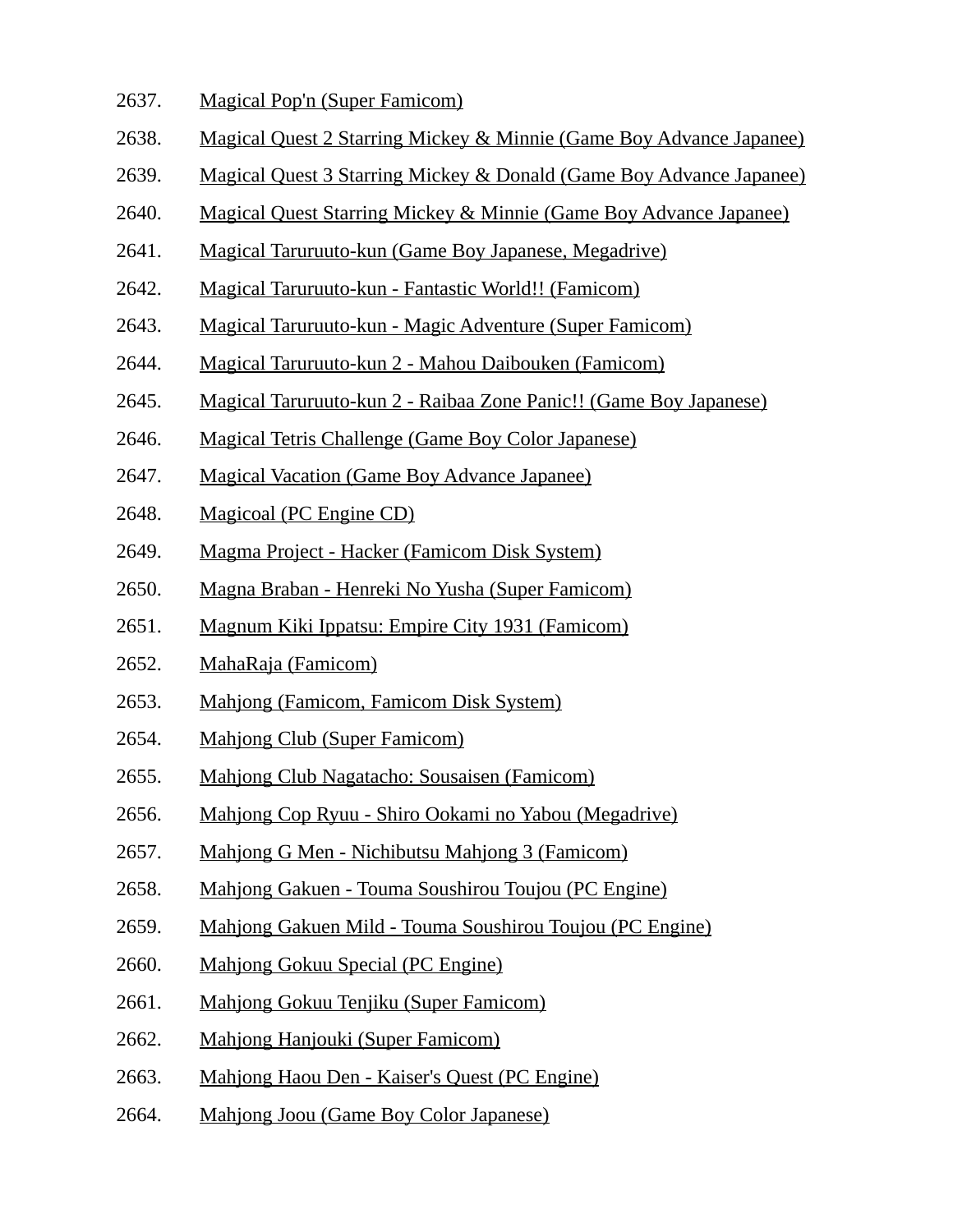- 2665. Mahjong Kazoku (Famicom Disk System)
- 2666. Mahjong Keiji (Game Boy Advance Japanee)
- 2667. Mahjong Lemon Angel (PC Engine CD)
- 2668. Mahjong Quest (Game Boy Color Japanese)
- 2669. Mahjong Rpg Dora Dora Dora (Famicom)
- 2670. Mahjong Sengoku Monogatari (Super Famicom)
- 2671. Mahjong Shikyaku Retsuden Mahjong Wars (PC Engine)
- 2672. Mahjong Taikai (Famicom)
- 2673. Mahjong Taikai 2 (Super Famicom)
- 2674. Mahjong Taisen (Famicom)
- 2675. Mahjong Touhaiden, The (Super Famicom)
- 2676. Mahjong Vanilla Syndrome (PC Engine CD)
- 2677. Mahou Kishi Rayearth (Super Famicom)
- 2678. Mahou No Shoujo Silky Lip (Mega CD)
- 2679. Mahou Poi Poi Poitto! (Super Famicom)
- 2680. Mahou Sensei Negima! Private Lesson Damedesuu Toshokan-jima (Game Boy Advance Japanee)
- 2681. Mahou Sensei Negima! Private Lesson 2 Ojamashimasuu Parasite De Chuu (Game Boy Advance Japanee)
- 2682. Mahou no Princess Minkiimomo: Remember Dream (Famicom)
- 2683. Mahoujin Guruguru (Game Boy Japanese, Super Famicom)
- 2684. Mahoujin Guruguru 2 (Super Famicom)
- 2685. Mail De Cute (Game Boy Advance Japanee)
- 2686. Maison Ikkoku (Famicom, PC Engine)
- 2687. Majaventure: Mahjong Senki (Famicom)
- 2688. Majin Eiyuuden Wataru Gaiden (Famicom)
- 2689. Majin Tensei (Super Famicom)
- 2690. Majin Tensei 2 Spiral Nemesis (Super Famicom)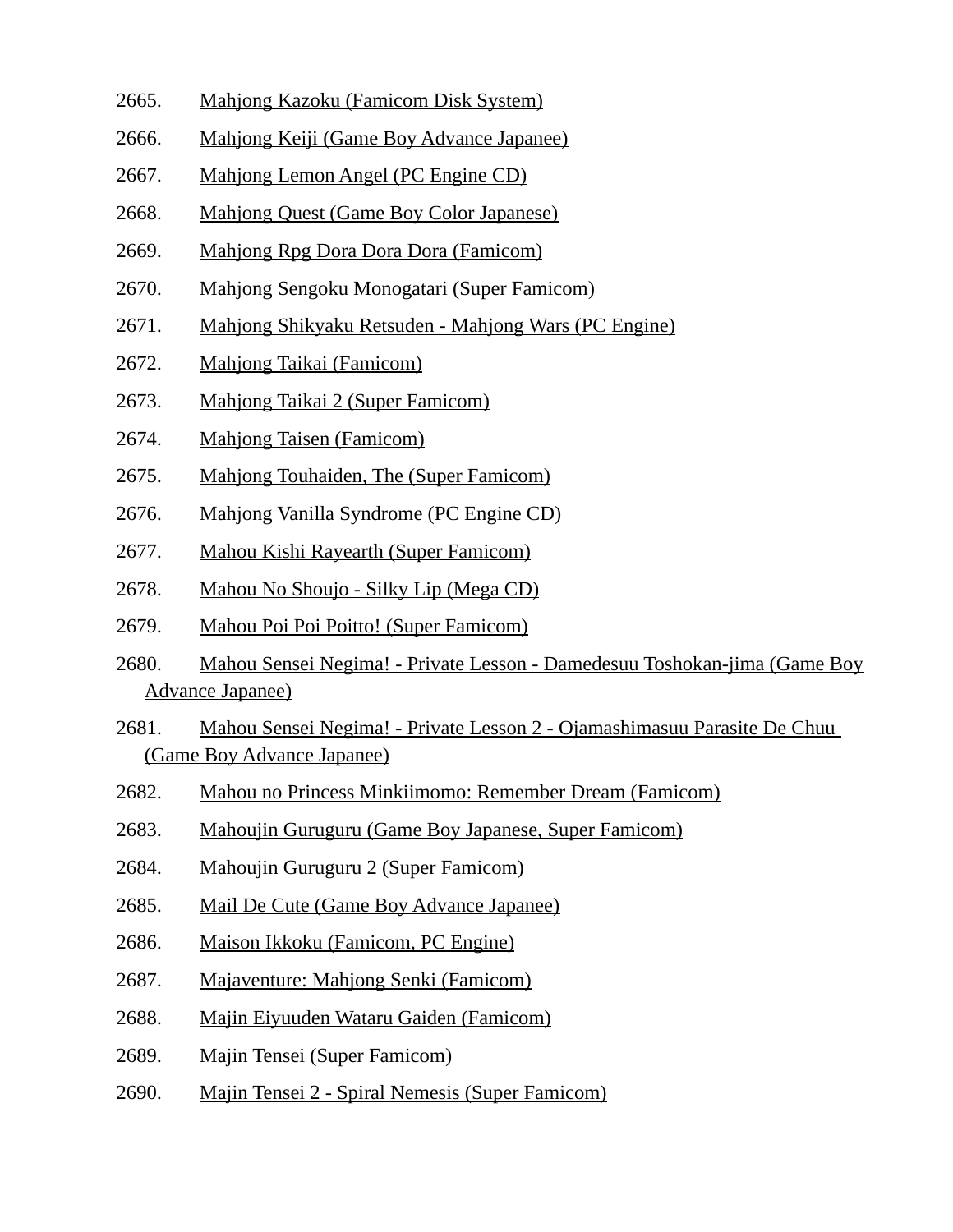- 2691. Majokko Cream-chan No Gokko Series 1 Wannyan Idol Gakuen (Game Boy Advance Japanee)
- 2692. Majokko Cream-chan No Gokko Series 2 Kisekae Angel (Game Boy Advance Japanee)
- 2693. Major League (Famicom)
- 2694. Majou Densetsu II: Daimashikyou Galious (Famicom)
- 2695. Majyuuou (Super Famicom)
- 2696. Maka Maka (Super Famicom)
- 2697. Makai Hakken Den Shada (PC Engine)
- 2698. Makai Prince Dorabocchan (PC Engine)
- 2699. Makeruna! Makendou 2 Kimero! Youkai Souridaijin (Super Famicom)
- 2700. Malibu Beach Volleyball (Game Boy Japanese)
- 2701. Mamono Hunter Youko Dai 7 No Keishou (Megadrive)
- 2702. Manchester United Championship Soccer (Super Famicom)
- 2703. Manga-ka Debut Monogatari (Game Boy Advance Japanee)
- 2704. Manhole (PC Engine CD)
- 2705. Maniac Mansion (Famicom)
- 2706. Maniac Pro Wres Asu e no Tatakai (PC Engine)
- 2707. Mansion of Hidden Souls (Mega CD)
- 2708. Mappy (Famicom)
- 2709. Mappy Kids (Famicom)
- 2710. Mappy-Land (Famicom)
- 2711. Marble Madness (Megadrive)
- 2712. Marchen Adventure Cotton 100% (Super Famicom)
- 2713. Marie No Atelier Gb (Game Boy Color Japanese)
- 2714. Marie, Elie And Anis No Atelier Soyokaze Kara No Dengon (Game Boy Advance Japanee)
- 2715. Mario & Luigi : Superstar Saga (Game Boy Advance Japanee)
- 2716. Mario Bros. (Famicom)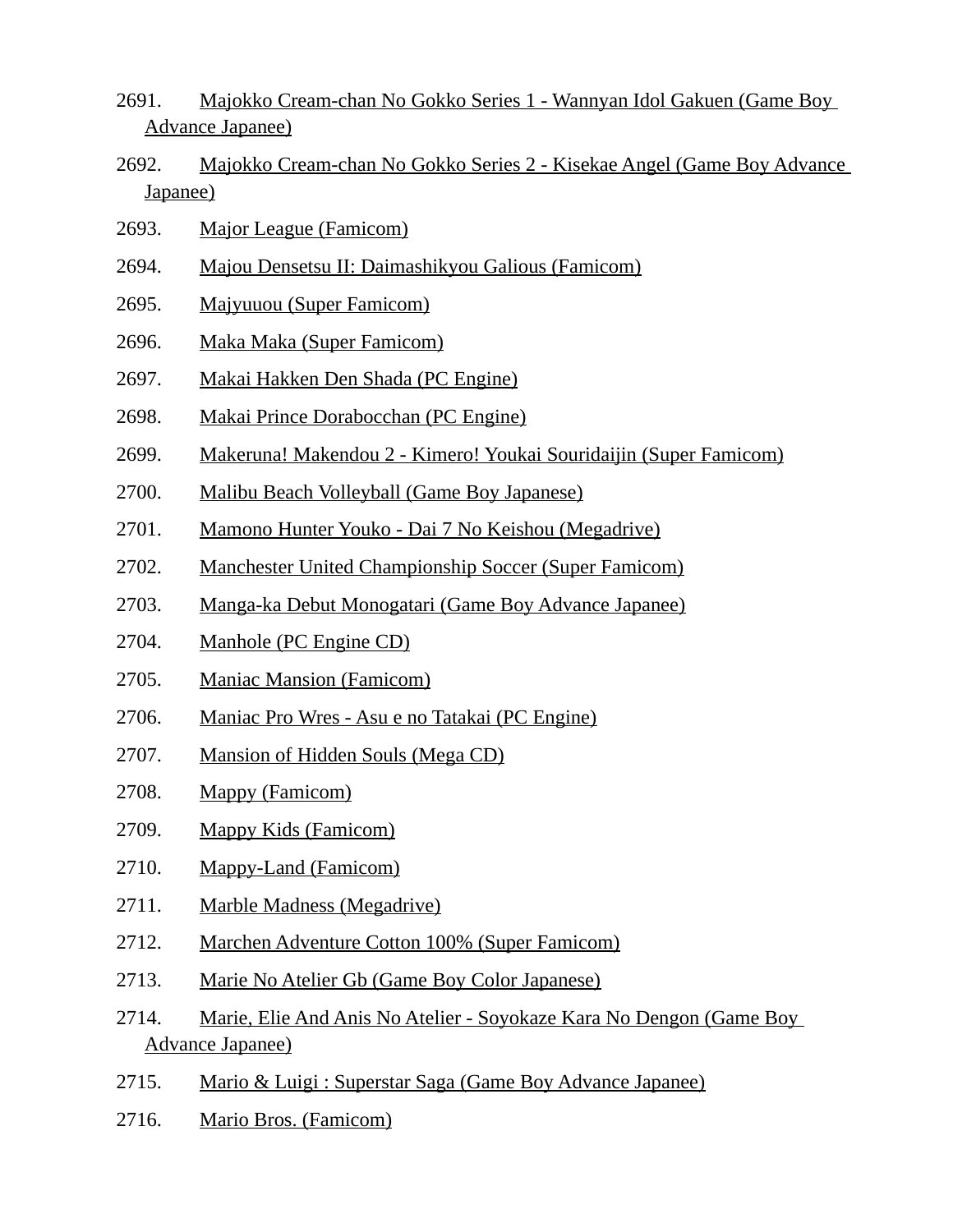- 2717. Mario Family (Game Boy Color Japanese)
- 2718. Mario Golf (Game Boy Color Japanese)
- 2719. Mario Golf : Advance Tour (Game Boy Advance Japanee)
- 2720. Mario Is Missing! (Super Famicom)
- 2721. Mario Kart : Super Circuit (Game Boy Advance Japanee)
- 2722. Mario No Super Picross (Super Famicom)
- 2723. Mario Party Advance (Game Boy Advance Japanee)
- 2724. Mario Pinball Land (Game Boy Advance Japanee)
- 2725. Mario Tennis (Game Boy Color Japanese)
- 2726. Mario Tennis: Power Tour (Game Boy Advance Japanee)
- 2727. Mario To Wario (Super Famicom)
- 2728. Mario vs. Donkey Kong (Game Boy Advance Japanee)
- 2729. Mario's Picross (Game Boy Japanese)
- 2730. Mario's Time Machine (Super Famicom)
- 2731. Mark Davis' The Fishing Master (Super Famicom)
- 2732. Marmalade Boy (Game Boy Japanese, Super Famicom)
- 2733. Martial Champion (PC Engine CD)
- 2734. Maru's Mission (Game Boy Japanese)
- 2735. Marusa no Onna (Famicom)
- 2736. Marvel Land (Megadrive)
- 2737. Marvel Super Heroes in War of the Gems (Super Famicom)
- 2738. Marvelous Mouhitotsu No Takara-jima (Super Famicom)
- 2739. Masakari Densetsu Kintarou Action Hen (Game Boy Japanese)
- 2740. Masakari Densetsu Kintarou Rpg Hen (Game Boy Japanese)
- 2741. Mashou Denki La Valeur (PC Engine CD)
- 2742. Master Karateka (Game Boy Japanese)
- 2743. Master Of Monsters (PC Engine CD)
- 2744. Master Of Weapon (Megadrive)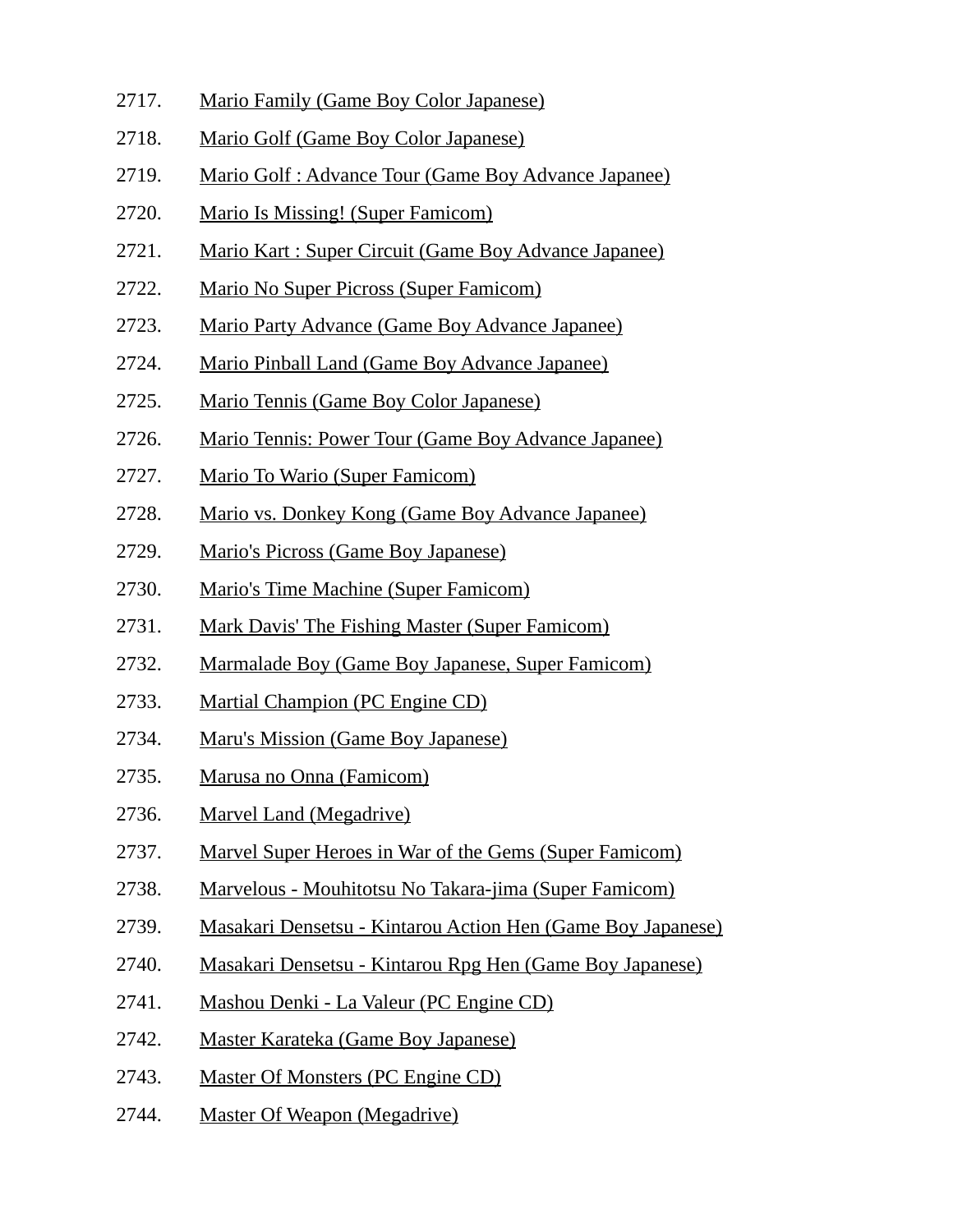- 2745. Master of Monsters (Megadrive)
- 2746. Masters Harukanaru Augusta 2 (Super Famicom)
- 2747. Masuzoe Youichi: Asa Made Famicom (Famicom)
- 2748. Matantei Loki Ragnarok Gensou No Labyrinth (Game Boy Advance Japanee)
- 2749. Mateki Densetsu Astralius (PC Engine CD)
- 2750. Maten Densetsu Senritsu No Ooparts (Super Famicom)
- 2751. Maten No Soumetsu (Megadrive)
- 2752. Matou No Houkai The Hero Of Babel (Famicom Disk System)
- 2753. Matsukata Hiroki no Super Trawling (Super Famicom)
- 2754. Matsumoto Tooru No Kabushiki Hisshou Gaku Part 2 (Famicom)
- 2755. Matsumoto Tooru No Kabushiki Hisshou Gaku Vol. 1 (Famicom)
- 2756. Matsumura Kunihiro Den Saikyou No Rekishi O Nurikaero! (Super Famicom)
- 2757. Matthias Sammer Soccer (Game Boy Japanese)
- 2758. Maui Mallard in Cold Shadow (Super Famicom)
- 2759. Max (Game Boy Japanese)
- 2760. Maxi 15 (Famicom)
- 2761. Mazin Saga : Mutant Fighter (Megadrive)
- 2762. Mazinger Z (Super Famicom)
- 2763. McDonald's Monogatari Honobono Tenchou Ikusei Ga (Game Boy Color Japanese)
- 2764. McDonald's Treasure Land Adventure (Megadrive)
- 2765. Mecarobot Golf (Super Famicom)
- 2766. Mech Platoon (Game Boy Advance Japanee)
- 2767. MechWarrior (Super Famicom)
- 2768. MechWarrior 3050 (Super Famicom)
- 2769. Medabots : Metabee (Game Boy Advance Japanee)
- 2770. Medabots : Rokusho (Game Boy Advance Japanee)
- 2771. Medabots AX : Metabee Ver. (Game Boy Advance Japanee)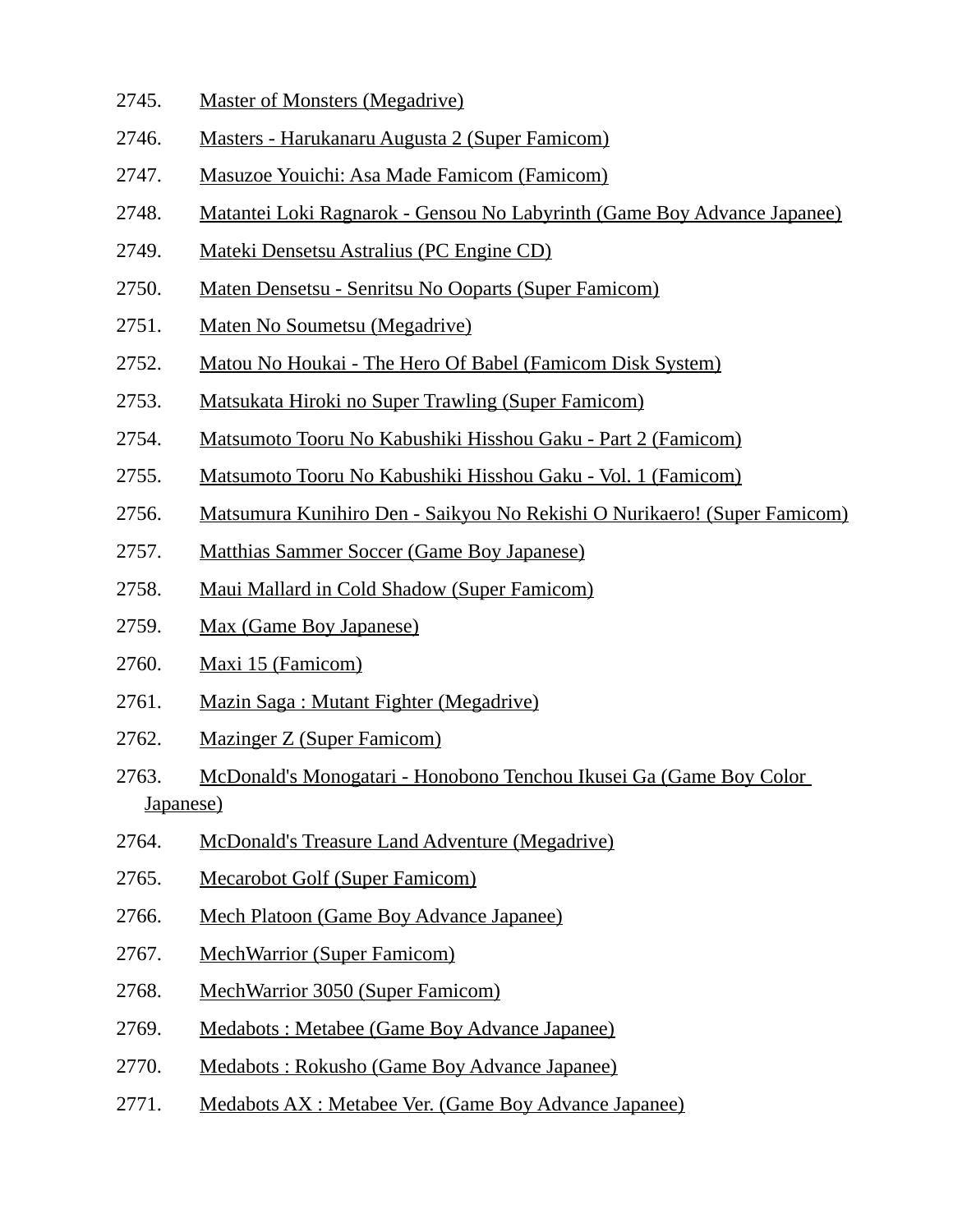- 2772. Medabots AX : Rokusho Ver. (Game Boy Advance Japanee)
- 2773. Medal City (Megadrive)
- 2774. Medal of Honor : Infiltrator (Game Boy Advance Japanee)
- 2775. Medarot Kabuto Version (Game Boy Japanese)
- 2776. Medarot Kuwagata Version (Game Boy Japanese)
- 2777. Medarot Parts Collection (Game Boy Japanese)
- 2778. Medarot Parts Collection 2 (Game Boy Japanese)
- 2779. Medarot 2 Kabuto Version (Game Boy Color Japanese)
- 2780. Medarot 2 Kuwagata Version (Game Boy Color Japanese)
- 2781. Medarot 2 Parts Collection (Game Boy Color Japanese)
- 2782. Medarot 3 Kabuto Version (Game Boy Color Japanese)
- 2783. Medarot 3 Kuwagata Version (Game Boy Color Japanese)
- 2784. Medarot 3 Parts Collection Z kara no Chousenjo (Game Boy Color Japanese)
- 2785. Medarot 4 Kabuto Version (Game Boy Color Japanese)
- 2786. Medarot 4 Kuwagata Version (Game Boy Color Japanese)
- 2787. Medarot 5 Susutake Mura No Tenkousei Kabuto (Game Boy Color Japanese)
- 2788. Medarot 5 Susutake Mura No Tenkousei Kuwagata (Game Boy Color Japanese)
- 2789. Medarot Cardrobottle Kabuto Version (Game Boy Color Japanese)
- 2790. Medarot Cardrobottle Kuwagata Version (Game Boy Color Japanese)
- 2791. Medarot Navi Kabuto (Game Boy Advance Japanee)
- 2792. Medarot Navi Kuwagata (Game Boy Advance Japanee)
- 2793. Mega Anser (Megadrive)
- 2794. Mega Man (Famicom)
- 2795. Mega Man & Bass (Game Boy Advance Japanee)
- 2796. Mega Man 2 (Famicom)
- 2797. Mega Man 3 (Famicom)
- 2798. Mega Man 4 (Famicom)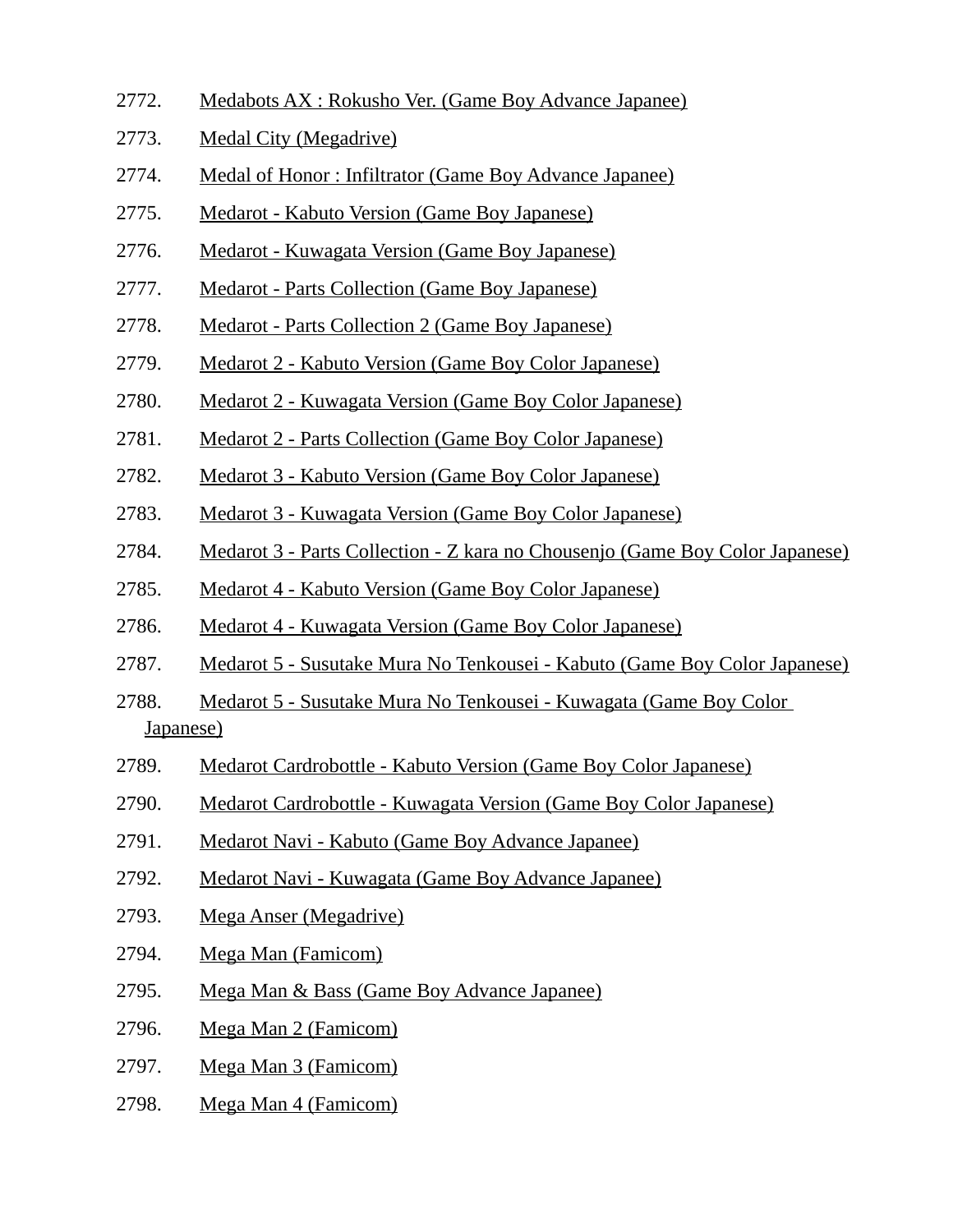- 2799. Mega Man 5 (Famicom)
- 2800. Mega Man 6 (Famicom)
- 2801. Mega Man 7 (Super Famicom)
- 2802. Mega Man : Dr. Wily's Revenge (Game Boy Japanese)
- 2803. Mega Man : The Wily Wars (Megadrive)
- 2804. Mega Man Battle Chip Challenge (Game Boy Advance Japanee)
- 2805. Mega Man Battle Network (Game Boy Advance Japanee)
- 2806. Mega Man Battle Network 2 (Game Boy Advance Japanee)
- 2807. Mega Man Battle Network 3 : White Version (Game Boy Advance Japanee)
- 2808. Mega Man Battle Network 4 : Blue Moon (Game Boy Advance Japanee)
- 2809. Mega Man Battle Network 4 : Red Sun (Game Boy Advance Japanee)
- 2810. Mega Man Battle Network 5 : Team Colonel (Game Boy Advance Japanee)
- 2811. Mega Man Battle Network 5 : Team ProtoMan (Game Boy Advance Japanee)
- 2812. Mega Man Battle Network 6 : Cybeast Falzar (Game Boy Advance Japanee)
- 2813. Mega Man Battle Network 6 : Cybeast Gregar (Game Boy Advance Japanee)
- 2814. Mega Man II (Game Boy Japanese)
- 2815. Mega Man III (Game Boy Japanese)
- 2816. Mega Man IV (Game Boy Japanese)
- 2817. Mega Man Soccer (Super Famicom)
- 2818. Mega Man V (Game Boy Japanese)
- 2819. Mega Man X (Super Famicom)
- 2820. Mega Man X2 (Super Famicom)
- 2821. Mega Man X3 (Super Famicom)
- 2822. Mega Man Xtreme (Game Boy Color Japanese)
- 2823. Mega Man Xtreme 2 (Game Boy Color Japanese)
- 2824. Mega Man Zero (Game Boy Advance Japanee)
- 2825. Mega Man Zero 2 (Game Boy Advance Japanee)
- 2826. Mega Man Zero 3 (Game Boy Advance Japanee)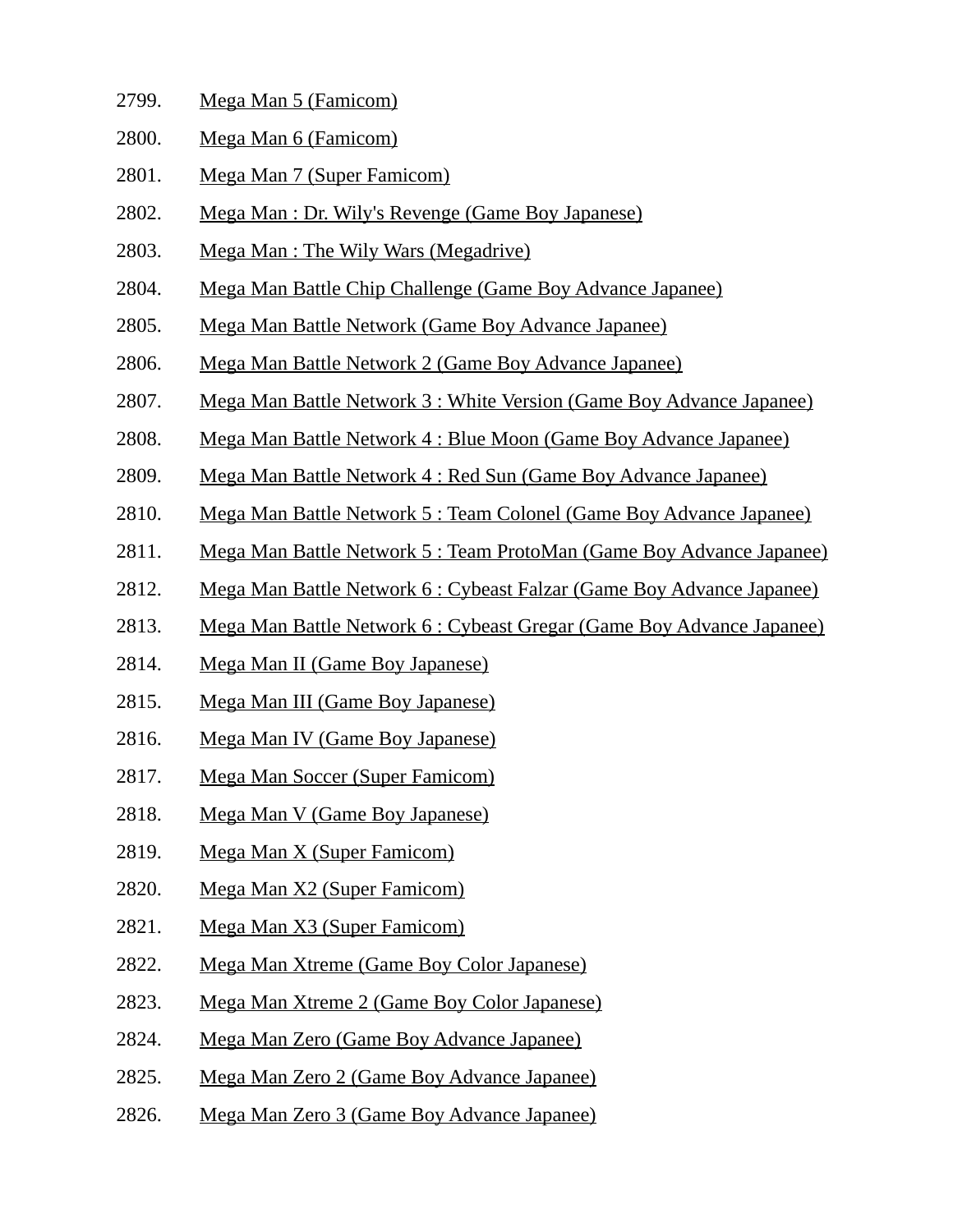- 2827. Mega Man Zero 4 (Game Boy Advance Japanee)
- 2828. Mega Schwarzschild (Mega CD)
- 2829. Megalit (Game Boy Japanese)
- 2830. Megalomania (Super Famicom)
- 2831. Megami Tengoku Megami Paradise (PC Engine CD)
- 2832. Megami Tensei Gaiden Last Bible (Game Boy Japanese)
- 2833. Megami Tensei Gaiden : Last Bible II (Game Boy Japanese)
- 2834. Megami Tensei Gaiden: Last Bible II (Game Boy Color Japanese)
- 2835. Megamind (Megadrive)
- 2836. Megapanel (Megadrive)
- 2837. Meiji Ishin (Famicom)
- 2838. Meikyuu Jiin Dababa (Famicom Disk System)
- 2839. Meimon! Daisan Yakyuubu (Famicom)
- 2840. Meimon! Takonishi Ouendan Kouha 6 Nin Shuu (Famicom)
- 2841. Meitantei Conan Akatsuki No Monument (Game Boy Advance Japanee)
- 2842. Meitantei Conan Chika Yuuenchi Satsujin Jiken (Game Boy Japanese)
- 2843. Meitantei Conan Giwaku No Gouka Ressha (Game Boy Japanese)
- 2844. Meitantei Conan Karakuri Jiin Satsujin Jiken (Game Boy Color Japanese)
- 2845. Meitantei Conan Kigantou Hihou Densetsu (Game Boy Color Japanese)
- 2846. Meitantei Conan Nerawareta Tantei (Game Boy Advance Japanee)
- 2847. Meitantei Conan Norowareta Kouro (Game Boy Color Japanese)
- 2848. Meitantei Holmes: Kiri no London Satsujin Jiken (Famicom)
- 2849. Meitantei Holmes: M-Kara no Chousenjou (Famicom)
- 2850. Melfand Stories (Super Famicom)
- 2851. Mendel Palace (Famicom)
- 2852. Mercenary Force (Game Boy Japanese)
- 2853. Mercs (Megadrive)
- 2854. Mermaid Melody Pichi Pichi Pitch (Game Boy Advance Japanee)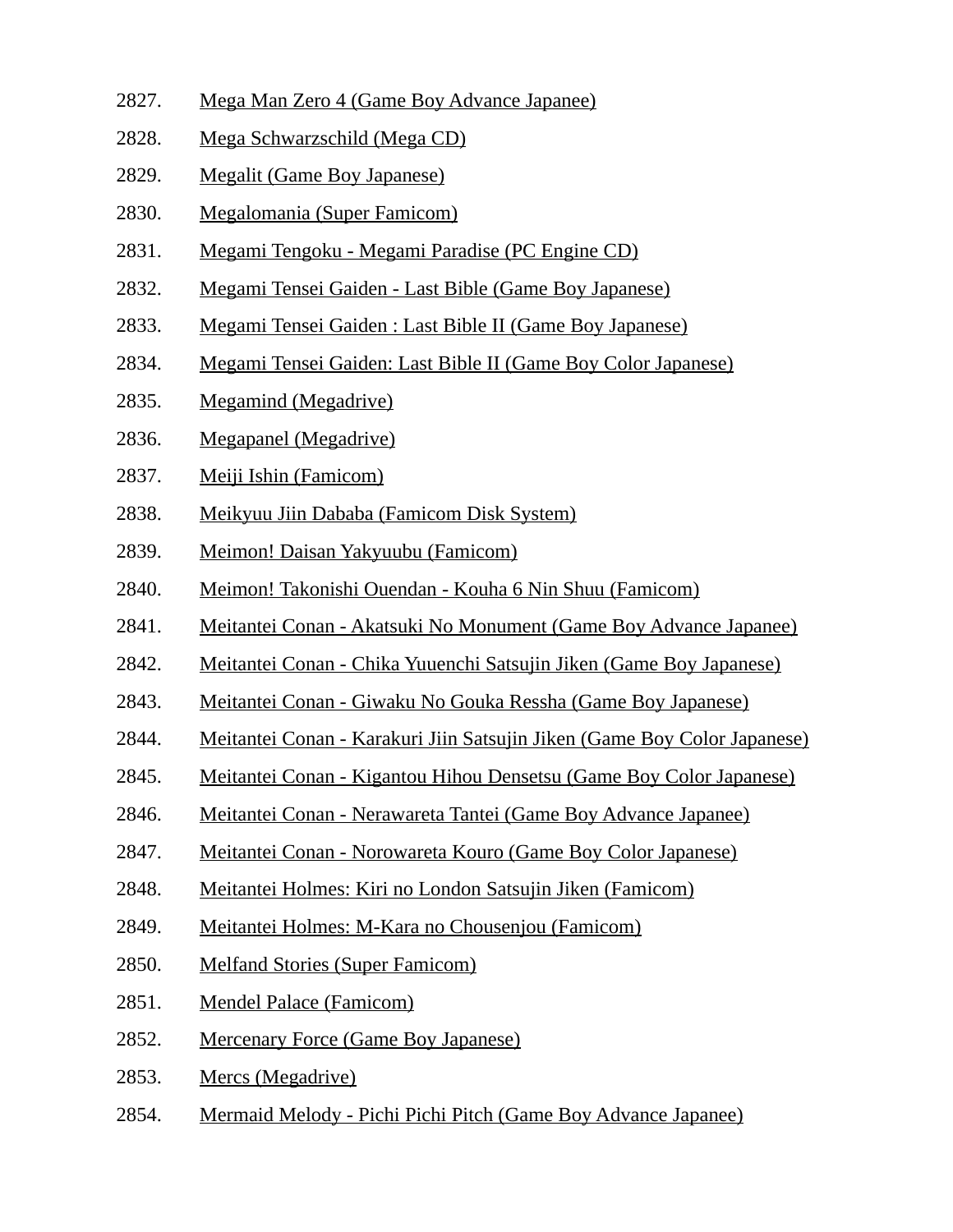- 2855. Mermaid Melody Pichi Pichi Pitch Pichi Pichi Party (Game Boy Advance Japanee)
- 2856. Mermaid Melody Pichi Pichi Pitch Pichi Pichitto Live Start! (Game Boy Advance Japanee)
- 2857. Metal Angel (PC Engine CD)
- 2858. Metal Fangs (Megadrive)
- 2859. Metal Gear (Famicom)
- 2860. Metal Gear Solid (Game Boy Color Japanese)
- 2861. Metal Marines (Super Famicom)
- 2862. Metal Max (Famicom)
- 2863. Metal Max 2 (Super Famicom)
- 2864. Metal Max 2 Kai (Game Boy Advance Japanee)
- 2865. Metal Max Returns (Super Famicom)
- 2866. Metal Mech : Man & Machine (Famicom)
- 2867. Metal Slader Glory (Famicom)
- 2868. Metal Slader Glory Director's Cut (Super Famicom)
- 2869. Metal Slug Advance (Game Boy Advance Japanee)
- 2870. Metal Stoker (PC Engine)
- 2871. Metal Storm (Famicom)
- 2872. Metal Walker (Game Boy Color Japanese)
- 2873. Metalgun Slinger (Game Boy Advance Japanee)
- 2874. Metamode (Game Boy Color Japanese)
- 2875. Metro-Cross (Famicom)
- 2876. Metroid (Famicom Disk System)
- 2877. Metroid : Zero Mission (Game Boy Advance Japanee)
- 2878. Metroid Fusion (Game Boy Advance Japanee)
- 2879. Metroid II : Return of Samus (Game Boy Japanese)
- 2880. Mezase Pachi Pro: Pachiokun (Famicom)
- 2881. Mezase! Koushien (Game Boy Advance Japanee)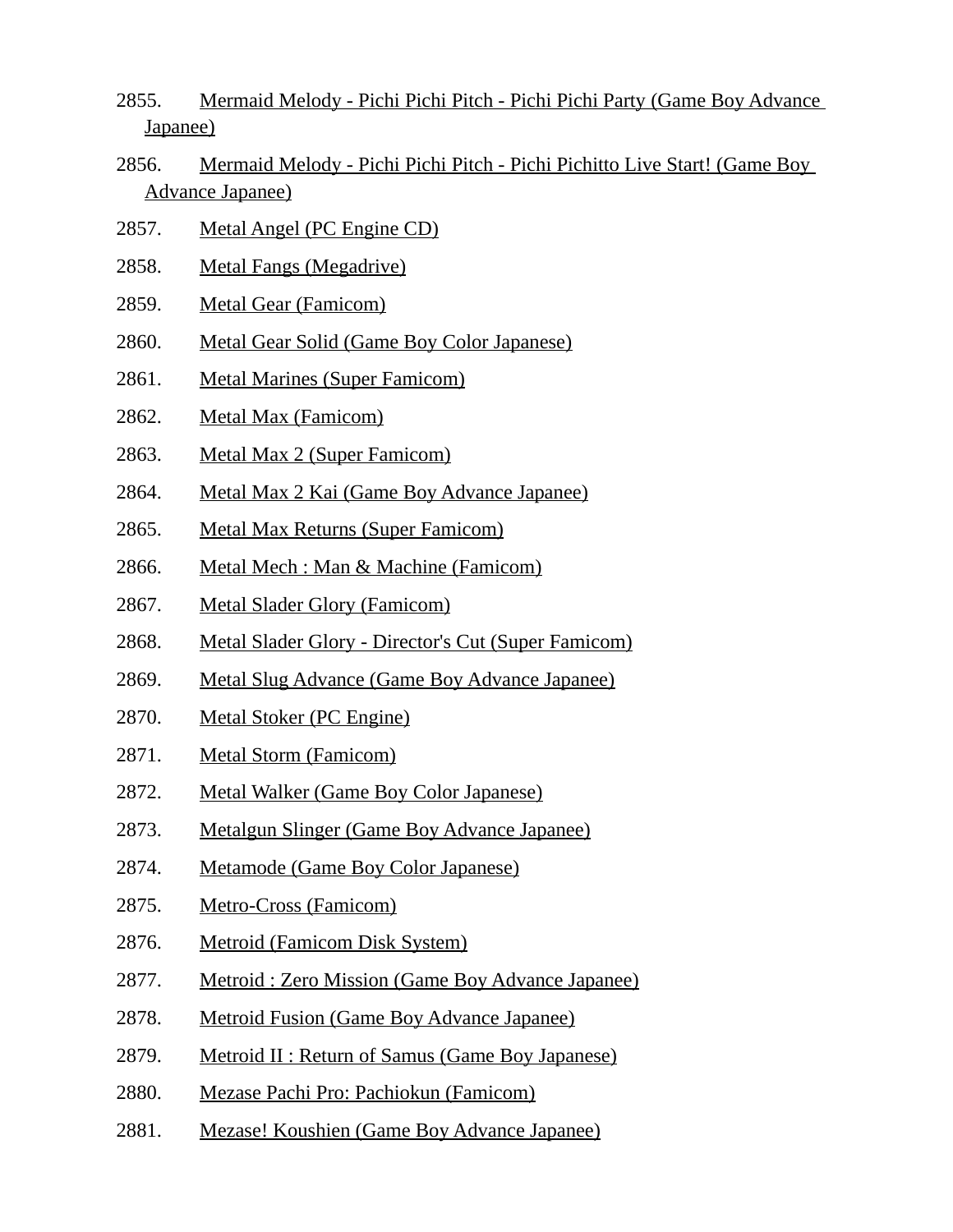- 2882. Mezase! Top Pro Green ni Kakeru Yume (Famicom)
- 2883. Michael Andretti's IndyCar Challenge (Super Famicom)
- 2884. Michael English Daibouken (Famicom Disk System)
- 2885. Michael Jackson's Moonwalker (Megadrive)
- 2886. Mickey Mania : The Timeless Adventures of Mickey Mouse (Megadrive, Super Famicom)
- 2887. Mickey Mouse (Game Boy Japanese)
- 2888. Mickey Mouse 3: Yume Fuusen (Famicom)
- 2889. Mickey Mouse : Magic Wands! (Game Boy Japanese)
- 2890. Mickey Mouse IV: The Magical Labyrinth (Game Boy Japanese)
- 2891. Mickey Mousecapade (Famicom)
- 2892. Mickey No Pocket Resort (Game Boy Advance Japanee)
- 2893. Mickey No Tokyo Disneyland Daiboken (Super Famicom)
- 2894. Mickey To Donald Magical Adventure 3 (Super Famicom)
- 2895. Mickey's Dangerous Chase (Game Boy Japanese)
- 2896. Microcosm (Mega CD)
- 2897. Midnight Resistance (Megadrive)
- 2898. Midori No Makibaou (Game Boy Japanese)
- 2899. Might & Magic : Secret of the Inner Sanctum (Famicom)
- 2900. Might And Magic 2 Gates To Another World (Super Famicom)
- 2901. Might And Magic 3 Isles Of Terra (Mega CD)
- 2902. Might And Magic Book I (PC Engine CD)
- 2903. Might and Magic III : Isles of Terra (PC Engine CD)
- 2904. Mighty Bomb Jack (Famicom)
- 2905. Mighty Final Fight (Famicom)
- 2906. Mighty Morphin Power Rangers (Super Famicom)
- 2907. Mike Tyson's Punch-Out!! (Famicom)
- 2908. Mikeneko Holmes No Kishidou (Game Boy Japanese)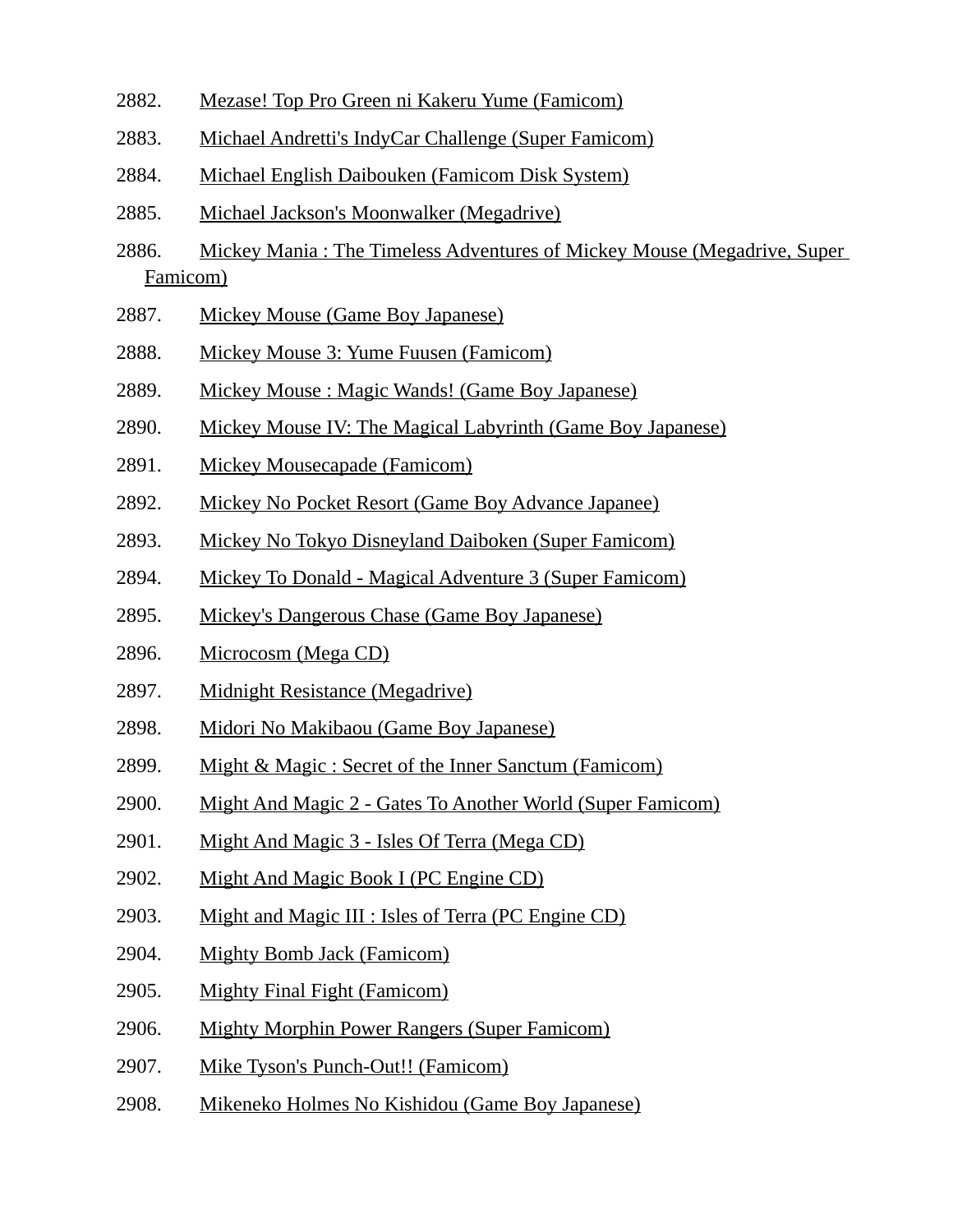- 2909. Milandra (Super Famicom)
- 2910. Military Madness (PC Engine)
- 2911. Millennium Winter Sports (Game Boy Color Japanese)
- 2912. Millipede (Famicom)
- 2913. Milon's Secret Castle (Famicom, Game Boy Japanese)
- 2914. Minami No Umi No Odyssey (Game Boy Advance Japanee)
- 2915. Mindseeker (Famicom)
- 2916. Minelvaton Saga: Ragon no Fukkatsu (Famicom)
- 2917. Minesweeper (PC Engine CD)
- 2918. Minesweeper Soukaitei (Game Boy Japanese)
- 2919. Mini 4 Boy (Game Boy Japanese)
- 2920. Mini 4 Boy II (Japan) (SGB Enhanced) (Game Boy Japanese)
- 2921. Mini Moni. Mika No Happy Morning Chatty (Game Boy Advance Japanee)
- 2922. Mini Moni. Onegai Ohoshi-sama! (Game Boy Advance Japanee)
- 2923. Mini Putt (Famicom, Game Boy Japanese)
- 2924. Mini Yonku GB Let's & Go!! (Game Boy Japanese)
- 2925. Mini Yonku GB Let's & Go!! All-Star Battle Max (Game Boy Japanese)
- 2926. Mini Yonku Let's And Go!! Power Wgp 2 (Super Famicom)
- 2927. Minna No Ouji-sama (Game Boy Advance Japanee)
- 2928. Minna No Shiiku Series Boku No Kabuto, Kuwagata (Game Boy Advance Japanee)
- 2929. Minna No Shiiku Series 1 Boku No Kabutomushi (Game Boy Advance Japanee)
- 2930. Minna No Shiiku Series 2 Boku No Kuwagata (Game Boy Advance Japanee)
- 2931. Minna No Shougi Shokyuu Hen (Game Boy Color Japanese)
- 2932. Minna No Soft Series Happy Trump 20 (Game Boy Advance Japanee)
- 2933. Minna No Soft Series Minna No Mahjong (Game Boy Advance Japanee)
- 2934. Minna No Soft Series Minna No Shougi (Game Boy Advance Japanee)
- 2935. Minna No Soft Series Numpla Advance (Game Boy Advance Japanee)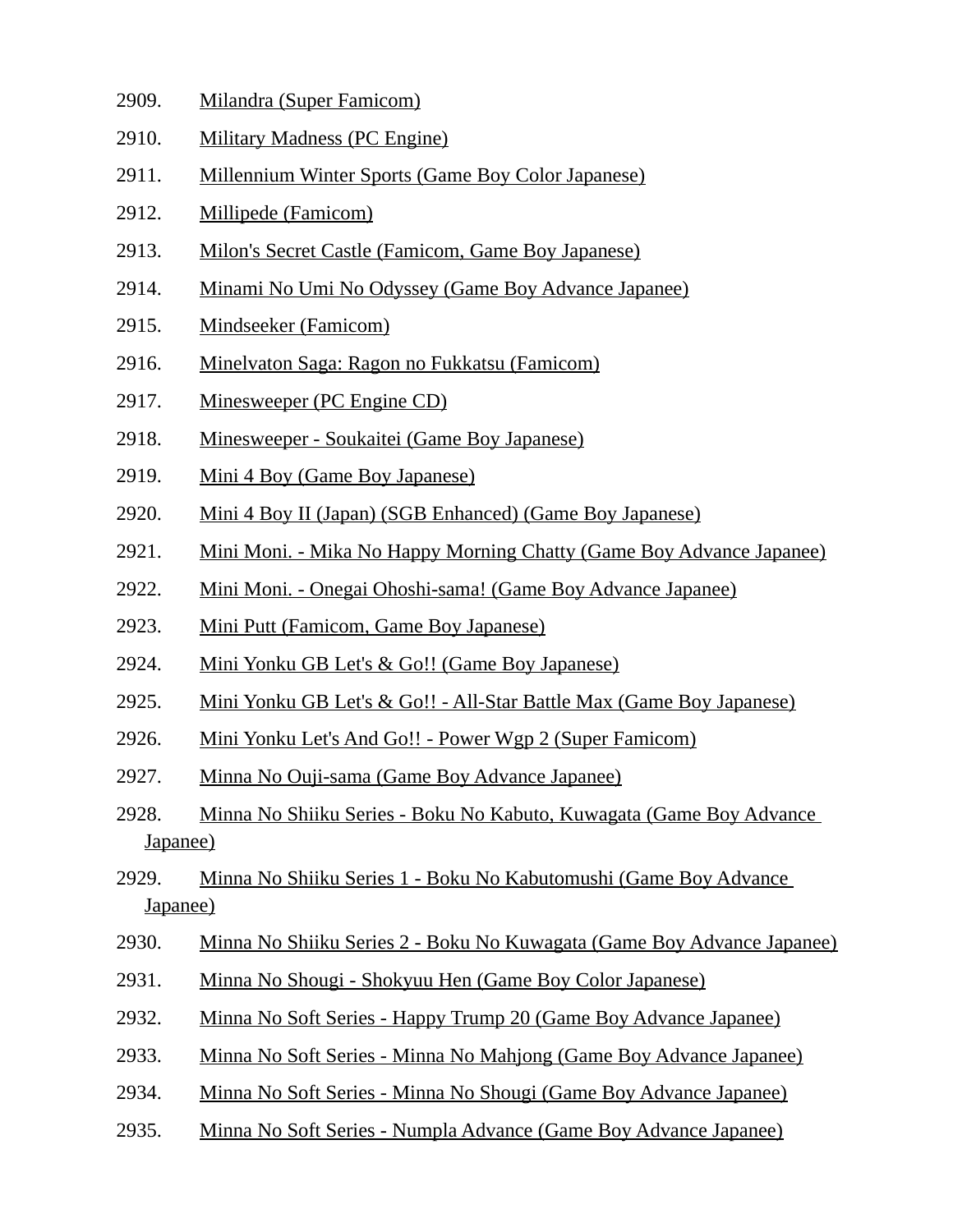- 2936. Minna No Soft Series Shanghai (Game Boy Advance Japanee)
- 2937. Minna No Soft Series Tetris Advance (Game Boy Advance Japanee)
- 2938. Minna No Soft Series Zooo (Game Boy Advance Japanee)
- 2939. Minna no Soft Series Hyokkori Hyoutan-jima Don (Game Boy Advance Japanee)
- 2940. Minna no Tabou no Nakayoshi Daisakusen (Famicom)
- 2941. Minnie & Friends Yume no Kuni o Sagashite (Game Boy Color Japanese)
- 2942. Miracle Adventure of Esparks Ushinawareta Seisek (Game Boy Japanese)
- 2943. Miracle Casino Paradise (Super Famicom)
- 2944. Miracle Girls Tomomi To Mikage No Miracle World Adventure (Super Famicom)
- 2945. Miracle Ropit's 2100 Nen No Daibouken (Famicom)
- 2946. Miracle Warriors: Seal of the Dark Lord (Famicom)
- 2947. Mirai Senshi Lios (Famicom)
- 2948. Mirai Shinwa Jarvas (Famicom)
- 2949. Mirai Shounen Conan (PC Engine CD)
- 2950. Mirakuru! Panzou 7-tsu No Hoshi No Uchuu Kaizoku (Game Boy Advance Japanee)
- 2951. Mississippi Satsujin Jiken: Murder on the Mississippi (Famicom)
- 2952. Miteluode Lingdian Renwu (Game Boy Advance Japanee)
- 2953. Miteluode Ronghe (Game Boy Advance Japanee)
- 2954. Mito Koumon II: Sekai Manyuu Ki (Famicom)
- 2955. Mitsubachi Gakuen (PC Engine CD)
- 2956. Mitsume Ga Tooru (Famicom)
- 2957. Miyaji Shachou No Pachinko Fan Shouri Sengen 2 (Super Famicom)
- 2958. Mizubaku Dai Bouken (PC Engine)
- 2959. Mizuki Shigeru No Shin Youkaiden (Game Boy Color Japanese)
- 2960. Mizuki Shigeru No Youkai Hyakki Yakou (Super Famicom)
- 2961. Mizushima Shinji no Daikoushien (Famicom)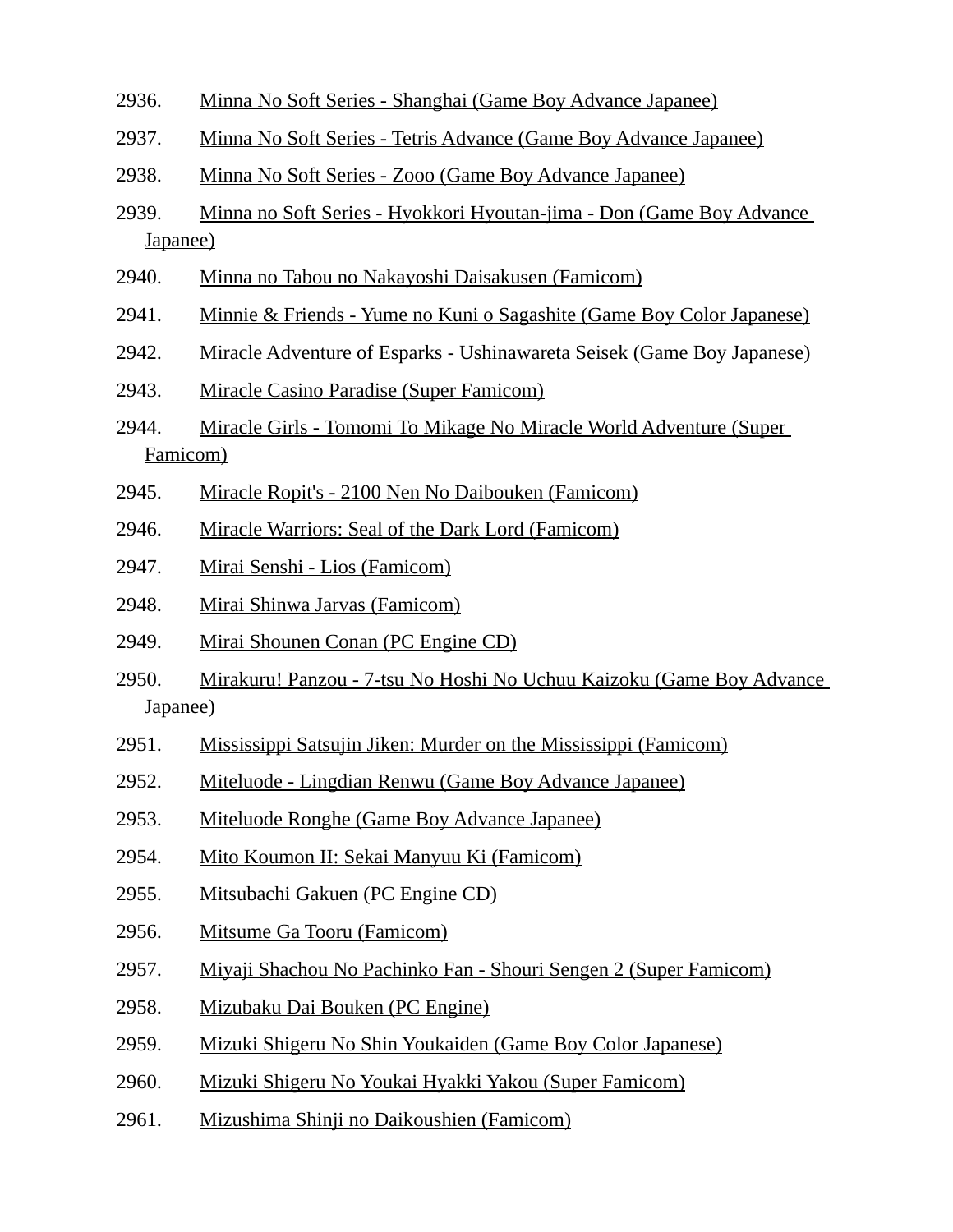- 2962. Moai Kun (Famicom)
- 2963. Mobile Golf (Game Boy Color Japanese)
- 2964. Mobile Pro Yakyuu Kantoku No Saihai (Game Boy Advance Japanee)
- 2965. Mobile Trainer (Game Boy Color Japanese)
- 2966. Moero TwinBee Cinnamon Hakase wo Sukue! (Famicom Disk System)
- 2967. Moero!! Jaleco Collection (Game Boy Advance Japanee)
- 2968. Moero!! Judo Warriors (Famicom)
- 2969. Moeru! Oni-san (Famicom)
- 2970. Mogura De Pon! (Game Boy Japanese)
- 2971. Mole Mania (Game Boy Japanese)
- 2972. Momotarou Collection (Game Boy Japanese)
- 2973. Momotarou Collection 2 (Game Boy Japanese)
- 2974. Momotarou Dengeki (Game Boy Japanese)
- 2975. Momotarou Dengeki 2 (Game Boy Japanese)
- 2976. Momotarou Densetsu (Famicom)
- 2977. Momotarou Densetsu 1-2 (Game Boy Color Japanese)
- 2978. Momotarou Densetsu Gaiden (Famicom, Game Boy Japanese)
- 2979. Momotarou Densetsu Gaiden Dai 1 Shuu (PC Engine)
- 2980. Momotarou Densetsu II (PC Engine)
- 2981. Momotarou Densetsu Turbo (PC Engine)
- 2982. Momotarou Dentetsu (Famicom)
- 2983. Momotarou Dentetsu G Gold Deck O Tsukure! (Game Boy Advance Japanee)
- 2984. Momotarou Dentetsu Jr. Zenkoku Ramen Meguri no M (Game Boy Japanese)
- 2985. Momotarou Katsugeki (PC Engine)
- 2986. Money Game, The (Famicom)
- 2987. Money Idol Exchanger (Game Boy Japanese)
- 2988. Monitor Puzzle Kineko Kinetic Connection (Famicom Disk System)
- 2989. Monitor Puzzle Kineko: Kinetic Connection Vol. II (Famicom Disk System)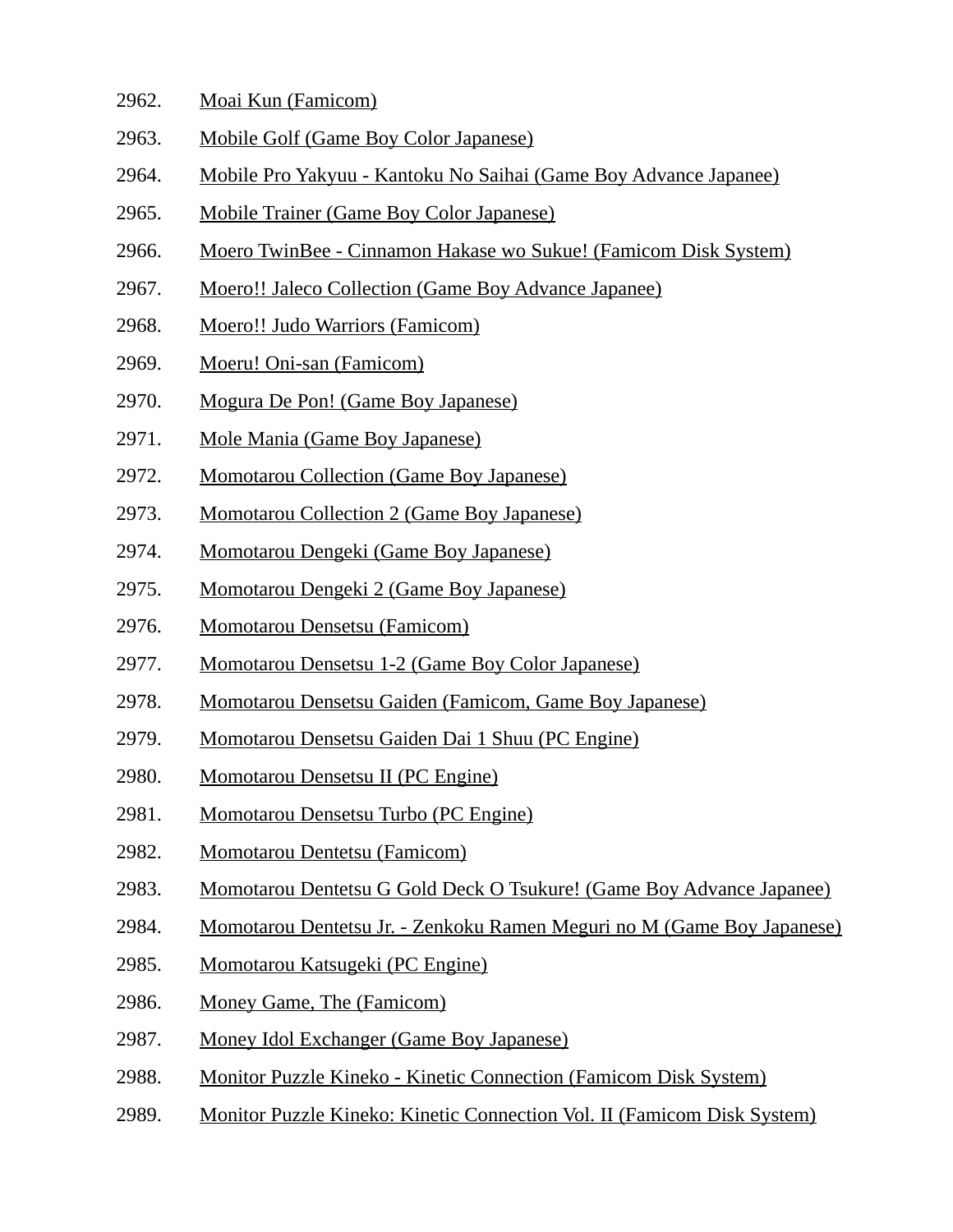- 2990. Monkey Puncher (Game Boy Color Japanese)
- 2991. Monopoly (Famicom, Game Boy Color Japanese, Game Boy Japanese, Super Famicom)
- 2992. Monopoly Game 2, The (Super Famicom)
- 2993. Monstania (Super Famicom)
- 2994. Monster Farm Advance 2 (Game Boy Advance Japanee)
- 2995. Monster Gate (Game Boy Advance Japanee)
- 2996. Monster Gate Ooinaru Dungeon Fuuin No Orb (Game Boy Advance Japanee)
- 2997. Monster Guardians (Game Boy Advance Japanee)
- 2998. Monster Maker (Game Boy Japanese)
- 2999. Monster Maker Barcode Saga (Game Boy Japanese)
- 3000. Monster Maker Yami No Ryuukishi (PC Engine CD)
- 3001. Monster Maker 2 Uru No Hiken (Game Boy Japanese)
- 3002. Monster Maker 3 Hikari No Majutsushi (Super Famicom)
- 3003. Monster Maker 4 Flash Card (Game Boy Advance Japanee)
- 3004. Monster Maker 4 Killer Dice (Game Boy Advance Japanee)
- 3005. Monster Maker Kids Ousama Ni Naritai (Super Famicom)
- 3006. Monster Maker: 7-tsu no Hihou (Famicom)
- 3007. Monster Pro Wrestling (PC Engine)
- 3008. Monster Race (Game Boy Japanese)
- 3009. Monster Race 2 (Game Boy Color Japanese)
- 3010. Monster Race Okawari (Game Boy Japanese)
- 3011. Monster Rancher Battle Card GB (Game Boy Color Japanese)
- 3012. Monster Rancher Explorer (Game Boy Color Japanese)
- 3013. Monster Summoner (Game Boy Advance Japanee)
- 3014. Monster Traveler (Game Boy Color Japanese)
- 3015. Monster Truck (Game Boy Japanese)
- 3016. Monster World IV (Megadrive)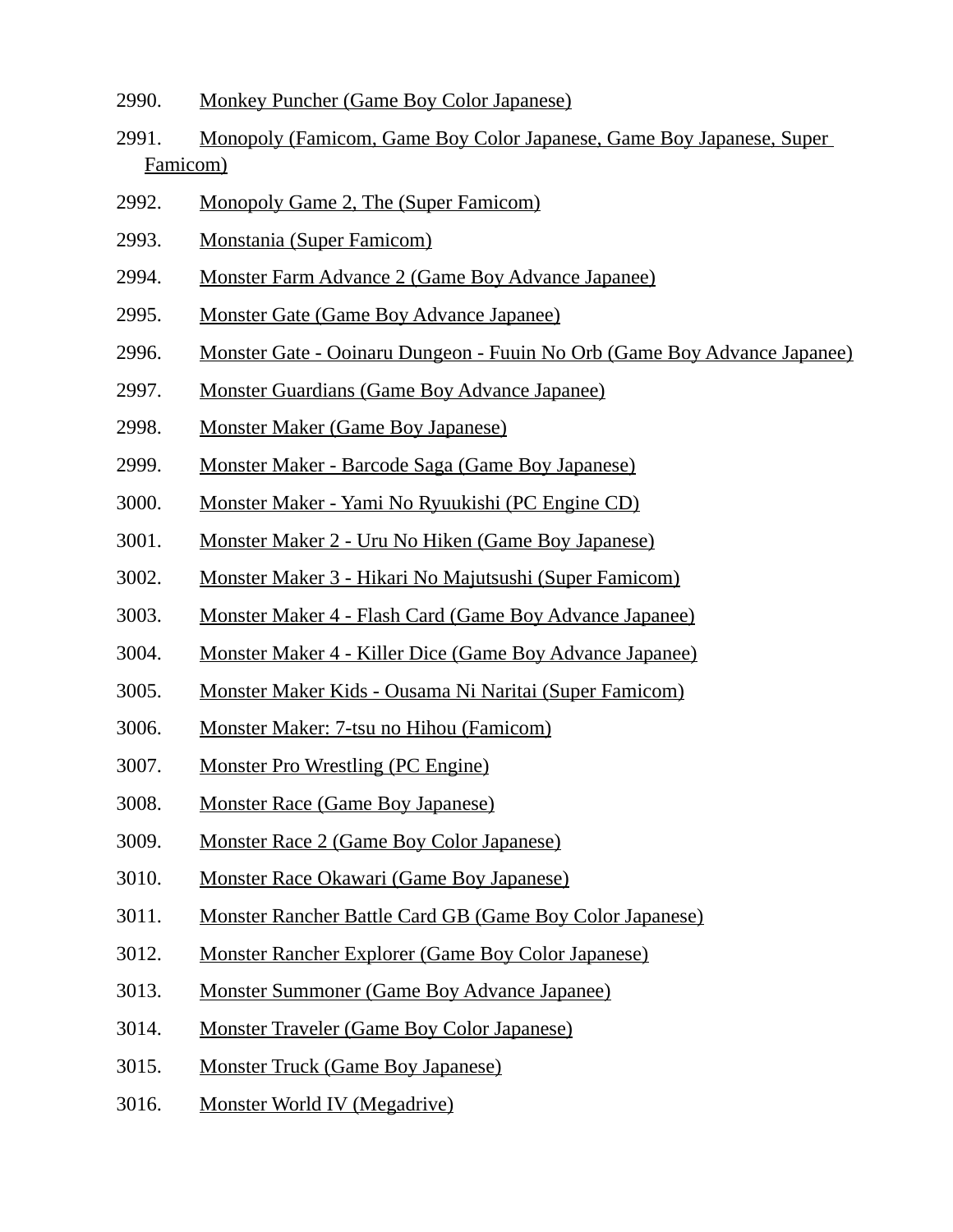- 3017. Monsters, Inc. (Game Boy Advance Japanee)
- 3018. Monty no Doki Doki Daisassou Monty on the Run (Famicom Disk System)
- 3019. Moomin's Tale (Game Boy Color Japanese)
- 3020. Moon Crystal (Famicom)
- 3021. Moonball Magic (Famicom Disk System)
- 3022. Moonlight Lady (PC Engine CD)
- 3023. Morita Kazuo No Shougi (Famicom)
- 3024. Morita Shougi Advance (Game Boy Advance Japanee)
- 3025. Morita Shougi Pc (PC Engine)
- 3026. Mortal Kombat (Mega CD, Megadrive, Super Famicom)
- 3027. Mortal Kombat & Mortal Kombat II (Game Boy Japanese)
- 3028. Mortal Kombat Shinken Kourin Densetsu (Japan) (Game Boy Japanese)
- 3029. Mortal Kombat II (Game Boy Japanese, Megadrive, Super Famicom)
- 3030. Mother (Famicom)
- 3031. Mother 1+2 (Game Boy Advance Japanee)
- 3032. Mother 3 (Game Boy Advance Japanee)
- 3033. Moto GP (Game Boy Advance Japanee)
- 3034. Moto Roader (PC Engine)
- 3035. Moto Roader II (PC Engine)
- 3036. Motocross Champion (Famicom)
- 3037. Motocross Maniacs (Game Boy Japanese)
- 3038. Motocross Maniacs Advance (Game Boy Advance Japanee)
- 3039. Motoko-chan No Wonder Kitchen (Super Famicom)
- 3040. Motteke Oh! Dorobou (Super Famicom)
- 3041. Motteke Tamago (PC Engine CD)
- 3042. Mottomo Abunai Deka (Famicom)
- 3043. Moulin Rouge Senki: Melville no Honoo (Famicom)
- 3044. Mouryou Senki Madara (Famicom)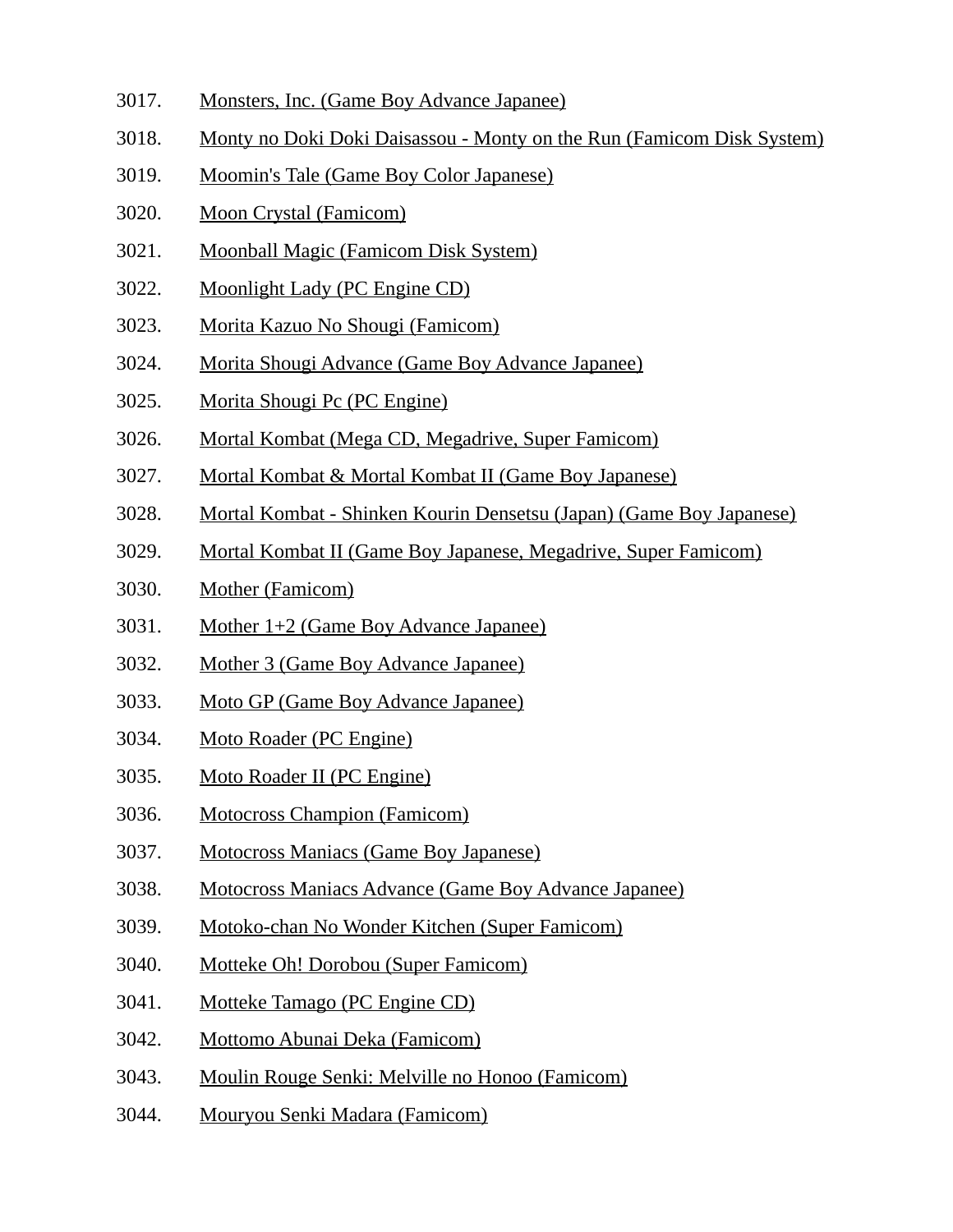- 3045. Mouryou Senki Madara 2 (Super Famicom)
- 3046. Mr. Do! (Super Famicom)
- 3047. Mr. Driller (Game Boy Color Japanese)
- 3048. Mr. Driller 2 (Game Boy Advance Japanee)
- 3049. Mr. Driller A Fushigi Na Pacteria (Game Boy Advance Japanee)
- 3050. Mr. Gimmick (Famicom)
- 3051. Mr. Go No Baken Tekichuu Jutsu (Game Boy Japanese)
- 3052. Mr. Heli (PC Engine)
- 3053. Mr. Nutz (Super Famicom)
- 3054. Mugen Kinogyou Zero Tours (Game Boy Advance Japanee)
- 3055. Mugen Senshi Valis (Famicom)
- 3056. Mugen Senshi Valis The Legend Of A Fantasm Soldier (PC Engine CD)
- 3057. Mugenborg (Game Boy Advance Japanee)
- 3058. Mujintou Monogatari (Super Famicom)
- 3059. Multi Play Volleyball (Super Famicom)
- 3060. Murder Club (Famicom)
- 3061. Musashi no Bouken (Famicom)
- 3062. Musashi no Ken: Tadaima Shugyou Chuu (Famicom)
- 3063. Musya : The Classic Japanese Tale of Horror (Super Famicom)
- 3064. Mutant League Football (Megadrive)
- 3065. Muteki Ou Tri-zenon (Game Boy Color Japanese)
- 3066. Mutsu Water Looper Mutsu (Game Boy Advance Japanee)
- 3067. My Life My Love: Boku no Yume Watashi no Negai (Famicom)
- 3068. Mysterium (Game Boy Japanese)
- 3069. Mystery Circle (Super Famicom)
- 3070. Mystic Ark (Super Famicom)
- 3071. Mystic Defender (Megadrive)
- 3072. Mystical Fighter (Megadrive)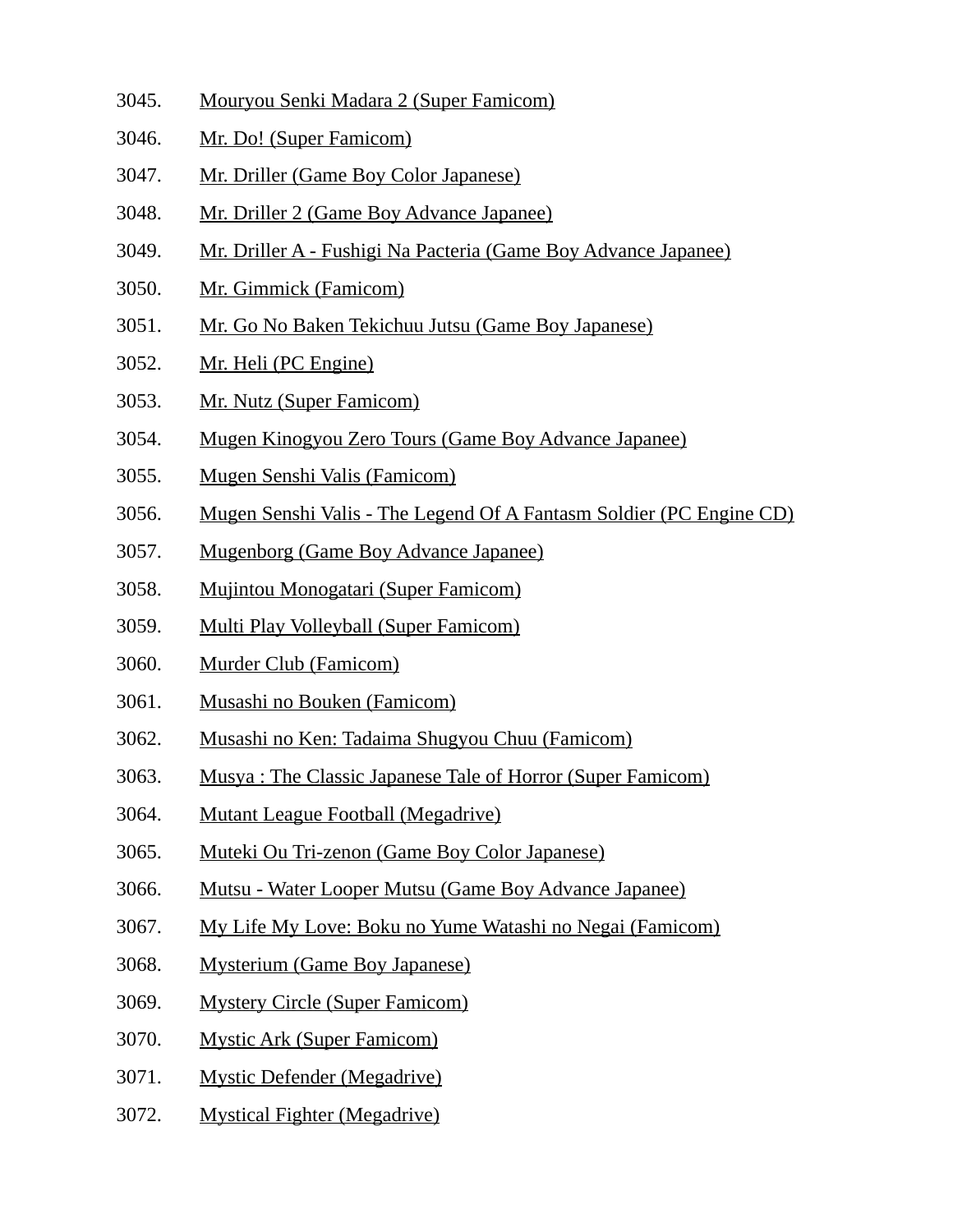- 3073. Mystical Ninja Starring Goemon (Game Boy Japanese)
- 3074. NBA All Star Challenge 2 (Game Boy Japanese)
- 3075. NBA All-Star Challenge (Super Famicom)
- 3076. NBA Give 'n Go (Super Famicom)
- 3077. NBA Jam (Mega CD, Megadrive, Super Famicom)
- 3078. NBA Jam : Tournament Edition (Game Boy Japanese, Megadrive, Super Famicom)
- 3079. NBA Live 95 (Megadrive, Super Famicom)
- 3080. NBA Showdown (Super Famicom)
- 3081. NBA Showdown '94 (Megadrive)
- 3082. NCAA Basketball (Super Famicom)
- 3083. NES Open Tournament Golf (Famicom)
- 3084. NFL Football (Prototype) (Super Famicom)
- 3085. NFL Quarterback Club (Megadrive, Super Famicom)
- 3086. NFL Quarterback Club 96 (Super Famicom)
- 3087. NFL Quarterback Club II (Game Boy Japanese)
- 3088. NHL '94 (Super Famicom)
- 3089. NHL Hockey (Megadrive)
- 3090. Nada Asatarou & Kojima Takeo no Jissen Mahjong Kyo (Game Boy Japanese)
- 3091. Nada Asatarou no Powerful Mahjong Tsugi no Itte (Game Boy Japanese)
- 3092. Nagagutsu o Haita Neko: Sekai Isshuu 80 Nichi Dai Bouken (Famicom)
- 3093. Nage Libre (Super Famicom)
- 3094. Nail'n Scale (Game Boy Japanese)
- 3095. Nakajima Satoru F-1 Hero 2 (Famicom)
- 3096. Nakajima Satoru F-1 Hero GB World Championship (Game Boy Japanese)
- 3097. Nakajima Satoru Kanshuu : F-1 Grand Prix (Megadrive)
- 3098. Nakajima Satoru Kanshuu : F-1 Super License (Megadrive)
- 3099. Nakajima Satoru Super F-1 Hero (Super Famicom)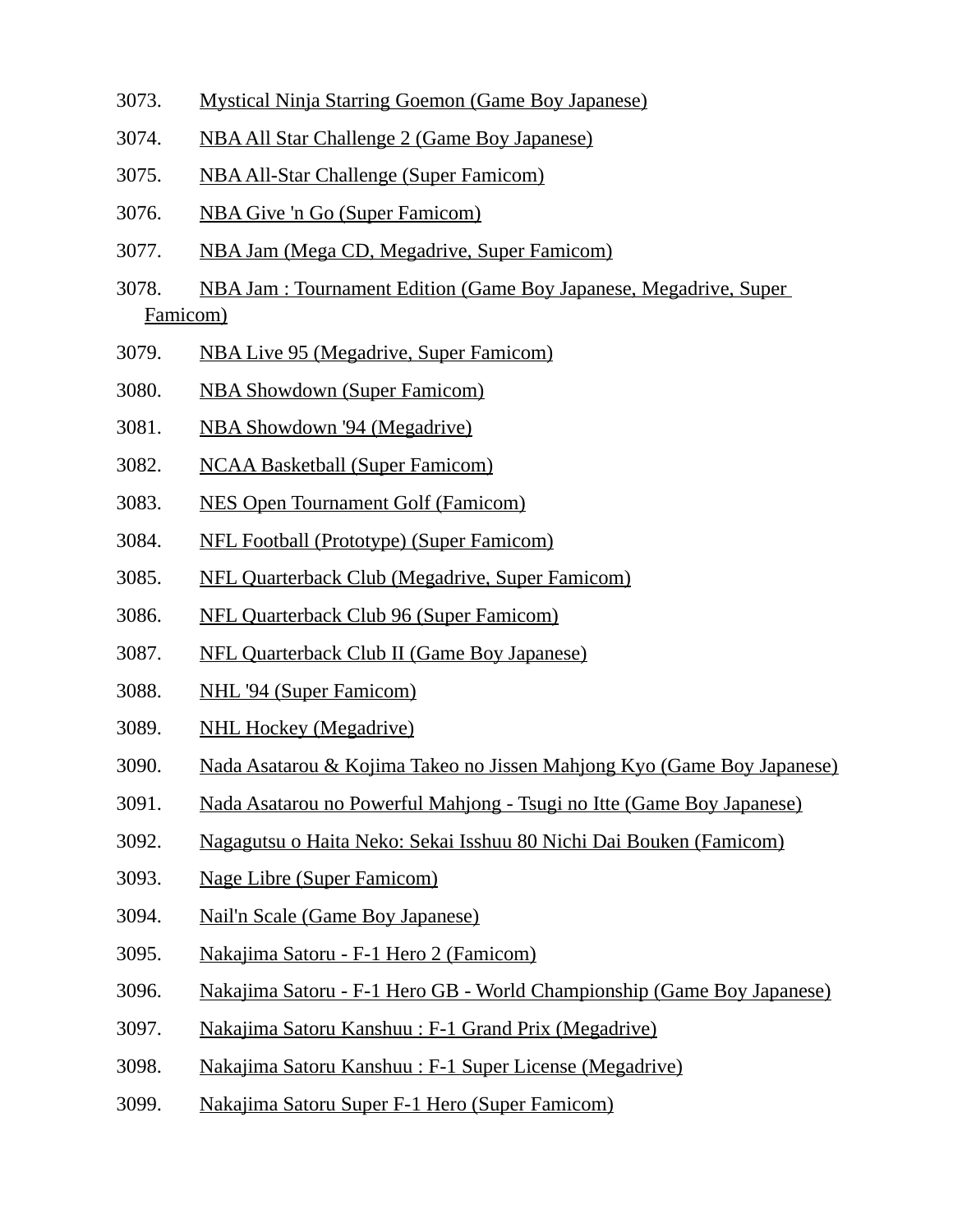- 3100. Nakajima Satoru: F-1 Hero (Famicom)
- 3101. Nakano Kouichi Kanshuu: Keirinou (Super Famicom)
- 3102. Nakayoshi Cooking Series 1 Oishii Cake-ya-san (Game Boy Color Japanese)
- 3103. Nakayoshi Cooking Series 2 Oishii Panya-san (Game Boy Color Japanese)
- 3104. Nakayoshi Cooking Series 3 Tanoshii Obentou (Game Boy Color Japanese)
- 3105. Nakayoshi Cooking Series 4 Tanoshii Dessert (Game Boy Color Japanese)
- 3106. Nakayoshi Cooking Series 5 Cake O Tsukurou (Game Boy Color Japanese)
- 3107. Nakayoshi Mahjong Kabureach (Game Boy Advance Japanee)
- 3108. Nakayoshi Pet Advance Series 1 Kawaii Hamster (Game Boy Advance Japanee)
- 3109. Nakayoshi Pet Advance Series 2 Kawaii Koinu (Game Boy Advance Japanee)
- 3110. Nakayoshi Pet Advance Series 3 Kawaii Koneko (Game Boy Advance Japanee)
- 3111. Nakayoshi Pet Advance Series 4 Kawaii Koinu Mini (Game Boy Advance Japanee)
- 3112. Nakayoshi Pet Series 1 Kawaii Hamster (Game Boy Color Japanese)
- 3113. Nakayoshi Pet Series 2 Kawaii Usagi (Game Boy Color Japanese)
- 3114. Nakayoshi Pet Series 3 Kawaii Koinu (Game Boy Color Japanese)
- 3115. Nakayoshi Pet Series 4 Kawaii Koneko (Game Boy Color Japanese)
- 3116. Nakayoshi Pet Series 5 Kawaii Hamster 2 (Game Boy Color Japanese)
- 3117. Nakayoshi Youchien Sukoyaka Enji Ikusei Game (Game Boy Advance Japanee)
- 3118. Nakayoshi to Issho (Famicom)
- 3119. Naki No Ryuu Mahjong Hishouden (Super Famicom)
- 3120. Namco Classic (Famicom, Game Boy Japanese)
- 3121. Namco Classic II (Famicom)
- 3122. Namco Gallery Vol.1 (Game Boy Japanese)
- 3123. Namco Gallery Vol.2 (Game Boy Japanese)
- 3124. Namco Gallery Vol.3 (Game Boy Japanese)
- 3125. Namco Museum (Game Boy Advance Japanee)
- 3126. Namcot Mahjong III: Mahjong Tengoku (Famicom)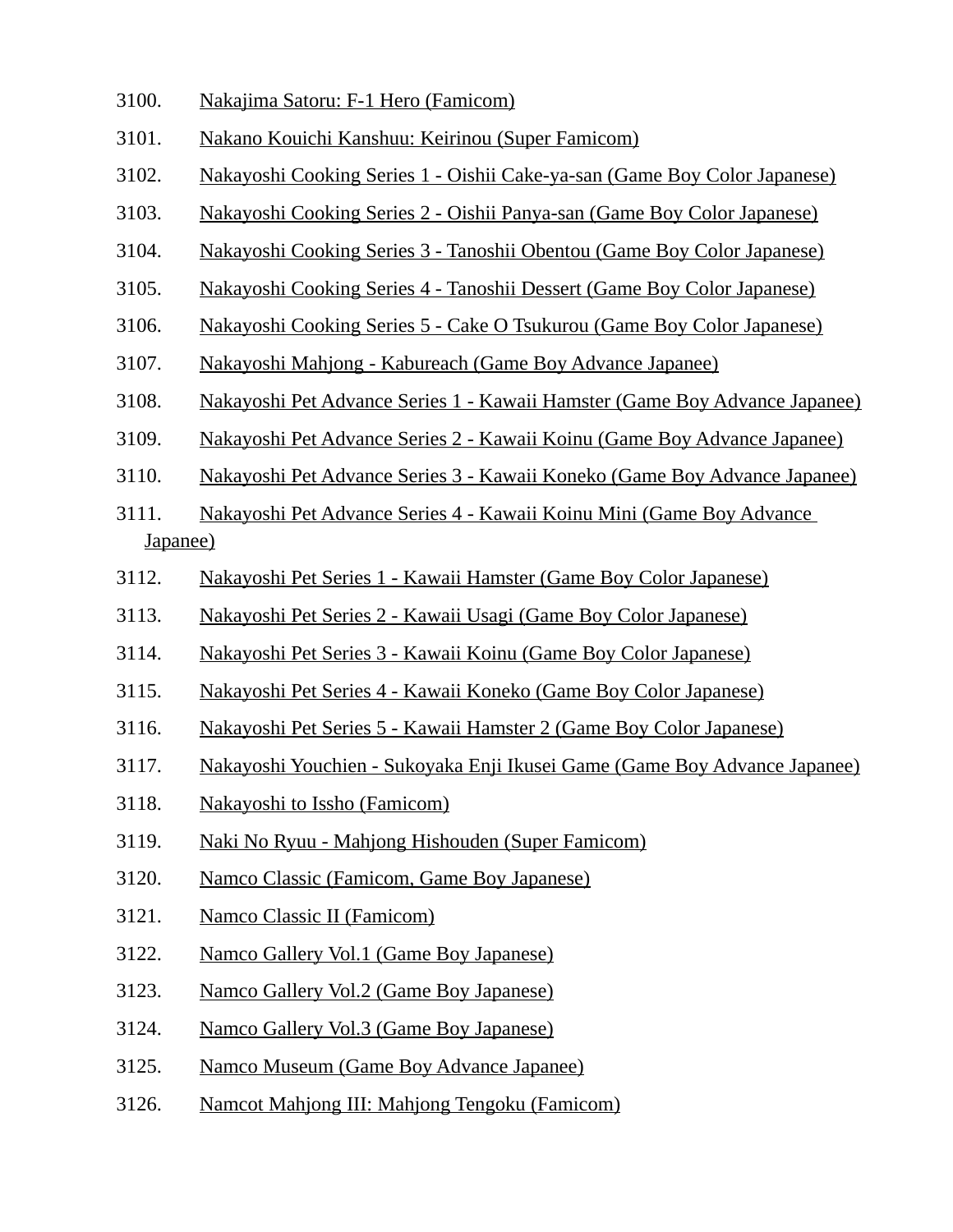- 3127. Namcot Open (Super Famicom)
- 3128. Namida No Soukoban Special (Famicom Disk System)
- 3129. Nangoku Shirei!! Spy Vs Spy (Famicom)
- 3130. Nangoku Shounen Papuwa-kun (Super Famicom)
- 3131. Nangoku Shounen Papuwa-kun Ganmadan No Yabou (Game Boy Japanese)
- 3132. Nankin No Adventure (Famicom Disk System)
- 3133. Nanonote (Game Boy Japanese)
- 3134. Nantettatte!! Baseball (Famicom)
- 3135. Napoleon Senki (Famicom)
- 3136. Narikiri Jockey Game Yuushun Rhapsody (Game Boy Advance Japanee)
- 3137. Naruhodo! The World (Super Famicom)
- 3138. Naruto Konoha Senki (Game Boy Advance Japanee)
- 3139. Naruto : Ninja Council (Game Boy Advance Japanee)
- 3140. Naruto : Ninja Council 2 (Game Boy Advance Japanee)
- 3141. Naruto Rpg Uketsugareshi Hi No Ishi (Game Boy Advance Japanee)
- 3142. Natsuki Crisis Battle (Super Famicom)
- 3143. Natural 2 Duo (Game Boy Advance Japanee)
- 3144. Navy Blue (Famicom)
- 3145. Navy Blue 98 (Game Boy Japanese)
- 3146. Naxat Open (PC Engine)
- 3147. Naxat Stadium (PC Engine)
- 3148. Nazo No Kabe Block Kuzushi (Famicom Disk System)
- 3149. Nazo No Mascarade (PC Engine)
- 3150. Nazo No Murasamejou (Famicom Disk System)
- 3151. Nazoler Land Dai 2 Gou (Famicom Disk System)
- 3152. Nazoler Land Dai 3 Gou (Famicom Disk System)
- 3153. Nazoler Land Soukan Gou (Famicom Disk System)
- 3154. Nazoler Land Special!! Quiz Ou Wo Sagase (Famicom Disk System)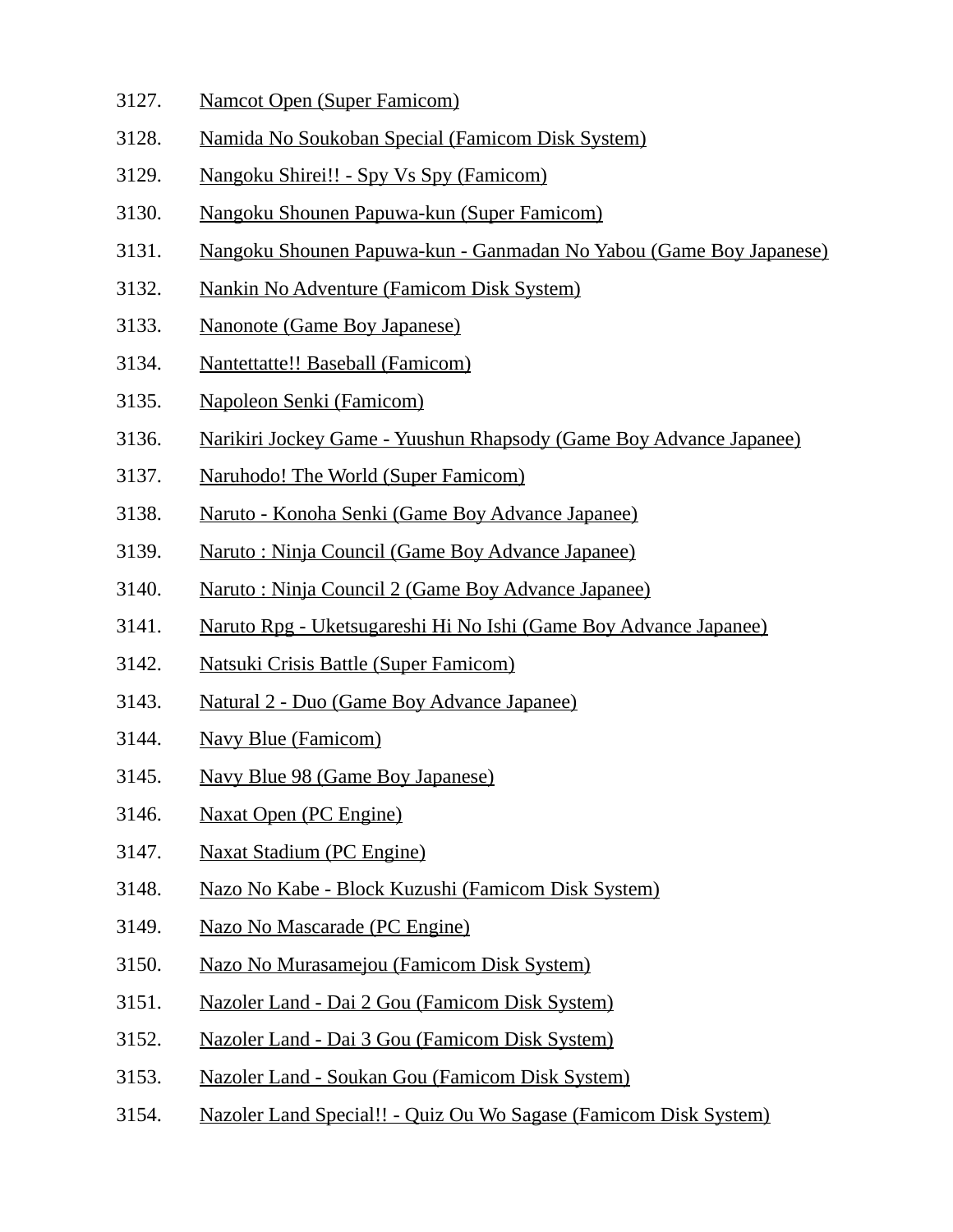- 3155. Necromancer (PC Engine)
- 3156. Necros No Yousai (PC Engine)
- 3157. Nectaris Gb (Game Boy Japanese)
- 3158. Nekketsu Kakutou Densetsu (Famicom)
- 3159. Nekketsu Kouha Kunio Kun (Famicom)
- 3160. Nekketsu Koukou Dodge Ball-bu (Game Boy Japanese)
- 3161. Nekketsu Koukou Dodgeball Bu Cd Soccer Hen (PC Engine CD)
- 3162. Nekketsu Koukou Dodgeball Bu Soccer Pc Hen (PC Engine)
- 3163. Nekketsu Koukou Dodgeball-bu Pc Bangai Hen (PC Engine)
- 3164. Nekketsu Koukou Dodgeball-bu Soccer-hen (Famicom)
- 3165. Nekketsu Street Basket: Ganbare Dunk Heroes (Famicom)
- 3166. Nekketsu Tairiku: Burning Heroes (Super Famicom)
- 3167. Nekketsu! Beach Volley Da Yo Kunio-kun (Game Boy Japanese)
- 3168. Nekojara Monogatari (Game Boy Japanese)
- 3169. Nemesis (Game Boy Japanese)
- 3170. Nemurenu Yoru No Chiisana Ohanashi (PC Engine CD)
- 3171. Neo Nectaris (PC Engine CD)
- 3172. Neoromance Game Harukanaru Toki No Naka De (Game Boy Advance Japanee)
- 3173. Net De Get Minigame @ 100 (Game Boy Color Japanese)
- 3174. Nettou Garou Densetsu 2 (Game Boy Japanese)
- 3175. Nettou Real Bout Garou Densetsu Special (Game Boy Japanese)
- 3176. Nettou Samurai Spirits Zankurou Musouken (Game Boy Japanese)
- 3177. Network Boukenki Bugsite Alpha Version (Game Boy Color Japanese)
- 3178. Network Boukenki Bugsite Beta Version (Game Boy Color Japanese)
- 3179. Neugier Umi To Kaze No Kodo (Super Famicom)
- 3180. Neutopia (PC Engine)
- 3181. Neutopia II (PC Engine)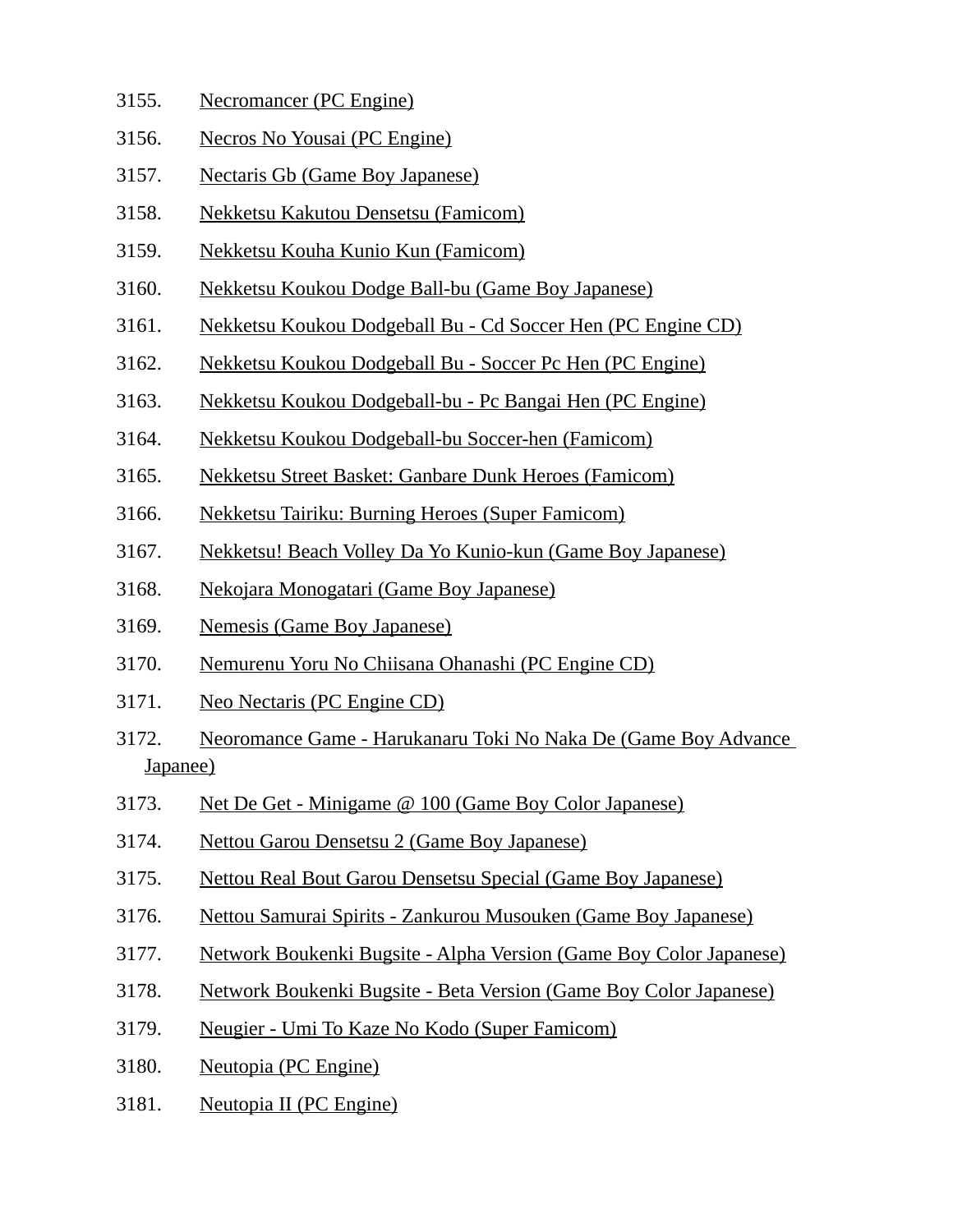- 3182. New 3D Golf Simulation : Harukanaru Augusta (Megadrive)
- 3183. New 3d Golf Simulation Devil's Course (Megadrive)
- 3184. New 3d Golf Simulation Harukanaru Augusta (Super Famicom)
- 3185. New Adventure Island (PC Engine)
- 3186. New Ghostbusters II (Famicom)
- 3187. New Yatterman Nandai Kandai Yajirobee (Super Famicom)
- 3188. Newman Haas IndyCar featuring Nigel Mansell (Super Famicom)
- 3189. Nexzr (PC Engine CD)
- 3190. Nhk Taiga Drama Taiheiki (PC Engine)
- 3191. Nice De Shot (Super Famicom)
- 3192. Nichibutsu Arcade Classics (Super Famicom)
- 3193. Nichibutsu Arcade Classics 2: Heiankyo Alien (Super Famicom)
- 3194. Nichibutsu Collection 1 (Super Famicom)
- 3195. Nichibutsu Collection 2 (Super Famicom)
- 3196. Nichibutsu Mahjong Yoshimoto Gekijou (Game Boy Japanese)
- 3197. Nigel Mansell's World Championship Racing (Super Famicom)
- 3198. Night Striker (Mega CD)
- 3199. Night Trap Disc 1 (Mega CD)
- 3200. Night Trap Disc 2 (Mega CD)
- 3201. Nihon Daihyou Team Eikou No Eleven (Game Boy Japanese)
- 3202. Nihon Daihyou Team France de Ganbare! J.League S (Game Boy Japanese)
- 3203. Nihon Pro Mahjong Renmei Kounin Tetsuman Advance Menkyo Kaiden Series (Game Boy Advance Japanee)
- 3204. Nihonichi No Mei Kantoku (Famicom)
- 3205. Niji no Silkroad (Famicom)
- 3206. Nikkan Berutomo Club (Game Boy Japanese)
- 3207. Niko Niko Pun (PC Engine)
- 3208. Ninja Boy (Game Boy Japanese)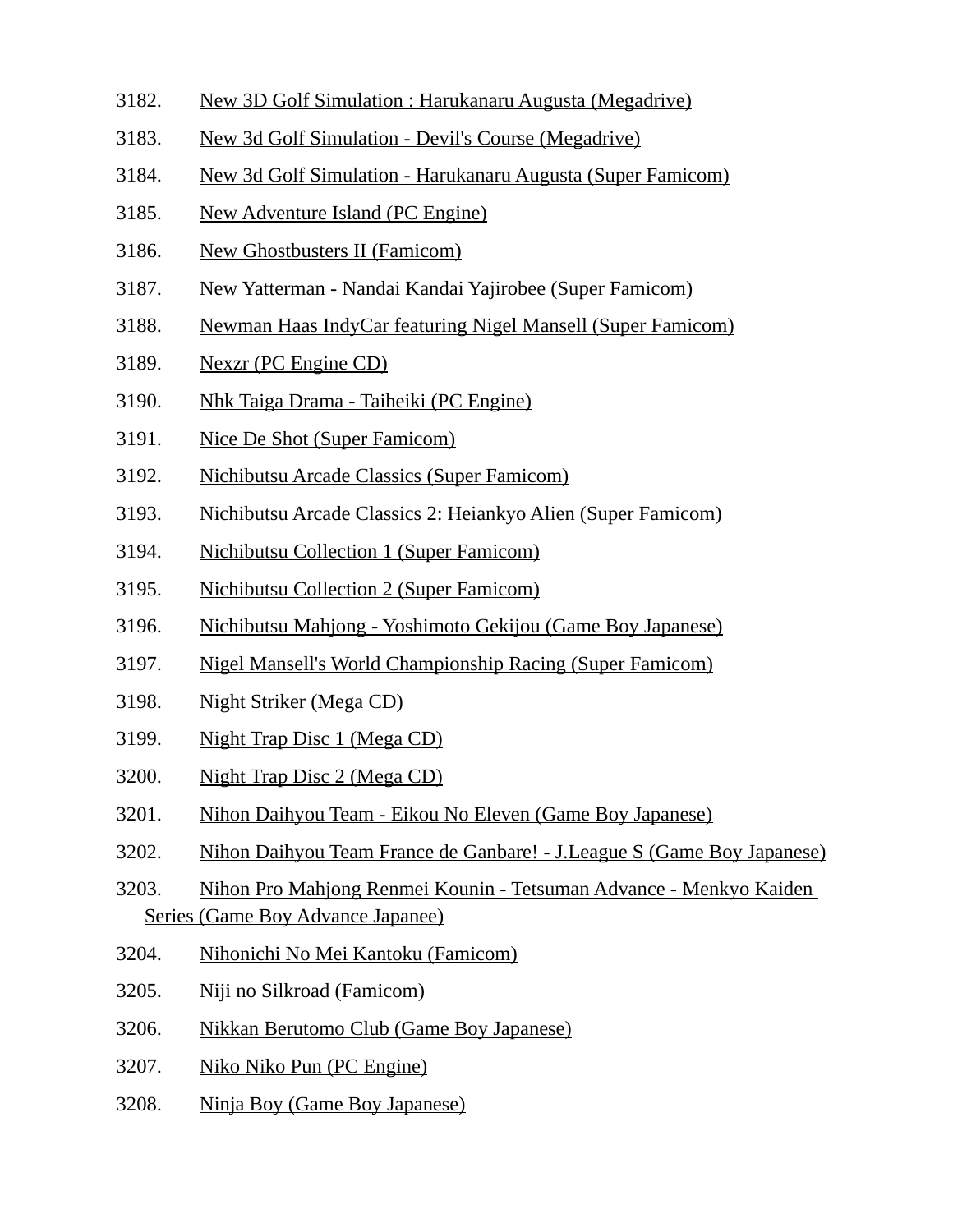- 3209. Ninja Boy 2 (Game Boy Japanese)
- 3210. Ninja Cop Saizou (Famicom)
- 3211. Ninja Crusaders (Famicom)
- 3212. Ninja Gaiden (Famicom, PC Engine)
- 3213. Ninja Gaiden II : The Dark Sword of Chaos (Famicom)
- 3214. Ninja Gaiden III : The Ancient Ship of Doom (Famicom)
- 3215. Ninja Gaiden Shadow (Game Boy Japanese)
- 3216. Ninja Gaiden Trilogy (Super Famicom)
- 3217. Ninja Hattori-kun: Ninja wa Syugyou de Gozaru (Famicom)
- 3218. Ninja JaJaMaru-kun (Famicom)
- 3219. Ninja Jajamaru: Ginga Daisakusen (Famicom)
- 3220. Ninja Spirit (PC Engine)
- 3221. Ninja Taro (Game Boy Japanese)
- 3222. Ninja Warriors, The (Mega CD)
- 3223. Ninja-Kun: Majou no Bouken (Famicom)
- 3224. Ninja-kun: Ashura no Shou (Famicom)
- 3225. Ninjara Hoi! (Famicom)
- 3226. Ninjawarriors (Super Famicom)
- 3227. Ninku (Game Boy Japanese)
- 3228. Ninku Dai-2-dan Ninku Sensou Hen (Game Boy Japanese)
- 3229. Nintama Rantarou (Super Famicom)
- 3230. Nintama Rantarou Ninjutsu Gakuen ni Nyuugaku Shi (Game Boy Color Japanese)
- 3231. Nintama Rantarou 2 (Super Famicom)
- 3232. Nintama Rantarou 3 (Super Famicom)
- 3233. Nintama Rantarou Gb Eawase Challenge Puzzle (Game Boy Japanese)
- 3234. Nintama Rantarou Special (Super Famicom)
- 3235. Nintendo World Cup (Famicom, Game Boy Japanese)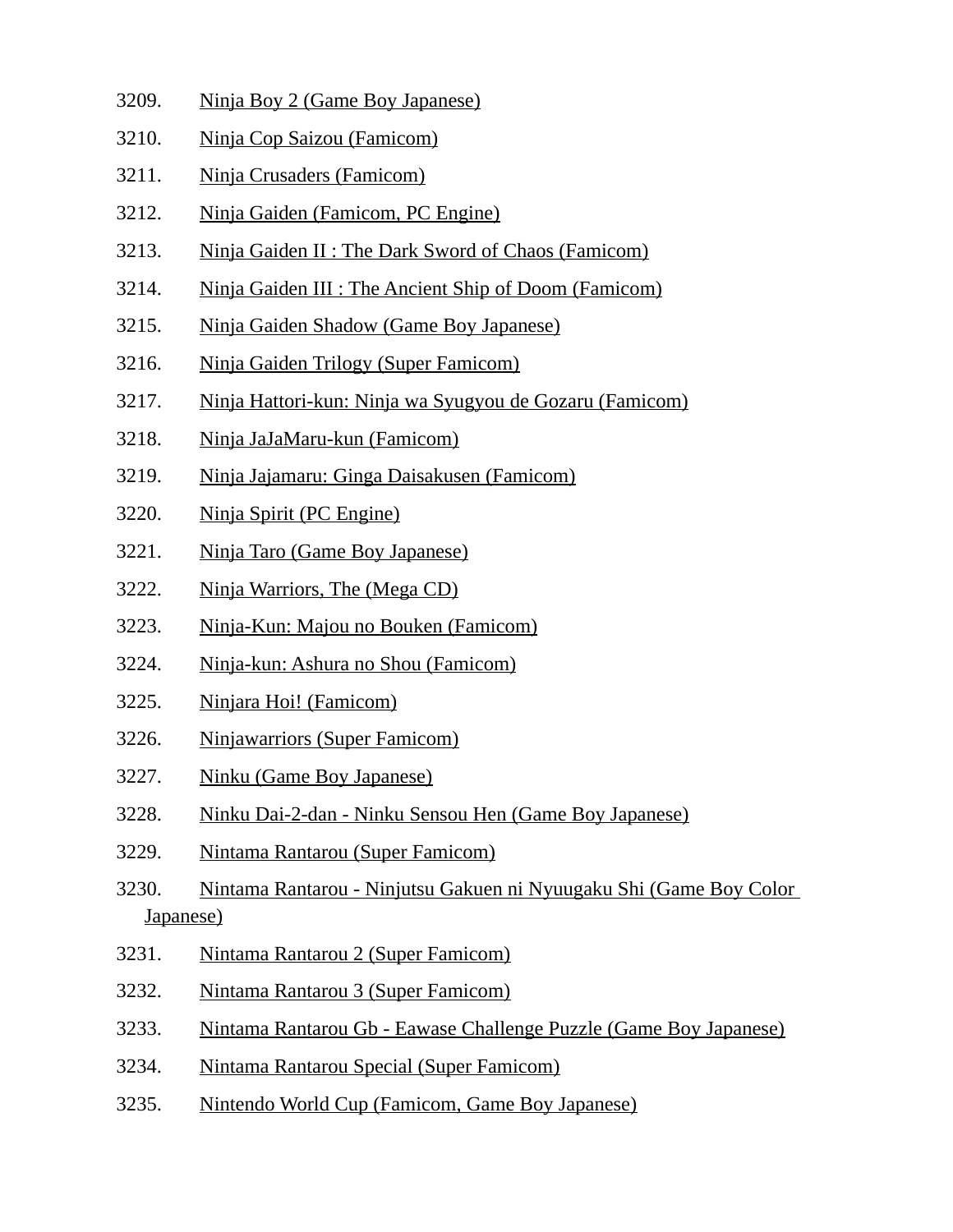- 3236. Nisemon Puzzle da Mon! Feromon Kyuushutsu Daisak (Game Boy Color Japanese)
- 3237. Nishijin Pachinko 3 (Super Famicom)
- 3238. Nishijin Pachinko Monogatari (Super Famicom)
- 3239. Nishijin Pachinko Monogatari 2 (Super Famicom)
- 3240. Nishimura Kyoutarou Hokutosei No Onna (PC Engine CD)
- 3241. Nishimura Kyoutarou Mystery: Blue Train Satsujin Jiken (Famicom)
- 3242. Nishimura Kyoutarou Mystery: Super Express Satsujin Jiken (Famicom)
- 3243. No No No Puzzle Chailien (Game Boy Advance Japanee)
- 3244. No-ri-ko (PC Engine CD)
- 3245. Nobunaga Ibun (Game Boy Advance Japanee)
- 3246. Nobunaga No Yabou (Game Boy Advance Japanee)
- 3247. Nobunaga No Yabou Bushou Fuuunroku (PC Engine CD)
- 3248. Nobunaga No Yabou Game Boy Ban 2 (Game Boy Color Japanese)
- 3249. Nobunaga No Yabou Haouden (Mega CD, Super Famicom)
- 3250. Nobunaga No Yabou Tenshouki (Super Famicom)
- 3251. Nobunaga No Yabou Zenkokuban (PC Engine CD)
- 3252. Nobunaga no Yabou: Bushou Fuuunroku (Famicom)
- 3253. Nobunaga's Ambition (Famicom, Game Boy Japanese)
- 3254. Nobunaga's Ambition II (Famicom)
- 3255. Nobunaga's Ambition: Lord of Darkness (Super Famicom)
- 3256. Nolan Ryan's Baseball (Super Famicom)
- 3257. Nomark Baku Haitou: Shijou Saikyou no Jakushi Tatsu (Super Famicom)
- 3258. Nontan To Issho Kurukuru Puzzle (Game Boy Japanese, Super Famicom)
- 3259. Noobow (Game Boy Japanese)
- 3260. North and South (Famicom)
- 3261. Nosferatu (Super Famicom)
- 3262. Nostalgia 1907 (Mega CD)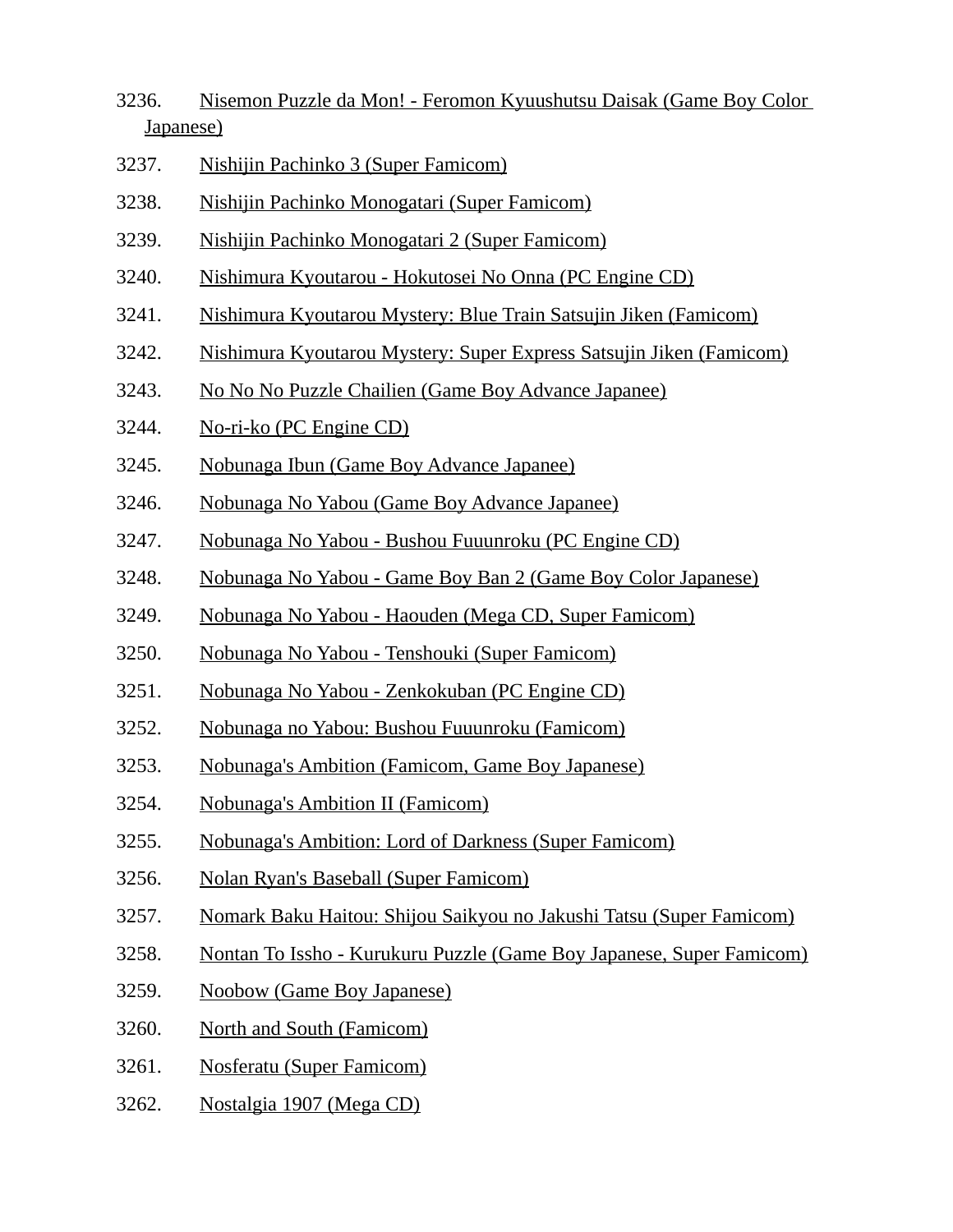- 3263. Numbers Paradise (Super Famicom)
- 3264. Nushi Tsuri Adventure Kite No Bouken (Game Boy Color Japanese)
- 3265. Nuts & Milk (Famicom)
- 3266. Nyan Nyan Nyanko No Nyancollection (Game Boy Advance Japanee)
- 3267. Obake no Q-taro: WanWan Panic (Famicom)
- 3268. Obocchama Kun (PC Engine)
- 3269. Obocchamakun (Famicom)
- 3270. Ochaken Kururin Honwaka Puzzle De Hotto Shiyo (Game Boy Advance Japanee)
- 3271. Ochaken No Bouken-jima Honwaka Yume No Island (Game Boy Advance Japanee)
- 3272. Ochaken No Heya (Game Boy Advance Japanee)
- 3273. Ochaken No Yume Bouken (Game Boy Advance Japanee)
- 3274. Oda Nobunaga Haou No Gundan (Super Famicom)
- 3275. Oeka Kids: Anpanman no Hiragana Daisuki (Famicom)
- 3276. Oeka Kids: Anpanman to Oekaki Shiyou!! (Famicom)
- 3277. Oekaki Logic (Super Famicom)
- 3278. Oekaki Logic 2 (Super Famicom)
- 3279. Ogre Battle : The March of the Black Queen (Super Famicom)
- 3280. Ohanaya-san Monogatari Gba Iyashikei Ohanaya-san Ikusei Game (Game Boy Advance Japanee)
- 3281. Ohasuta Dance Dance Revolution Gb (Game Boy Color Japanese)
- 3282. Ohasuta Yama-chan & Raymond (Game Boy Color Japanese)
- 3283. Oide Rascal (Game Boy Color Japanese)
- 3284. Oishinbo Kyuukyoku No Menu Sanbon Shoubu (Famicom)
- 3285. Ojarumaru Gekkouchou Sanpo De Ojaru (Game Boy Advance Japanee)
- 3286. Ojarumaru Mangan Jinja No Ennichi De Ojaru! (Game Boy Color Japanese)
- 3287. Ojarumaru Tsukiyo Ga Ike No Takaramono (Game Boy Color Japanese)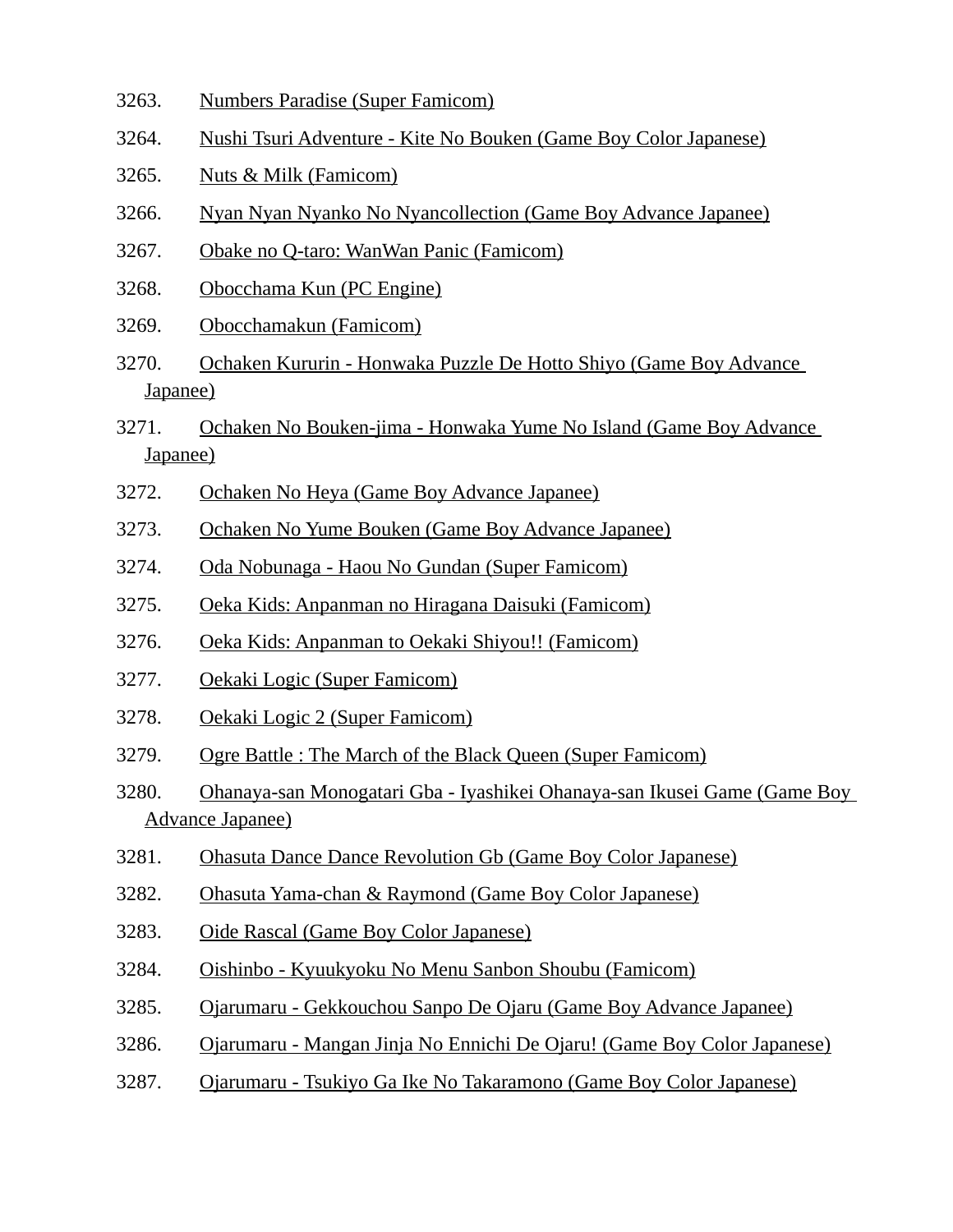- 3288. Okamoto Ayako To Match Play Golf Ko Olina Golf Club In Hawaii (Super Famicom)
- 3289. Okkotoshi Puzzle Tonjan!? (Famicom)
- 3290. Okumanchouja Game Nottori Daisakusen! (Game Boy Advance Japanee)
- 3291. Olivia No Mystery (Super Famicom)
- 3292. Omoikkiri Tanteidan Haado Gumi Matenrou no Chous (Famicom Disk System)
- 3293. On the Ball (Super Famicom)
- 3294. One Piece Dragon Dream ! (Game Boy Advance Japanee)
- 3295. One Piece Going Baseball Haejeok Yaku (Game Boy Advance Japanee)
- 3296. Ongaku Tsukuru Kanadeeru (Super Famicom)
- 3297. Oni II Innin Densetsu (Game Boy Japanese)
- 3298. Oni III Kuro no Hakaishin (Game Boy Japanese)
- 3299. Oni IV Kijin no Ketsuzoku (Game Boy Japanese)
- 3300. Oni V Innin o Tsugumono (Game Boy Japanese)
- 3301. Onigashima Pachinkoten (Game Boy Japanese)
- 3302. Onimusha Tactics (Game Boy Advance Japanee)
- 3303. Onizuka Katsuya Super Virtual Boxing (Super Famicom)
- 3304. Onmyou Taisenki Zeroshiki (Game Boy Advance Japanee)
- 3305. Onyanko Town (Famicom)
- 3306. Oonita Atsushi Fmw (Super Famicom)
- 3307. Oozumou Tamashii (Super Famicom)
- 3308. Operation C (Game Boy Japanese)
- 3309. Operation Europe : Path to Victory 1939-45 (Super Famicom)
- 3310. Operation Logic Bomb : The Ultimate Search & Destroy (Super Famicom)
- 3311. Operation Wolf (Famicom, PC Engine)
- 3312. Oraga Land Shusai Best Farmer Shuukakusai (Super Famicom)
- 3313. Ordyne (PC Engine)
- 3314. Oriental Blue Ao No Tengai (Game Boy Advance Japanee)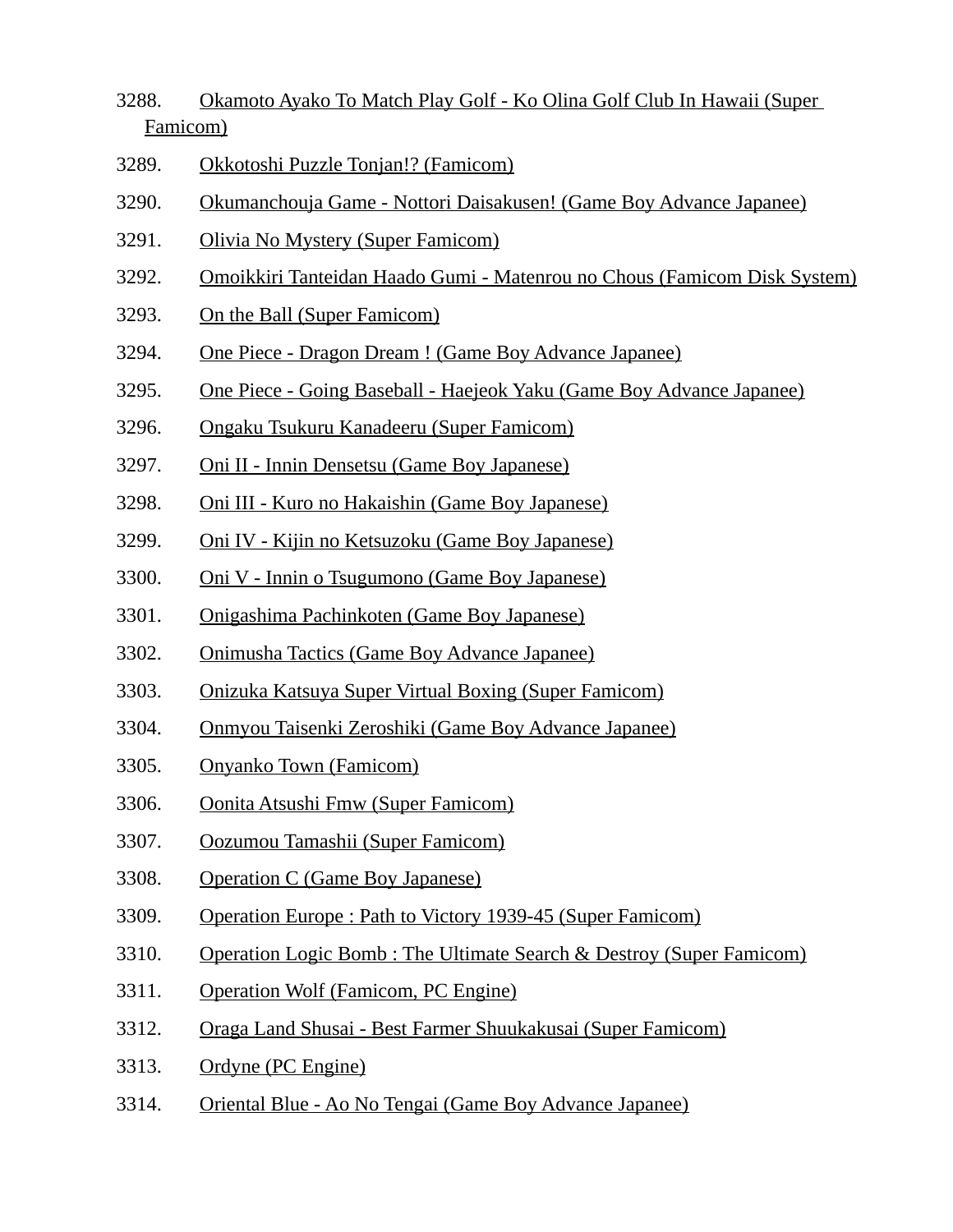- 3315. Oshaberi Inko Club (Game Boy Advance Japanee)
- 3316. Oshare Princess (Game Boy Advance Japanee)
- 3317. Oshare Princess 2 (Game Boy Advance Japanee)
- 3318. Oshare Princess 3 (Game Boy Advance Japanee)
- 3319. Oshare Princess 5 (Game Boy Advance Japanee)
- 3320. Oshare Wanko (Game Boy Advance Japanee)
- 3321. Osomatsu-Kun: Back to the Me no Deppa no Maki (Famicom)
- 3322. Ossu!! Karate-bu (Super Famicom)
- 3323. Otaku no Seiza: An Adventure in the Otaku Galaxy (Famicom)
- 3324. Othello (Famicom, Famicom Disk System, Game Boy Japanese)
- 3325. Othello Millennium (Game Boy Color Japanese)
- 3326. Othello World (Game Boy Japanese, Super Famicom)
- 3327. Otoboke Ninja Colosseum (Super Famicom)
- 3328. Otocky (Famicom Disk System)
- 3329. Otogibanashi Taisen (Game Boy Japanese)
- 3330. Otogirisou (Super Famicom)
- 3331. Ou Dorobou Jing Angel Version (Game Boy Color Japanese)
- 3332. Ou Dorobou Jing Devil Version (Game Boy Color Japanese)
- 3333. Ou-chan No Oekaki Logic (Super Famicom)
- 3334. Out Live (PC Engine)
- 3335. Out Run (PC Engine)
- 3336. Out of This World (Super Famicom)
- 3337. Outlanders (Famicom)
- 3338. Over Horizon (Famicom)
- 3339. Override (PC Engine)
- 3340. Owarai Yoiko no Geemumichi Oyaji Sagashite 3 Cho (Game Boy Color Japanese)
- 3341. Oyatsu Quiz Mogu Mogu Q (Game Boy Japanese)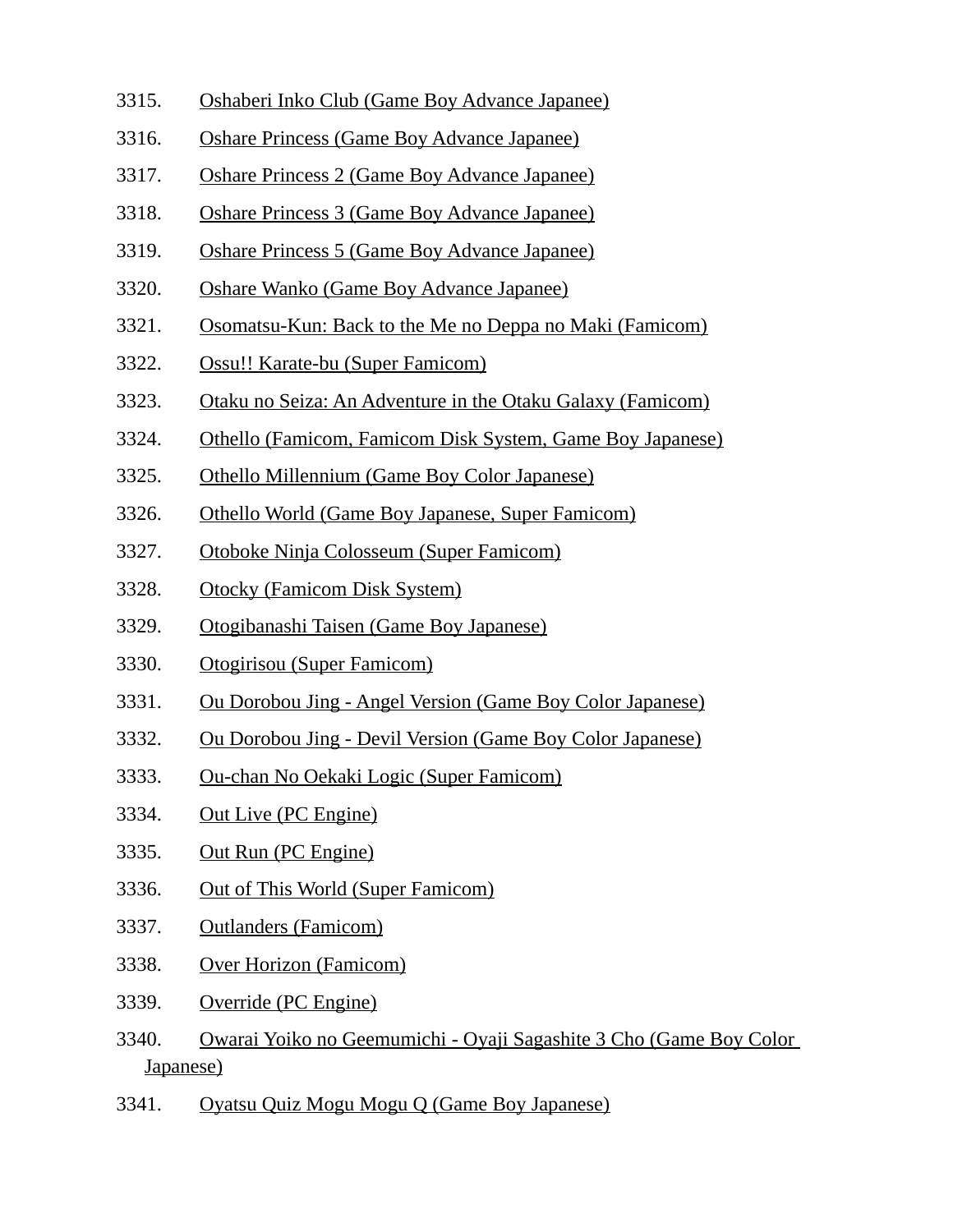- 3342. P-47 The Freedom Fighter (PC Engine)
- 3343. P.O.W.: Prisoners of War (Famicom)
- 3344. P.T.O. : Pacific Theater of Operations (Super Famicom)
- 3345. P.T.O. II : Pacific Theater of Operations (Super Famicom)
- 3346. PGA Tour Golf (Super Famicom)
- 3347. Paaman Part 2 Himitsu Kessha Madoodan o Taose! (Famicom)
- 3348. Pac-In-Time (Game Boy Japanese, Super Famicom)
- 3349. Pac-Land (Famicom, PC Engine)
- 3350. Pac-Man (Game Boy Japanese)
- 3351. Pac-Man 2 : The New Adventures (Super Famicom)
- 3352. Pac-Man Collection (Game Boy Advance Japanee)
- 3353. Pac-Man [Namco] (Famicom)
- 3354. Pac-Panic (Game Boy Japanese)
- 3355. Pac-man (Famicom Disk System)
- 3356. Pachi Com (Famicom Disk System)
- 3357. Pachi-Slot Adventure 2: Sorotta-kun no Pachi-Slot Tanteidan (Famicom)
- 3358. Pachi-Slot Adventure 3: Bitaoshii 7 Kenzan! (Famicom)
- 3359. Pachi-Slot PC: Idol Gambler (PC Engine)
- 3360. Pachi-slot Hisshou Guide Gb (Game Boy Japanese)
- 3361. Pachi-slot Kanzen Kouryaku Universal Shindai Nyuuka Volume 1 (Super Famicom)
- 3362. Pachi-slot Kenkyuu (Super Famicom)
- 3363. Pachi-slot Kids (Game Boy Japanese)
- 3364. Pachi-slot Kids 2 (Game Boy Japanese)
- 3365. Pachi-slot Kids 3 (Game Boy Japanese)
- 3366. Pachi-slot Land Pachipachi Coin No Densetsu (Super Famicom)
- 3367. Pachi-slot Love Story (Super Famicom)
- 3368. Pachi-slot Monogatari Pal Kougyou Special (Super Famicom)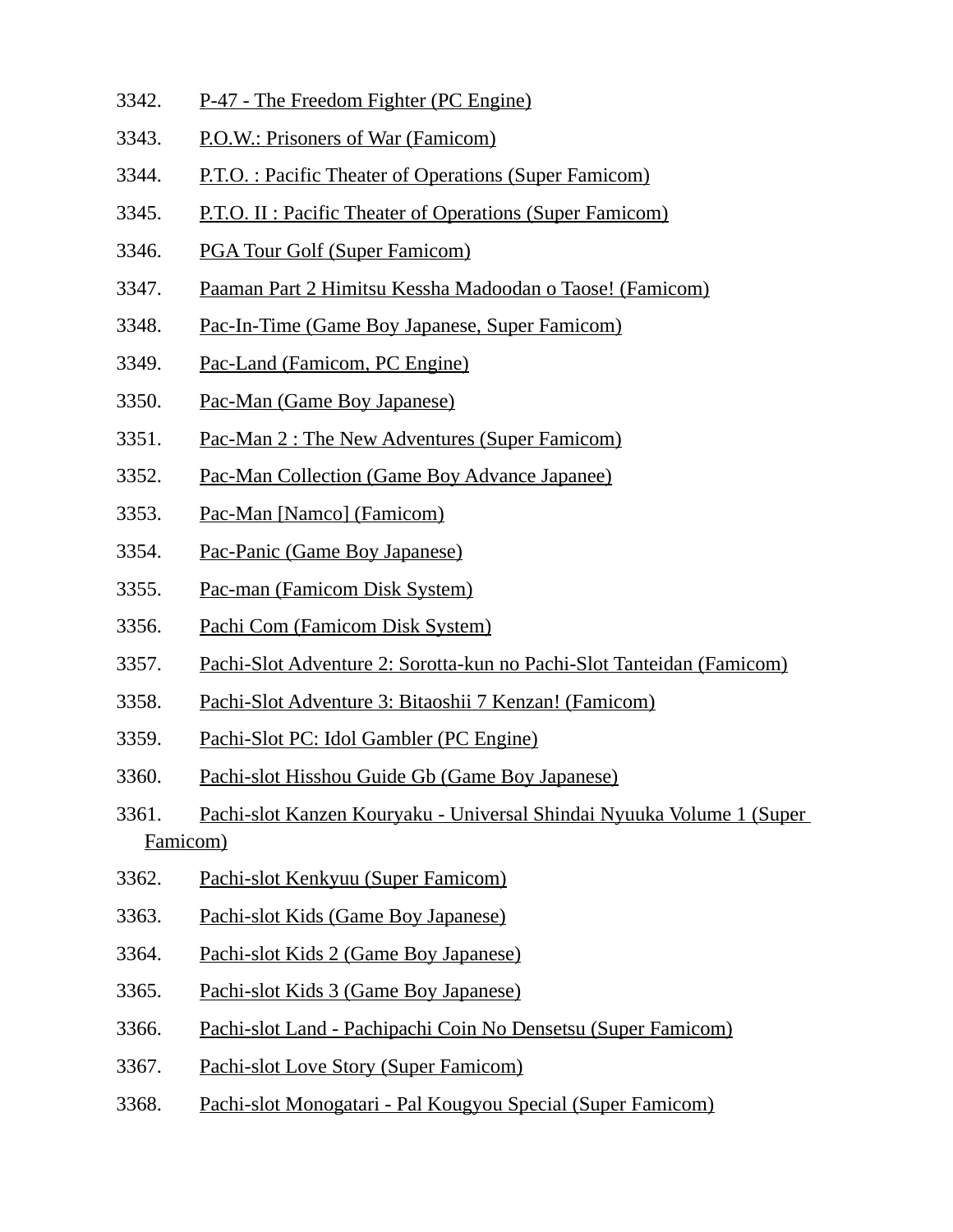- 3369. Pachi-slot Monogatari Universal Special (Super Famicom)
- 3370. Pachi-slot World Cup '94 (Game Boy Japanese)
- 3371. Pachicom (Famicom)
- 3372. Pachinko Challenger (Super Famicom)
- 3373. Pachinko Cr Daiku No Gen-san Gb (Game Boy Japanese)
- 3374. Pachinko Cr Mouretsu Genshijin T (Game Boy Color Japanese)
- 3375. Pachinko Daisakusen 1 (Famicom)
- 3376. Pachinko Daisakusen 2 (Famicom)
- 3377. Pachinko Data Card Chou Ataru-kun (Game Boy Japanese)
- 3378. Pachinko Fan Shouri Sengen (Super Famicom)
- 3379. Pachinko Grand Prix (Famicom Disk System)
- 3380. Pachinko Hisshou Guide Data No Ousama (Game Boy Color Japanese)
- 3381. Pachinko Kaguya Hime (Game Boy Japanese)
- 3382. Pachinko Maruhi Hisshouhou (Super Famicom)
- 3383. Pachinko Monogatari Pachi-slot Mo Aru Deyo!! (Super Famicom)
- 3384. Pachinko Monogatari 2 Nagoya Shachihoko No Teiou (Super Famicom)
- 3385. Pachinko Monogatari Gaiden (Game Boy Japanese)
- 3386. Pachinko Ren-chan Tengoku Super Cr Special (Super Famicom)
- 3387. Pachinko Saiyuuki (Game Boy Japanese)
- 3388. Pachinko Tetsujin: Shichiban Shoubu (Super Famicom)
- 3389. Pachinko Time (Game Boy Japanese)
- 3390. Pachinko Wars (Super Famicom)
- 3391. Pachinko Wars 2 (Super Famicom)
- 3392. Pachio-kun (Game Boy Japanese)
- 3393. Pachio-kun Game Gallery (Game Boy Japanese)
- 3394. Pachio-kun Maboroshi No Densetsu (PC Engine CD)
- 3395. Pachio-kun Puzzle Castle (Game Boy Japanese)
- 3396. Pachio-kun Warau Uchuu (PC Engine CD)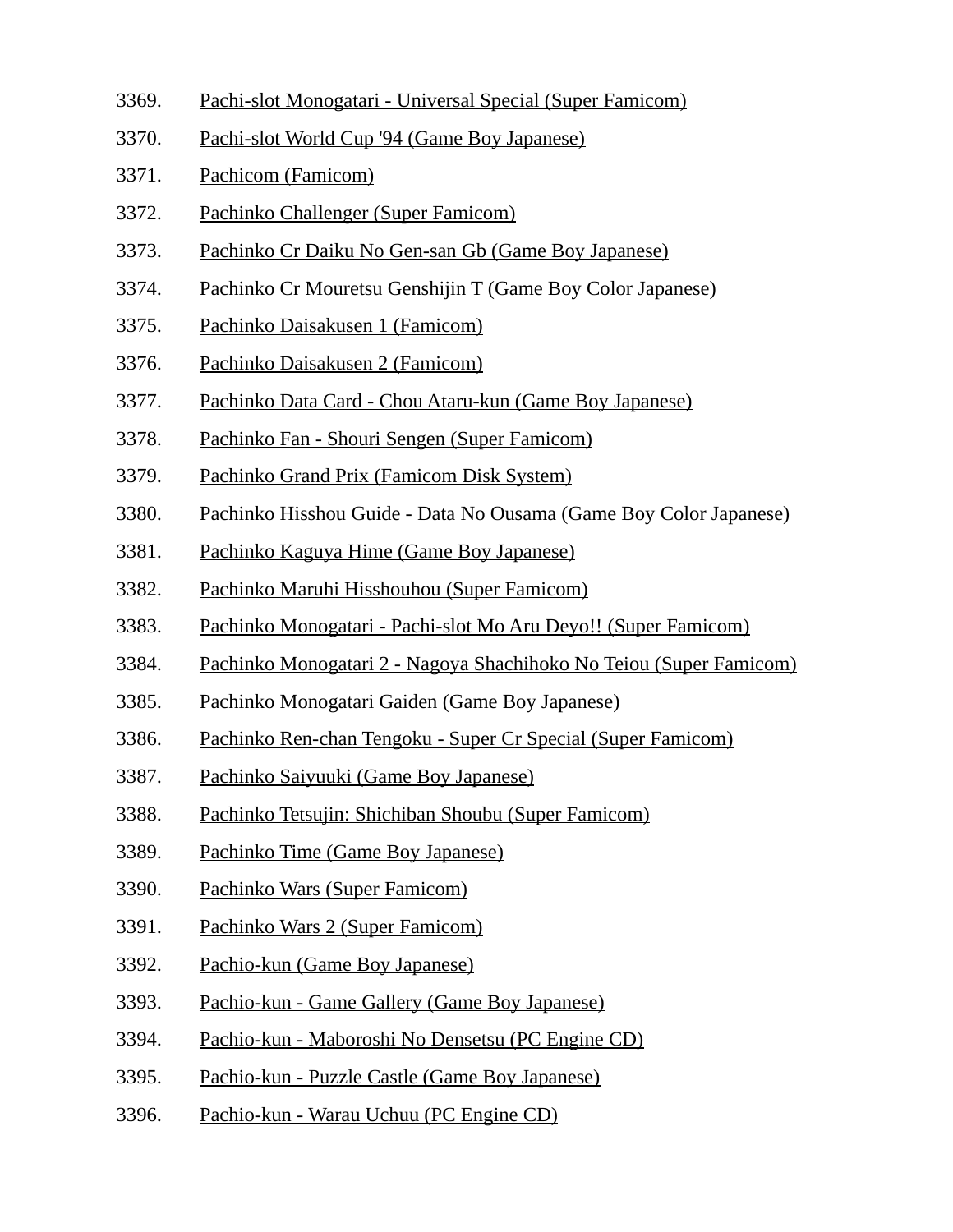- 3397. Pachio-kun 2 (Famicom, Game Boy Japanese)
- 3398. Pachio-kun 3 (Famicom, Game Boy Japanese)
- 3399. Pachio-kun 3 Pachi-slot And Pachinko (PC Engine CD)
- 3400. Pachio-kun 4 (Famicom)
- 3401. Pachio-kun 5 (Famicom)
- 3402. Pachio-kun Special (Super Famicom)
- 3403. Pachio-kun Special 2 (Super Famicom)
- 3404. Pachio-kun Special 3 (Super Famicom)
- 3405. Pachiokun: Juban Shobu (PC Engine)
- 3406. Pachipachi Pachi-slot New Pulsar Hen (Game Boy Color Japanese)
- 3407. Painter Momopie (Game Boy Japanese)
- 3408. Paladin's Quest (Super Famicom)
- 3409. Palamedes (Famicom, Game Boy Japanese)
- 3410. Palamedes II: Star Twinkles (Famicom)
- 3411. Palladion Auto Crusher Palladium (PC Engine CD)
- 3412. Panel No Ninja Kesamaru (Game Boy Japanese)
- 3413. Panic In Nakayoshi World (Super Famicom)
- 3414. Panic Restaurant (Famicom)
- 3415. Panic! (Mega CD)
- 3416. Paperboy (Famicom)
- 3417. Parallel World (Famicom)
- 3418. Parasol Henbee (Famicom, Game Boy Japanese)
- 3419. Parasol Stars : The Story of Bubble Bobble III (PC Engine)
- 3420. Paris-Dakar Rally Special! (Famicom)
- 3421. Parlor! Mini Pachinko Jikki Simulation Game (Super Famicom)
- 3422. Parlor! Mini 2 Pachinko Jikki Simulation Game (Super Famicom)
- 3423. Parlor! Mini 3 Pachinko Jikki Simulation Game (Super Famicom)
- 3424. Parlor! Mini 4 Pachinko Jikki Simulation Game (Super Famicom)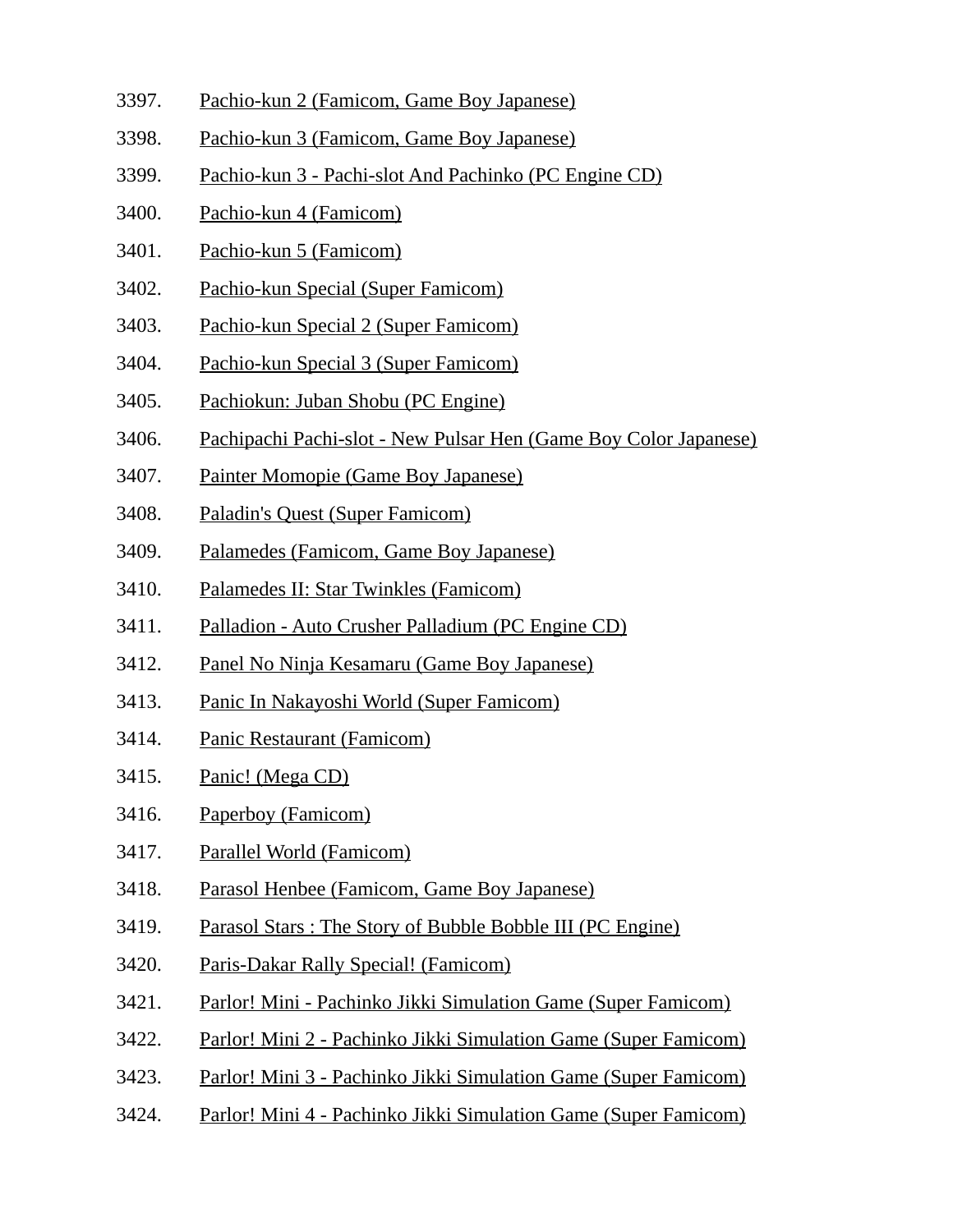- 3425. Parlor! Mini 5 Pachinko Jikki Simulation Game (Super Famicom)
- 3426. Parlor! Mini 6 Pachinko Jikki Simulation Game (Super Famicom)
- 3427. Parlor! Mini 7 Pachinko Jikki Simulation Game (Super Famicom)
- 3428. Parlor! Parlor! (Super Famicom)
- 3429. Parlor! Parlor! 5 (Super Famicom)
- 3430. Parodius (Game Boy Japanese)
- 3431. Parodius Da! Shinwa Kara Owarai He (PC Engine)
- 3432. Parodius Da! Shinwa kara Owarai he (Famicom)
- 3433. Parody World: Monster Party (Famicom)
- 3434. Pastel Lime (PC Engine CD)
- 3435. Patlabor The Mobile Police (Game Boy Japanese)
- 3436. Patlabor The Mobile Police Dai 2 Shoutai Shutsud (Famicom Disk System)
- 3437. Pebble Beach no Hatou New: Tournament Edition (Super Famicom)
- 3438. Peepar Time (Famicom)
- 3439. Peetan (Game Boy Japanese)
- 3440. Peke To Poko No Daruman Busters (Game Boy Japanese)
- 3441. Penguin Land (Game Boy Japanese)
- 3442. Penguin Wars (Game Boy Japanese)
- 3443. Penguin-kun Wars (Famicom)
- 3444. Pennant League Home Run Nighter (Famicom)
- 3445. Penta Dragon (Game Boy Japanese)
- 3446. Perfect Bowling (Famicom)
- 3447. Perfect Choro Q (Game Boy Color Japanese)
- 3448. Perman Enban Wo Torikaese!! (Famicom)
- 3449. Pescatore (Famicom)
- 3450. Phalanx (Game Boy Advance Japanee, Super Famicom)
- 3451. Phantom Zona (Game Boy Color Japanese)
- 3452. Photon The Ultimate Game On Planet Earth (Famicom)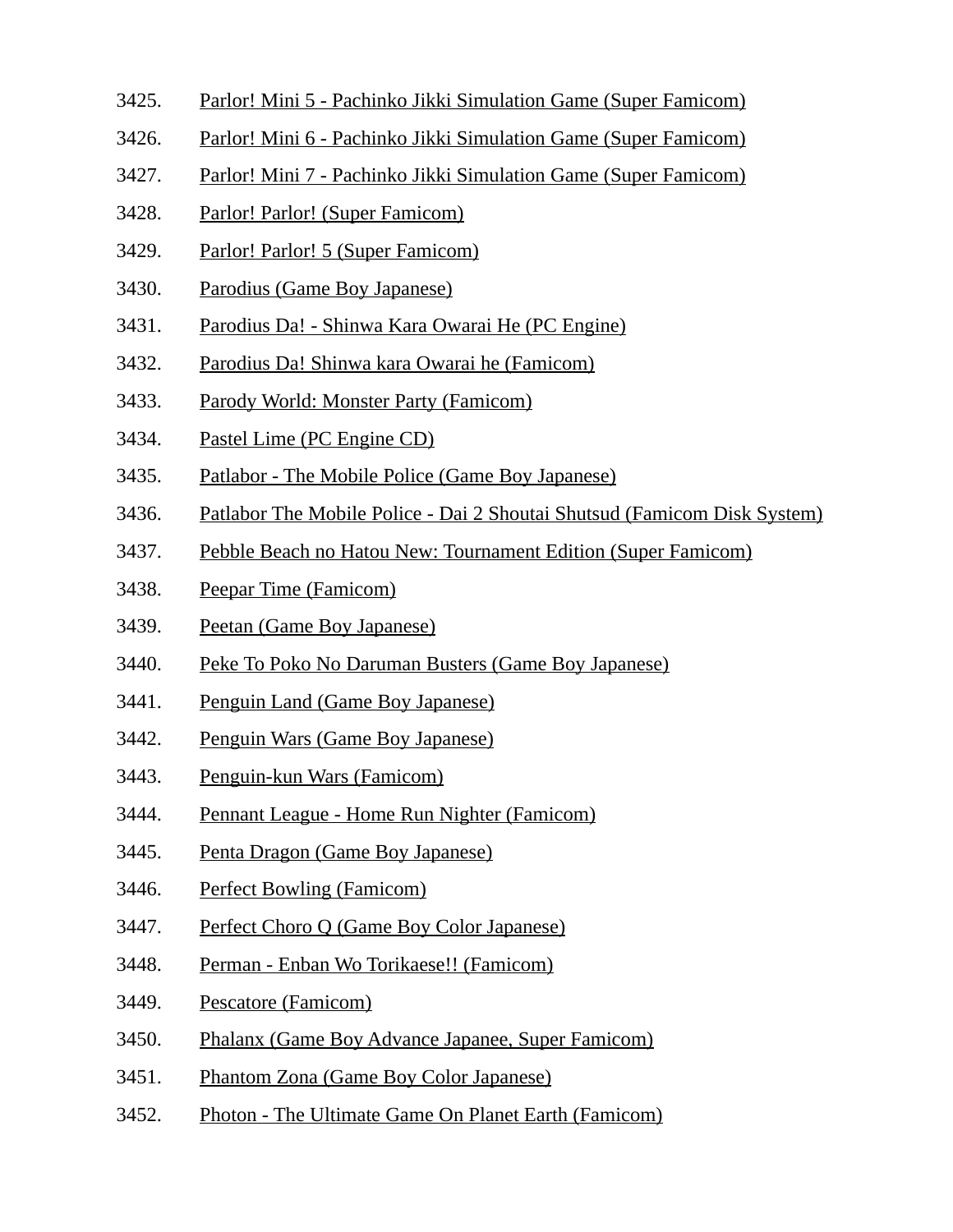- 3453. Pia Carrot E Youkoso!! 2.2 (Game Boy Color Japanese)
- 3454. Pia Carrot He Youkoso!! 3.3 (Game Boy Advance Japanee)
- 3455. Picross 2 (Game Boy Japanese)
- 3456. Picross Np Vol. 1 (Super Famicom)
- 3457. Picross Np Vol. 2 (Super Famicom)
- 3458. Picross Np Vol. 3 (Super Famicom)
- 3459. Picross Np Vol. 4 (Super Famicom)
- 3460. Picross Np Vol. 5 (Super Famicom)
- 3461. Picross Np Vol. 6 (Super Famicom)
- 3462. Picross Np Vol. 7 (Super Famicom)
- 3463. Picross Np Vol. 8 (Super Famicom)
- 3464. Pieces (Super Famicom)
- 3465. Pikapika Nurse Monogatari Nurse Ikusei Game (Game Boy Advance Japanee)
- 3466. Pikiinya! (Super Famicom)
- 3467. Pilotwings (Super Famicom)
- 3468. Pinball (Famicom, Famicom Disk System)
- 3469. Pinball Dreams (Super Famicom)
- 3470. Pinball Quest (Famicom)
- 3471. Pinball: Revenge of the Gator (Game Boy Japanese)
- 3472. Pingu Sekai De 1ban Genki Na Penguin (Game Boy Japanese)
- 3473. Pink Goes to Hollywood (Super Famicom)
- 3474. Pinky Monkey Town (Game Boy Advance Japanee)
- 3475. Pinobee : Wings of Adventure (Game Boy Advance Japanee)
- 3476. Pinobee And Phoebee (Game Boy Advance Japanee)
- 3477. Pinocchio (Super Famicom)
- 3478. Pipe Dream (Game Boy Japanese, Super Famicom)
- 3479. Pitfall Beyond the Jungle (Game Boy Color Japanese)
- 3480. Pitfall : The Mayan Adventure (Super Famicom)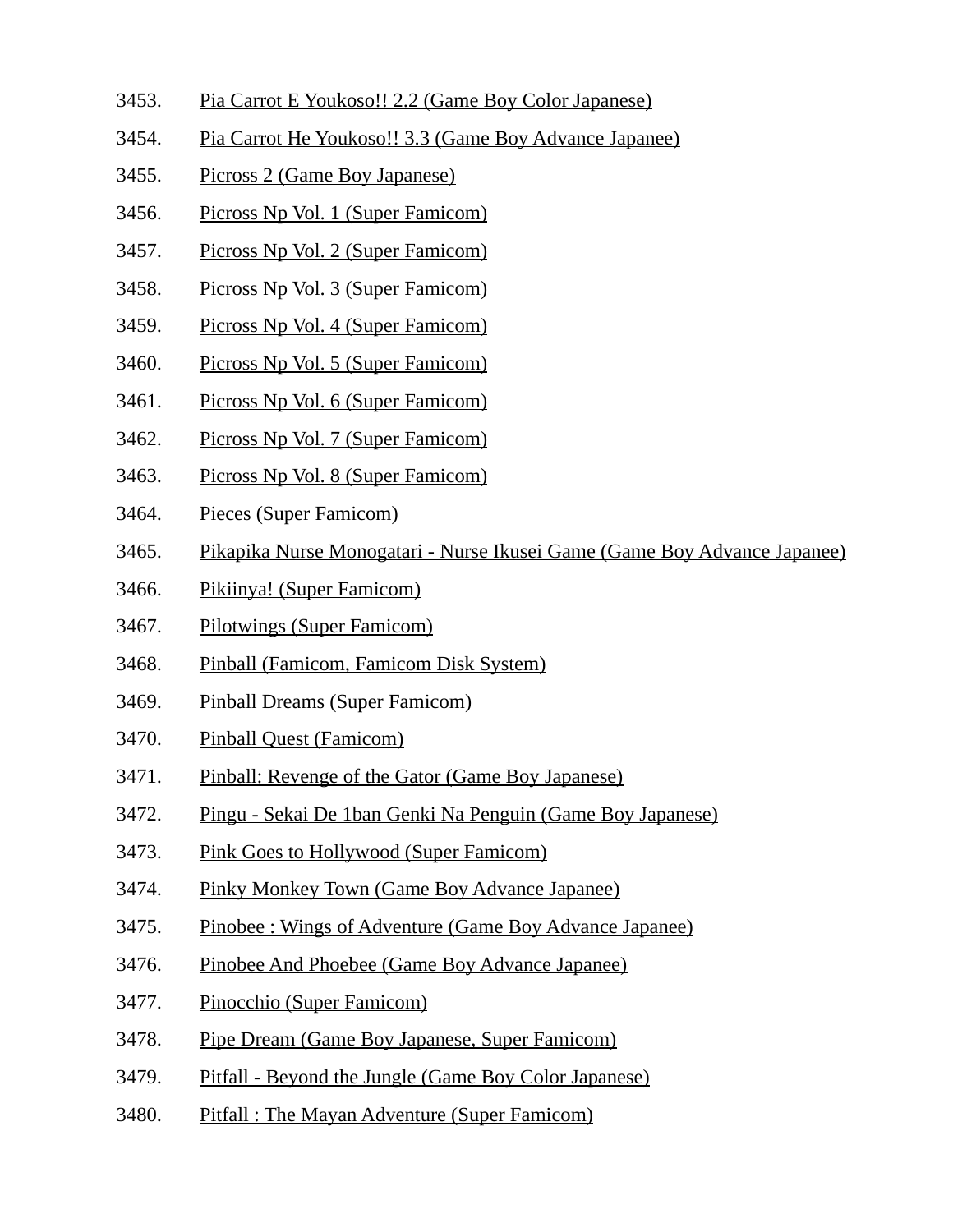- 3481. Pixeline I Pixieland (Game Boy Advance Japanee)
- 3482. Pizza Pop! (Famicom)
- 3483. Plasma Ball (Famicom)
- 3484. Play Novel Silent Hill (Game Boy Advance Japanee)
- 3485. Play-Yan (Game Boy Advance Japanee)
- 3486. Play-yan Micro (Game Boy Advance Japanee)
- 3487. Plok (Super Famicom)
- 3488. Pocket Bass Fishing (Game Boy Japanese)
- 3489. Pocket Battle (Game Boy Japanese)
- 3490. Pocket Billiards Funk The 9 Ball (Game Boy Color Japanese)
- 3491. Pocket Bomberman (Game Boy Japanese)
- 3492. Pocket Bowling (Game Boy Color Japanese)
- 3493. Pocket Color Billiards (Game Boy Color Japanese)
- 3494. Pocket Color Mahjong (Game Boy Color Japanese)
- 3495. Pocket Color Trump (Game Boy Color Japanese)
- 3496. Pocket Cooking (Game Boy Color Japanese)
- 3497. Pocket Densha (Game Boy Japanese)
- 3498. Pocket Densha 2 (Game Boy Color Japanese)
- 3499. Pocket Dogs (Game Boy Advance Japanee)
- 3500. Pocket Family GB (Game Boy Japanese)
- 3501. Pocket Family Gb2 (Game Boy Color Japanese)
- 3502. Pocket GT (Game Boy Color Japanese)
- 3503. Pocket Gi Stable (Game Boy Color Japanese)
- 3504. Pocket Golf (Game Boy Japanese)
- 3505. Pocket Hanafuda (Game Boy Color Japanese)
- 3506. Pocket Kanjirou (Game Boy Japanese)
- 3507. Pocket King (Game Boy Color Japanese)
- 3508. Pocket Kyoro-chan (Game Boy Japanese)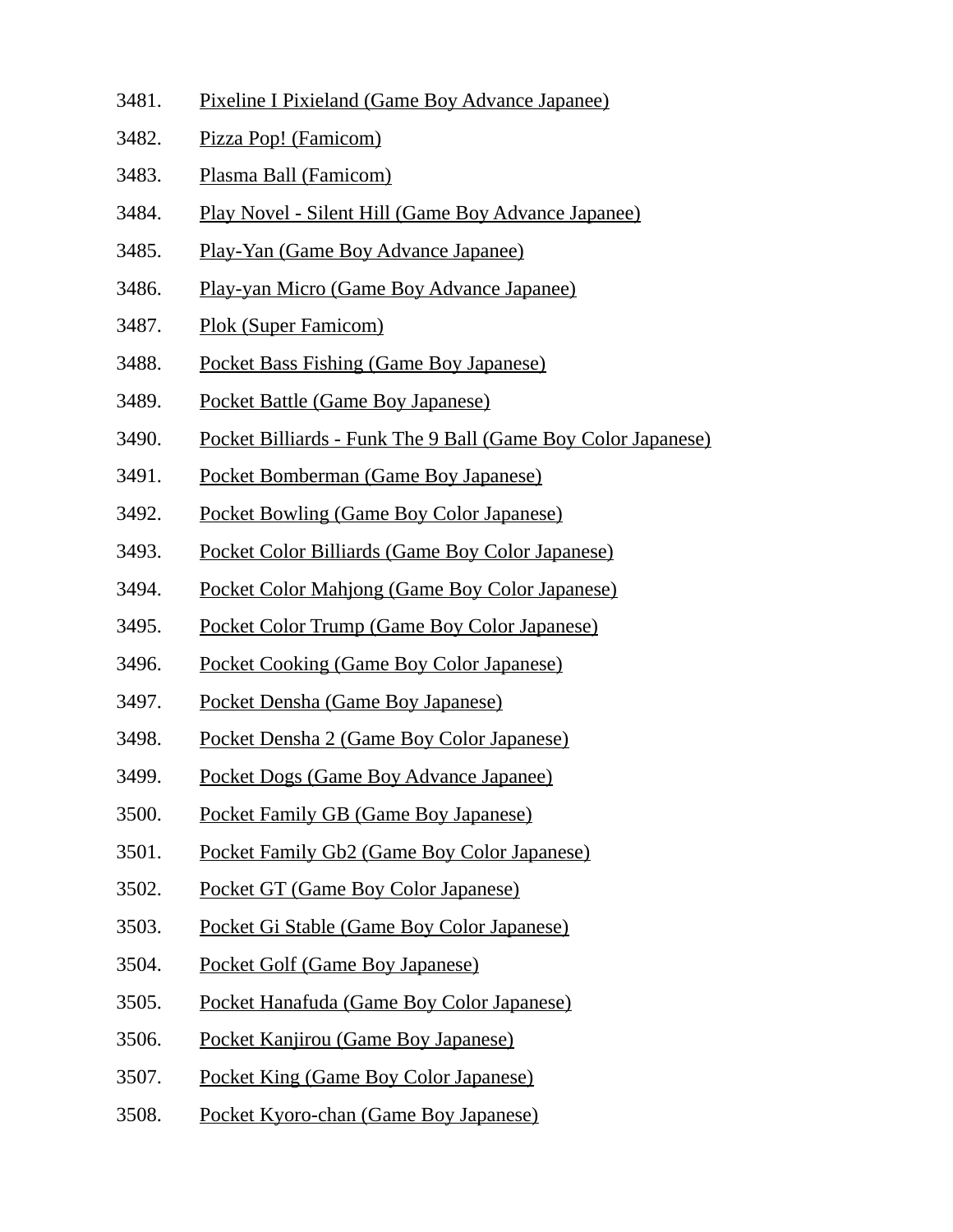- 3509. Pocket Love (Game Boy Japanese)
- 3510. Pocket Love 2 (Game Boy Japanese)
- 3511. Pocket Lure Boy (Game Boy Color Japanese)
- 3512. Pocket Mahjong (Game Boy Japanese)
- 3513. Pocket Monsters Midori (Game Boy Japanese)
- 3514. Pocket No Naka No Oukoku (Game Boy Color Japanese)
- 3515. Pocket Pro Wrestling Perfect Wrestler (Game Boy Color Japanese)
- 3516. Pocket Pro Yakyuu (Game Boy Color Japanese)
- 3517. Pocket Puyo Puyo Sun (Game Boy Color Japanese)
- 3518. Pocket Puyo Puyo Tsuu (Game Boy Japanese)
- 3519. Pocket Puyo Puyo-n (Game Boy Color Japanese)
- 3520. Pocket Shougi (Game Boy Japanese)
- 3521. Pocket Stadium (Game Boy Japanese)
- 3522. Pocket Zaurus Juu Ouken no Nazo (Famicom)
- 3523. Pocky & Rocky 2 (Super Famicom)
- 3524. Pocky & Rocky with Becky (Game Boy Advance Japanee)
- 3525. Poi Poi Ninja World (Super Famicom)
- 3526. Pokemon Card GB2 GR Dan Sanjou! (Game Boy Color Japanese)
- 3527. Pokonyan! Henpokorin Adventure (Super Famicom)
- 3528. Pokonyan! Yume No Daibouken (Game Boy Japanese)
- 3529. Pokémon : Crystal Version (Game Boy Color Japanese)
- 3530. Pokémon : Emerald Version (Game Boy Advance Japanee)
- 3531. Pokémon Blue Version (Game Boy Japanese)
- 3532. Pokémon Gold Version (Game Boy Color Japanese)
- 3533. Pokémon Mystery Dungeon: Red Rescue Team (Game Boy Advance Japanee)
- 3534. Pokémon Pinball (Game Boy Color Japanese)
- 3535. Pokémon Pinball: Ruby & Sapphire (Game Boy Advance Japanee)
- 3536. Pokémon Puzzle Challenge (Game Boy Color Japanese)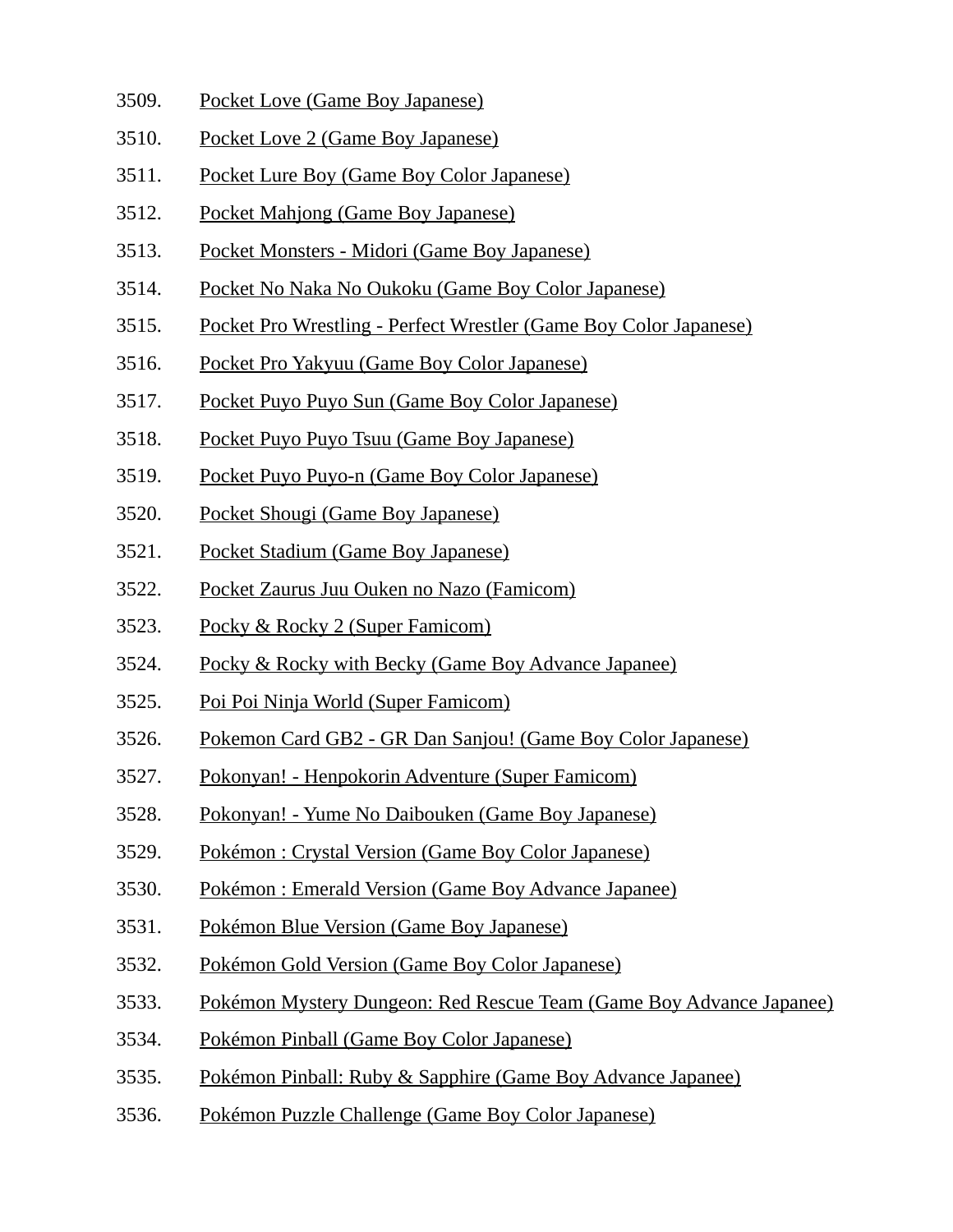- 3537. Pokémon Red Version (Game Boy Japanese)
- 3538. Pokémon Silver Version (Game Boy Color Japanese)
- 3539. Pokémon Trading Card Game (Game Boy Color Japanese)
- 3540. Pokémon Yellow: Special Pikachu Edition (Game Boy Japanese)
- 3541. Pokémon: FireRed Version (Game Boy Advance Japanee)
- 3542. Pokémon: LeafGreen Version (Game Boy Advance Japanee)
- 3543. Pokémon: Ruby Version (Game Boy Advance Japanee)
- 3544. Pokémon: Sapphire Version (Game Boy Advance Japanee)
- 3545. Polarium Advance (Game Boy Advance Japanee)
- 3546. Ponta To Hinako No Chindouchuu Yuujou Hen (Game Boy Japanese)
- 3547. Pooyan (Famicom)
- 3548. Pop'n Music Gb (Game Boy Color Japanese)
- 3549. Pop'n Music Gb Animation Melody (Game Boy Color Japanese)
- 3550. Pop'n Music Gb Disney Tunes (Game Boy Color Japanese)
- 3551. Pop'n Pop (Game Boy Color Japanese)
- 3552. Pop'n Twinbee (Game Boy Japanese, Super Famicom)
- 3553. Pop'n Twinbee Rainbow Bell Adventure (Super Famicom)
- 3554. Popeye (Famicom, Game Boy Japanese, Super Famicom)
- 3555. Popeye 2 (Game Boy Japanese)
- 3556. Popeye no Eigo Asobi (Famicom)
- 3557. Popful Mail (Mega CD, Super Famicom)
- 3558. Populous (Game Boy Japanese, PC Engine, Super Famicom)
- 3559. Populous : The Promised Lands (PC Engine CD)
- 3560. Populous II : Trials of the Olympian Gods (Super Famicom)
- 3561. Portopia Renzoku Satsujin Jiken (Famicom)
- 3562. Power Blazer (Famicom)
- 3563. Power Drift (PC Engine)
- 3564. Power Eleven (PC Engine)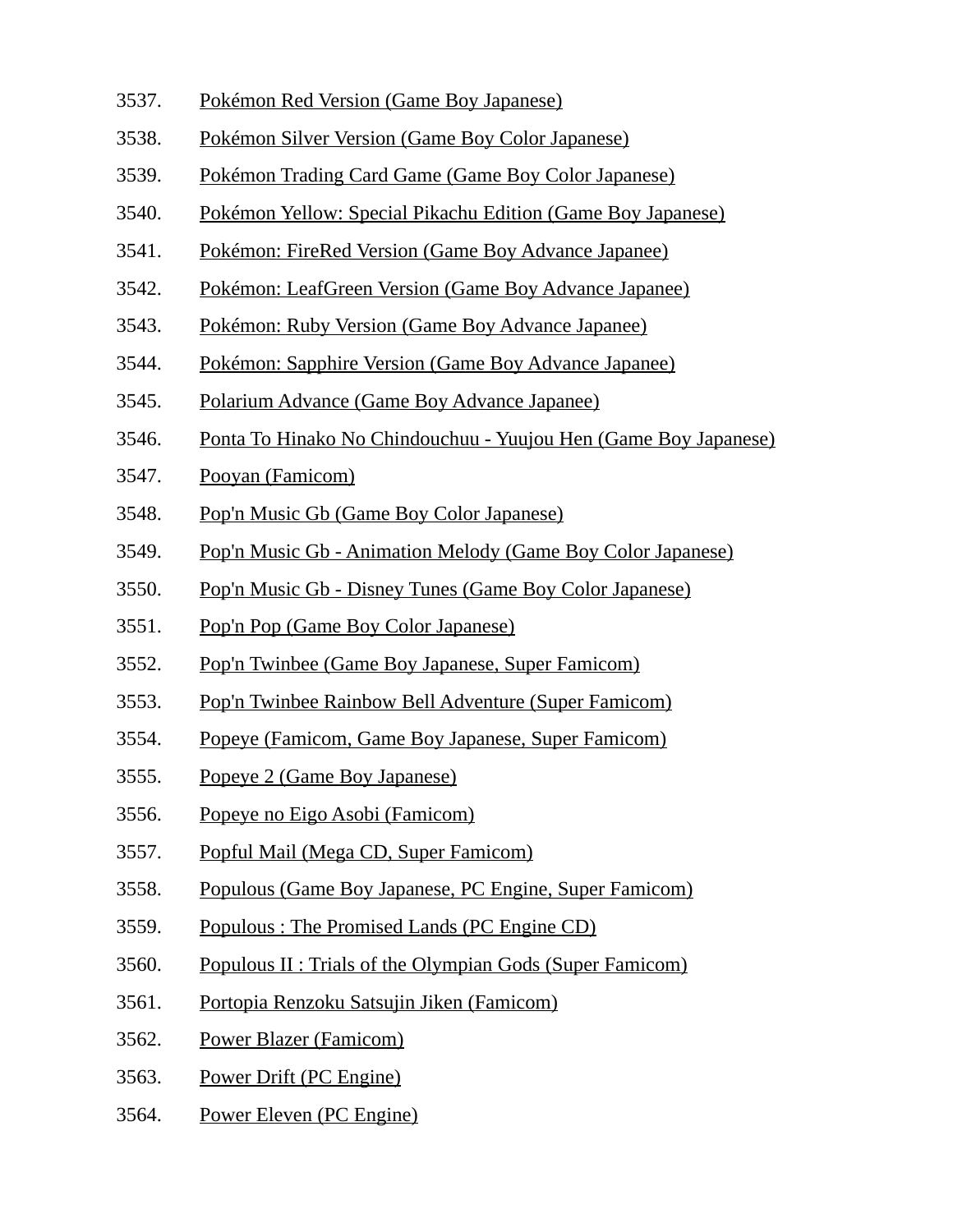| 3565. | Power Gate (PC Engine) |  |
|-------|------------------------|--|
|       |                        |  |

- 3566. Power Golf (PC Engine)
- 3567. Power Instinct (Super Famicom)
- 3568. Power League '93 (PC Engine)
- 3569. Power League II (PC Engine)
- 3570. Power League III (PC Engine)
- 3571. Power League IV (PC Engine)
- 3572. Power League V (PC Engine)
- 3573. Power Lode Runner (Super Famicom)
- 3574. Power Mission (Game Boy Japanese)
- 3575. Power Monger (Super Famicom)
- 3576. Power Moves (Super Famicom)
- 3577. Power Of The Hired (Super Famicom)
- 3578. Power Poke Dash (Game Boy Advance Japanee)
- 3579. Power Pro Gb (Game Boy Japanese)
- 3580. Power Pro Kun Pocket (Game Boy Color Japanese)
- 3581. Power Pro Kun Pocket 1, 2 (Game Boy Advance Japanee)
- 3582. Power Pro Kun Pocket 2 (Game Boy Color Japanese)
- 3583. Power Pro Kun Pocket 3 (Game Boy Advance Japanee)
- 3584. Power Pro Kun Pocket 4 (Game Boy Advance Japanee)
- 3585. Power Pro Kun Pocket 5 (Game Boy Advance Japanee)
- 3586. Power Pro Kun Pocket 6 (Game Boy Advance Japanee)
- 3587. Power Pro Kun Pocket 7 (Game Boy Advance Japanee)
- 3588. Power Racer (Game Boy Japanese)
- 3589. Power Soccer (Famicom)
- 3590. Power Soukoban (Super Famicom)
- 3591. Power Tennis (PC Engine)
- 3592. Predator (Famicom)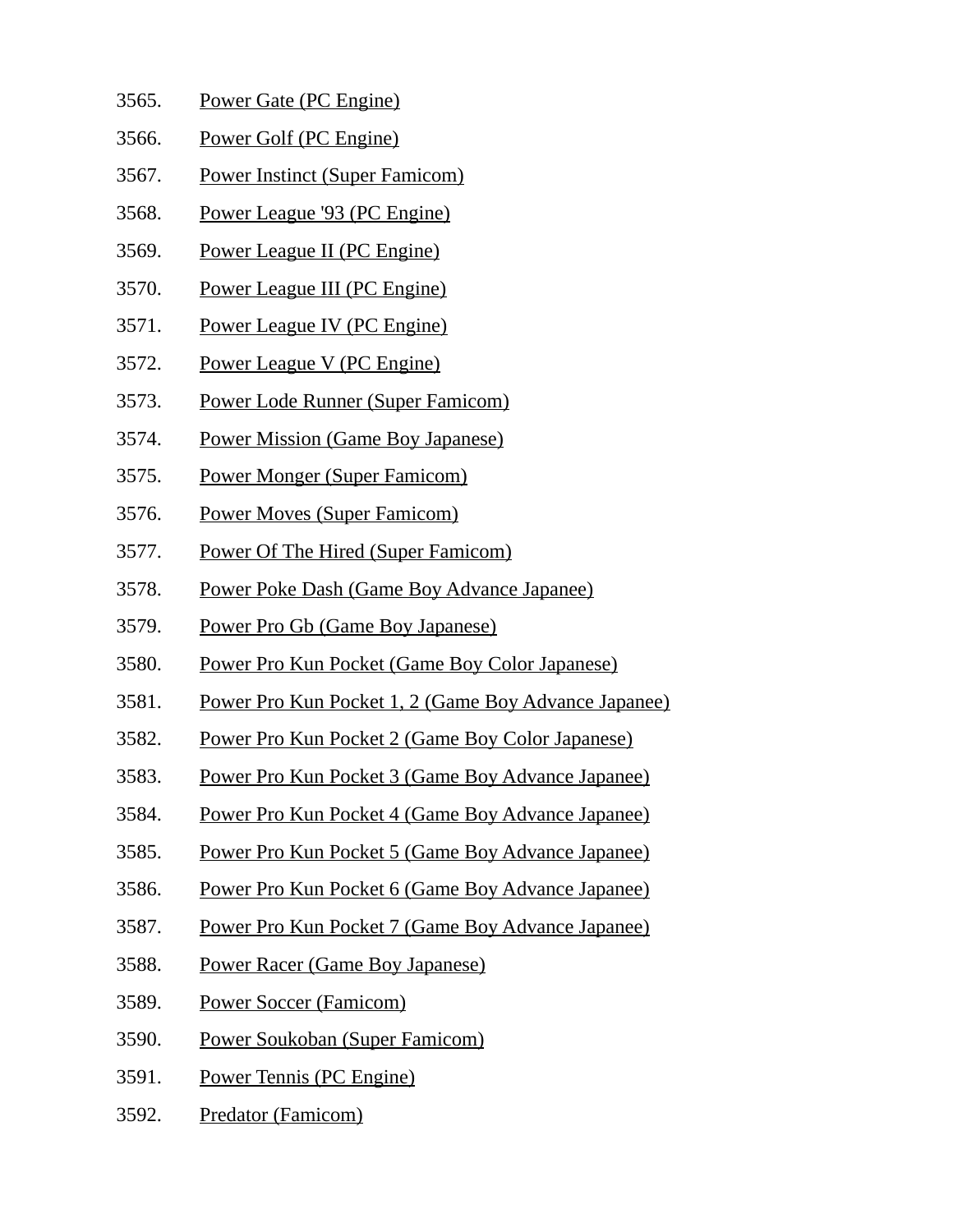- 3593. Prehistorik Man (Game Boy Japanese, Super Famicom)
- 3594. President no Sentaku (Famicom)
- 3595. Pri Pri Primitive Princess! (Game Boy Japanese)
- 3596. Prince Of Persia (PC Engine CD)
- 3597. Prince of Persia (Famicom, Game Boy Japanese, Mega CD, Super Famicom)
- 3598. Princess Maker Legend Of Another World (Super Famicom)
- 3599. Princess Maker 1 (PC Engine CD)
- 3600. Princess Maker 2 (PC Engine CD)
- 3601. Princess Minerva (PC Engine CD, Super Famicom)
- 3602. Princess Tomato in the Salad Kingdom (Famicom)
- 3603. Private Eye Dol (PC Engine CD)
- 3604. Prize Fighter Disc 1 (Mega CD)
- 3605. Prize Fighter Disc 2 (Mega CD)
- 3606. Pro Golfer Saru Kage No Tournament (Famicom Disk System)
- 3607. Pro Kishi Jinsei Simulation Shougi No Hanamichi (Super Famicom)
- 3608. Pro Mahjong Kiwame (Super Famicom)
- 3609. Pro Mahjong Kiwame 2 (Super Famicom)
- 3610. Pro Mahjong Kiwame 3 (Super Famicom)
- 3611. Pro Mahjong Kiwame Gb (Game Boy Japanese)
- 3612. Pro Mahjong Tsuwamono (Super Famicom)
- 3613. Pro Mahjong Tsuwamono Gb (Game Boy Color Japanese)
- 3614. Pro Mahjong Tsuwamono Gb2 (Game Boy Color Japanese)
- 3615. Pro Mahjong Tsuwamono Gba (Game Boy Advance Japanee)
- 3616. Pro Sport Hockey (Famicom, Super Famicom)
- 3617. Pro Wrestling (Famicom)
- 3618. Pro Yakyuu : Family Stadium '88 (Famicom)
- 3619. Pro Yakyuu Family Stadium '87 (Famicom)
- 3620. Pro Yakyuu Nettou Puzzle Stadium (Super Famicom)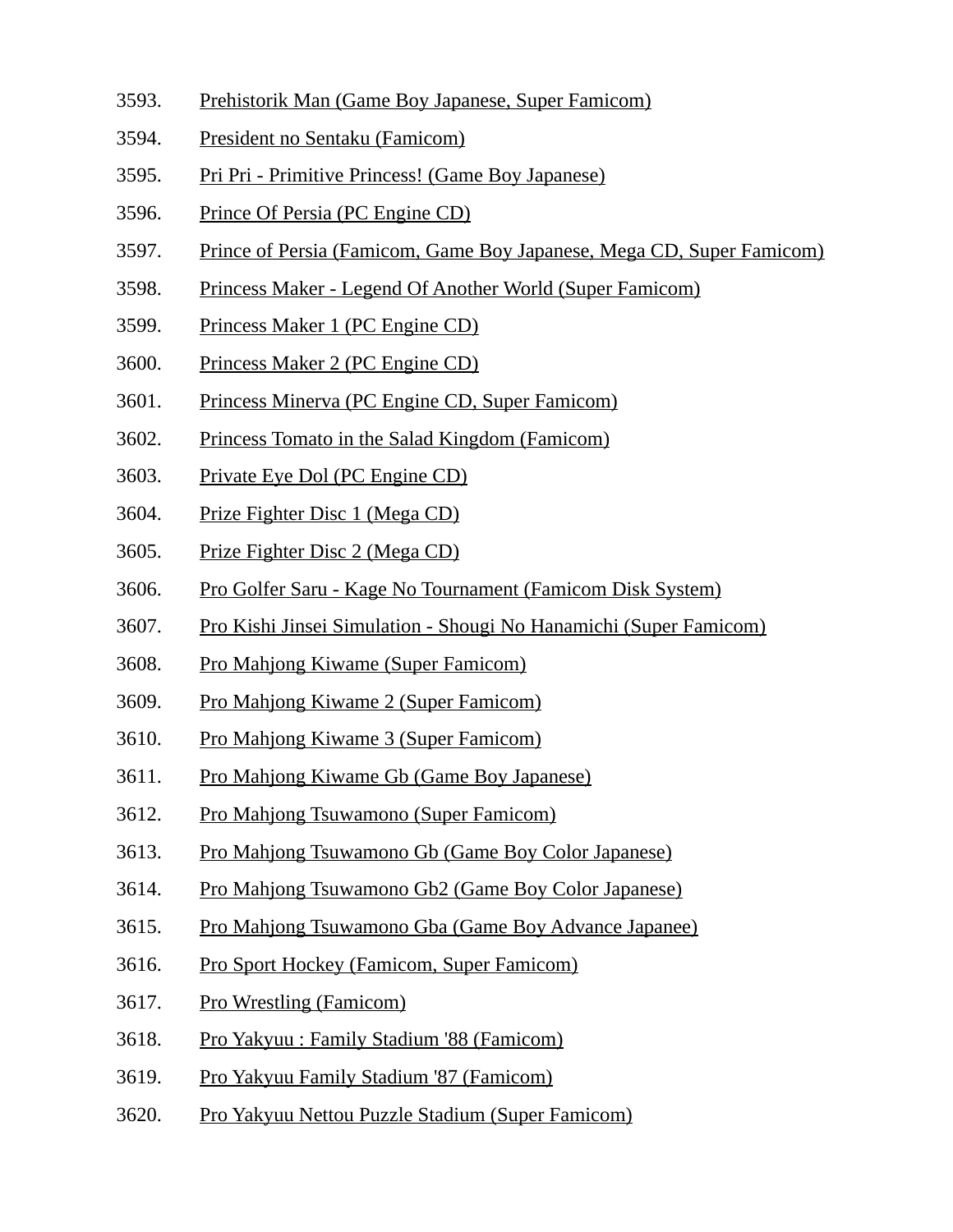- 3621. Pro Yakyuu Star (Super Famicom)
- 3622. Pro Yakyuu Super League Cd (Mega CD)
- 3623. Pro Yakyuu Super, The (PC Engine CD)
- 3624. Pro Yakyuu Team O Tsukurou! Advance (Game Boy Advance Japanee)
- 3625. Pro Yakyuu World Stadium (PC Engine)
- 3626. Pro Yakyuu World Stadium '91 (PC Engine)
- 3627. Pro Yakyuu, The (PC Engine CD)
- 3628. Pro Yakyuu? Satsujin Jiken! (Famicom)
- 3629. Professional Mahjong Gokuu (Famicom Disk System)
- 3630. Psychic Detective Series Vol. 3 Aya (Mega CD, PC Engine CD)
- 3631. Psychic Detective Series Vol. 4 Orgel (Mega CD, PC Engine CD)
- 3632. Psychic Storm (PC Engine CD)
- 3633. Psycho Chaser (PC Engine)
- 3634. Psycho Dream (Super Famicom)
- 3635. Psychosis (PC Engine)
- 3636. Puchi Carat (Game Boy Color Japanese)
- 3637. PukuPuku Tennen Kairanban Youkoso! Illusion Land (Game Boy Advance Japanee)
- 3638. Pukupuku Tennen Kairanban (Game Boy Advance Japanee)
- 3639. Pukupuku Tennen Kairanban Koi No Cupid Daisakusen (Game Boy Advance Japanee)
- 3640. Pulsar No Hikari Space Wars Simulation (Famicom Disk System)
- 3641. Punch-Out!! (Famicom)
- 3642. Purikura Pocket Fukanzen Joshikousei Manual (Game Boy Japanese)
- 3643. Purikura Pocket 2 Kareshi Kaizou Daisakusen (Game Boy Japanese)
- 3644. Purikura Pocket 3 Talent Debut Daisakusen (Game Boy Japanese)
- 3645. Puroresu Famicom Wrestling Association (Famicom Disk System)
- 3646. Putt Putt Golf (Famicom Disk System)
- 3647. Puyo Pop (Game Boy Advance Japanee)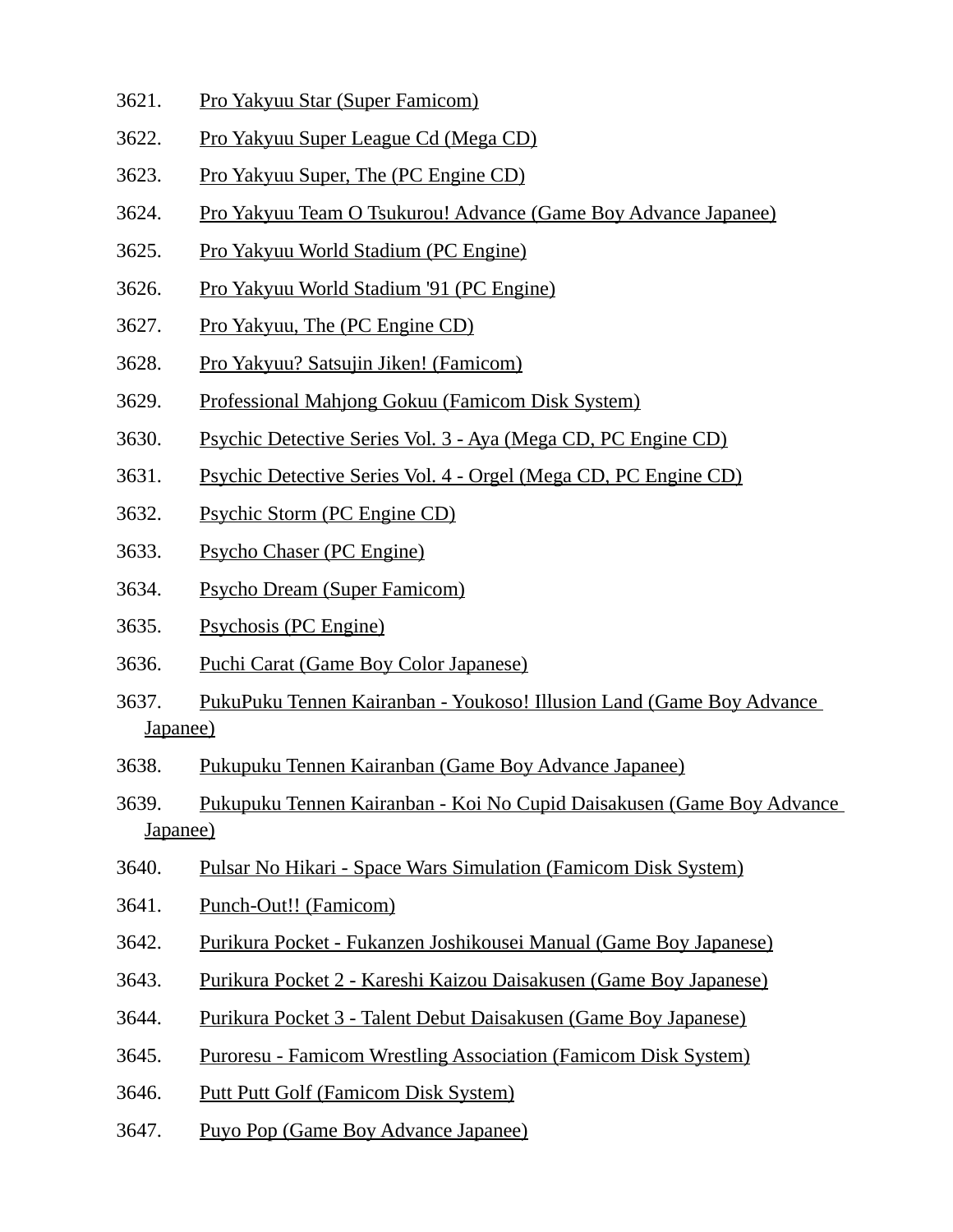- 3648. Puyo Pop Fever (Game Boy Advance Japanee)
- 3649. Puyo Puyo (Famicom, Game Boy Japanese)
- 3650. Puyo Puyo Cd (PC Engine CD)
- 3651. Puyo Puyo Cd Tsuu (PC Engine CD)
- 3652. Puyo Puyo Gaiden Puyo Wars (Game Boy Color Japanese)
- 3653. Puzslot (Famicom)
- 3654. Puzzle And Tantei Collection (Game Boy Advance Japanee)
- 3655. Puzzle Boy (PC Engine)
- 3656. Puzzle Boys (Famicom Disk System)
- 3657. Puzzle De Shoubuyo! Wootama-chan (Game Boy Color Japanese)
- 3658. Puzzle Nintama Rantarou (Game Boy Japanese)
- 3659. Puzzle'n Desu! (Super Famicom)
- 3660. Puzznic (Famicom, Game Boy Japanese, PC Engine)
- 3661. Pyokotan no Dai Meiro (Famicom)
- 3662. Pyuu To Fuku! Jaguar Byoo To Deru! Megane-kun (Game Boy Advance Japanee)
- 3663. Q Billion (Game Boy Japanese)
- 3664. Q\*bert 3 (Super Famicom)
- 3665. Q\*bert for Game Boy (Game Boy Japanese)
- 3666. QIX (Game Boy Japanese)
- 3667. QIX Adventure (Game Boy Color Japanese)
- 3668. Quarter Back Scramble: American Football Game (Famicom)
- 3669. Quarth (Famicom, Game Boy Japanese)
- 3670. Quest RPG : Brian's Journey (Game Boy Color Japanese)
- 3671. Qui Qui (Game Boy Color Japanese)
- 3672. Quiz Avenue (PC Engine CD)
- 3673. Quiz Avenue 2 (PC Engine CD)
- 3674. Quiz Caravan Cult Q (PC Engine CD)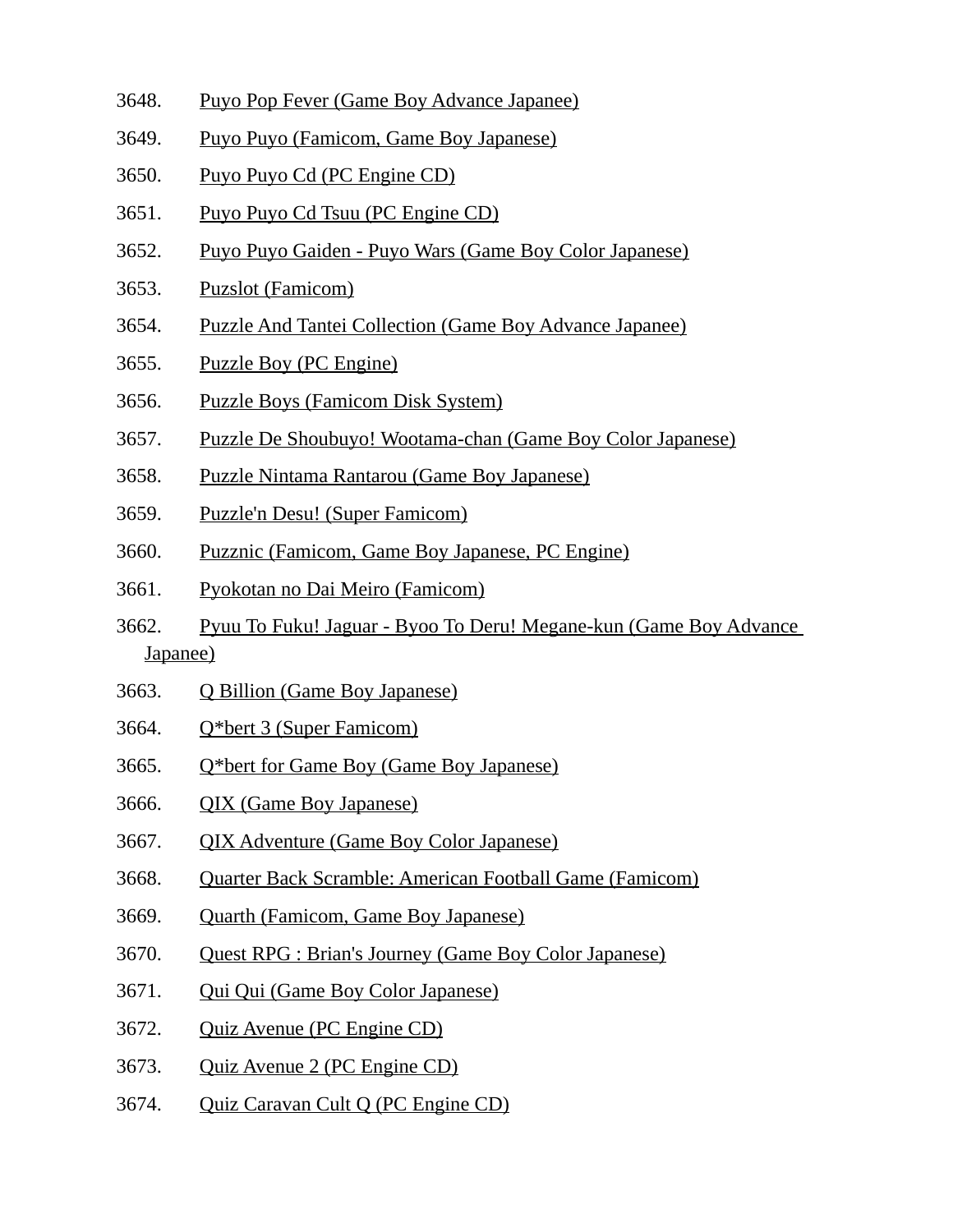- 3675. Quiz De Gakuensai (PC Engine CD)
- 3676. Quiz Marugoto The World (PC Engine CD)
- 3677. Quiz Marugoto The World 2 Time Machine Ni Onegai! (PC Engine CD)
- 3678. Quiz Nihon Mukashibanashi Athena No Hatena (Game Boy Japanese)
- 3679. Quiz No Hoshi Star Of Quiz (PC Engine CD)
- 3680. Quiz Project Q: Cutie Project & Battle 10000 (Famicom)
- 3681. Quiz Sekai Wa Show By Shoubai!! (Game Boy Japanese)
- 3682. Quiz Tonosama No Yabou (PC Engine CD)
- 3683. Quiz Toukou Shashin (PC Engine)
- 3684. R-Type (Game Boy Japanese, PC Engine)
- 3685. R-Type DX (Game Boy Color Japanese)
- 3686. R-Type II (Game Boy Japanese)
- 3687. R-Type III (Super Famicom)
- 3688. R-type Complete Cd (PC Engine CD)
- 3689. R-type Part-2 (PC Engine)
- 3690. R.B.I. Baseball (Famicom)
- 3691. RPG Jinsei Game (Famicom)
- 3692. Rabio Lepus Special (PC Engine)
- 3693. Racer Mini Yonku: Japan Cup (Famicom)
- 3694. Racing Damashii (Game Boy Japanese, PC Engine)
- 3695. Racket Attack (Famicom)
- 3696. Radac: Tailor-Made (Famicom)
- 3697. Radia Senki: Reimmeihen (Famicom)
- 3698. Radical Bomber!! Jirai-kun (Famicom Disk System)
- 3699. Radical Psycho Machine Racing (Super Famicom)
- 3700. Raging Fighter (Game Boy Japanese)
- 3701. Raid on Bungeling Bay (Famicom)
- 3702. Raiden (PC Engine)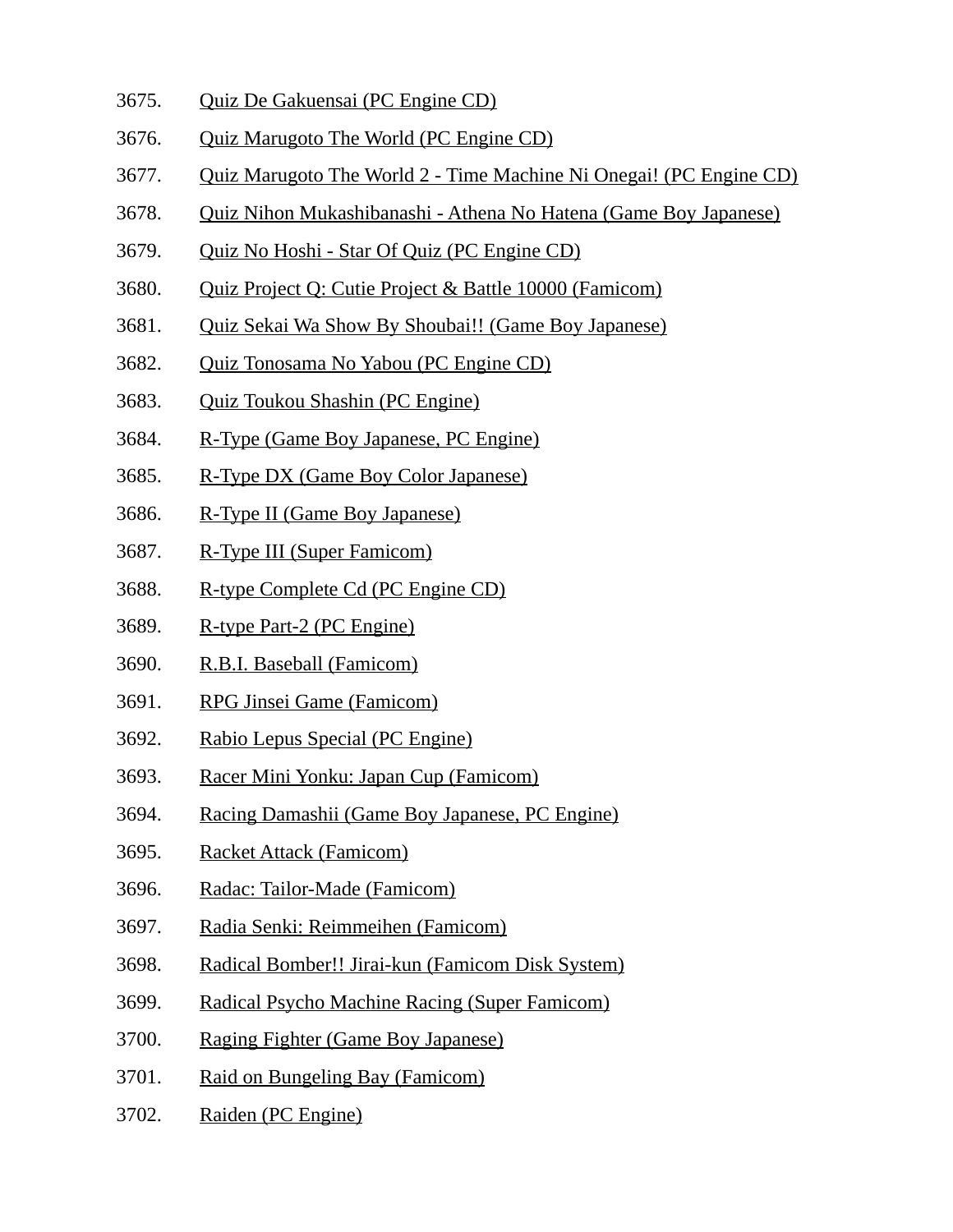- 3703. Rainbow Islands (Famicom)
- 3704. Rainbow Islands: Bubble Bobble 2 (Famicom)
- 3705. Raku X Raku Cut Shuu (Game Boy Color Japanese)
- 3706. Raku X Raku Mishin (Game Boy Color Japanese)
- 3707. Raku X Raku Moji (Game Boy Color Japanese)
- 3708. Rambo (Famicom)
- 3709. Rampart (Game Boy Japanese)
- 3710. Rampart (Jaleco) (Famicom)
- 3711. Ranma 1-2 (Game Boy Japanese)
- 3712. Ranma 1-2 Kakugeki Mondou!! (Game Boy Japanese)
- 3713. Ranma 1-2 Netsuretsu Kakutou Hen (Game Boy Japanese)
- 3714. Ranma 1/2 (PC Engine CD)
- 3715. Ranma 1/2 Byakuran Aika (Mega CD)
- 3716. Ranma 1/2 Chounai Gekitou Hen (Super Famicom)
- 3717. Ranma 1/2 Ougi Jaanken (Super Famicom)
- 3718. Ranma 1/2 : Datou Ganso Musabetsu Kakutou-ryuu! (PC Engine CD)
- 3719. Ranma 1/2 : Toraware no Hanayome (PC Engine CD)
- 3720. Rastan Saga 2 (PC Engine)
- 3721. Ray-thunder (Game Boy Japanese)
- 3722. Rayman (Game Boy Color Japanese)
- 3723. Rayxanber 2 (PC Engine CD)
- 3724. Real Pro Yakyuu! Central League Hen (Game Boy Color Japanese)
- 3725. Real Pro Yakyuu! Pacific League Hen (Game Boy Color Japanese)
- 3726. Red Arremer II (Famicom)
- 3727. Redline F-1 Racer (Super Famicom)
- 3728. Reflect World (Famicom Disk System)
- 3729. Reigen Doushi (Famicom)
- 3730. Rejoice Aretha Koku No Kanata (Super Famicom)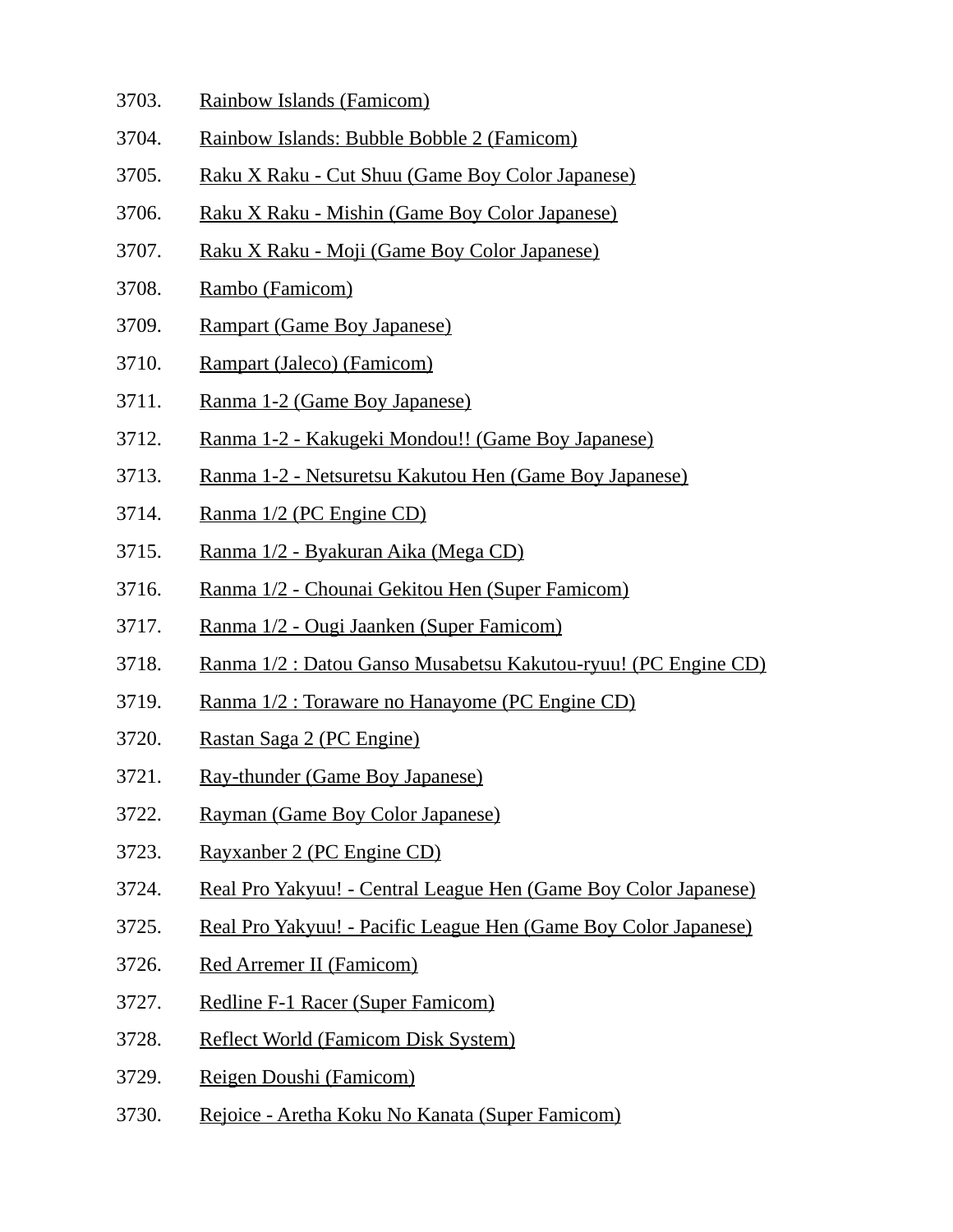- 3731. Relaxuma Na Mainichi (Game Boy Advance Japanee)
- 3732. Relics Ankoku Yousai (Famicom Disk System)
- 3733. Rendering Ranger R2 (Super Famicom)
- 3734. Renju Club (Game Boy Japanese)
- 3735. Rentaiou (Game Boy Japanese)
- 3736. Replicart (Famicom Disk System)
- 3737. Res Arcana (Super Famicom)
- 3738. Rescue : The Embassy Mission (Famicom)
- 3739. Resident Evil: Gaiden (Game Boy Color Japanese)
- 3740. Revelations : The Demon Slayer (Game Boy Color Japanese)
- 3741. Revolution X (Super Famicom)
- 3742. Rhythm Tengoku (Game Boy Advance Japanee)
- 3743. Riddick Bowe Boxing (Super Famicom)
- 3744. Rin Kaihou Kudan No Igo Taidou (Super Famicom)
- 3745. Ring King (Famicom)
- 3746. Ring Ni Kakero (Super Famicom)
- 3747. Ring Rage (Game Boy Japanese)
- 3748. Riot Zone (PC Engine CD)
- 3749. Risa no Yousei Densetsu Risa Tachibana (Famicom Disk System)
- 3750. Rise of the Dragon (Mega CD)
- 3751. Rise of the Phoenix (Super Famicom)
- 3752. Rise of the Robots (Super Famicom)
- 3753. River City Ransom (Famicom)
- 3754. River City Ransom EX (Game Boy Advance Japanee)
- 3755. Riviera : The Promised Land (Game Boy Advance Japanee)
- 3756. Road Avenger (Mega CD)
- 3757. Road Fighter (Famicom)
- 3758. Road Runner's Death Valley Rally (Super Famicom)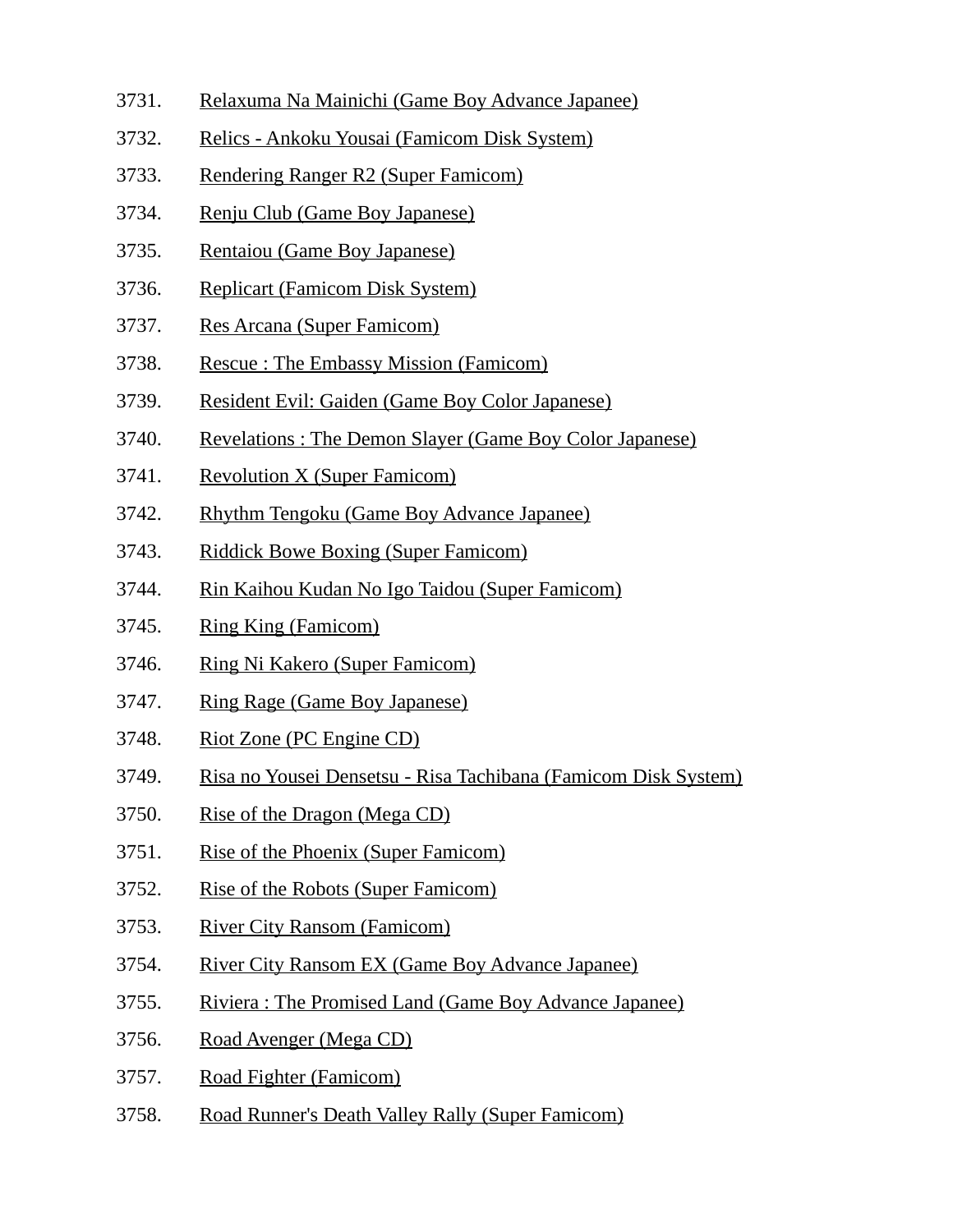- 3759. Road Spirits (PC Engine CD)
- 3760. Road Trip : Shifting Gears (Game Boy Advance Japanee)
- 3761. Roadster (Game Boy Japanese)
- 3762. Robin Hood: Prince of Thieves (Famicom)
- 3763. Robo Aleste (Mega CD)
- 3764. RoboCop (Famicom, Game Boy Japanese)
- 3765. RoboCop 2 (Famicom, Game Boy Japanese)
- 3766. RoboCop 3 (Super Famicom)
- 3767. Robocco Wars (Famicom)
- 3768. Robopon 2 : Cross Version (Game Boy Advance Japanee)
- 3769. Robopon 2 : Ring Version (Game Boy Advance Japanee)
- 3770. Robot Poncots Comic Bom Bom Special Version (Game Boy Color Japanese)
- 3771. Robot Poncots Moon Version (Game Boy Color Japanese)
- 3772. Robot Poncots Star Version (Game Boy Color Japanese)
- 3773. Robot Poncots Sun Version (Game Boy Color Japanese)
- 3774. Robotrek (Super Famicom)
- 3775. Robots (Game Boy Advance Japanee)
- 3776. Robowarrior (Famicom)
- 3777. Rock 'n' Ball (Famicom)
- 3778. Rock n' Roll Racing (Super Famicom)
- 3779. Rock'n! Monster!! (Game Boy Japanese)
- 3780. Rock-on (PC Engine)
- 3781. Rockin' Kats (Famicom)
- 3782. Rockman Exe 4.5 Real Operation (Game Boy Advance Japanee)
- 3783. Rocky Rodent (Super Famicom)
- 3784. Rod Land (Game Boy Japanese)
- 3785. Roger Clemens' MVP Baseball (Game Boy Japanese, Super Famicom)
- 3786. Roger Rabbit (Famicom Disk System)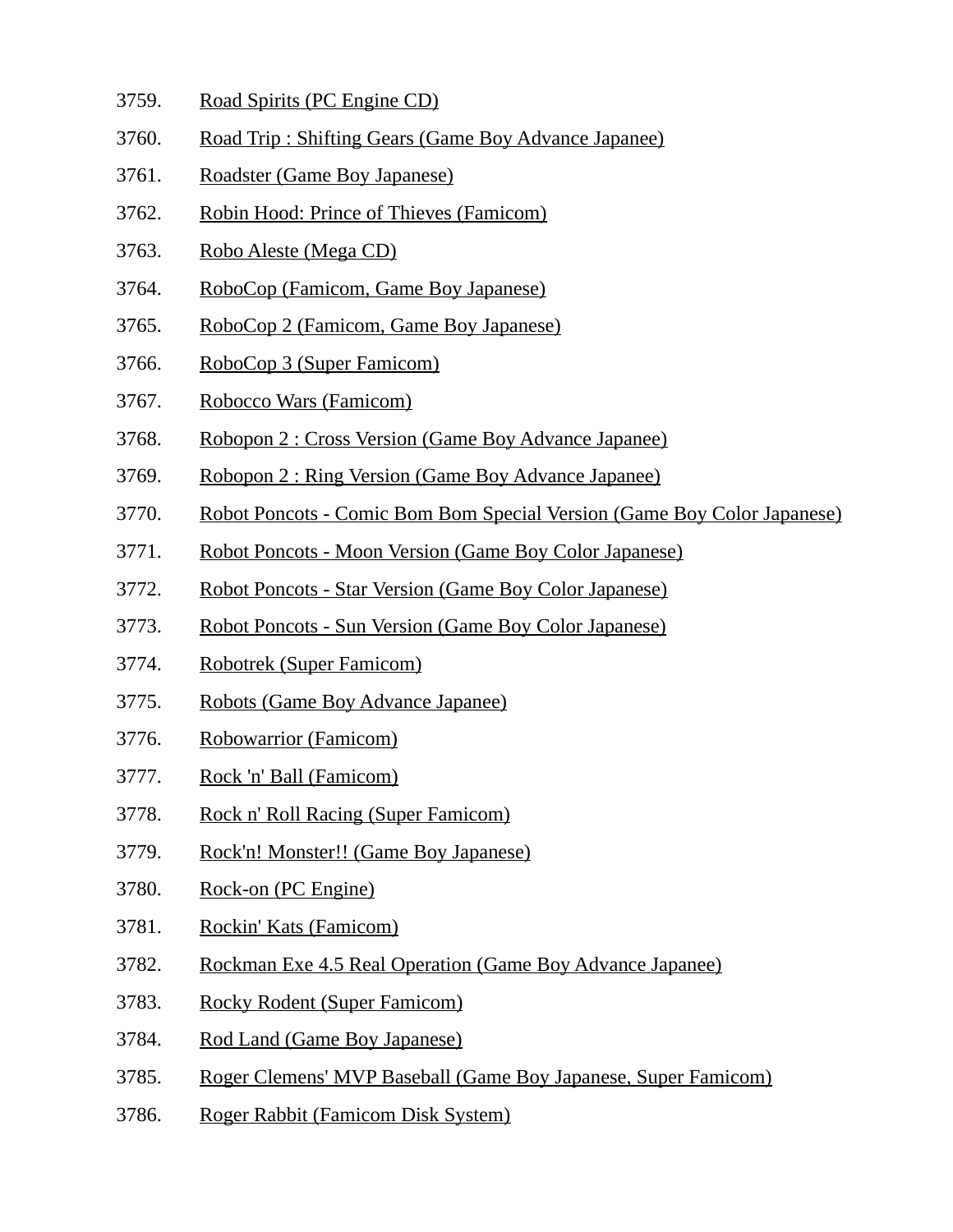- 3787. Rokudenashi Blues (Famicom)
- 3788. Rokudenashi Blues Taiketsu! Tokyo Shitennou (Super Famicom)
- 3789. Rokumon Tengai Mon-colle-knight Gb (Game Boy Color Japanese)
- 3790. Rolan's Curse (Game Boy Japanese)
- 3791. Rolan's Curse 2 (Game Boy Japanese)
- 3792. Rollerball (Famicom)
- 3793. Rolling Thunder (Famicom)
- 3794. Rom Rom Stadium (PC Engine CD)
- 3795. Romance of the Three Kingdoms II (Super Famicom)
- 3796. Romance of the Three Kingdoms III : Dragon of Destiny (Super Famicom)
- 3797. Romance of the Three Kingdoms IV : Wall of Fire (Super Famicom)
- 3798. Romancia (Famicom)
- 3799. Romancing Saga (Super Famicom)
- 3800. Romancing Saga 2 (Super Famicom)
- 3801. Romancing Saga 3 (Super Famicom)
- 3802. Route-16 Turbo (Famicom)
- 3803. Rox (Game Boy Color Japanese)
- 3804. Rpg Tsukuru Super Dante (Super Famicom)
- 3805. Rpg Tsukuru Advance (Game Boy Advance Japanee)
- 3806. Rpg Tsukuru Gb (Game Boy Color Japanese)
- 3807. Rudra No Hihou (Super Famicom)
- 3808. Ruin Arm (Super Famicom)
- 3809. Rygar (Famicom)
- 3810. Ryuu Kihei Dan Danzarubu (Super Famicom)
- 3811. Ryuuko No Ken (PC Engine CD)
- 3812. Ryuuko no Ken 2 (Super Famicom)
- 3813. Ryuukyuu (PC Engine)
- 3814. S.C.A.T.: Special Cybernetic Attack Team (Famicom)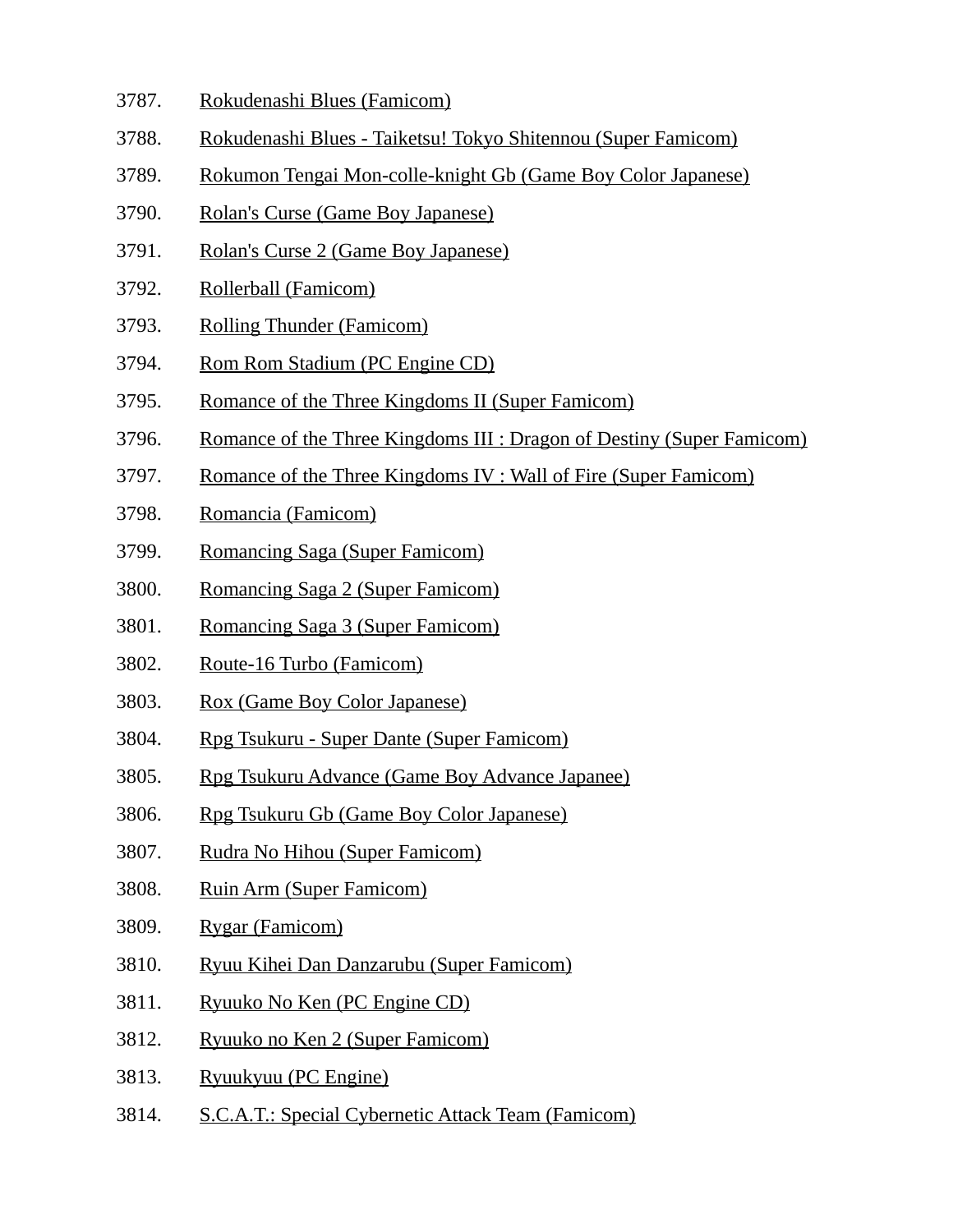- 3815. SD Battle Oozumou: Heisei Hero Basho (Famicom)
- 3816. SD Gundam Force (Game Boy Advance Japanee)
- 3817. SD Gundam G Generation Advance (Game Boy Advance Japanee)
- 3818. SD Gundam Gaiden: Knight Gundam Monogatari (Famicom)
- 3819. SD Gundam Gaiden: Knight Gundam Monogatari 3 Densetsu no Kishi Dan (Famicom)
- 3820. SD Gundam SD Sengokuden: Kunitori Monogatari (Game Boy Japanese)
- 3821. SD Gundam: Gachapon Senshi 2 Capsule Senki (Famicom)
- 3822. SD Gundam: Gachapon Senshi 3 Eiyuu Senki (Famicom)
- 3823. SD Gundam: Gachapon Senshi 4 New Type Story (Famicom)
- 3824. SD Gundam: Gachapon Senshi 5 Battle of Universal Century (Famicom)
- 3825. SD Hero Soukessen: Taose! Aku no Gundan (Famicom)
- 3826. SD Keiji: Blader (Famicom)
- 3827. SD Sengoku Bushou Retsuden: Rekka no Gotoku Tenka o Nusure! (Famicom)
- 3828. SM Choukyoushi Hitomi Vol 1 (J) (Super Famicom)
- 3829. SOS (Super Famicom)
- 3830. STED: Iseki Wakusei no Yabou (Famicom)
- 3831. SWAT: Special Weapons and Tactics (Famicom)
- 3832. Sadakichi 7 Series Hideyoshi No Ougon (PC Engine)
- 3833. Saibara Rieko No Dendou Mahjong (Game Boy Advance Japanee)
- 3834. Saibara Rieko No Mahjong Hourouki (Super Famicom)
- 3835. Saigo No Nindou (Game Boy Japanese)
- 3836. Saikousoku Shikou Shougi Mahjong (Super Famicom)
- 3837. Saikyou: Takada Nobuhiko (Super Famicom)
- 3838. Sailor Moon (Super Famicom)
- 3839. Saint Paradise Saikyou No Senshi-tachi (Game Boy Japanese)
- 3840. Saint Seiya: Ougon Densetsu Kanketsu Hen (Famicom)
- 3841. Saiyuki World 2: Tenjokai no Majin (Famicom)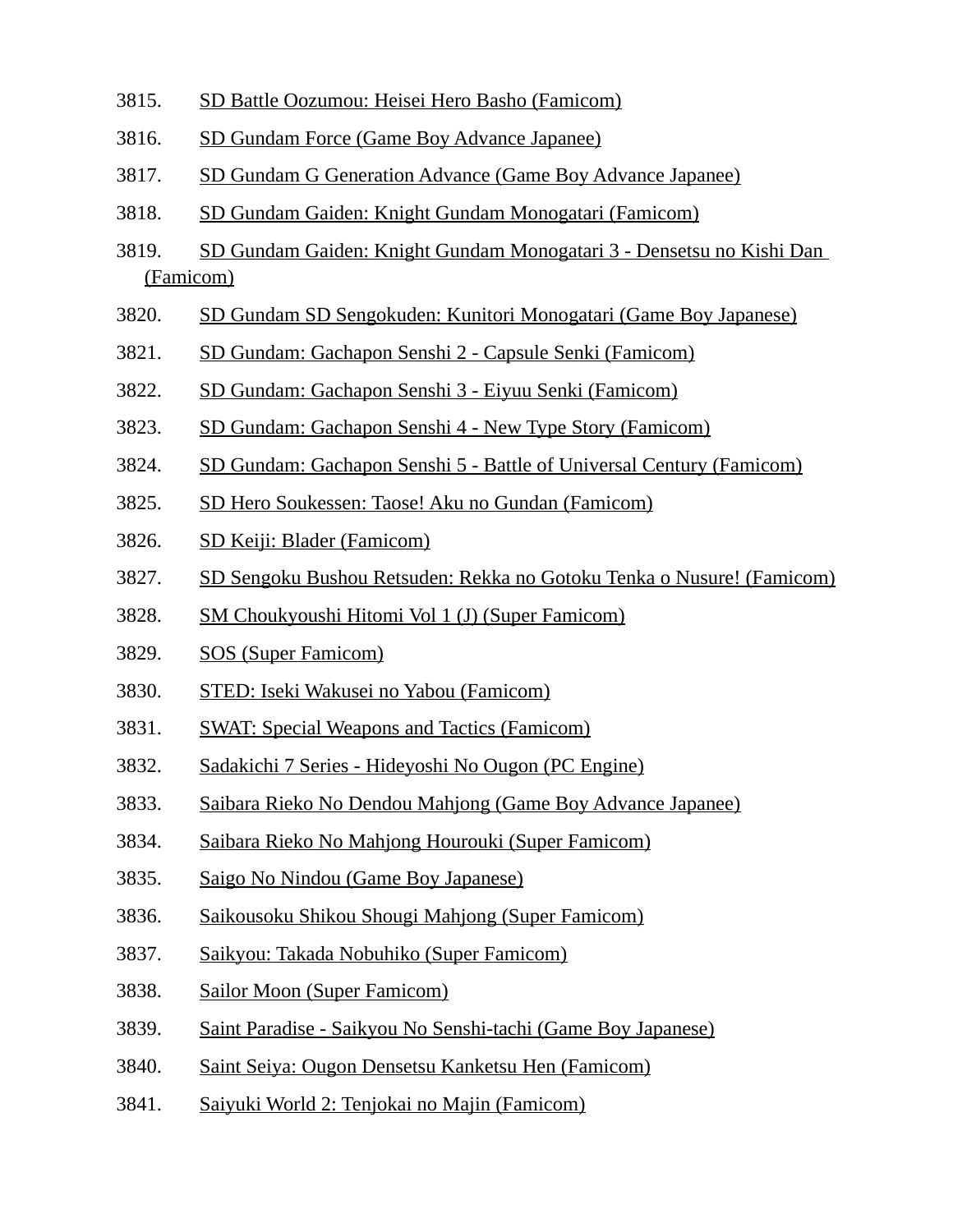- 3842. Saiyuuki World (Famicom)
- 3843. Sakata Gorou Kudan No Renju Kyoushitsu (Game Boy Color Japanese)
- 3844. Sakigake!! Otoko Juku Meioutou Kessen (Game Boy Japanese)
- 3845. Sakigake!! Otoko Juku: Shippuu Ichi Gou Sei (Famicom)
- 3846. Sakura Momoko No Ukiuki Carnival (Game Boy Advance Japanee)
- 3847. Sakura Taisen Gb Geki Hana Kumi Nyuutai! (Game Boy Color Japanese)
- 3848. Sakura Taisen Gb2 Thunderbolt Sakusen (Game Boy Color Japanese)
- 3849. Sakurai Shouichi no Jankiryuu Mahjong Hisshouhou (Super Famicom)
- 3850. Salamander (PC Engine)
- 3851. Same Game (Game Boy Japanese, Super Famicom)
- 3852. Samsara Naga 1x2 (Game Boy Advance Japanee)
- 3853. Samurai Deeper Kyo (Game Boy Advance Japanee)
- 3854. Samurai Evolution Oukoku Geist (Game Boy Advance Japanee)
- 3855. Samurai Kid (Game Boy Color Japanese)
- 3856. Samurai Shodown (Game Boy Japanese, Super Famicom)
- 3857. Samurai Sword (Famicom Disk System)
- 3858. Samurai-Ghost (PC Engine)
- 3859. San Goku Shi II: Haou no Tairiku (Famicom)
- 3860. Sanada Juu Yuushi (Famicom)
- 3861. Sangokushi (Game Boy Advance Japanee)
- 3862. Sangokushi Eiketsu Tenka Ni Nozomu (PC Engine CD)
- 3863. Sangokushi Eiketsuden (Game Boy Advance Japanee)
- 3864. Sangokushi Game Boy Ban (Game Boy Japanese)
- 3865. Sangokushi Game Boy Ban 2 (Game Boy Color Japanese)
- 3866. Sangokushi Koumeiden (Game Boy Advance Japanee)
- 3867. Sangokushi 3 (Mega CD, PC Engine CD)
- 3868. Sangokushi Eiketsuden (Super Famicom)
- 3869. Sangokushi II (Famicom)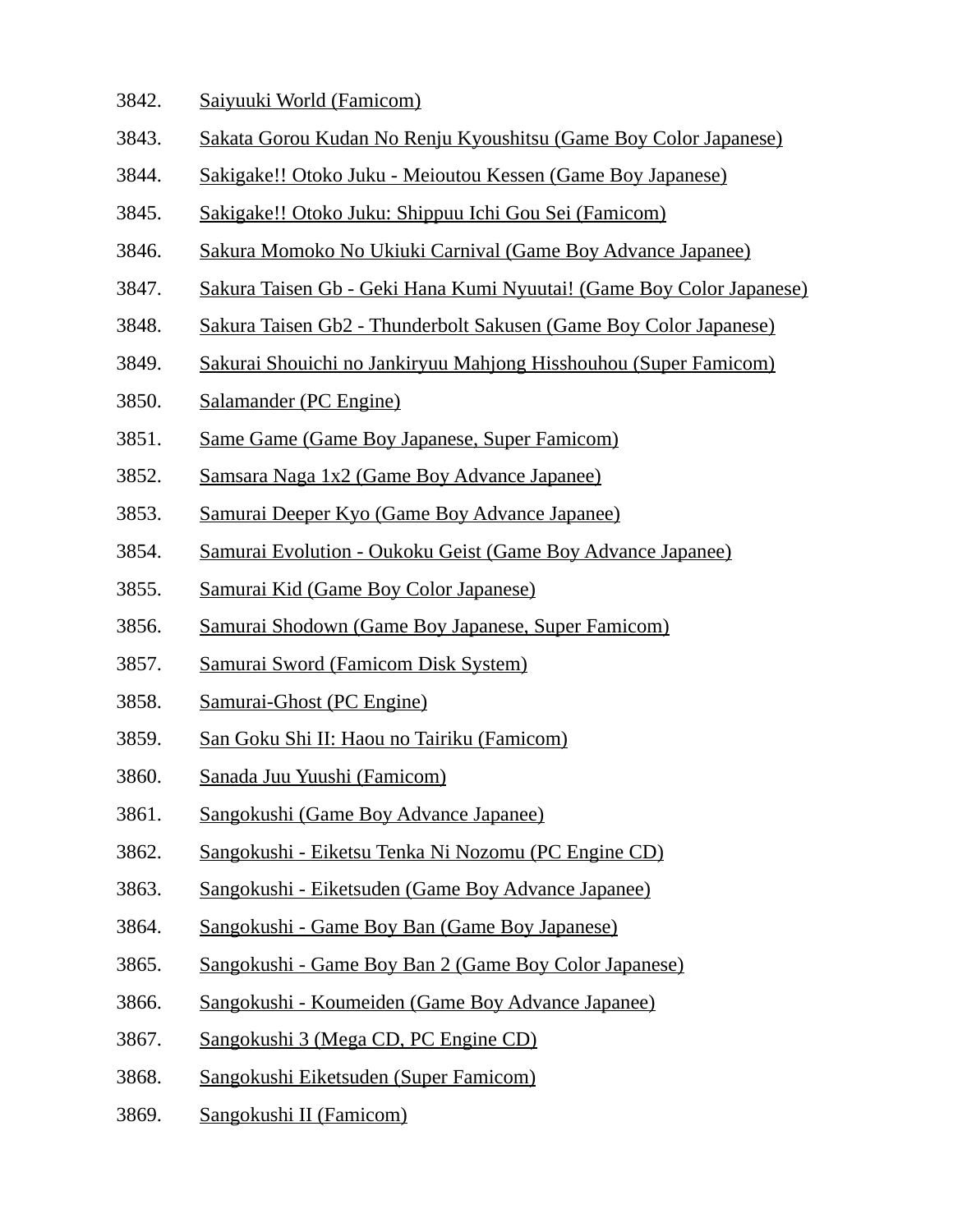- 3870. Sangokushi Seishi Tenbu Spirits (Super Famicom)
- 3871. Sangokushi: Chuugen no Hasha (Famicom)
- 3872. Sankyo Fever! Fever! (Super Famicom)
- 3873. Sanma no Meitantei (Famicom)
- 3874. Sanrio Carnival (Famicom, Game Boy Japanese)
- 3875. Sanrio Carnival 2 (Famicom, Game Boy Japanese)
- 3876. Sanrio Cup Pon Pon Volley (Famicom)
- 3877. Sanrio Puroland All Characters (Game Boy Advance Japanee)
- 3878. Sanrio Shanghai (Super Famicom)
- 3879. Sanrio Timenet Kako Hen (Game Boy Color Japanese)
- 3880. Sanrio Timenet Mirai Hen (Game Boy Color Japanese)
- 3881. Sanrio Uranai Party (Game Boy Japanese)
- 3882. Sanrio World Smash Ball! (Super Famicom)
- 3883. Sansara Naga (Famicom)
- 3884. Sansara Naga 2 (Super Famicom)
- 3885. Sansuu 1 Nen Keisan Game (Famicom)
- 3886. Sansuu 2 Nen Keisan Game (Famicom)
- 3887. Sansuu 3 Nen Keisan Game (Famicom)
- 3888. Sansuu 4 Nen Keisan Game (Famicom)
- 3889. Sansuu 5 And 6 Nen Keisan Game (Famicom)
- 3890. Santa Claus No Takarabako (Famicom Disk System)
- 3891. Satomi Hakkenden (Famicom)
- 3892. Satsui no Kaisou: Soft House Renzoku Satsujin Jiken (Famicom)
- 3893. Saturday Night Slam Masters (Super Famicom)
- 3894. Scan Hunter Sennen Kaigyo O Oe! (Game Boy Advance Japanee)
- 3895. Scotland Yard (Game Boy Japanese)
- 3896. Sd F-1 Grand Prix (Super Famicom)
- 3897. Sd Gundam Power Formation Puzzle (Super Famicom)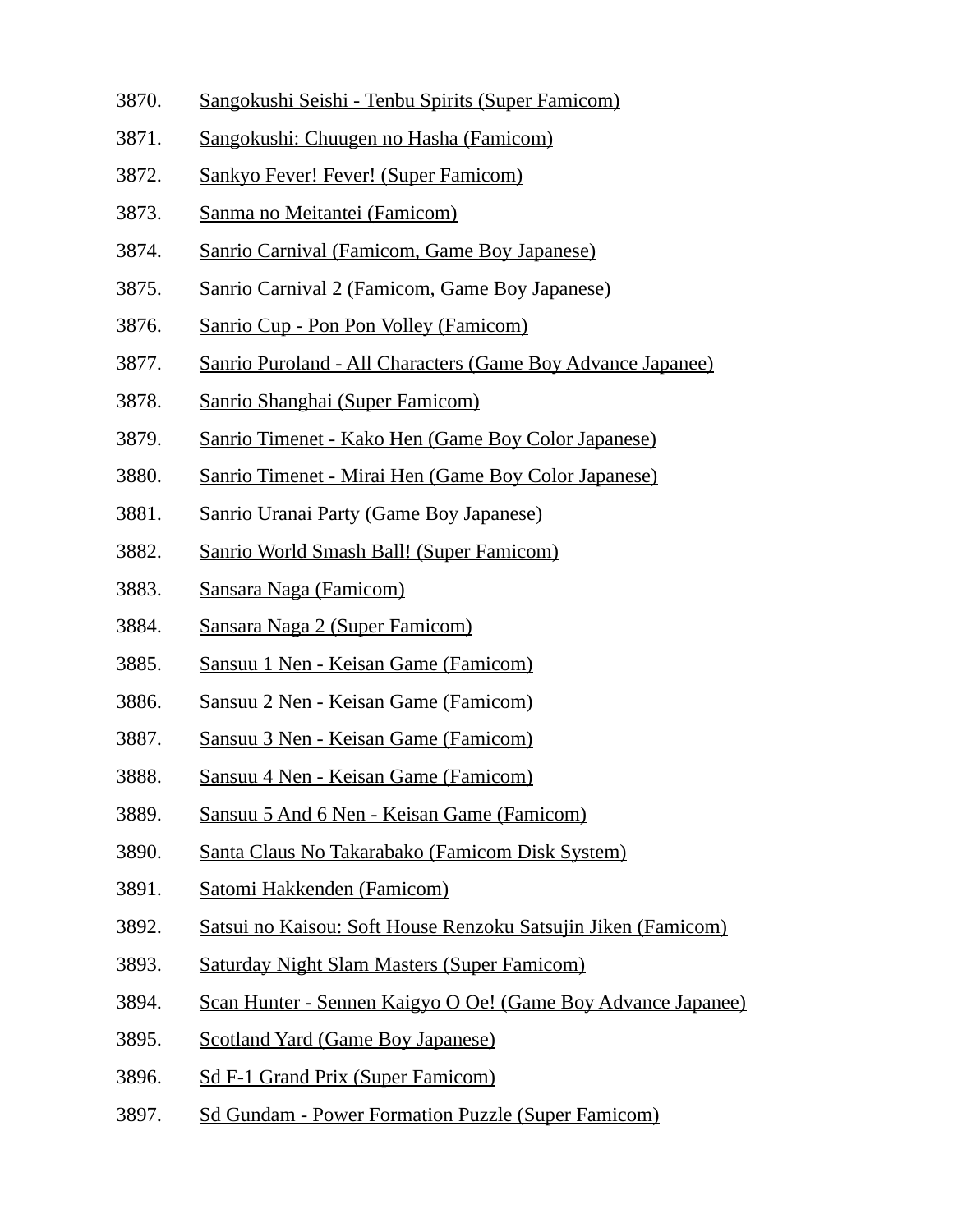- 3898. Sd Gundam G Next (Super Famicom)
- 3899. Sd Gundam Gaiden Knight Gundam Monogatari (Super Famicom)
- 3900. Sd Gundam Gaiden Knight Gundam Monogatari 2 Hikari No Kishi (Famicom)
- 3901. Sd Gundam Gaiden Lacroan' Heroes (Game Boy Japanese)
- 3902. Sd Gundam Gaiden 2 Entaku No Kishi (Super Famicom)
- 3903. Sd Gundam Generation Axis Senki (Super Famicom)
- 3904. Sd Gundam Generation Babylonia Kenkoku Senki (Super Famicom)
- 3905. Sd Gundam Generation Colony Kakutouki (Super Famicom)
- 3906. Sd Gundam Generation Gryps Senki (Super Famicom)
- 3907. Sd Gundam Generation Ichinen Sensouki (Super Famicom)
- 3908. Sd Gundam Generation Zanscare Senki (Super Famicom)
- 3909. Sd Gundam World Gachapon Senshi Scramble Wars Map Collection (Famicom Disk System)
- 3910. Sd Hiryuu No Ken (Super Famicom)
- 3911. Sd Hiryuu No Ken Ex (Game Boy Color Japanese)
- 3912. Sd Hiryuu No Ken Gaiden (Game Boy Japanese)
- 3913. Sd Hiryuu No Ken Gaiden 2 (Game Boy Japanese)
- 3914. Sd Kidou Senshi Gundam V Sakusen Shidou (Super Famicom)
- 3915. Sd Kidou Senshi Gundam 2 (Super Famicom)
- 3916. Sd Lupin Sansei Kinko Yaburi Daisakusen (Game Boy Japanese)
- 3917. Sd Sengokuden 2 Tenka Touitsu Hen (Game Boy Japanese)
- 3918. Sd Sengokuden 3 Chijou Saikyou Hen (Game Boy Japanese)
- 3919. Sd The Great Battle Aratanaru Chousen (Super Famicom)
- 3920. Sd Ultra Battle Seven Densetsu (Super Famicom)
- 3921. Sd Ultra Battle Ultraman Densetsu (Super Famicom)
- 3922. Secret of Evermore (Super Famicom)
- 3923. Secret of Mana (Super Famicom)
- 3924. Section-Z (Famicom Disk System)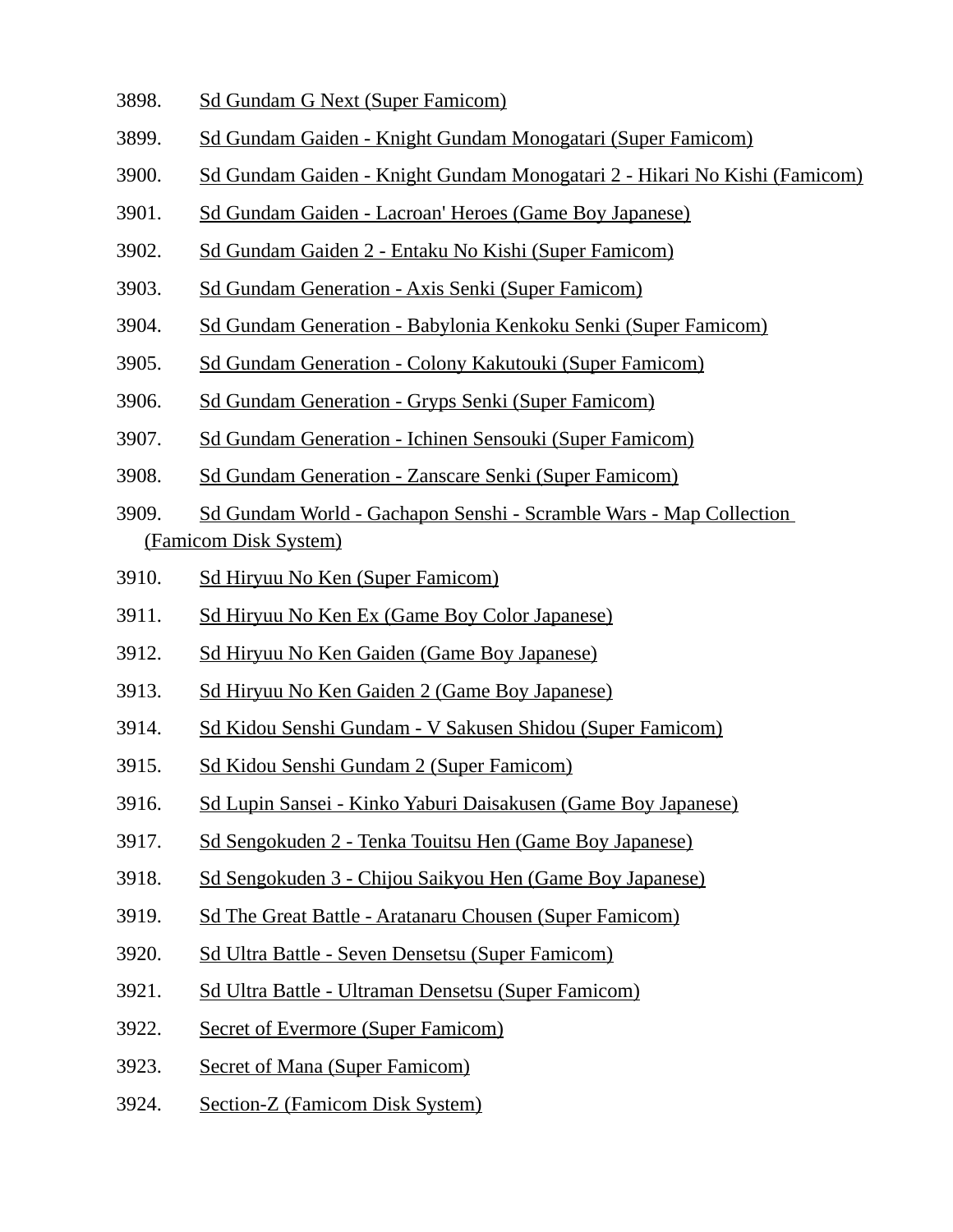- 3925. Sega Classics Arcade Collection 4-in-1 (Mega CD)
- 3926. Sega Rally Championship (Game Boy Advance Japanee)
- 3927. Sei Hai Densetsu (Game Boy Color Japanese)
- 3928. Seicross (Famicom)
- 3929. Seifuku Densetsu Pretty Fighter (Super Famicom)
- 3930. Seijuu Maden Beasts And Blades (Super Famicom)
- 3931. Seiken Psychocalibur Majuu No Mori Densetsu (Famicom Disk System)
- 3932. Seikima 2 Akuma No Gyakushuu (Famicom)
- 3933. Seima Densetsu 3x3 Eyes (Mega CD)
- 3934. Seirei Densetsu Lickle (Famicom)
- 3935. Seirei Gari (Famicom)
- 3936. Seirei Senshi Spriggan (PC Engine CD)
- 3937. Seirei Shinseiki Fhey Area (Mega CD)
- 3938. Seiryaku Simulation: Inbou no Wakusei: Shancara (Famicom)
- 3939. Seiryuu Densetsu Monbit (PC Engine CD)
- 3940. Sekigahara (PC Engine)
- 3941. Sekiryuou (Famicom)
- 3942. Selection Erabareshi Mono (Game Boy Japanese)
- 3943. Seme Com Dungeon Drururuaga (Game Boy Color Japanese)
- 3944. Sengoku Denshou (Mega CD, Super Famicom)
- 3945. Sengoku Kakumei Gaiden (Game Boy Advance Japanee)
- 3946. Sengoku Kantou Sangokushi (PC Engine CD)
- 3947. Sengoku Mahjong (PC Engine)
- 3948. Sengoku no Hasha (Super Famicom)
- 3949. Senkai Ibunroku Juntei Taisen TV Animation Senka (Game Boy Color Japanese)
- 3950. Sennen Kazoku (Game Boy Advance Japanee)
- 3951. Sentouin Yamada Hajime (Game Boy Advance Japanee)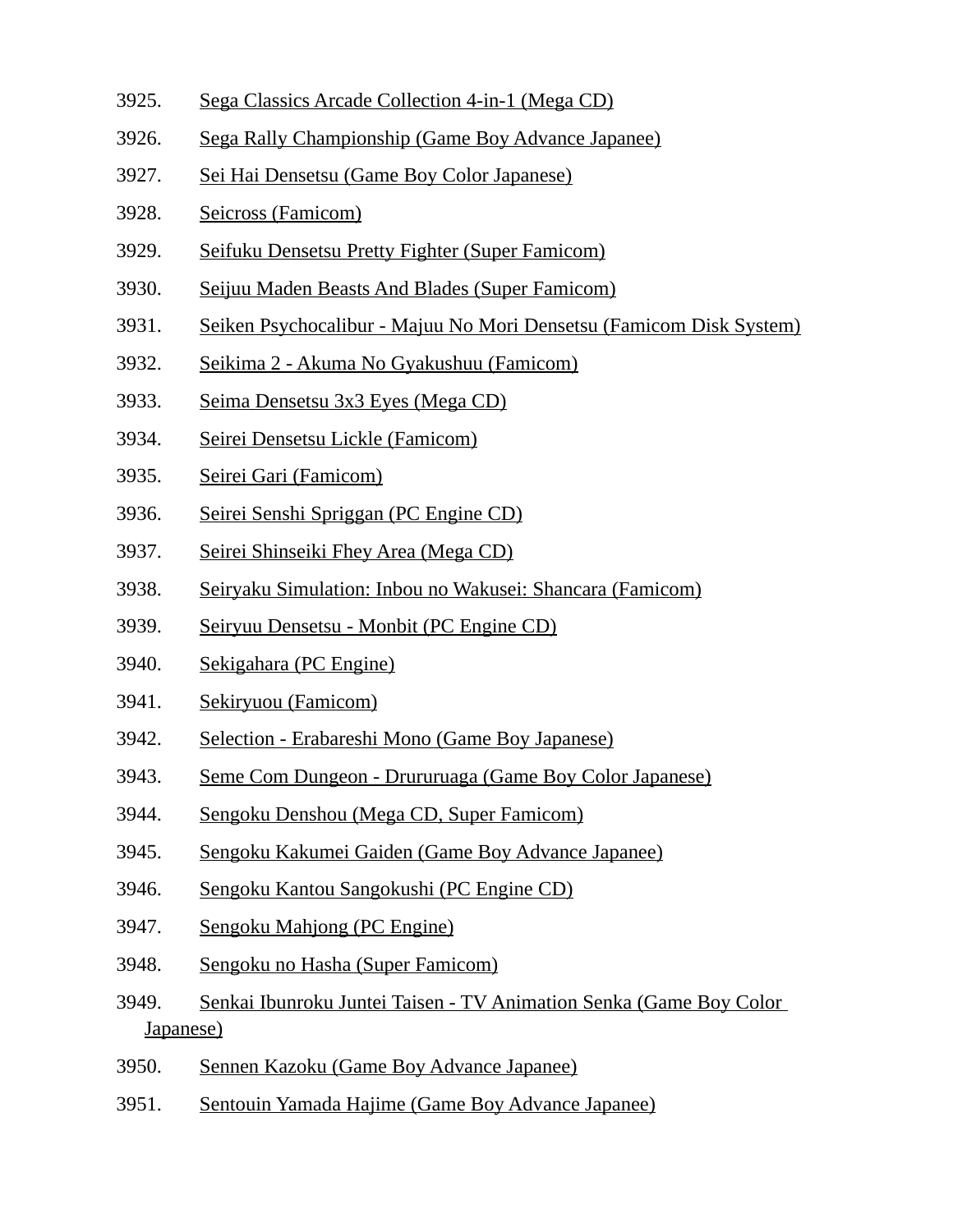- 3952. Serpent (Game Boy Japanese)
- 3953. Sexy Idol Mahjong (PC Engine CD)
- 3954. Sexy Idol Mahjong Fashion Monogatari (PC Engine CD)
- 3955. Sexy Idol Mahjong Yakyuuken No Uta (PC Engine CD)
- 3956. Sgt. Rock : On the Frontline (Game Boy Color Japanese)
- 3957. Sgt. Saunders' Combat! (Super Famicom)
- 3958. Shadow Brain (Famicom)
- 3959. Shadow Of The Beast (PC Engine CD)
- 3960. Shadow of the Beast II (Mega CD)
- 3961. Shadow of the Ninja (Famicom)
- 3962. Shadowgate (Famicom)
- 3963. Shadowgate Classic (Game Boy Color Japanese)
- 3964. Shadowrun (Mega CD, Super Famicom)
- 3965. Shaman King Card Game Chou Senjiryakketsu Funb (Game Boy Color Japanese)
- 3966. Shaman King Card Game Chou Senjiryakketsu Mera (Game Boy Color Japanese)
- 3967. Shaman King Card Game Chou Senjiryakketsu 2 (Game Boy Advance Japanee)
- 3968. Shaman King Card Game Chou Senjiryakketsu 3 (Game Boy Advance Japanee)
- 3969. Shanghai (Famicom, Game Boy Japanese, PC Engine)
- 3970. Shanghai Banri No Choujou (Super Famicom)
- 3971. Shanghai 2 (PC Engine CD)
- 3972. Shanghai 3 (PC Engine CD, Super Famicom)
- 3973. Shanghai Advance (Game Boy Advance Japanee)
- 3974. Shanghai II (Famicom)
- 3975. Shanghai II : Dragon's Eye (Super Famicom)
- 3976. Shanghai Pocket (Game Boy Japanese)
- 3977. Shape Shifter (PC Engine CD)
- 3978. Shark Tale (Game Boy Advance Japanee)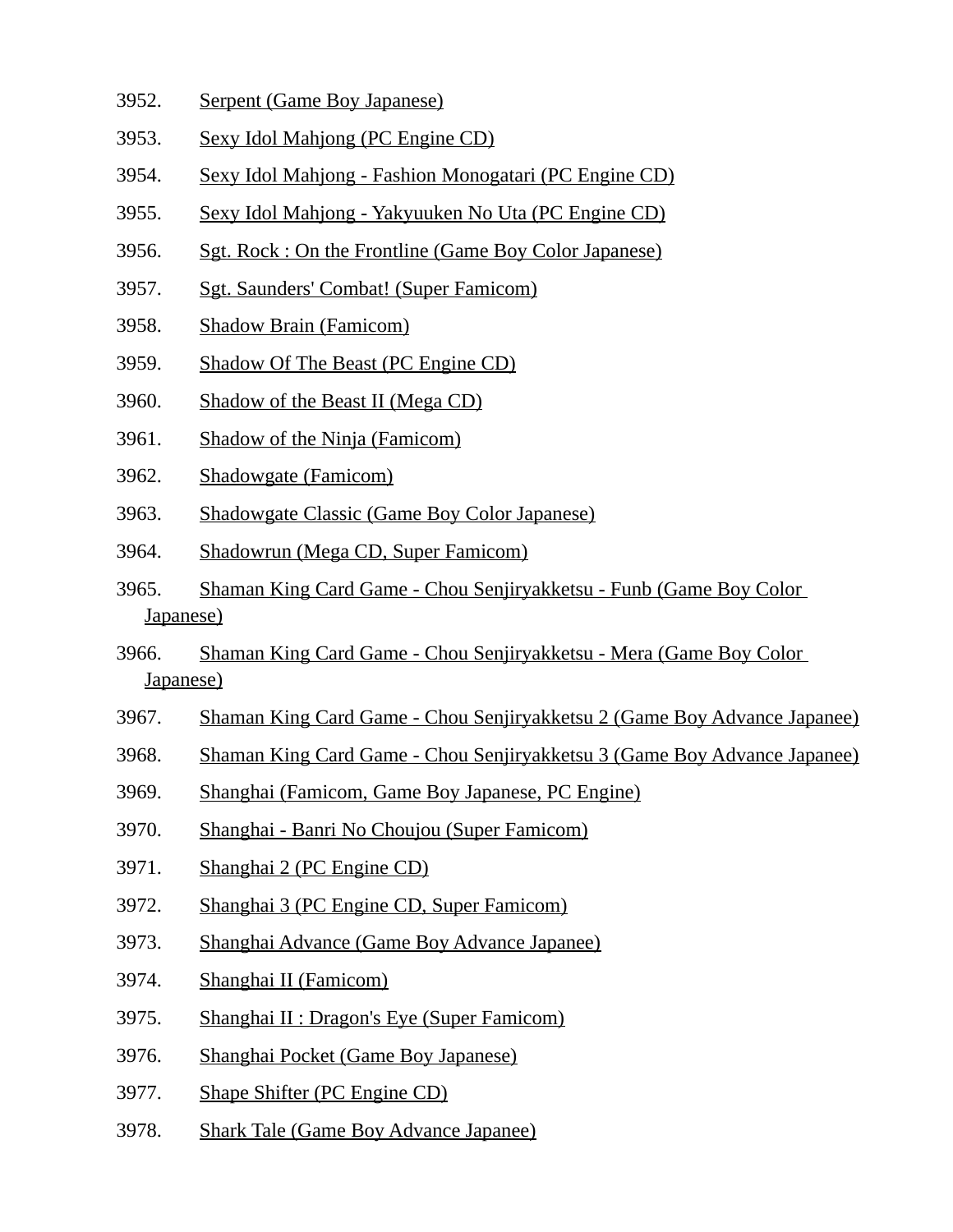- 3979. Sheep (Game Boy Advance Japanee)
- 3980. Sherlock Holmes : Consulting Detective : Vol. I (PC Engine CD)
- 3981. Sherlock Holmes : Consulting Detective : Vol. II (PC Engine CD)
- 3982. Sherlock Holmes: Hakushaku Reijou Yuukai Jiken (Famicom)
- 3983. Shien's Revenge (Super Famicom)
- 3984. Shijou Saikyou League Serie A Ace Striker (Super Famicom)
- 3985. Shijou Saikyou No Quiz Ou Ketteisen Super (Super Famicom)
- 3986. Shikakui Atama O Maruku Suru. Advance Kanji, Keisan (Game Boy Advance Japanee)
- 3987. Shikakui Atama O Maruku Suru. Advance Kokugo, Sansuu, Shakai, Rika (Game Boy Advance Japanee)
- 3988. Shiki Eiyuuden (Super Famicom)
- 3989. Shikinjou (Famicom, Game Boy Japanese)
- 3990. Shimono Masaki No Fishing To Bassing (Super Famicom)
- 3991. Shimura Ken No Baka Tonosama Bakushou Tenka Touitsu Game (Game Boy Advance Japanee)
- 3992. Shin 4 Nin Uchi Mahjong Yakuman Tengoku (Famicom)
- 3993. Shin Bokura No Taiyou Gyakushuu No Sabata (Game Boy Advance Japanee)
- 3994. Shin Ikkakusenkin (Super Famicom)
- 3995. Shin Keiba Kizoku Pocket Jockey (Game Boy Japanese)
- 3996. Shin Kidou Senki Gundam W Endless Duel (Super Famicom)
- 3997. Shin Kisekae Monogatari (Game Boy Advance Japanee)
- 3998. Shin Majan (Super Famicom)
- 3999. Shin Megami Tensei (Game Boy Advance Japanee, Mega CD, PC Engine CD, Super Famicom)
- 4000. Shin Megami Tensei Devil Children Kuro No Sho (Game Boy Color Japanese)
- 4001. Shin Megami Tensei 2 (Game Boy Advance Japanee, Super Famicom)
- 4002. Shin Megami Tensei Devil Children Honoo No Sho (Game Boy Advance Japanee)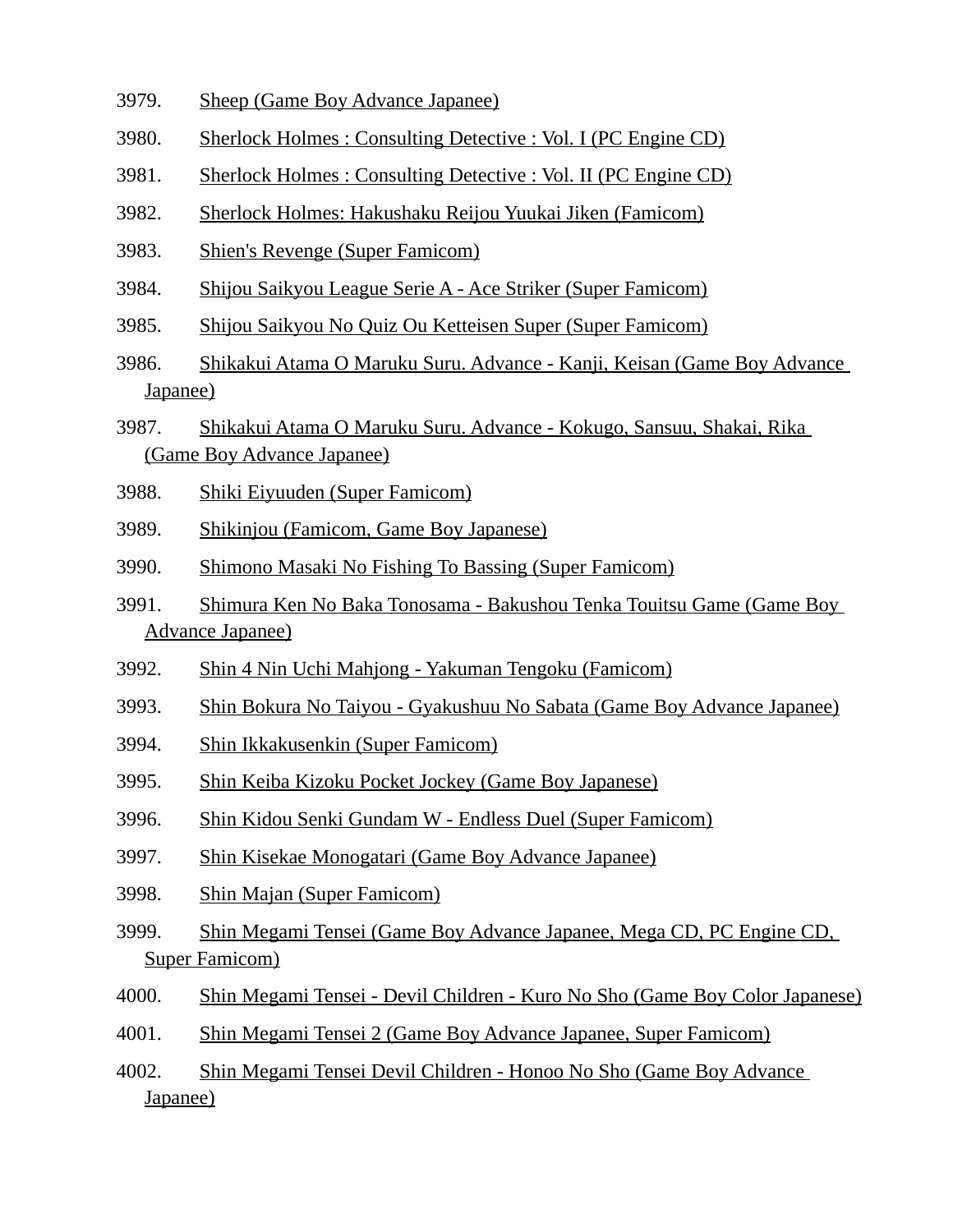- 4003. Shin Megami Tensei Devil Children Koori No Sho (Game Boy Advance Japanee)
- 4004. Shin Megami Tensei Devil Children Messiah Riser (Game Boy Advance Japanee)
- 4005. Shin Megami Tensei Devil Children Puzzle De Call! (Game Boy Advance Japanee)
- 4006. Shin Megami Tensei If... (Super Famicom)
- 4007. Shin Megami Tensei Trading Card: Card Summoner (Game Boy Color Japanese)
- 4008. Shin Megami Tensei: Devil Children Aka no Sho (Game Boy Color Japanese)
- 4009. Shin Megami Tensei: Devil Children Shiro no Sho (Game Boy Color Japanese)
- 4010. Shin Moero!! Pro Yakyuu (Famicom)
- 4011. Shin Momotarou Densetsu (Super Famicom)
- 4012. Shin Nekketsu Kouha Kunio-kun Kunio-tachi No Banka (Super Famicom)
- 4013. Shin Nihon Pro Wrestling '94 Battlefield In Tokyo Dome (PC Engine CD)
- 4014. Shin Nihon Pro Wrestling Toukon Retsuden Advance (Game Boy Advance Japanee)
- 4015. Shin Nihon Pro Wrestling Toukon Sanjuushi (Game Boy Japanese)
- 4016. Shin Onryou Senki (PC Engine CD)
- 4017. Shin SD Sengokuden: Taishou Gun Retsuden (Super Famicom)
- 4018. Shin Satomi Hakkenden: Hikari to Yami no Tatakai (Famicom)
- 4019. Shin Sd Gundam Gaiden Knight Gundam Story (Game Boy Japanese)
- 4020. Shin Shougi Club (Super Famicom)
- 4021. Shin Togenkyo (Super Famicom)
- 4022. Shinchou Kouki (Super Famicom)
- 4023. Shingata Medarot Kabuto Version (Game Boy Advance Japanee)
- 4024. Shingata Medarot Kuwagata Version (Game Boy Advance Japanee)
- 4025. Shining Force : Resurrection of the Dark Dragon (Game Boy Advance Japanee)
- 4026. Shining Force CD (Mega CD)
- 4027. Shining Soul (Game Boy Advance Japanee)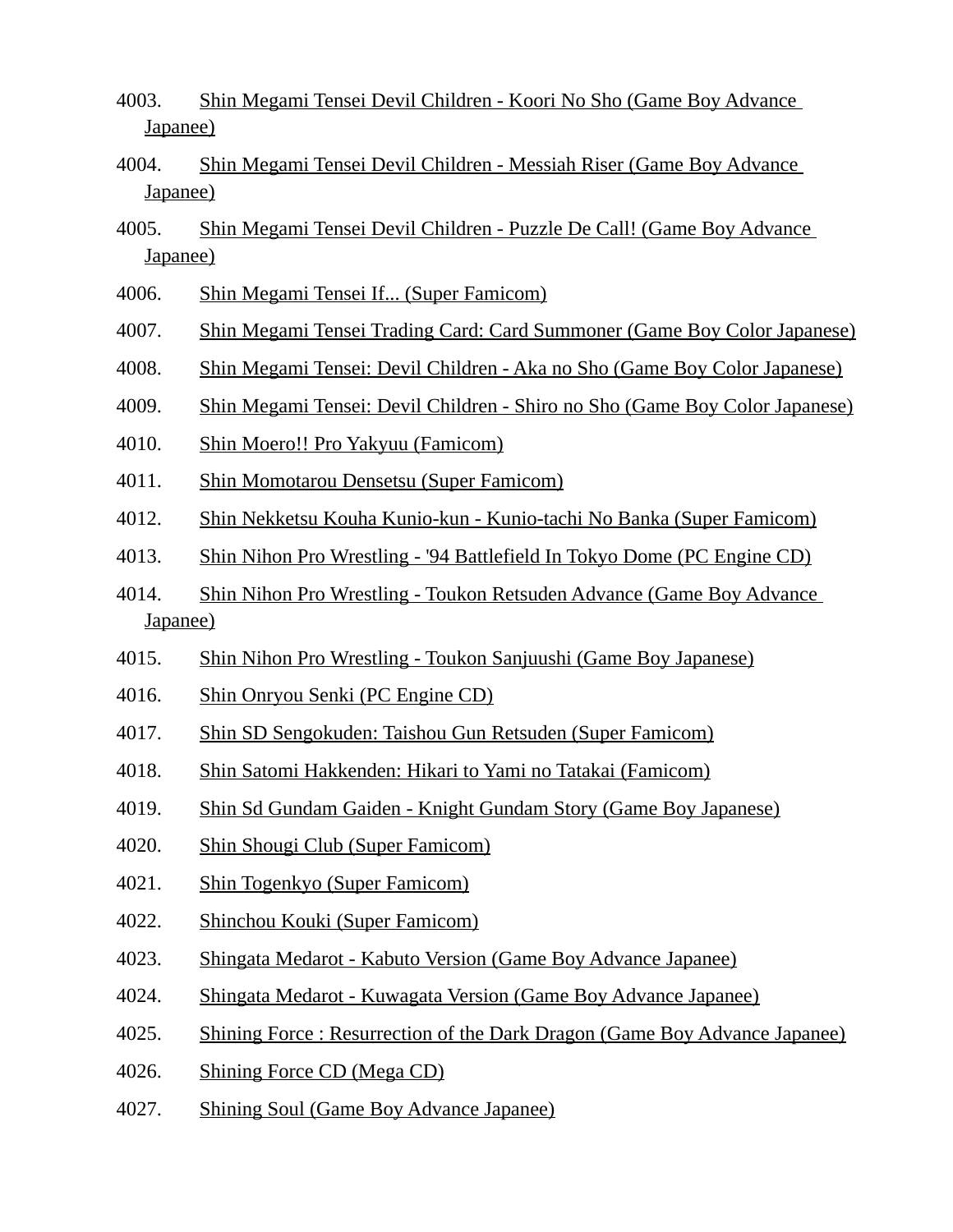- 4028. Shining Soul II (Game Boy Advance Japanee)
- 4029. Shinobi (PC Engine)
- 4030. Shinri Game 2, The Magical Trip (Super Famicom)
- 4031. Shinri Game 2, The Oosaka Hen (Game Boy Japanese)
- 4032. Shinri Game 3, The (Super Famicom)
- 4033. Shinri Game, The Akuma No Kokoroji (Super Famicom)
- 4034. Shinseiki Evangelion Mahjong Hokan Keikaku (Game Boy Color Japanese)
- 4035. Shinseiki Gpx Cyber Formula (Game Boy Japanese)
- 4036. Shinseiki Odysselya (Super Famicom)
- 4037. Shinseiki Odysselya 2 (Super Famicom)
- 4038. Shinsenden (Famicom)
- 4039. Shinsetsu Shiawase Usagi 2 Kairaku E No Invitation (PC Engine CD)
- 4040. Shinzui Taikyoku Igo Go Sennin (Super Famicom)
- 4041. Shippuu! Iron Leaguer (Game Boy Japanese)
- 4042. Shiren Monsters Netsal (Game Boy Advance Japanee)
- 4043. Shiren the Wanderer GB2: Magic Castle of the Deser (Game Boy Color Japanese)
- 4044. Shiryou Sensen (PC Engine)
- 4045. Shisenshou Match-mania (Game Boy Japanese)
- 4046. Shockman (PC Engine)
- 4047. Shodai Nekketsu Kouha Kunio-kun (Super Famicom)
- 4048. Shodan Morita Shougi (Super Famicom)
- 4049. Shodankurai Nintei: Shodan Pro Mahjong (Super Famicom)
- 4050. Shogi Meikan '92 (Famicom)
- 4051. Shogi Sanmai (Super Famicom)
- 4052. Shogun (Famicom)
- 4053. Shougi (Game Boy Japanese)
- 4054. Shougi Furinkazan (Super Famicom)
- 4055. Shougi 2 (Game Boy Color Japanese)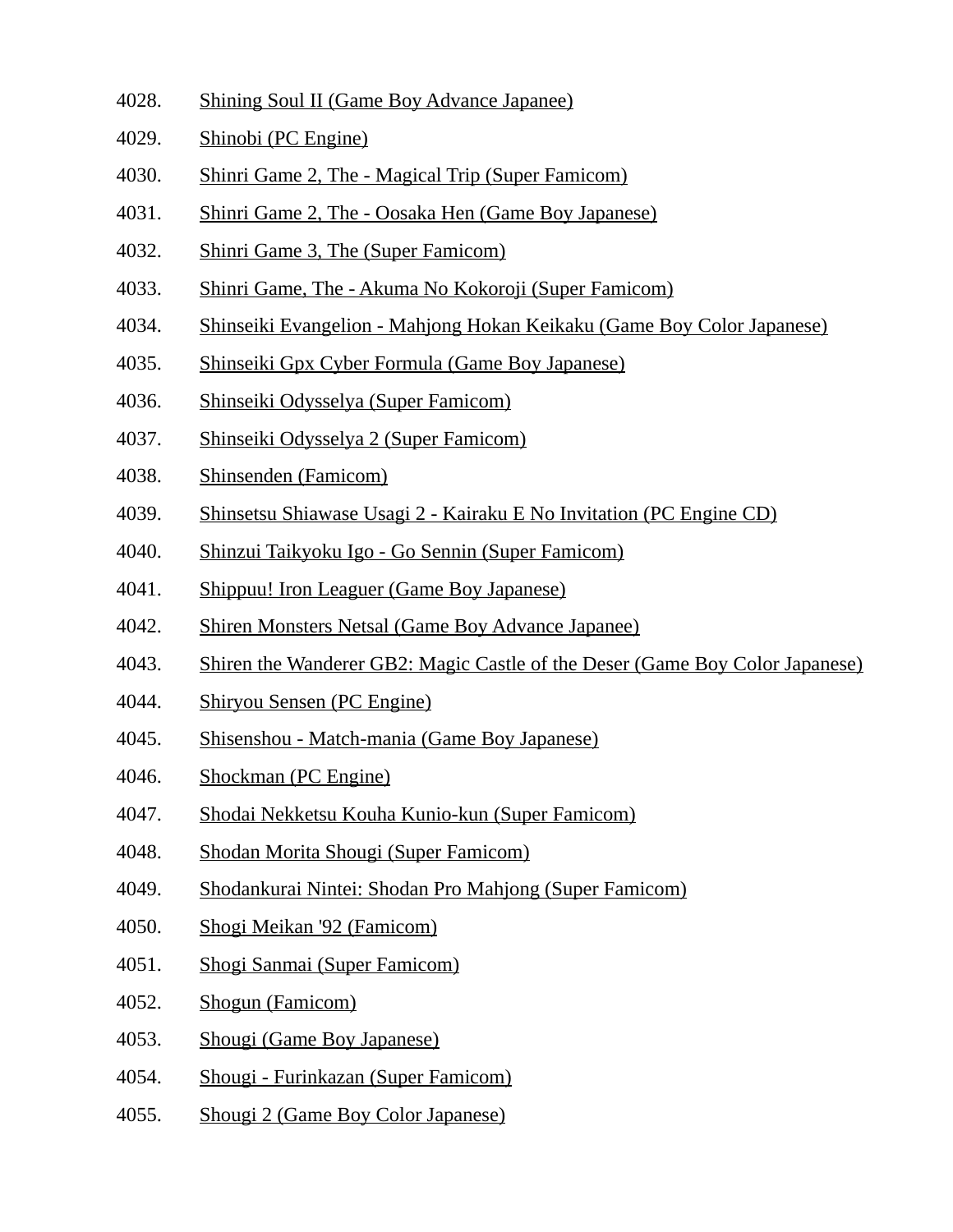- 4056. Shougi 3 (Game Boy Color Japanese)
- 4057. Shougi Club (Super Famicom)
- 4058. Shougi Meikan '93 (Famicom)
- 4059. Shougi Saikyou (Game Boy Japanese)
- 4060. Shougi Saikyou 2 Jissen Taikyoku Hen (Super Famicom)
- 4061. Shougi Shodan Icchokusen (PC Engine)
- 4062. Shougi Shoshinsha Muyou (PC Engine)
- 4063. Shoukoushi Cedie (Famicom)
- 4064. Shounen Ashibe (Super Famicom)
- 4065. Shounen Ashibe Yuuenchi Panic (Game Boy Japanese)
- 4066. Shounen Ashibe: Nepal Daibouken no Maki (Famicom)
- 4067. Shounen Ninja Sasuke (Super Famicom)
- 4068. Shounin yo, Taishi o Dake!! (Super Famicom)
- 4069. Shuffle Fight (Famicom)
- 4070. Shufflepuck Cafe (Famicom)
- 4071. Shutokou Racing, The (Game Boy Color Japanese)
- 4072. Shuushoku Game (Super Famicom)
- 4073. Shuyaku Sentai Irem Fighter (Game Boy Japanese)
- 4074. Sid Meier's Civilization (Super Famicom)
- 4075. Side Pocket (Famicom, Game Boy Japanese, Super Famicom)
- 4076. SideArms (PC Engine)
- 4077. Silent Debuggers (PC Engine)
- 4078. Silent Scope (Game Boy Advance Japanee)
- 4079. Silk To Cotton (Game Boy Advance Japanee)
- 4080. Silpheed (Mega CD)
- 4081. Silva Saga (Famicom)
- 4082. Silva Saga 2 (Super Famicom)
- 4083. Silviana Ai Ippai No Little Angel (Famicom Disk System)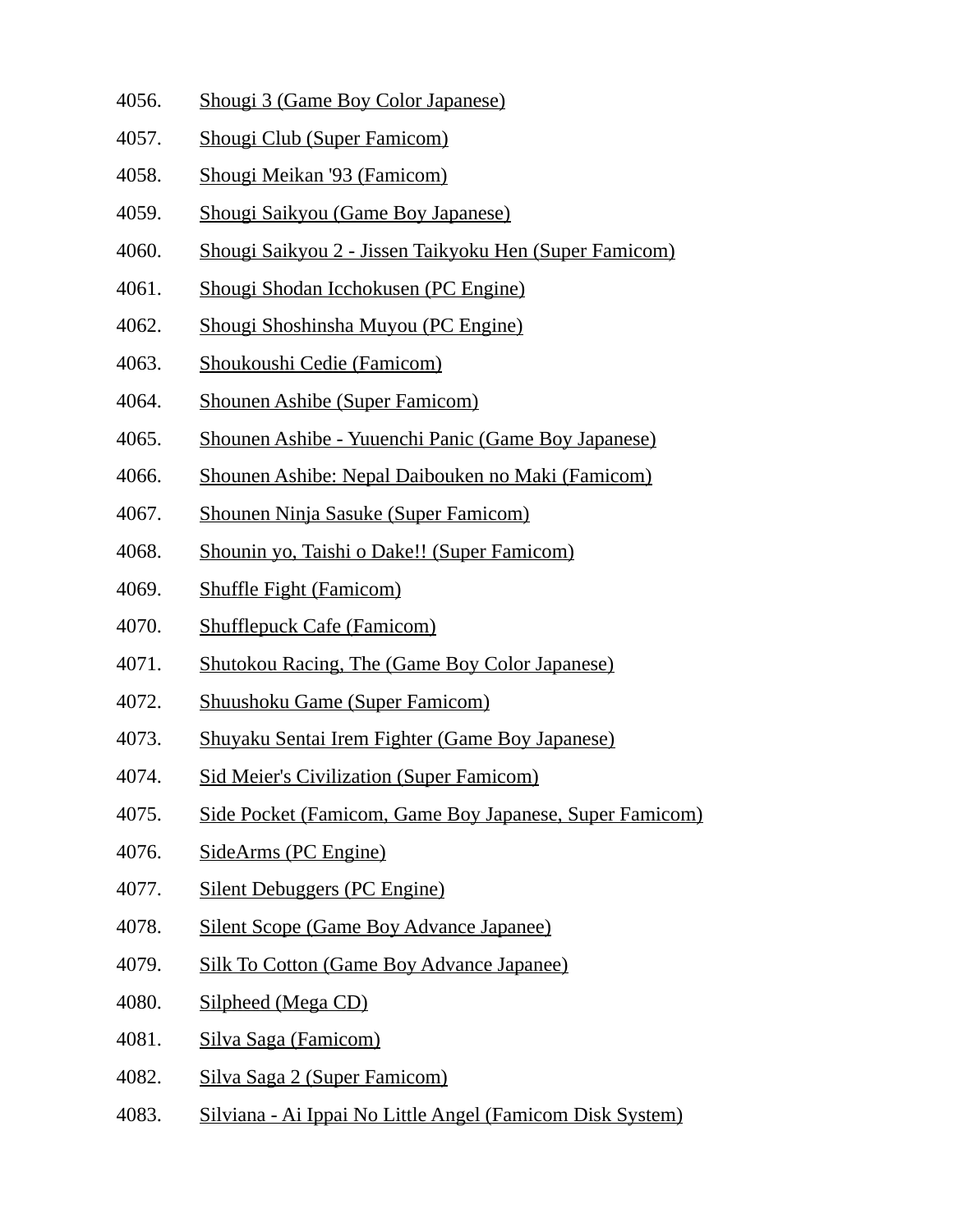- 4084. Sim Ant: The Electronic Ant Colony (Super Famicom)
- 4085. Sim Earth : The Living Planet (PC Engine CD)
- 4086. SimCity (Super Famicom)
- 4087. SimCity 2000 : The Ultimate City Simulator (Super Famicom)
- 4088. SimEarth : The Living Planet (Super Famicom)
- 4089. Simcity Jr. (Super Famicom)
- 4090. Simearth (Mega CD)
- 4091. Simple 2960 Tomodachi Series Vol. 1 The Table Game Collection (Game Boy Advance Japanee)
- 4092. Simple 2960 Tomodachi Series Vol. 2 The Block Kuzushi (Game Boy Advance Japanee)
- 4093. Simple 2960 Tomodachi Series Vol. 3 The Itsudemo Puzzle Massugu Soroeru Straws (Game Boy Advance Japanee)
- 4094. Simple 2960 Tomodachi Series Vol. 4 The Trump Minna De Asoberu 12 Shurui No Trump Game (Game Boy Advance Japanee)
- 4095. Simpsons, The Bart & the Beanstalk (Game Boy Japanese)
- 4096. Simulation Pro Yakyuu (Super Famicom)
- 4097. Simulation Pro Yakyuu 2 (Super Famicom)
- 4098. Sindibad Chitei No Dai Makyuu (PC Engine)
- 4099. Sing!! Sega Game Music Presented By B. B. Queens (Mega CD)
- 4100. Sinistron (PC Engine)
- 4101. Sister Princess Repure (Game Boy Advance Japanee)
- 4102. Skweek (PC Engine)
- 4103. Sky Destroyer (Famicom)
- 4104. Sky Kid (Famicom)
- 4105. Skyblazer (Super Famicom)
- 4106. Slayers (Super Famicom)
- 4107. Slime Morimori Dragon Quest Shougeki No Shippo Dan (Game Boy Advance Japanee)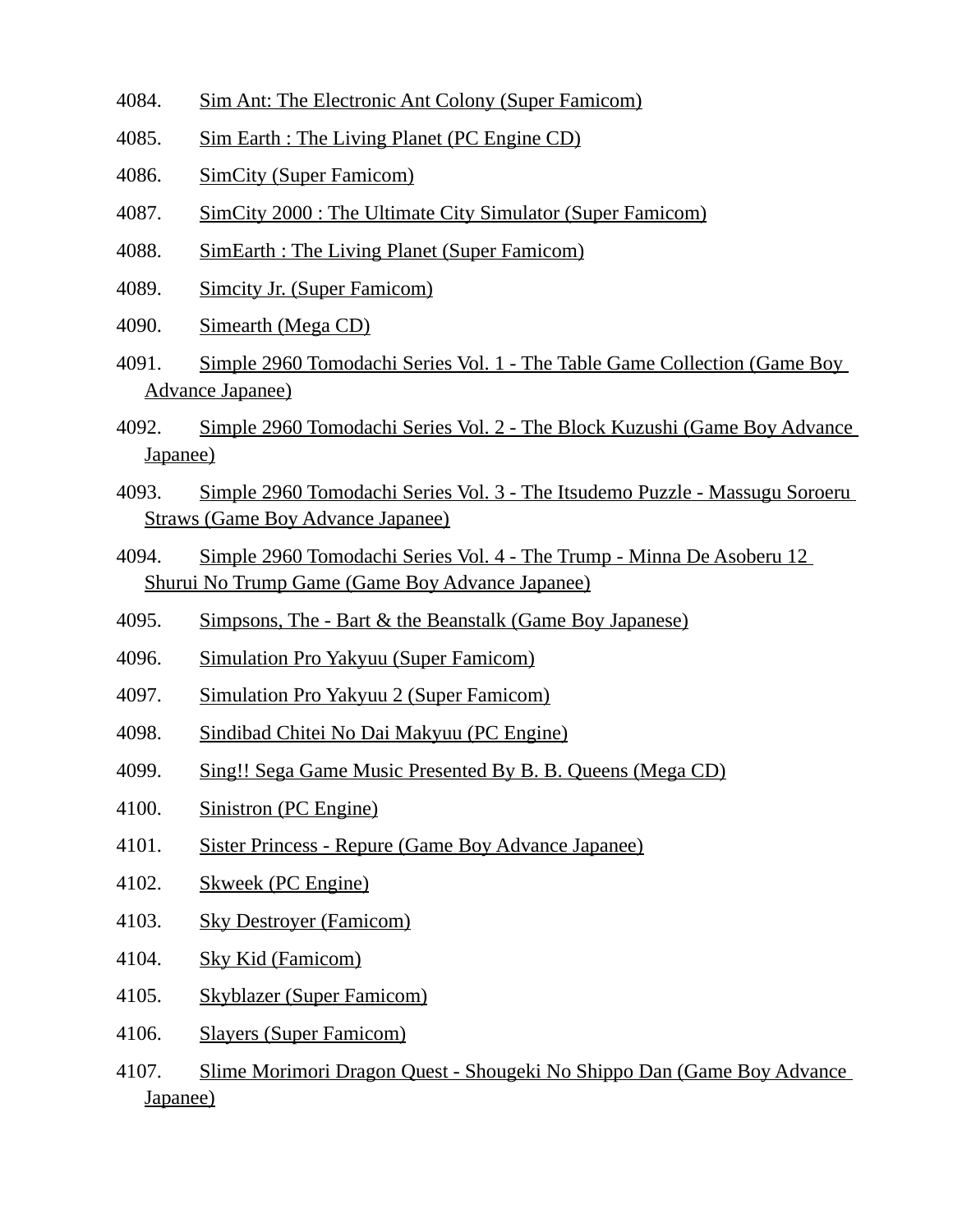- 4108. Slot! Pro 2 Advance Gogo Juggler And New Tairyou (Game Boy Advance Japanee)
- 4109. Slot! Pro Advance Takarabune And Ooedo Sakurafubuki 2 (Game Boy Advance Japanee)
- 4110. Sm Choukyoushi Hitomi Vol. 2 (Super Famicom)
- 4111. Sm Choukyoushi Hitomi Vol. 2 Remix (Super Famicom)
- 4112. Smart Ball (Super Famicom)
- 4113. Smash Ping Pong (Famicom Disk System)
- 4114. Smash Tennis (Super Famicom)
- 4115. Snap Kid's (Game Boy Advance Japanee)
- 4116. Snatcher (PC Engine CD)
- 4117. Snobo Champion (Game Boy Color Japanese)
- 4118. Snoopy : Magic Show (Game Boy Japanese)
- 4119. Snoopy Concert (Super Famicom)
- 4120. Snoopy No Hajimete No Otsukai (Game Boy Japanese)
- 4121. Snoopy Tennis (Game Boy Color Japanese)
- 4122. Snow Bros. Jr. (Game Boy Japanese)
- 4123. Snow Brothers (Famicom)
- 4124. Soccer (Famicom, Famicom Disk System, Game Boy Japanese)
- 4125. Soccer / Football International (Game Boy Japanese)
- 4126. Soccer League Winner's Cup (Famicom)
- 4127. Soccer Mania (Game Boy Japanese)
- 4128. Softball Tengoku (Famicom)
- 4129. Sol Bianca (PC Engine CD)
- 4130. Sol-Feace (Mega CD)
- 4131. SolarStriker (Game Boy Japanese)
- 4132. Soldam (Game Boy Japanese)
- 4133. Soldier Blade (PC Engine)
- 4134. Soldier Blade Special Caravan Stage (PC Engine)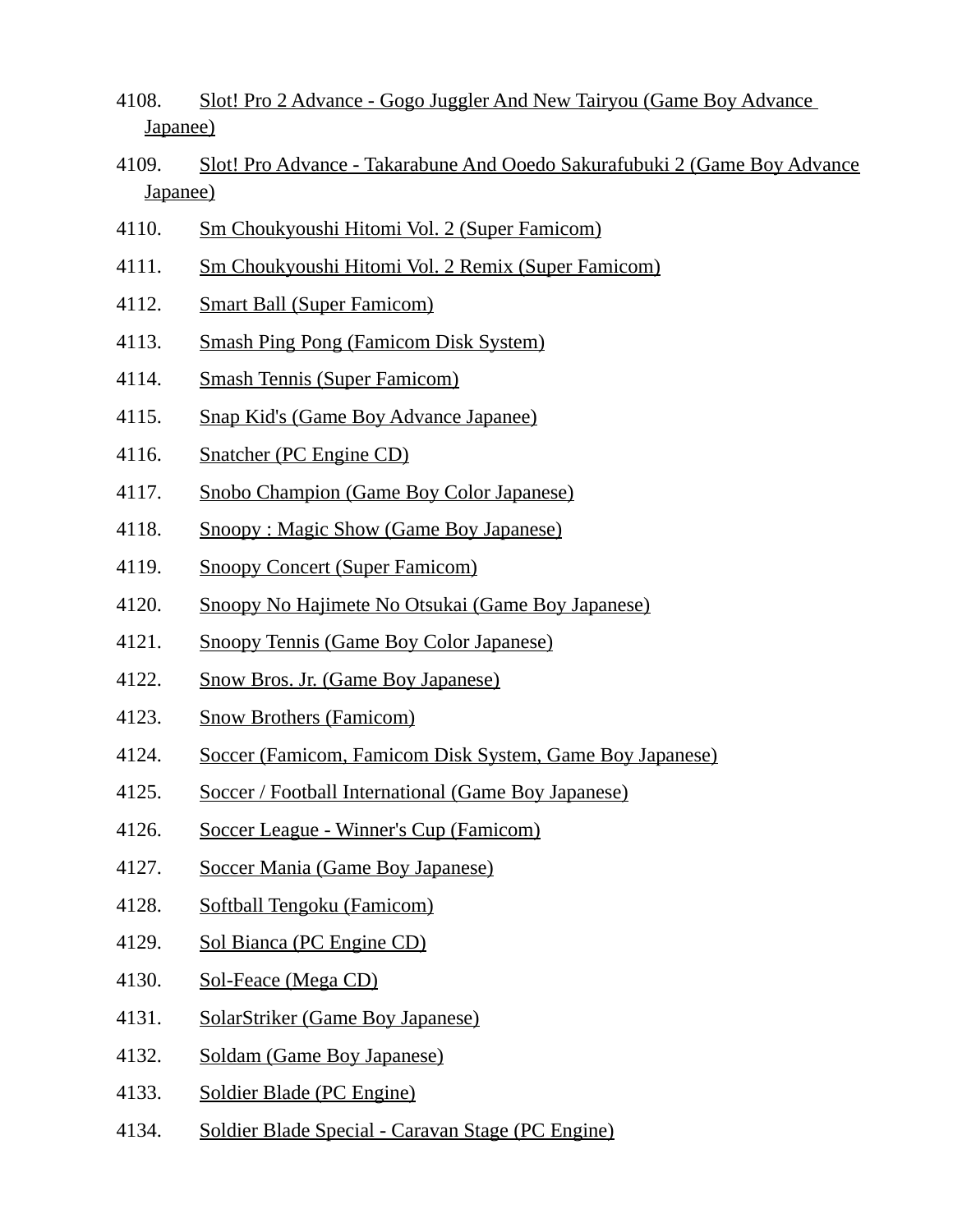- 4135. Solid Runner (Super Famicom)
- 4136. Solitaire (Game Boy Japanese)
- 4137. Solomon no Kagi (Famicom, Famicom Disk System)
- 4138. Solomon's Club (Game Boy Japanese)
- 4139. Solstice: The Quest for the Staff of Demnos (Famicom)
- 4140. Somer Assault (PC Engine)
- 4141. Son Son II (PC Engine)
- 4142. SonSon (Famicom)
- 4143. Song Master (Super Famicom)
- 4144. Sonic Advance (Game Boy Advance Japanee)
- 4145. Sonic Advance 2 (Game Boy Advance Japanee)
- 4146. Sonic Advance 3 (Game Boy Advance Japanee)
- 4147. Sonic Battle (Game Boy Advance Japanee)
- 4148. Sonic Blast Man (Super Famicom)
- 4149. Sonic Blast Man II (Super Famicom)
- 4150. Sonic Pinball Party (Game Boy Advance Japanee)
- 4151. Sonic Spike : World Championship Beach Volleyball (PC Engine)
- 4152. Sonic the Hedgehog CD (Mega CD)
- 4153. Sorcerian (PC Engine CD)
- 4154. Soreike! Anpanman 5-tsu No Tou No Ousama (Game Boy Color Japanese)
- 4155. Soreike! Anpanman Fushigi Na Nikoniko Album (Game Boy Color Japanese)
- 4156. Soreike! Anpanman: Minna de Hiking Game! (Famicom)
- 4157. Soreyuke Ebisumaru! Karakuri Meiro Kieta Goemon No Nazo!! (Super Famicom)
- 4158. Soreyuke!! Kid (Game Boy Japanese)
- 4159. Sotsugyou Graduation (PC Engine CD)
- 4160. Sotsugyou 2 Neo Generation (PC Engine CD)
- 4161. Sotsugyou Bangai Hen Nee Mahjong Shiyo! (Super Famicom)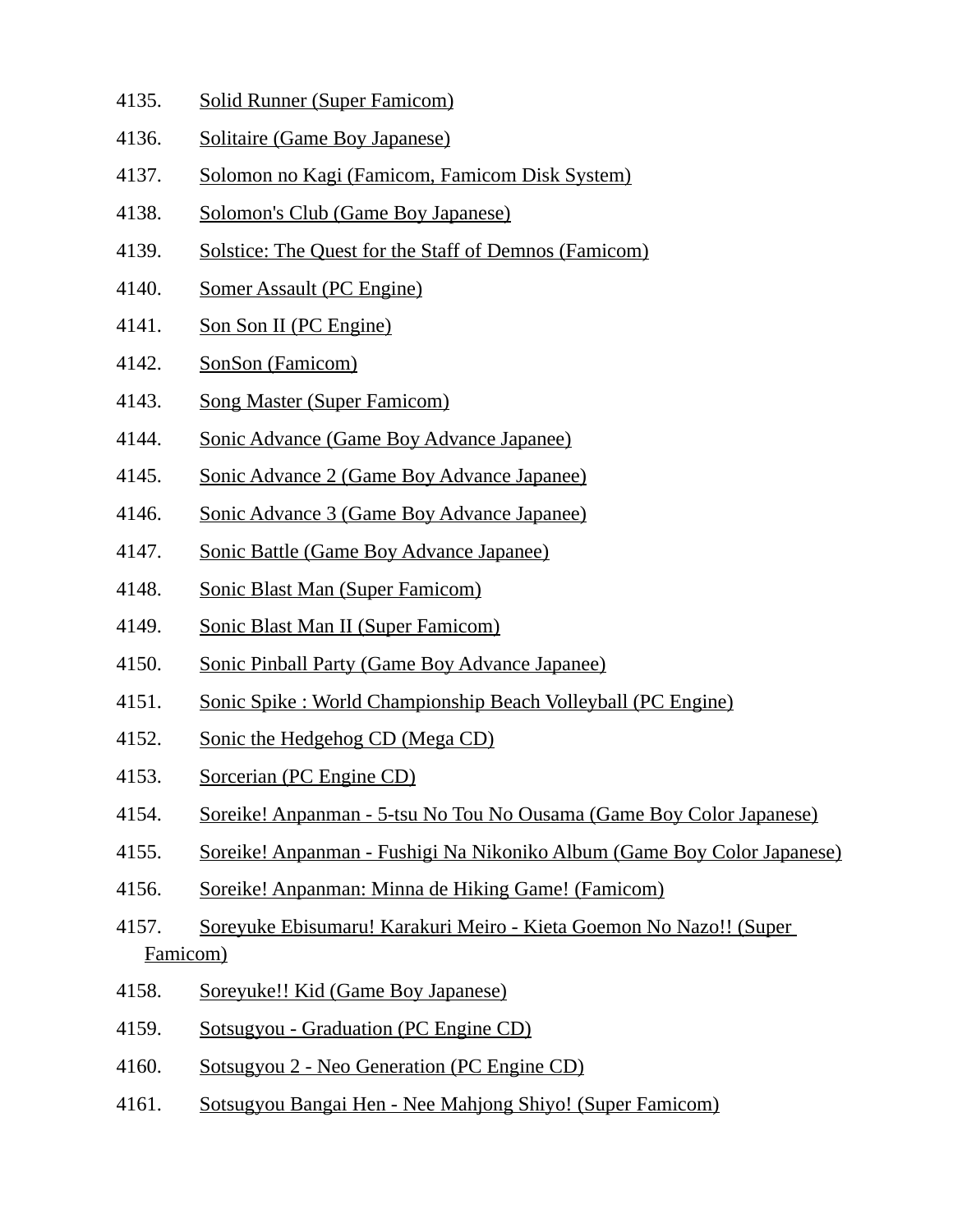- 4162. Sotsugyou Shashin Miki (PC Engine CD)
- 4163. Sougou Kakutougi Astral Bout (Super Famicom)
- 4164. Sougou Kakutougi Astral Bout 2 The Total Fighters (Super Famicom)
- 4165. Sougou Kakutougi Rings Astral Bout 3 (Super Famicom)
- 4166. Soukoban Densetsu Hikari To Yami No Kuni (Game Boy Color Japanese)
- 4167. Soukou Kihei Votoms The Battling Road (Super Famicom)
- 4168. Soul And Sword (Super Famicom)
- 4169. Soul Blazer (Super Famicom)
- 4170. Soul Getter Houkago Bouken Rpg (Game Boy Color Japanese)
- 4171. Soul Star (Mega CD)
- 4172. Sound Novel Tsukuru (Super Famicom)
- 4173. Space Ace (Super Famicom)
- 4174. Space Football : One on One (Super Famicom)
- 4175. Space Harrier (Famicom, PC Engine)
- 4176. Space Hexcite Maetel Legend Ex (Game Boy Advance Japanee)
- 4177. Space Hunter (Famicom)
- 4178. Space Invaders (Famicom, Game Boy Advance Japanee, Game Boy Color Japanese, Game Boy Japanese, Super Famicom)
- 4179. Space Invaders Fukkatsu No Hi (PC Engine)
- 4180. Space Marauder (Game Boy Color Japanese)
- 4181. Space Megaforce (Super Famicom)
- 4182. Space Shadow (Famicom)
- 4183. Space-net Cosmo Blue (Game Boy Color Japanese)
- 4184. Space-net Cosmo Red (Game Boy Color Japanese)
- 4185. Spanky's Quest (Game Boy Japanese, Super Famicom)
- 4186. Spark World (Super Famicom)
- 4187. Sparkster (Super Famicom)
- 4188. Spartan X (Famicom, Game Boy Japanese)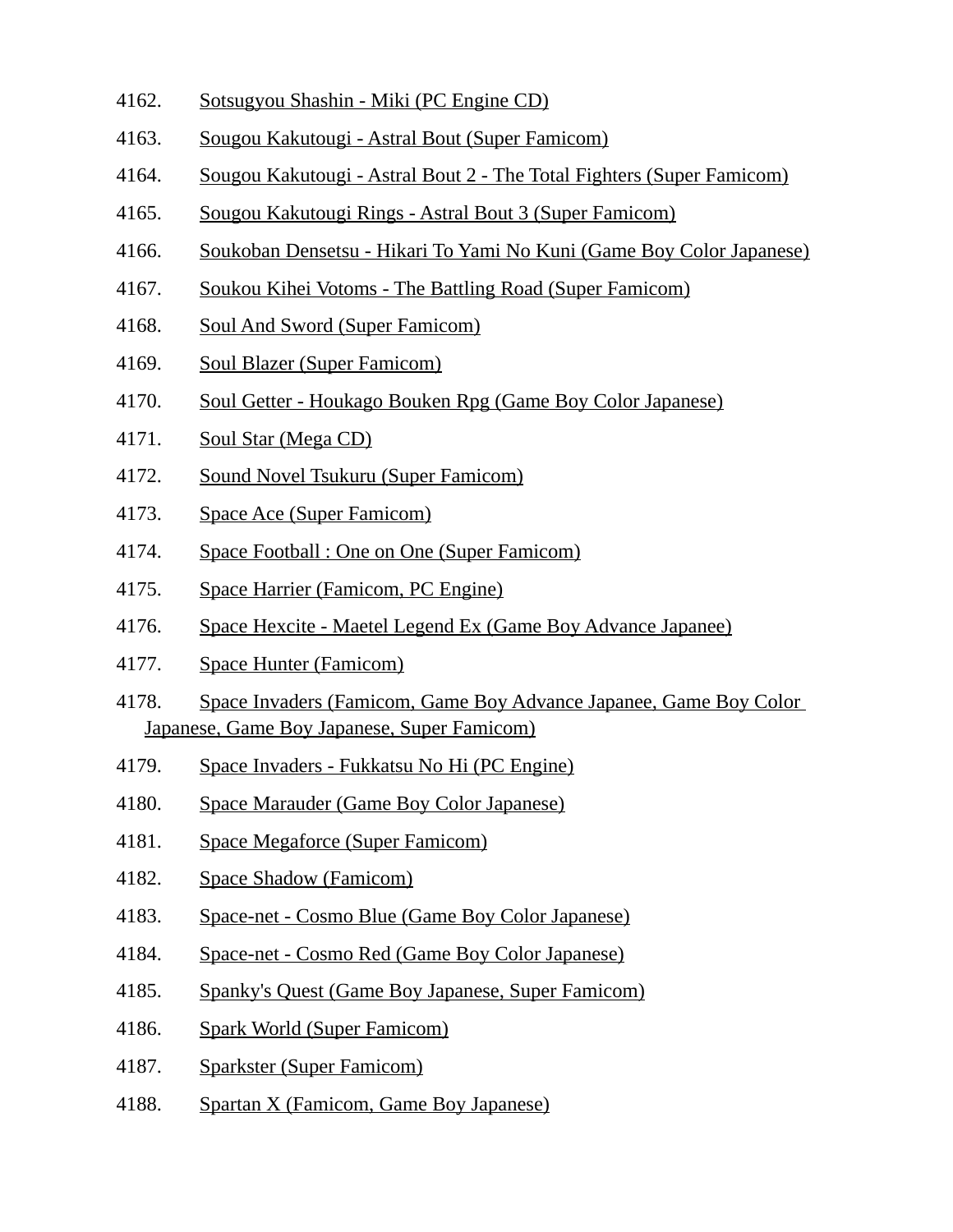- 4189. Spartan X 2 (Famicom)
- 4190. Special Criminal Investigation (PC Engine)
- 4191. Speedy Gonzales (Game Boy Japanese)
- 4192. Spelunker (Famicom)
- 4193. Spelunker II: Yuushahe no Chousen (Famicom)
- 4194. Spider-Man (Game Boy Color Japanese, Super Famicom)
- 4195. Spider-Man : Mysterio's Menace (Game Boy Advance Japanee)
- 4196. Spin Pair (PC Engine)
- 4197. Spindizzy Worlds (Super Famicom)
- 4198. Spiral Wave (PC Engine)
- 4199. Spirits & Spells (Game Boy Advance Japanee)
- 4200. Splash Lake (PC Engine CD)
- 4201. Splatterhouse (PC Engine)
- 4202. Splatterhouse Wanpaku Graffiti (Famicom)
- 4203. Splitz (Game Boy Japanese)
- 4204. Sports Collection (Game Boy Japanese)
- 4205. Spot: The Cool Adventure (Game Boy Japanese)
- 4206. Spot: The Video Game (Famicom, Game Boy Japanese)
- 4207. Spriggan Powered (Super Famicom)
- 4208. Sprinter Monogatari Mezase!! Ikkakusenkin (Super Famicom)
- 4209. Spud's Adventure (Game Boy Japanese)
- 4210. Spy vs Spy : Operation Boobytrap (Game Boy Japanese)
- 4211. Spy vs. Spy (Famicom, Game Boy Color Japanese)
- 4212. Spyro : Season of Ice (Game Boy Advance Japanee)
- 4213. Spyro Orange: The Cortex Conspiracy (Game Boy Advance Japanee)
- 4214. Sqoon (Famicom)
- 4215. Square Deal : The Game of Two-Dimensional Poker (Game Boy Japanese)
- 4216. Square no Tom Sawyer (Famicom)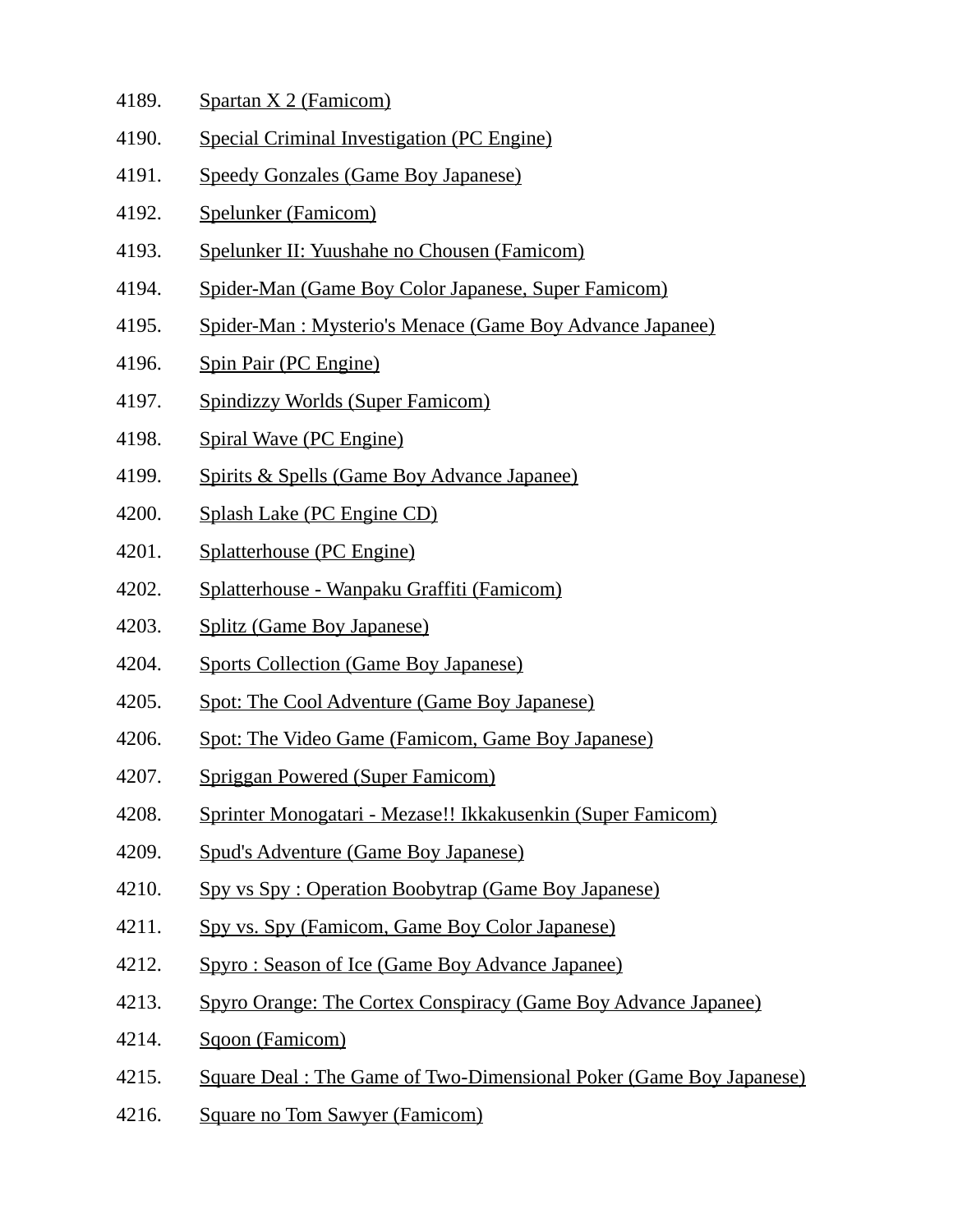- 4217. St Andrews Eikou To Rekishi No Old Course (Super Famicom)
- 4218. Stable Star Kyuusha Monogatari (Super Famicom)
- 4219. Stack-Up (Famicom)
- 4220. Star Breaker (PC Engine CD)
- 4221. Star Force (Famicom)
- 4222. Star Luster (Famicom)
- 4223. Star Ocean: Blue Sphere (Game Boy Color Japanese)
- 4224. Star Soldier (Famicom)
- 4225. Star Sweep (Game Boy Japanese)
- 4226. Star Trek V: The Final Frontier (Famicom)
- 4227. Star Trek, Starfleet Academy : Starship Bridge Simulator (Super Famicom)
- 4228. Star Voyager (Famicom)
- 4229. Star Wars (Famicom)
- 4230. Star Wars (namco) (Famicom)
- 4231. Star Wars : Rebel Assault (Mega CD)
- 4232. Star Wars: The Empire Strikes Back (Famicom)
- 4233. StarBlade (Mega CD)
- 4234. Stardust Suplex (Super Famicom)
- 4235. Stargate (Super Famicom)
- 4236. Stargazers (Famicom)
- 4237. Starship Hector (Famicom)
- 4238. Startling Odyssey (PC Engine CD)
- 4239. Startling Odyssey 2 Maryuu Sensou (PC Engine CD)
- 4240. Stealth (Super Famicom)
- 4241. Steel Empire (Game Boy Advance Japanee)
- 4242. Stick Hunter: Exciting Ice Hockey (Famicom)
- 4243. Stinger (Famicom)
- 4244. Stone Protectors (Super Famicom)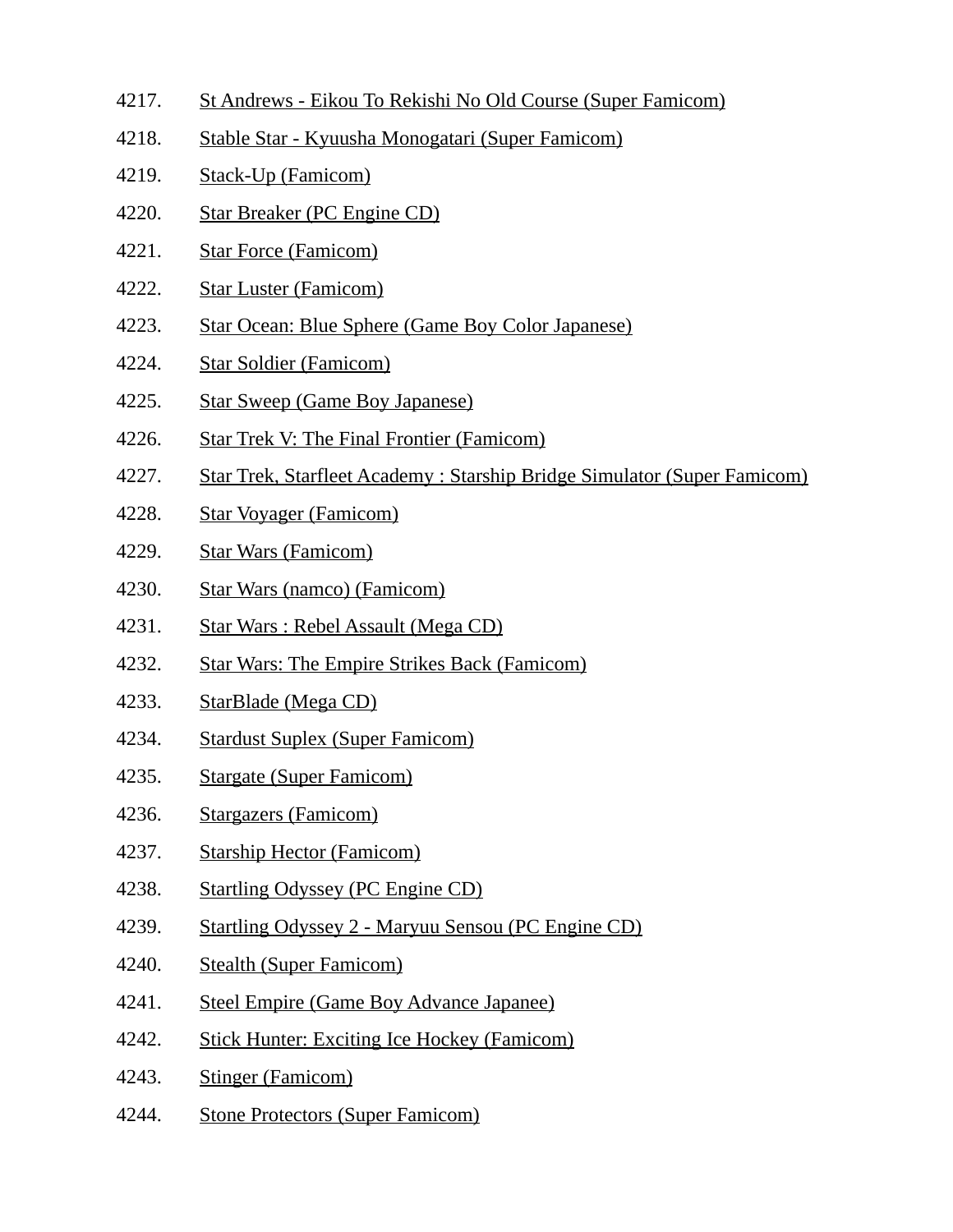- 4245. Stop That Roach! (Game Boy Japanese)
- 4246. Stratego (PC Engine)
- 4247. Street Cop (Famicom)
- 4248. Street Fighter 2010: The Final Fight (Famicom)
- 4249. Street Fighter Alpha 2 (Super Famicom)
- 4250. Street Fighter Alpha 3 (Game Boy Advance Japanee)
- 4251. Street Fighter Alpha: Warriors' Dreams (Game Boy Color Japanese)
- 4252. Street Fighter II (Game Boy Japanese)
- 4253. Street Fighter II' Champion Edition (PC Engine)
- 4254. Street Racer (Game Boy Japanese, Super Famicom)
- 4255. Strider (Famicom)
- 4256. Strike Gunner S.T.G (Super Famicom)
- 4257. Strip Fighter II (PC Engine)
- 4258. Study Box (Famicom)
- 4259. Stunt Race FX (Super Famicom)
- 4260. Sugar Sugar Rune Heart Ga Ippai! Moegi Gakuen (Game Boy Advance Japanee)
- 4261. Sugoi Hebereke (Super Famicom)
- 4262. Sugoro Quest++ Dicenics (Super Famicom)
- 4263. Sugoro Quest: Dice no Senshi Tachi (Famicom)
- 4264. Sugoroku Ginga Senki (Super Famicom)
- 4265. Sugoroku, The '92 Nari Tore Nariagari Trendy (PC Engine CD)
- 4266. Suikoden: Tenmei no Chikai (Famicom)
- 4267. Suishou No Dragon (Famicom Disk System)
- 4268. Sukeban Deka III (Famicom)
- 4269. Summer Carnival '92: Recca (Famicom)
- 4270. Summon Night : Swordcraft Story (Game Boy Advance Japanee)
- 4271. Summon Night : Swordcraft Story 2 (Game Boy Advance Japanee)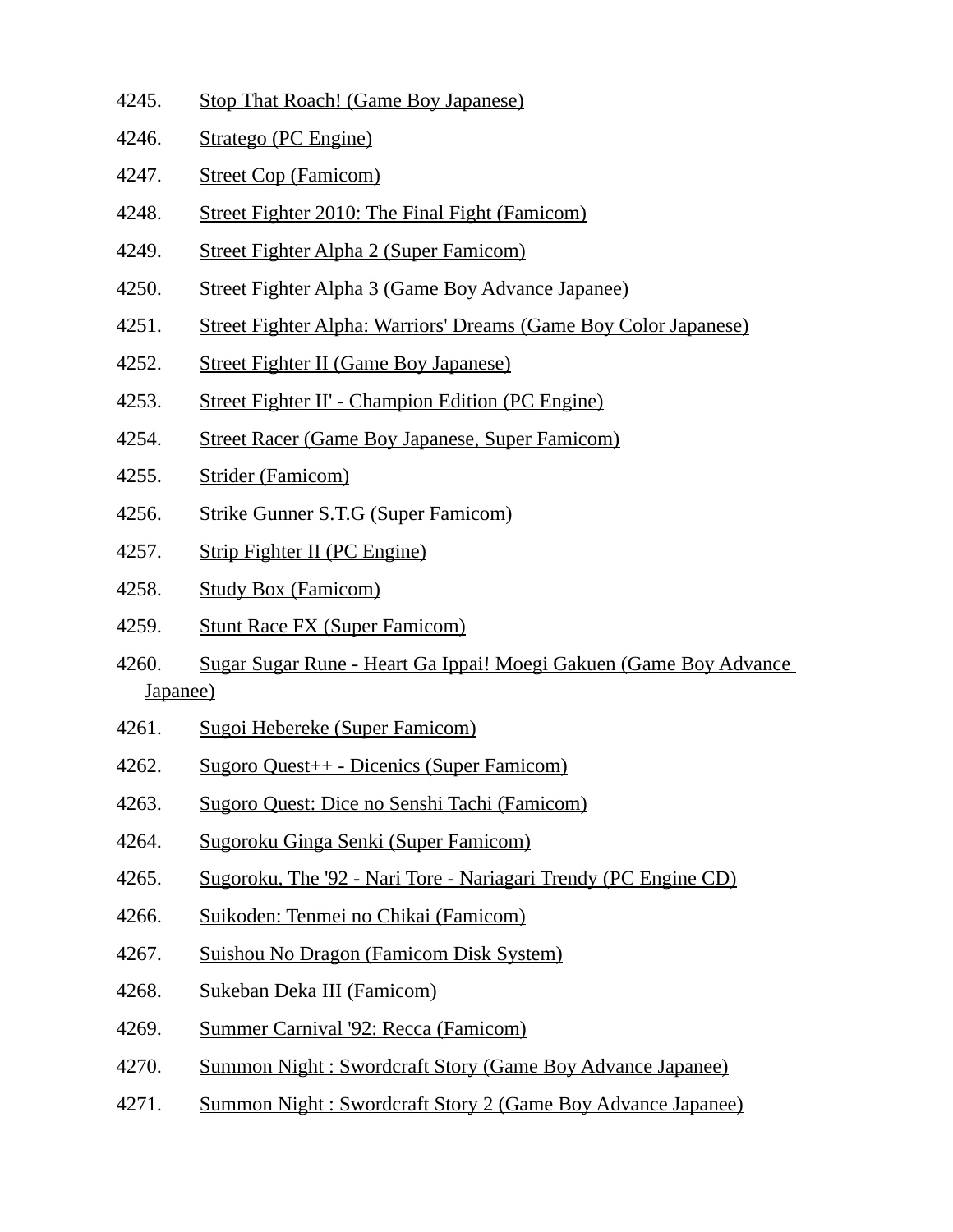- 4272. Summon Night Craft Sword Monogatari: Hajimari no Ishi (Game Boy Advance Japanee)
- 4273. Sumo Fighter (Game Boy Japanese)
- 4274. Sun Sport Fishing: Keiryuu-Ou (Super Famicom)
- 4275. Sunsoft Grand Prix (Game Boy Japanese)
- 4276. Supapoon (Super Famicom)
- 4277. Supapoon Dx (Super Famicom)
- 4278. Super Air Diver 2 (Super Famicom)
- 4279. Super Air Zonk : Rockabilly Paradise (PC Engine CD)
- 4280. Super Albatross (PC Engine CD)
- 4281. Super Arabian (Famicom)
- 4282. Super B-daman Fighting Phoenix (Game Boy Japanese)
- 4283. Super Back To The Future Part 2 (Super Famicom)
- 4284. Super Baken Ou '95 (Super Famicom)
- 4285. Super Baseball 2020 (Super Famicom)
- 4286. Super Baseball Simulator 1.000 (Super Famicom)
- 4287. Super Baseball Simulator 1.000 2 (Super Famicom)
- 4288. Super Bases Loaded (Super Famicom)
- 4289. Super Bases Loaded 2 (Super Famicom)
- 4290. Super Bases Loaded 3 : License to Steal (Super Famicom)
- 4291. Super Batter Up (Super Famicom)
- 4292. Super Battletank 2 (Super Famicom)
- 4293. Super Bikkuriman (Super Famicom)
- 4294. Super Bikkuriman Densetsu No Sekiban (Game Boy Japanese)
- 4295. Super Birdie Rush (Super Famicom)
- 4296. Super Black Bass (Game Boy Japanese, Super Famicom)
- 4297. Super Black Bass Real Fight (Game Boy Color Japanese)
- 4298. Super Black Bass 3 (Super Famicom)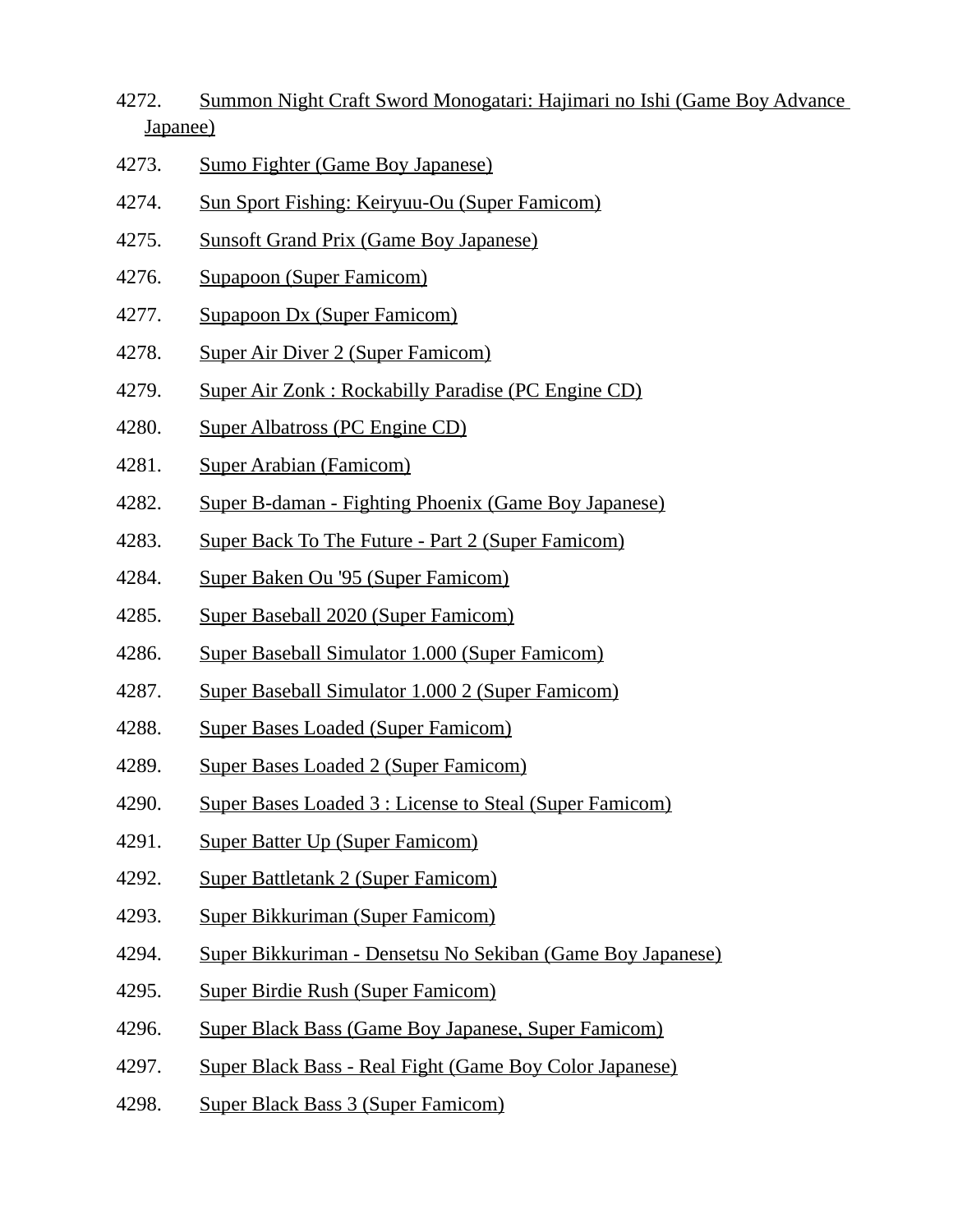- 4299. Super Black Bass Pocket 2 (Game Boy Japanese)
- 4300. Super Black Onyx (Famicom)
- 4301. Super Bomberman (Super Famicom)
- 4302. Super Bomberman Panic Bomber W (Super Famicom)
- 4303. Super Bomberman 2 (Super Famicom)
- 4304. Super Bomberman 3 (Super Famicom)
- 4305. Super Bomberman 4 (Super Famicom)
- 4306. Super Bomberman 5 (Super Famicom)
- 4307. Super Bombliss (Super Famicom)
- 4308. Super Bombliss Dx (Game Boy Color Japanese)
- 4309. Super Bonk (Super Famicom)
- 4310. Super Bowling (Super Famicom)
- 4311. Super Boy Allan (Famicom Disk System)
- 4312. Super Bust-A-Move (Game Boy Advance Japanee)
- 4313. Super Buster Bros. (Super Famicom)
- 4314. Super C (Famicom)
- 4315. Super Caesars Palace (Super Famicom)
- 4316. Super Casino 2 (Super Famicom)
- 4317. Super Castles (Super Famicom)
- 4318. Super Chase H.Q. (Super Famicom)
- 4319. Super Chinese 1, 2 Advance (Game Boy Advance Japanee)
- 4320. Super Chinese 3 (Famicom)
- 4321. Super Chinese Fighter (Super Famicom)
- 4322. Super Chinese Fighter Ex (Game Boy Color Japanese)
- 4323. Super Chinese Fighter Gb (Game Boy Japanese)
- 4324. Super Chinese Land 1.2.3' (Game Boy Japanese)
- 4325. Super Chinese Land 3 (Game Boy Japanese)
- 4326. Super Chinese World 3 (Super Famicom)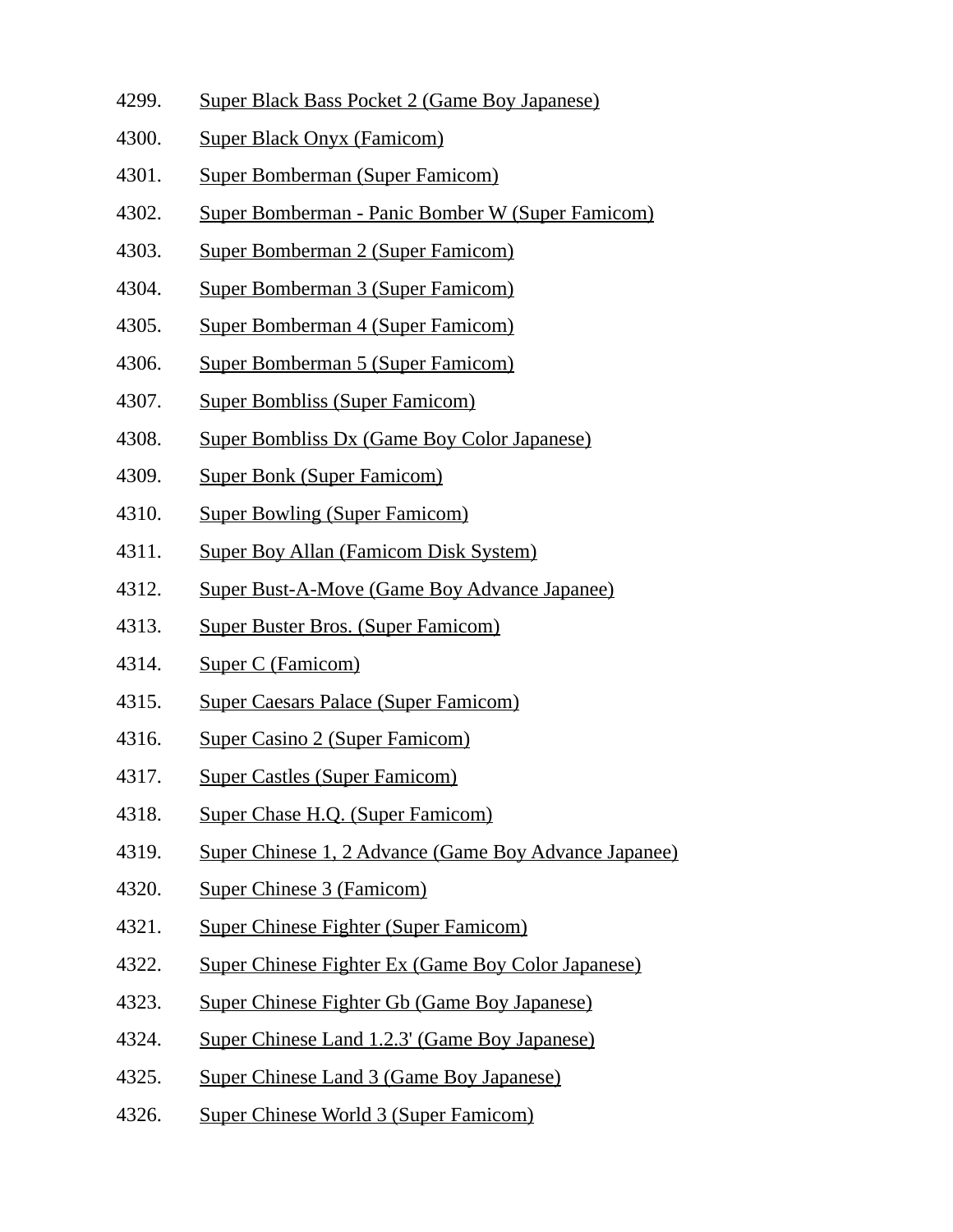- 4327. Super Daisenryaku (PC Engine CD)
- 4328. Super Dany (Super Famicom)
- 4329. Super Darius (PC Engine CD)
- 4330. Super Dodge Ball Advance (Game Boy Advance Japanee)
- 4331. Super Doll Licca-chan Kisekae Daisakusen (Game Boy Color Japanese)
- 4332. Super Donkey Kong GB (Game Boy Japanese)
- 4333. Super Double Dragon (Super Famicom)
- 4334. Super Double Yakuman (Super Famicom)
- 4335. Super Double Yakuman 2 (Super Famicom)
- 4336. Super Drift Out : World Rally Championships (Super Famicom)
- 4337. Super Dunk Star (Super Famicom)
- 4338. Super Dyna'mix Badminton (Famicom)
- 4339. Super F1 Circus (Super Famicom)
- 4340. Super F1 Circus 2 (Super Famicom)
- 4341. Super F1 Circus 3 (Super Famicom)
- 4342. Super F1 Circus Gaiden (Super Famicom)
- 4343. Super F1 Circus Limited (Super Famicom)
- 4344. Super Famicom Wars (Super Famicom)
- 4345. Super Family Circuit (Super Famicom)
- 4346. Super Family Gerende (Super Famicom)
- 4347. Super Famista 2 (Super Famicom)
- 4348. Super Famista 3 (Super Famicom)
- 4349. Super Famista 4 (Super Famicom)
- 4350. Super Famista 5 (Super Famicom)
- 4351. Super Final Match Tennis (Super Famicom)
- 4352. Super Fire Pro Wrestling (Super Famicom)
- 4353. Super Fire Pro Wrestling Queen's Special (Super Famicom)
- 4354. Super Fire Pro Wrestling 2 (Super Famicom)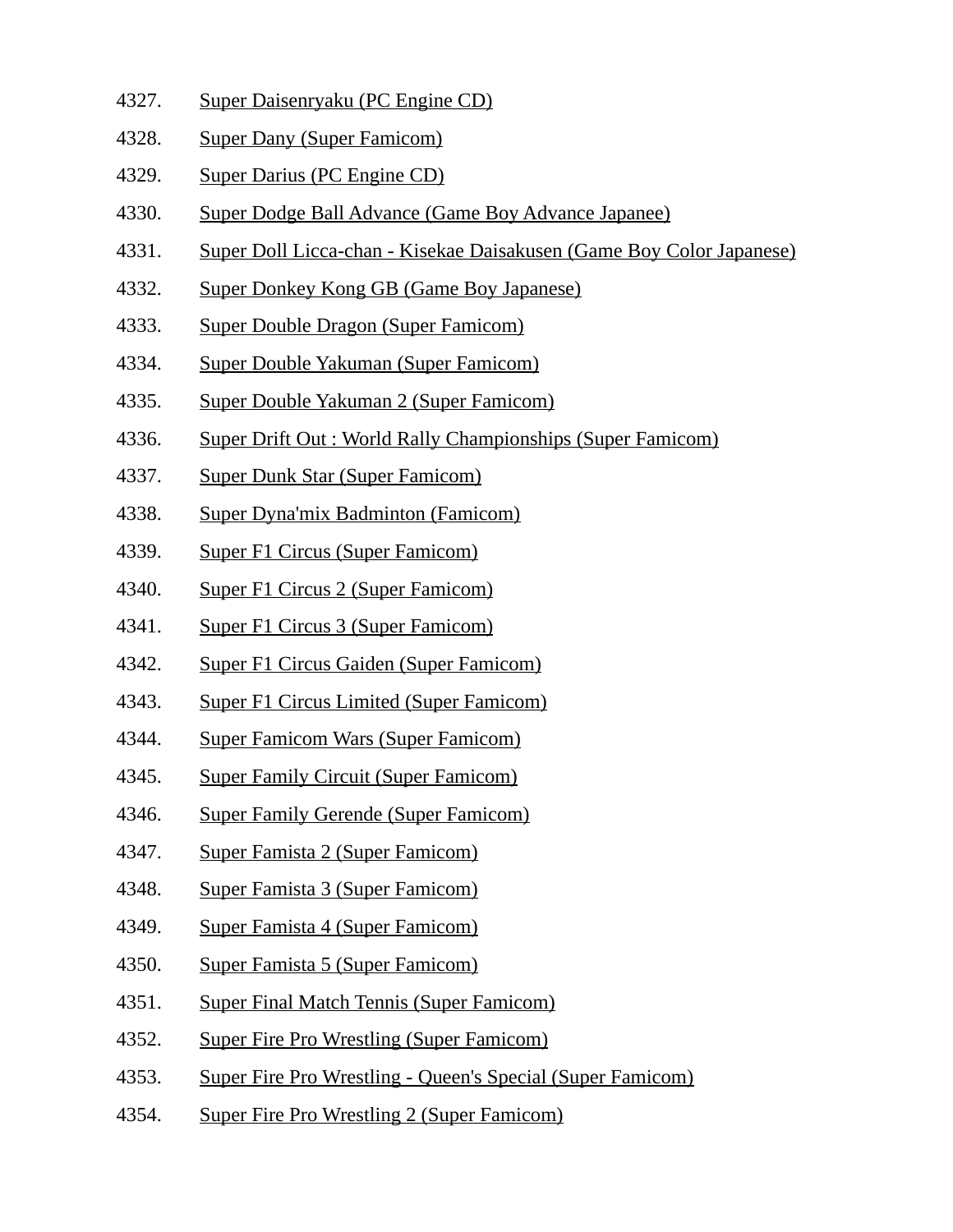- 4355. Super Fire Pro Wrestling 3 Easy Type (Super Famicom)
- 4356. Super Fire Pro Wrestling 3 Final Bout (Super Famicom)
- 4357. Super Fire Pro Wrestling Special (Super Famicom)
- 4358. Super Fire Pro Wrestling X (Super Famicom)
- 4359. Super Fire Pro Wrestling X Premium (Super Famicom)
- 4360. Super Fishing Big Fight (Super Famicom)
- 4361. Super Formation Soccer 2 (Super Famicom)
- 4362. Super Formation Soccer 94 (Super Famicom)
- 4363. Super Formation Soccer 94 World Cup Final Data (Super Famicom)
- 4364. Super Formation Soccer 95 Della Serie A (Super Famicom)
- 4365. Super Formation Soccer 96 World Club Edition (Super Famicom)
- 4366. Super Gachapon World Sd Gundam X (Super Famicom)
- 4367. Super Gals! Kotobuki Ran (Game Boy Color Japanese)
- 4368. Super Gals! Kotobuki Ran 2 (Game Boy Color Japanese)
- 4369. Super Genjin 2 (Super Famicom)
- 4370. Super Ghouls'n Ghosts (Game Boy Advance Japanee)
- 4371. Super Goal! 2 (Super Famicom)
- 4372. Super Godzilla (Super Famicom)
- 4373. Super Gomoku Narabe Renju (Super Famicom)
- 4374. Super Gomoku Shougi Jouseki Kenkyuu Hen (Super Famicom)
- 4375. Super Gussun Oyoyo (Super Famicom)
- 4376. Super Gussun Oyoyo 2 (Super Famicom)
- 4377. Super Hanafuda (Super Famicom)
- 4378. Super Hanafuda 2 (Super Famicom)
- 4379. Super High Impact (Super Famicom)
- 4380. Super Honmei: G1 Seiha (Super Famicom)
- 4381. Super Hunchback (Game Boy Japanese)
- 4382. Super Ice Hockey (Super Famicom)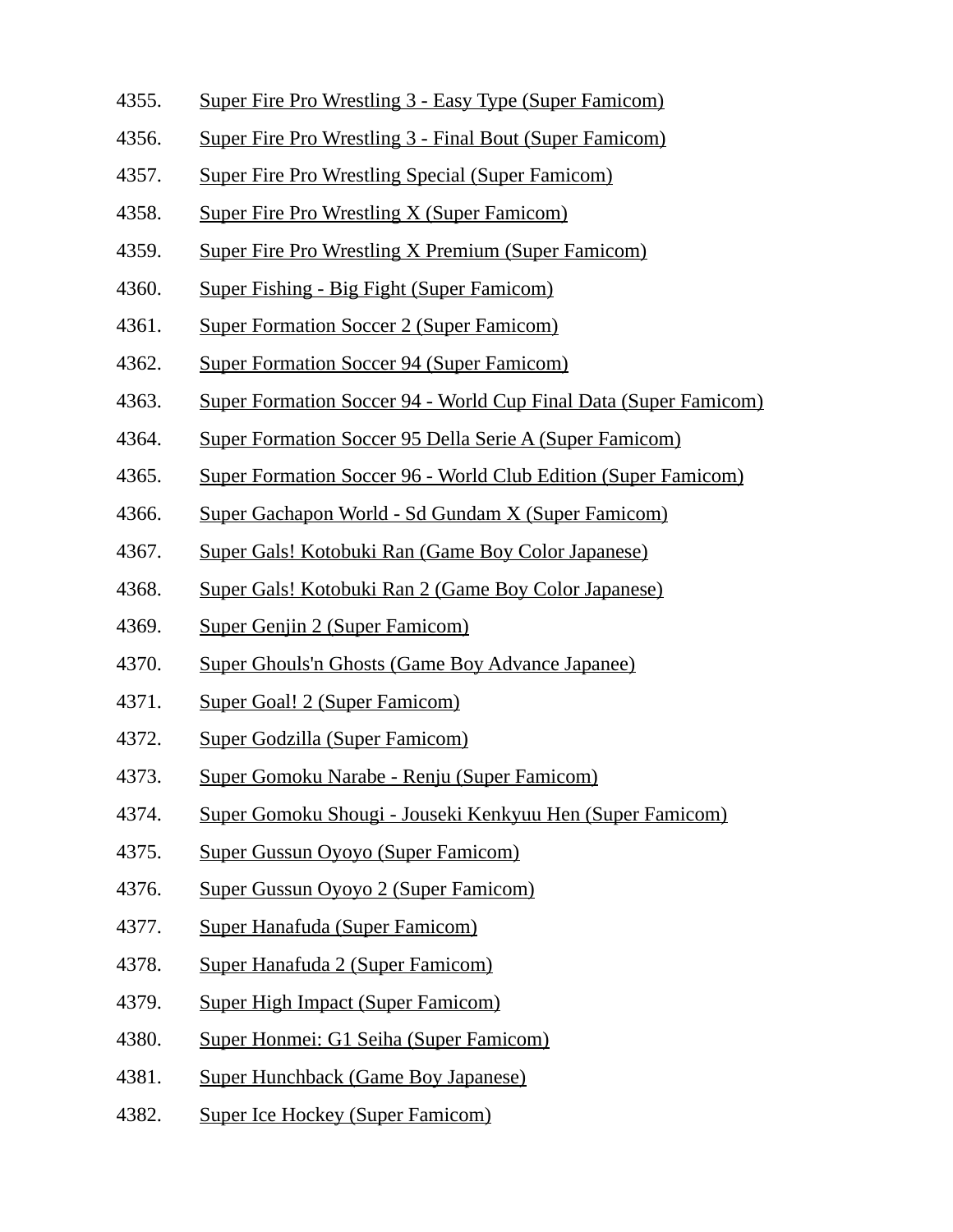- 4383. Super Igo Go Ou (Super Famicom)
- 4384. Super Indy Champ (Super Famicom)
- 4385. Super James Pond (Super Famicom)
- 4386. Super Jangou (Super Famicom)
- 4387. Super Jinsei Game (Super Famicom)
- 4388. Super Jinsei Game 2 (Super Famicom)
- 4389. Super Jinsei Game 3 (Super Famicom)
- 4390. Super Keiba (Super Famicom)
- 4391. Super Keiba 2 (Super Famicom)
- 4392. Super Keirin (Super Famicom)
- 4393. Super Kick Off (Game Boy Japanese)
- 4394. Super Kyousouba Kaze No Sylphid (Super Famicom)
- 4395. Super Kyoutei (Super Famicom)
- 4396. Super Kyoutei 2 (Super Famicom)
- 4397. Super Kyuukyoku Harikiri Stadium (Super Famicom)
- 4398. Super Kyuukyoku Harikiri Stadium 2 (Super Famicom)
- 4399. Super Lode Runner (Famicom Disk System)
- 4400. Super Lode Runner II (Famicom Disk System)
- 4401. Super Loopz (Super Famicom)
- 4402. Super Mad Champ (Super Famicom)
- 4403. Super Mahjong (Super Famicom)
- 4404. Super Mahjong 2 Honkaku 4-nin Uchi! (Super Famicom)
- 4405. Super Mahjong 3 Karakuchi (Super Famicom)
- 4406. Super Mahjong Taikai (PC Engine CD, Super Famicom)
- 4407. Super Mario Advance (Game Boy Advance Japanee)
- 4408. Super Mario Advance 4 : Super Mario Bros. 3 (Game Boy Advance Japanee)
- 4409. Super Mario All-Stars (Super Famicom)
- 4410. Super Mario Bros. (Famicom, Famicom Disk System)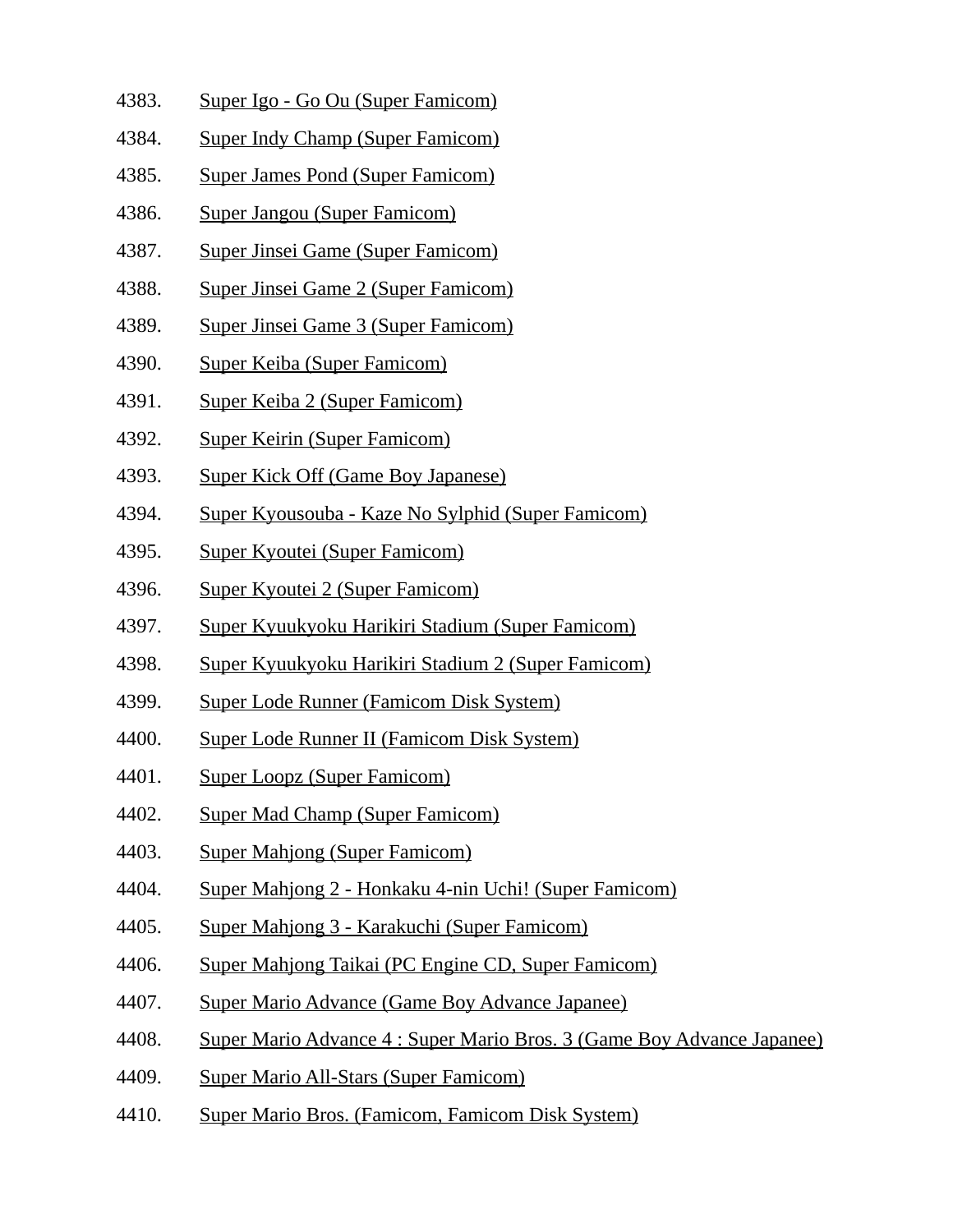- 4411. Super Mario Bros. 2 (Famicom, Famicom Disk System)
- 4412. Super Mario Bros. 3 (Famicom)
- 4413. Super Mario Bros. Deluxe (Game Boy Color Japanese)
- 4414. Super Mario Land (Game Boy Japanese)
- 4415. Super Mario Land 2 : 6 Golden Coins (Game Boy Japanese)
- 4416. Super Mario RPG : Legend of the Seven Stars (Super Famicom)
- 4417. Super Mario World 2 : Yoshi's Island (Super Famicom)
- 4418. Super Mario World: Super Mario Advance 2 (Game Boy Advance Japanee)
- 4419. Super Me-mail Gb Me-mail Bear No Happy Mail Town (Game Boy Color Japanese)
- 4420. Super Metal Crusher (PC Engine)
- 4421. Super Mogura Tataki!! Pokkun Mogura (Famicom)
- 4422. Super Momotarou Dentetsu (Famicom, Game Boy Japanese, PC Engine)
- 4423. Super Momotarou Dentetsu 2 (Super Famicom)
- 4424. Super Momotarou Dentetsu Dx (Super Famicom)
- 4425. Super Momotarou Dentetsu II (Game Boy Japanese, PC Engine)
- 4426. Super Naxat Open Golf De Shoubu Da Dorabocchan (Super Famicom)
- 4427. Super Nichibutsu Mahjong (Super Famicom)
- 4428. Super Nichibutsu Mahjong 2 Zenkoku Seiha Hen (Super Famicom)
- 4429. Super Nichibutsu Mahjong 3 Yoshimoto Gekijou Hen (Super Famicom)
- 4430. Super Nichibutsu Mahjong 4 Kisokenkyuu Hen (Super Famicom)
- 4431. Super Ninja Boy (Super Famicom)
- 4432. Super Ninja-kun (Super Famicom)
- 4433. Super Nova (Super Famicom)
- 4434. Super Off Road (Super Famicom)
- 4435. Super Off Road : The Baja (Super Famicom)
- 4436. Super Okuman Chouja Game (Super Famicom)
- 4437. Super Oozumou Nessen Dai-Ichiban (Super Famicom)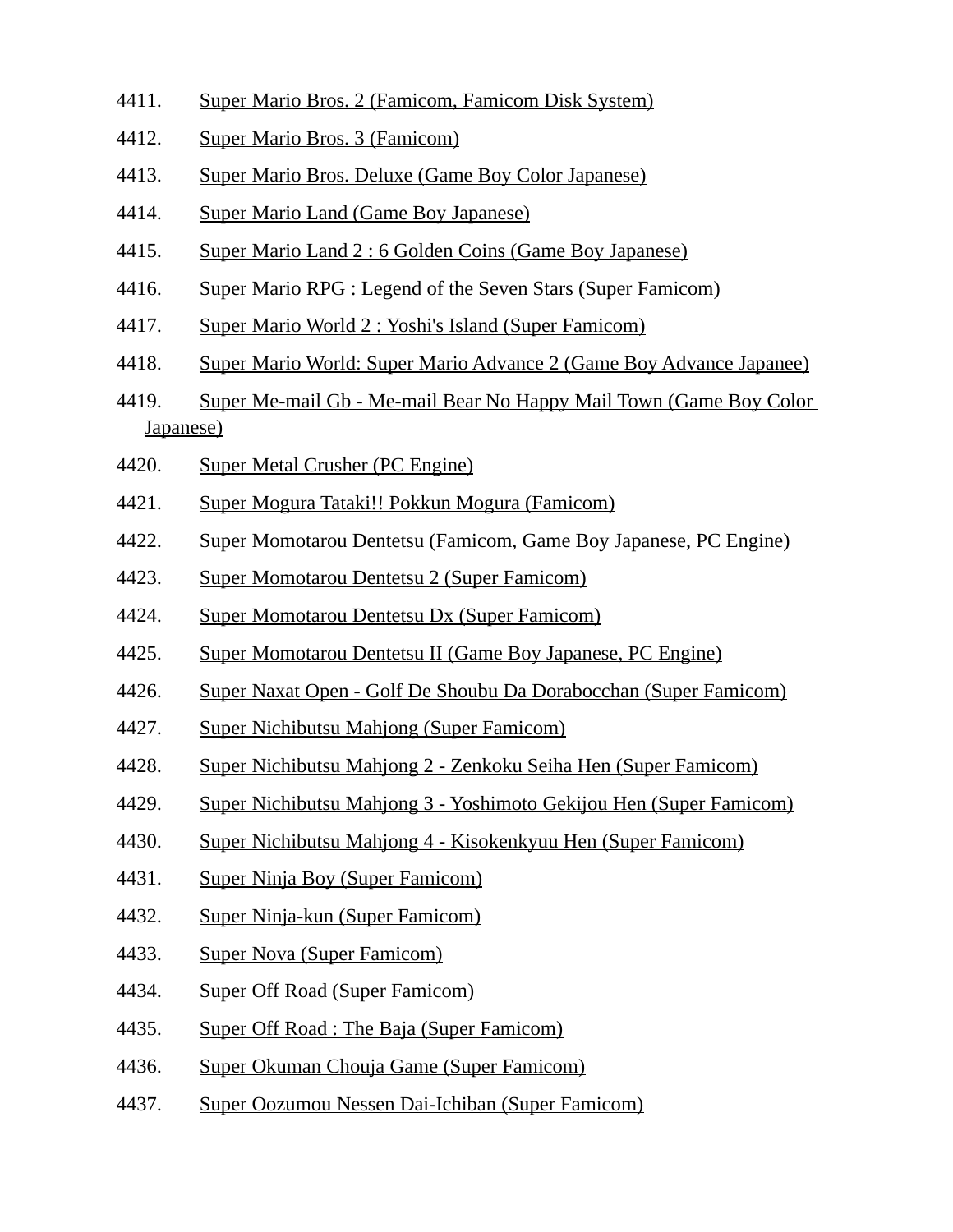- 4438. Super Pachi-slot Mahjong (Super Famicom)
- 4439. Super Pachinko Taisen (Game Boy Japanese, Super Famicom)
- 4440. Super Pinball (Famicom)
- 4441. Super Pinball 2 The Amazing Odyssey (Super Famicom)
- 4442. Super Pinball : Behind the Mask (Super Famicom)
- 4443. Super Pitfall (Famicom)
- 4444. Super Power League (Super Famicom)
- 4445. Super Power League 2 (Super Famicom)
- 4446. Super Power League 3 (Super Famicom)
- 4447. Super Professional Baseball 2 (Super Famicom)
- 4448. Super Punch-Out!! (Super Famicom)
- 4449. Super Putty (Super Famicom)
- 4450. Super Puyo Puyo (Super Famicom)
- 4451. Super Puyo Puyo Tsuu (Super Famicom)
- 4452. Super Puyo Puyo Tsuu Remix (Super Famicom)
- 4453. Super Real Baseball '88 (Famicom)
- 4454. Super Real Fishing (Game Boy Color Japanese)
- 4455. Super Real Mahjong Dousoukai (Game Boy Advance Japanee)
- 4456. Super Real Mahjong P.v Custom (PC Engine CD)
- 4457. Super Real Mahjong Pii-iii Custom (PC Engine CD)
- 4458. Super Real Mahjong Piv (Super Famicom)
- 4459. Super Real Mahjong Piv Custom (PC Engine CD)
- 4460. Super Real Mahjong Pv Paradise All-star 4-nin Uchi (Super Famicom)
- 4461. Super Real Mahjong Special Miki Kasumi Shouko No Omoide Yori (PC Engine CD)
- 4462. Super Robot Pinball (Game Boy Color Japanese)
- 4463. Super Robot Taisen (Game Boy Japanese)
- 4464. Super Robot Taisen Link Battler (Game Boy Color Japanese)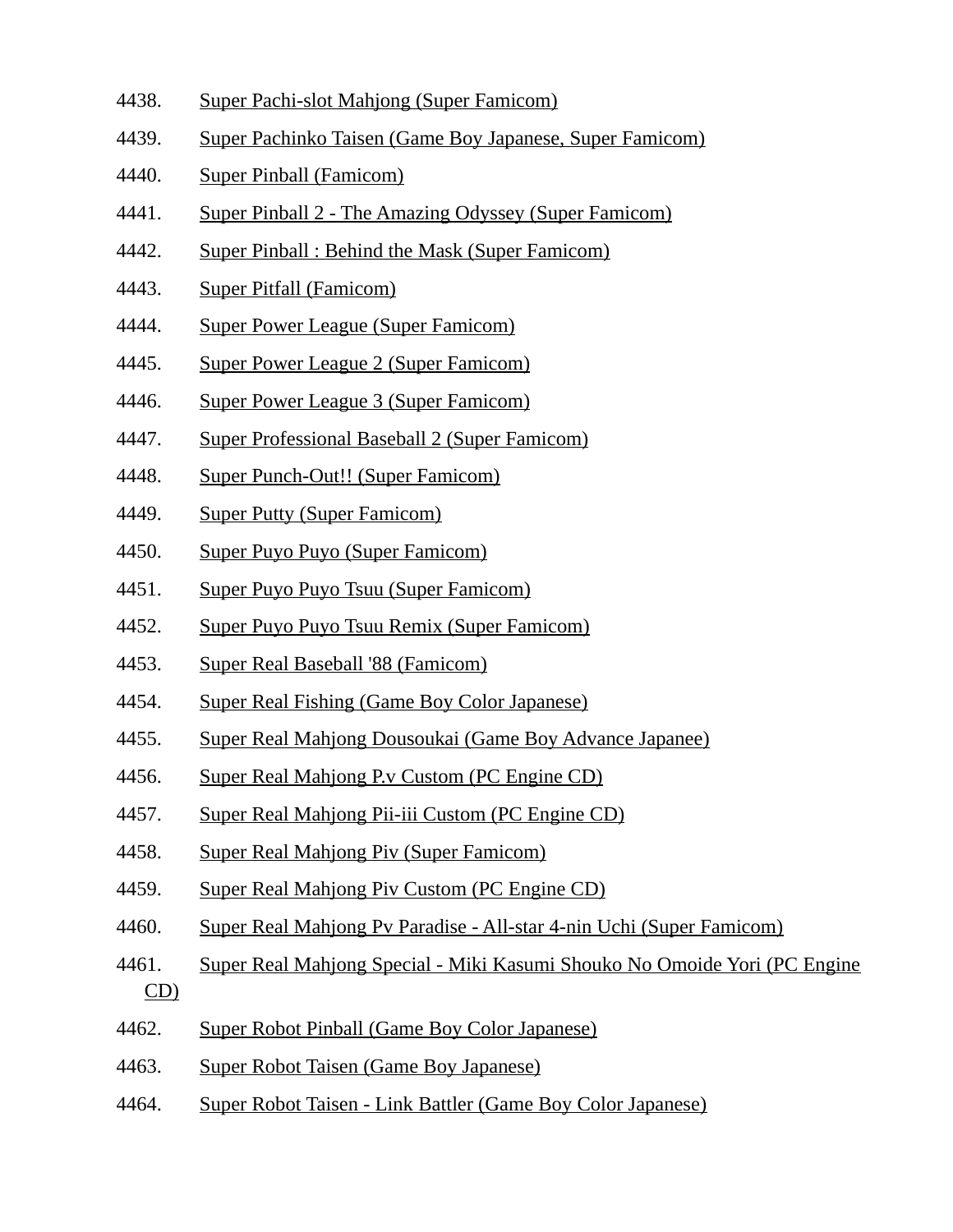- 4465. Super Robot Taisen : Original Generation (Game Boy Advance Japanee)
- 4466. Super Robot Taisen : Original Generation 2 (Game Boy Advance Japanee)
- 4467. Super Robot Taisen A (Game Boy Advance Japanee)
- 4468. Super Robot Taisen D (Game Boy Advance Japanee)
- 4469. Super Robot Taisen Ex (Super Famicom)
- 4470. Super Robot Taisen J (Game Boy Advance Japanee)
- 4471. Super Robot Taisen R (Game Boy Advance Japanee)
- 4472. Super Robot Wars Gaiden Masô Kishin The Lord Of Elemental (Super Famicom)
- 4473. Super Rugby (Famicom, Super Famicom)
- 4474. Super Sangokushi (Super Famicom)
- 4475. Super Schwarzschild (PC Engine CD)
- 4476. Super Schwarzschild 2 (PC Engine CD)
- 4477. Super Scope 6 (Super Famicom)
- 4478. Super Shougi (Super Famicom)
- 4479. Super Shougi 2 (Super Famicom)
- 4480. Super Shougi 3 Kitaihei (Super Famicom)
- 4481. Super Slam Dunk (Super Famicom)
- 4482. Super Slap Shot (Super Famicom)
- 4483. Super Smash T.V. (Super Famicom)
- 4484. Super Soccer (Super Famicom)
- 4485. Super Soccer Champ (Super Famicom)
- 4486. Super Solitaire (Super Famicom)
- 4487. Super Soukoban (Super Famicom)
- 4488. Super Spike V'Ball (Famicom)
- 4489. Super Sprint (Famicom)
- 4490. Super Spy Hunter (Famicom)
- 4491. Super Star Force: Jikūreki no Himitsu (Famicom)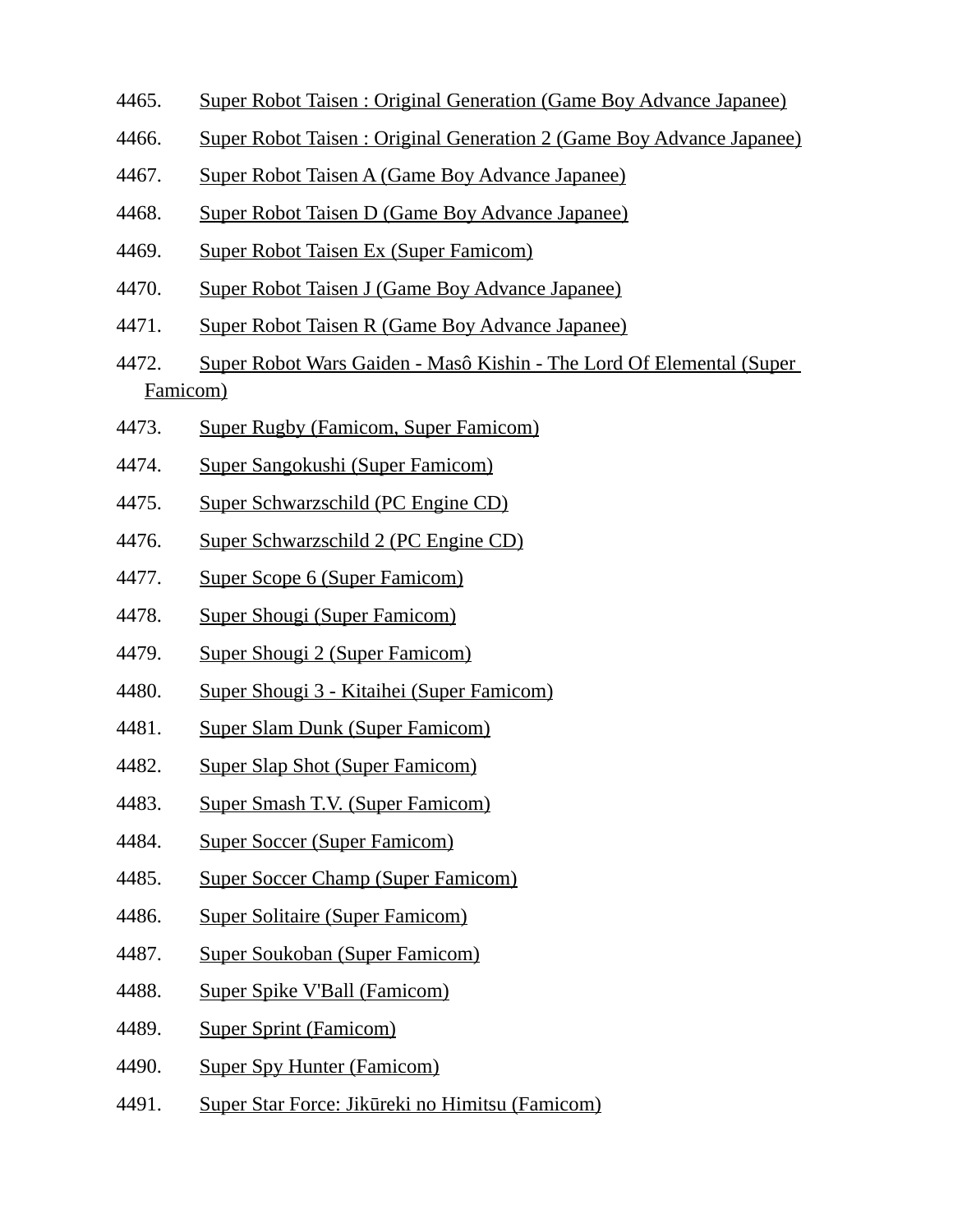- 4492. Super Star Pro Wrestling (Famicom)
- 4493. Super Star Soldier (PC Engine)
- 4494. Super Star Wars (Super Famicom)
- 4495. Super Star Wars : Return of the Jedi (Super Famicom)
- 4496. Super Star Wars : The Empire Strikes Back (Super Famicom)
- 4497. Super Street Basketball (Game Boy Japanese)
- 4498. Super Street Basketball 2 (Game Boy Japanese)
- 4499. Super Street Fighter II (Super Famicom)
- 4500. Super Street Fighter II Turbo Revival (Game Boy Advance Japanee)
- 4501. Super Strike Eagle (Super Famicom)
- 4502. Super Team Games (Famicom)
- 4503. Super Tekkyuu Fight! (Super Famicom)
- 4504. Super Tennis (Super Famicom)
- 4505. Super Tetris 2 + Bombliss Gentei Han (Super Famicom)
- 4506. Super Tetris 3 (Super Famicom)
- 4507. Super Troll Islands (Super Famicom)
- 4508. Super Trump Collection (Super Famicom)
- 4509. Super Trump Collection 2 (Super Famicom)
- 4510. Super Tsume Shougi 1000 (Super Famicom)
- 4511. Super Turrican (Super Famicom)
- 4512. Super Uno (Super Famicom)
- 4513. Super V.G. Variable Geo (Super Famicom)
- 4514. Super Valis IV (Super Famicom)
- 4515. Super Volleyball (PC Engine)
- 4516. Super Wagyan Land (Super Famicom)
- 4517. Super Wagyan Land 2 (Super Famicom)
- 4518. Super Wrestle Angels (Super Famicom)
- 4519. Super Xevious: GUMP no Nazo (Famicom)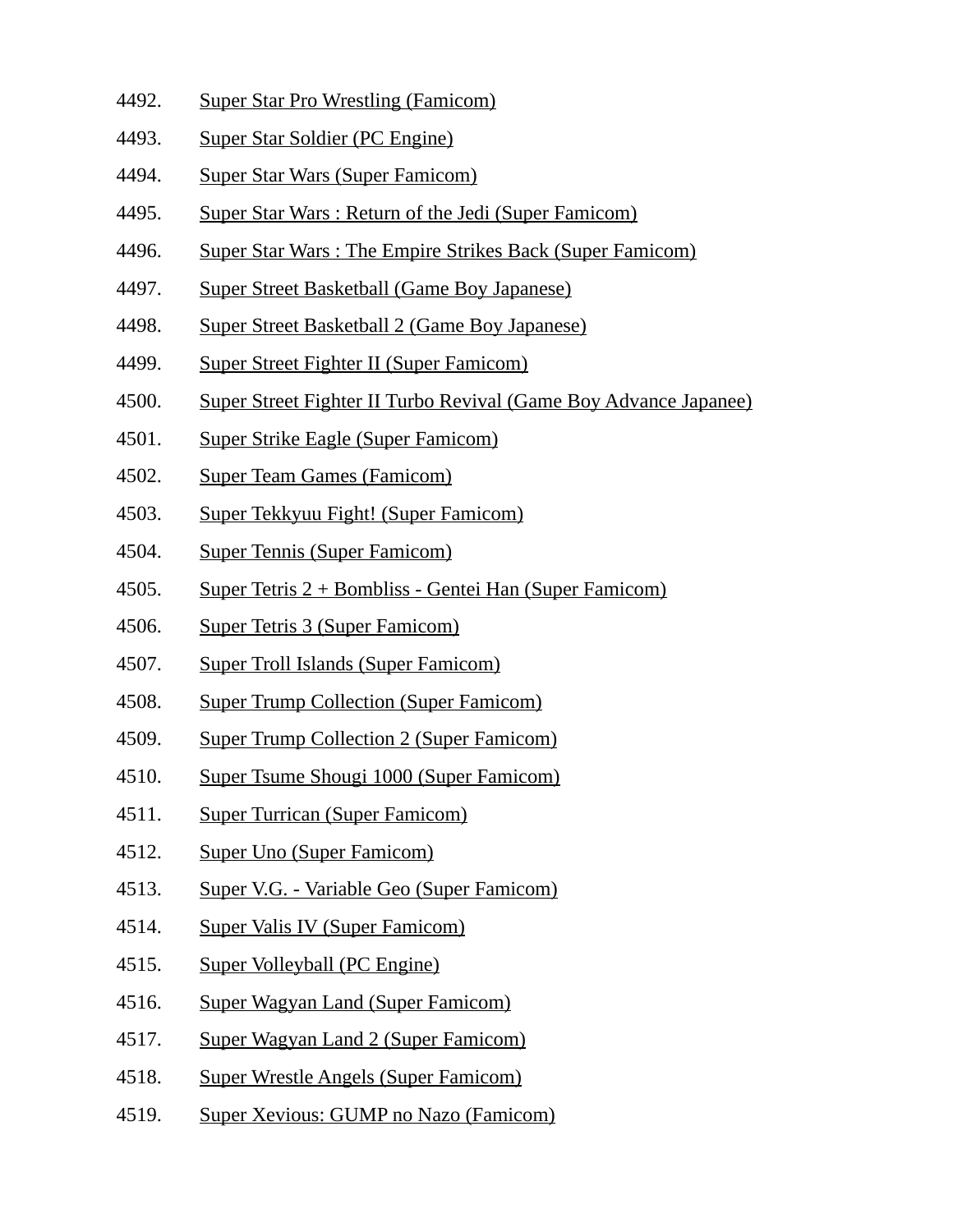- 4520. Super Yakyuu Dou (Super Famicom)
- 4521. Super Zugan Hakotenjou Kara No Shoutaijou (Super Famicom)
- 4522. Super Zugan 2 Tsukanpo Fighter (Super Famicom)
- 4523. Super!! Pachinko (Super Famicom)
- 4524. Superman (Famicom)
- 4525. Surgical Strike (Mega CD)
- 4526. Survival Kids (Game Boy Color Japanese)
- 4527. Survival Kids 2 Dasshutsu!! Futago Shima! (Game Boy Color Japanese)
- 4528. Susano O Densetsu (PC Engine)
- 4529. Sutakomi Star Communicator (Game Boy Advance Japanee)
- 4530. Sutobasu Yarou Shou (Super Famicom)
- 4531. Sutte Hakkun (Super Famicom)
- 4532. Suzuka 8 Hours (Super Famicom)
- 4533. Sweet Ange (Game Boy Color Japanese)
- 4534. Sweet Cookie Pie (Game Boy Advance Japanee)
- 4535. Sweet Home (Famicom)
- 4536. Sword Master (Famicom)
- 4537. Sword World Sfc (Super Famicom)
- 4538. Sword World Sfc 2 Inishie No Kyojin Densetsu (Super Famicom)
- 4539. Sword of Mana (Game Boy Advance Japanee)
- 4540. Sylvanian Families Fashion Designer Ni Naritai! Kurumi-risu No Onnanoko (Game Boy Advance Japanee)
- 4541. Sylvanian Families Otogi No Kuni No Pendant (Game Boy Color Japanese)
- 4542. Sylvanian Families Yousei No Stick To Fushigi No Ki Marron-inu No Onnanoko (Game Boy Advance Japanee)
- 4543. Sylvanian Families 2 Irozuku Mori No Fantasy (Game Boy Color Japanese)

4544. Sylvanian Families 3 - Hoshi Furu Yoru no Sunadoke (Game Boy Color Japanese)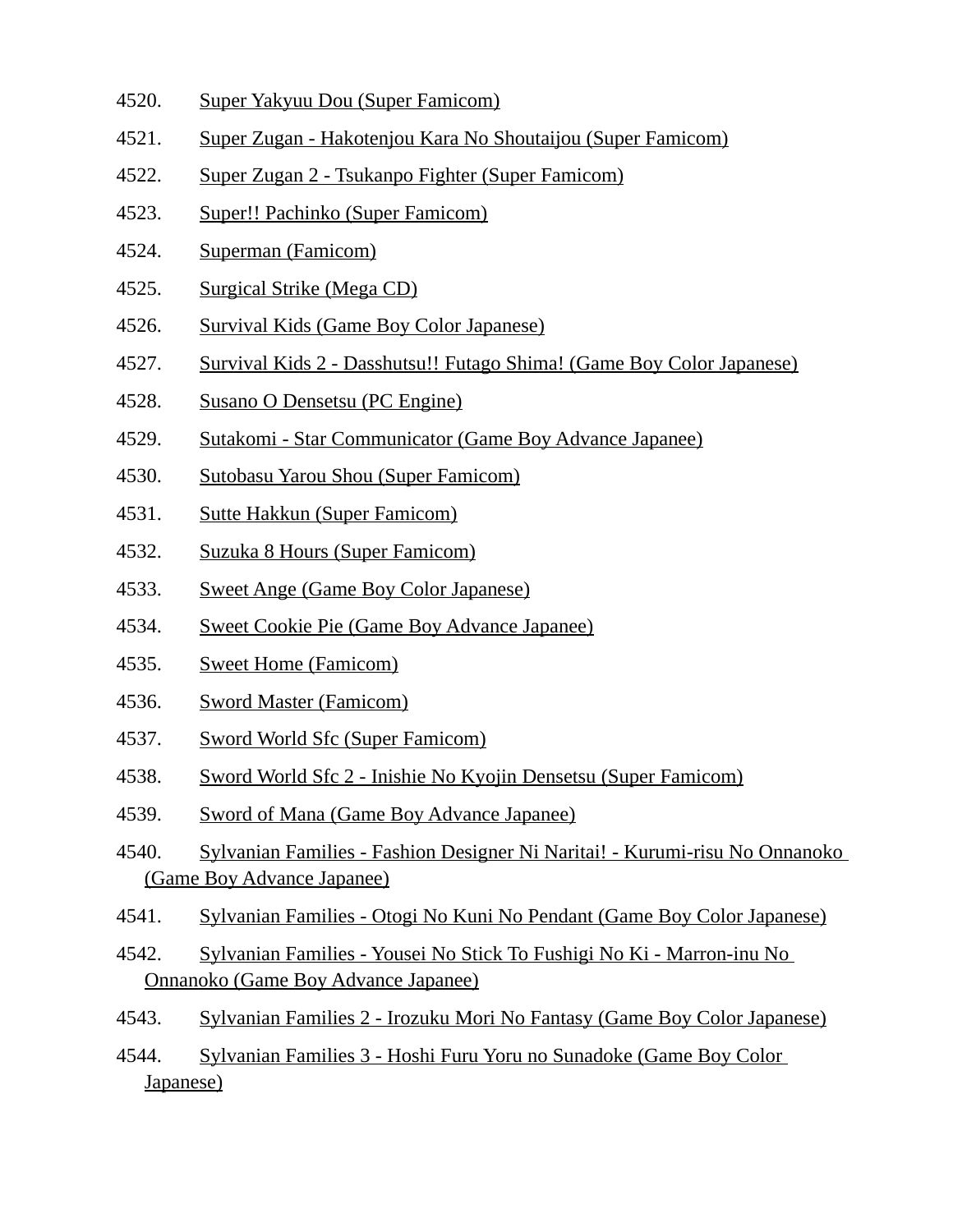- 4545. Sylvanian Families 4 Meguru Kisetsu No Tapestry (Game Boy Advance Japanee)
- 4546. Sylvanian Melodies Mori no Nakama to Odori Mashi (Game Boy Color Japanese)
- 4547. Syndicate (Super Famicom)
- 4548. Syvalion (Super Famicom)
- 4549. T2 : The Arcade Game (Game Boy Japanese, Super Famicom)
- 4550. TKO Super Championship Boxing (Super Famicom)
- 4551. TM Network: Live in Power Bowl (Famicom)
- 4552. TNN Bass Tournament of Champions (Super Famicom)
- 4553. TNN Outdoors Fishing Champ (Game Boy Color Japanese)
- 4554. Table Game Dai-Shuugo!! Shogi Mahjong Hanafuda (Super Famicom)
- 4555. Tactical Soccer (Super Famicom)
- 4556. Tactics Ogre Let Us Cling Together (Super Famicom)
- 4557. Tactics Ogre : The Knight of Lodis (Game Boy Advance Japanee)
- 4558. Tadaima Yuusha Boshuuchuu Okawari (Super Famicom)
- 4559. Taekwon-do (Super Famicom)
- 4560. Tag Team Wrestling (Famicom)
- 4561. Taiheiki (PC Engine CD)
- 4562. Taiketsu! Ultra Hero (Game Boy Advance Japanee)
- 4563. Taikyoku Igo Goliath (Super Famicom)
- 4564. Taikyoku Igo Idaten (Super Famicom)
- 4565. Taikyoku Renju (Game Boy Japanese)
- 4566. Tail 'Gator (Game Boy Japanese)
- 4567. Taisen Tsume Shougi (Game Boy Color Japanese)
- 4568. Taito Chase H.Q. (Famicom)
- 4569. Taito Grand Prix: Eikou heno License (Famicom)
- 4570. Taito Variety Pack (Game Boy Japanese)
- 4571. Taiyou No Yuusha Fighbird Gb (Game Boy Japanese)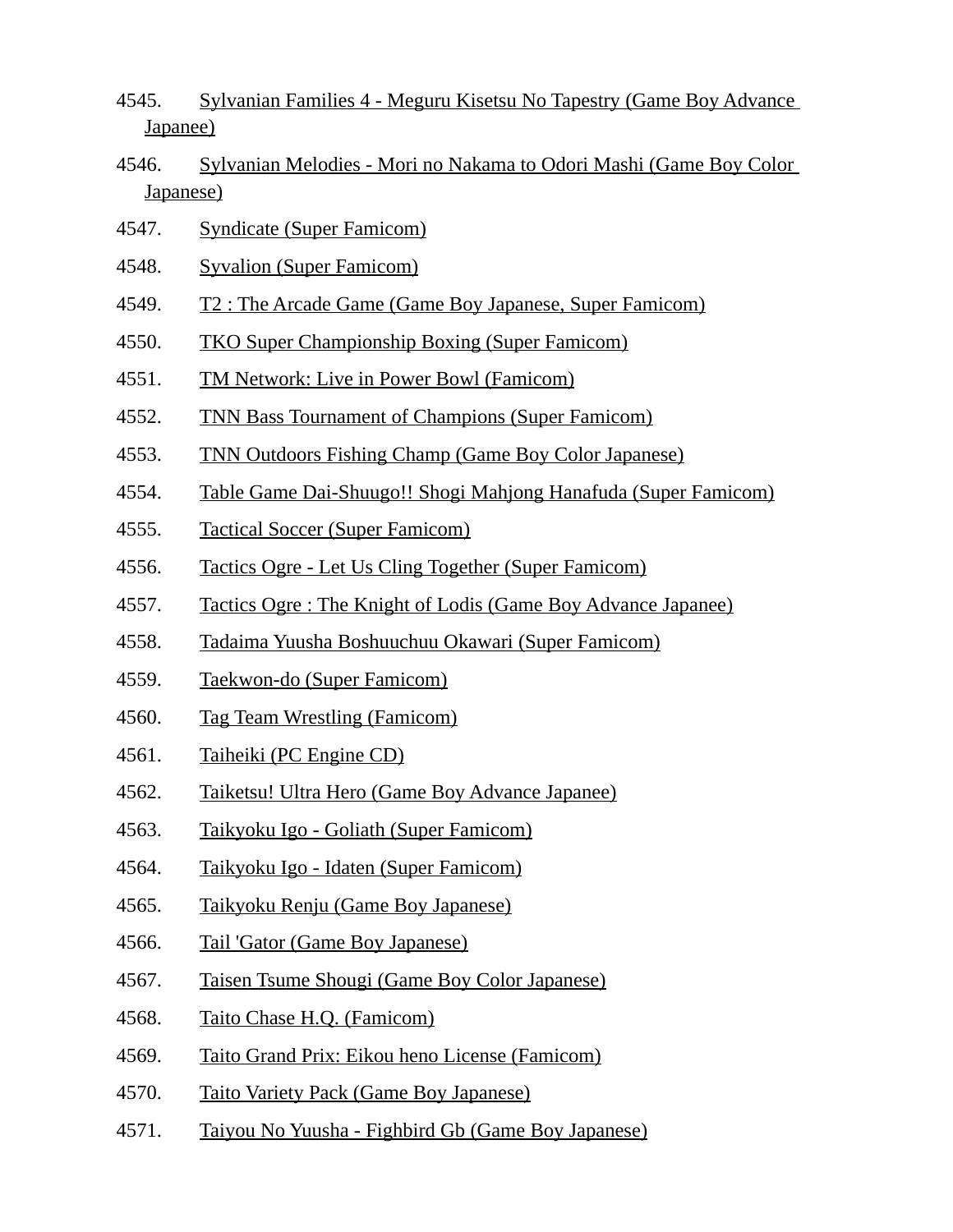- 4572. Taiyou no Tenshi Marlowe Ohanabatake wa Dai-pani (Game Boy Japanese)
- 4573. Takahashi Meijin no Bouken Jima IV (Famicom)
- 4574. Takahashi Meijin no Bug-tte Honey (Famicom)
- 4575. Take Yutaka G1 Memory (Super Famicom)
- 4576. Takeda Nobuhiro No Super League Soccer (Super Famicom)
- 4577. Takeda Shingen (Famicom)
- 4578. Takeda Shingen 2 (Famicom)
- 4579. Takemiya Masaki Kudan No Igo Taishou (Super Famicom)
- 4580. Takeshi no Chousenjou (Famicom)
- 4581. Takeshi no Sengoku Fuuunko (Famicom)
- 4582. Tales Of Phantasia Narikiri Dungeon (Game Boy Color Japanese)
- 4583. Tales Of The World Narikiri Dungeon 2 (Game Boy Advance Japanee)
- 4584. Tales Of The World Narikiri Dungeon 3 (Game Boy Advance Japanee)
- 4585. Tales Of The World Summoner's Lineage (Game Boy Advance Japanee)
- 4586. Tales of Phantasia (Game Boy Advance Japanee)
- 4587. Tama And Friends 3 Choume Daibouken (Famicom Disk System)
- 4588. Tamagotchi (Game Boy Japanese)
- 4589. Tamagotchi Town (Super Famicom)
- 4590. Tamura Koushou Mahjong Seminar (Famicom)
- 4591. Tanbi Musou Meine Liebe (Game Boy Advance Japanee)
- 4592. Tanigawa Kouji No Shougi Shinan 2 (Famicom)
- 4593. Tanigawa Kouji no Shogi Shinan III (Famicom)
- 4594. Tanigawa Kouji no Shougi Shinan II Meijin heno M (Famicom Disk System)
- 4595. Tanimura Hitoshi Ryuu Pachinko Kouryaku Daisakusen (Game Boy Color Japanese)
- 4596. Tanjou Debut (PC Engine CD)
- 4597. Tantei Gakuen Q Kyuukyoku Trick Ni Idome! (Game Boy Advance Japanee)
- 4598. Tantei Gakuen Q Meitantei Wa Kimi Da! (Game Boy Advance Japanee)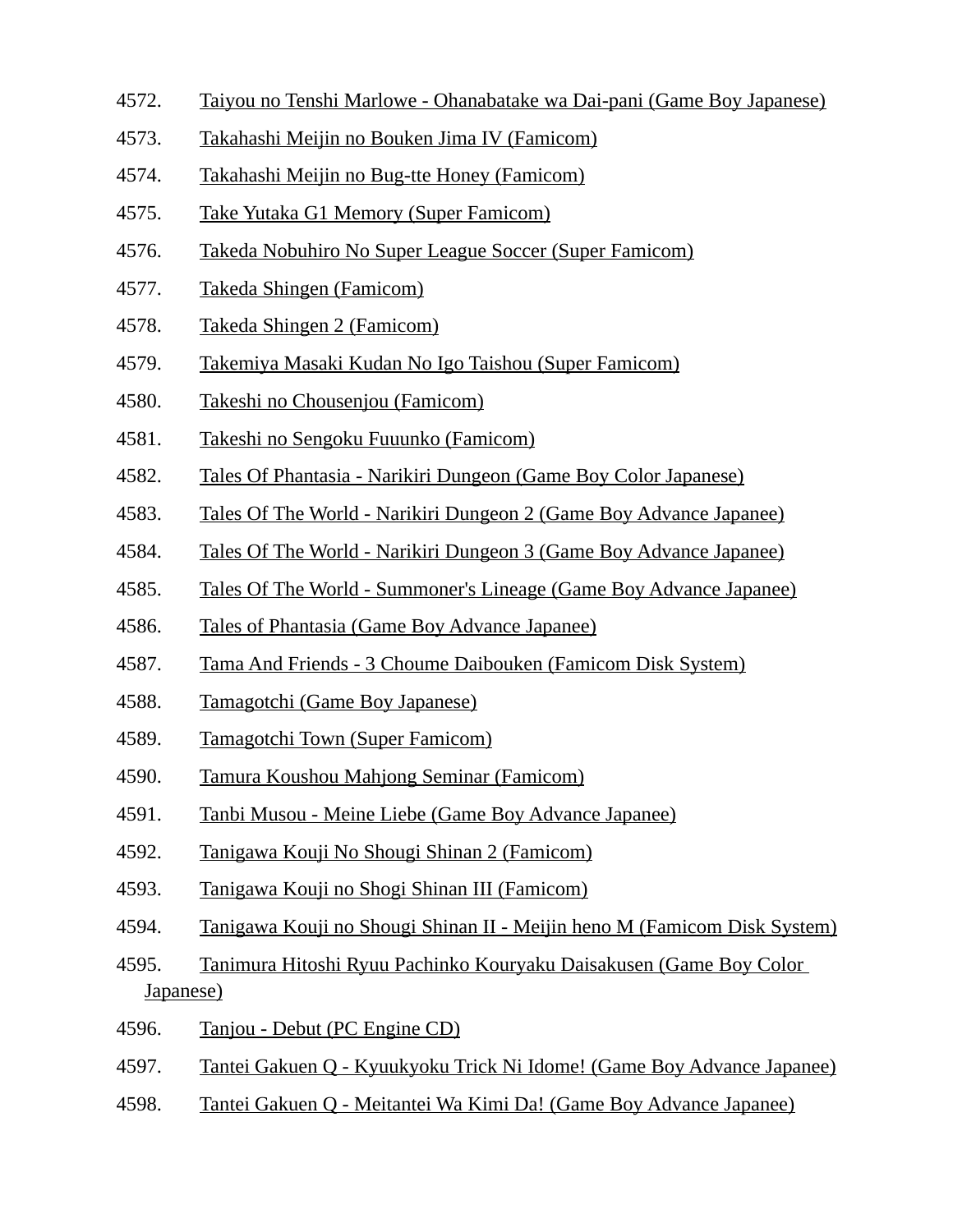- 4599. Tantei Jinguuji Saburou Kiken Na Futari Kouhen (Famicom Disk System)
- 4600. Tantei Jinguuji Saburou Kiken Na Futari Zenpen (Famicom Disk System)
- 4601. Tantei Jinguuji Saburou Shinjuku Chuuou Kouen Satsujin Jiken (Famicom Disk System)
- 4602. Tantei Jinguuji Saburou Shiroi Kage No Shoujo (Game Boy Advance Japanee)
- 4603. Tantei Jinguuji Saburou: Toki no Sugiyuku Mama ni (Famicom)
- 4604. Tantei Jinguuji Saburou: Yokohamakou Renzoku Satsujin Jiken (Famicom)
- 4605. Tao (Famicom)
- 4606. Tarot Mystery (Super Famicom)
- 4607. Tarot Uranai (Famicom Disk System)
- 4608. Tarzan (Game Boy Color Japanese)
- 4609. Tashiro Masashi no Princess ga Ippai (Famicom)
- 4610. Tasmania Story (Game Boy Japanese)
- 4611. Tatakae! Chou Robot Seimeitai Transformers: Convoy no Nazo (Famicom)
- 4612. Tatakae!! Ramen-Man: Sakuretsu Choujin 102 Gei (Famicom)
- 4613. Tecmo Bowl (Famicom, Game Boy Japanese)
- 4614. Tecmo Cup : Soccer Game (Famicom)
- 4615. Tecmo Secret of the Stars (Super Famicom)
- 4616. Tecmo Super Baseball (Super Famicom)
- 4617. Tecmo Super Bowl (Famicom, Super Famicom)
- 4618. Tecmo Super Bowl II : Special Edition (Super Famicom)
- 4619. Tecmo Super Bowl III : Final Edition (Super Famicom)
- 4620. Tecmo Super NBA Basketball (Super Famicom)
- 4621. Tecmo World Cup Soccer (Famicom)
- 4622. Tecmo World Cup Super Soccer (PC Engine CD)
- 4623. Tecmo World Wrestling (Famicom)
- 4624. Teenage Mutant Ninja Turtles (Famicom)
- 4625. Teenage Mutant Ninja Turtles : Fall of the Foot Clan (Game Boy Japanese)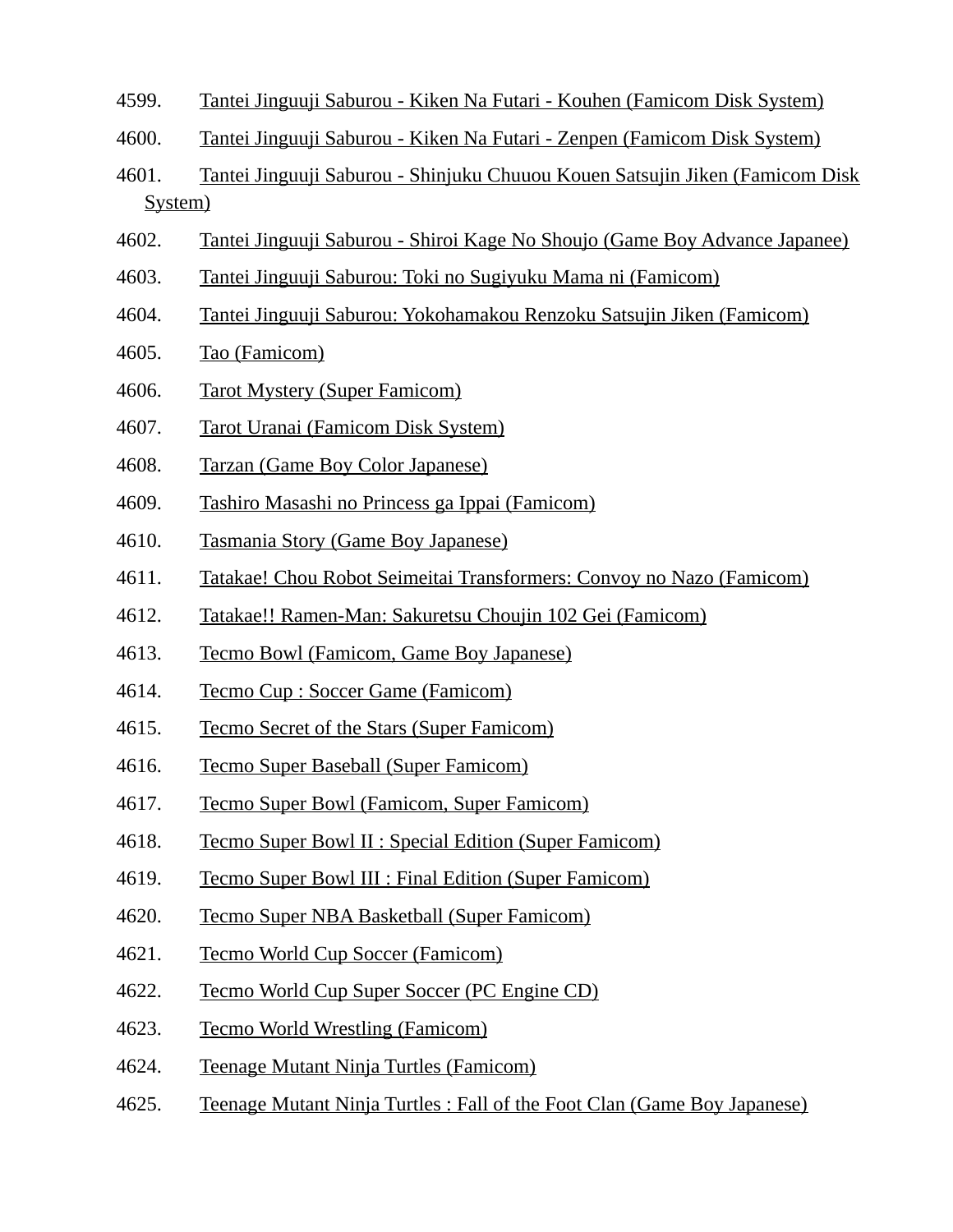- 4626. Teenage Mutant Ninja Turtles : Tournament Fighters (Super Famicom)
- 4627. Teenage Mutant Ninja Turtles II : Back from the Sewers (Game Boy Japanese)
- 4628. Teenage Mutant Ninja Turtles II : The Arcade Game (Famicom)
- 4629. Teenage Mutant Ninja Turtles III : Radical Rescue (Game Boy Japanese)
- 4630. Teenage Mutant Ninja Turtles III: The Manhattan Project (Famicom)
- 4631. Teenage Mutant Ninja Turtles IV : Turtles in Time (Super Famicom)
- 4632. Tekichuu Keiba Juku (Super Famicom)
- 4633. Tekichuu Rush (Game Boy Japanese)
- 4634. Tekipaki Working Love (PC Engine CD)
- 4635. Tekken Advance (Game Boy Advance Japanee)
- 4636. Tekkyu Fight! The Great Battle Gaiden (Game Boy Japanese)
- 4637. Tenbu Mega Cd Special (Mega CD)
- 4638. Tenchi Muyou ! Game-hen (Super Famicom)
- 4639. Tenchi Muyou! Ryououki (PC Engine CD)
- 4640. Tenchi O Kurau (Game Boy Japanese)
- 4641. Tenchi o Kurau (Famicom)
- 4642. Tenchi o Kurau: San Goku Shi Gunyuuden (Super Famicom)
- 4643. Tenchi wo Kurau II: Shokatsu Koumei Den (Famicom)
- 4644. Tengai Makyou Deden No Den (PC Engine CD)
- 4645. Tengai Makyou Ziria (PC Engine CD)
- 4646. Tenka Fubu Eiyuutachi No Houkou (Mega CD)
- 4647. Tenka no Goikenban: Mito Koumon (Famicom)
- 4648. Tenkaichi Bushi: Keru Naguuru (Famicom)
- 4649. Tennis (Famicom, Famicom Disk System, Game Boy Japanese)
- 4650. Tennis No Ouji-sama Aim At The Victory! (Game Boy Advance Japanee)
- 4651. Tennis No Ouji-sama Genius Boys Academy (Game Boy Advance Japanee)
- 4652. Tennis No Ouji-sama 2003 Cool Blue (Game Boy Advance Japanee)
- 4653. Tennis No Ouji-sama 2004 Glorious Gold (Game Boy Advance Japanee)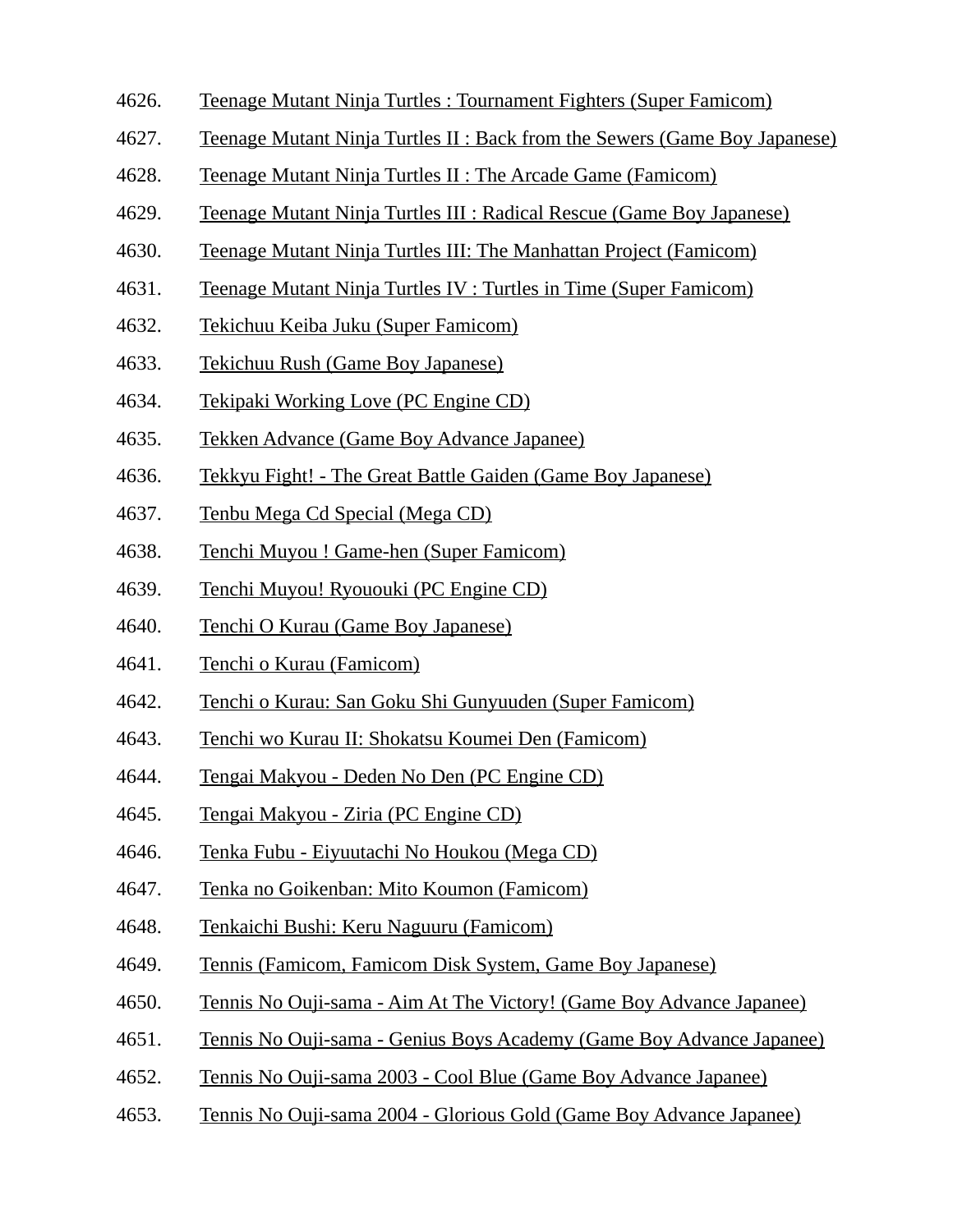- 4654. Tennis No Ouji-sama 2004 Stylish Silver (Game Boy Advance Japanee)
- 4655. Tennis no Oji-Sama 2003: Passion Red (Game Boy Advance Japanee)
- 4656. Tenryu Genichiro no Pro Wrestling Revolution (Super Famicom)
- 4657. Tenshi No Uta (PC Engine CD)
- 4658. Tenshi No Uta Shiroki Tsubasa No Inori (Super Famicom)
- 4659. Tenshi No Uta 2 Datenshi No Sentaku (PC Engine CD)
- 4660. Terao no Dosukoi Oozumou (Famicom)
- 4661. Terminator 2: Judgment Day (Famicom)
- 4662. Terra Cresta (Famicom)
- 4663. Terranigma (Super Famicom)
- 4664. Tetrastar: The Fighter (Famicom)
- 4665. Tetris (Famicom, Game Boy Japanese)
- 4666. Tetris 2 (Famicom, Game Boy Japanese, Super Famicom)
- 4667. Tetris  $2 +$  BomBliss (Famicom)
- 4668. Tetris Attack (Game Boy Japanese, Super Famicom)
- 4669. Tetris Battle Gaiden (Super Famicom)
- 4670. Tetris Blast (Game Boy Japanese)
- 4671. Tetris DX (Game Boy Color Japanese)
- 4672. Tetris Plus (Game Boy Japanese)
- 4673. Tetris Worlds (Game Boy Advance Japanee)
- 4674. Tetsudou Ou Famicom Boardgame (Famicom)
- 4675. Tetsuwan Atom (Famicom, Super Famicom)
- 4676. The 7th Saga (Super Famicom)
- 4677. The Addams Family (Game Boy Japanese, Super Famicom)
- 4678. The Adventures of Bayou Billy (Famicom)
- 4679. The Adventures of Kid Kleets (Super Famicom)
- 4680. The Adventures of Star Saver (Game Boy Japanese)
- 4681. The Atlas Renaissance Voyager (PC Engine CD)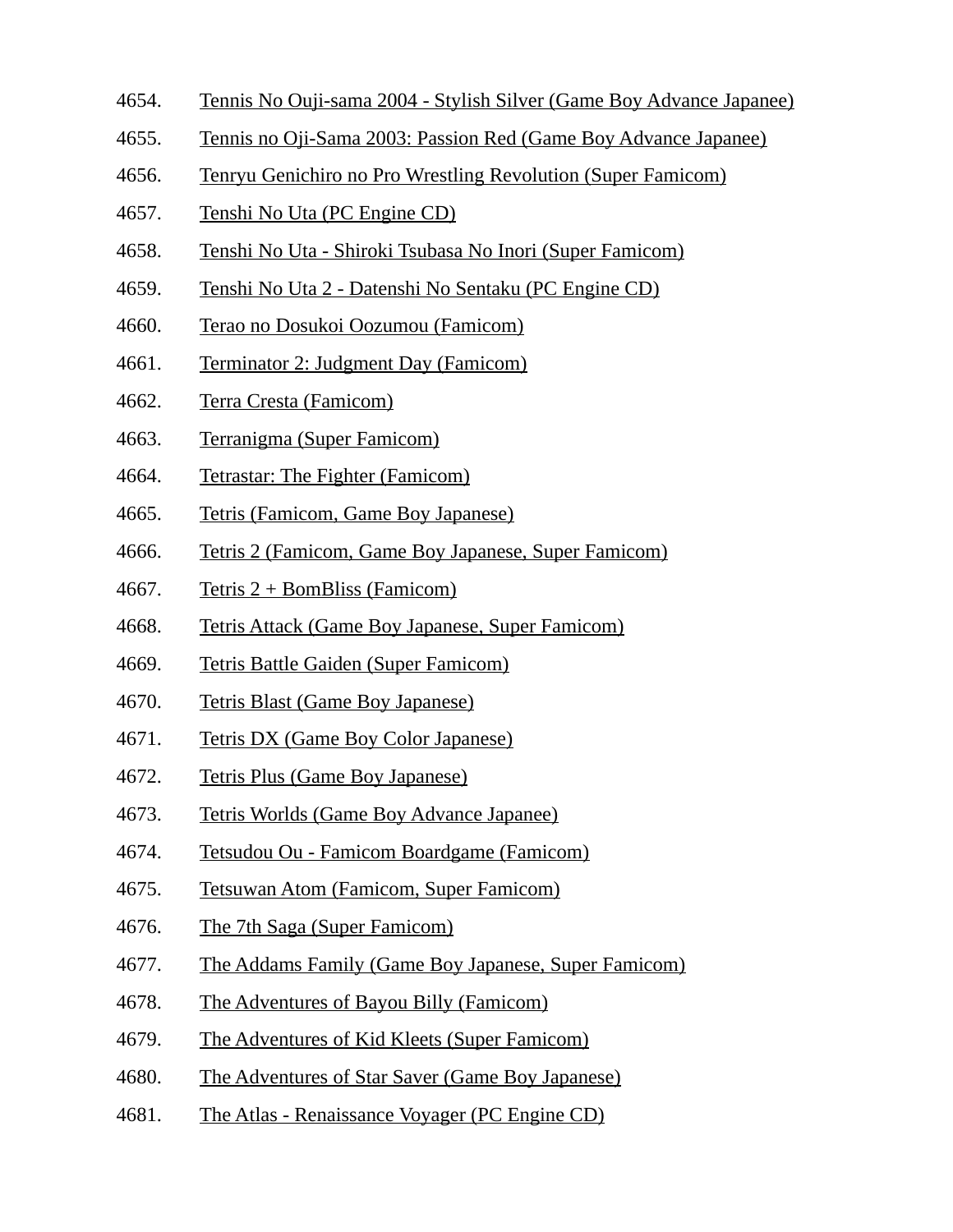- 4682. The Bard's Tale (Famicom)
- 4683. The Battle of Olympus (Famicom)
- 4684. The Black Bass (Famicom)
- 4685. The Blue Marlin (Famicom)
- 4686. The Blues Brothers (Super Famicom)
- 4687. The Chessmaster (Super Famicom)
- 4688. The Combatribes (Super Famicom)
- 4689. The Davis Cup Tennis (PC Engine CD)
- 4690. The Fidgetts (Game Boy Japanese)
- 4691. The Final Fantasy Legend (Game Boy Japanese)
- 4692. The Firemen (Super Famicom)
- 4693. The Flintstones : The Rescue of Dino & Hoppy (Famicom)
- 4694. The Flintstones : The Treasure of Sierra Madrock (Super Famicom)
- 4695. The Goonies (Famicom Disk System)
- 4696. The Goonies II (Famicom)
- 4697. The Great Circus Mystery Starring Mickey & Minnie (Super Famicom)
- 4698. The Grinch (Game Boy Color Japanese)
- 4699. The Hacker (Famicom)
- 4700. The Hobbit (Game Boy Advance Japanee)
- 4701. The Hunt for Red October (Game Boy Japanese, Super Famicom)
- 4702. The Ignition Factor (Super Famicom)
- 4703. The Incredible Crash Dummies (Super Famicom)
- 4704. The Incredibles (Game Boy Advance Japanee)
- 4705. The Incredibles: Rise of the Underminer (Game Boy Advance Japanee)
- 4706. The Irem Skins Game (Super Famicom)
- 4707. The Jetsons : Cogswell's Caper (Famicom)
- 4708. The Jungle Book (Super Famicom)
- 4709. The Kick Boxing (PC Engine CD)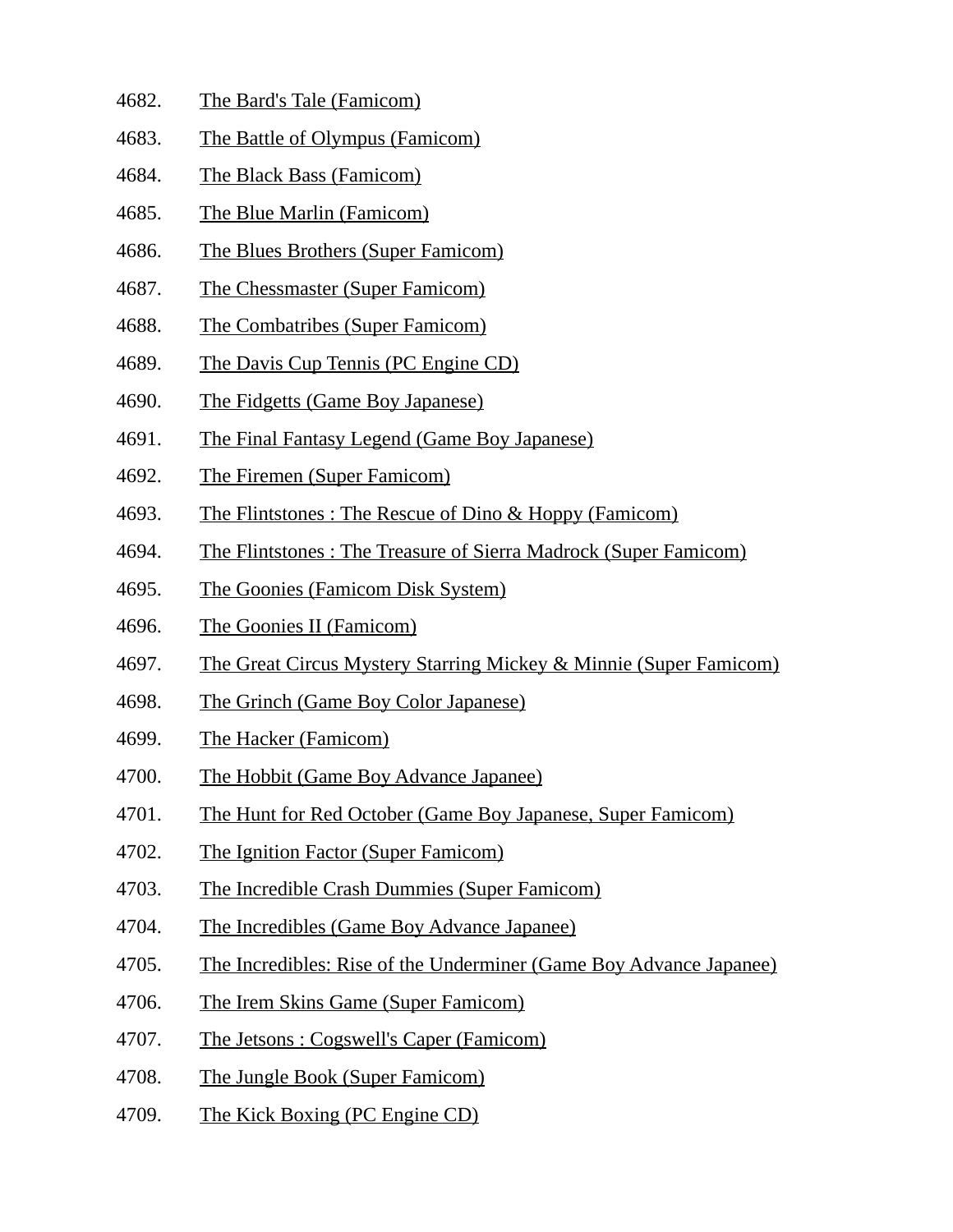- 4710. The King of Fighters '95 (Game Boy Japanese)
- 4711. The King of Fighters EX : Neo Blood (Game Boy Advance Japanee)
- 4712. The Lawnmower Man (Game Boy Japanese, Super Famicom)
- 4713. The Legend of Zelda (Famicom)
- 4714. The Legend of Zelda : A Link to the Past (Super Famicom)
- 4715. The Legend of Zelda : A Link to the Past & Four Swords (Game Boy Advance Japanee)
- 4716. The Legend of Zelda : Link's Awakening (Game Boy Japanese)
- 4717. The Legend of Zelda : Link's Awakening DX (Game Boy Color Japanese)
- 4718. The Legend of Zelda : Oracle of Ages (Game Boy Color Japanese)
- 4719. The Legend of Zelda : Oracle of Seasons (Game Boy Color Japanese)
- 4720. The Legend of Zelda : The Minish Cap (Game Boy Advance Japanee)
- 4721. The Legend of the Mystical Ninja (Super Famicom)
- 4722. The Lion King (Super Famicom)
- 4723. The Lord of the Rings: The Return of the King (Game Boy Advance Japanee)
- 4724. The Lord of the Rings: The Third Age (Game Boy Advance Japanee)
- 4725. The Lord of the Rings: The Two Towers (Game Boy Advance Japanee)
- 4726. The Lost Vikings (Super Famicom)
- 4727. The Mafat Conspiracy (Famicom)
- 4728. The Magical Quest Starring Mickey Mouse (Super Famicom)
- 4729. The Mask (Super Famicom)
- 4730. The Masked Rider : Kamen Rider ZO (Mega CD)
- 4731. The Mummy (Game Boy Color Japanese)
- 4732. The New Chessmaster (Game Boy Japanese)
- 4733. The Pinball of the Dead (Game Boy Advance Japanee)
- 4734. The Rocketeer (Super Famicom)
- 4735. The Secret of Monkey Island (Mega CD)
- 4736. The Shinri Game (Game Boy Japanese)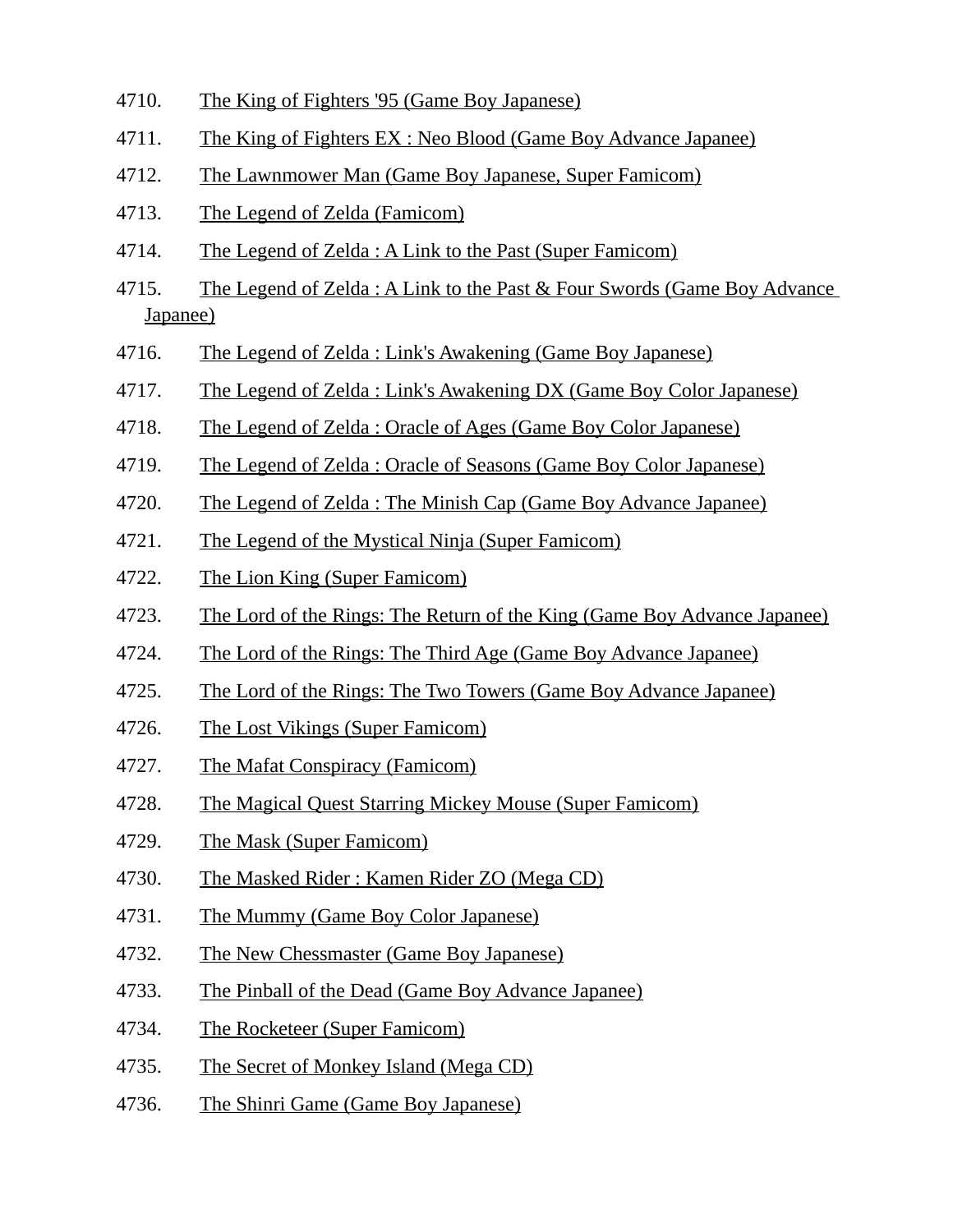- 4737. The Simpsons : Bart's Nightmare (Super Famicom)
- 4738. The Sims: Bustin' Out (Game Boy Advance Japanee)
- 4739. The Sword of Hope II (Game Boy Japanese)
- 4740. The Sword of Kalin (Famicom Disk System)
- 4741. The Terminator (Famicom)
- 4742. The Third World War (Mega CD)
- 4743. The Tower SP (Game Boy Advance Japanee)
- 4744. The Tower of Druaga (Famicom)
- 4745. The Twisted Tales of Spike McFang (Super Famicom)
- 4746. The Untouchables (Famicom)
- 4747. The Urbz: Sims in the City (Game Boy Advance Japanee)
- 4748. Theme Park (Super Famicom)
- 4749. Thexder (Famicom)
- 4750. Thoroughbred Breeder (Super Famicom)
- 4751. Thoroughbred Breeder 2 (Super Famicom)
- 4752. Thoroughbred Breeder 3 (Super Famicom)
- 4753. Thunder & Lightning (Famicom)
- 4754. Thunder Spirits (Super Famicom)
- 4755. Thunderbirds (Famicom)
- 4756. Tiger-Heli (Famicom)
- 4757. Tim Burton's The Nightmare Before Christmas : The Pumpkin King (Game Boy Advance Japanee)
- 4758. Time Gal (Mega CD)
- 4759. Time Twist Rekishi No Katasumi De... Kouhen (Famicom Disk System)
- 4760. Time Zone (Famicom)
- 4761. Timecop (Super Famicom)
- 4762. Times of Lore (Famicom)
- 4763. Tiny Toon Adventures (Famicom)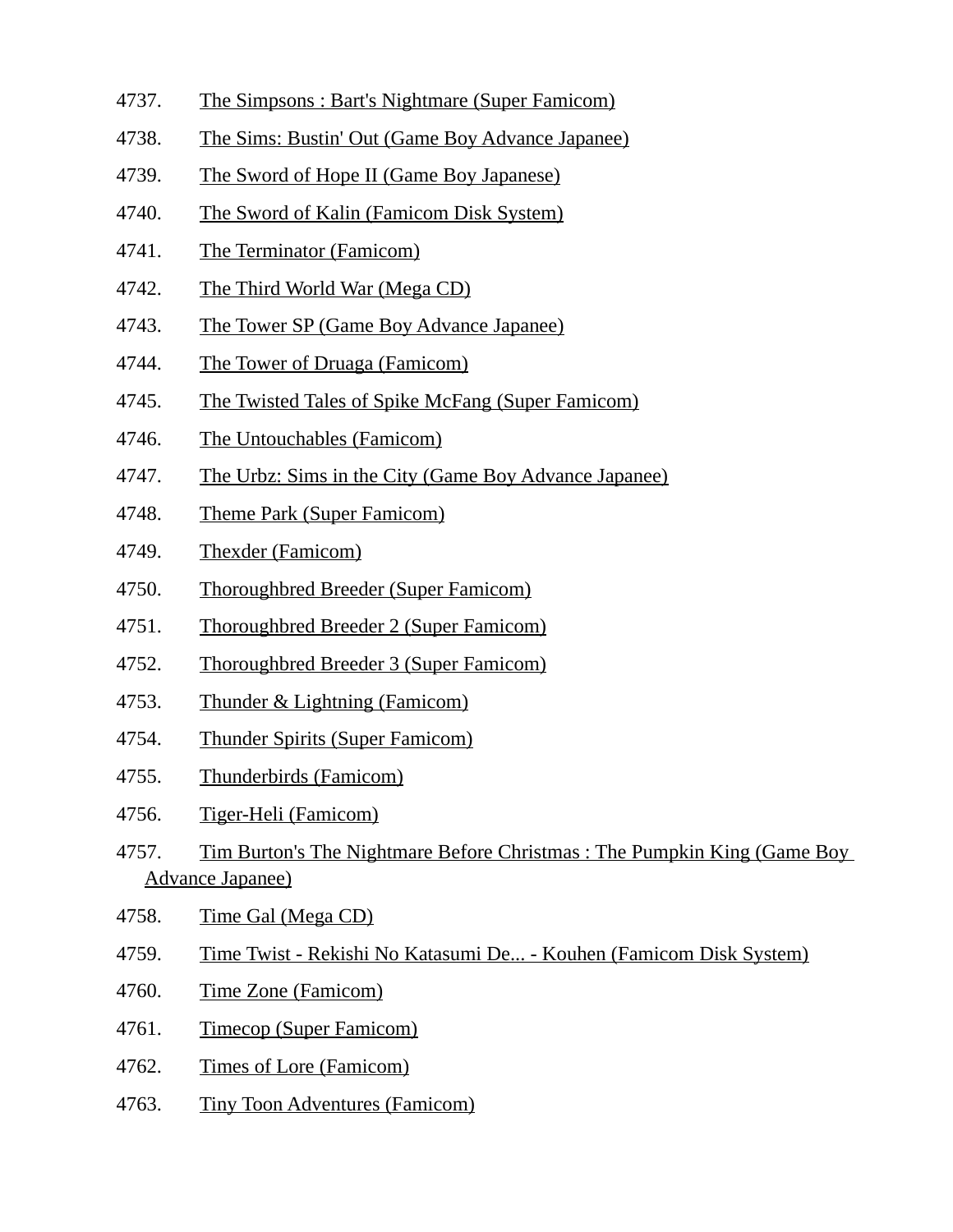- 4764. Tiny Toon Adventures 2 : Trouble in Wackyland (Famicom)
- 4765. Tiny Toon Adventures 2: Montana's Movie Madness (Game Boy Japanese)
- 4766. Tiny Toon Adventures : Babs' Big Break (Game Boy Japanese)
- 4767. Tiny Toon Adventures : Buster Busts Loose! (Super Famicom)
- 4768. Tiny Toon Adventures : Wacky Sports Challenge (Super Famicom)
- 4769. Tiny Toon Adventures: Wacky Sports (Game Boy Japanese)
- 4770. Tip Off (Game Boy Japanese)
- 4771. Titan (Famicom)
- 4772. Titanic Mystery Ao No Senritsu (Famicom Disk System)
- 4773. Tobidase Daisakusen (Famicom Disk System)
- 4774. Todd McFarlane's Spawn : The Video Game (Super Famicom)
- 4775. Toki (Famicom)
- 4776. Toki no Tabibito: Time Stranger (Famicom)
- 4777. Tokimeki Memorial (PC Engine CD)
- 4778. Tokimeki Memorial Densetsu No Ki No Shita De (Super Famicom)
- 4779. Tokimeki Memorial Pocket Culture Hen Komorebi (Game Boy Color Japanese)
- 4780. Tokimeki Memorial Pocket Sport Hen Koutei no P (Game Boy Color Japanese)
- 4781. Tokimeki Yume Series 1 Ohanaya-san Ni Narou! (Game Boy Advance Japanee)
- 4782. Tokio Senki Eiyuu Retsuden (Game Boy Japanese)
- 4783. Tokkyuu Shirei Solbrain (Famicom)
- 4784. Tokoro's Mahjong (Super Famicom)
- 4785. Tokoro's Mahjong Jr. (Game Boy Japanese)
- 4786. Tokoro-san No Setagaya C.c. (Game Boy Color Japanese)
- 4787. Tokoro-san no Mamoru mo Semeru mo (Famicom)
- 4788. Tokyo Disneyland Fantasy Tour (Game Boy Japanese)
- 4789. Tokyo Disneyland Mickey no Cinderella-jou Myster (Game Boy Japanese)
- 4790. Tokyo Majin Gakuen Fuju Houroku (Game Boy Advance Japanee)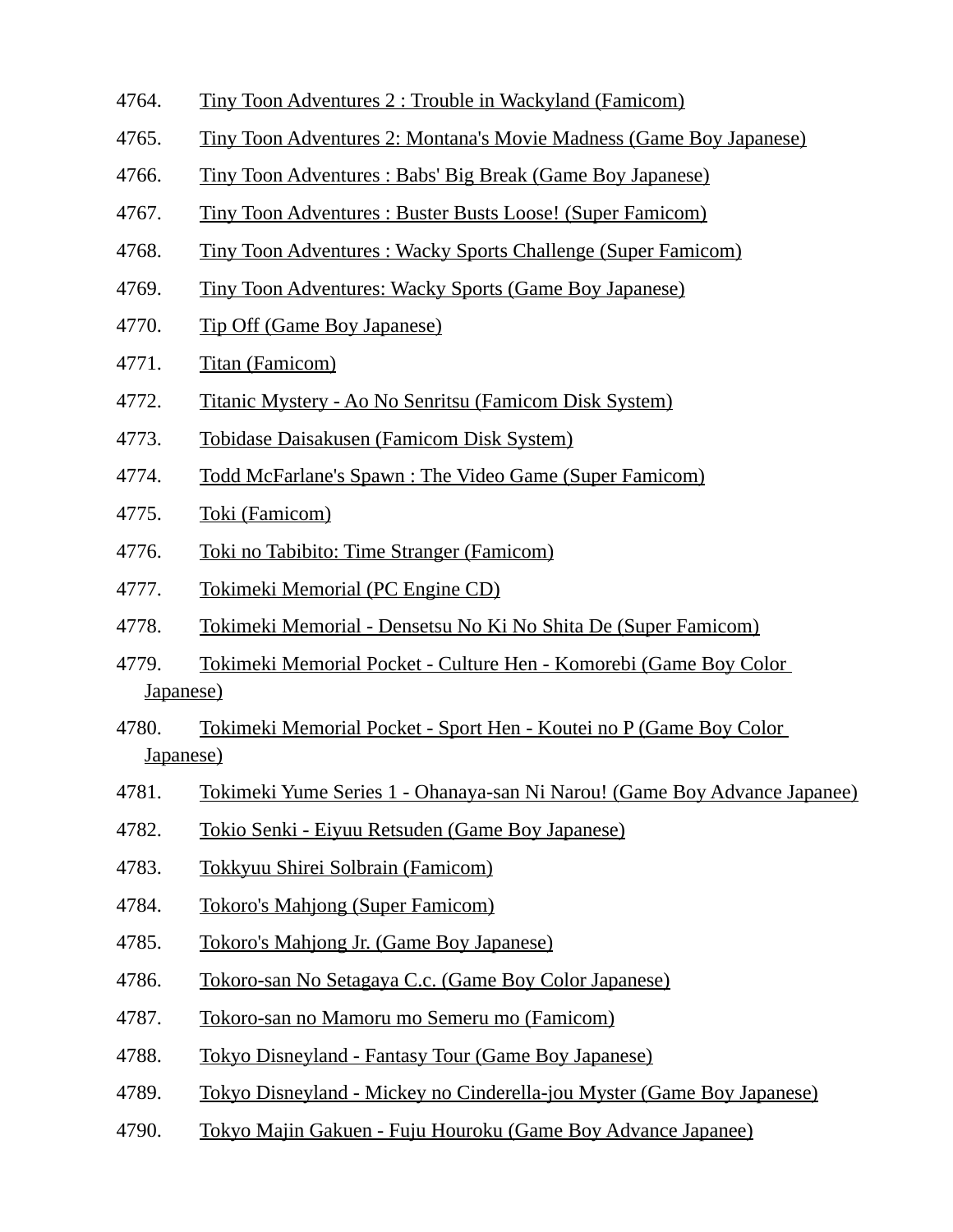- 4791. Tokyo Pachi-Slot Adventure (Famicom)
- 4792. Tom & Jerry (Game Boy Japanese)
- 4793. Tom & Jerry: The Ultimate Game of Cat and Mouse! (Famicom)
- 4794. Tom and Jerry (Super Famicom)
- 4795. Tom and Jerry : Frantic Antics! (Game Boy Japanese)
- 4796. Tomato Adventure (Game Boy Advance Japanee)
- 4797. Tombs & Treasure (Famicom)
- 4798. Tomcat Alley (Mega CD)
- 4799. Tommy Moe's Winter Extreme : Skiing and Snowboarding (Super Famicom)
- 4800. Tony Hawk's Pro Skater 2 (Game Boy Advance Japanee)
- 4801. Tooyama No Kinsan Space Chou Mr. Gold (Famicom Disk System)
- 4802. Top Gear (Super Famicom)
- 4803. Top Gear 2 (Super Famicom)
- 4804. Top Gear 3000 (Super Famicom)
- 4805. Top Gear GT Championship (Game Boy Advance Japanee)
- 4806. Top Gear Pocket (Game Boy Color Japanese)
- 4807. Top Gear Pocket 2 (Game Boy Color Japanese)
- 4808. Top Gear Rally (Game Boy Advance Japanee)
- 4809. Top Gun (Famicom)
- 4810. Top Gun : The Second Mission (Famicom)
- 4811. Top Management 2 (Super Famicom)
- 4812. Top O Nerae! Gunbuster Vol. 1 (PC Engine CD)
- 4813. Top O Nerae! Gunbuster Vol. 2 (PC Engine CD)
- 4814. Top Rider (Famicom)
- 4815. Top Striker (Famicom)
- 4816. Topple Zip (Famicom Disk System)
- 4817. Toride (Super Famicom)
- 4818. Torneko No Daibouken Fushigi No Dungeon (Super Famicom)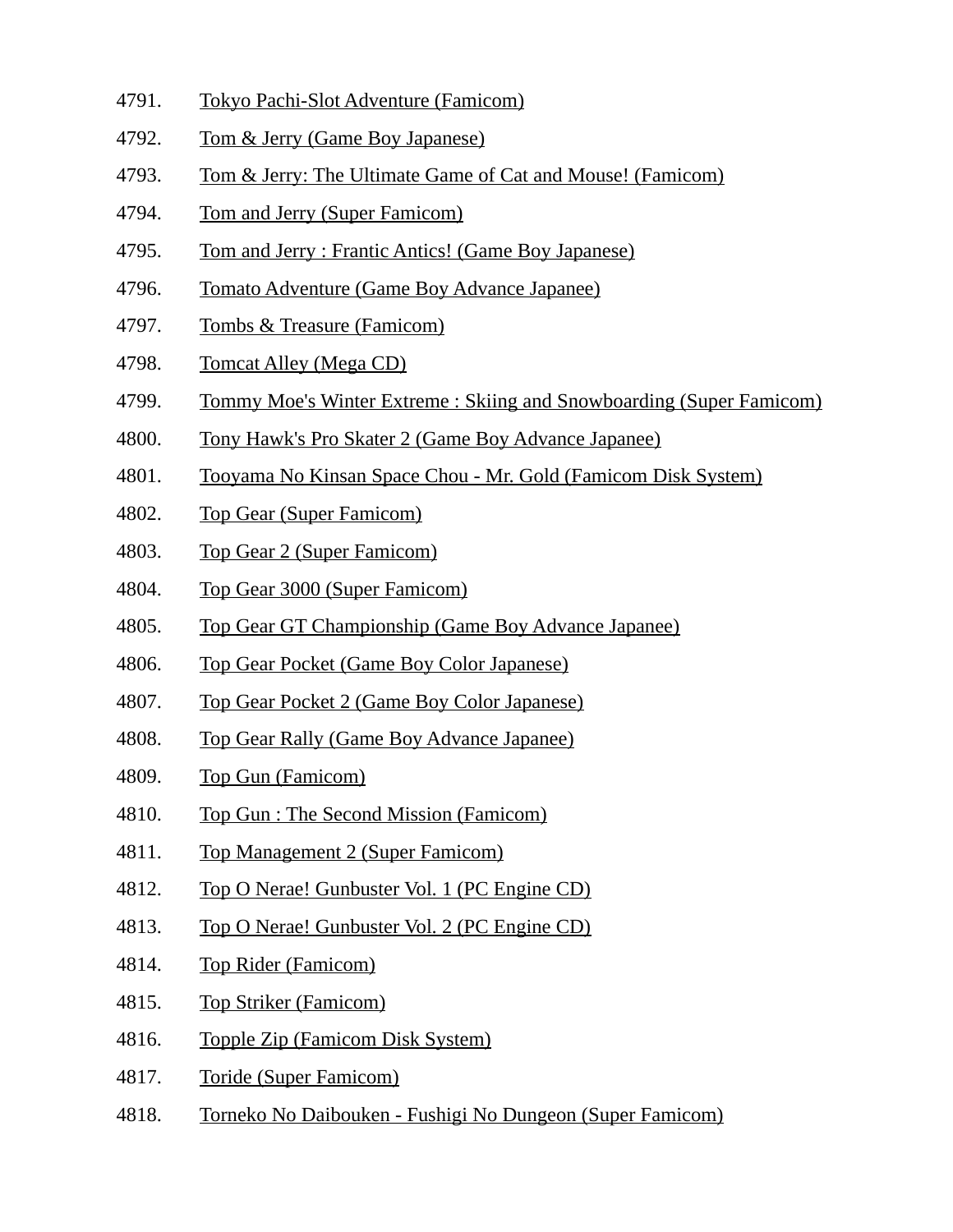- 4819. Torpedo Range (Game Boy Japanese)
- 4820. Total Soccer 2002 (Game Boy Advance Japanee)
- 4821. Totally Rad (Famicom)
- 4822. Totsugeki! Papparatai (Game Boy Color Japanese)
- 4823. Tottemo! Lucky Man Lucky Cookie Roulette De Totsugeki!! (Super Famicom)
- 4824. Tottemo! Luckyman (Game Boy Japanese)
- 4825. Tottoko Hamutarou Tomodachi Daisakusen Dechu (Game Boy Color Japanese)
- 4826. Tottoko Hamutarou 4 Nijiiro Daikoushin Dechu (Game Boy Advance Japanee)
- 4827. Touchdown Fever (Famicom)
- 4828. Touge Densetsu Saisoku Battle (Super Famicom)
- 4829. Touhai Densetsu Akagi Yami Ni Mai Orita Tensai (Game Boy Advance Japanee)
- 4830. Touhou Kenbun Roku (Famicom)
- 4831. Toukon Club (Famicom)
- 4832. Toukon Heat (Game Boy Advance Japanee)
- 4833. Tower Dream (Super Famicom)
- 4834. Toy Robot Force (Game Boy Advance Japanee)
- 4835. Toy Story (Super Famicom)
- 4836. Track & Field (Game Boy Japanese)
- 4837. Track & Field II (Famicom)
- 4838. Track Meet (Game Boy Japanese)
- 4839. Trade & Battle Card Hero (Game Boy Color Japanese)
- 4840. Transformers The Headmasters (Famicom Disk System)
- 4841. Travel Eple (PC Engine CD)
- 4842. Traverse Starlight And Prairie (Super Famicom)
- 4843. Trax (Game Boy Japanese)
- 4844. Treasure Hunter G (Super Famicom)
- 4845. Trials of Mana (Super Famicom)
- 4846. Triathron, The (Famicom)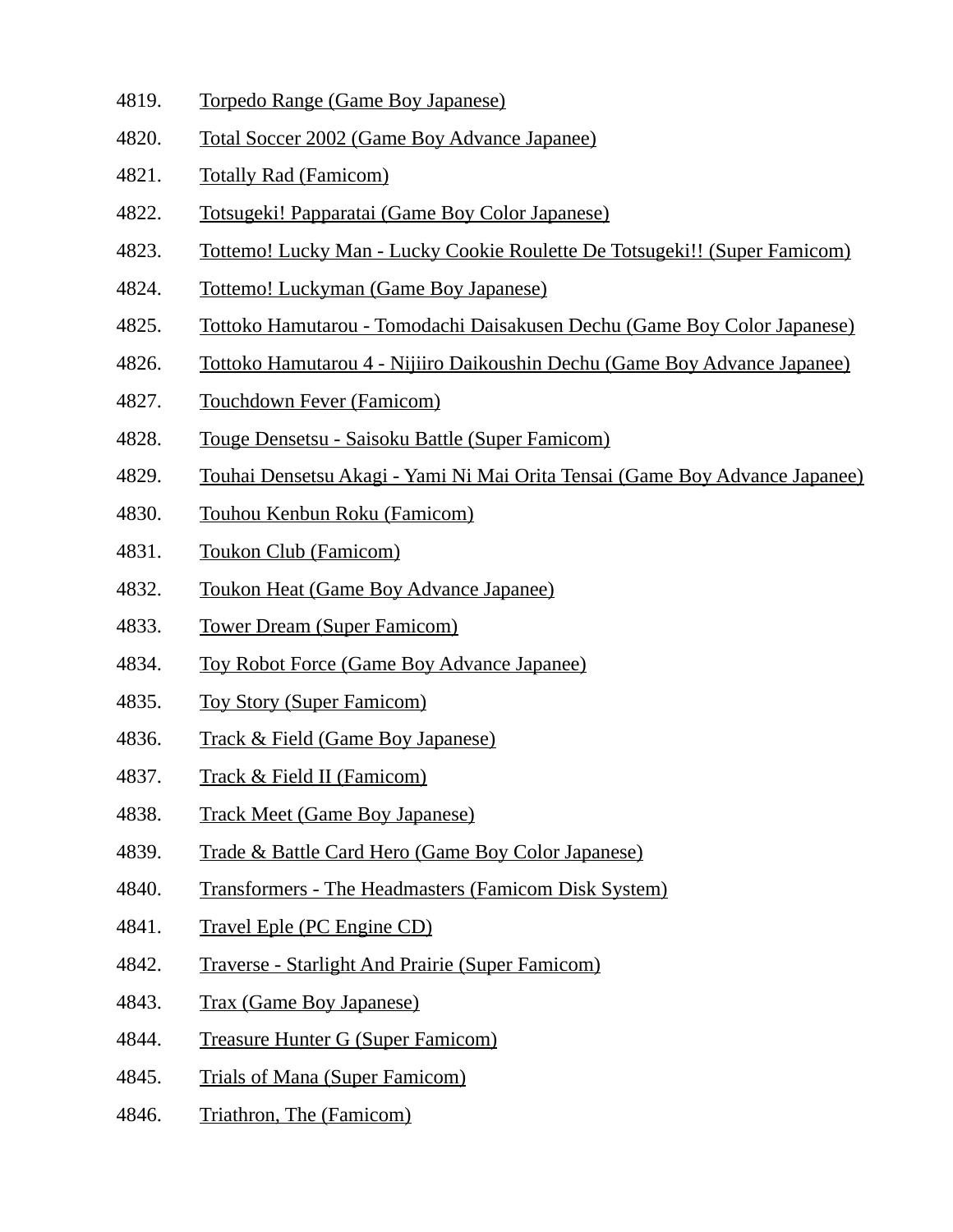- 4847. Trick Boarder (Game Boy Color Japanese)
- 4848. Trinea (Super Famicom)
- 4849. Trip World (Game Boy Japanese)
- 4850. Trojan (Famicom)
- 4851. True Golf Classics : Pebble Beach Golf Links (Super Famicom)
- 4852. True Golf Classics : Wicked 18 (Super Famicom)
- 4853. True Lies (Super Famicom)
- 4854. Trump Boy (Game Boy Japanese)
- 4855. Trump Boy II (Game Boy Japanese)
- 4856. Trump Collection Gb (Game Boy Japanese)
- 4857. Tsukikomori (Super Famicom)
- 4858. Tsume Go Series 1 Fujisawa Hideyuki Meiyo Kisei (Game Boy Japanese)
- 4859. Tsume Shougi Hyakuban Shoubu (Game Boy Japanese)
- 4860. Tsume Shougi Kanki Godan (Game Boy Japanese)
- 4861. Tsume Shougi Mondai Teikyou Shougi Sekai (Game Boy Japanese)
- 4862. Tsuppari Oozumou (Famicom)
- 4863. Tsuppari Oozumou Risshinshusse Hen (Super Famicom)
- 4864. Tsuppari Wars (Famicom)
- 4865. Tsuri Kichi Sanpei: Blue Marlin Hen (Famicom)
- 4866. Tsuri Sensei (Game Boy Japanese)
- 4867. Tsuri Sensei 2 (Game Boy Color Japanese)
- 4868. Tsuri Tarou (Super Famicom)
- 4869. Tsuriiko!! (Game Boy Color Japanese)
- 4870. Tsurupika Hagemaru: Mezase! Tsuruseko no Akashi (Famicom)
- 4871. Tsuyoshi Shikkari Shinasai Taisen Puzzle Dama (Super Famicom)
- 4872. Tuff E Nuff (Super Famicom)
- 4873. Tumble Pop (Game Boy Japanese)
- 4874. Turf Hero (Super Famicom)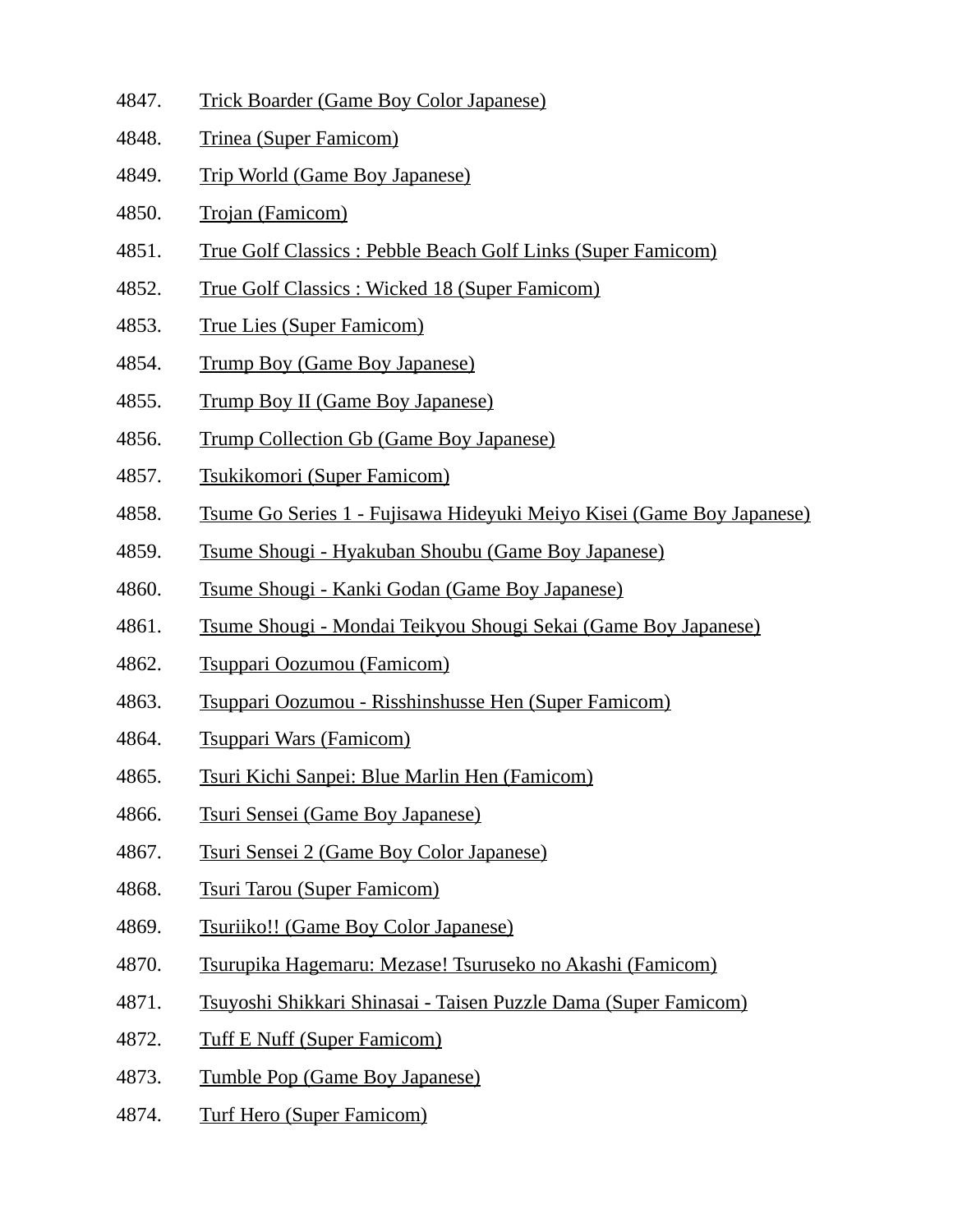- 4875. Turf Memories (Super Famicom)
- 4876. Turn and Burn : No-Fly Zone (Super Famicom)
- 4877. Turok : Battle Of The Bionosaurs (Game Boy Japanese)
- 4878. Tv Champion (Game Boy Japanese)
- 4879. Tweety & The Magic Gems (Game Boy Advance Japanee)
- 4880. Tweety's High-Flying Adventure (Game Boy Color Japanese)
- 4881. Twin (Game Boy Japanese)
- 4882. Twin Cobra (Famicom)
- 4883. Twin Eagle (Famicom)
- 4884. Twin Series 1 Mezase Debut! Fashion Designer Monogatari + Kawaii Pet Game Gallery 2 (Game Boy Advance Japanee)
- 4885. Twin Series 2 Oshare Princess 4 + Renai Uranai Daisakusen! + Renai Party Game - Sweet Heart (Game Boy Advance Japanee)
- 4886. Twin Series 3 Konchuu Monster Ouja Ketteisen + Super Chinese Labyrinth (Game Boy Advance Japanee)
- 4887. Twin Series 4 Hamu Hamu Monster Ex Hamster Monogatari Rpg + Fantasy Puzzle - Hamster Monogatari - Mahou No Meikyuu 1.2.3 (Game Boy Advance Japanee)
- 4888. Twin Series 5 Mahou No Kuni No Cake-ya-san Monogatari + Wanwan Meitantei Ex (Game Boy Advance Japanee)
- 4889. Twin Series 6 Wannyan Idol Gakuen + Koinu To Issho Special (Game Boy Advance Japanee)
- 4890. Twin Series 7 Twin Puzzle Kisekae Wanko Ex + Nyaa To Chuu No Rainbow Magic 2 (Game Boy Advance Japanee)
- 4891. TwinBee (Famicom, Famicom Disk System)
- 4892. TwinBee 3: Poko Poko Daimaō (Famicom)
- 4893. U.N. Squadron (Super Famicom)
- 4894. U.f.o. Kamen Yakisoban Kettler No Kuroi Inbou (Super Famicom)
- 4895. Uch No Kishi Tekkaman Blade (Super Famicom)
- 4896. Uchiiwai Kyoudaijingi No Puzzle Game (Game Boy Japanese)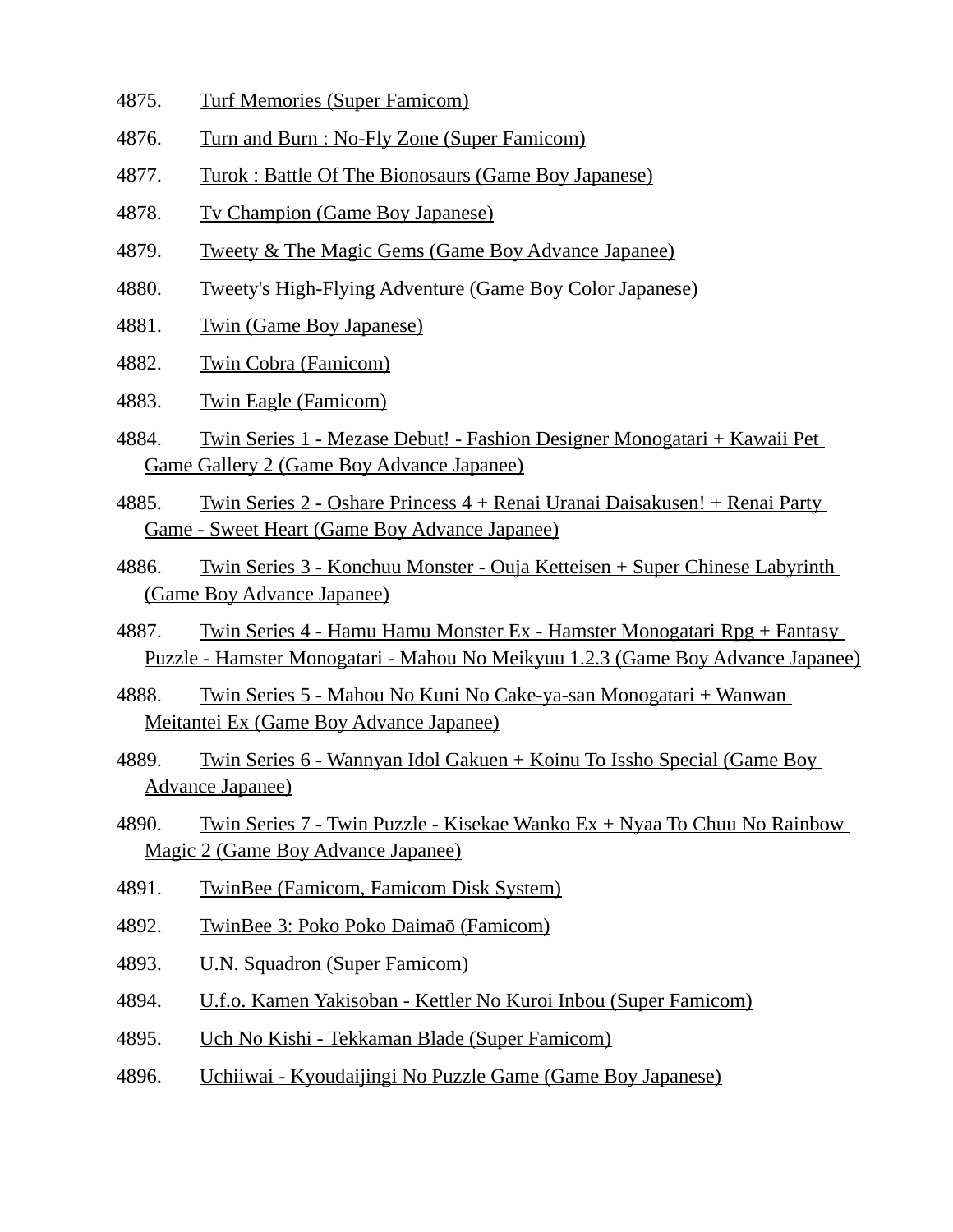- 4897. Uchuu Daisakusen Choco Vader Uchuu Kara No Shinryakusha (Game Boy Advance Japanee)
- 4898. Uchuu Keibitai SDF (Famicom)
- 4899. Uchuu Nin Tanaka Tarou De Rpg Tsukuru Gb2 (Game Boy Color Japanese)
- 4900. Uchuu No Kishi Tekkaman Blade (Game Boy Japanese)
- 4901. Uchuu No Stellvia (Game Boy Advance Japanee)
- 4902. Uchuu Race Astro Go! Go! (Super Famicom)
- 4903. Uchuu Senkan Yamato (Game Boy Japanese, PC Engine CD)
- 4904. Uchuusen Cosmo Carrier (Famicom)
- 4905. Ueki No Housoku Jingi Sakuretsu! Nouryokusha Battle (Game Boy Advance Japanee)
- 4906. Ufouria: The Saga (Famicom)
- 4907. Ugoku E Ver. 2.0 Aryol (Super Famicom)
- 4908. Ui-ire World Soccer Winning Eleven (Game Boy Advance Japanee)
- 4909. Ultima Kyouryuu Teikoku (Super Famicom)
- 4910. Ultima : Quest of the Avatar (Famicom)
- 4911. Ultima : Runes of Virtue (Game Boy Japanese)
- 4912. Ultima : Runes of Virtue II (Super Famicom)
- 4913. Ultima : The Black Gate (Super Famicom)
- 4914. Ultima : The False Prophet (Super Famicom)
- 4915. Ultima: Exodus (Famicom)
- 4916. Ultima: Runes of Virtue II (Game Boy Japanese)
- 4917. Ultimate Air Combat (Famicom)
- 4918. Ultimate Basketball (Famicom)
- 4919. Ultimate Muscle : The Kinnikuman Legacy, The Path of the Superhero (Game Boy Advance Japanee)
- 4920. Ultimate Surfing (Game Boy Color Japanese)
- 4921. Ultra Baseball Jitsumei Ban (Super Famicom)
- 4922. Ultra Baseball Jitsumei Ban 2 (Super Famicom)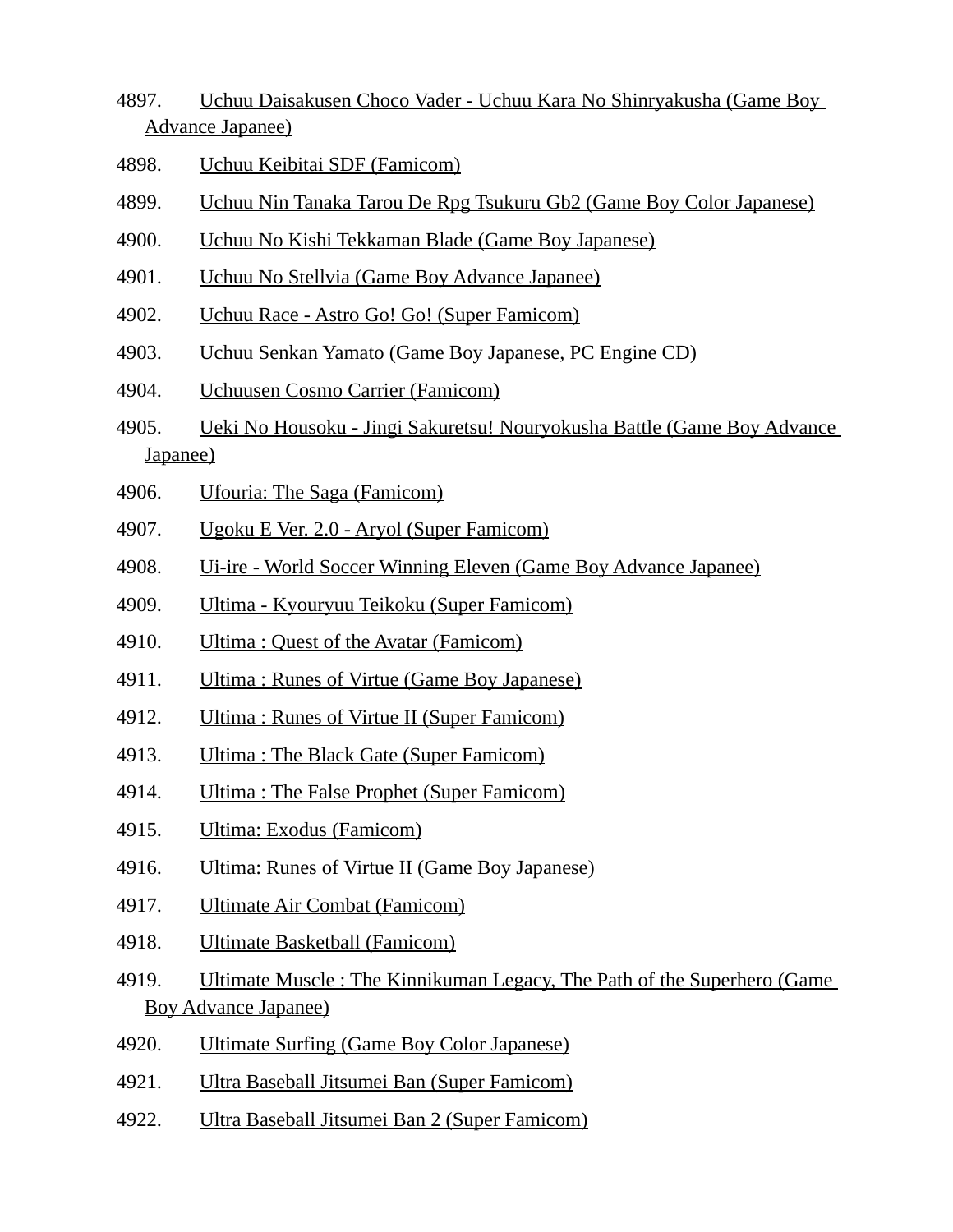- 4923. Ultra Baseball Jitsumei Ban 3 (Super Famicom)
- 4924. Ultra Golf (Game Boy Japanese)
- 4925. Ultra Keibitai Monster Attack (Game Boy Advance Japanee)
- 4926. Ultra League: Moero! Soccer Daikessen!! (Super Famicom)
- 4927. Ultra Seven (Super Famicom)
- 4928. Ultraman (Game Boy Japanese, Super Famicom)
- 4929. Ultraman Kaijuu Teikoku no Gyakushuu (Famicom Disk System)
- 4930. Ultraman 2 Shutsugeki Katoku Tai (Famicom Disk System)
- 4931. Ultraman Ball (Game Boy Japanese)
- 4932. Ultraman Chou Toushi Gekiden (Game Boy Japanese)
- 4933. Ultraman Club Chikyuu Dakkan Sakusen (Famicom Disk System)
- 4934. Ultraman Club Tekikaijuu O Hakken Seyo! (Game Boy Japanese)
- 4935. Ultraman Club 2: Kaette Kita Ultraman Club (Famicom)
- 4936. Ultraman Club 3: Mata Mata Shiyutsugeki!! Ultra Kyoudai (Famicom)
- 4937. Ultraman Club: Kaijuu Dai Kessen!! (Famicom)
- 4938. Umi No Nushi Tsuri (Super Famicom)
- 4939. Umi No Nushi Tsuri 2 (Game Boy Japanese)
- 4940. Umihara Kawase (Super Famicom)
- 4941. Umizuri Meijin Suzuki Hen (Super Famicom)
- 4942. Uncharted Waters (Super Famicom)
- 4943. Uncharted Waters 2 : New Horizons (Super Famicom)
- 4944. Undake 30 Same Game Daisakusen Mario Version (Super Famicom)
- 4945. Undercover Cops Gaiden Hakaishin Garumaa (Game Boy Japanese)
- 4946. Uninvited (Famicom)
- 4947. Uno Small World (Game Boy Japanese)
- 4948. Uno 2 Small World (Game Boy Japanese)
- 4949. Urban Champion (Famicom)
- 4950. Urusei Yatsura Dear My Friends (Mega CD)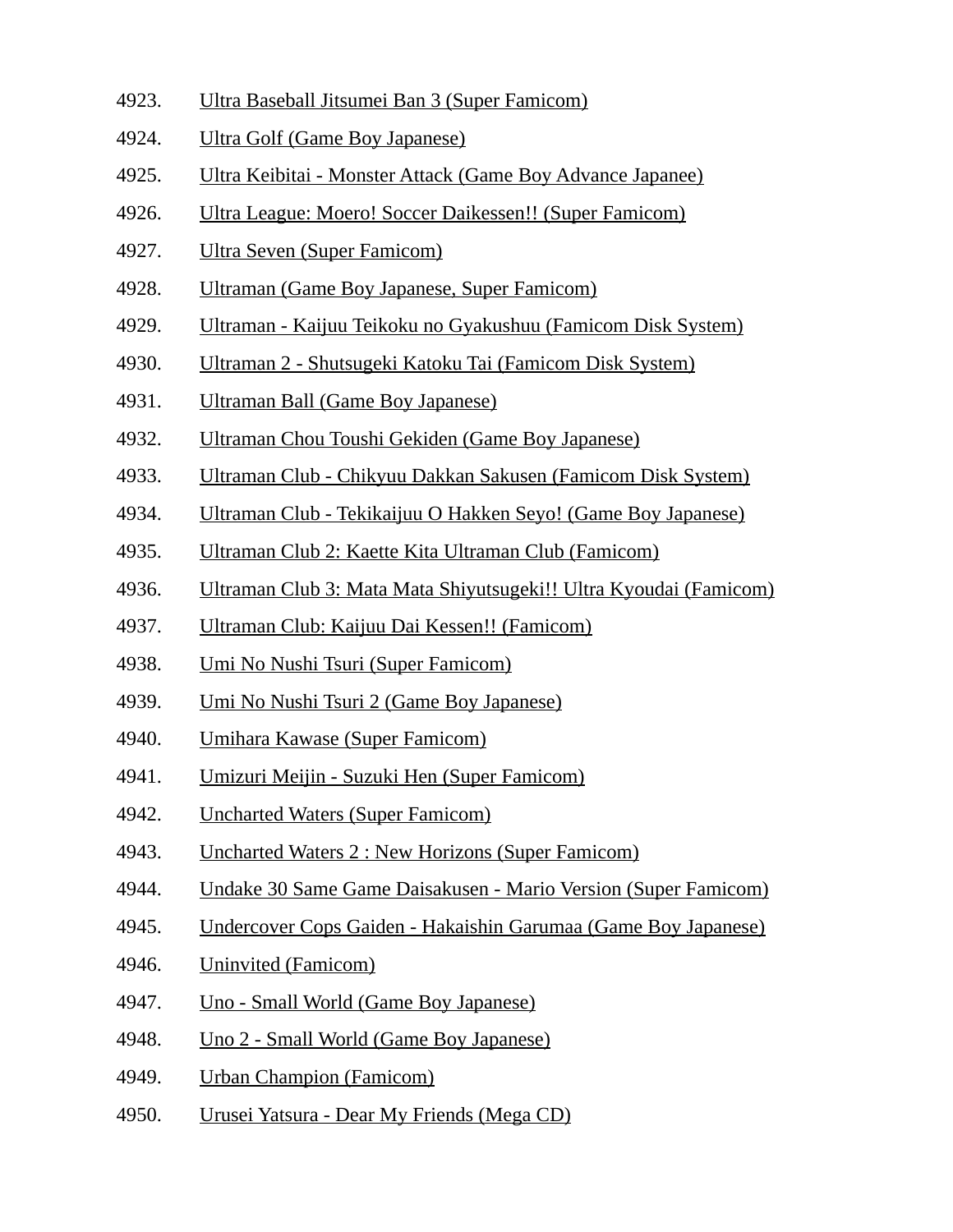- 4951. Urusei Yatsura Lum No Wedding Bell (Famicom)
- 4952. Urusei Yatsura Miss Tomobiki O Saguse! (Game Boy Japanese)
- 4953. Urusei Yatsura Stay With You (PC Engine CD)
- 4954. Ushio To Tora (Super Famicom)
- 4955. Ushio to Tora: Shinen no Daiyou (Famicom)
- 4956. Utopia : The Creation of a Nation (Super Famicom)
- 4957. Utsurun Desu.: Kawauso Hawaii e Iku!!! (Famicom)
- 4958. V-Rally 3 (Game Boy Advance Japanee)
- 4959. V-Rally : Championship Edition (Game Boy Color Japanese)
- 4960. V-master Cross (Game Boy Advance Japanee)
- 4961. Valis 2 (PC Engine CD)
- 4962. Valis 3 (PC Engine CD)
- 4963. Valis IV (PC Engine CD)
- 4964. Valkyrie no Bouken: Toki no Kagi Densetsu (Famicom)
- 4965. Vasteel (PC Engine CD)
- 4966. Vasteel 2 (PC Engine CD)
- 4967. Vattle Giuce (Game Boy Japanese)
- 4968. Vattroller X (Game Boy Advance Japanee)
- 4969. Vay (Mega CD)
- 4970. Vegas Connection: Casino Kara Ai o Komete (Famicom)
- 4971. Vegas Dream (Famicom)
- 4972. Venus Senki (Famicom)
- 4973. Verne World (Super Famicom)
- 4974. Versus Hero Kakutou Ou E No Michi (Game Boy Japanese)
- 4975. Virtual Bart (Super Famicom)
- 4976. Virtual Soccer (Super Famicom)
- 4977. Volguard II (Famicom)
- 4978. Volley Fire (Game Boy Japanese)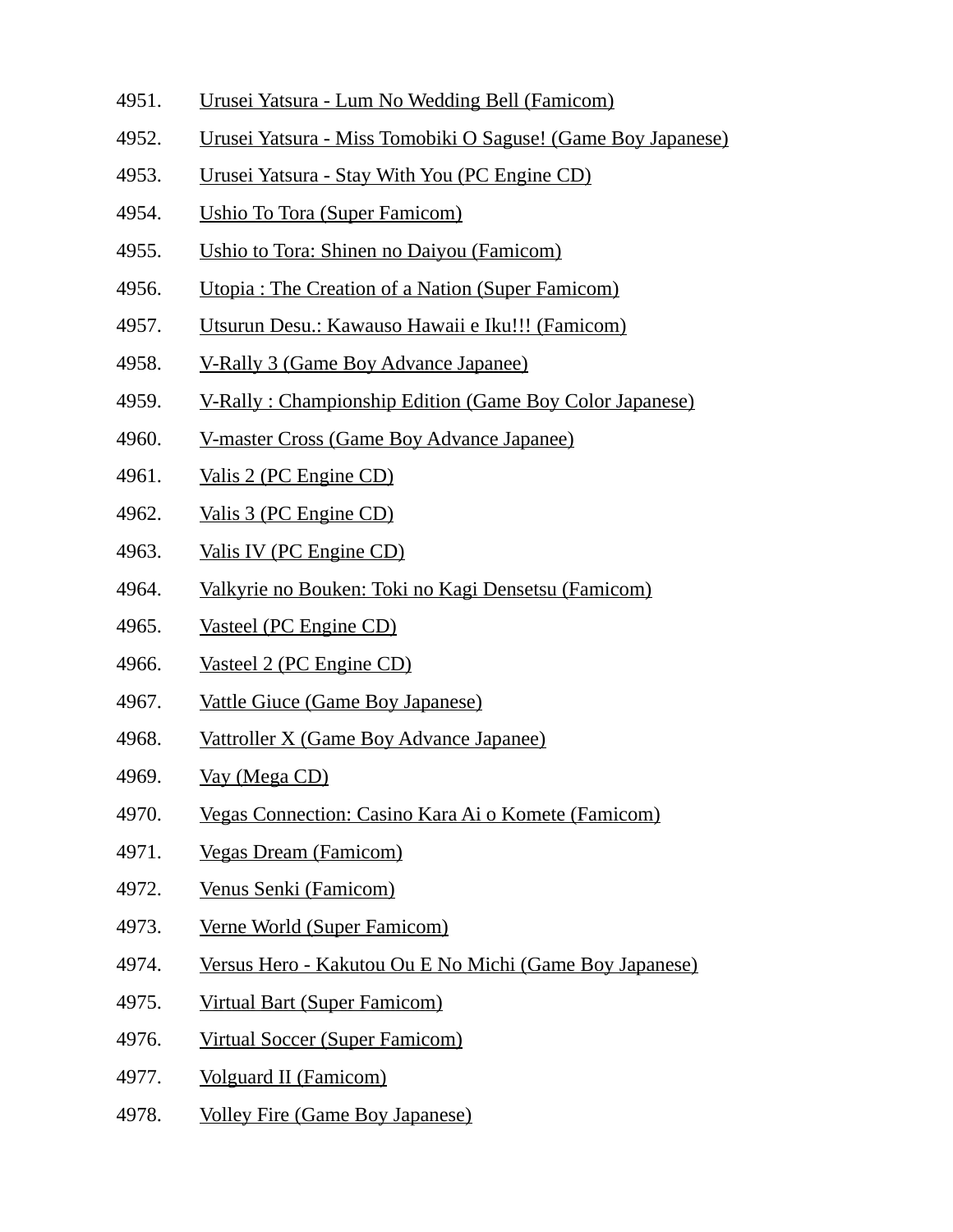- 4979. Volleyball (Famicom, Famicom Disk System)
- 4980. Vortex (Super Famicom)
- 4981. Vs Lemmings (Game Boy Color Japanese)
- 4982. Vs. Collection (Super Famicom)
- 4983. Vs. Excitebike (Famicom Disk System)
- 4984. WTA Tour Tennis (Game Boy Advance Japanee)
- 4985. WWF King of the Ring (Game Boy Japanese)
- 4986. WWF Rage in the Cage (Mega CD)
- 4987. WWF Royal Rumble (Super Famicom)
- 4988. WWF Superstars (Game Boy Japanese)
- 4989. WWF Superstars 2 (Game Boy Japanese)
- 4990. WWF WrestleMania : The Arcade Game (Super Famicom)
- 4991. WWF WrestleMania Challenge (Famicom)
- 4992. Wacky Races (Famicom, Game Boy Color Japanese)
- 4993. Wagamama Fairy Mirumo De Pon! 8 Nin No Toki No Yousei (Game Boy Advance Japanee)
- 4994. Wagamama Fairy Mirumo De Pon! Dokidoki Memorial Panic (Game Boy Advance Japanee)
- 4995. Wagamama Fairy Mirumo De Pon! Nazo No Kagi To Shinjitsu No Tobira (Game Boy Advance Japanee)
- 4996. Wagamama Fairy Mirumo De Pon! Ougon Maracas No Densetsu (Game Boy Advance Japanee)
- 4997. Wagamama Fairy Mirumo De Pon! Taisen Mahoudama (Game Boy Advance Japanee)
- 4998. Wagamama Fairy Mirumo De Pon! Yume No Kakera (Game Boy Advance Japanee)
- 4999. Wagyan Land (Famicom)
- 5000. Wagyan Land 2 (Famicom)
- 5001. Wagyan Land 3 (Famicom)
- 5002. Wagyan Paradise (Super Famicom)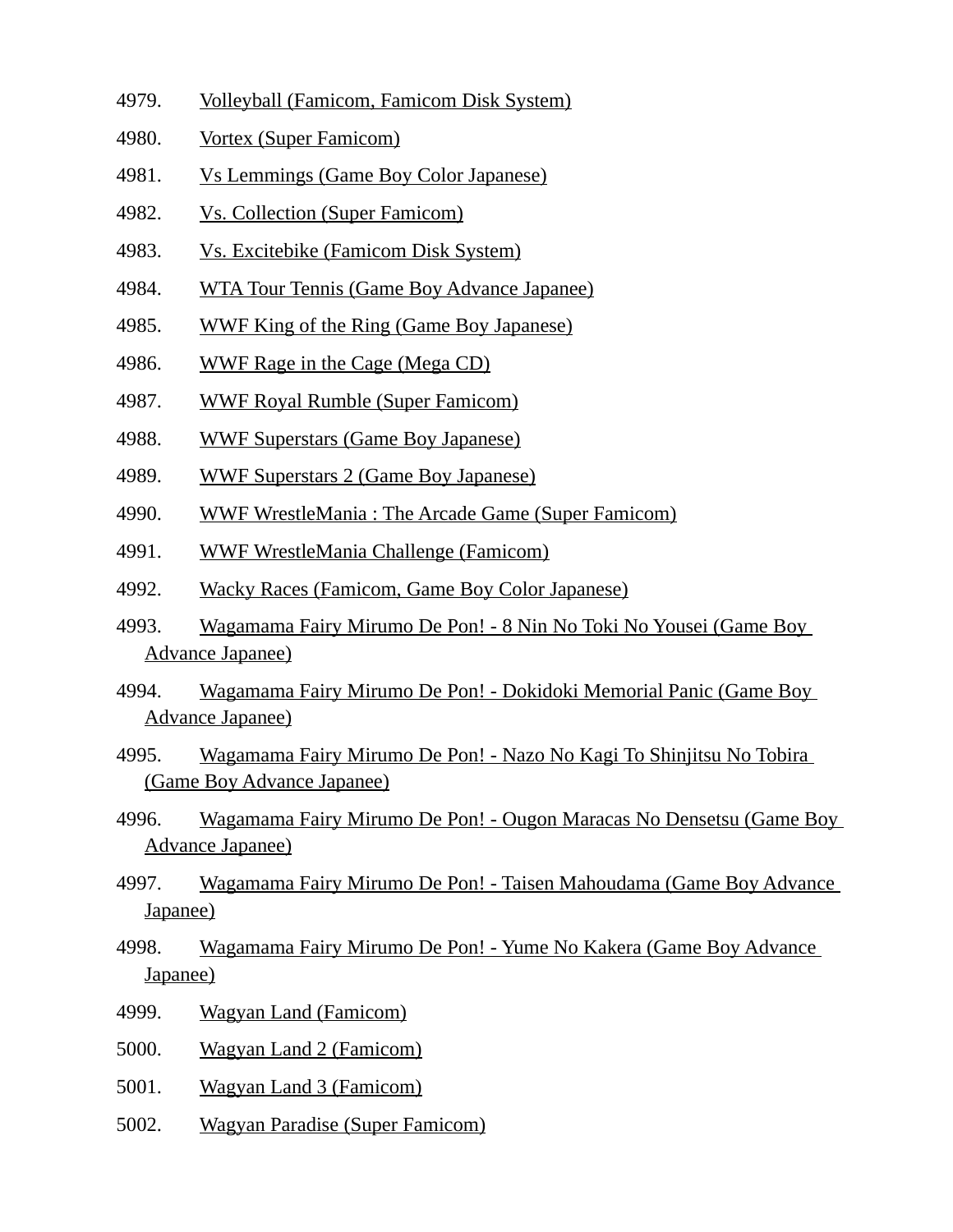- 5003. Wai Wai World (Famicom)
- 5004. Wai Wai World 2: SOS!! Paseri Jou (Famicom)
- 5005. Wakusei Aton Gaiden (Famicom Disk System)
- 5006. Wakusei Woodstock Funky Horror Band (Mega CD)
- 5007. Wall Street Kid (Famicom)
- 5008. Wanko De Kururin! Wancle (Game Boy Advance Japanee)
- 5009. Wanko Mix Chiwanko World (Game Boy Advance Japanee)
- 5010. Wannyan Doubutsu Byouin Doubutsu No Oishasan Ikusei Game (Game Boy Advance Japanee)
- 5011. Wanwan Meitantei (Game Boy Advance Japanee)
- 5012. Waratte Iitomo! Tamorinpic (Super Famicom)
- 5013. Warau Inu No Bouken Silly Go Lucky! (Game Boy Color Japanese)
- 5014. Warau Salesman (Mega CD)
- 5015. Wardner no Mori (Famicom Disk System)
- 5016. Wares, La (Super Famicom)
- 5017. Wario Land 3 (Game Boy Color Japanese)
- 5018. Wario Land 4 (Game Boy Advance Japanee)
- 5019. Wario Land : Super Mario Land 3 (Game Boy Japanese)
- 5020. Wario Land II (Game Boy Color Japanese)
- 5021. Wario's Woods (JPN) (Famicom)
- 5022. WarioWare : Twisted! (Game Boy Advance Japanee)
- 5023. Warlock (Super Famicom)
- 5024. Warpman (Famicom)
- 5025. Warship [Night Arrow] (Famicom)
- 5026. Watashi No Kitchen (Game Boy Color Japanese)
- 5027. Watashi No Restaurant (Game Boy Color Japanese)
- 5028. Wedding Peach (Super Famicom)
- 5029. Wedding Peach Jamapii Panic (Game Boy Japanese)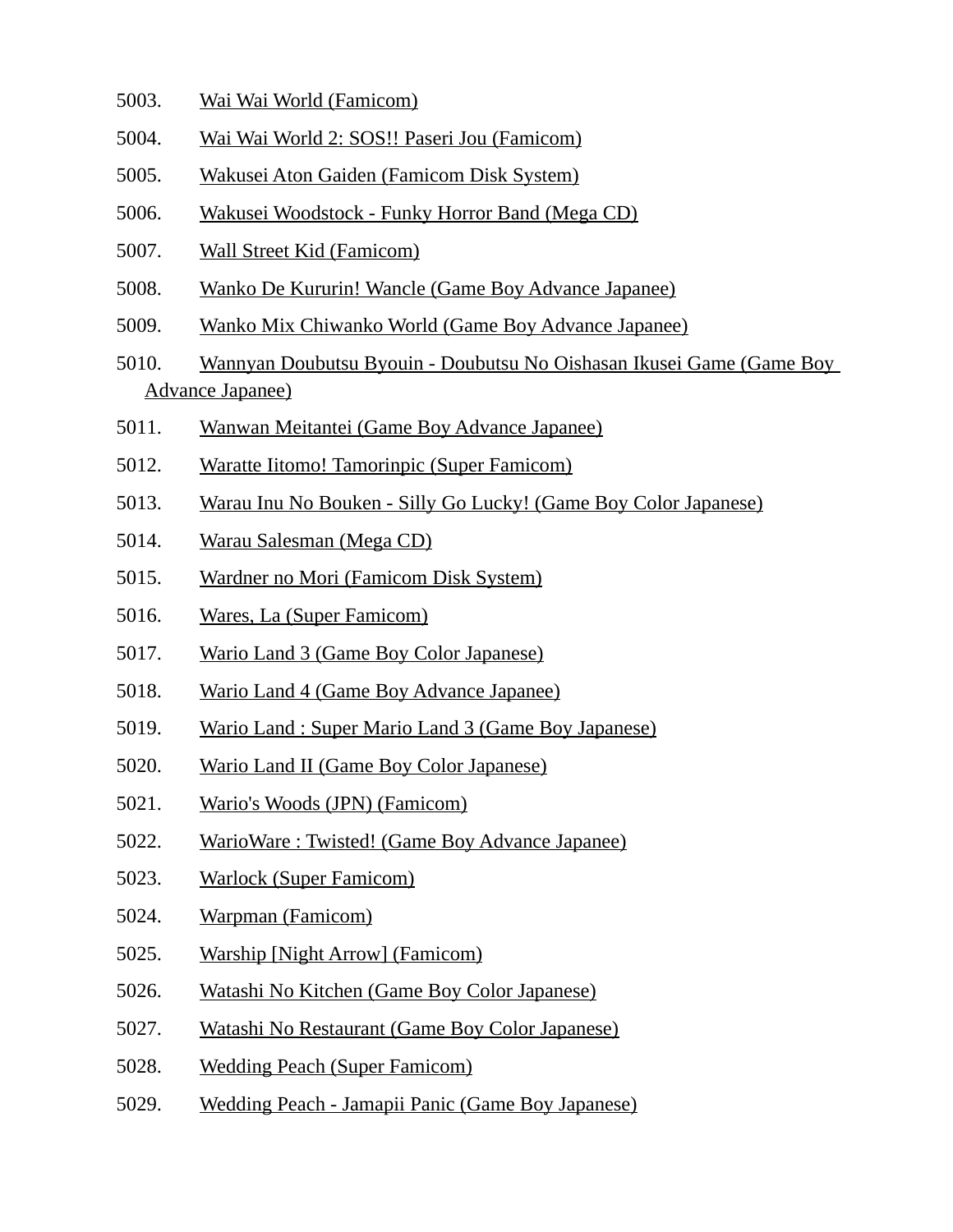- 5030. Welcome Nakayoshi Park (Game Boy Japanese)
- 5031. Werewolf: The Last Warrior (Famicom)
- 5032. Wetrix GB (Game Boy Color Japanese)
- 5033. Where In The World Is Carmen Sandiego (PC Engine CD)
- 5034. Whirlo (Super Famicom)
- 5035. Whistle! Dai-37-kai Tokyo-to Chuugakkou Sougou Taiiku Soccer Taikai (Game Boy Advance Japanee)
- 5036. White Lion Densetsu Pyramid no Kanata ni (Famicom)
- 5037. Wild Gunman (Famicom)
- 5038. Wild Guns (Super Famicom)
- 5039. Wild Snake (Game Boy Japanese, Super Famicom)
- 5040. Willow (Famicom)
- 5041. Wily And Right No Rock Board That's Paradise (Famicom)
- 5042. Wing Commander (Mega CD, Super Famicom)
- 5043. Wings 2 : Aces High (Super Famicom)
- 5044. Winner's Horse (Game Boy Japanese)
- 5045. Winnie the Pooh : Adventures in the 100 Acre Wood (Game Boy Color Japanese)
- 5046. Winning Post (Mega CD, Super Famicom)
- 5047. Winning Post 2 (Super Famicom)
- 5048. Winning Post 2 Program '96 (Super Famicom)
- 5049. Winning Post For Game Boy Advance (Game Boy Advance Japanee)
- 5050. Winter Games (Famicom Disk System)
- 5051. Wit's (Famicom)
- 5052. Wizap! Ankoku No Ou (Super Famicom)
- 5053. Wizardry 2 Llylgamyn No Isan (Famicom)
- 5054. Wizardry 3 Diamond No Kishi (Game Boy Color Japanese)
- 5055. Wizardry 3-iv (PC Engine CD)
- 5056. Wizardry 6 Kindan No Mahitsu (Super Famicom)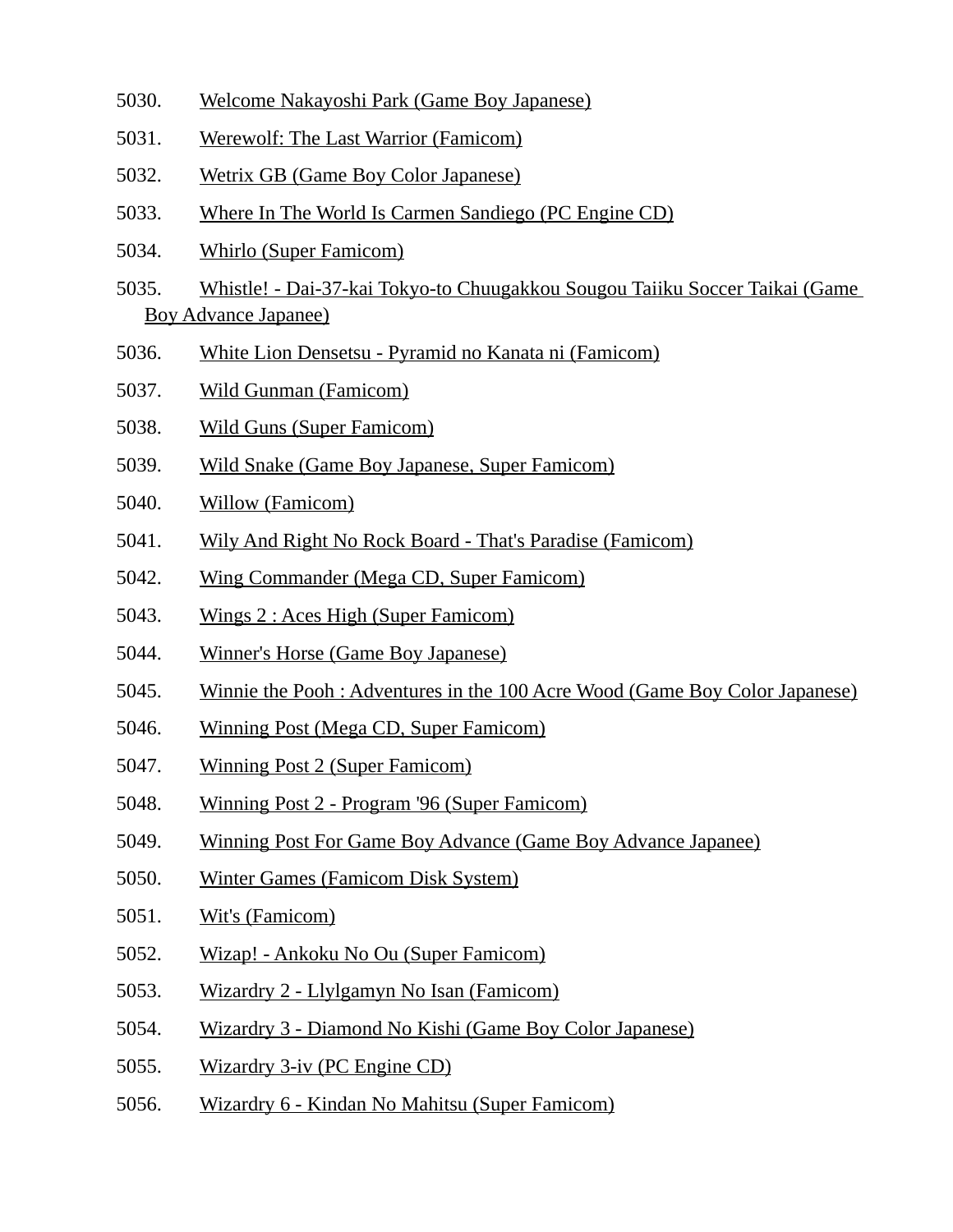- 5057. Wizardry : Knight of Diamonds, The Second Scenario (Famicom)
- 5058. Wizardry Empire (Game Boy Color Japanese)
- 5059. Wizardry Empire Fukkatsu No Tsue (Game Boy Color Japanese)
- 5060. Wizardry Gaiden 2 Kodai Koutei No Noroi (Game Boy Japanese)
- 5061. Wizardry Gaiden 3 Yami No Seiten (Game Boy Japanese)
- 5062. Wizardry Gaiden I: Joou no Junan (Game Boy Japanese)
- 5063. Wizardry Gaiden IV: Throb of the Demon's Heart (Super Famicom)
- 5064. Wizardry I Proving Grounds Of The Mad Overlord (Game Boy Color Japanese)
- 5065. Wizardry I-ii (PC Engine CD)
- 5066. Wizardry I-ii-iii Story Of Llylgamyn (Super Famicom)
- 5067. Wizardry II Llylgamyn no Isan (Game Boy Color Japanese)
- 5068. Wizardry Summoner (Game Boy Advance Japanee)
- 5069. Wizardry V Heart Of The Maelstrom (PC Engine CD)
- 5070. Wizardry V : Heart of the Maelstrom (Super Famicom)
- 5071. Wizardry: Proving Grounds of the Mad Overlord (Famicom)
- 5072. Wizards & Warriors (Famicom)
- 5073. Wolfchild (Mega CD)
- 5074. Wolfenstein 3-D (Super Famicom)
- 5075. Wolverine : Adamantium Rage (Super Famicom)
- 5076. Wonder Dog (Mega CD)
- 5077. Wonder Project J (Super Famicom)
- 5078. Wondrous Magic (Super Famicom)
- 5079. Woody Poko (Famicom)
- 5080. Woody Woodpecker Racing (Game Boy Color Japanese)
- 5081. Woody Woodpecker in Crazy Castle 5 (Game Boy Advance Japanee)
- 5082. World Advance Soccer Shouri E No Michi (Game Boy Advance Japanee)
- 5083. World Beach Volley 1992 Gb Cup (Game Boy Japanese)
- 5084. World Bowling (Game Boy Japanese)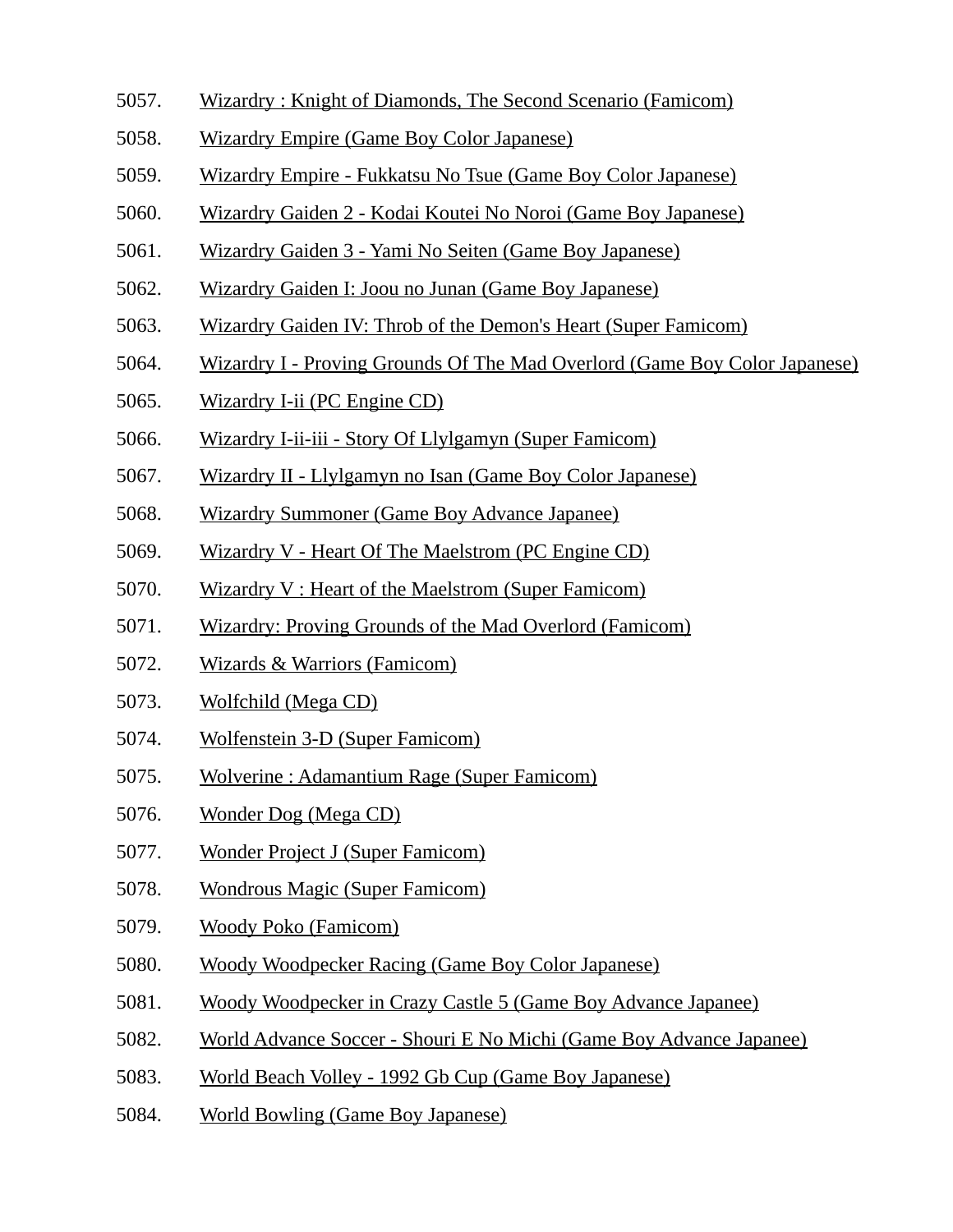- 5085. World Boxing (Famicom)
- 5086. World Champ : Super Boxing Great Fight (Famicom)
- 5087. World Circuit Series (Game Boy Japanese)
- 5088. World Class Rugby (Super Famicom)
- 5089. World Class Rugby 2 Kokunai Gekitou Hen '93 (Super Famicom)
- 5090. World Cup USA 94 (Game Boy Japanese, Super Famicom)
- 5091. World Heroes (Super Famicom)
- 5092. World Heroes 2 (PC Engine CD, Super Famicom)
- 5093. World Heroes 2 Jet (Game Boy Japanese)
- 5094. World Ice Hockey (Game Boy Japanese)
- 5095. World League Soccer (Super Famicom)
- 5096. Wrecking Crew (Famicom, Famicom Disk System)
- 5097. Wrecking Crew '98 (Super Famicom)
- 5098. Wurm : Journey to the Center of the Earth! (Famicom)
- 5099. X-Kaliber 2097 (Super Famicom)
- 5100. X-Men : Mutant Academy (Game Boy Color Japanese)
- 5101. X-Men : Mutant Apocalypse (Super Famicom)
- 5102. Xak The Art Of Visual Stage (Super Famicom)
- 5103. Xak 1-2 (PC Engine CD)
- 5104. Xak 3 The Eternal Recurrence (PC Engine CD)
- 5105. Xardion (Super Famicom)
- 5106. Xenon 2 : Megablast (Game Boy Japanese)
- 5107. Xevious (Famicom Disk System)
- 5108. Xevious: The Avenger (Famicom)
- 5109. Xexyz (Famicom)
- 5110. Yadamon Wonderland Dreams (Super Famicom)
- 5111. Yakouchuu Gb (Game Boy Color Japanese)
- 5112. Yakuman (Game Boy Japanese)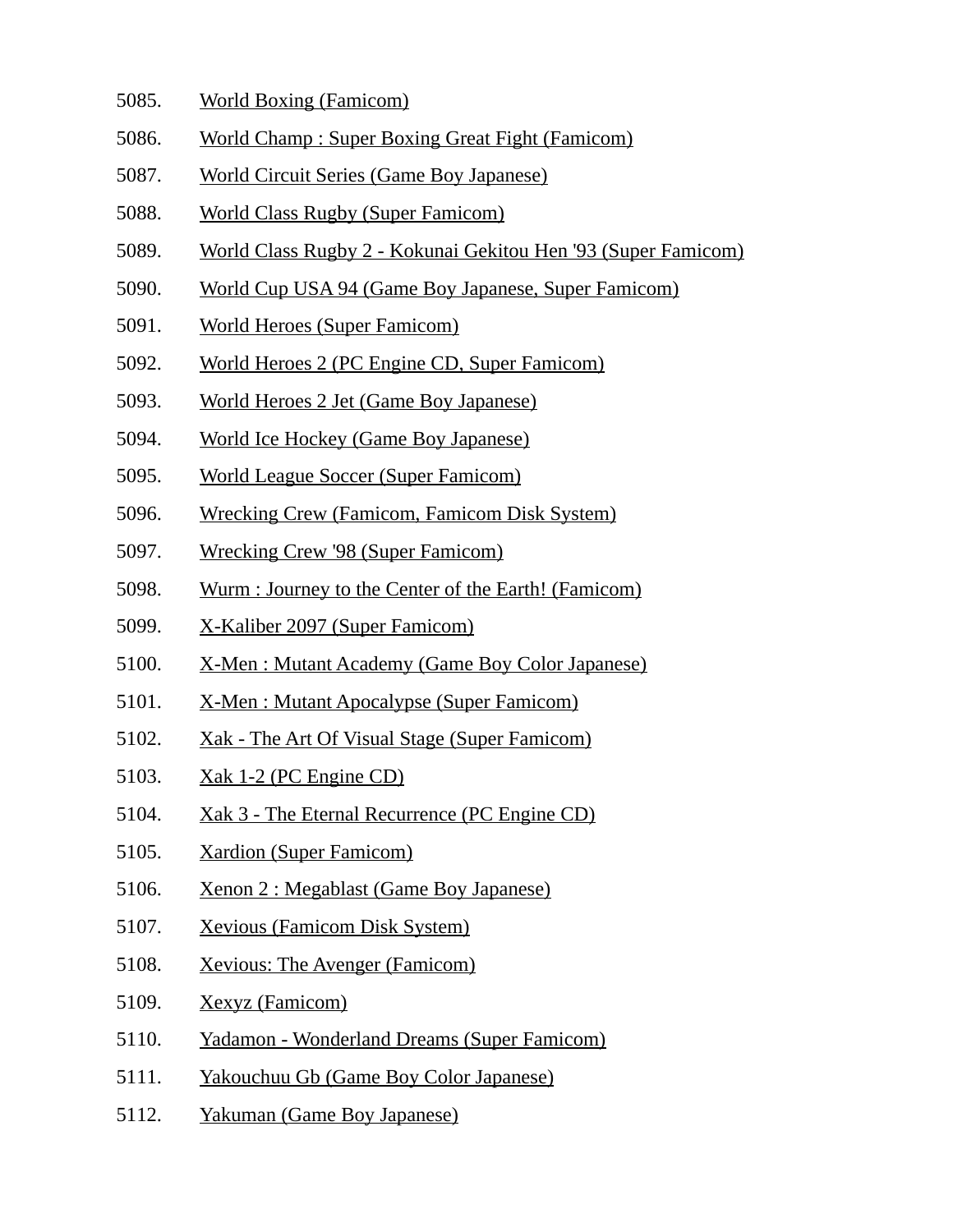- 5113. Yam Yam (Super Famicom)
- 5114. Yamamura Misa Suspense Kinsenka Kyouezara Satsujin Jiken (PC Engine CD)
- 5115. Yamamura Misa Suspense Kyouto Zaiteku Satsujin Jiken (Famicom)
- 5116. Yamamura Misa Suspense: Kyouto Hana no Misshitsu Satsujin Jiken (Famicom)
- 5117. Yamamura Misa Suspense: Kyouto Ryuu no Tera Satsujin Jiken (Famicom)
- 5118. Yasuda Fire & Marine: Safety Rally (Famicom)
- 5119. Yawara! 2 A Fashionable Judo Girl! (PC Engine CD)
- 5120. Yawara! A Fashionable Judo Girl! (PC Engine CD)
- 5121. Yggdra Union : We'll Never Fight Alone (Game Boy Advance Japanee)
- 5122. Yie Ar Kung Fu (Famicom)
- 5123. Yokoyama Mitsuteru Sangokushi (Super Famicom)
- 5124. Yokoyama Mitsuteru Sangokushi 2 (Super Famicom)
- 5125. Yokoyama Mitsuteru Sangokushi Bangi Sugoroku Eiyuu-ki (Super Famicom)
- 5126. Yokoyama Mitsuteru Shin Sangokushi Tenka Wa Ware Ni (PC Engine CD)
- 5127. Yokozuna Monogatari (Super Famicom)
- 5128. Yomihon Yumegoyomi Tenjin Kaisen 2 (Game Boy Japanese)
- 5129. Yoshi (Game Boy Japanese)
- 5130. Yoshi : Topsy-Turvy (Game Boy Advance Japanee)
- 5131. Yoshi no Cookie (Famicom)
- 5132. Yoshi no Cookie: Kuruppon Oven de Cookie (Super Famicom)
- 5133. Yoshi no Tamago (Famicom)
- 5134. Yoshi's Cookie (Game Boy Japanese, Super Famicom)
- 5135. Yoshi's Island: Super Mario Advance 3 (Game Boy Advance Japanee)
- 5136. Yoshi's Safari (Super Famicom)
- 5137. Youchien Senki Madara (Super Famicom)
- 5138. Youkai Buster Ruka No Daibouken (Super Famicom)
- 5139. Youkai Club (Famicom)
- 5140. Youkai Douchuuki (Famicom)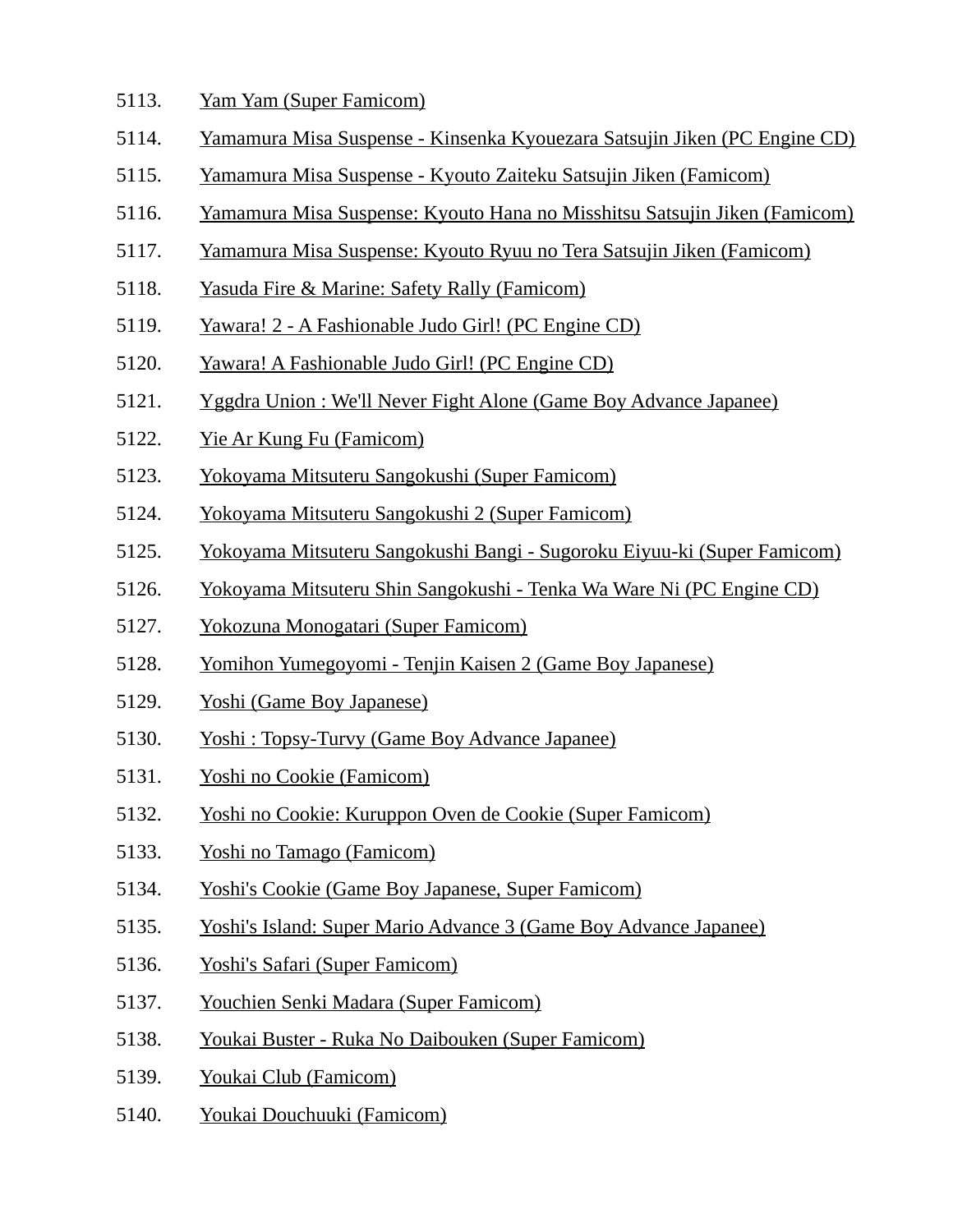- 5141. Youkai Yashiki (Famicom Disk System)
- 5142. Youkaidou (Game Boy Advance Japanee)
- 5143. Yousei Monogatari Rod Land (Famicom)
- 5144. Ys 4 Mask Of The Sun (Super Famicom)
- 5145. Ys 5 Expert (Super Famicom)
- 5146. Ys Book I & II (PC Engine CD)
- 5147. Ys II: Ancient Ys Vanished The Final Chapter (Famicom)
- 5148. Ys III : Wanderers from Ys (Super Famicom)
- 5149. Ys III: Wanderers from Ys (Famicom)
- 5150. Ys IV : The Dawn of Ys (PC Engine CD)
- 5151. Ys V: Kefin, The Lost City of Sand (Super Famicom)
- 5152. Ys: Ancient Ys Vanished (Famicom)
- 5153. Yu Yu Hakusho (Game Boy Japanese)
- 5154. Yu Yu Hakusho 2 Kakutou No Shou (Super Famicom)
- 5155. Yu Yu Hakusho Dai-2-dan Ankoku Bujutsukai (Game Boy Japanese)
- 5156. Yu Yu Hakusho Dai-3-dan Makai No Tobira (Game Boy Japanese)
- 5157. Yu Yu Hakusho Dai-4-dan Makai Touitsu (Game Boy Japanese)
- 5158. Yu Yu Hakusho Final (Super Famicom)
- 5159. Yu-Gi-Oh! 7 Trials to Glory: World Championship Tournament 2005 (Game Boy Advance Japanee)
- 5160. Yu-Gi-Oh! : World Championship Tournament 2004 (Game Boy Advance Japanee)
- 5161. Yu-Gi-Oh! Destiny Board Traveler (Game Boy Advance Japanee)
- 5162. Yu-Gi-Oh! Duel Monsters 4 Saikyou Kettousha Senk (Game Boy Color Japanese)
- 5163. Yu-Gi-Oh! Duel Monsters 4: Battle of Great Duelist (Game Boy Color Japanese)
- 5164. Yu-Gi-Oh! Duel Monsters II : Dark Duel Stories (Game Boy Color Japanese)
- 5165. Yu-Gi-Oh! Duel Monsters III Sanseisenshin Kourin (Game Boy Color Japanese)
- 5166. Yu-Gi-Oh! Dungeon Dice Monsters (Game Boy Advance Japanee)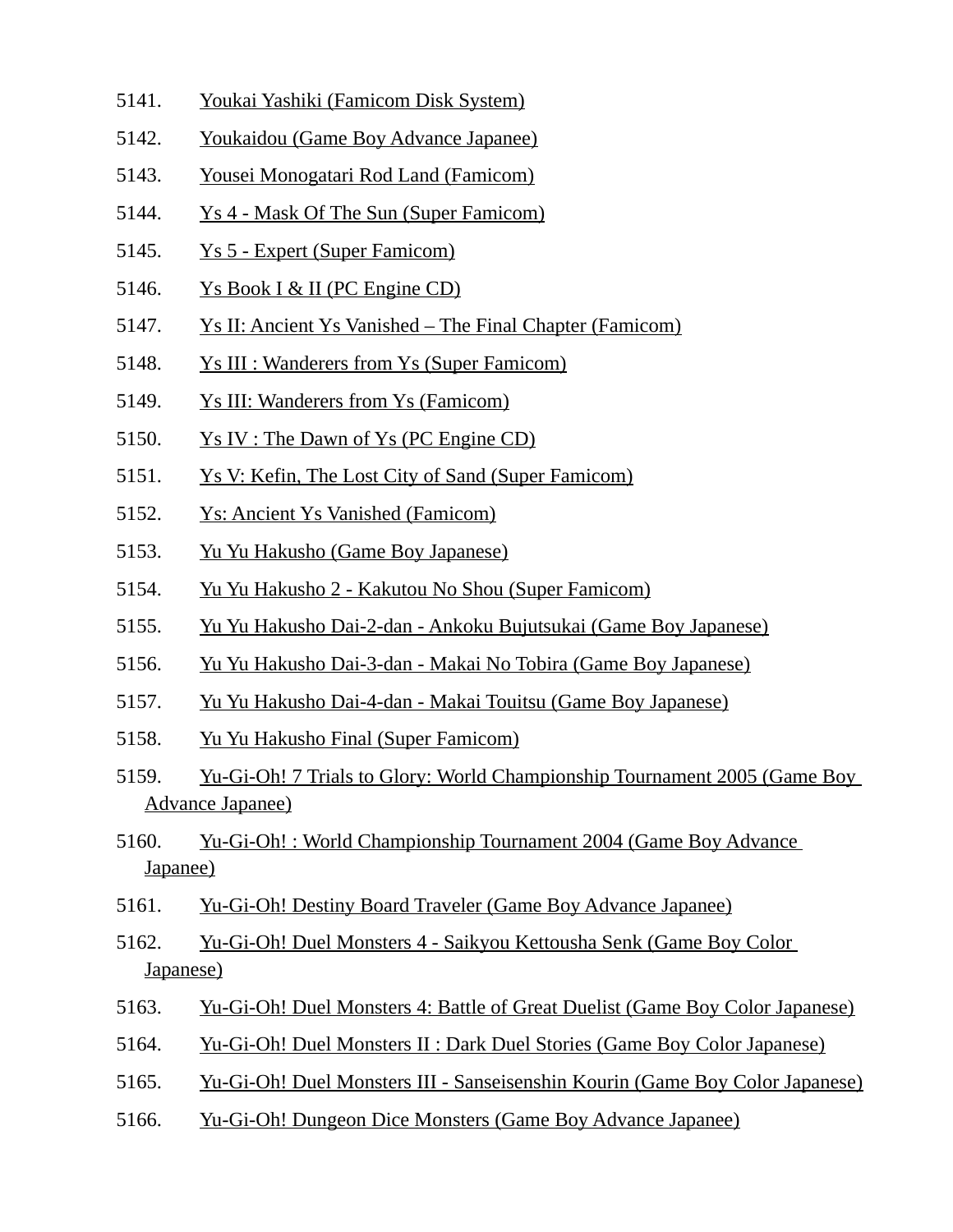- 5167. Yu-Gi-Oh! GX : Duel Academy (Game Boy Advance Japanee)
- 5168. Yu-Gi-Oh! Reshef of Destruction (Game Boy Advance Japanee)
- 5169. Yu-Gi-Oh! The Eternal Duelist Soul (Game Boy Advance Japanee)
- 5170. Yu-Gi-Oh! The Sacred Cards (Game Boy Advance Japanee)
- 5171. Yu-Gi-Oh! Ultimate Masters: World Championship Tournament 2006 (Game Boy Advance Japanee)
- 5172. Yu-Gi-Oh! Worldwide Edition: Stairway to the Destined Duel (Game Boy Advance Japanee)
- 5173. Yu-gi-oh! Monster Capsule Gb (Game Boy Color Japanese)
- 5174. Yu-gi-oh! Duel Monsters (Game Boy Japanese)
- 5175. Yu-gi-oh! Duel Monsters 6 Expert 2 (Game Boy Advance Japanee)
- 5176. Yume Koujou Doki Doki Panic (Famicom Disk System)
- 5177. Yume Maboroshi No Gotoku (Super Famicom)
- 5178. Yume Penguin Monogatari (Famicom)
- 5179. Yumemi-chan No Naritai Series 3 Watashi No Makesalon (Game Boy Advance Japanee)
- 5180. Yumimi Mix (Mega CD)
- 5181. Yuu Maze (Famicom Disk System)
- 5182. Yuu Yuu Hakusho (Super Famicom)
- 5183. Yuu Yuu Hakusho: Tokubetsu Hen (Super Famicom)
- 5184. Yuujin Janjuu Gakuen (Super Famicom)
- 5185. Yuujin Janjuu Gakuen 2 (Super Famicom)
- 5186. Yuujin No Furi Furi Girls (Super Famicom)
- 5187. Yuujou No Victory Goal 4v4 Arashi Get The Goal!! (Game Boy Advance Japanee)
- 5188. Yuureiyashiki No Nijuuyojikan (Game Boy Advance Japanee)
- 5189. Yuuyu No Quiz De Go! Go! (Super Famicom)
- 5190. ZZZ(notgame):Duo Comic Bakuretsu Hunter (PC Engine CD)
- 5191. ZZZ(notgame):Fresh Cleaner (Mega CD)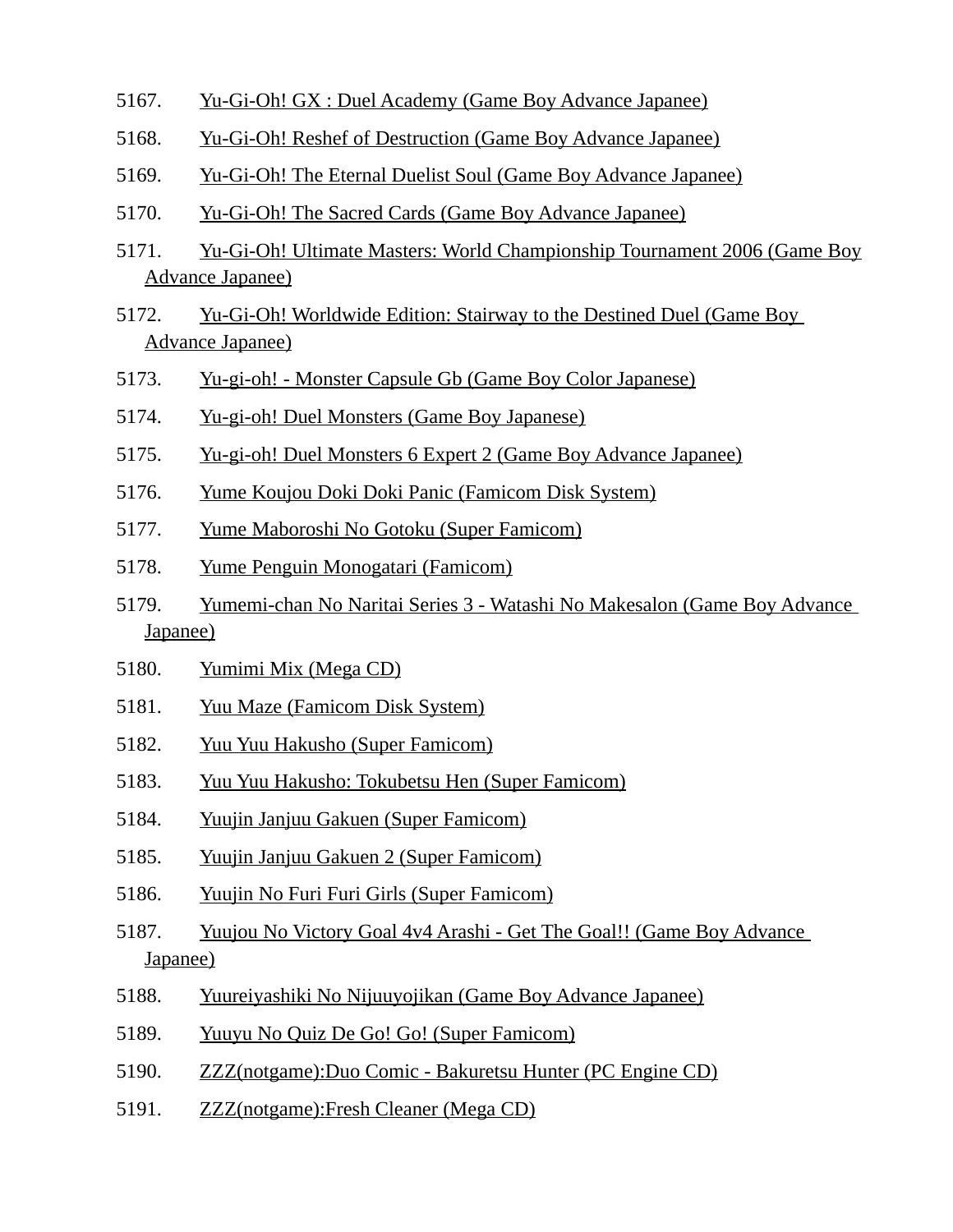- 5192. ZZZ(notgame):Sega CD Demo (Mega CD)
- 5193. ZZZ(notgame):Snatcher Cd-romantic Pilot Disk (PC Engine CD)
- 5194. ZZZ(notgame):Super Cd-rom System (PC Engine CD)
- 5195. ZZZ(notgame):Ultra Box 3-gou (PC Engine CD)
- 5196. ZZZ(notgame):Ultra Box 4-gou (PC Engine CD)
- 5197. ZZZ(notgame):Ultra Box 6-gou (PC Engine CD)
- 5198. Zakuro No Aji (Super Famicom)
- 5199. Zan Kagerou No Toki (PC Engine CD)
- 5200. Zan 2 Spirits (Super Famicom)
- 5201. Zan 3 Spirits (Super Famicom)
- 5202. Zanac (Famicom Disk System)
- 5203. Zelda no Densetsu The Hyrule Fantasy (Famicom Disk System)
- 5204. Zen Nippon Gt Senshuken (Super Famicom)
- 5205. Zen-Nihon Shounen Soccer Taikai Mezase Nihon Ich (Game Boy Color Japanese)
- 5206. Zen-Nippon Pro Wrestling 2: 3-4 Budoukan (Super Famicom)
- 5207. Zen-Nippon Shounen Soccer Taikai 2 Mezase Nippon-ichi! (Game Boy Advance Japanee)
- 5208. Zen-nihon Pro Wrestling Jet (Game Boy Japanese)
- 5209. Zenkoku Juudan Ultra Shinri Game (Super Famicom)
- 5210. Zenkoku Koukou Soccer (Super Famicom)
- 5211. Zenkoku Koukou Soccer 2 (Super Famicom)
- 5212. Zerd No Densetsu (Game Boy Japanese)
- 5213. Zerd No Densetsu 2 Xerd!! Gishin No Ryouiki (Game Boy Japanese)
- 5214. Zero 4 Champ 2 (PC Engine CD)
- 5215. Zero 4 Champ Rr (Super Famicom)
- 5216. Zero 4 Champ Rr-z (Super Famicom)
- 5217. Zero One (Game Boy Advance Japanee)
- 5218. Zero One SP (Game Boy Advance Japanee)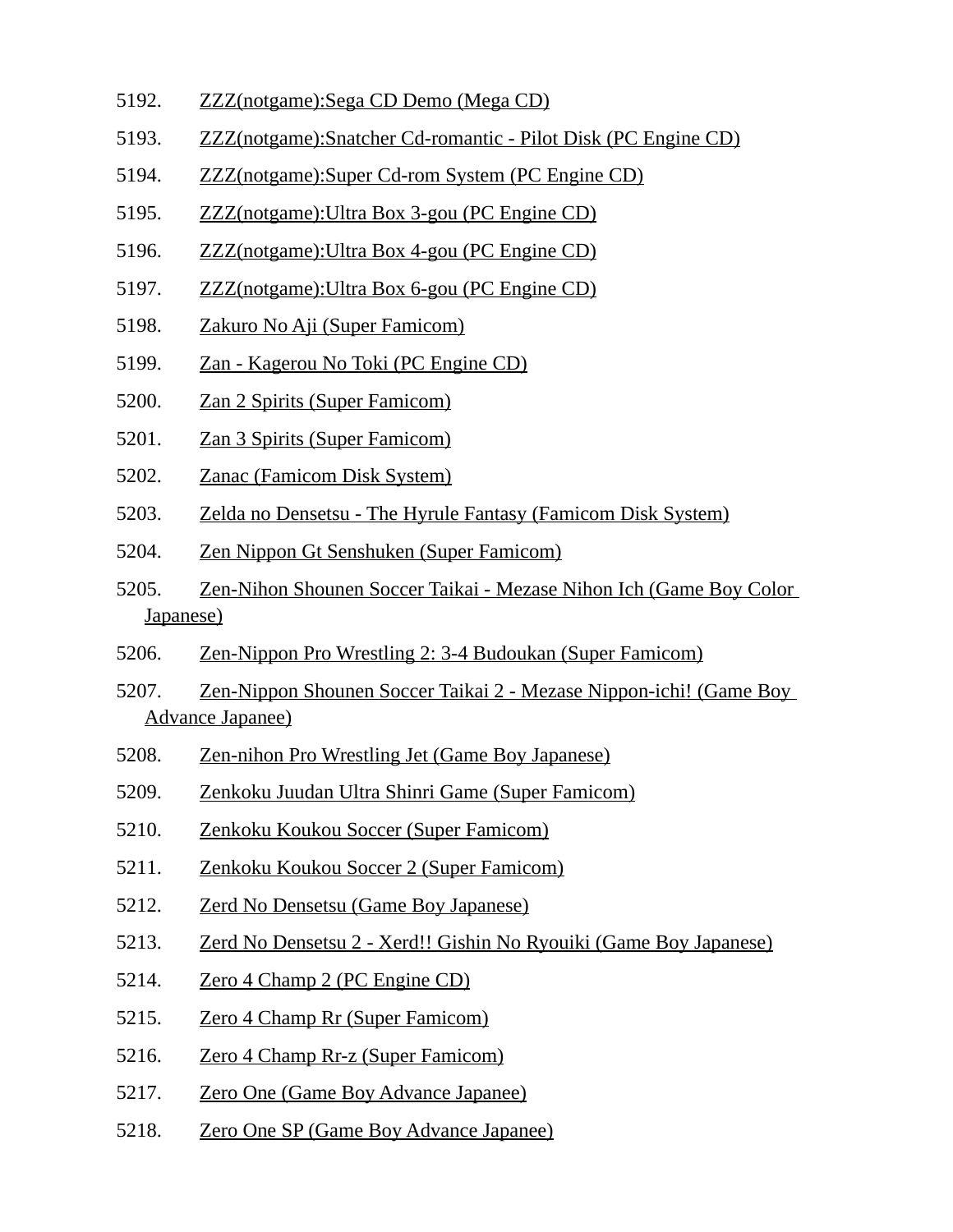- 5219. Zettai Muteki Raijinou (Game Boy Japanese)
- 5220. Zettaizetsumei Dangerous Jiisan Naki No 1-kai Zettaifukujuu Violence Kouchou - Wagahai Ga 1-ban Erainjai!! (Game Boy Advance Japanee)
- 5221. Zettaizetsumei Dangerous Jiisan Shijou Saikyou No Dogeza (Game Boy Advance Japanee)
- 5222. Zettaizetsumei Dangerous Jiisan 3 Hateshinaki Mamonogatari (Game Boy Advance Japanee)
- 5223. Zettaizetsumei Dangerous Jiisan Tsuu Ikari No Oshioki Blues (Game Boy Advance Japanee)
- 5224. Zig Zag Cat (Super Famicom)
- 5225. Zippy Race (Famicom)
- 5226. Zoids Jashin Fukkatsu! Genobreaker Hen (Game Boy Color Japanese)
- 5227. Zoids Silver Beast Machine God Liger Zero (Game Boy Color Japanese)
- 5228. Zoids 2: Zenebasu no Gyakushuu (Famicom)
- 5229. Zoids Densetsu (Game Boy Japanese)
- 5230. Zoids Legacy (Game Boy Advance Japanee)
- 5231. Zoids Saga (Game Boy Advance Japanee)
- 5232. Zoids Saga Fuzors (Game Boy Advance Japanee)
- 5233. Zoids: Chuuou Tairiku no Tatakai (Famicom)
- 5234. Zoids: Mokushiroku (Famicom)
- 5235. Zok Zok Heroes (Game Boy Color Japanese)
- 5236. Zombie Hunter (Famicom)
- 5237. Zombie Nation (Famicom)
- 5238. Zone of the Enders : The Fist of Mars (Game Boy Advance Japanee)
- 5239. ZooCube (Game Boy Advance Japanee)
- 5240. Zool : Ninja of the 'Nth' Dimension (Super Famicom)
- 5241. Zoop (Game Boy Japanese)
- 5242. Zootto Mahjong! (Super Famicom)
- 5243. Zunou Senkan Galg (Famicom)